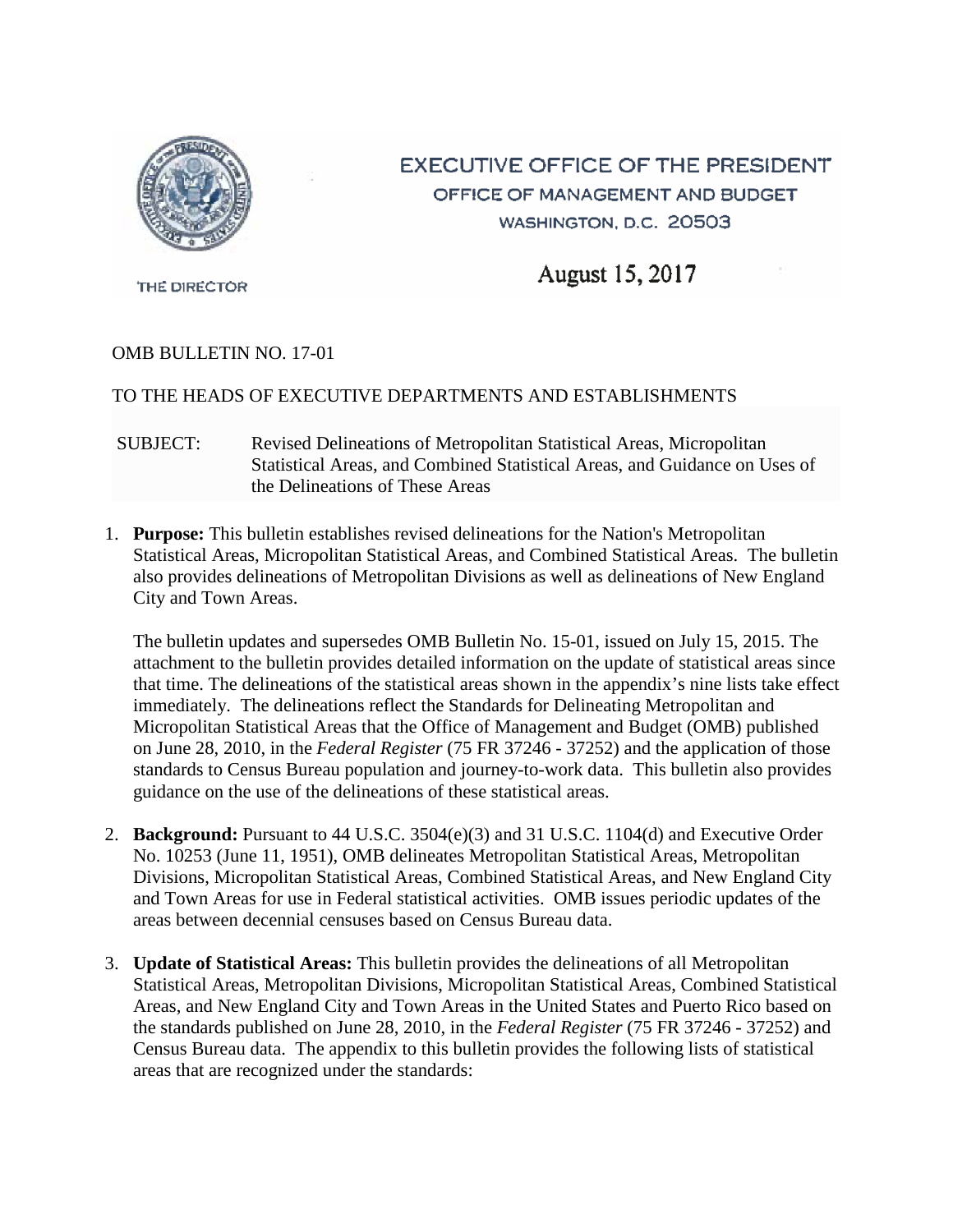List 1 is an alphabetical list by title of 945 Metropolitan Statistical Areas and Micropolitan Statistical Areas in the United States and Puerto Rico.

List 2 provides titles, codes, delineations, principal cities, and Metropolitan Divisions for 390 Metropolitan Statistical Areas (383 in the United States and 7 in Puerto Rico). There are 11 Metropolitan Statistical Areas that contain a total of 31 Metropolitan Divisions.

List 3 provides titles, codes, and delineations for the 31 Metropolitan Divisions within their respective Metropolitan Statistical Areas.

List 4 presents the titles, codes, delineations, and principal cities for 555 Micropolitan Statistical Areas (550 in the United States and 5 in Puerto Rico).

List 5 identifies 174 Combined Statistical Areas and their 537 component Metropolitan and/or Micropolitan Statistical Areas.

List 6 identifies in each state the Metropolitan Statistical Areas, Metropolitan Divisions, Micropolitan Statistical Areas, and Combined Statistical Areas.

List 7 provides titles, codes, delineations, principal cities, and New England City and Town Area Divisions for 39 New England City and Town Areas.<sup>[1](#page-1-0)</sup>

List 8 provides titles and delineations for 7 Combined New England City and Town Areas and their 28 component New England City and Town Areas.

List 9 identifies in each state the New England City and Town Areas, the New England City and Town Area Divisions, and the Combined New England City and Town Areas.

First introduced in the 2000 standards, Combined Statistical Areas can serve as an important geographic tool for the Federal statistical data community. They can be characterized as representing larger regions that reflect broader social and economic interactions, such as wholesaling, commodity distribution, and weekend recreation activities, and are likely to be of considerable interest to regional authorities and the private sector. If specified criteria are met, adjacent Metropolitan and Micropolitan Statistical Areas, in various combinations, may become the components of a Combined Statistical Area. It should be noted that Combined Statistical Areas complement but do not supersede Metropolitan and Micropolitan Statistical Areas, which retain their separate component identities.

<span id="page-1-0"></span><sup>&</sup>lt;sup>1</sup> Consistent use of counties in delineating metropolitan and micropolitan statistical areas makes it possible to have comparable areas across the Nation for preparing and disseminating Federal statistics. Cities and towns, however, are the primary units of local government in the six New England states, where counties generally have few or no official governmental functions. A wide variety of statistical data, from both Federal and local sources, is compiled for cities and towns in New England. OMB and its predecessor agencies have a longstanding history of delineating statistical areas on a city and town basis in the New England states.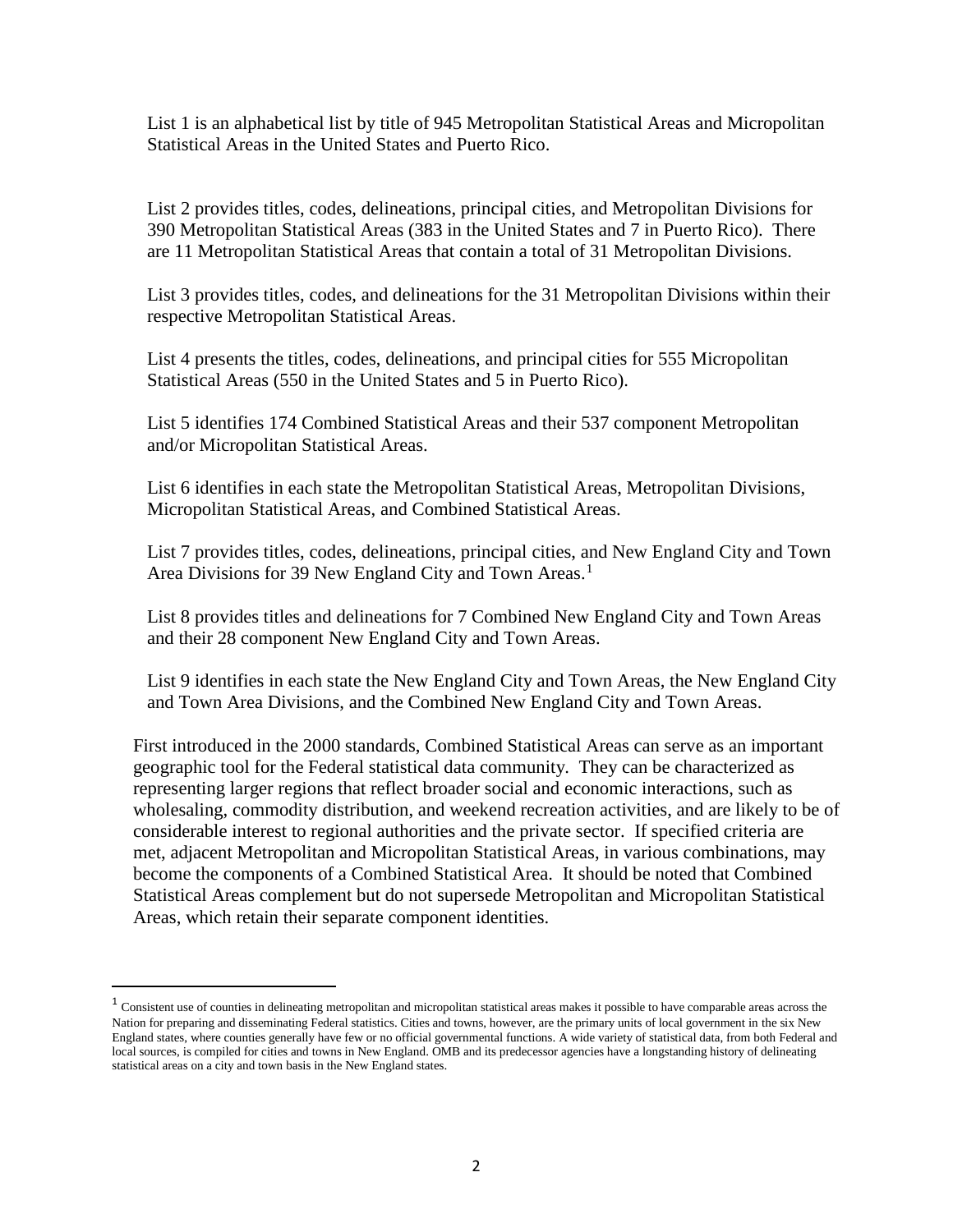The 2000 standards also introduced the construct "Metropolitan Division," which is used to refer to a county or group of counties within a Metropolitan Statistical Area that has a population core of at least 2.5 million. While a Metropolitan Division is a subdivision of a larger Metropolitan Statistical Area, it often functions as a distinct social, economic, and cultural area within the larger region. **Metropolitan Divisions can be directly compared with each other, but comparisons of them with entire Metropolitan Statistical Areas would be inappropriate.** Federal agencies will continue to provide detailed data for each Metropolitan Division.

4. **Uses of Statistical Area Delineations:** All agencies that conduct statistical activities to collect and publish data for Metropolitan Statistical Areas, Metropolitan Divisions, Micropolitan Statistical Areas, Combined Statistical Areas, and New England City and Town Areas should use the most recent delineations of these areas established by OMB.

OMB establishes and maintains the delineations of Metropolitan Statistical Areas, Metropolitan Divisions, Micropolitan Statistical Areas, Combined Statistical Areas, and New England City and Town Areas solely for statistical purposes. This classification is intended to provide nationally consistent delineations for collecting, tabulating, and publishing Federal statistics for a set of geographic areas. The Metropolitan and Micropolitan Statistical Area Standards do not equate to an urban-rural classification; many counties included in Metropolitan and Micropolitan Statistical Areas, and many other counties, contain both urban and rural territory and populations.

In periodically reviewing and revising the delineations of these areas, OMB does not take into account or attempt to anticipate any nonstatistical uses that may be made of the delineations, nor does OMB modify the delineations to meet the requirements of any nonstatistical program. Thus, OMB cautions that Metropolitan Statistical Area and Micropolitan Statistical Area delineations should not be used to develop and implement Federal, State, and local nonstatistical programs and policies without full consideration of the effects of using these delineations for such purposes. These areas should not serve as a general-purpose geographic framework for nonstatistical activities, and they may or may not be suitable for use in program funding formulas.

OMB recognizes that some legislation specifies the use of Metropolitan Statistical Areas for program purposes, including the allocation of Federal funds, and will continue to work with the Congress to clarify the foundations and potential impacts of these delineations. In cases where there is no statutory requirement and an agency elects to use the Metropolitan, Micropolitan, or Combined Statistical Area delineations in nonstatistical programs, it is the sponsoring agency's responsibility to ensure that the delineations are appropriate for such use. When an agency is publishing for comment a proposed regulation that would use the delineations for a nonstatistical purpose, the agency should seek public comment on the proposed use.

Finally, an agency using the statistical delineations in a nonstatistical program may modify the delineations, however, such potential modification would only apply to the purposes of that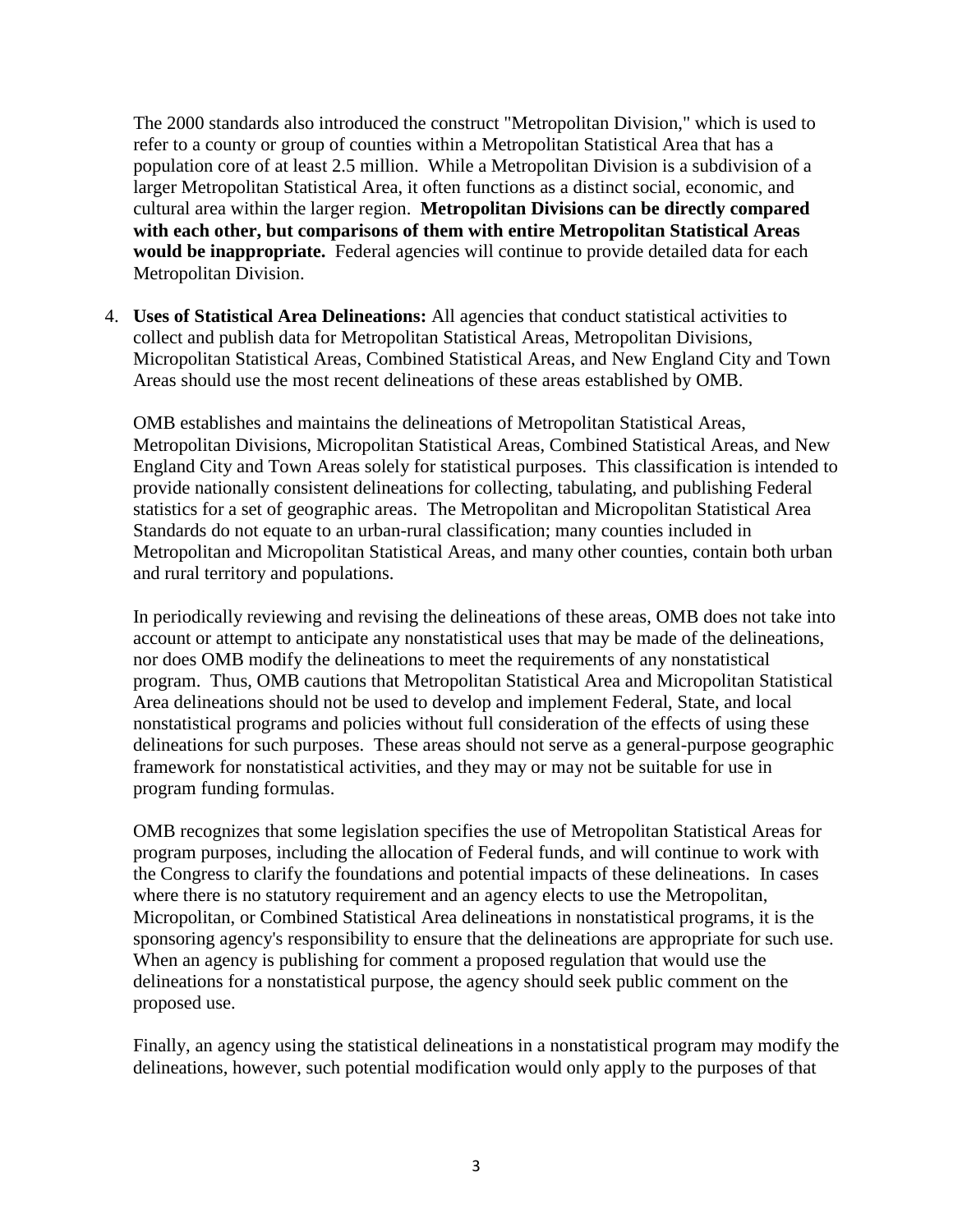program. In such cases, any modifications should be clearly identified as deviations from the OMB statistical area delineations, in order to avoid confusion.

5. **Lists of Metropolitan Statistical Areas, Metropolitan Divisions, Micropolitan Statistical Areas, Combined Statistical Areas, and New England City and Town Area Delineations:** This bulletin and its appendix that provides the nine lists of statistical areas are available electronically from the OMB web site at<https://www.whitehouse.gov/omb> -- under "Information for Agencies" and then "Bulletins"; this update, historical delineations, and other information about population statistics are available on the Census Bureau's web site at: [www.census.gov/programs-surveys/metro-micro.html.](http://www.census.gov/programs-surveys/metro-micro.html)

The 2010 Standards for Delineating Metropolitan and Micropolitan Statistical Areas are available at<https://www.gpo.gov/fdsys/pkg/FR-2010-06-28/pdf/2010-15605.pdf>and [https://www.gpo.gov/fdsys/pkg/FR-2010-07-07/pdf/2010-16368.pdf.](https://www.gpo.gov/fdsys/pkg/FR-2010-07-07/pdf/2010-16368.pdf)

6. **Inquiries:** Inquiries concerning the Metropolitan and Micropolitan Statistical Area Standards and the statistical uses of their delineations should be directed to Robert G. Sivinski [rsivinski@omb.eop.gov](mailto:rsivinski@omb.eop.gov) (202-395-3093). Inquiries about uses of the statistical area delineations in program administration or regulation should be directed to the appropriate agency.

Mick Mulvaney Director

Attachments:

- 1) Attachment: Update to Statistical Areas
- 2) Appendix: Metropolitan Statistical Areas, Metropolitan Divisions, Micropolitan Statistical Areas, Combined Statistical Areas, New England City and Town Areas, and Combined New England City and Town Areas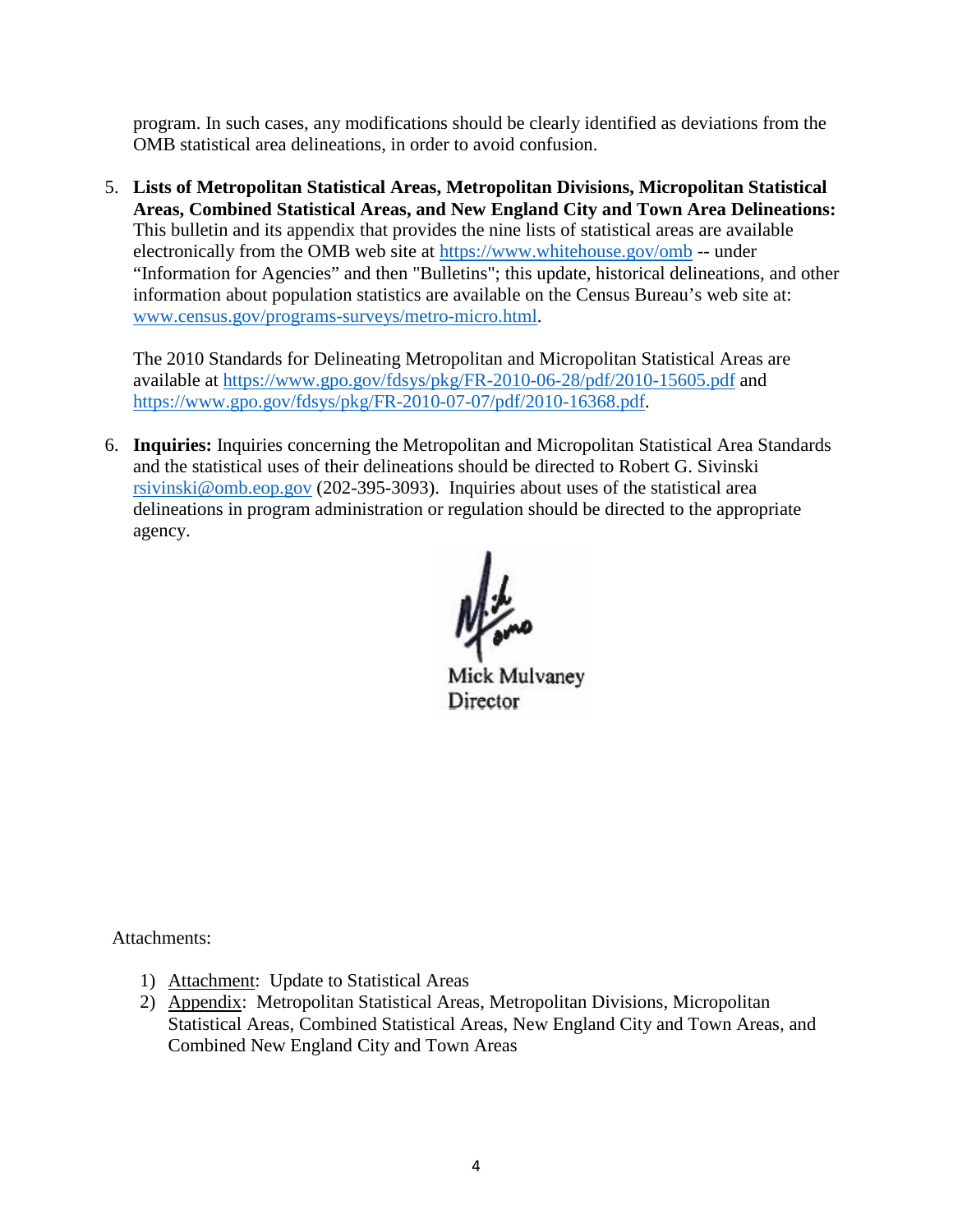#### **UPDATE TO STATISTICAL AREAS**

Application of the 2010 Standards for Delineating Metropolitan and Micropolitan Statistical Areas to Census Bureau population estimates for July 1, 2014 and July 1, 2015 results in designation of one new metropolitan statistical area. The complete lists of statistical areas incorporating this change are provided in the appendix to this bulletin.

#### **Micropolitan Statistical Area that Now Qualifies as a New Metropolitan Statistical Area with Principal City and County Components**

46300 Twin Falls, ID Metropolitan Statistical Area Principal City: Twin Falls Jerome County, Twin Falls County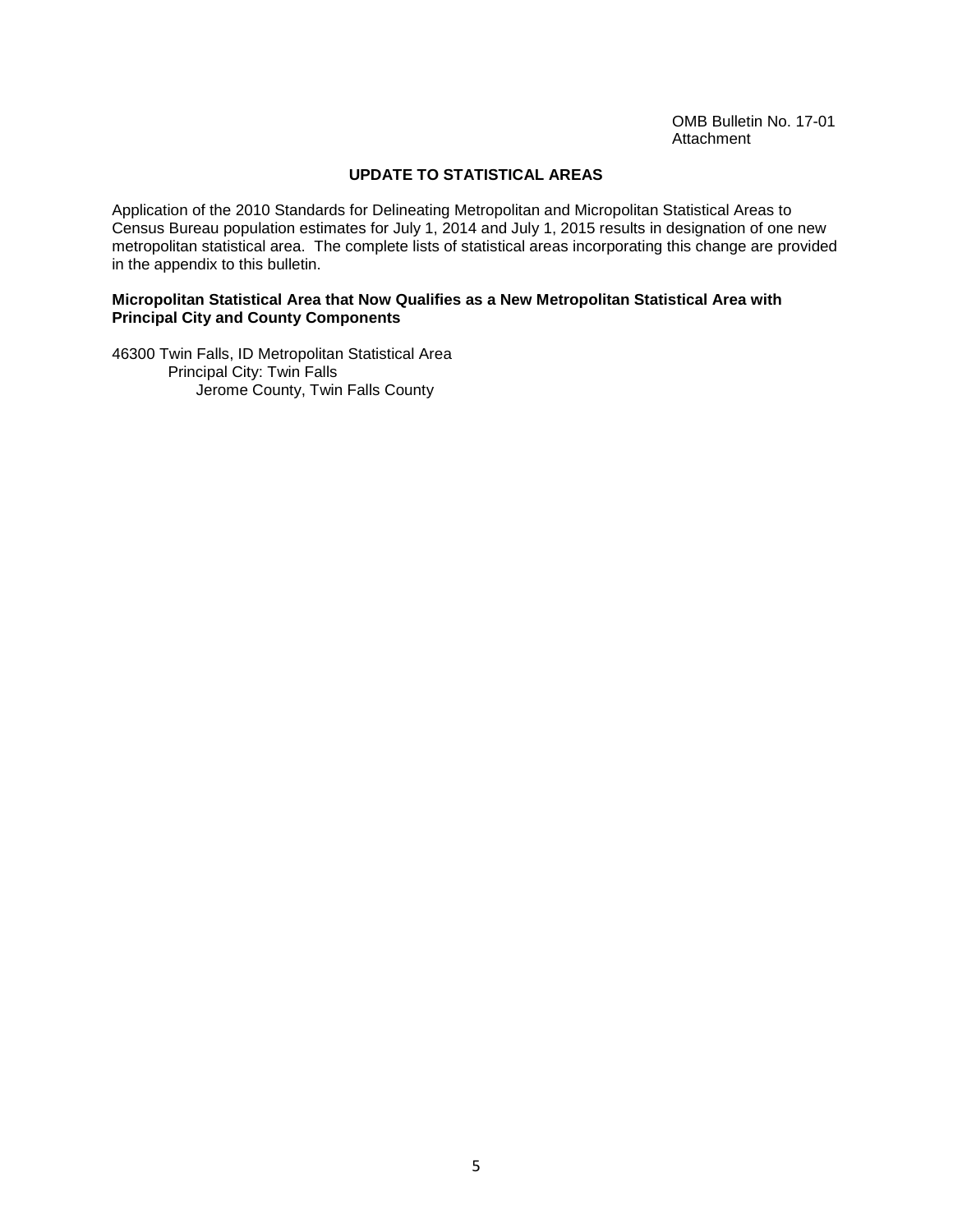**OMB Bulletin No. 17-01**

Appendix

# **METROPOLITAN STATISTICAL AREAS**

#### **METROPOLITAN DIVISIONS**

#### **MICROPOLITAN STATISTICAL AREAS**

# **COMBINED STATISTICAL AREAS**

#### **NEW ENGLAND CITY AND TOWN AREAS**

# **COMBINED NEW ENGLAND CITY AND TOWN AREAS**

**Lists 1 through 9**

 **Statistical and Science Policy Branch Office of Information and Regulatory Affairs Office of Management and Budget**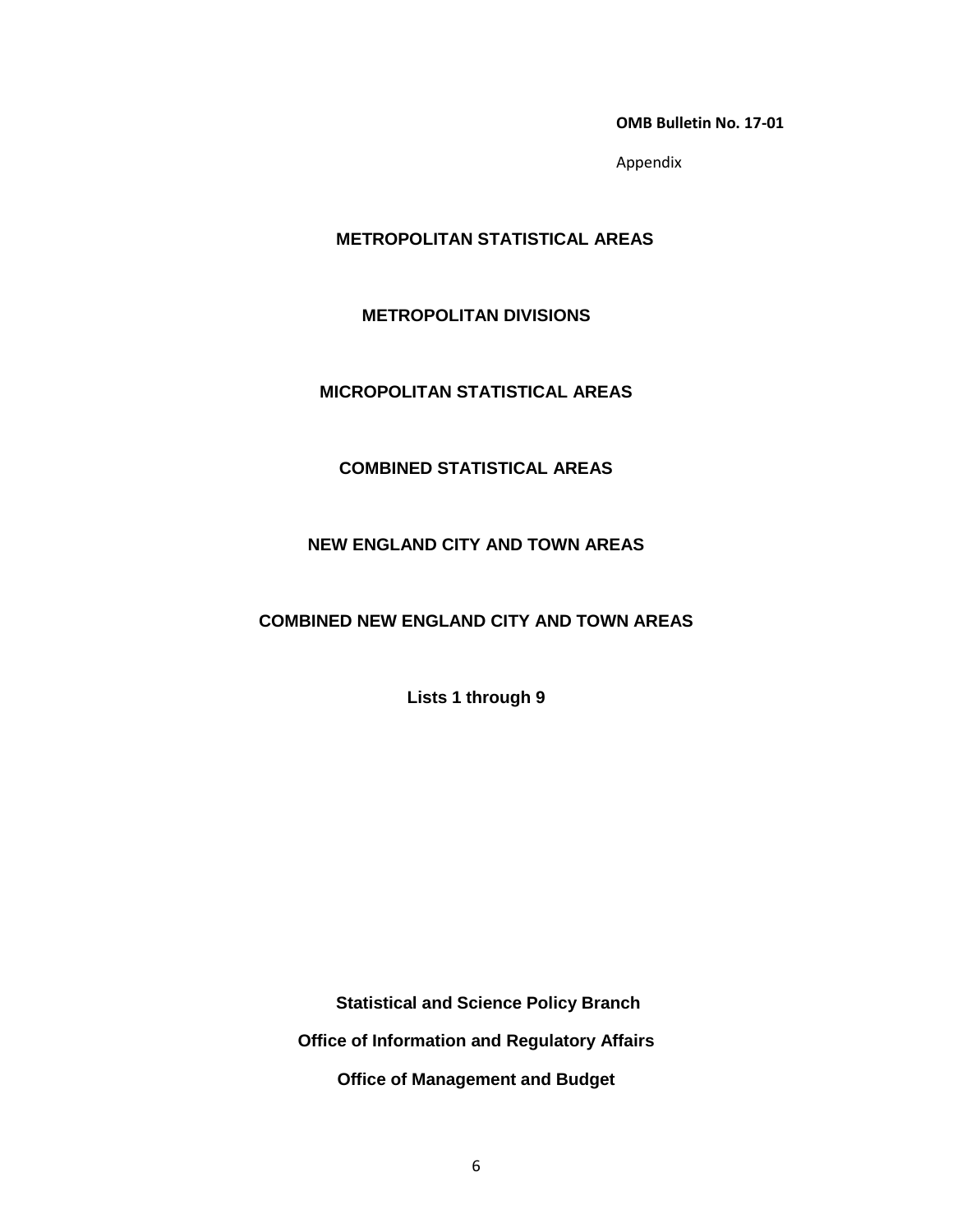#### **Metropolitan Statistical Areas, Metropolitan Divisions, Micropolitan Statistical Areas,**

#### **Combined Statistical Areas, New England City and Town Areas, and**

#### **Combined New England City and Town Areas**

#### **1. Brief Overview of the Classification**

The Office of Management and Budget (OMB) published the Standards for Delineating Metropolitan and Micropolitan Statistical Areas in a *Federal Register* Notice (75 FR 37246 - 37252) on June 28, 2010. (The standards are available at *http://www.whitehouse.gov/omb/inforeg\_statpolicy/.*) That Notice also provides information on the public review process that preceded the adoption of the standards and an explanation of the key terms used in the standards. The 2010 standards replace and supersede the 2000 Standards for Defining Metropolitan and Micropolitan Statistical Areas. OMB's 2010 standards provide for the identification of the following statistical areas in the United States and Puerto Rico:

- Metropolitan Statistical Areas (including Metropolitan Divisions, where applicable)
- Micropolitan Statistical Areas
- Combined Statistical Areas
- New England City and Town Areas (including New England City and Town Area Divisions, where applicable)
- Combined New England City and Town Areas

Metropolitan Statistical Areas have at least one urbanized area of 50,000 or more population, plus adjacent territory that has a high degree of social and economic integration with the core as measured by commuting ties. Micropolitan Statistical Areas have at least one urban cluster of at least 10,000 but less than 50,000 population, plus adjacent territory that has a high degree of social and economic integration with the core as measured by commuting ties. Metropolitan and Micropolitan Statistical Areas are delineated in terms of whole counties (or equivalent entities), including in the six New England States. If specified criteria are met, a Metropolitan Statistical Area containing a single core with a population of 2.5 million or more may be subdivided to form smaller groupings of counties referred to as Metropolitan Divisions.

The classification includes about 94.3 percent of the U.S. population – about 85.7 percent in metropolitan statistical areas and about 8.6 percent in micropolitan statistical areas. Of 3,142 counties in the United States, 1,169 will be in the 383 metropolitan statistical areas, and 656 counties will be in the 550 micropolitan statistical areas (1,317 counties are outside the classification).

In view of the importance of cities and town in New England, the 2010 standards also provide for a set of geographic areas that are delineated using cities and towns in the six New England states. The New England City and Town Areas (NECTAs) are delineated using the same criteria as Metropolitan and Micropolitan Statistical Areas and are identified as either metropolitan or micropolitan, based, respectively, on the presence of either an urbanized area of 50,000 or more population or an urban cluster of at least 10,000 but less than 50,000 population. If the specified criteria are met, a New England City and Town Area containing a single core with a population of at least 2.5 million may be subdivided to form smaller groupings of cities and towns referred to as New England City and Town Area Divisions.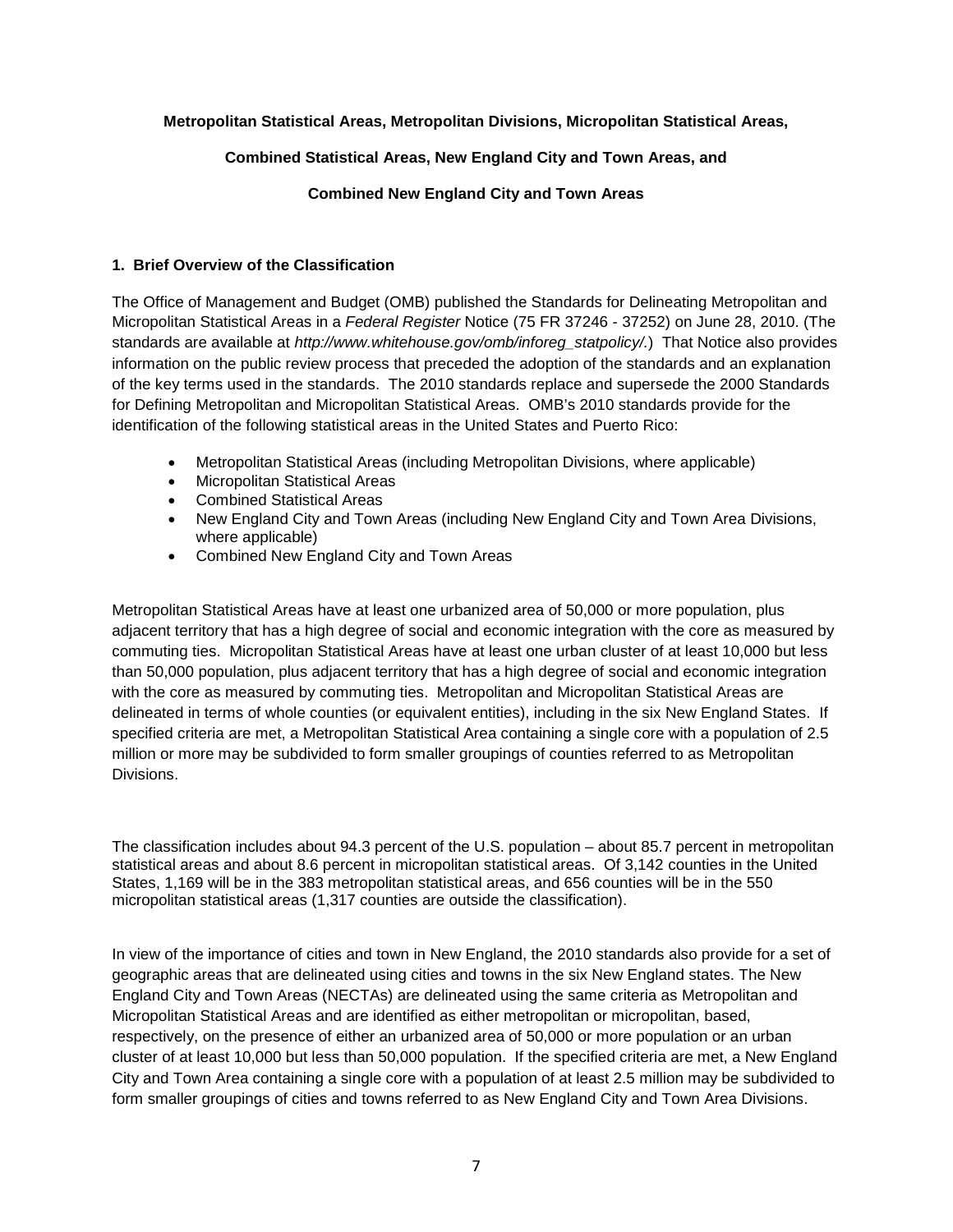If specified criteria are met, adjacent Metropolitan and Micropolitan Statistical Areas, in various combinations, may become the components of a set of complementary areas called Combined Statistical Areas. For instance, a Combined Statistical Area may comprise two or more Metropolitan Statistical Areas, a Metropolitan Statistical Area and a Micropolitan Statistical Area, two or more Micropolitan Statistical Areas, or multiple Metropolitan and Micropolitan Statistical Areas that have social and economic ties as measured by commuting, but at lower levels than are found among counties within Metropolitan and Micropolitan Statistical Areas. The geographic components of Combined New England City and Town Areas are individual metropolitan and micropolitan NECTAs, in various combinations. The areas that combine retain their own designations as Metropolitan or Micropolitan Statistical Areas (or NECTAs) within the larger Combined Statistical Area (or Combined NECTA). Combined Statistical Areas can be characterized as representing larger regions that reflect broader social and economic interactions, such as wholesaling, commodity distribution, and weekend recreation activities, and are likely to be of considerable interest to regional authorities and the private sector.

OMB's standards provide for the identification of one or more principal cities within each Metropolitan Statistical Area, Micropolitan Statistical Area, and NECTA. Principal cities encompass both incorporated places and census designated places (CDPs). In addition to identifying the more significant places in each Metropolitan and Micropolitan Statistical Area or NECTA in terms of population and employment, principal cities also are used in titling Metropolitan and Micropolitan Statistical Areas, Metropolitan Divisions, Combined Statistical Areas, NECTAs, NECTA Divisions, and Combined NECTAs. A principal city may be only a part of a place if a portion of that place is outside of the Metropolitan Statistical Area, Micropolitan Statistical Area, or NECTA for which the place is principal.

The geographic components of Metropolitan and Micropolitan Statistical Areas and Metropolitan Divisions are counties and equivalent entities (boroughs, and a municipality in Alaska, parishes in Louisiana, municipios in Puerto Rico, and independent cities in Maryland, Missouri, Nevada, and Virginia).

This appendix includes the following nine lists that provide information on the statistical areas that are recognized under the 2010 standards using data from 2010 Census, the American Community Survey and Census Bureau population estimates for 2014 and 2015:

- List 1 is an alphabetical list by title of 945 Metropolitan Statistical Areas and Micropolitan Statistical Areas in the United States and Puerto Rico.
- List 2 provides titles, codes, delineations, principal cities, and Metropolitan Divisions for 390 Metropolitan Statistical Areas (383 in the United States and 7 in Puerto Rico).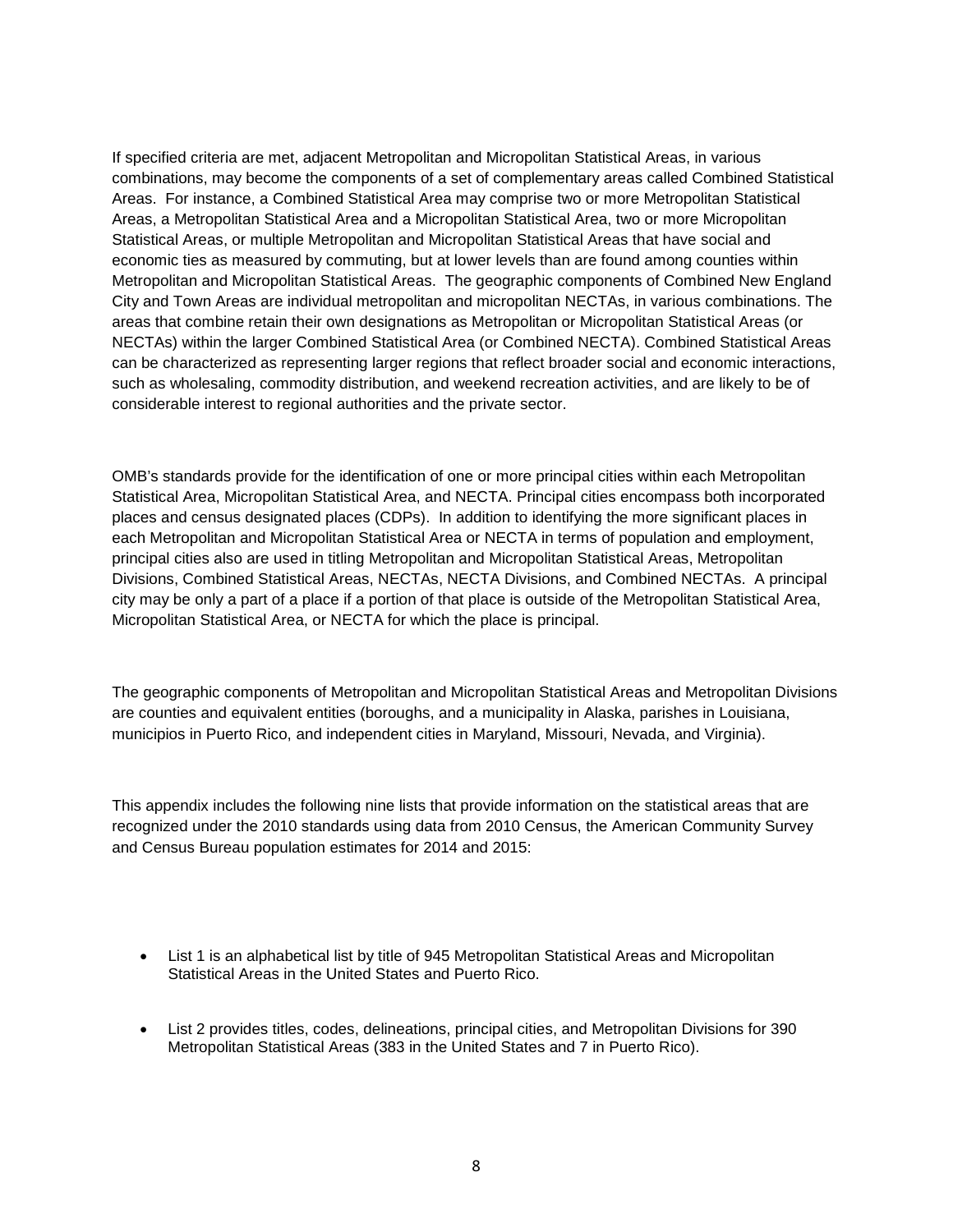- List 3 provides titles, codes, and delineations for the 31 Metropolitan Divisions within their respective Metropolitan Statistical Areas.
- List 4 presents the titles, codes, delineations, and principal cities for 555 Micropolitan Statistical Areas (550 in the United States and 5 in Puerto Rico).
- List 5 identifies 174 Combined Statistical Areas and their 537 component Metropolitan and/or Micropolitan Statistical Areas.
- List 6 identifies in each state the Metropolitan Statistical Areas, Metropolitan Divisions, Micropolitan Statistical Areas, and Combined Statistical Areas.
- List 7 provides titles, codes, delineations, principal cities, and New England City and Town Area Divisions for 39 New England City and Town Areas.
- List 8 provides titles and delineations for 7 Combined New England City and Town Areas and their 28 component New England City and Town Areas.
- List 9 identifies in each state the New England City and Town Areas, the New England City and Town Area Divisions, and the Combined New England City and Town Areas.

# **2. Guidance on Presenting Data for Metropolitan and Micropolitan Statistical Areas, Metropolitan Divisions, Combined Statistical Areas, NECTAs, NECTA Divisions, and Combined NECTAs**

Metropolitan and Micropolitan Statistical Areas represent the basic set of county-based areas delineated under this classification. If specified criteria are met, Metropolitan Divisions are delineated within Metropolitan Statistical Areas that have a single core with a population of at least 2.5 million. Not all Metropolitan Statistical Areas with urbanized areas of this size will contain Metropolitan Divisions.

The criteria used to determine what counties are included in a Metropolitan Statistical Area are different from the criteria that are used to group counties in Metropolitan Divisions, which represent the subdivisions of (larger) Metropolitan Statistical Areas. As a result, it is generally not appropriate to rank or directly compare Metropolitan Divisions (or NECTA Divisions) with Metropolitan and Micropolitan Statistical Areas (or Metropolitan and Micropolitan NECTAs). However, because of the large population concentrations represented by Metropolitan Divisions, it may be desirable for some analyses, for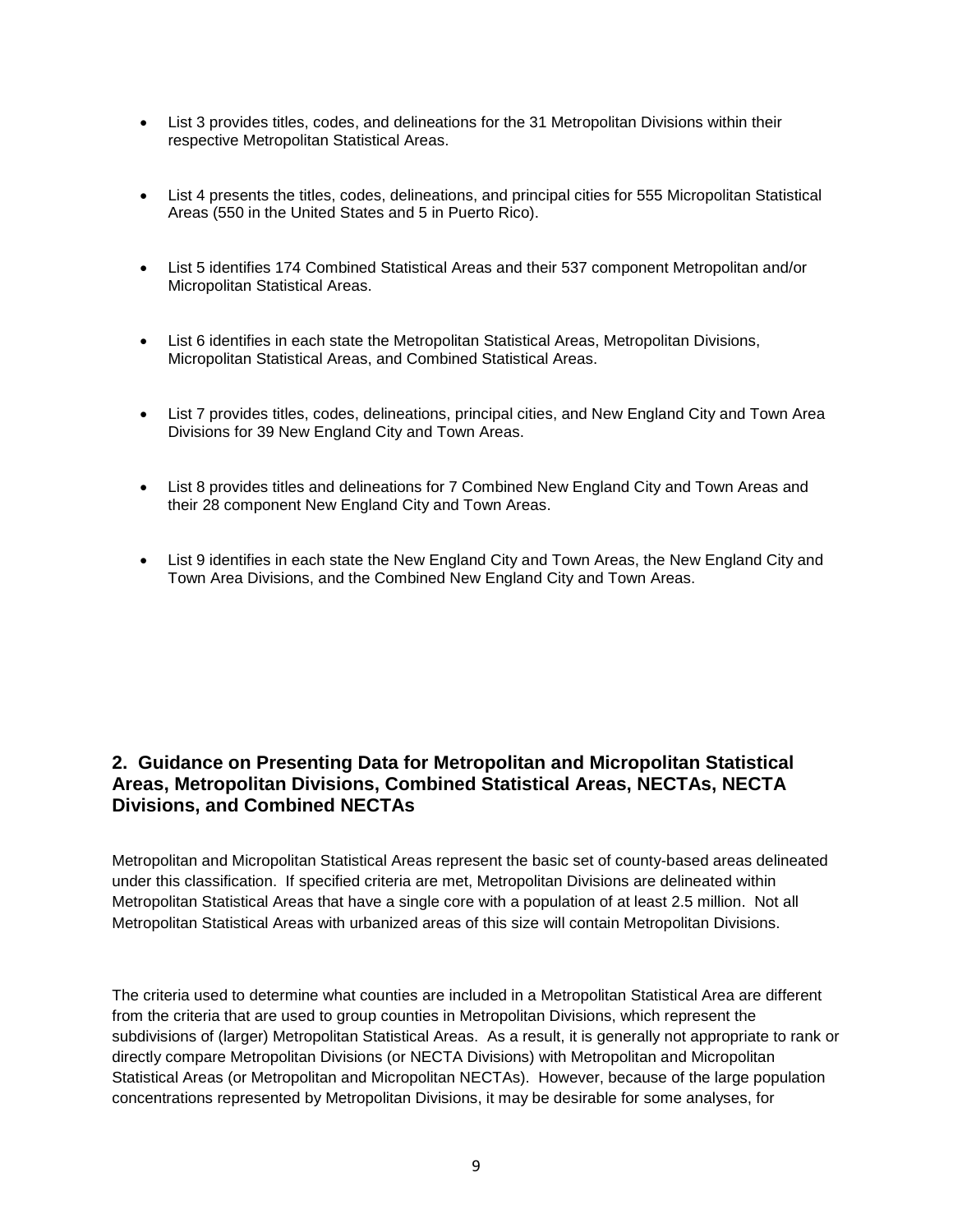example, to include Metropolitan Divisions in a table in which Metropolitan Statistical Areas are ranked. It would, of course, be appropriate to rank and compare Metropolitan Divisions. Even though Metropolitan Divisions represent subdivisions of (larger) Metropolitan Statistical Areas, they often function as distinct areas within Metropolitan Statistical Areas. Researchers analyzing demographic and economic patterns, trends, and processes within large Metropolitan Statistical Areas should also take into consideration data for specific Metropolitan Divisions. Research and analyses that previously made use of data for Primary Metropolitan Statistical Areas should now use data for Metropolitan Divisions.

Because Combined Statistical Areas represent groupings of Metropolitan and Micropolitan Statistical Areas (in any combination), they should not be ranked or compared with individual Metropolitan and Micropolitan Statistical Areas.

Because Combined New England City and Town Areas (NECTAs) represent groupings of Metropolitan and Micropolitan NECTAs (in any combination), they should not be ranked or compared with individual Metropolitan and Micropolitan NECTAs.

# **3. Codes for Metropolitan and Micropolitan Statistical Areas, Metropolitan Divisions, Combined Statistical Areas, New England City and Town Areas (NECTAs), NECTA Divisions, and Combined NECTAs**

Codes for Metropolitan and Micropolitan Statistical Areas, Metropolitan Divisions, NECTAs, and NECTA Divisions are 5 digits in length. This replaces the 4-digit code previously used. Codes for Metropolitan and Micropolitan Statistical Areas and Metropolitan Divisions fall within the 10000 to 49999 range and are assigned in alphabetical order by area title. Metropolitan Divisions are distinguished by a 5-digit code ending in "4." NECTA and NECTA Division codes fall within the 70000 to 79999 range and are assigned in alphabetical order by area title. NECTA Divisions are distinguished by a 5-digit code ending in "4."

Combined Statistical Area and Combined NECTA codes are 3 digits in length. Combined Statistical Area codes fall within the 100 to 599 range. Combined NECTA codes fall within the 700 to 799 range.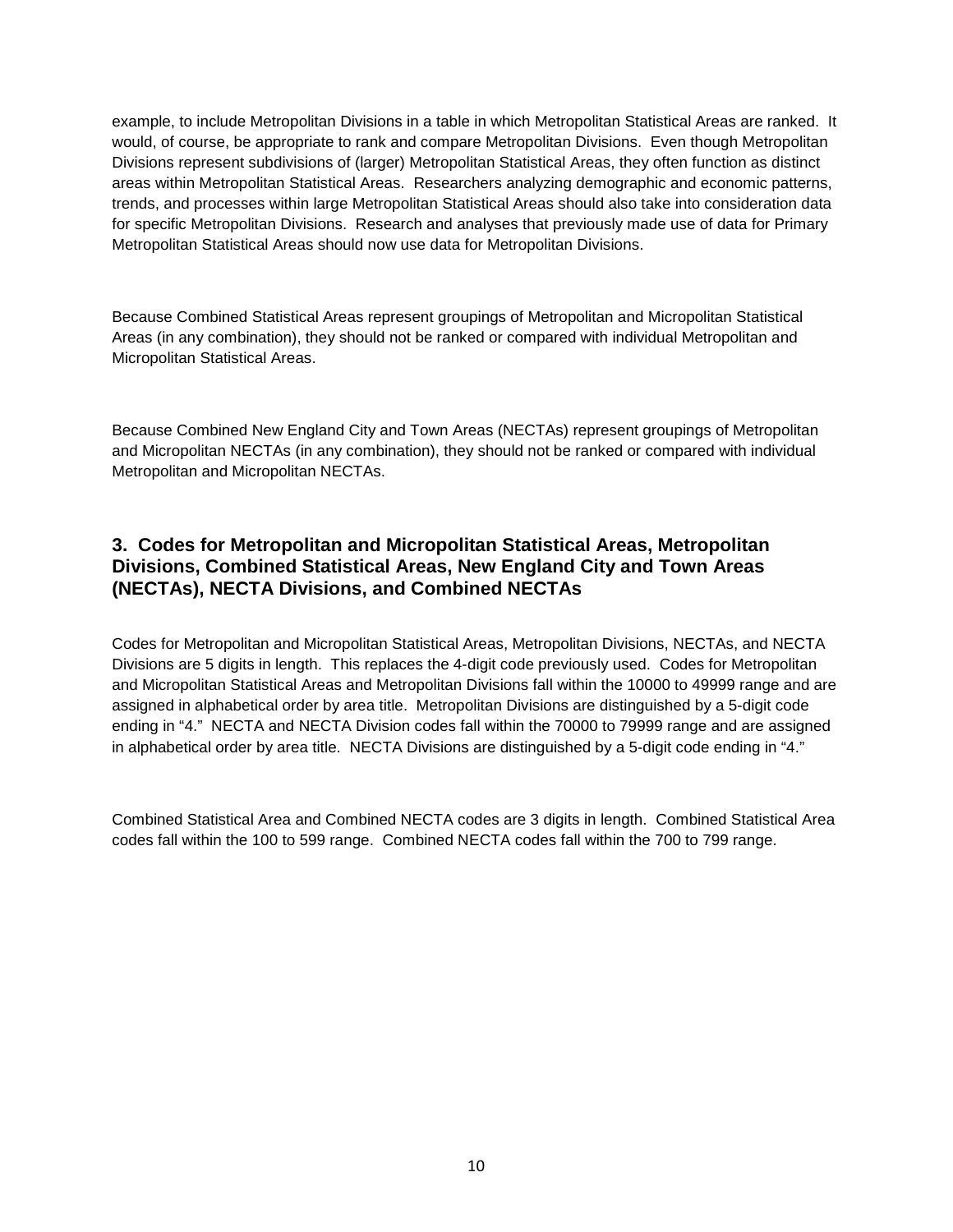# **List 1**

## **Metropolitan and Micropolitan Statistical Areas**

This list provides an alphabetical list by title of all 945 Metropolitan and Micropolitan Statistical Areas. The code for each Metropolitan and Micropolitan Statistical Area also is provided.

| Code  | Metropolitan or Micropolitan Statistical Area Title       |
|-------|-----------------------------------------------------------|
|       |                                                           |
| 10100 | Aberdeen, SD Micropolitan Statistical Area                |
| 10140 | Aberdeen, WA Micropolitan Statistical Area                |
| 10180 | Abilene, TX Metropolitan Statistical Area                 |
| 10220 | Ada, OK Micropolitan Statistical Area                     |
| 10260 | Adjuntas, PR Micropolitan Statistical Area                |
| 10300 | Adrian, MI Micropolitan Statistical Area                  |
| 10380 | Aguadilla-Isabela, PR Metropolitan Statistical Area       |
| 10420 | Akron, OH Metropolitan Statistical Area                   |
| 10460 | Alamogordo, NM Micropolitan Statistical Area              |
| 10500 | Albany, GA Metropolitan Statistical Area                  |
| 10540 | Albany, OR Metropolitan Statistical Area                  |
| 10580 | Albany-Schenectady-Troy, NY Metropolitan Statistical Area |
| 10620 | Albemarle, NC Micropolitan Statistical Area               |
| 10660 | Albert Lea, MN Micropolitan Statistical Area              |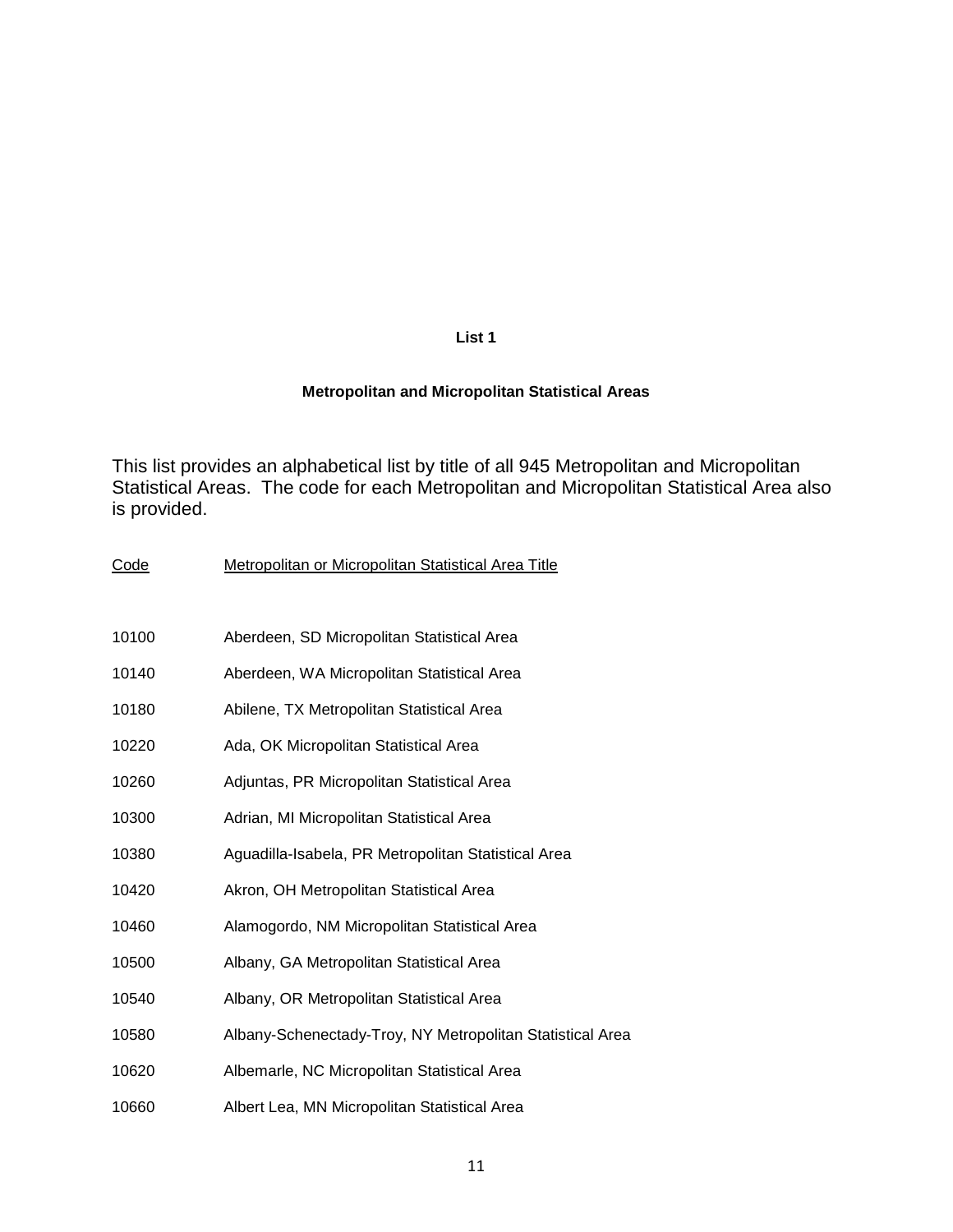| 10700          | Albertville, AL Micropolitan Statistical Area                                         |
|----------------|---------------------------------------------------------------------------------------|
| 10740          | Albuquerque, NM Metropolitan Statistical Area                                         |
| 10760          | Alexander City, AL Micropolitan Statistical Area                                      |
| 10780          | Alexandria, LA Metropolitan Statistical Area                                          |
| 10820          | Alexandria, MN Micropolitan Statistical Area                                          |
| 10860          | Alice, TX Micropolitan Statistical Area                                               |
| 10900          | Allentown-Bethlehem-Easton, PA-NJ Metropolitan Statistical Area                       |
| 10940          | Alma, MI Micropolitan Statistical Area                                                |
| 10980          | Alpena, MI Micropolitan Statistical Area                                              |
| 11020          | Altoona, PA Metropolitan Statistical Area                                             |
| 11060          | Altus, OK Micropolitan Statistical Area                                               |
| 11100          | Amarillo, TX Metropolitan Statistical Area                                            |
| 11140          | Americus, GA Micropolitan Statistical Area                                            |
| 11180<br>11220 | Ames, IA Metropolitan Statistical Area<br>Amsterdam, NY Micropolitan Statistical Area |
| 11260          | Anchorage, AK Metropolitan Statistical Area                                           |
| 11380          | Andrews, TX Micropolitan Statistical Area                                             |
| 11420          | Angola, IN Micropolitan Statistical Area                                              |
| 11460          | Ann Arbor, MI Metropolitan Statistical Area                                           |
| 11500          | Anniston-Oxford-Jacksonville, AL Metropolitan Statistical Area                        |
| 11540          | Appleton, WI Metropolitan Statistical Area                                            |
| 11580          | Arcadia, FL Micropolitan Statistical Area                                             |
| 11620          | Ardmore, OK Micropolitan Statistical Area                                             |
| 11640          | Arecibo, PR Metropolitan Statistical Area                                             |
| 11660          | Arkadelphia, AR Micropolitan Statistical Area                                         |
| 11680          | Arkansas City-Winfield, KS Micropolitan Statistical Area                              |
| 11700          | Asheville, NC Metropolitan Statistical Area                                           |
| 11740          | Ashland, OH Micropolitan Statistical Area                                             |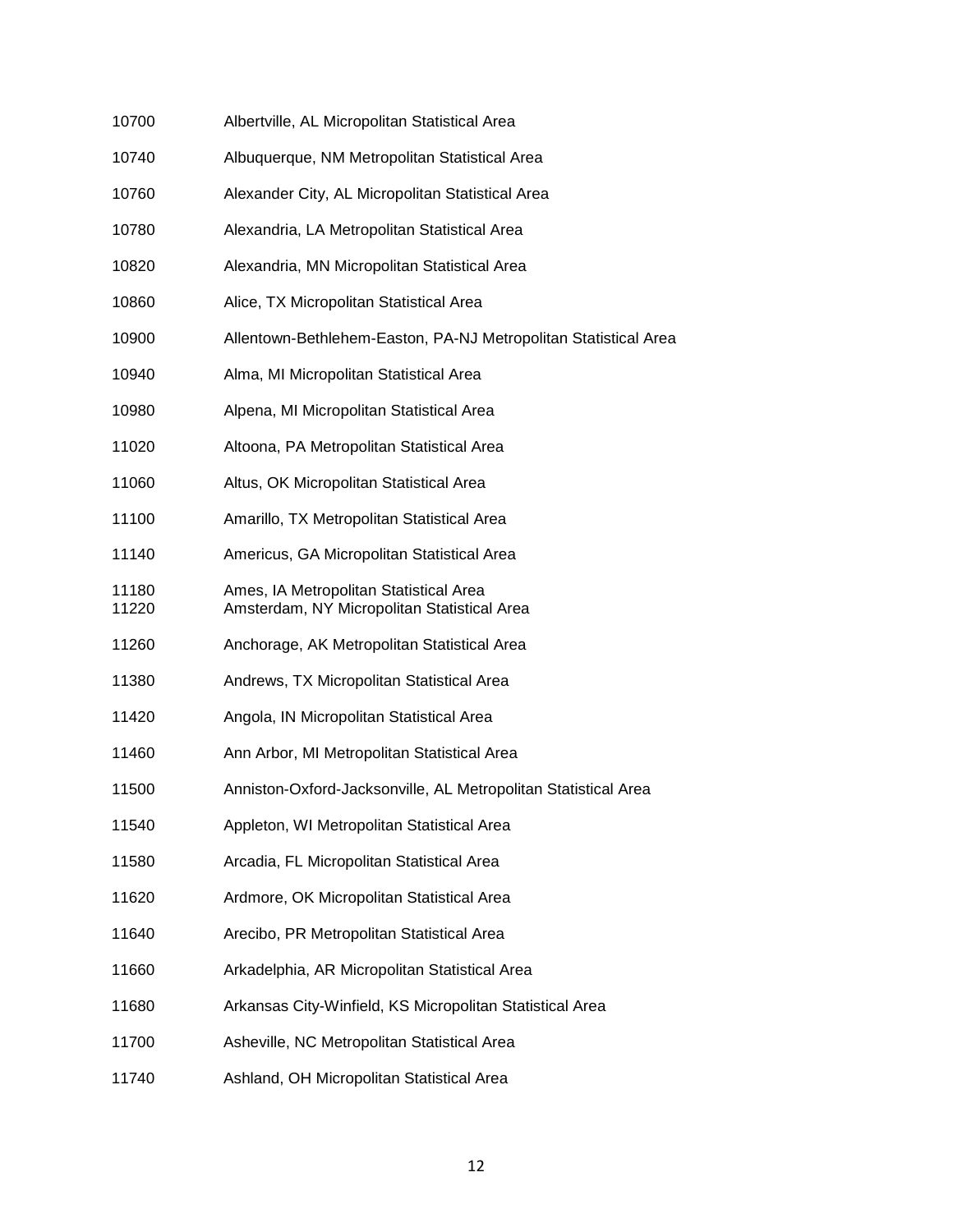| 11780          | Ashtabula, OH Micropolitan Statistical Area                                          |
|----------------|--------------------------------------------------------------------------------------|
| 11820          | Astoria, OR Micropolitan Statistical Area                                            |
| 11860          | Atchison, KS Micropolitan Statistical Area                                           |
| 11900          | Athens, OH Micropolitan Statistical Area                                             |
| 11940          | Athens, TN Micropolitan Statistical Area                                             |
| 11980          | Athens, TX Micropolitan Statistical Area                                             |
| 12020          | Athens-Clarke County, GA Metropolitan Statistical Area                               |
| 12060          | Atlanta-Sandy Springs-Roswell, GA Metropolitan Statistical Area                      |
| 12100          | Atlantic City-Hammonton, NJ Metropolitan Statistical Area                            |
| 12120<br>12140 | Atmore, AL Micropolitan Statistical Area<br>Auburn, IN Micropolitan Statistical Area |
| 12180          | Auburn, NY Micropolitan Statistical Area                                             |
| 12220          | Auburn-Opelika, AL Metropolitan Statistical Area                                     |
| 12260          | Augusta-Richmond County, GA-SC Metropolitan Statistical Area                         |
| 12300          | Augusta-Waterville, ME Micropolitan Statistical Area                                 |
| 12380          | Austin, MN Micropolitan Statistical Area                                             |
| 12420          | Austin-Round Rock, TX Metropolitan Statistical Area                                  |
| 12460          | Bainbridge, GA Micropolitan Statistical Area                                         |
| 12540          | Bakersfield, CA Metropolitan Statistical Area                                        |
| 12580          | Baltimore-Columbia-Towson, MD Metropolitan Statistical Area                          |
| 12620          | Bangor, ME Metropolitan Statistical Area                                             |
| 12660          | Baraboo, WI Micropolitan Statistical Area                                            |
| 12680          | Bardstown, KY Micropolitan Statistical Area                                          |
| 12700          | Barnstable Town, MA Metropolitan Statistical Area                                    |
| 12740          | Barre, VT Micropolitan Statistical Area                                              |
| 12780          | Bartlesville, OK Micropolitan Statistical Area                                       |
| 12820          | Bastrop, LA Micropolitan Statistical Area                                            |
| 12860          | Batavia, NY Micropolitan Statistical Area                                            |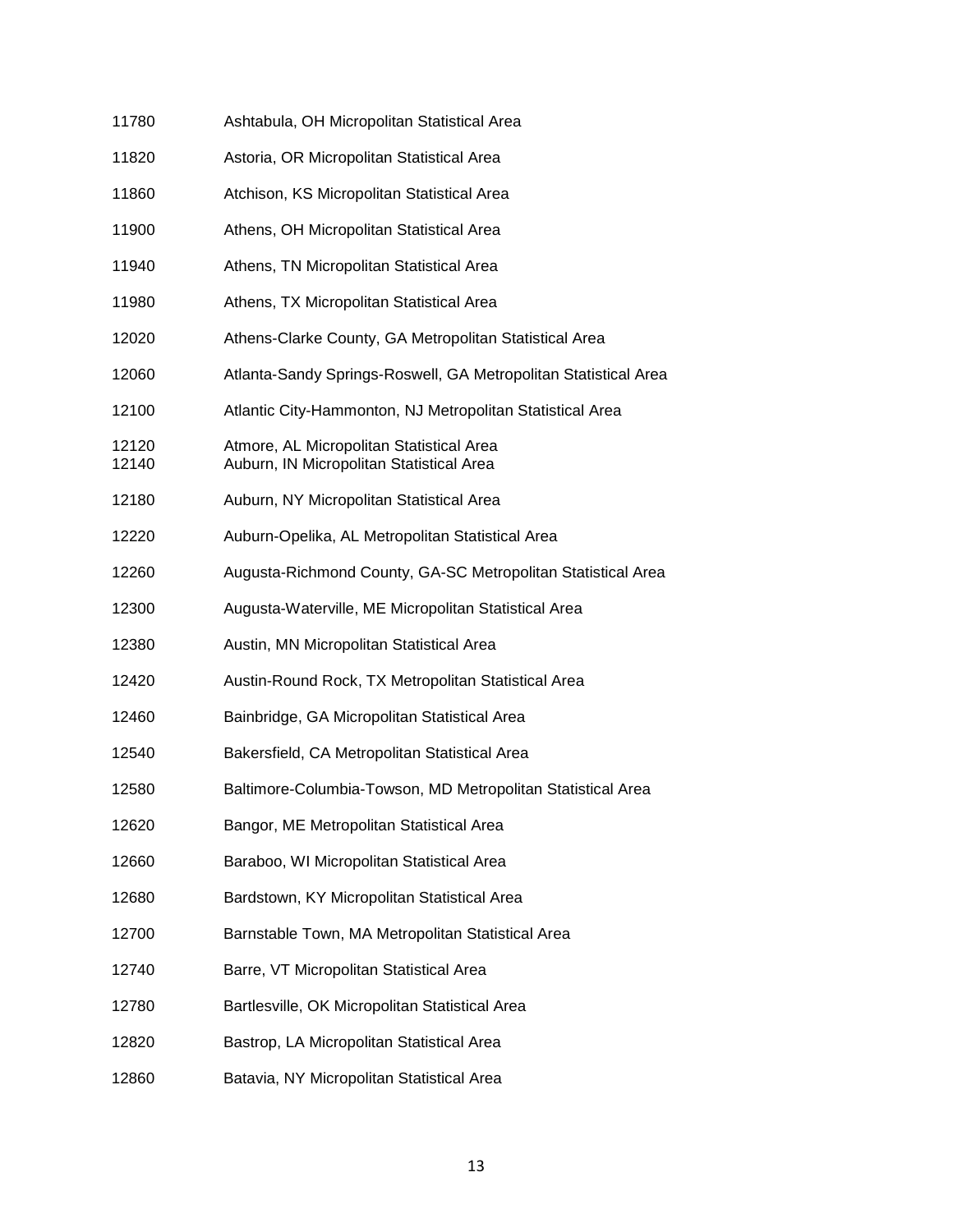| 12900          | Batesville, AR Micropolitan Statistical Area                                                                         |
|----------------|----------------------------------------------------------------------------------------------------------------------|
| 12940          | Baton Rouge, LA Metropolitan Statistical Area                                                                        |
| 12980          | Battle Creek, MI Metropolitan Statistical Area                                                                       |
| 13020          | Bay City, MI Metropolitan Statistical Area                                                                           |
| 13060          | Bay City, TX Micropolitan Statistical Area                                                                           |
| 13100          | Beatrice, NE Micropolitan Statistical Area                                                                           |
| 13140          | Beaumont-Port Arthur, TX Metropolitan Statistical Area                                                               |
| 13180          | Beaver Dam, WI Micropolitan Statistical Area                                                                         |
| 13220          | Beckley, WV Metropolitan Statistical Area                                                                            |
| 13260          | Bedford, IN Micropolitan Statistical Area                                                                            |
| 13300          | Beeville, TX Micropolitan Statistical Area                                                                           |
| 13340          | Bellefontaine, OH Micropolitan Statistical Area                                                                      |
| 13380          | Bellingham, WA Metropolitan Statistical Area                                                                         |
| 13420          | Bemidji, MN Micropolitan Statistical Area                                                                            |
| 13460<br>13500 | Bend-Redmond, OR Metropolitan Statistical Area<br>Bennettsville, SC Micropolitan Statistical Area                    |
| 13540          | Bennington, VT Micropolitan Statistical Area                                                                         |
| 13620          | Berlin, NH-VT Micropolitan Statistical Area                                                                          |
| 13660<br>13700 | Big Rapids, MI Micropolitan Statistical Area<br>Big Spring, TX Micropolitan Statistical Area                         |
| 13720          | Big Stone Gap, VA Micropolitan Statistical Area                                                                      |
| 13740          | Billings, MT Metropolitan Statistical Area                                                                           |
| 13780          | Binghamton, NY Metropolitan Statistical Area                                                                         |
| 13820          | Birmingham-Hoover, AL Metropolitan Statistical Area                                                                  |
| 13900          | Bismarck, ND Metropolitan Statistical Area                                                                           |
| 13940          | Blackfoot, ID Micropolitan Statistical Area                                                                          |
| 13980<br>14010 | Blacksburg-Christiansburg-Radford, VA Metropolitan Statistical Area<br>Bloomington, IL Metropolitan Statistical Area |
| 14020          | Bloomington, IN Metropolitan Statistical Area                                                                        |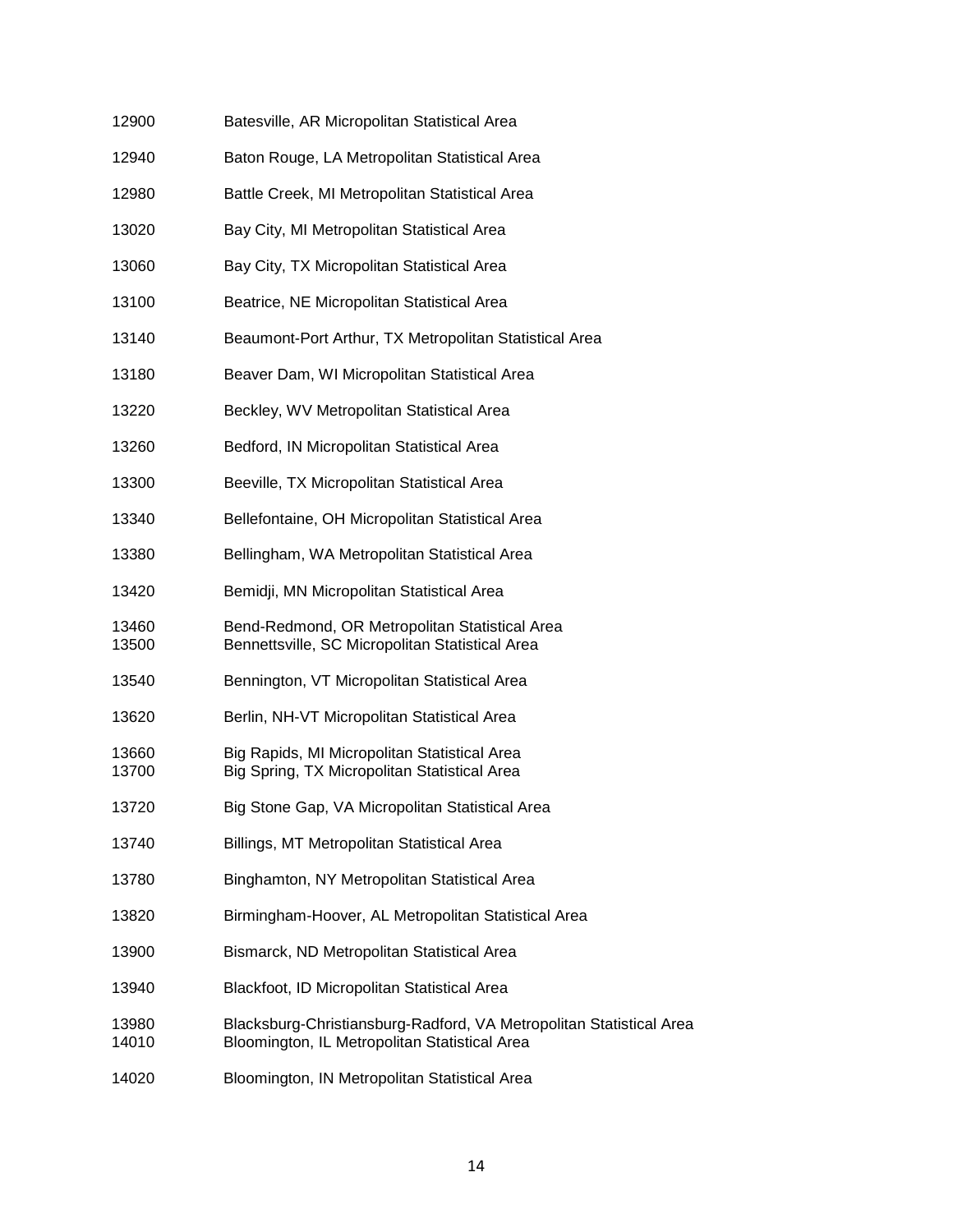| 14100 | Bloomsburg-Berwick, PA Metropolitan Statistical Area |
|-------|------------------------------------------------------|
|-------|------------------------------------------------------|

- 14140 Bluefield, WV-VA Micropolitan Statistical Area
- 14180 Blytheville, AR Micropolitan Statistical Area
- 14220 Bogalusa, LA Micropolitan Statistical Area
- 14260 Boise City, ID Metropolitan Statistical Area
- 14300 Bonham, TX Micropolitan Statistical Area
- 14340 Boone, IA Micropolitan Statistical Area
- 14380 Boone, NC Micropolitan Statistical Area
- 14420 Borger, TX Micropolitan Statistical Area
- 14460 Boston-Cambridge-Newton, MA-NH Metropolitan Statistical Area
- 14500 Boulder, CO Metropolitan Statistical Area
- 14540 Bowling Green, KY Metropolitan Statistical Area 14580 Bozeman, MT Micropolitan Statistical Area
- 
- 14620 Bradford, PA Micropolitan Statistical Area
- 14660 Brainerd, MN Micropolitan Statistical Area
- 14700 Branson, MO Micropolitan Statistical Area
- 14720 Breckenridge, CO Micropolitan Statistical Area
- 14740 Bremerton-Silverdale, WA Metropolitan Statistical Area
- 14780 Brenham, TX Micropolitan Statistical Area
- 14820 Brevard, NC Micropolitan Statistical Area
- 14860 Bridgeport-Stamford-Norwalk, CT Metropolitan Statistical Area
- 15020 Brookhaven, MS Micropolitan Statistical Area
- 15060 Brookings, OR Micropolitan Statistical Area
- 15100 Brookings, SD Micropolitan Statistical Area
- 15140 Brownsville, TN Micropolitan Statistical Area
- 15180 Brownsville-Harlingen, TX Metropolitan Statistical Area
- 15220 Brownwood, TX Micropolitan Statistical Area
- 15260 Brunswick, GA Metropolitan Statistical Area 15340 Bucyrus, OH Micropolitan Statistical Area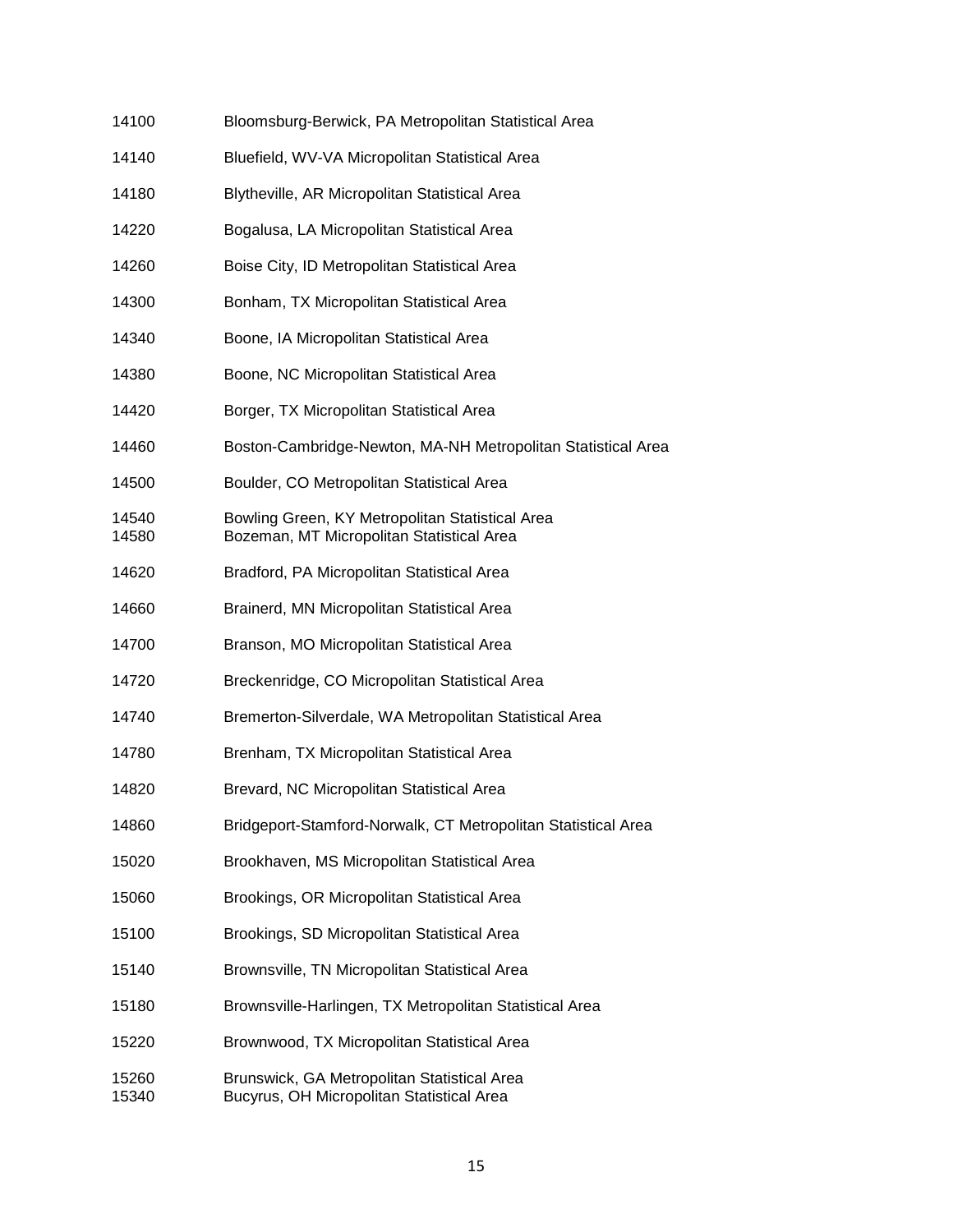- 15380 Buffalo-Cheektowaga-Niagara Falls, NY Metropolitan Statistical Area
- 15420 Burley, ID Micropolitan Statistical Area
- 15460 Burlington, IA-IL Micropolitan Statistical Area
- 15500 Burlington, NC Metropolitan Statistical Area
- 15540 Burlington-South Burlington, VT Metropolitan Statistical Area
- 15580 Butte-Silver Bow, MT Micropolitan Statistical Area
- 15620 Cadillac, MI Micropolitan Statistical Area
- 15660 Calhoun, GA Micropolitan Statistical Area
- 15680 California-Lexington Park, MD Metropolitan Statistical Area
- 15700 Cambridge, MD Micropolitan Statistical Area
- 15740 Cambridge, OH Micropolitan Statistical Area
- 15780 Camden, AR Micropolitan Statistical Area
- 15820 Campbellsville, KY Micropolitan Statistical Area
- 15860 Cañon City, CO Micropolitan Statistical Area
- 15900 Canton, IL Micropolitan Statistical Area
- 15940 Canton-Massillon, OH Metropolitan Statistical Area
- 15980 Cape Coral-Fort Myers, FL Metropolitan Statistical Area
- 16020 Cape Girardeau, MO-IL Metropolitan Statistical Area 16060 Carbondale-Marion, IL Metropolitan Statistical Area
- 16100 Carlsbad-Artesia, NM Micropolitan Statistical Area
- 16140 Carroll, IA Micropolitan Statistical Area<br>16180 Carson City, NV Metropolitan Statistica Carson City, NV Metropolitan Statistical Area
- 16220 Casper, WY Metropolitan Statistical Area
- 16260 Cedar City, UT Micropolitan Statistical Area
- 16300 Cedar Rapids, IA Metropolitan Statistical Area
- 16340 Cedartown, GA Micropolitan Statistical Area
- 16380 Celina, OH Micropolitan Statistical Area
- 16420 Central City, KY Micropolitan Statistical Area
- 16460 Centralia, IL Micropolitan Statistical Area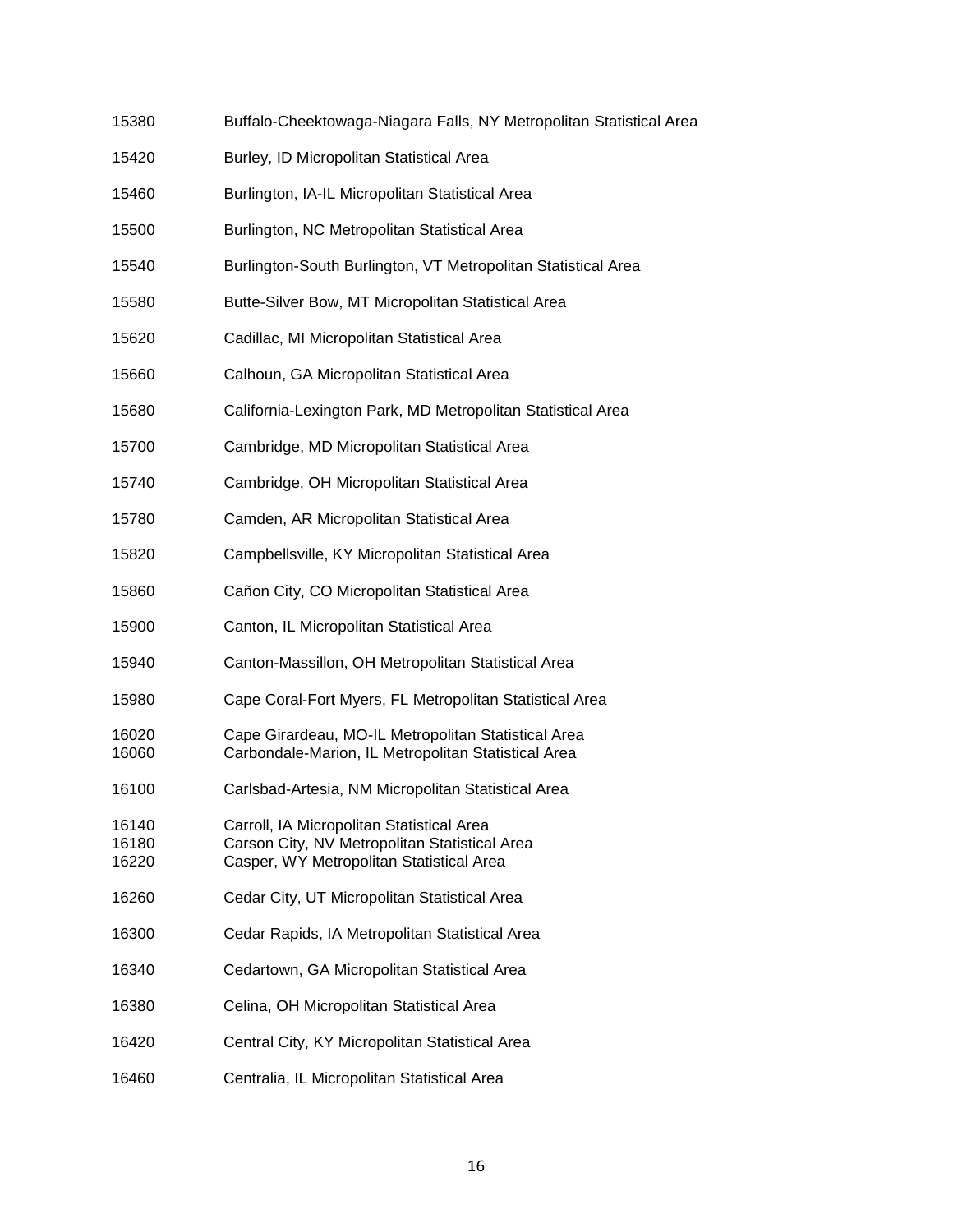| 16500                   | Centralia, WA Micropolitan Statistical Area                                                                                                      |
|-------------------------|--------------------------------------------------------------------------------------------------------------------------------------------------|
| 16540                   | Chambersburg-Waynesboro, PA Metropolitan Statistical Area                                                                                        |
| 16580                   | Champaign-Urbana, IL Metropolitan Statistical Area                                                                                               |
| 16620                   | Charleston, WV Metropolitan Statistical Area                                                                                                     |
| 16660                   | Charleston-Mattoon, IL Micropolitan Statistical Area                                                                                             |
| 16700                   | Charleston-North Charleston, SC Metropolitan Statistical Area                                                                                    |
| 16740                   | Charlotte-Concord-Gastonia, NC-SC Metropolitan Statistical Area                                                                                  |
| 16820                   | Charlottesville, VA Metropolitan Statistical Area                                                                                                |
| 16860                   | Chattanooga, TN-GA Metropolitan Statistical Area                                                                                                 |
| 16940                   | Cheyenne, WY Metropolitan Statistical Area                                                                                                       |
| 16980                   | Chicago-Naperville-Elgin, IL-IN-WI Metropolitan Statistical Area                                                                                 |
| 17020                   | Chico, CA Metropolitan Statistical Area                                                                                                          |
| 17060                   | Chillicothe, OH Micropolitan Statistical Area                                                                                                    |
| 17140                   | Cincinnati, OH-KY-IN Metropolitan Statistical Area                                                                                               |
| 17200<br>17220          | Claremont-Lebanon, NH-VT Micropolitan Statistical Area<br>Clarksburg, WV Micropolitan Statistical Area                                           |
| 17260                   | Clarksdale, MS Micropolitan Statistical Area                                                                                                     |
| 17300                   | Clarksville, TN-KY Metropolitan Statistical Area                                                                                                 |
| 17340                   | Clearlake, CA Micropolitan Statistical Area                                                                                                      |
| 17380<br>17420<br>17460 | Cleveland, MS Micropolitan Statistical Area<br>Cleveland, TN Metropolitan Statistical Area<br>Cleveland-Elyria, OH Metropolitan Statistical Area |
| 17500                   | Clewiston, FL Micropolitan Statistical Area                                                                                                      |
| 17540                   | Clinton, IA Micropolitan Statistical Area                                                                                                        |
| 17580                   | Clovis, NM Micropolitan Statistical Area                                                                                                         |
| 17620                   | Coamo, PR Micropolitan Statistical Area                                                                                                          |
| 17640<br>17660<br>17700 | Coco, PR Micropolitan Statistical Area<br>Coeur d'Alene, ID Metropolitan Statistical Area<br>Coffeyville, KS Micropolitan Statistical Area       |
| 17740                   | Coldwater, MI Micropolitan Statistical Area                                                                                                      |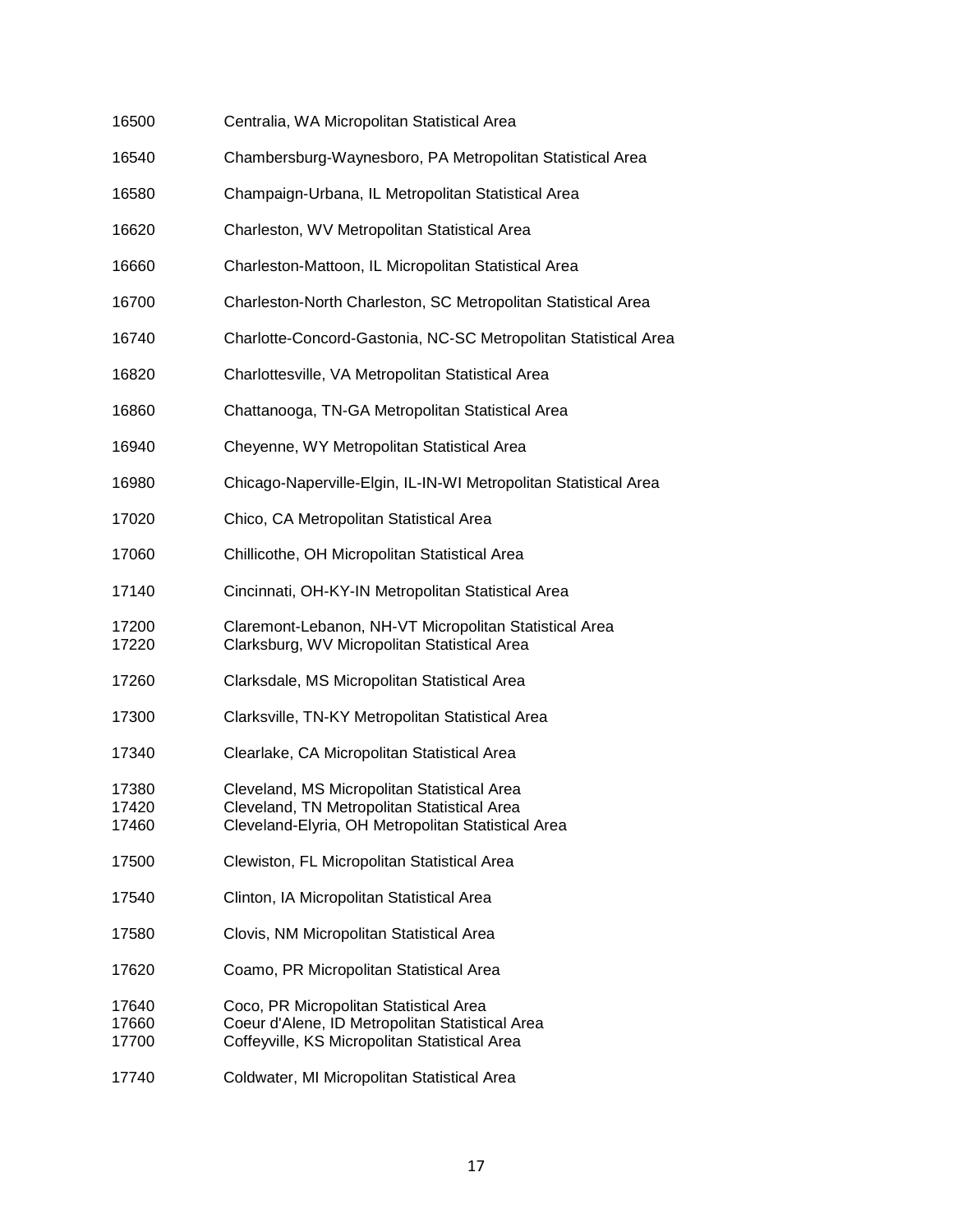| 17780          | College Station-Bryan, TX Metropolitan Statistical Area                                  |
|----------------|------------------------------------------------------------------------------------------|
| 17820          | Colorado Springs, CO Metropolitan Statistical Area                                       |
| 17860          | Columbia, MO Metropolitan Statistical Area                                               |
| 17900          | Columbia, SC Metropolitan Statistical Area                                               |
| 17980          | Columbus, GA-AL Metropolitan Statistical Area                                            |
| 18020<br>18060 | Columbus, IN Metropolitan Statistical Area<br>Columbus, MS Micropolitan Statistical Area |
| 18100          | Columbus, NE Micropolitan Statistical Area                                               |
| 18140          | Columbus, OH Metropolitan Statistical Area                                               |
| 18180          | Concord, NH Micropolitan Statistical Area                                                |
| 18220          | Connersville, IN Micropolitan Statistical Area                                           |
| 18260          | Cookeville, TN Micropolitan Statistical Area                                             |
| 18300          | Coos Bay, OR Micropolitan Statistical Area                                               |
| 18380          | Cordele, GA Micropolitan Statistical Area                                                |
| 18420          | Corinth, MS Micropolitan Statistical Area                                                |
| 18460          | Cornelia, GA Micropolitan Statistical Area                                               |
| 18500          | Corning, NY Micropolitan Statistical Area                                                |
| 18580          | Corpus Christi, TX Metropolitan Statistical Area                                         |
| 18620          | Corsicana, TX Micropolitan Statistical Area                                              |
| 18660          | Cortland, NY Micropolitan Statistical Area                                               |
| 18700          | Corvallis, OR Metropolitan Statistical Area                                              |
| 18740          | Coshocton, OH Micropolitan Statistical Area                                              |
| 18780          | Craig, CO Micropolitan Statistical Area                                                  |
| 18820          | Crawfordsville, IN Micropolitan Statistical Area                                         |
| 18860          | Crescent City, CA Micropolitan Statistical Area                                          |
| 18880          | Crestview-Fort Walton Beach-Destin, FL Metropolitan Statistical Area                     |
| 18900          | Crossville, TN Micropolitan Statistical Area                                             |
| 18980          | Cullman, AL Micropolitan Statistical Area                                                |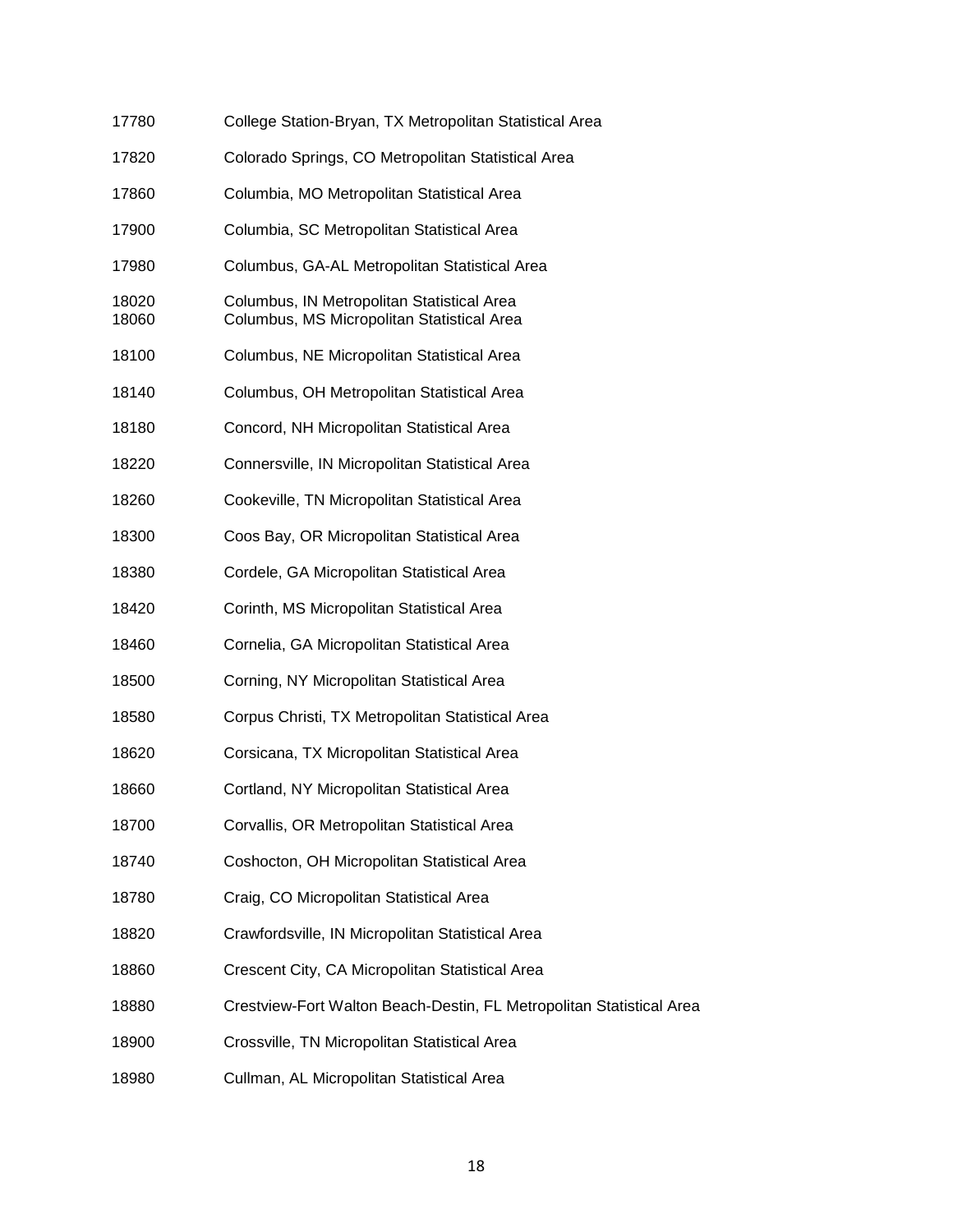| 19000<br>19060          | Cullowhee, NC Micropolitan Statistical Area<br>Cumberland, MD-WV Metropolitan Statistical Area                                       |
|-------------------------|--------------------------------------------------------------------------------------------------------------------------------------|
| 19100                   | Dallas-Fort Worth-Arlington, TX Metropolitan Statistical Area                                                                        |
| 19140<br>19180<br>19220 | Dalton, GA Metropolitan Statistical Area<br>Danville, IL Metropolitan Statistical Area<br>Danville, KY Micropolitan Statistical Area |
| 19260                   | Danville, VA Micropolitan Statistical Area                                                                                           |
| 19300                   | Daphne-Fairhope-Foley, AL Metropolitan Statistical Area                                                                              |
| 19340                   | Davenport-Moline-Rock Island, IA-IL Metropolitan Statistical Area                                                                    |
| 19380                   | Dayton, OH Metropolitan Statistical Area                                                                                             |
| 19420                   | Dayton, TN Micropolitan Statistical Area                                                                                             |
| 19460                   | Decatur, AL Metropolitan Statistical Area                                                                                            |
| 19500                   | Decatur, IL Metropolitan Statistical Area                                                                                            |
| 19540                   | Decatur, IN Micropolitan Statistical Area                                                                                            |
| 19580                   | Defiance, OH Micropolitan Statistical Area                                                                                           |
| 19620                   | Del Rio, TX Micropolitan Statistical Area                                                                                            |
| 19660                   | Deltona-Daytona Beach-Ormond Beach, FL Metropolitan Statistical Area                                                                 |
| 19700                   | Deming, NM Micropolitan Statistical Area                                                                                             |
| 19740                   | Denver-Aurora-Lakewood, CO Metropolitan Statistical Area                                                                             |
| 19760                   | DeRidder, LA Micropolitan Statistical Area                                                                                           |
| 19780                   | Des Moines-West Des Moines, IA Metropolitan Statistical Area                                                                         |
| 19820                   | Detroit-Warren-Dearborn, MI Metropolitan Statistical Area                                                                            |
| 19860                   | Dickinson, ND Micropolitan Statistical Area                                                                                          |
| 19940                   | Dixon, IL Micropolitan Statistical Area                                                                                              |
| 19980                   | Dodge City, KS Micropolitan Statistical Area                                                                                         |
| 20020                   | Dothan, AL Metropolitan Statistical Area                                                                                             |
| 20060                   | Douglas, GA Micropolitan Statistical Area                                                                                            |
| 20100                   | Dover, DE Metropolitan Statistical Area                                                                                              |
| 20140                   | Dublin, GA Micropolitan Statistical Area                                                                                             |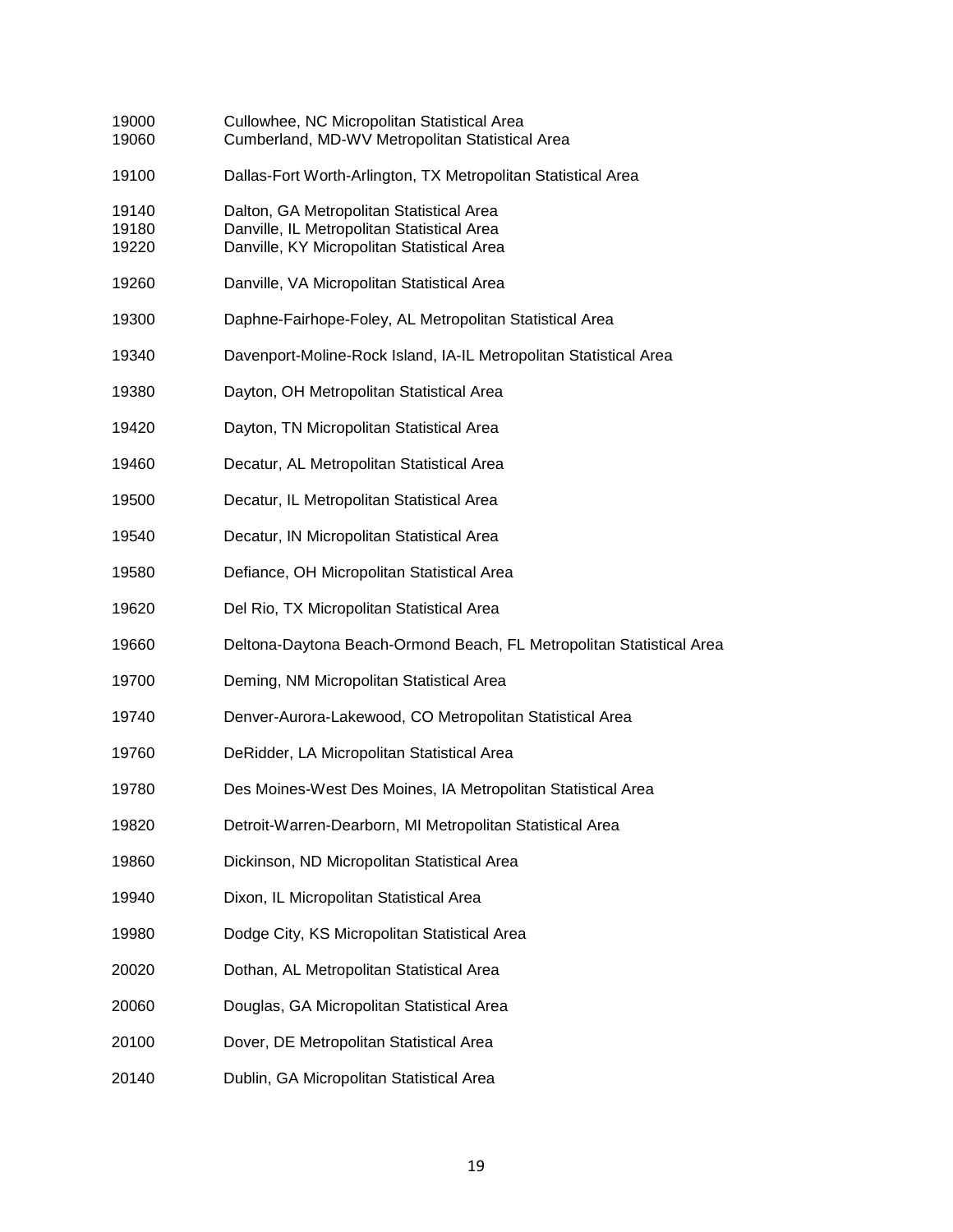| 20180                   | DuBois, PA Micropolitan Statistical Area                                                                                                                    |
|-------------------------|-------------------------------------------------------------------------------------------------------------------------------------------------------------|
| 20220                   | Dubuque, IA Metropolitan Statistical Area                                                                                                                   |
| 20260                   | Duluth, MN-WI Metropolitan Statistical Area                                                                                                                 |
| 20300                   | Dumas, TX Micropolitan Statistical Area                                                                                                                     |
| 20340                   | Duncan, OK Micropolitan Statistical Area                                                                                                                    |
| 20380                   | Dunn, NC Micropolitan Statistical Area                                                                                                                      |
| 20420                   | Durango, CO Micropolitan Statistical Area                                                                                                                   |
| 20460                   | Durant, OK Micropolitan Statistical Area                                                                                                                    |
| 20500                   | Durham-Chapel Hill, NC Metropolitan Statistical Area                                                                                                        |
| 20540                   | Dyersburg, TN Micropolitan Statistical Area                                                                                                                 |
| 20580                   | Eagle Pass, TX Micropolitan Statistical Area                                                                                                                |
| 20660                   | Easton, MD Micropolitan Statistical Area                                                                                                                    |
| 20700                   | East Stroudsburg, PA Metropolitan Statistical Area                                                                                                          |
| 20740                   | Eau Claire, WI Metropolitan Statistical Area                                                                                                                |
| 20780                   | Edwards, CO Micropolitan Statistical Area                                                                                                                   |
| 20820                   | Effingham, IL Micropolitan Statistical Area                                                                                                                 |
| 20900                   | El Campo, TX Micropolitan Statistical Area                                                                                                                  |
| 20940<br>20980          | El Centro, CA Metropolitan Statistical Area<br>El Dorado, AR Micropolitan Statistical Area                                                                  |
| 21020                   | Elizabeth City, NC Micropolitan Statistical Area                                                                                                            |
| 21060<br>21120<br>21140 | Elizabethtown-Fort Knox, KY Metropolitan Statistical Area<br>Elk City, OK Micropolitan Statistical Area<br>Elkhart-Goshen, IN Metropolitan Statistical Area |
| 21180                   | Elkins, WV Micropolitan Statistical Area                                                                                                                    |
| 21220                   | Elko, NV Micropolitan Statistical Area                                                                                                                      |
| 21260                   | Ellensburg, WA Micropolitan Statistical Area                                                                                                                |
| 21300                   | Elmira, NY Metropolitan Statistical Area                                                                                                                    |
| 21340                   | El Paso, TX Metropolitan Statistical Area                                                                                                                   |
| 21380                   | Emporia, KS Micropolitan Statistical Area                                                                                                                   |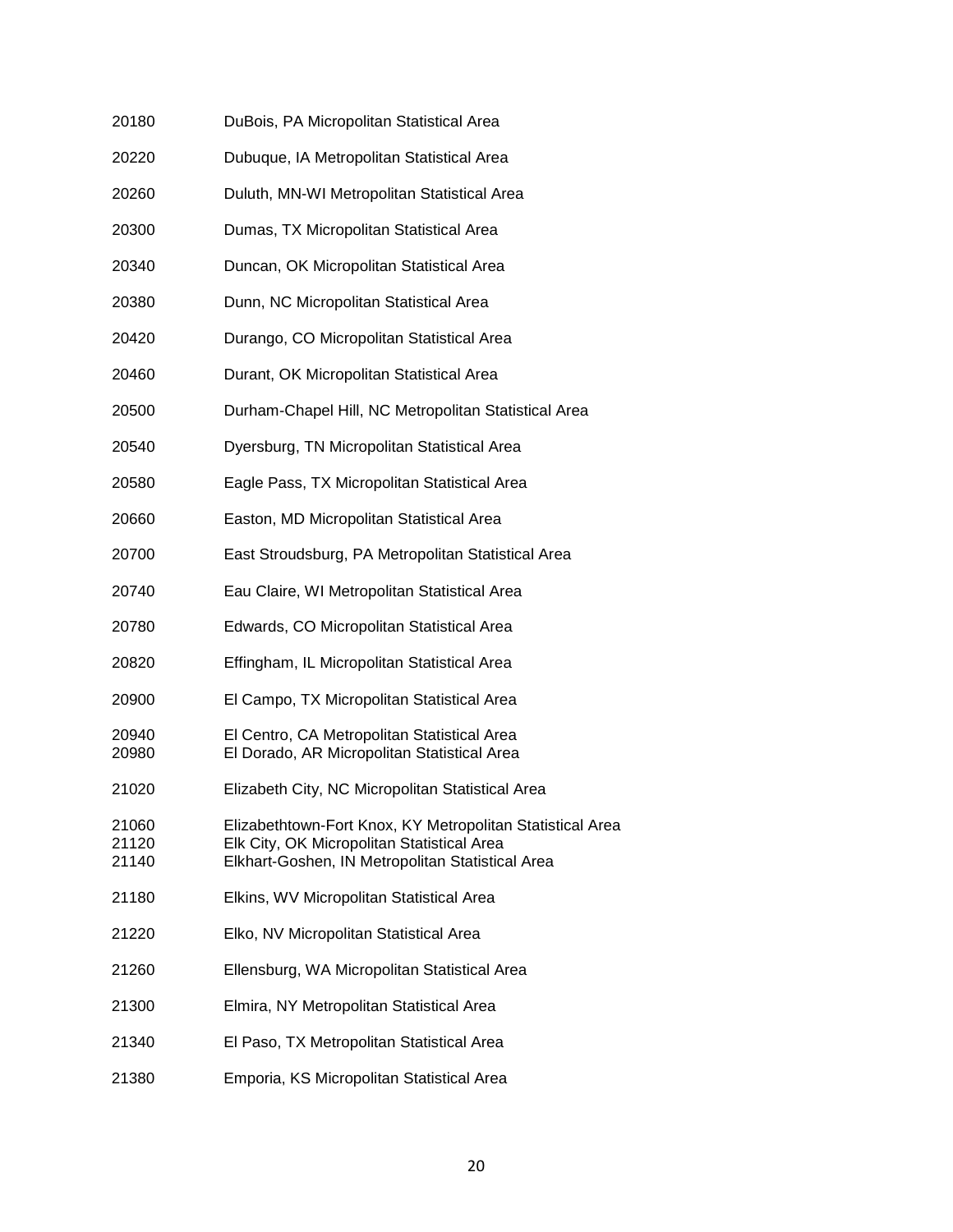| 21420          | Enid, OK Metropolitan Statistical Area                                                         |
|----------------|------------------------------------------------------------------------------------------------|
| 21460          | Enterprise, AL Micropolitan Statistical Area                                                   |
| 21500          | Erie, PA Metropolitan Statistical Area                                                         |
| 21540          | Escanaba, MI Micropolitan Statistical Area                                                     |
| 21580          | Española, NM Micropolitan Statistical Area                                                     |
| 21640          | Eufaula, AL-GA Micropolitan Statistical Area                                                   |
| 21660          | Eugene, OR Metropolitan Statistical Area                                                       |
| 21700          | Eureka-Arcata-Fortuna, CA Micropolitan Statistical Area                                        |
| 21740          | Evanston, WY Micropolitan Statistical Area                                                     |
| 21780          | Evansville, IN-KY Metropolitan Statistical Area                                                |
| 21820<br>21840 | Fairbanks, AK Metropolitan Statistical Area<br>Fairfield, IA Micropolitan Statistical Area     |
| 21860          | Fairmont, MN Micropolitan Statistical Area                                                     |
| 21900          | Fairmont, WV Micropolitan Statistical Area                                                     |
| 21980          | Fallon, NV Micropolitan Statistical Area                                                       |
| 22020          | Fargo, ND-MN Metropolitan Statistical Area                                                     |
| 22060          | Faribault-Northfield, MN Micropolitan Statistical Area                                         |
| 22100          | Farmington, MO Micropolitan Statistical Area                                                   |
| 22140<br>22180 | Farmington, NM Metropolitan Statistical Area<br>Fayetteville, NC Metropolitan Statistical Area |
| 22220          | Fayetteville-Springdale-Rogers, AR-MO Metropolitan Statistical Area                            |
| 22260          | Fergus Falls, MN Micropolitan Statistical Area                                                 |
| 22280<br>22300 | Fernley, NV Micropolitan Statistical Area<br>Findlay, OH Micropolitan Statistical Area         |
| 22340          | Fitzgerald, GA Micropolitan Statistical Area                                                   |
| 22380          | Flagstaff, AZ Metropolitan Statistical Area                                                    |
| 22420          | Flint, MI Metropolitan Statistical Area                                                        |
| 22500          | Florence, SC Metropolitan Statistical Area                                                     |
| 22520          | Florence-Muscle Shoals, AL Metropolitan Statistical Area                                       |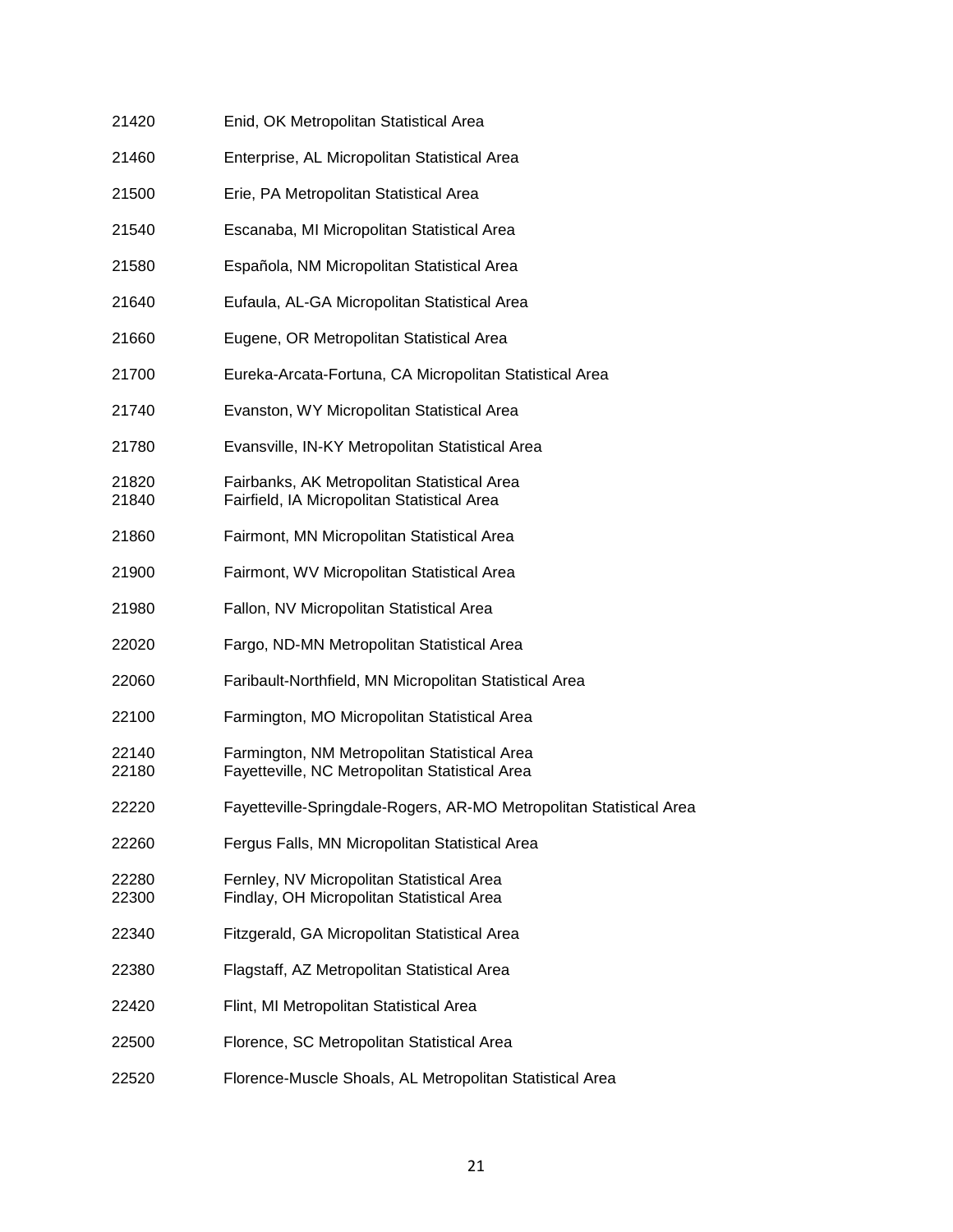| 22540<br>22580 | Fond du Lac, WI Metropolitan Statistical Area<br>Forest City, NC Micropolitan Statistical Area |
|----------------|------------------------------------------------------------------------------------------------|
| 22620          | Forrest City, AR Micropolitan Statistical Area                                                 |
| 22660          | Fort Collins, CO Metropolitan Statistical Area                                                 |
| 22700          | Fort Dodge, IA Micropolitan Statistical Area                                                   |
| 22780          | Fort Leonard Wood, MO Micropolitan Statistical Area                                            |
| 22800          | Fort Madison-Keokuk, IA-IL-MO Micropolitan Statistical Area                                    |
| 22820          | Fort Morgan, CO Micropolitan Statistical Area                                                  |
| 22840          | Fort Payne, AL Micropolitan Statistical Area                                                   |
| 22860          | Fort Polk South, LA Micropolitan Statistical Area                                              |
| 22900          | Fort Smith, AR-OK Metropolitan Statistical Area                                                |
| 23060          | Fort Wayne, IN Metropolitan Statistical Area                                                   |
| 23140          | Frankfort, IN Micropolitan Statistical Area                                                    |
| 23180          | Frankfort, KY Micropolitan Statistical Area                                                    |
| 23240<br>23300 | Fredericksburg, TX Micropolitan Statistical Area<br>Freeport, IL Micropolitan Statistical Area |
| 23340          | Fremont, NE Micropolitan Statistical Area                                                      |
| 23380          | Fremont, OH Micropolitan Statistical Area                                                      |
| 23420          | Fresno, CA Metropolitan Statistical Area                                                       |
| 23460          | Gadsden, AL Metropolitan Statistical Area                                                      |
| 23500          | Gaffney, SC Micropolitan Statistical Area                                                      |
| 23540          | Gainesville, FL Metropolitan Statistical Area                                                  |
| 23580<br>23620 | Gainesville, GA Metropolitan Statistical Area<br>Gainesville, TX Micropolitan Statistical Area |
| 23660          | Galesburg, IL Micropolitan Statistical Area                                                    |
| 23700          | Gallup, NM Micropolitan Statistical Area                                                       |
| 23780          | Garden City, KS Micropolitan Statistical Area                                                  |
| 23820          | Gardnerville Ranchos, NV Micropolitan Statistical Area                                         |
| 23860          | Georgetown, SC Micropolitan Statistical Area                                                   |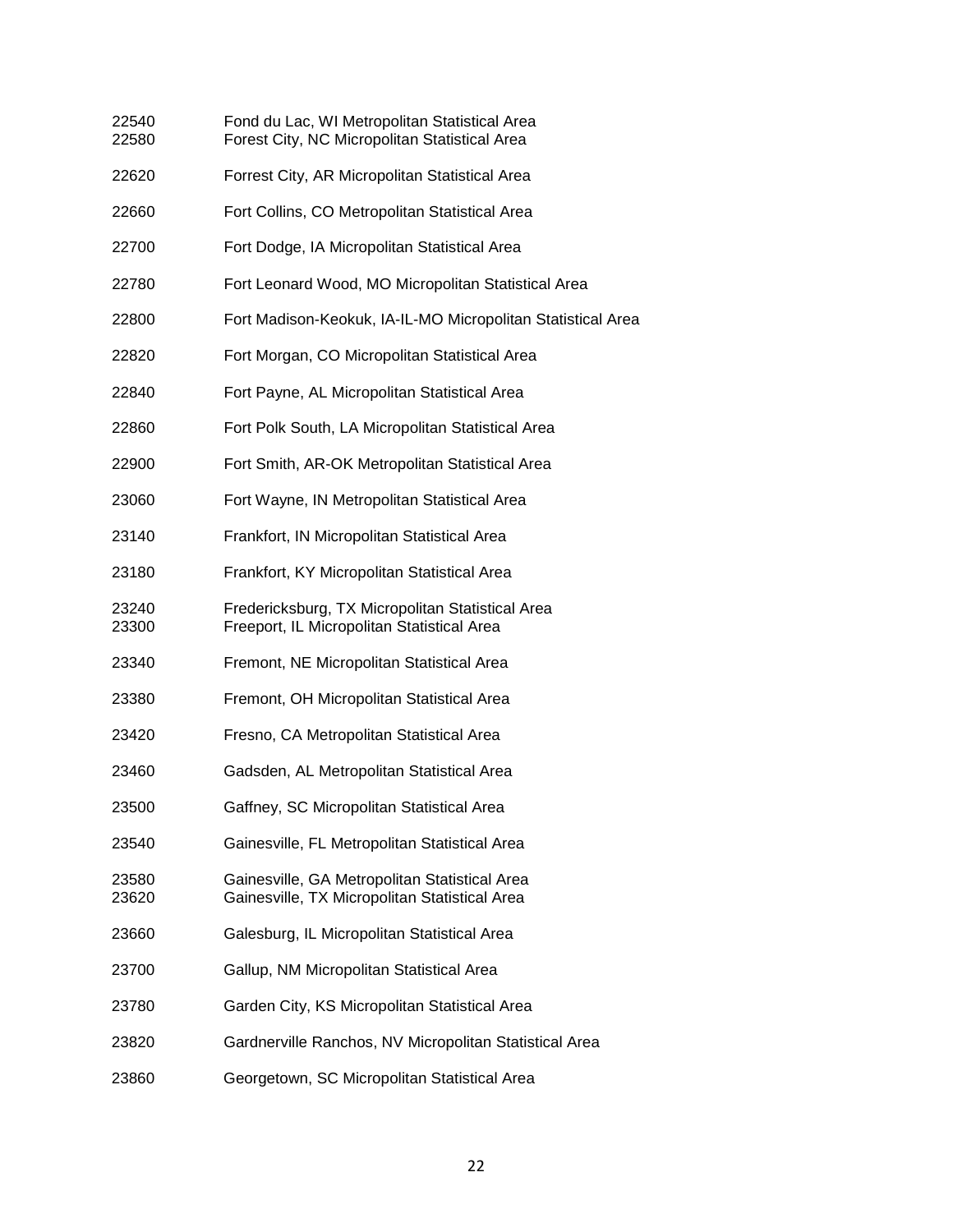| 23900 | Gettysburg, PA Metropolitan Statistical Area                  |
|-------|---------------------------------------------------------------|
| 23940 | Gillette, WY Micropolitan Statistical Area                    |
| 23980 | Glasgow, KY Micropolitan Statistical Area                     |
| 24020 | Glens Falls, NY Metropolitan Statistical Area                 |
| 24060 | Glenwood Springs, CO Micropolitan Statistical Area            |
| 24100 | Gloversville, NY Micropolitan Statistical Area                |
| 24140 | Goldsboro, NC Metropolitan Statistical Area                   |
| 24220 | Grand Forks, ND-MN Metropolitan Statistical Area              |
| 24260 | Grand Island, NE Metropolitan Statistical Area                |
| 24300 | Grand Junction, CO Metropolitan Statistical Area              |
| 24330 | Grand Rapids, MN Micropolitan Statistical Area                |
| 24340 | Grand Rapids-Wyoming, MI Metropolitan Statistical Area        |
| 24380 | Grants, NM Micropolitan Statistical Area                      |
| 24420 | Grants Pass, OR Metropolitan Statistical Area                 |
| 24460 | Great Bend, KS Micropolitan Statistical Area                  |
| 24500 | Great Falls, MT Metropolitan Statistical Area                 |
| 24540 | Greeley, CO Metropolitan Statistical Area                     |
| 24580 | Green Bay, WI Metropolitan Statistical Area                   |
| 24620 | Greeneville, TN Micropolitan Statistical Area                 |
| 24640 | Greenfield Town, MA Micropolitan Statistical Area             |
| 24660 | Greensboro-High Point, NC Metropolitan Statistical Area       |
| 24700 | Greensburg, IN Micropolitan Statistical Area                  |
| 24740 | Greenville, MS Micropolitan Statistical Area                  |
| 24780 | Greenville, NC Metropolitan Statistical Area                  |
| 24820 | Greenville, OH Micropolitan Statistical Area                  |
| 24860 | Greenville-Anderson-Mauldin, SC Metropolitan Statistical Area |
| 24900 | Greenwood, MS Micropolitan Statistical Area                   |
| 24940 | Greenwood, SC Micropolitan Statistical Area                   |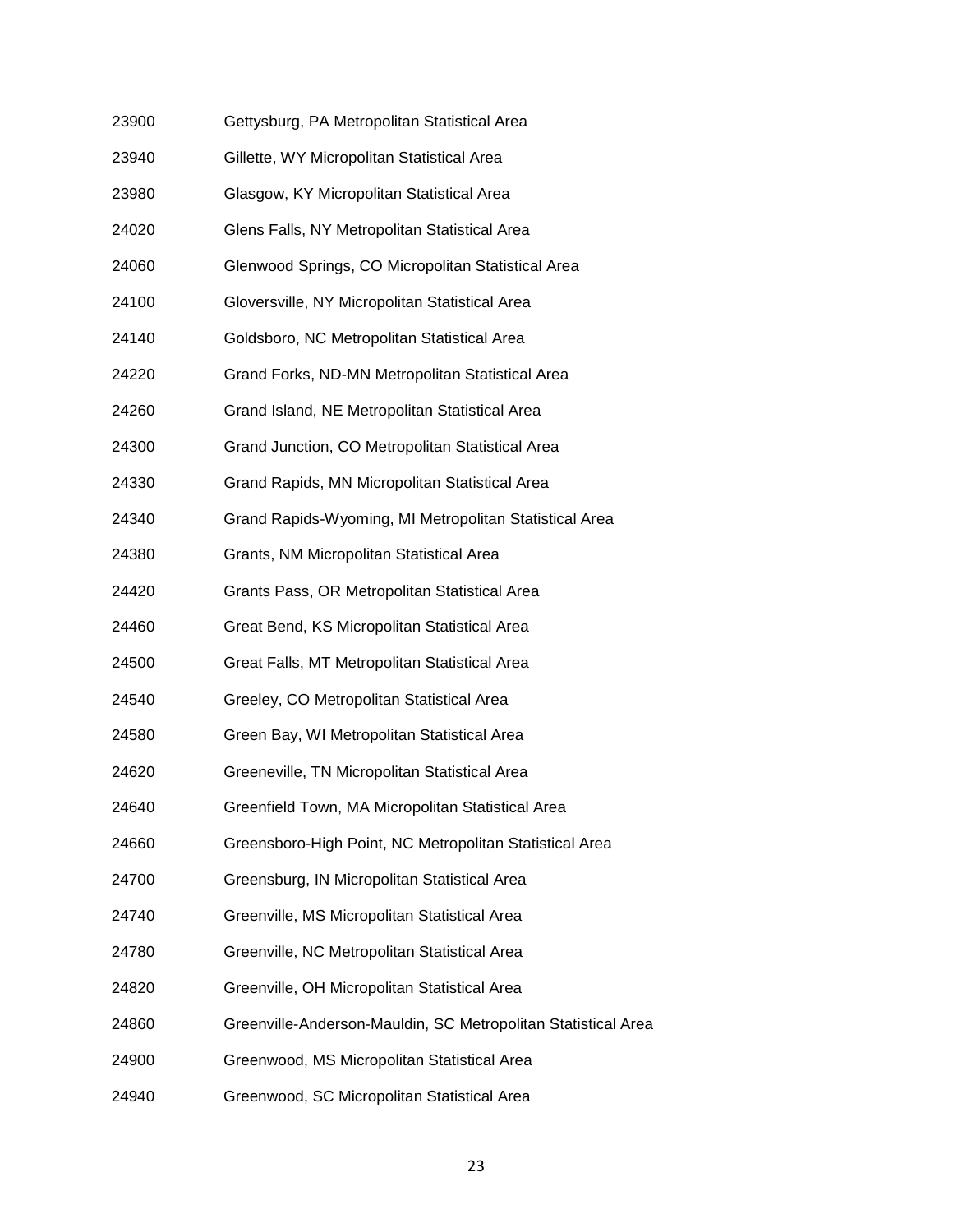| 24980          | Grenada, MS Micropolitan Statistical Area                                                                                |
|----------------|--------------------------------------------------------------------------------------------------------------------------|
| 25020<br>25060 | Guayama, PR Metropolitan Statistical Area<br>Gulfport-Biloxi-Pascagoula, MS Metropolitan Statistical Area                |
| 25100          | Guymon, OK Micropolitan Statistical Area                                                                                 |
| 25180          | Hagerstown-Martinsburg, MD-WV Metropolitan Statistical Area                                                              |
| 25200          | Hailey, ID Micropolitan Statistical Area                                                                                 |
| 25220          | Hammond, LA Metropolitan Statistical Area                                                                                |
| 25260<br>25300 | Hanford-Corcoran, CA Metropolitan Statistical Area<br>Hannibal, MO Micropolitan Statistical Area                         |
| 25420          | Harrisburg-Carlisle, PA Metropolitan Statistical Area                                                                    |
| 25460          | Harrison, AR Micropolitan Statistical Area                                                                               |
| 25500<br>25540 | Harrisonburg, VA Metropolitan Statistical Area<br>Hartford-West Hartford-East Hartford, CT Metropolitan Statistical Area |
| 25580          | Hastings, NE Micropolitan Statistical Area                                                                               |
| 25620          | Hattiesburg, MS Metropolitan Statistical Area                                                                            |
| 25700          | Hays, KS Micropolitan Statistical Area                                                                                   |
| 25720<br>25740 | Heber, UT Micropolitan Statistical Area<br>Helena, MT Micropolitan Statistical Area                                      |
| 25760          | Helena-West Helena, AR Micropolitan Statistical Area                                                                     |
| 25780          | Henderson, NC Micropolitan Statistical Area                                                                              |
| 25820          | Hereford, TX Micropolitan Statistical Area                                                                               |
| 25840          | Hermiston-Pendleton, OR Micropolitan Statistical Area                                                                    |
| 25860          | Hickory-Lenoir-Morganton, NC Metropolitan Statistical Area                                                               |
| 25880          | Hillsdale, MI Micropolitan Statistical Area                                                                              |
| 25900          | Hilo, HI Micropolitan Statistical Area                                                                                   |
| 25940          | Hilton Head Island-Bluffton-Beaufort, SC Metropolitan Statistical Area                                                   |
| 25980<br>26020 | Hinesville, GA Metropolitan Statistical Area<br>Hobbs, NM Micropolitan Statistical Area                                  |
| 26090          | Holland, MI Micropolitan Statistical Area                                                                                |
| 26140          | Homosassa Springs, FL Metropolitan Statistical Area                                                                      |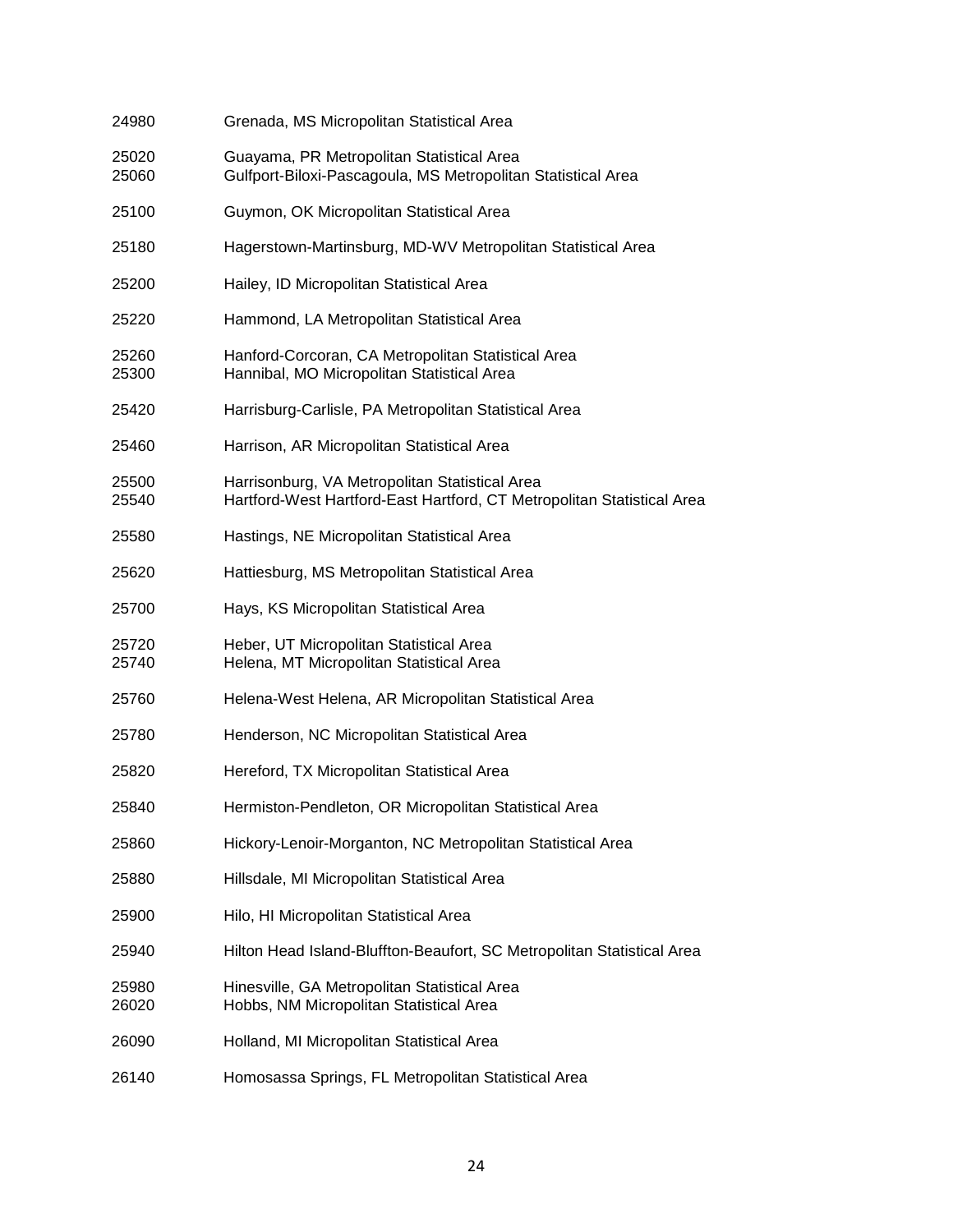| 26220          | Hood River, OR Micropolitan Statistical Area                                                |
|----------------|---------------------------------------------------------------------------------------------|
| 26260          | Hope, AR Micropolitan Statistical Area                                                      |
| 26300<br>26340 | Hot Springs, AR Metropolitan Statistical Area<br>Houghton, MI Micropolitan Statistical Area |
| 26380          | Houma-Thibodaux, LA Metropolitan Statistical Area                                           |
| 26420          | Houston-The Woodlands-Sugar Land, TX Metropolitan Statistical Area                          |
| 26460          | Hudson, NY Micropolitan Statistical Area                                                    |
| 26500          | Huntingdon, PA Micropolitan Statistical Area                                                |
| 26540          | Huntington, IN Micropolitan Statistical Area                                                |
| 26580          | Huntington-Ashland, WV-KY-OH Metropolitan Statistical Area                                  |
| 26620          | Huntsville, AL Metropolitan Statistical Area                                                |
| 26660          | Huntsville, TX Micropolitan Statistical Area                                                |
| 26700          | Huron, SD Micropolitan Statistical Area                                                     |
| 26740          | Hutchinson, KS Micropolitan Statistical Area                                                |
| 26780          | Hutchinson, MN Micropolitan Statistical Area                                                |
| 26820<br>26860 | Idaho Falls, ID Metropolitan Statistical Area<br>Indiana, PA Micropolitan Statistical Area  |
| 26900          | Indianapolis-Carmel-Anderson, IN Metropolitan Statistical Area                              |
| 26940          | Indianola, MS Micropolitan Statistical Area                                                 |
| 26960          | Ionia, MI Micropolitan Statistical Area                                                     |
| 26980          | Iowa City, IA Metropolitan Statistical Area                                                 |
| 27020          | Iron Mountain, MI-WI Micropolitan Statistical Area                                          |
| 27060<br>27100 | Ithaca, NY Metropolitan Statistical Area<br>Jackson, MI Metropolitan Statistical Area       |
| 27140          | Jackson, MS Metropolitan Statistical Area                                                   |
| 27160          | Jackson, OH Micropolitan Statistical Area                                                   |
| 27180          | Jackson, TN Metropolitan Statistical Area                                                   |
| 27220          | Jackson, WY-ID Micropolitan Statistical Area                                                |
| 27260          | Jacksonville, FL Metropolitan Statistical Area                                              |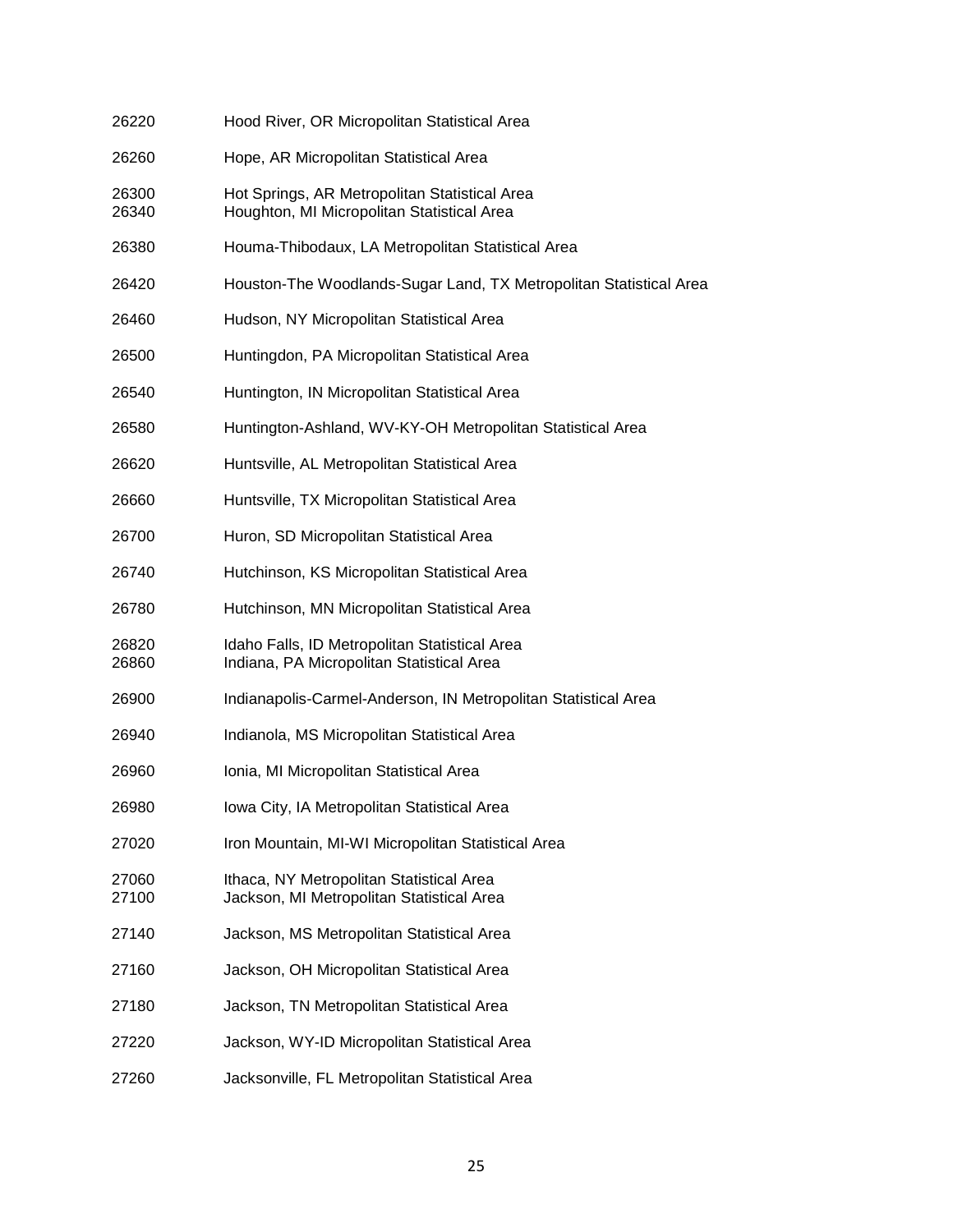| 27300                            | Jacksonville, IL Micropolitan Statistical Area                                                                                                                                           |
|----------------------------------|------------------------------------------------------------------------------------------------------------------------------------------------------------------------------------------|
| 27340                            | Jacksonville, NC Metropolitan Statistical Area                                                                                                                                           |
| 27380                            | Jacksonville, TX Micropolitan Statistical Area                                                                                                                                           |
| 27420                            | Jamestown, ND Micropolitan Statistical Area                                                                                                                                              |
| 27460                            | Jamestown-Dunkirk-Fredonia, NY Micropolitan Statistical Area                                                                                                                             |
| 27500                            | Janesville-Beloit, WI Metropolitan Statistical Area                                                                                                                                      |
| 27540                            | Jasper, IN Micropolitan Statistical Area                                                                                                                                                 |
| 27580                            | Jayuya, PR Micropolitan Statistical Area                                                                                                                                                 |
| 27600<br>27620<br>27660<br>27700 | Jefferson, GA Micropolitan Statistical Area<br>Jefferson City, MO Metropolitan Statistical Area<br>Jennings, LA Micropolitan Statistical Area<br>Jesup, GA Micropolitan Statistical Area |
| 27740                            | Johnson City, TN Metropolitan Statistical Area                                                                                                                                           |
| 27780                            | Johnstown, PA Metropolitan Statistical Area                                                                                                                                              |
| 27860                            | Jonesboro, AR Metropolitan Statistical Area                                                                                                                                              |
| 27900                            | Joplin, MO Metropolitan Statistical Area                                                                                                                                                 |
| 27920                            | Junction City, KS Micropolitan Statistical Area                                                                                                                                          |
| 27940                            | Juneau, AK Micropolitan Statistical Area                                                                                                                                                 |
| 27980                            | Kahului-Wailuku-Lahaina, HI Metropolitan Statistical Area                                                                                                                                |
| 28020                            | Kalamazoo-Portage, MI Metropolitan Statistical Area                                                                                                                                      |
| 28060                            | Kalispell, MT Micropolitan Statistical Area                                                                                                                                              |
| 28100                            | Kankakee, IL Metropolitan Statistical Area                                                                                                                                               |
| 28140                            | Kansas City, MO-KS Metropolitan Statistical Area                                                                                                                                         |
| 28180                            | Kapaa, HI Micropolitan Statistical Area                                                                                                                                                  |
| 28260                            | Kearney, NE Micropolitan Statistical Area                                                                                                                                                |
| 28300                            | Keene, NH Micropolitan Statistical Area                                                                                                                                                  |
| 28340                            | Kendallville, IN Micropolitan Statistical Area                                                                                                                                           |
| 28380                            | Kennett, MO Micropolitan Statistical Area                                                                                                                                                |
| 28420                            | Kennewick-Richland, WA Metropolitan Statistical Area                                                                                                                                     |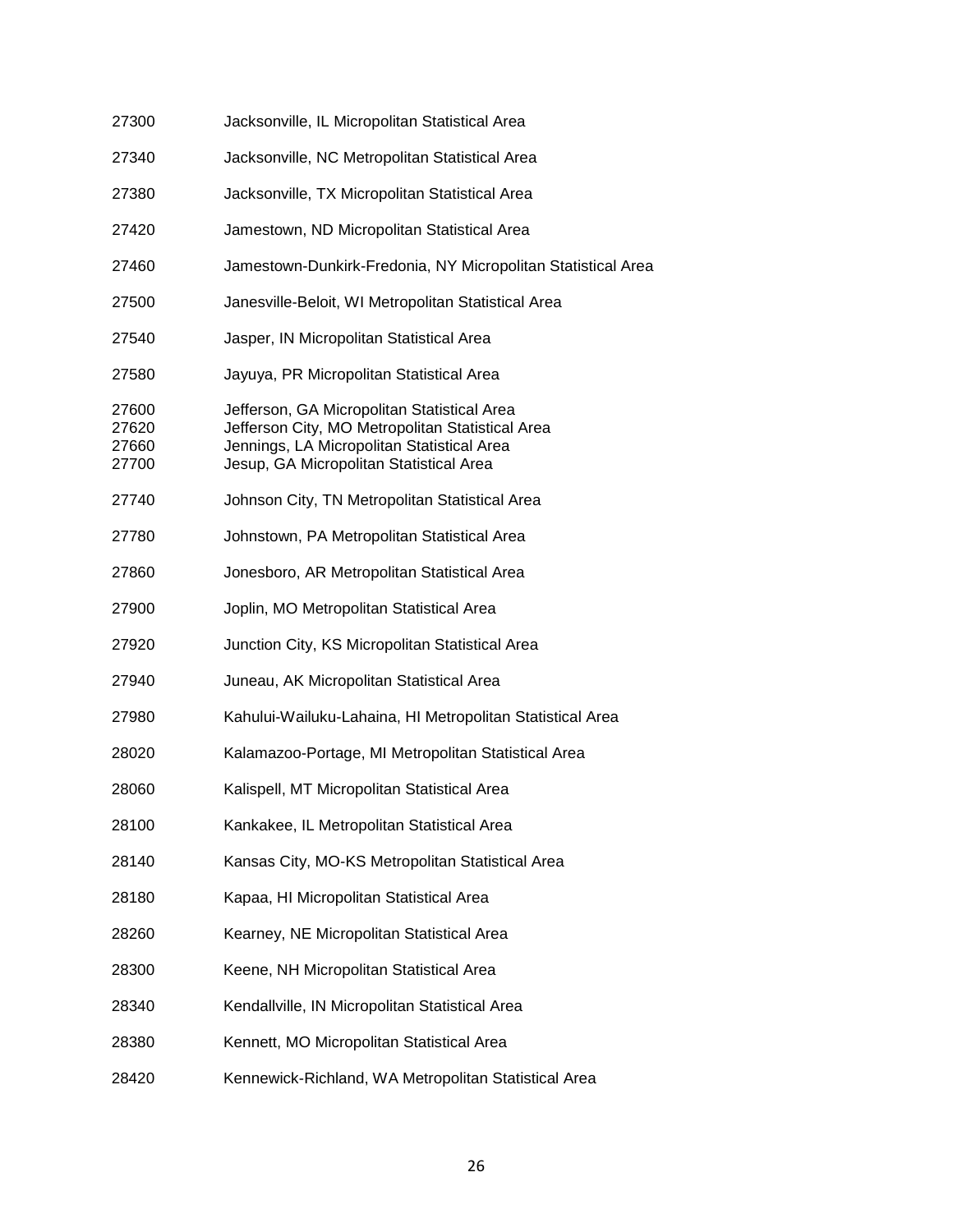| 28500          | Kerrville, TX Micropolitan Statistical Area                                                                           |
|----------------|-----------------------------------------------------------------------------------------------------------------------|
| 28540          | Ketchikan, AK Micropolitan Statistical Area                                                                           |
| 28580          | Key West, FL Micropolitan Statistical Area                                                                            |
| 28620          | Kill Devil Hills, NC Micropolitan Statistical Area                                                                    |
| 28660          | Killeen-Temple, TX Metropolitan Statistical Area                                                                      |
| 28700          | Kingsport-Bristol-Bristol, TN-VA Metropolitan Statistical Area                                                        |
| 28740<br>28780 | Kingston, NY Metropolitan Statistical Area<br>Kingsville, TX Micropolitan Statistical Area                            |
| 28820          | Kinston, NC Micropolitan Statistical Area                                                                             |
| 28860          | Kirksville, MO Micropolitan Statistical Area                                                                          |
| 28900          | Klamath Falls, OR Micropolitan Statistical Area                                                                       |
| 28940          | Knoxville, TN Metropolitan Statistical Area                                                                           |
| 29020          | Kokomo, IN Metropolitan Statistical Area                                                                              |
| 29060          | Laconia, NH Micropolitan Statistical Area                                                                             |
| 29100          | La Crosse-Onalaska, WI-MN Metropolitan Statistical Area                                                               |
| 29180          | Lafayette, LA Metropolitan Statistical Area                                                                           |
| 29200          | Lafayette-West Lafayette, IN Metropolitan Statistical Area                                                            |
| 29260          | La Grande, OR Micropolitan Statistical Area                                                                           |
| 29300          | LaGrange, GA Micropolitan Statistical Area                                                                            |
| 29340          | Lake Charles, LA Metropolitan Statistical Area                                                                        |
| 29380          | Lake City, FL Micropolitan Statistical Area                                                                           |
| 29420<br>29460 | Lake Havasu City-Kingman, AZ Metropolitan Statistical Area<br>Lakeland-Winter Haven, FL Metropolitan Statistical Area |
| 29500          | Lamesa, TX Micropolitan Statistical Area                                                                              |
| 29540          | Lancaster, PA Metropolitan Statistical Area                                                                           |
| 29620          | Lansing-East Lansing, MI Metropolitan Statistical Area                                                                |
| 29660          | Laramie, WY Micropolitan Statistical Area                                                                             |
| 29700          | Laredo, TX Metropolitan Statistical Area                                                                              |
| 29740          | Las Cruces, NM Metropolitan Statistical Area                                                                          |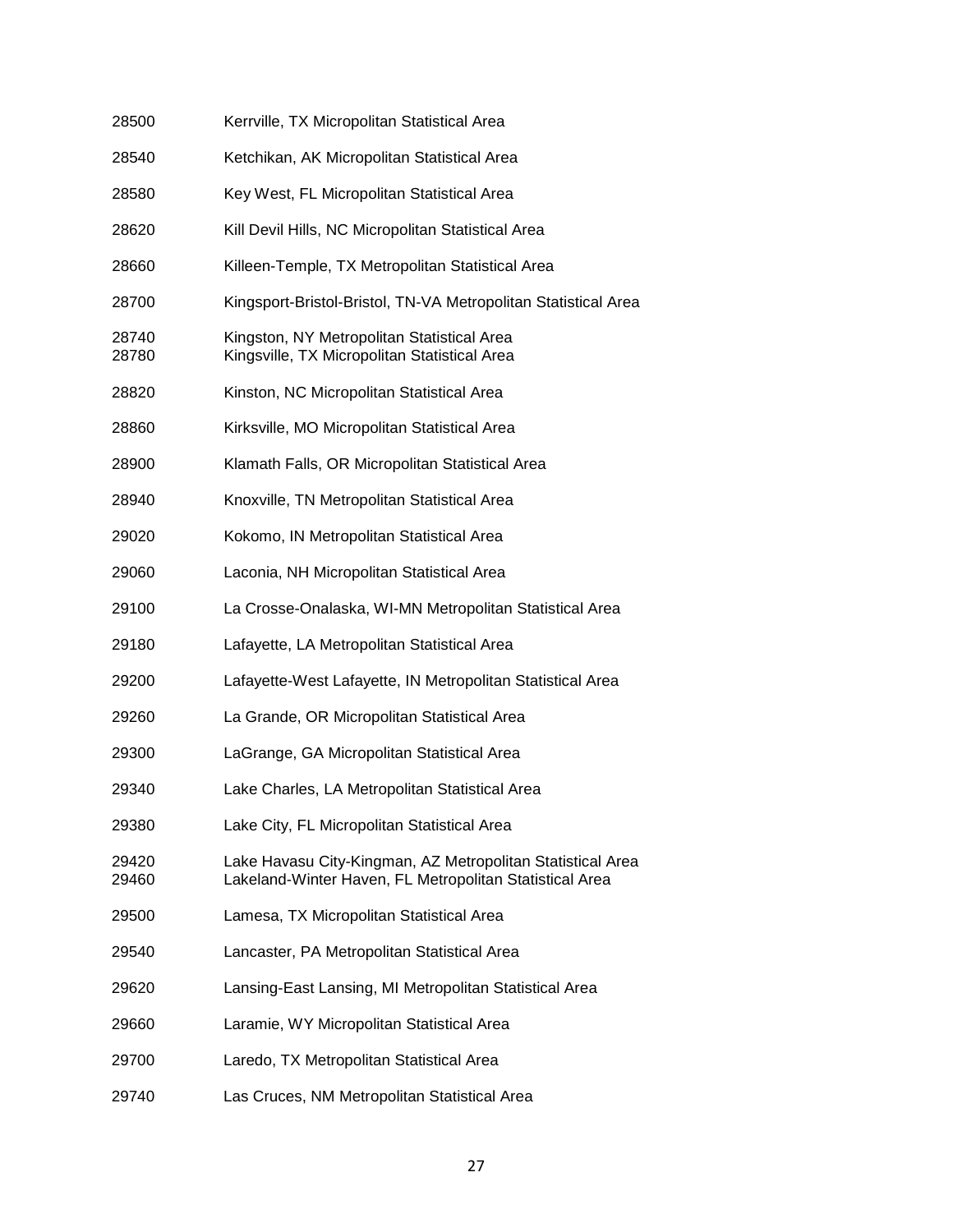| 29780                   | Las Vegas, NM Micropolitan Statistical Area                                                                                                       |
|-------------------------|---------------------------------------------------------------------------------------------------------------------------------------------------|
| 29820                   | Las Vegas-Henderson-Paradise, NV Metropolitan Statistical Area                                                                                    |
| 29860                   | Laurel, MS Micropolitan Statistical Area                                                                                                          |
| 29900                   | Laurinburg, NC Micropolitan Statistical Area                                                                                                      |
| 29940                   | Lawrence, KS Metropolitan Statistical Area                                                                                                        |
| 29980                   | Lawrenceburg, TN Micropolitan Statistical Area                                                                                                    |
| 30020                   | Lawton, OK Metropolitan Statistical Area                                                                                                          |
| 30060                   | Lebanon, MO Micropolitan Statistical Area                                                                                                         |
| 30140<br>30220          | Lebanon, PA Metropolitan Statistical Area<br>Levelland, TX Micropolitan Statistical Area                                                          |
| 30260                   | Lewisburg, PA Micropolitan Statistical Area                                                                                                       |
| 30280<br>30300<br>30340 | Lewisburg, TN Micropolitan Statistical Area<br>Lewiston, ID-WA Metropolitan Statistical Area<br>Lewiston-Auburn, ME Metropolitan Statistical Area |
| 30380                   | Lewistown, PA Micropolitan Statistical Area                                                                                                       |
| 30420                   | Lexington, NE Micropolitan Statistical Area                                                                                                       |
| 30460                   | Lexington-Fayette, KY Metropolitan Statistical Area                                                                                               |
| 30580                   | Liberal, KS Micropolitan Statistical Area                                                                                                         |
| 30620                   | Lima, OH Metropolitan Statistical Area                                                                                                            |
| 30660                   | Lincoln, IL Micropolitan Statistical Area                                                                                                         |
| 30700                   | Lincoln, NE Metropolitan Statistical Area                                                                                                         |
| 30780                   | Little Rock-North Little Rock-Conway, AR Metropolitan Statistical Area                                                                            |
| 30820                   | Lock Haven, PA Micropolitan Statistical Area                                                                                                      |
| 30860<br>30880          | Logan, UT-ID Metropolitan Statistical Area<br>Logan, WV Micropolitan Statistical Area                                                             |
| 30900                   | Logansport, IN Micropolitan Statistical Area                                                                                                      |
| 30940                   | London, KY Micropolitan Statistical Area                                                                                                          |
| 30980                   | Longview, TX Metropolitan Statistical Area                                                                                                        |
| 31020<br>31060          | Longview, WA Metropolitan Statistical Area<br>Los Alamos, NM Micropolitan Statistical Area                                                        |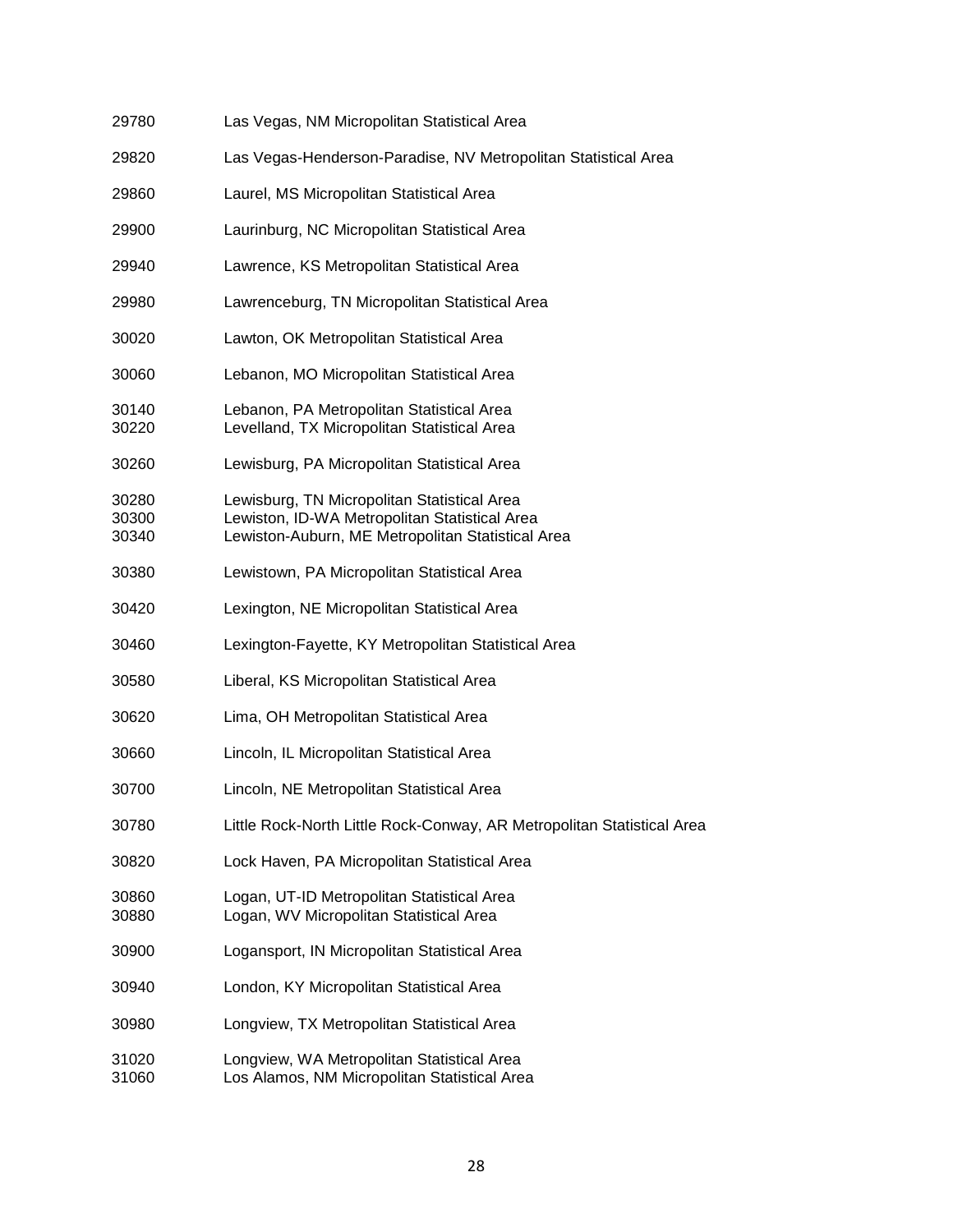| 31080          | Los Angeles-Long Beach-Anaheim, CA Metropolitan Statistical Area                                       |
|----------------|--------------------------------------------------------------------------------------------------------|
| 31140          | Louisville/Jefferson County, KY-IN Metropolitan Statistical Area                                       |
| 31180          | Lubbock, TX Metropolitan Statistical Area                                                              |
| 31220          | Ludington, MI Micropolitan Statistical Area                                                            |
| 31260          | Lufkin, TX Micropolitan Statistical Area                                                               |
| 31300          | Lumberton, NC Micropolitan Statistical Area                                                            |
| 31340          | Lynchburg, VA Metropolitan Statistical Area                                                            |
| 31380          | Macomb, IL Micropolitan Statistical Area                                                               |
| 31420          | Macon-Bibb County, GA Metropolitan Statistical Area                                                    |
| 31460<br>31500 | Madera, CA Metropolitan Statistical Area<br>Madison, IN Micropolitan Statistical Area                  |
| 31540          | Madison, WI Metropolitan Statistical Area                                                              |
| 31580          | Madisonville, KY Micropolitan Statistical Area                                                         |
| 31620          | Magnolia, AR Micropolitan Statistical Area                                                             |
| 31660          | Malone, NY Micropolitan Statistical Area                                                               |
| 31680          | Malvern, AR Micropolitan Statistical Area                                                              |
| 31700          | Manchester-Nashua, NH Metropolitan Statistical Area                                                    |
| 31740<br>31820 | Manhattan, KS Metropolitan Statistical Area<br>Manitowoc, WI Micropolitan Statistical Area             |
| 31860<br>31900 | Mankato-North Mankato, MN Metropolitan Statistical Area<br>Mansfield, OH Metropolitan Statistical Area |
| 31930          | Marietta, OH Micropolitan Statistical Area                                                             |
| 31940          | Marinette, WI-MI Micropolitan Statistical Area                                                         |
| 31980          | Marion, IN Micropolitan Statistical Area                                                               |
| 32000          | Marion, NC Micropolitan Statistical Area                                                               |
| 32020          | Marion, OH Micropolitan Statistical Area                                                               |
| 32100          | Marquette, MI Micropolitan Statistical Area                                                            |
| 32140          | Marshall, MN Micropolitan Statistical Area                                                             |
| 32180          | Marshall, MO Micropolitan Statistical Area                                                             |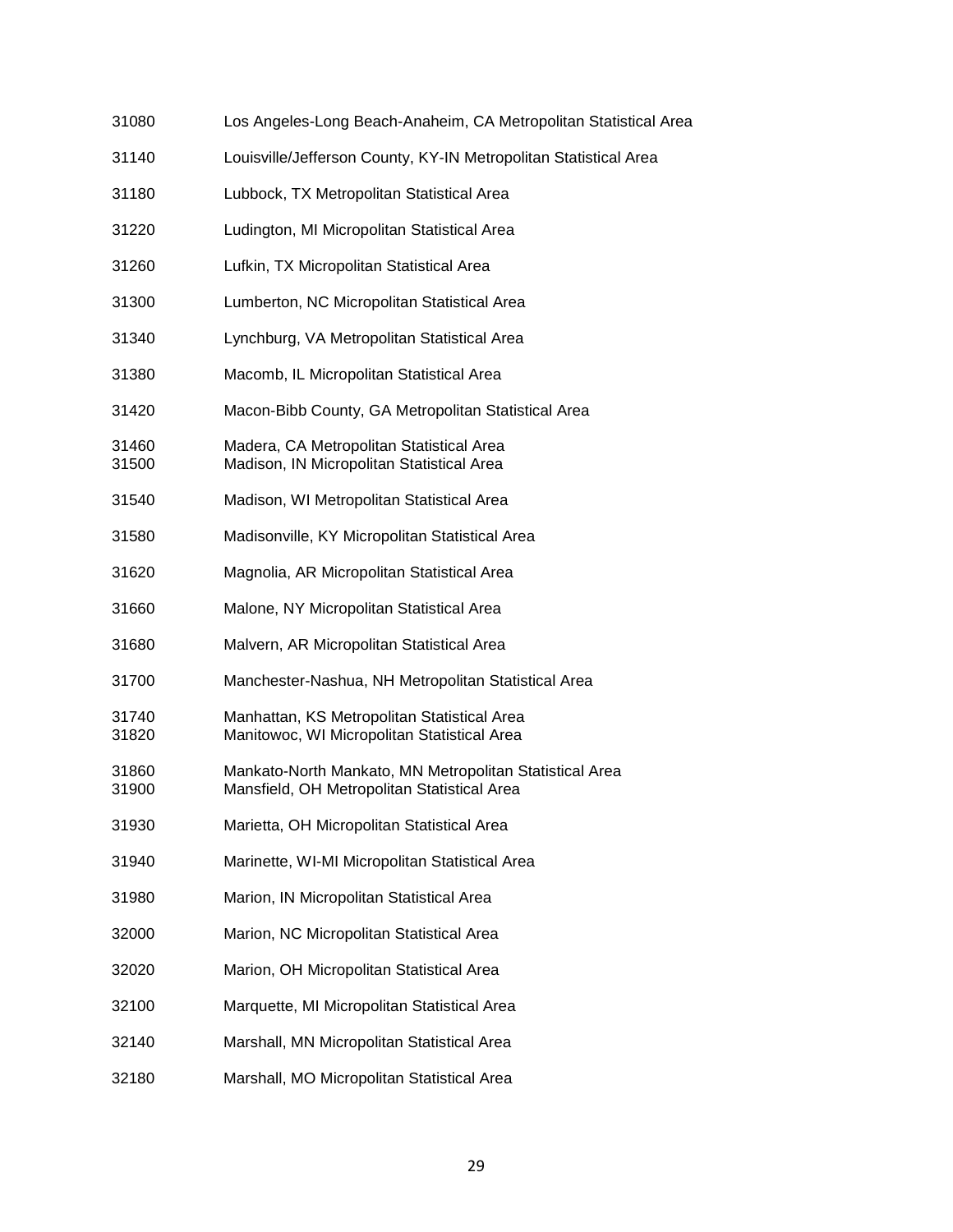| 32220          | Marshall, TX Micropolitan Statistical Area                                                                   |
|----------------|--------------------------------------------------------------------------------------------------------------|
| 32260          | Marshalltown, IA Micropolitan Statistical Area                                                               |
| 32280<br>32300 | Martin, TN Micropolitan Statistical Area<br>Martinsville, VA Micropolitan Statistical Area                   |
| 32340          | Maryville, MO Micropolitan Statistical Area                                                                  |
| 32380          | Mason City, IA Micropolitan Statistical Area                                                                 |
| 32420          | Mayagüez, PR Metropolitan Statistical Area                                                                   |
| 32460          | Mayfield, KY Micropolitan Statistical Area                                                                   |
| 32500          | Maysville, KY Micropolitan Statistical Area                                                                  |
| 32540          | McAlester, OK Micropolitan Statistical Area                                                                  |
| 32580          | McAllen-Edinburg-Mission, TX Metropolitan Statistical Area                                                   |
| 32620          | McComb, MS Micropolitan Statistical Area                                                                     |
| 32660          | McMinnville, TN Micropolitan Statistical Area                                                                |
| 32700          | McPherson, KS Micropolitan Statistical Area                                                                  |
| 32740          | Meadville, PA Micropolitan Statistical Area                                                                  |
| 32780          | Medford, OR Metropolitan Statistical Area                                                                    |
| 32820          | Memphis, TN-MS-AR Metropolitan Statistical Area                                                              |
| 32860          | Menomonie, WI Micropolitan Statistical Area                                                                  |
| 32900          | Merced, CA Metropolitan Statistical Area                                                                     |
| 32940          | Meridian, MS Micropolitan Statistical Area                                                                   |
| 32980          | Merrill, WI Micropolitan Statistical Area                                                                    |
| 33020          | Mexico, MO Micropolitan Statistical Area                                                                     |
| 33060          | Miami, OK Micropolitan Statistical Area                                                                      |
| 33100          | Miami-Fort Lauderdale-West Palm Beach, FL Metropolitan Statistical Area                                      |
| 33140<br>33180 | Michigan City-La Porte, IN Metropolitan Statistical Area<br>Middlesborough, KY Micropolitan Statistical Area |
| 33220          | Midland, MI Metropolitan Statistical Area                                                                    |
| 33260          | Midland, TX Metropolitan Statistical Area                                                                    |
| 33300          | Milledgeville, GA Micropolitan Statistical Area                                                              |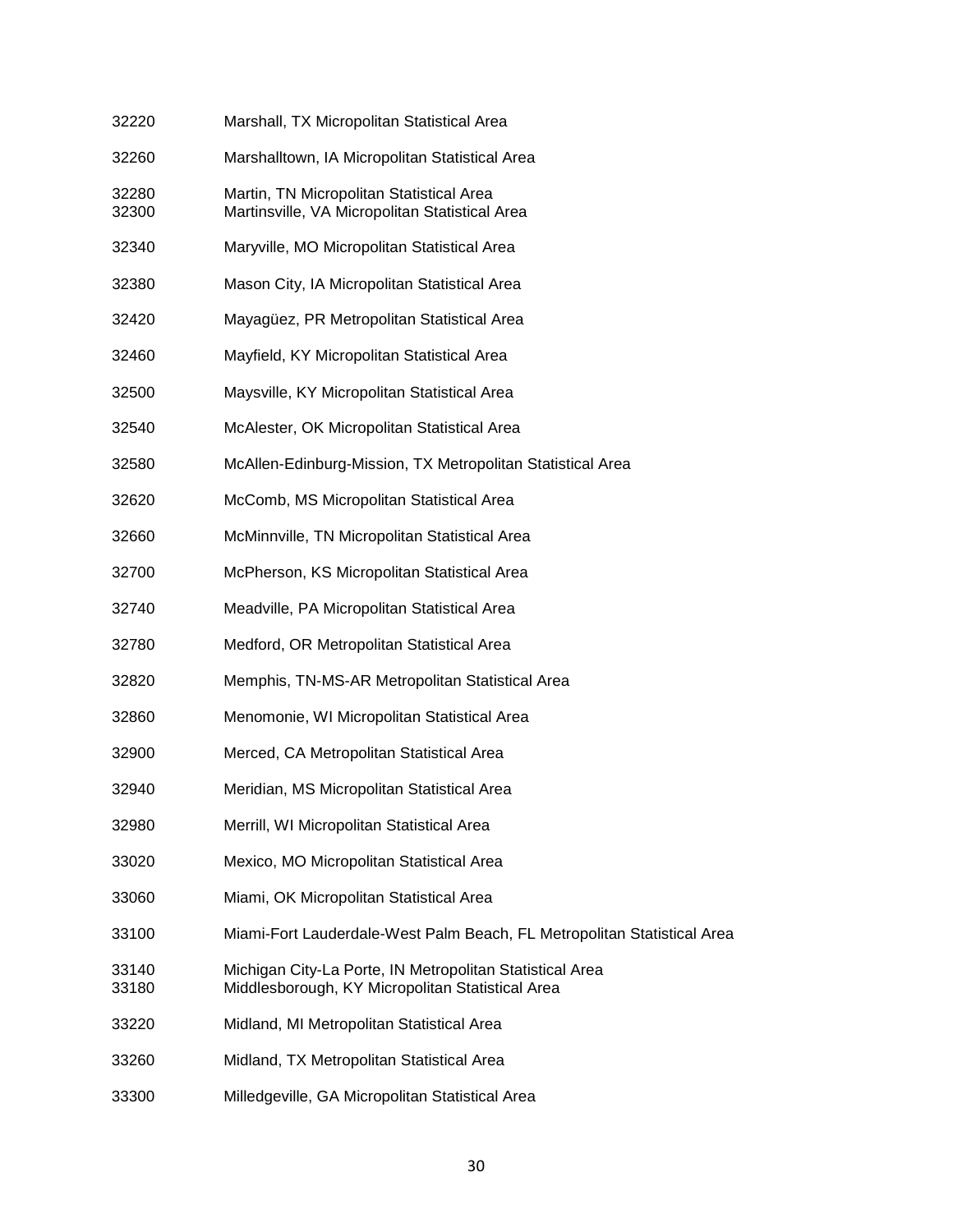| 33340                   | Milwaukee-Waukesha-West Allis, WI Metropolitan Statistical Area                                                                          |
|-------------------------|------------------------------------------------------------------------------------------------------------------------------------------|
| 33420                   | Mineral Wells, TX Micropolitan Statistical Area                                                                                          |
| 33460                   | Minneapolis-St. Paul-Bloomington, MN-WI Metropolitan Statistical Area                                                                    |
| 33500                   | Minot, ND Micropolitan Statistical Area                                                                                                  |
| 33540                   | Missoula, MT Metropolitan Statistical Area                                                                                               |
| 33580                   | Mitchell, SD Micropolitan Statistical Area                                                                                               |
| 33620                   | Moberly, MO Micropolitan Statistical Area                                                                                                |
| 33660                   | Mobile, AL Metropolitan Statistical Area                                                                                                 |
| 33700                   | Modesto, CA Metropolitan Statistical Area                                                                                                |
| 33740                   | Monroe, LA Metropolitan Statistical Area                                                                                                 |
| 33780<br>33860          | Monroe, MI Metropolitan Statistical Area<br>Montgomery, AL Metropolitan Statistical Area                                                 |
| 33940                   | Montrose, CO Micropolitan Statistical Area                                                                                               |
| 33980                   | Morehead City, NC Micropolitan Statistical Area                                                                                          |
| 34020                   | Morgan City, LA Micropolitan Statistical Area                                                                                            |
| 34060<br>34100<br>34140 | Morgantown, WV Metropolitan Statistical Area<br>Morristown, TN Metropolitan Statistical Area<br>Moscow, ID Micropolitan Statistical Area |
| 34180                   | Moses Lake, WA Micropolitan Statistical Area                                                                                             |
| 34220                   | Moultrie, GA Micropolitan Statistical Area                                                                                               |
| 34260                   | Mountain Home, AR Micropolitan Statistical Area                                                                                          |
| 34300                   | Mountain Home, ID Micropolitan Statistical Area                                                                                          |
| 34340                   | Mount Airy, NC Micropolitan Statistical Area                                                                                             |
| 34380                   | Mount Pleasant, MI Micropolitan Statistical Area                                                                                         |
| 34420                   | Mount Pleasant, TX Micropolitan Statistical Area                                                                                         |
| 34460                   | Mount Sterling, KY Micropolitan Statistical Area                                                                                         |
| 34500                   | Mount Vernon, IL Micropolitan Statistical Area                                                                                           |
| 34540                   | Mount Vernon, OH Micropolitan Statistical Area                                                                                           |
| 34580<br>34620          | Mount Vernon-Anacortes, WA Metropolitan Statistical Area<br>Muncie, IN Metropolitan Statistical Area                                     |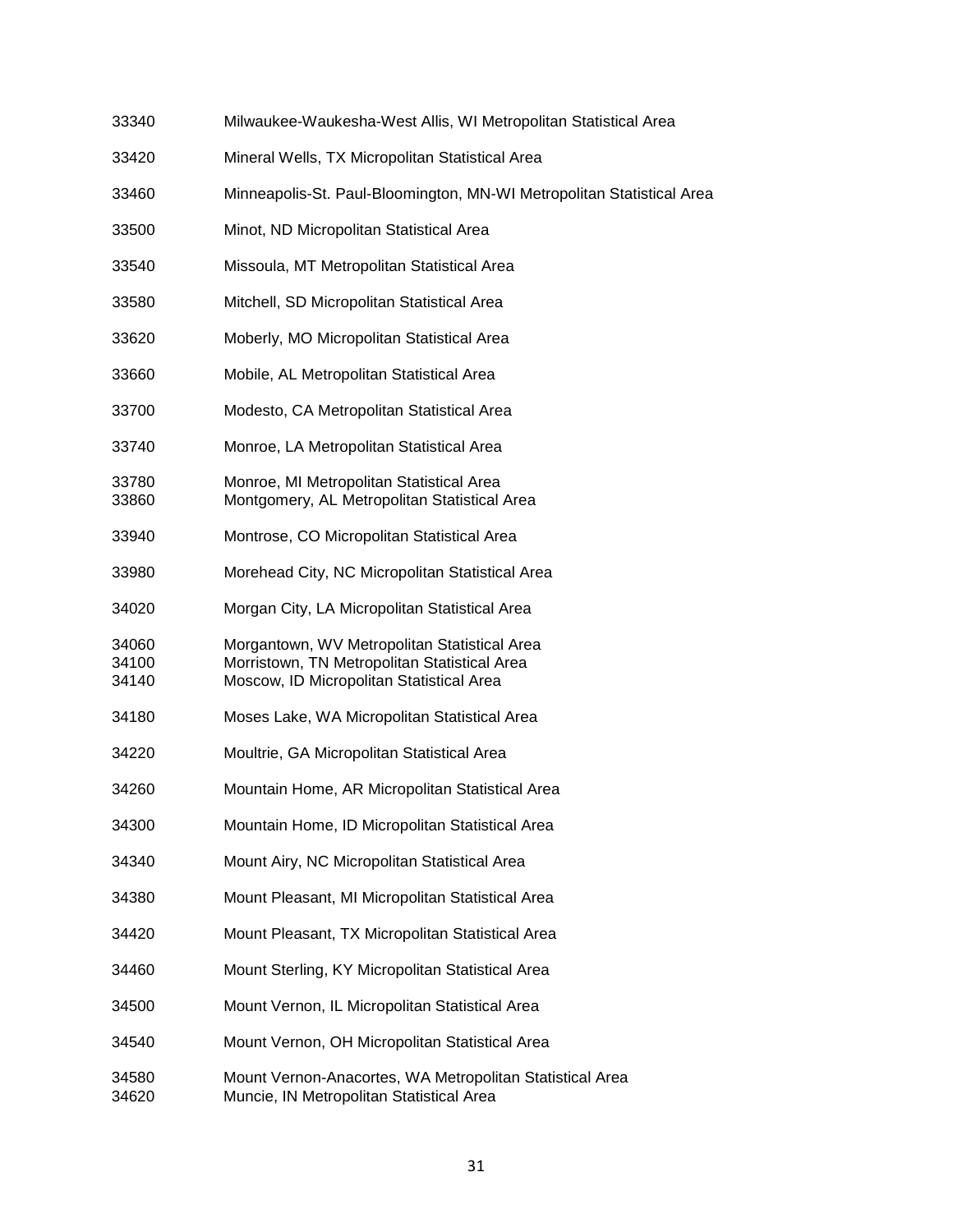- 34660 Murray, KY Micropolitan Statistical Area
- 34700 Muscatine, IA Micropolitan Statistical Area
- 34740 Muskegon, MI Metropolitan Statistical Area
- 34780 Muskogee, OK Micropolitan Statistical Area
- 34820 Myrtle Beach-Conway-North Myrtle Beach, SC-NC Metropolitan Statistical Area
- 34860 Nacogdoches, TX Micropolitan Statistical Area
- 34900 Napa, CA Metropolitan Statistical Area
- 34940 Naples-Immokalee-Marco Island, FL Metropolitan Statistical Area
- 34980 Nashville-Davidson--Murfreesboro--Franklin, TN Metropolitan Statistical Area
- 35020 Natchez, MS-LA Micropolitan Statistical Area
- 35060 Natchitoches, LA Micropolitan Statistical Area
- 35100 New Bern, NC Metropolitan Statistical Area
- 35140 Newberry, SC Micropolitan Statistical Area
- 35220 New Castle, IN Micropolitan Statistical Area
- 35260 New Castle, PA Micropolitan Statistical Area
- 35300 New Haven-Milford, CT Metropolitan Statistical Area
- 35380 New Orleans-Metairie, LA Metropolitan Statistical Area
- 35420 New Philadelphia-Dover, OH Micropolitan Statistical Area
- 35440 Newport, OR Micropolitan Statistical Area
- 35460 Newport, TN Micropolitan Statistical Area
- 35500 Newton, IA Micropolitan Statistical Area
- 35580 New Ulm, MN Micropolitan Statistical Area
- 35620 New York-Newark-Jersey City, NY-NJ-PA Metropolitan Statistical Area
- 35660 Niles-Benton Harbor, MI Metropolitan Statistical Area
- 35700 Nogales, AZ Micropolitan Statistical Area
- 35740 Norfolk, NE Micropolitan Statistical Area
- 35820 North Platte, NE Micropolitan Statistical Area
- 35840 North Port-Sarasota-Bradenton, FL Metropolitan Statistical Area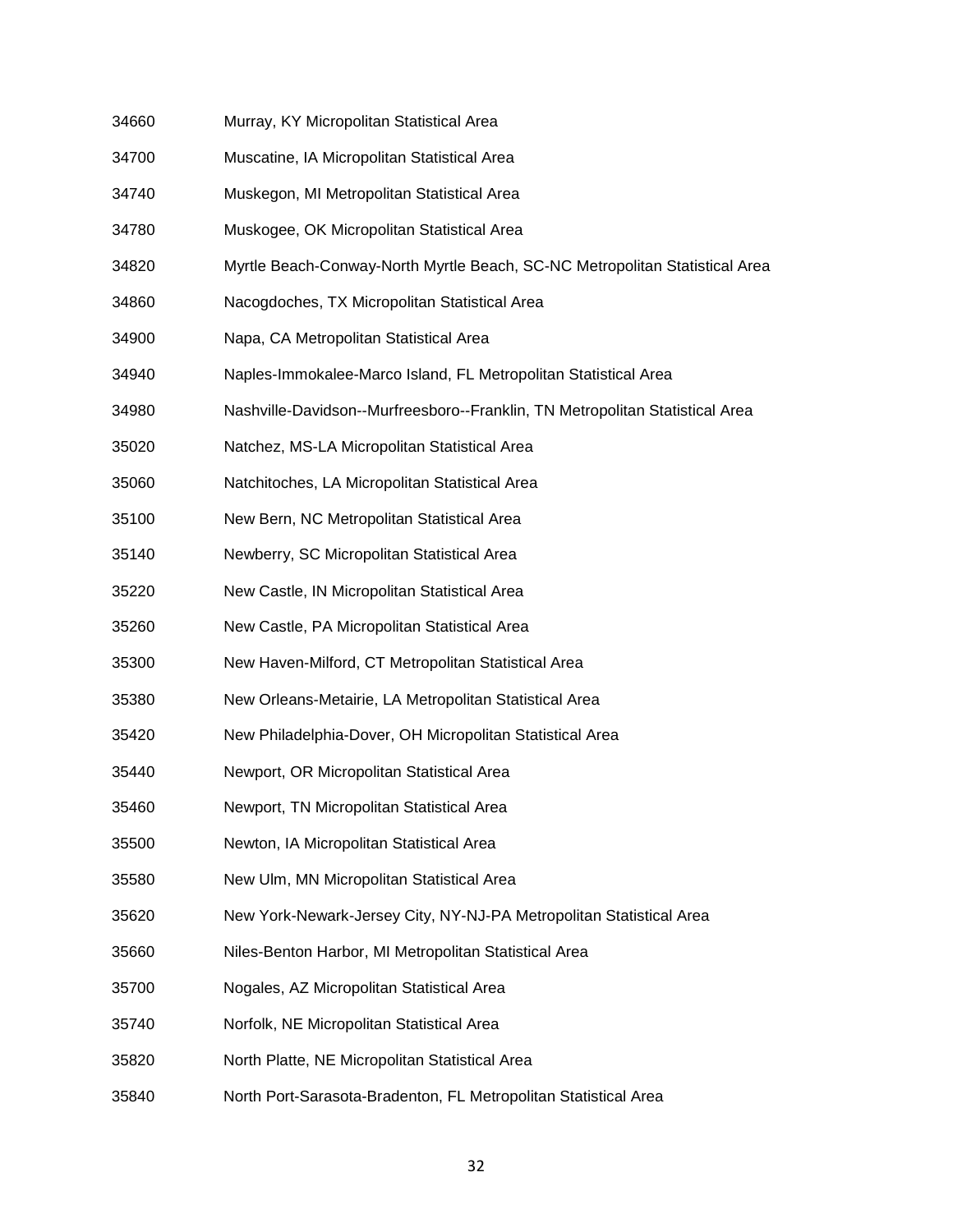| 35860          | North Vernon, IN Micropolitan Statistical Area                                           |
|----------------|------------------------------------------------------------------------------------------|
| 35900          | North Wilkesboro, NC Micropolitan Statistical Area                                       |
| 35940          | Norwalk, OH Micropolitan Statistical Area                                                |
| 35980          | Norwich-New London, CT Metropolitan Statistical Area                                     |
| 36020          | Oak Harbor, WA Micropolitan Statistical Area                                             |
| 36100          | Ocala, FL Metropolitan Statistical Area                                                  |
| 36140<br>36220 | Ocean City, NJ Metropolitan Statistical Area<br>Odessa, TX Metropolitan Statistical Area |
| 36260          | Ogden-Clearfield, UT Metropolitan Statistical Area                                       |
| 36300          | Ogdensburg-Massena, NY Micropolitan Statistical Area                                     |
| 36340          | Oil City, PA Micropolitan Statistical Area                                               |
| 36380          | Okeechobee, FL Micropolitan Statistical Area                                             |
| 36420          | Oklahoma City, OK Metropolitan Statistical Area                                          |
| 36460          | Olean, NY Micropolitan Statistical Area                                                  |
| 36500          | Olympia-Tumwater, WA Metropolitan Statistical Area                                       |
| 36540          | Omaha-Council Bluffs, NE-IA Metropolitan Statistical Area                                |
| 36580          | Oneonta, NY Micropolitan Statistical Area                                                |
| 36620          | Ontario, OR-ID Micropolitan Statistical Area                                             |
| 36660          | Opelousas, LA Micropolitan Statistical Area                                              |
| 36700          | Orangeburg, SC Micropolitan Statistical Area                                             |
| 36740          | Orlando-Kissimmee-Sanford, FL Metropolitan Statistical Area                              |
| 36780          | Oshkosh-Neenah, WI Metropolitan Statistical Area                                         |
| 36820          | Oskaloosa, IA Micropolitan Statistical Area                                              |
| 36830          | Othello, WA Micropolitan Statistical Area                                                |
| 36840          | Ottawa, KS Micropolitan Statistical Area                                                 |
| 36860          | Ottawa-Peru, IL Micropolitan Statistical Area                                            |
| 36900          | Ottumwa, IA Micropolitan Statistical Area                                                |
| 36940          | Owatonna, MN Micropolitan Statistical Area                                               |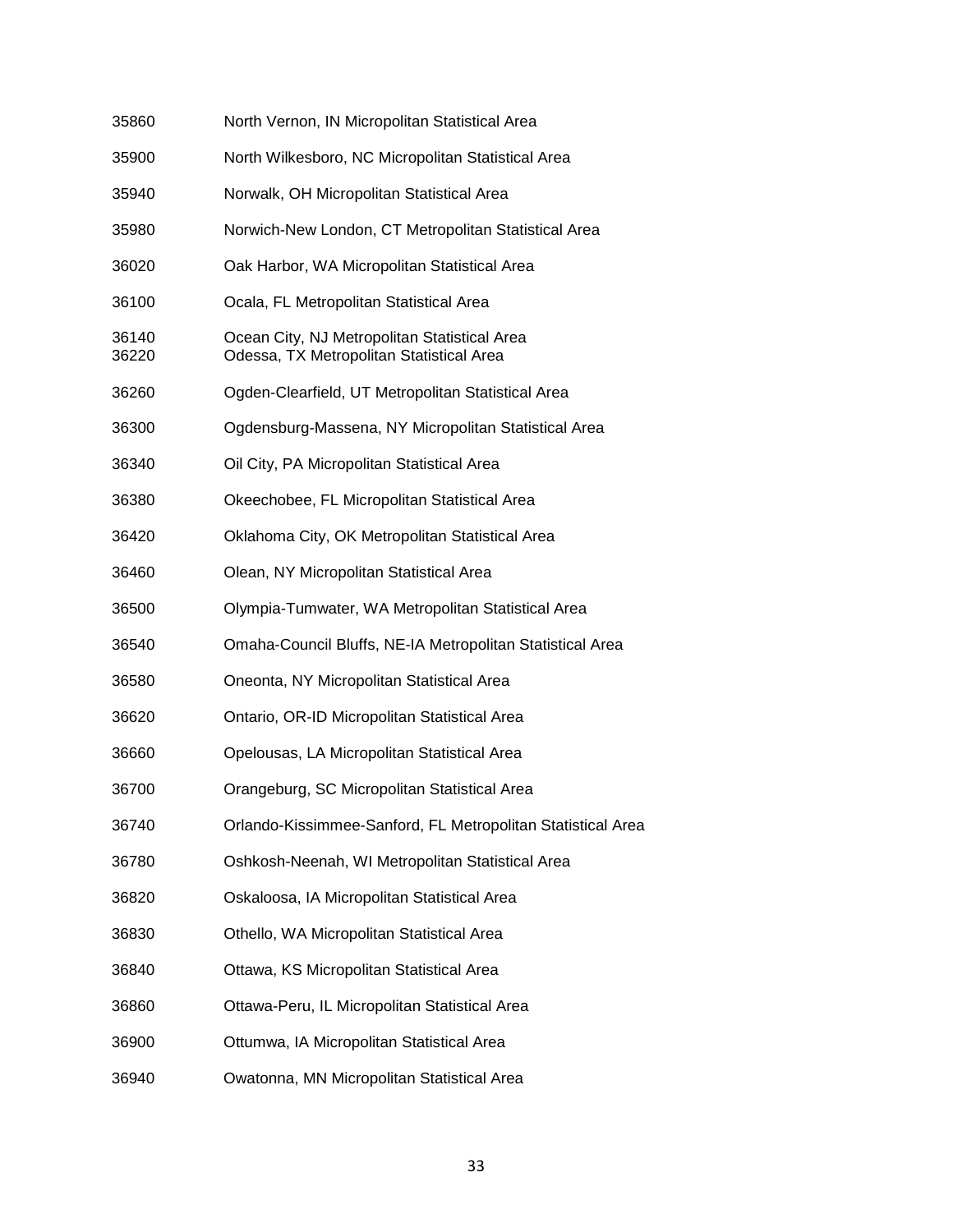- 36980 Owensboro, KY Metropolitan Statistical Area
- 37020 Owosso, MI Micropolitan Statistical Area
- 37060 Oxford, MS Micropolitan Statistical Area
- 37080 Oxford, NC Micropolitan Statistical Area
- 37100 Oxnard-Thousand Oaks-Ventura, CA Metropolitan Statistical Area
- 37120 Ozark, AL Micropolitan Statistical Area
- 37140 Paducah, KY-IL Micropolitan Statistical Area
- 37220 Pahrump, NV Micropolitan Statistical Area
- 37260 Palatka, FL Micropolitan Statistical Area
- 37300 Palestine, TX Micropolitan Statistical Area
- 37340 Palm Bay-Melbourne-Titusville, FL Metropolitan Statistical Area
- 37420 Pampa, TX Micropolitan Statistical Area
- 37460 Panama City, FL Metropolitan Statistical Area
- 37500 Paragould, AR Micropolitan Statistical Area
- 37540 Paris, TN Micropolitan Statistical Area
- 37580 Paris, TX Micropolitan Statistical Area
- 37620 Parkersburg-Vienna, WV Metropolitan Statistical Area
- 37660 Parsons, KS Micropolitan Statistical Area
- 37740 Payson, AZ Micropolitan Statistical Area
- 37780 Pecos, TX Micropolitan Statistical Area
- 37800 Pella, IA Micropolitan Statistical Area
- 37860 Pensacola-Ferry Pass-Brent, FL Metropolitan Statistical Area
- 37900 Peoria, IL Metropolitan Statistical Area
- 37940 Peru, IN Micropolitan Statistical Area
- 37980 Philadelphia-Camden-Wilmington, PA-NJ-DE-MD Metropolitan Statistical Area
- 38060 Phoenix-Mesa-Scottsdale, AZ Metropolitan Statistical Area
- 38100 Picayune, MS Micropolitan Statistical Area
- 38180 Pierre, SD Micropolitan Statistical Area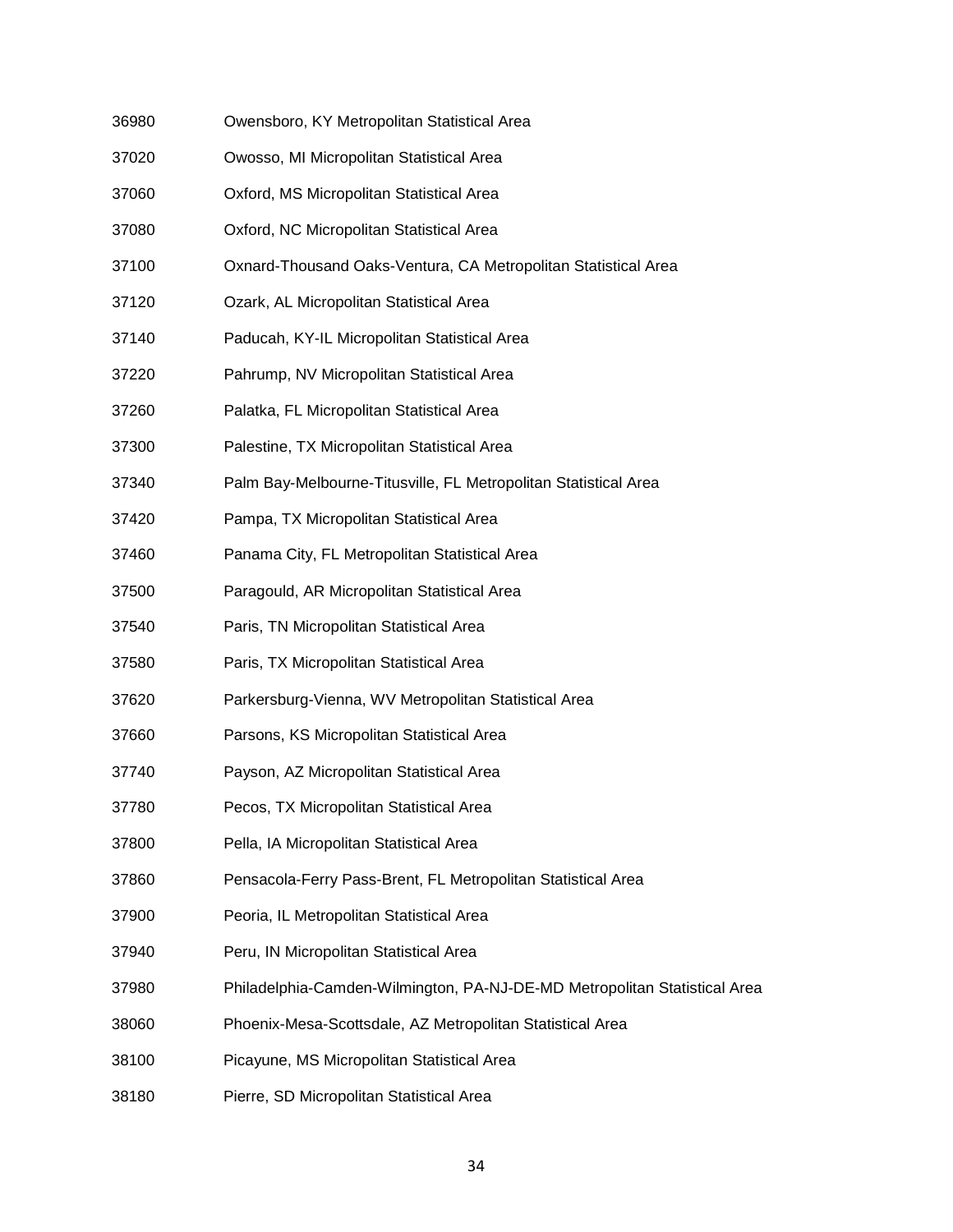| 38220          | Pine Bluff, AR Metropolitan Statistical Area                                          |
|----------------|---------------------------------------------------------------------------------------|
| 38240          | Pinehurst-Southern Pines, NC Micropolitan Statistical Area                            |
| 38260          | Pittsburg, KS Micropolitan Statistical Area                                           |
| 38300          | Pittsburgh, PA Metropolitan Statistical Area                                          |
| 38340          | Pittsfield, MA Metropolitan Statistical Area                                          |
| 38380          | Plainview, TX Micropolitan Statistical Area                                           |
| 38420          | Platteville, WI Micropolitan Statistical Area                                         |
| 38460          | Plattsburgh, NY Micropolitan Statistical Area                                         |
| 38500          | Plymouth, IN Micropolitan Statistical Area                                            |
| 38540          | Pocatello, ID Metropolitan Statistical Area                                           |
| 38580          | Point Pleasant, WV-OH Micropolitan Statistical Area                                   |
| 38620          | Ponca City, OK Micropolitan Statistical Area                                          |
| 38660          | Ponce, PR Metropolitan Statistical Area                                               |
| 38700          | Pontiac, IL Micropolitan Statistical Area                                             |
| 38740          | Poplar Bluff, MO Micropolitan Statistical Area                                        |
| 38780          | Portales, NM Micropolitan Statistical Area                                            |
| 38820          | Port Angeles, WA Micropolitan Statistical Area                                        |
| 38840          | Port Clinton, OH Micropolitan Statistical Area                                        |
| 38860          | Portland-South Portland, ME Metropolitan Statistical Area                             |
| 38900          | Portland-Vancouver-Hillsboro, OR-WA Metropolitan Statistical Area                     |
| 38920          | Port Lavaca, TX Micropolitan Statistical Area                                         |
| 38940          | Port St. Lucie, FL Metropolitan Statistical Area                                      |
| 39020          | Portsmouth, OH Micropolitan Statistical Area                                          |
| 39060          | Pottsville, PA Micropolitan Statistical Area                                          |
| 39140<br>39220 | Prescott, AZ Metropolitan Statistical Area<br>Price, UT Micropolitan Statistical Area |
| 39260          | Prineville, OR Micropolitan Statistical Area                                          |
| 39300          | Providence-Warwick, RI-MA Metropolitan Statistical Area                               |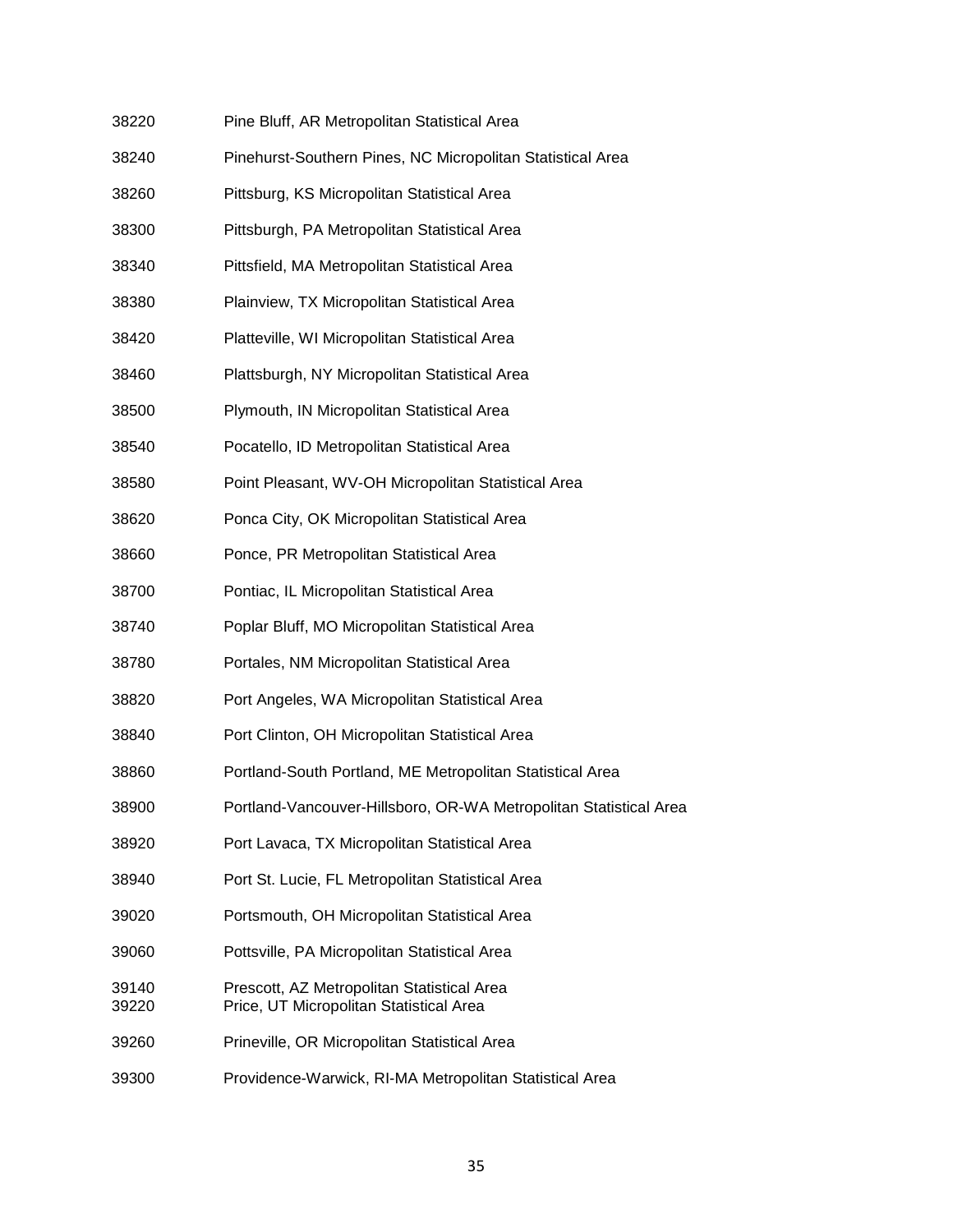| 39340 | Provo-Orem, UT Metropolitan Statistical Area      |
|-------|---------------------------------------------------|
| 39380 | Pueblo, CO Metropolitan Statistical Area          |
| 39420 | Pullman, WA Micropolitan Statistical Area         |
| 39460 | Punta Gorda, FL Metropolitan Statistical Area     |
| 39500 | Quincy, IL-MO Micropolitan Statistical Area       |
| 39540 | Racine, WI Metropolitan Statistical Area          |
| 39580 | Raleigh, NC Metropolitan Statistical Area         |
| 39660 | Rapid City, SD Metropolitan Statistical Area      |
| 39700 | Raymondville, TX Micropolitan Statistical Area    |
| 39740 | Reading, PA Metropolitan Statistical Area         |
| 39780 | Red Bluff, CA Micropolitan Statistical Area       |
| 39820 | Redding, CA Metropolitan Statistical Area         |
| 39860 | Red Wing, MN Micropolitan Statistical Area        |
| 39900 | Reno, NV Metropolitan Statistical Area            |
| 39940 | Rexburg, ID Micropolitan Statistical Area         |
| 39980 | Richmond, IN Micropolitan Statistical Area        |
| 40060 | Richmond, VA Metropolitan Statistical Area        |
| 40080 | Richmond-Berea, KY Micropolitan Statistical Area  |
| 40100 | Rio Grande City, TX Micropolitan Statistical Area |
| 40140 | Riverside-San Bernardino-Ontario, CA Metropolitan |
| 40180 | Riverton, WY Micropolitan Statistical Area        |
| 40220 | Roanoke, VA Metropolitan Statistical Area         |
| 40260 | Roanoke Rapids, NC Micropolitan Statistical Area  |
| 40300 | Rochelle, IL Micropolitan Statistical Area        |
| 40340 | Rochester, MN Metropolitan Statistical Area       |
| 40380 | Rochester, NY Metropolitan Statistical Area       |
| 40420 | Rockford, IL Metropolitan Statistical Area        |
| 40460 | Rockingham, NC Micropolitan Statistical Area      |

Statistical Area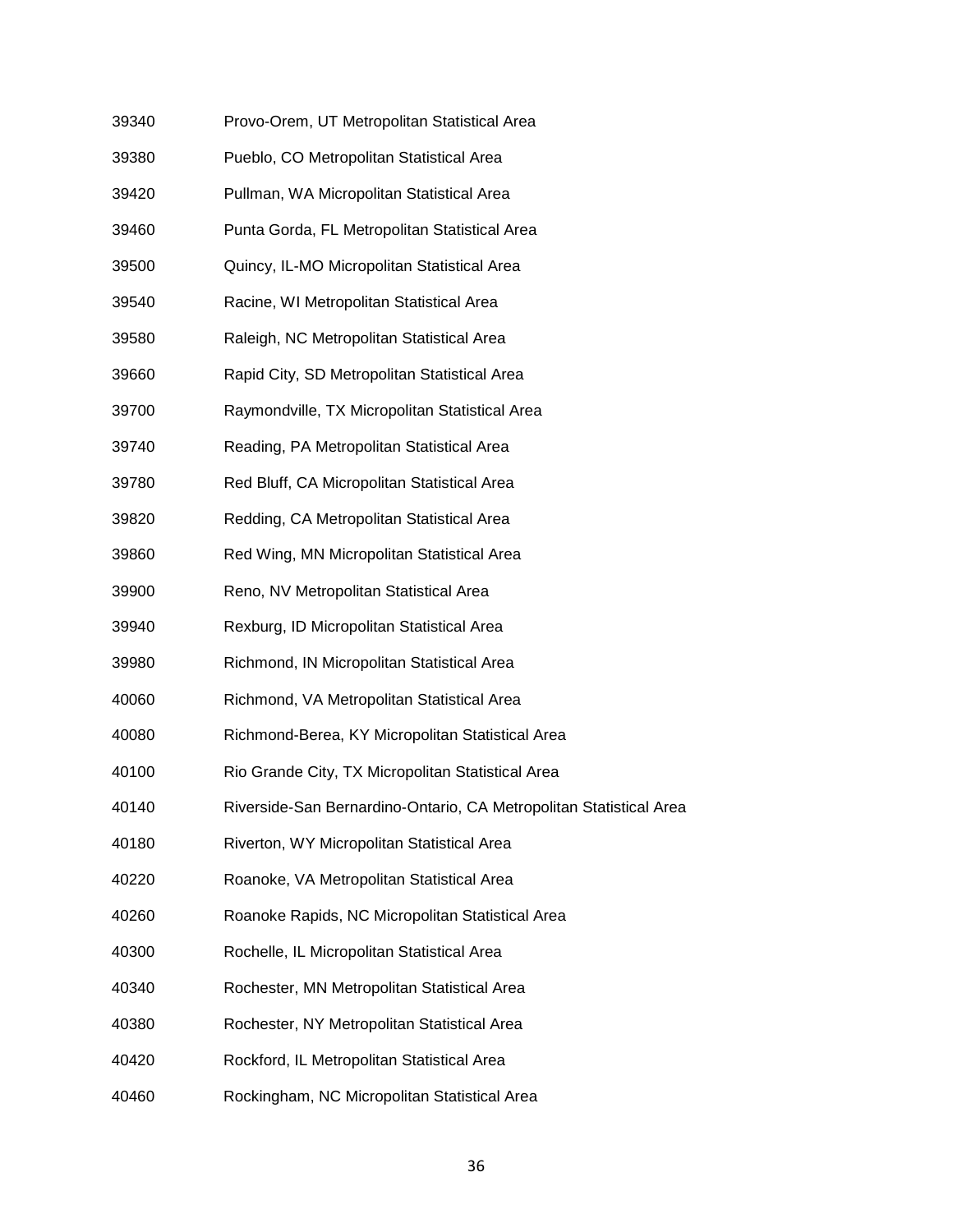| 40540          | Rock Springs, WY Micropolitan Statistical Area                                                     |
|----------------|----------------------------------------------------------------------------------------------------|
| 40580          | Rocky Mount, NC Metropolitan Statistical Area                                                      |
| 40620          | Rolla, MO Micropolitan Statistical Area                                                            |
| 40660<br>40700 | Rome, GA Metropolitan Statistical Area<br>Roseburg, OR Micropolitan Statistical Area               |
| 40740          | Roswell, NM Micropolitan Statistical Area                                                          |
| 40760          | Ruidoso, NM Micropolitan Statistical Area                                                          |
| 40780          | Russellville, AR Micropolitan Statistical Area                                                     |
| 40820          | Ruston, LA Micropolitan Statistical Area                                                           |
| 40860          | Rutland, VT Micropolitan Statistical Area                                                          |
| 40900          | Sacramento--Roseville--Arden-Arcade, CA Metropolitan Statistical Area                              |
| 40940          | Safford, AZ Micropolitan Statistical Area                                                          |
| 40980          | Saginaw, MI Metropolitan Statistical Area                                                          |
| 41060          | St. Cloud, MN Metropolitan Statistical Area                                                        |
| 41100<br>41140 | St. George, UT Metropolitan Statistical Area<br>St. Joseph, MO-KS Metropolitan Statistical Area    |
| 41180          | St. Louis, MO-IL Metropolitan Statistical Area                                                     |
| 41220          | St. Marys, GA Micropolitan Statistical Area                                                        |
| 41260          | St. Marys, PA Micropolitan Statistical Area                                                        |
| 41400          | Salem, OH Micropolitan Statistical Area                                                            |
| 41420          | Salem, OR Metropolitan Statistical Area                                                            |
| 41460          | Salina, KS Micropolitan Statistical Area                                                           |
| 41500          | Salinas, CA Metropolitan Statistical Area                                                          |
| 41540<br>41620 | Salisbury, MD-DE Metropolitan Statistical Area<br>Salt Lake City, UT Metropolitan Statistical Area |
| 41660          | San Angelo, TX Metropolitan Statistical Area                                                       |
| 41700          | San Antonio-New Braunfels, TX Metropolitan Statistical Area                                        |
| 41740          | San Diego-Carlsbad, CA Metropolitan Statistical Area                                               |
| 41760          | Sandpoint, ID Micropolitan Statistical Area                                                        |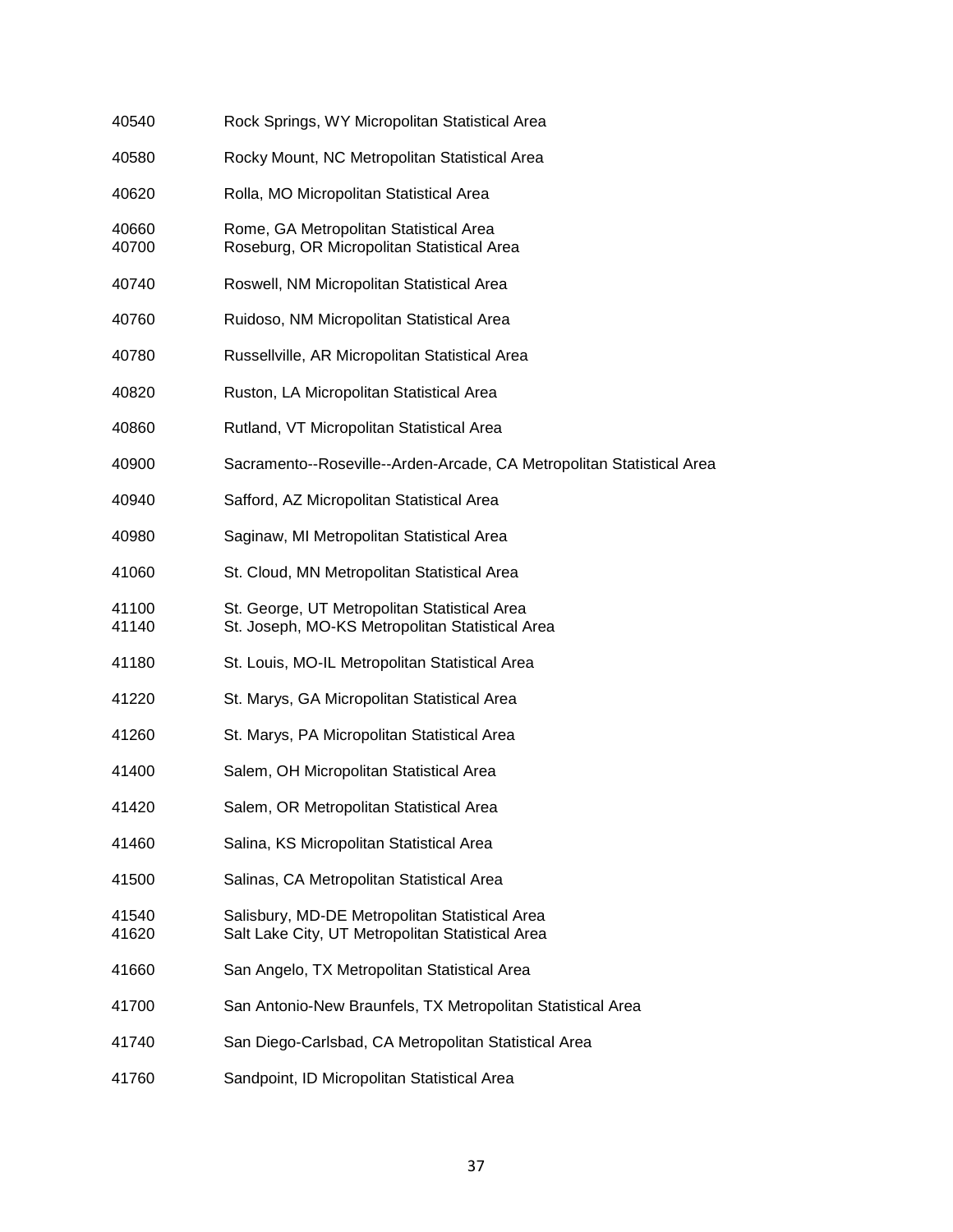41780 Sandusky, OH Micropolitan Statistical Area 41820 Sanford, NC Micropolitan Statistical Area 41860 San Francisco-Oakland-Hayward, CA Metropolitan Statistical Area 41900 San Germán, PR Metropolitan Statistical Area 41940 San Jose-Sunnyvale-Santa Clara, CA Metropolitan Statistical Area 41980 San Juan-Carolina-Caguas, PR Metropolitan Statistical Area 42020 San Luis Obispo-Paso Robles-Arroyo Grande, CA Metropolitan Statistical Area 42100 Santa Cruz-Watsonville, CA Metropolitan Statistical Area 42140 Santa Fe, NM Metropolitan Statistical Area 42180 Santa Isabel, PR Micropolitan Statistical Area 42200 Santa Maria-Santa Barbara, CA Metropolitan Statistical Area 42220 Santa Rosa, CA Metropolitan Statistical Area 42300 Sault Ste. Marie, MI Micropolitan Statistical Area 42340 Savannah, GA Metropolitan Statistical Area 42380 Sayre, PA Micropolitan Statistical Area 42420 Scottsbluff, NE Micropolitan Statistical Area 42460 Scottsboro, AL Micropolitan Statistical Area 42540 Scranton--Wilkes-Barre--Hazleton, PA Metropolitan Statistical Area 42620 Searcy, AR Micropolitan Statistical Area 42660 Seattle-Tacoma-Bellevue, WA Metropolitan Statistical Area 42680 Sebastian-Vero Beach, FL Metropolitan Statistical Area 42700 Sebring, FL Metropolitan Statistical Area 42740 Sedalia, MO Micropolitan Statistical Area 42780 Selinsgrove, PA Micropolitan Statistical Area 42820 Selma, AL Micropolitan Statistical Area 42860 Seneca, SC Micropolitan Statistical Area 42900 Seneca Falls, NY Micropolitan Statistical Area 42940 Sevierville, TN Micropolitan Statistical Area 42980 Seymour, IN Micropolitan Statistical Area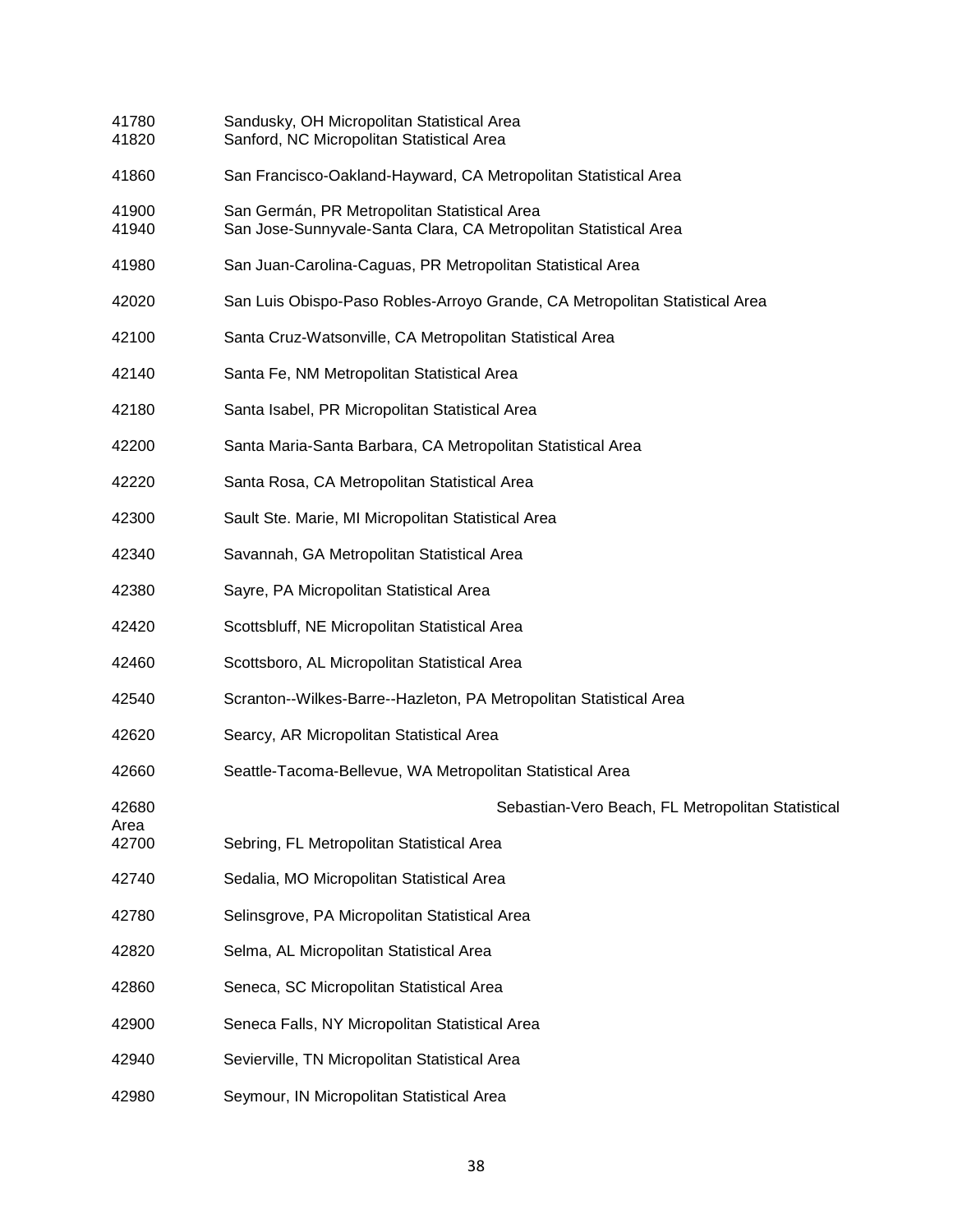| 43020          | Shawano, WI Micropolitan Statistical Area                                                               |
|----------------|---------------------------------------------------------------------------------------------------------|
| 43060          | Shawnee, OK Micropolitan Statistical Area                                                               |
| 43100          | Sheboygan, WI Metropolitan Statistical Area                                                             |
| 43140          | Shelby, NC Micropolitan Statistical Area                                                                |
| 43180          | Shelbyville, TN Micropolitan Statistical Area                                                           |
| 43220          | Shelton, WA Micropolitan Statistical Area                                                               |
| 43260          | Sheridan, WY Micropolitan Statistical Area                                                              |
| 43300          | Sherman-Denison, TX Metropolitan Statistical Area                                                       |
| 43320<br>43340 | Show Low, AZ Micropolitan Statistical Area<br>Shreveport-Bossier City, LA Metropolitan Statistical Area |
| 43380          | Sidney, OH Micropolitan Statistical Area                                                                |
| 43420          | Sierra Vista-Douglas, AZ Metropolitan Statistical Area                                                  |
| 43460          | Sikeston, MO Micropolitan Statistical Area                                                              |
| 43500          | Silver City, NM Micropolitan Statistical Area                                                           |
| 43580          | Sioux City, IA-NE-SD Metropolitan Statistical Area                                                      |
| 43620          | Sioux Falls, SD Metropolitan Statistical Area                                                           |
| 43660          | Snyder, TX Micropolitan Statistical Area                                                                |
| 43700          | Somerset, KY Micropolitan Statistical Area                                                              |
| 43740          | Somerset, PA Micropolitan Statistical Area                                                              |
| 43760          | Sonora, CA Micropolitan Statistical Area                                                                |
| 43780          | South Bend-Mishawaka, IN-MI Metropolitan Statistical Area                                               |
| 43900          | Spartanburg, SC Metropolitan Statistical Area                                                           |
| 43940          | Spearfish, SD Micropolitan Statistical Area                                                             |
| 43980          | Spencer, IA Micropolitan Statistical Area                                                               |
| 44020          | Spirit Lake, IA Micropolitan Statistical Area                                                           |
| 44060          | Spokane-Spokane Valley, WA Metropolitan Statistical Area                                                |
| 44100          | Springfield, IL Metropolitan Statistical Area                                                           |
| 44140          | Springfield, MA Metropolitan Statistical Area                                                           |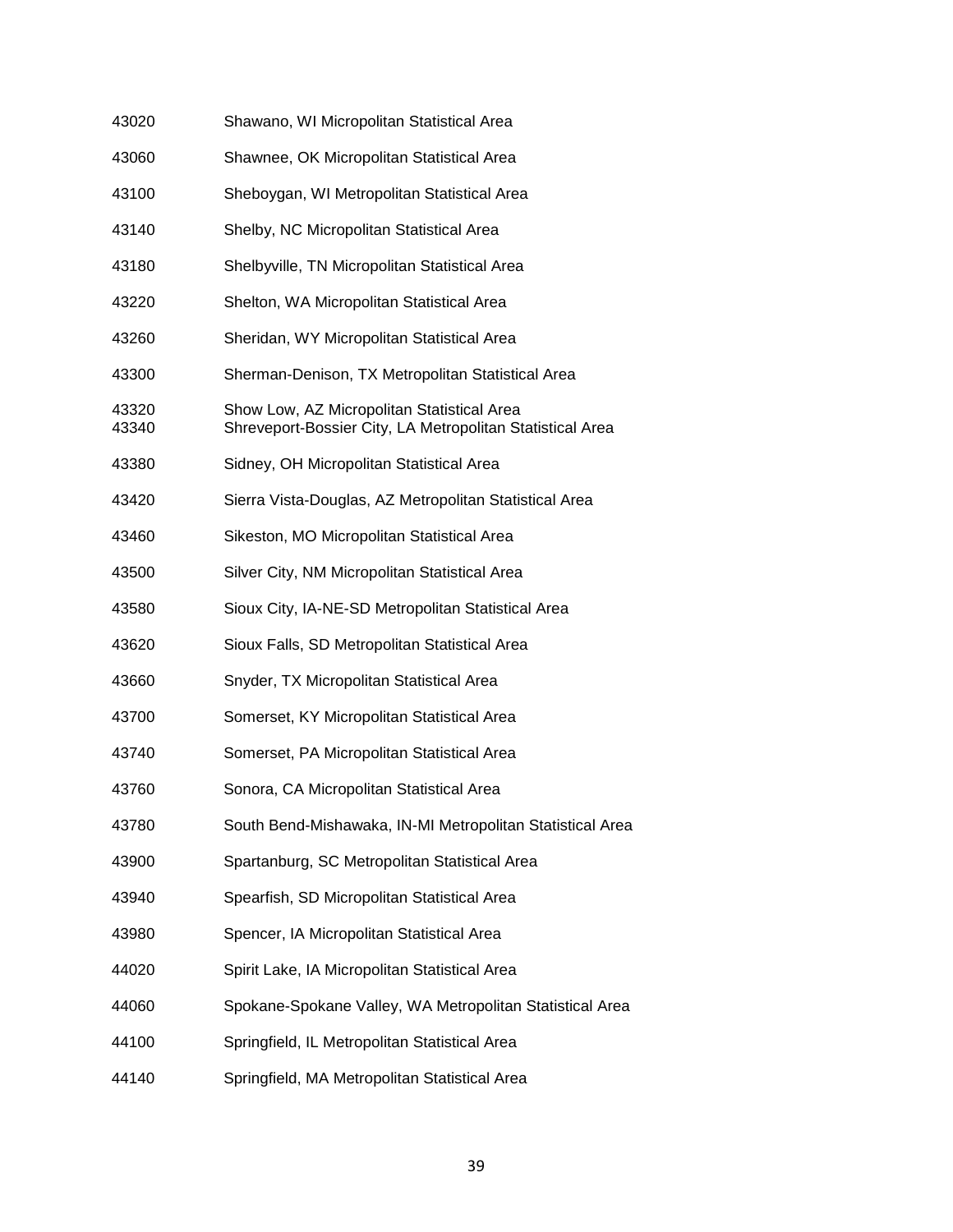| 44180 | Springfield, MO Metropolitan Statistical Area |
|-------|-----------------------------------------------|
|-------|-----------------------------------------------|

- 44220 Springfield, OH Metropolitan Statistical Area
- 44260 Starkville, MS Micropolitan Statistical Area
- 44300 State College, PA Metropolitan Statistical Area
- 44340 Statesboro, GA Micropolitan Statistical Area
- 44420 Staunton-Waynesboro, VA Metropolitan Statistical Area
- 44460 Steamboat Springs, CO Micropolitan Statistical Area
- 44500 Stephenville, TX Micropolitan Statistical Area
- 44540 Sterling, CO Micropolitan Statistical Area
- 44580 Sterling, IL Micropolitan Statistical Area
- 44620 Stevens Point, WI Micropolitan Statistical Area
- 44660 Stillwater, OK Micropolitan Statistical Area
- 44700 Stockton-Lodi, CA Metropolitan Statistical Area
- 44740 Storm Lake, IA Micropolitan Statistical Area
- 44780 Sturgis, MI Micropolitan Statistical Area
- 44860 Sulphur Springs, TX Micropolitan Statistical Area
- 44900 Summerville, GA Micropolitan Statistical Area
- 44920 Summit Park, UT Micropolitan Statistical Area
- 44940 Sumter, SC Metropolitan Statistical Area
- 44980 Sunbury, PA Micropolitan Statistical Area
- 45000 Susanville, CA Micropolitan Statistical Area 45020 Sweetwater, TX Micropolitan Statistical Area
- 45060 Syracuse, NY Metropolitan Statistical Area
- 45140 Tahlequah, OK Micropolitan Statistical Area
- 45180 Talladega-Sylacauga, AL Micropolitan Statistical Area
- 45220 Tallahassee, FL Metropolitan Statistical Area
- 45300 Tampa-St. Petersburg-Clearwater, FL Metropolitan Statistical Area
- 45340 Taos, NM Micropolitan Statistical Area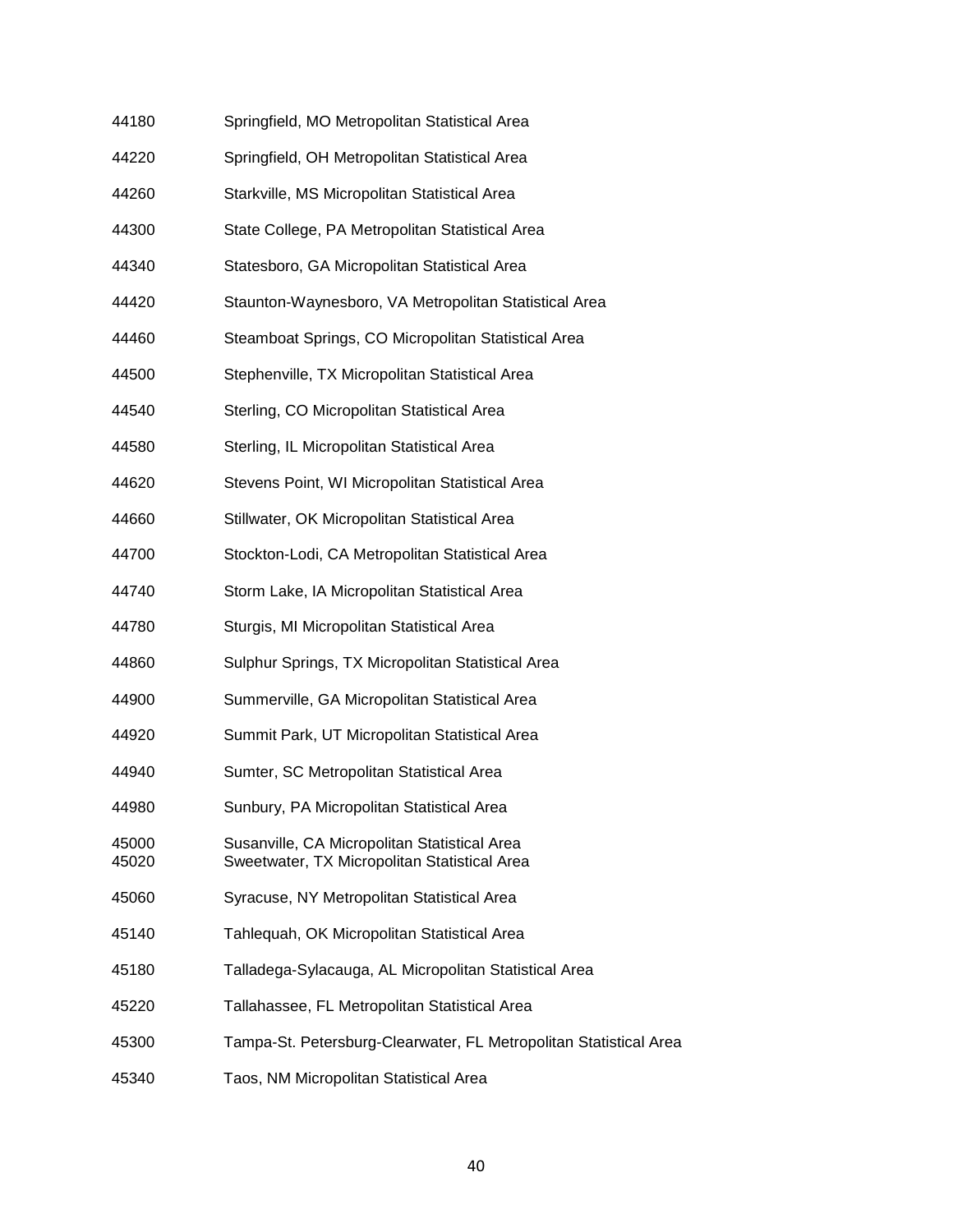| 45380 | Taylorville, IL Micropolitan Statistical Area          |
|-------|--------------------------------------------------------|
| 45460 | Terre Haute, IN Metropolitan Statistical Area          |
| 45500 | Texarkana, TX-AR Metropolitan Statistical Area         |
| 45520 | The Dalles, OR Micropolitan Statistical Area           |
| 45540 | The Villages, FL Metropolitan Statistical Area         |
| 45580 | Thomaston, GA Micropolitan Statistical Area            |
| 45620 | Thomasville, GA Micropolitan Statistical Area          |
| 45660 | Tiffin, OH Micropolitan Statistical Area               |
| 45700 | Tifton, GA Micropolitan Statistical Area               |
| 45740 | Toccoa, GA Micropolitan Statistical Area               |
| 45780 | Toledo, OH Metropolitan Statistical Area               |
| 45820 | Topeka, KS Metropolitan Statistical Area               |
| 45860 | Torrington, CT Micropolitan Statistical Area           |
| 45900 | Traverse City, MI Micropolitan Statistical Area        |
| 45940 | Trenton, NJ Metropolitan Statistical Area              |
| 45980 | Troy, AL Micropolitan Statistical Area                 |
| 46020 | Truckee-Grass Valley, CA Micropolitan Statistical Area |
| 46060 | Tucson, AZ Metropolitan Statistical Area               |
| 46100 | Tullahoma-Manchester, TN Micropolitan Statistical Area |
| 46140 | Tulsa, OK Metropolitan Statistical Area                |
| 46180 | Tupelo, MS Micropolitan Statistical Area               |
| 46220 | Tuscaloosa, AL Metropolitan Statistical Area           |
| 46300 | Twin Falls, ID Metropolitan Statistical Area           |
| 46340 | Tyler, TX Metropolitan Statistical Area                |
| 46380 | Ukiah, CA Micropolitan Statistical Area                |
| 46460 | Union City, TN-KY Micropolitan Statistical Area        |
| 46500 | Urbana, OH Micropolitan Statistical Area               |
| 46520 | Urban Honolulu, HI Metropolitan Statistical Area       |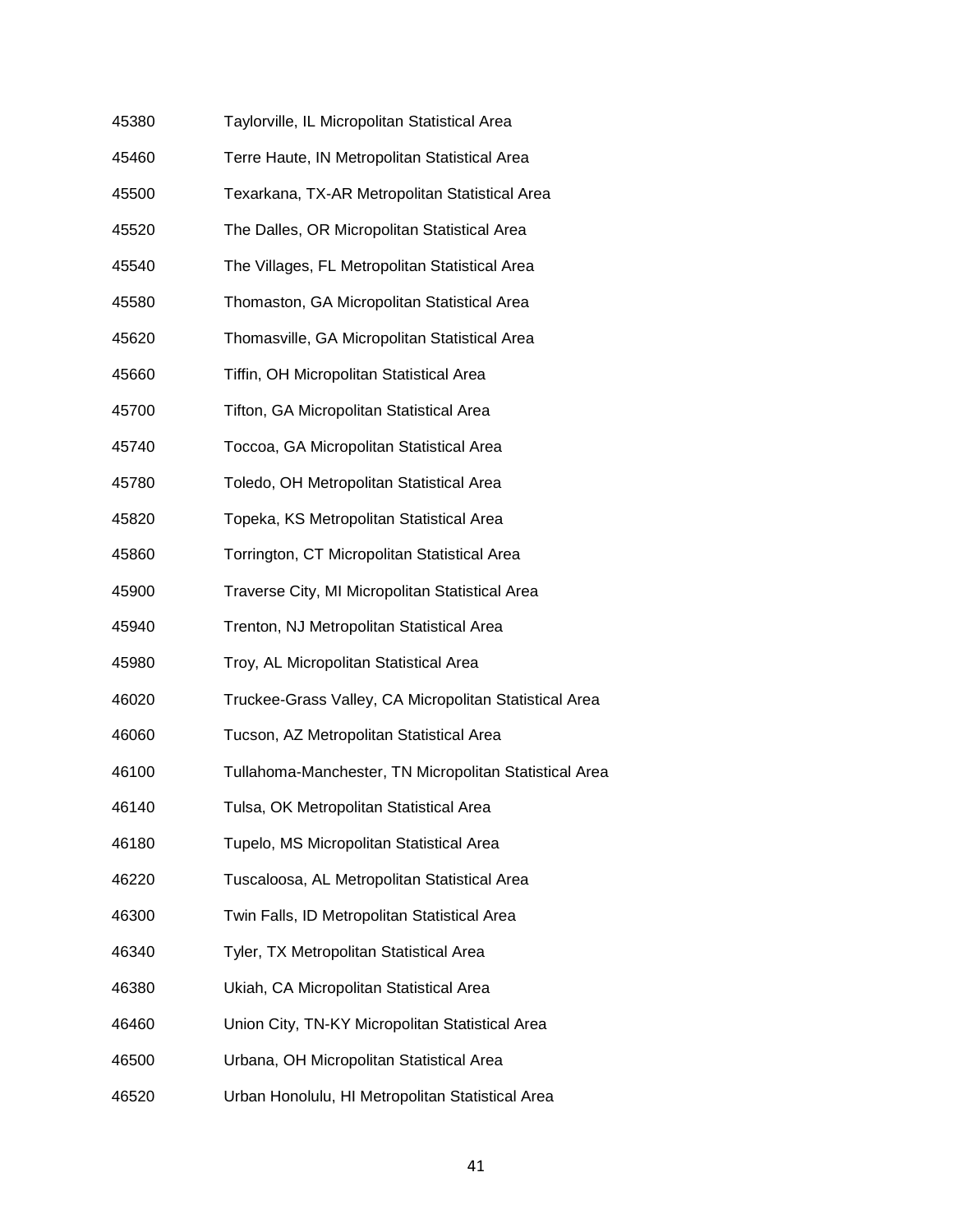| 46540          | Utica-Rome, NY Metropolitan Statistical Area                                                      |
|----------------|---------------------------------------------------------------------------------------------------|
| 46620          | Uvalde, TX Micropolitan Statistical Area                                                          |
| 46660<br>46700 | Valdosta, GA Metropolitan Statistical Area<br>Vallejo-Fairfield, CA Metropolitan Statistical Area |
| 46740          | Valley, AL Micropolitan Statistical Area                                                          |
| 46780          | Van Wert, OH Micropolitan Statistical Area                                                        |
| 46820          | Vermillion, SD Micropolitan Statistical Area                                                      |
| 46860          | Vernal, UT Micropolitan Statistical Area                                                          |
| 46900<br>46980 | Vernon, TX Micropolitan Statistical Area<br>Vicksburg, MS Micropolitan Statistical Area           |
| 47020          | Victoria, TX Metropolitan Statistical Area                                                        |
| 47080<br>47180 | Vidalia, GA Micropolitan Statistical Area<br>Vincennes, IN Micropolitan Statistical Area          |
| 47220          | Vineland-Bridgeton, NJ Metropolitan Statistical Area                                              |
| 47240          | Vineyard Haven, MA Micropolitan Statistical Area                                                  |
| 47260          | Virginia Beach-Norfolk-Newport News, VA-NC Metropolitan Statistical Area                          |
| 47300          | Visalia-Porterville, CA Metropolitan Statistical Area                                             |
| 47340          | Wabash, IN Micropolitan Statistical Area                                                          |
| 47380          | Waco, TX Metropolitan Statistical Area                                                            |
| 47420          | Wahpeton, ND-MN Micropolitan Statistical Area                                                     |
| 47460          | Walla Walla, WA Metropolitan Statistical Area                                                     |
| 47540          | Wapakoneta, OH Micropolitan Statistical Area                                                      |
| 47580          | Warner Robins, GA Metropolitan Statistical Area                                                   |
| 47620          | Warren, PA Micropolitan Statistical Area                                                          |
| 47660          | Warrensburg, MO Micropolitan Statistical Area                                                     |
| 47700          | Warsaw, IN Micropolitan Statistical Area                                                          |
| 47780          | Washington, IN Micropolitan Statistical Area                                                      |
| 47820          | Washington, NC Micropolitan Statistical Area                                                      |
| 47900          | Washington-Arlington-Alexandria, DC-VA-MD-WV Metropolitan Statistical Area                        |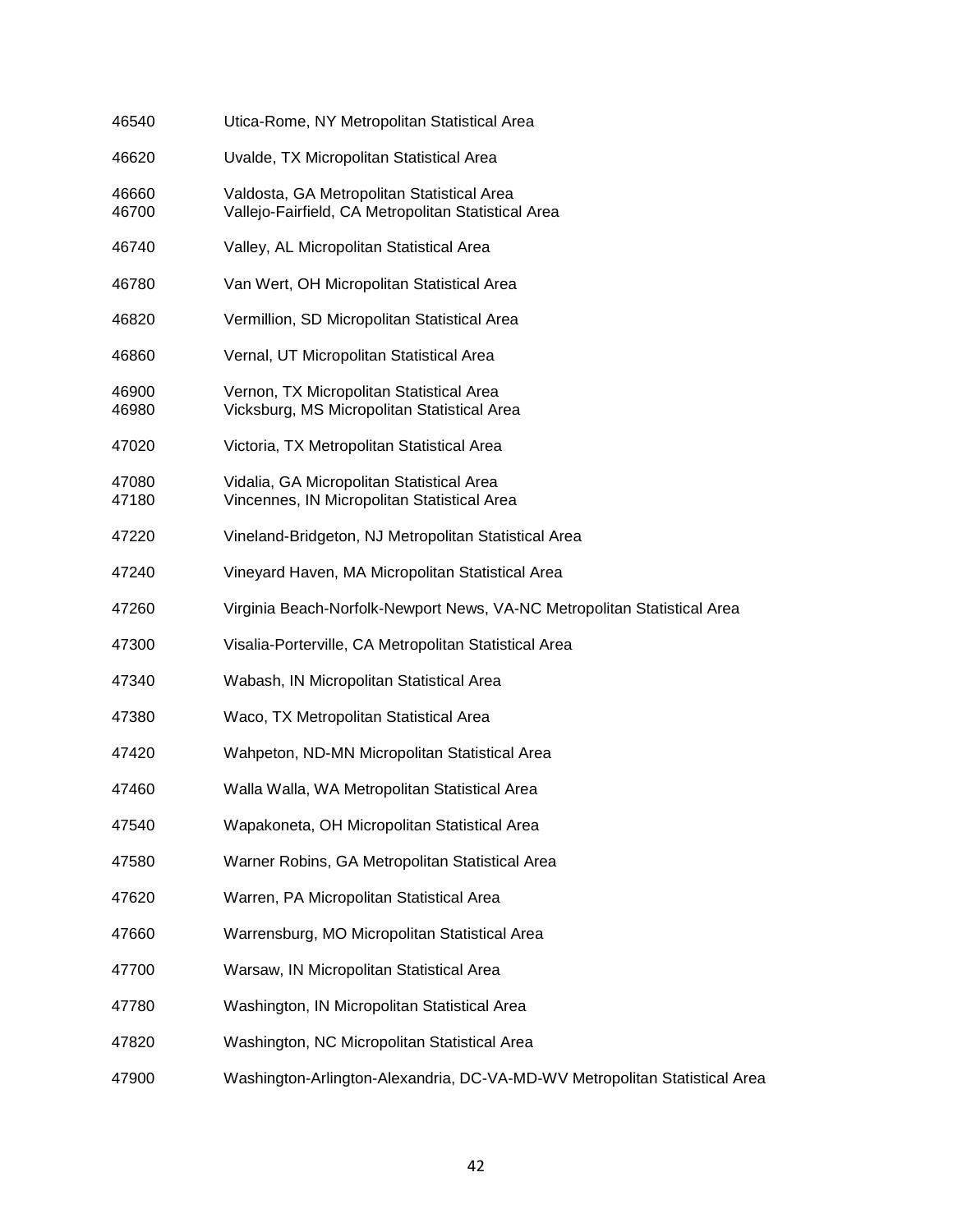| 47920          | Washington Court House, OH Micropolitan Statistical Area                                                   |
|----------------|------------------------------------------------------------------------------------------------------------|
| 47940          | Waterloo-Cedar Falls, IA Metropolitan Statistical Area                                                     |
| 47980          | Watertown, SD Micropolitan Statistical Area                                                                |
| 48020          | Watertown-Fort Atkinson, WI Micropolitan Statistical Area                                                  |
| 48060          | Watertown-Fort Drum, NY Metropolitan Statistical Area                                                      |
| 48100          | Wauchula, FL Micropolitan Statistical Area                                                                 |
| 48140          | Wausau, WI Metropolitan Statistical Area                                                                   |
| 48180          | Waycross, GA Micropolitan Statistical Area                                                                 |
| 48220<br>48260 | Weatherford, OK Micropolitan Statistical Area<br>Weirton-Steubenville, WV-OH Metropolitan Statistical Area |
| 48300<br>48460 | Wenatchee, WA Metropolitan Statistical Area<br>West Plains, MO Micropolitan Statistical Area               |
| 48500          | West Point, MS Micropolitan Statistical Area                                                               |
| 48540          | Wheeling, WV-OH Metropolitan Statistical Area                                                              |
| 48580          | Whitewater-Elkhorn, WI Micropolitan Statistical Area                                                       |
| 48620          | Wichita, KS Metropolitan Statistical Area                                                                  |
| 48660          | Wichita Falls, TX Metropolitan Statistical Area                                                            |
| 48700          | Williamsport, PA Metropolitan Statistical Area                                                             |
| 48780          | Williston, ND Micropolitan Statistical Area                                                                |
| 48820          | Willmar, MN Micropolitan Statistical Area                                                                  |
| 48900          | Wilmington, NC Metropolitan Statistical Area                                                               |
| 48940          | Wilmington, OH Micropolitan Statistical Area                                                               |
| 48980          | Wilson, NC Micropolitan Statistical Area                                                                   |
| 49020<br>49080 | Winchester, VA-WV Metropolitan Statistical Area<br>Winnemucca, NV Micropolitan Statistical Area            |
| 49100          | Winona, MN Micropolitan Statistical Area                                                                   |
| 49180          | Winston-Salem, NC Metropolitan Statistical Area                                                            |
| 49220          | Wisconsin Rapids-Marshfield, WI Micropolitan Statistical Area                                              |
| 49260          | Woodward, OK Micropolitan Statistical Area                                                                 |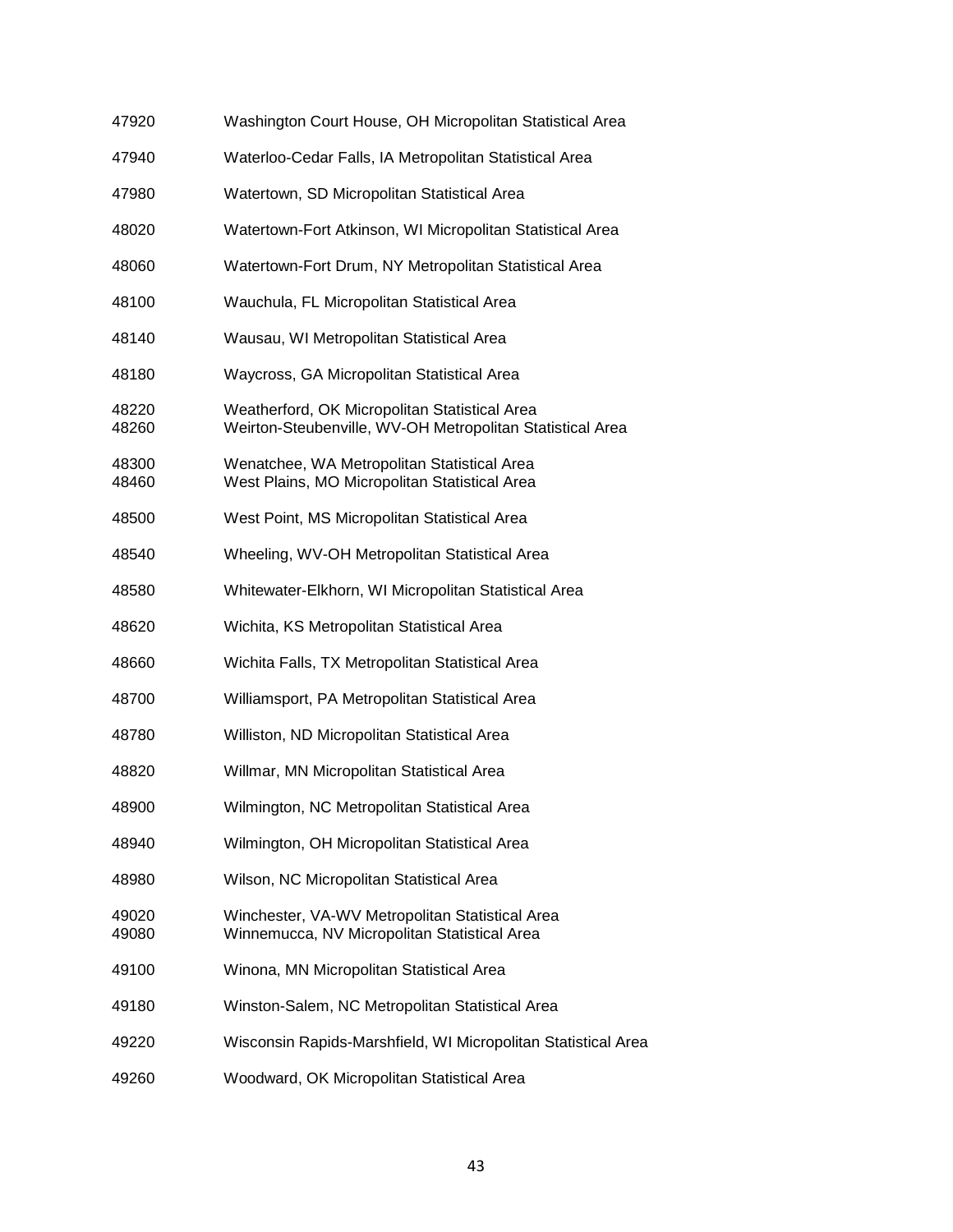- 49300 Wooster, OH Micropolitan Statistical Area
- 49340 Worcester, MA-CT Metropolitan Statistical Area
- 49380 Worthington, MN Micropolitan Statistical Area
- 49420 Yakima, WA Metropolitan Statistical Area
- 49460 Yankton, SD Micropolitan Statistical Area
- 49620 York-Hanover, PA Metropolitan Statistical Area
- 49660 Youngstown-Warren-Boardman, OH-PA Metropolitan Statistical Area
- 49700 Yuba City, CA Metropolitan Statistical Area
- 49740 Yuma, AZ Metropolitan Statistical Area
- 49780 Zanesville, OH Micropolitan Statistical Area
- 49820 Zapata, TX Micropolitan Statistical Area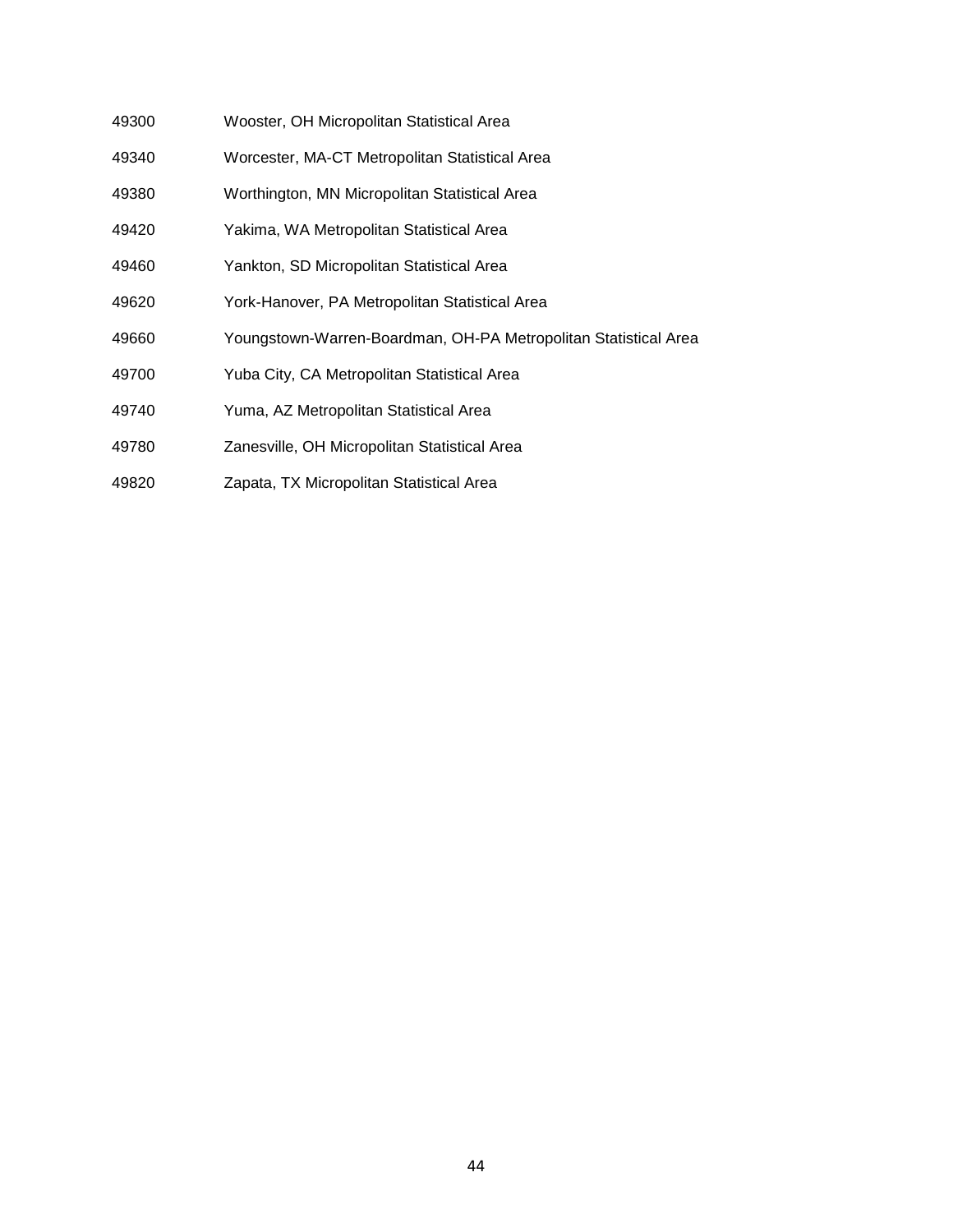## **List 2**

## **Metropolitan Statistical Areas**

This list provides titles and codes, principal cities, Metropolitan Division titles and codes (where applicable), and delineations in counties and equivalent entities for all 390 Metropolitan Statistical Areas in the United States and Puerto Rico. There are 11 Metropolitan Statistical Areas that have a total of 31 Metropolitan Divisions. Central counties are shown in italics.

- 10180 Abilene, TX Metropolitan Statistical Area Principal City: Abilene Callahan County, Jones County, *Taylor County*
- 10380 Aguadilla-Isabela, PR Metropolitan Statistical Area Principal Cities: Aguadilla, Isabela *Aguada Municipio*, *Aguadilla Municipio*, *Añasco Municipio*, *Isabela Municipio*, *Lares Municipio*, *Moca Municipio*, *Rincón Municipio*, *San Sebastián Municipio, Utuado Municipio*
- 10420 Akron, OH Metropolitan Statistical Area Principal City: Akron *Portage County*, *Summit County*
- 10500 Albany, GA Metropolitan Statistical Area Principal City: Albany Baker County, *Dougherty County*, *Lee County*, Terrell County, Worth County
- 10540 Albany, OR Metropolitan Statistical Area Principal City: Albany *Linn County*
- 10580 Albany-Schenectady-Troy, NY Metropolitan Statistical Area Principal Cities: Albany, Schenectady, Troy *Albany County*, *Rensselaer County*, *Saratoga County*, *Schenectady County*, Schoharie **County**
- 10740 Albuquerque, NM Metropolitan Statistical Area Principal City: Albuquerque *Bernalillo County*, *Sandoval County*, Torrance County, Valencia County
- 10780 Alexandria, LA Metropolitan Statistical Area Principal City: Alexandria Grant Parish, *Rapides Parish*
- 10900 Allentown-Bethlehem-Easton, PA-NJ Metropolitan Statistical Area[∗](#page-44-0) Principal Cities: Allentown, PA; Bethlehem, PA *Warren County, NJ*; *Carbon County, PA*; *Lehigh County, PA*; *Northampton County, PA*
- 11020 Altoona, PA Metropolitan Statistical Area Principal City: Altoona *Blair County*

**.** 

<span id="page-44-0"></span><sup>∗</sup> Pursuant to P.L. 101-136, Section 525, Easton was added to the title effective November 3, 1989.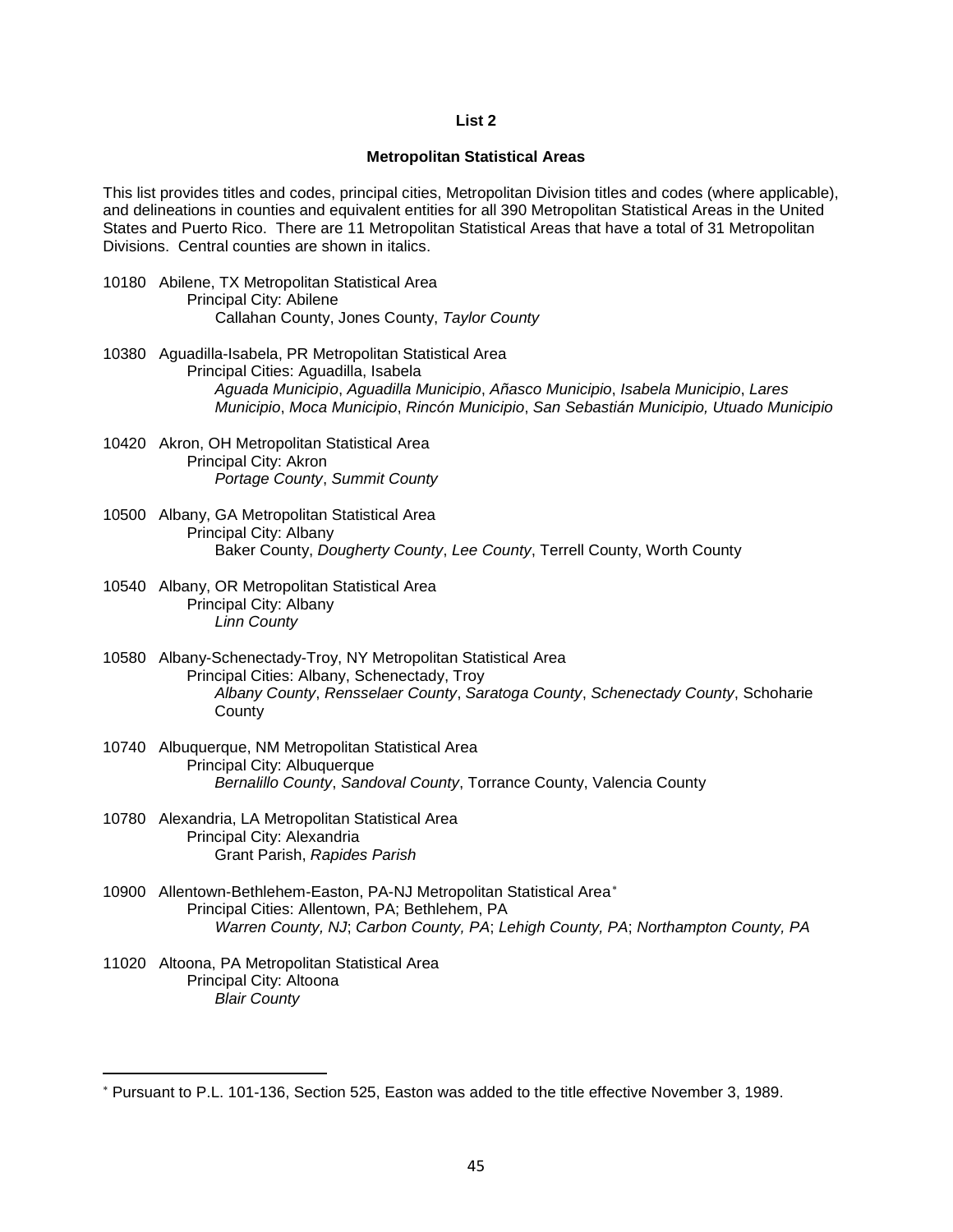- 11100 Amarillo, TX Metropolitan Statistical Area Principal City: Amarillo Armstrong County, Carson County, Oldham County, *Potter County*, *Randall County*
- 11180 Ames, IA Metropolitan Statistical Area Principal City: Ames *Story County*
- 11260 Anchorage, AK Metropolitan Statistical Area Principal City: Anchorage *Anchorage Municipality*, Matanuska-Susitna Borough
- 11460 Ann Arbor, MI Metropolitan Statistical Area Principal City: Ann Arbor *Washtenaw County*
- 11500 Anniston-Oxford-Jacksonville, AL Metropolitan Statistical Area Principal Cities: Anniston, Oxford, Jacksonville *Calhoun County*
- 11540 Appleton, WI Metropolitan Statistical Area Principal City: Appleton *Calumet County*, *Outagamie County*
- 11640 Arecibo, PR Metropolitan Statistical Area Principal City: Arecibo *Arecibo Municipio, Camuy Municipio, Hatillo Municipio, Quebradillas Municipio*
- 11700 Asheville, NC Metropolitan Statistical Area Principal City: Asheville *Buncombe County*, *Haywood County*, *Henderson County*, Madison County
- 12020 Athens-Clarke County, GA Metropolitan Statistical Area Principal City: Athens-Clarke County (balance) *Clarke County*, Madison County, *Oconee County*, Oglethorpe County
- 12060 Atlanta-Sandy Springs-Roswell, GA Metropolitan Statistical Area Principal Cities: Atlanta, Sandy Springs, Roswell, Alpharetta, Marietta Barrow County, Bartow County, Butts County, Carroll County, *Cherokee County*, *Clayton County*, *Cobb County*, *Coweta County*, Dawson County, *DeKalb County*, *Douglas County*, *Fayette County*, *Forsyth County*, *Fulton County*, *Gwinnett County*, Haralson County, Heard County, *Henry County*, Jasper County, Lamar County, Meriwether County, Morgan County, *Newton County*, *Paulding County*, Pickens County, Pike County, *Rockdale County*, *Spalding County*, *Walton County*
- 12100 Atlantic City-Hammonton, NJ Metropolitan Statistical Area Principal Cities: Atlantic City, Hammonton *Atlantic County*
- 12220 Auburn-Opelika, AL Metropolitan Statistical Area Principal Cities: Auburn, Opelika *Lee County*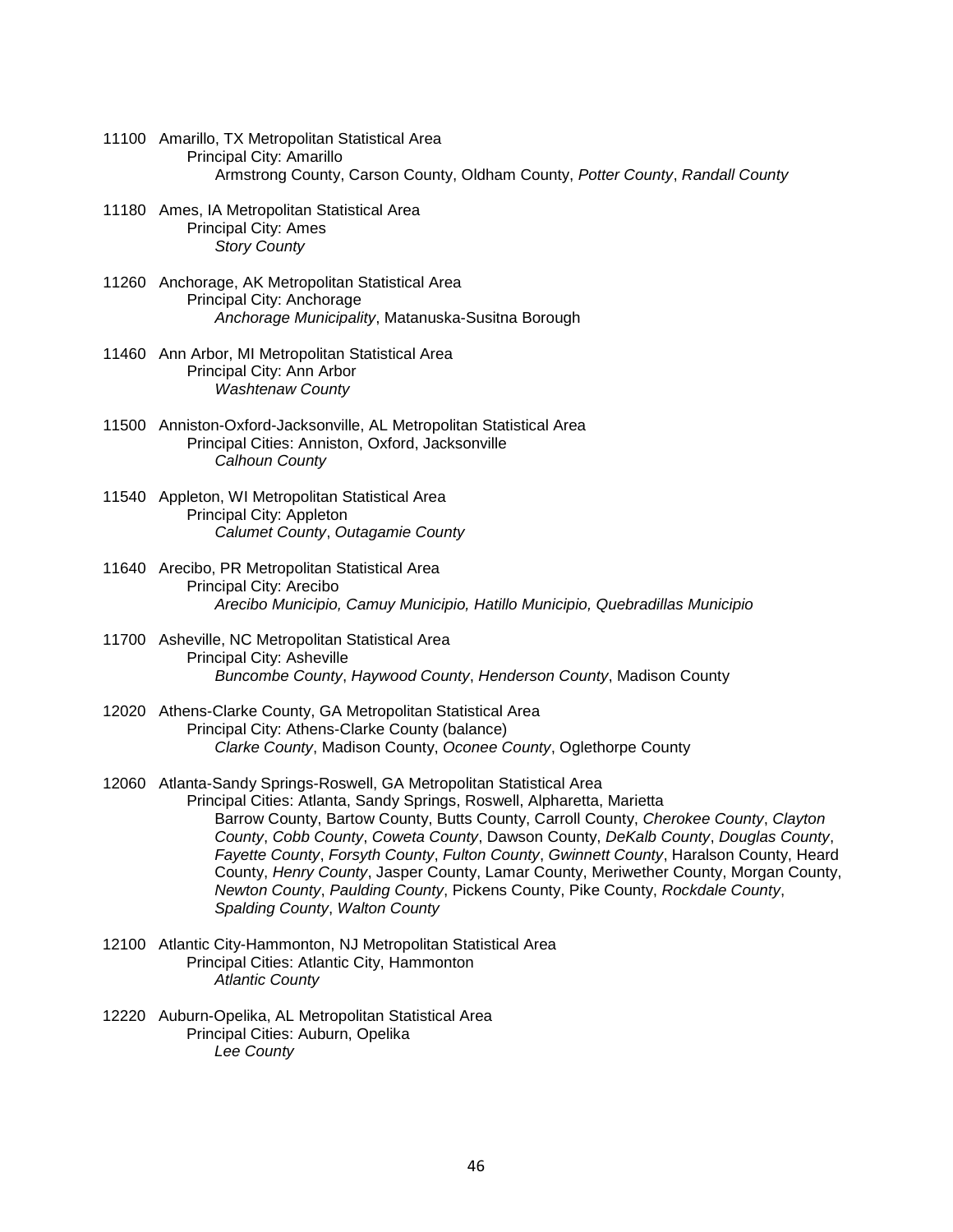- 12260 Augusta-Richmond County, GA-SC Metropolitan Statistical Area Principal City: Augusta-Richmond County (balance), GA Burke County, GA; *Columbia County, GA*; Lincoln County, GA; McDuffie County, GA; *Richmond County, GA*; *Aiken County, SC*; Edgefield County, SC
- 12420 Austin-Round Rock, TX Metropolitan Statistical Area Principal Cities: Austin, Round Rock Bastrop County, Caldwell County, *Hays County*, *Travis County*, *Williamson County*
- 12540 Bakersfield, CA Metropolitan Statistical Area Principal City: Bakersfield *Kern County*
- 12580 Baltimore-Columbia-Towson, MD Metropolitan Statistical Area Principal Cities: Baltimore, Columbia, Towson *Anne Arundel County*, *Baltimore County*, Carroll County, Harford County, *Howard County*, *Queen Anne's County, Baltimore city*
- 12620 Bangor, ME Metropolitan Statistical Area Principal City: Bangor *Penobscot County*
- 12700 Barnstable Town, MA Metropolitan Statistical Area Principal City: Barnstable Town *Barnstable County*
- 12940 Baton Rouge, LA Metropolitan Statistical Area Principal City: Baton Rouge *Ascension Parish*, *East Baton Rouge Parish*, East Feliciana Parish, *Iberville Parish, Livingston Parish*, Pointe Coupee Parish, St. Helena Parish, *West Baton Rouge Parish*, West Feliciana Parish
- 12980 Battle Creek, MI Metropolitan Statistical Area Principal City: Battle Creek *Calhoun County*
- 13020 Bay City, MI Metropolitan Statistical Area Principal City: Bay City *Bay County*
- 13140 Beaumont-Port Arthur, TX Metropolitan Statistical Area Principal Cities: Beaumont, Port Arthur Hardin County, *Jefferson County*, Newton County, *Orange County*
- 13220 Beckley, WV Metropolitan Statistical Area Principal City: Beckley *Fayette County, Raleigh County*
- 13380 Bellingham, WA Metropolitan Statistical Area Principal City: Bellingham *Whatcom County*
- 13460 Bend-Redmond, OR Metropolitan Statistical Area Principal Cities: Bend, Redmond *Deschutes County*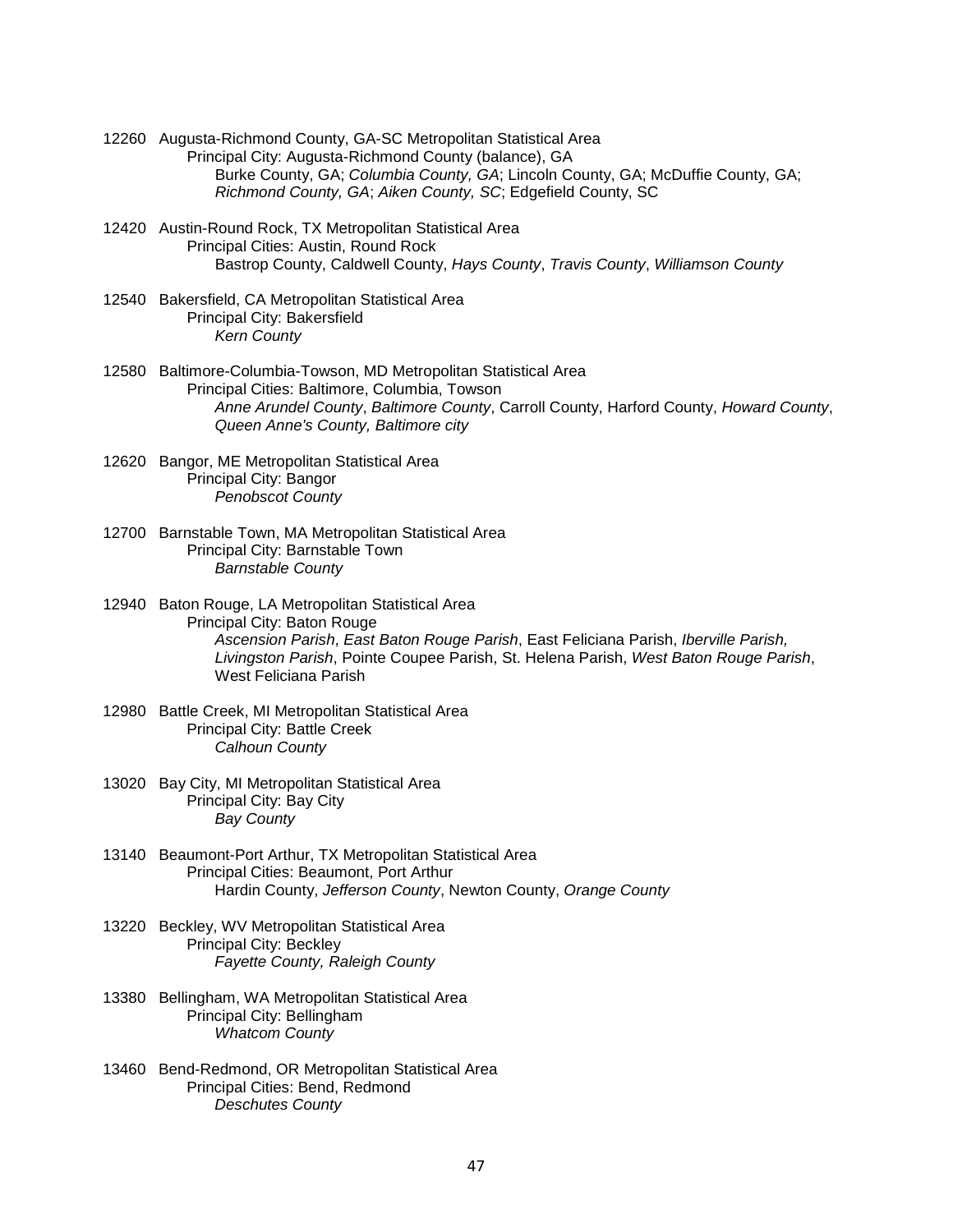- 13740 Billings, MT Metropolitan Statistical Area Principal City: Billings Carbon County, Golden Valley County, *Yellowstone County*
- 13780 Binghamton, NY Metropolitan Statistical Area Principal City: Binghamton *Broome County*, *Tioga County*
- 13820 Birmingham-Hoover, AL Metropolitan Statistical Area Principal Cities: Birmingham, Hoover Bibb County, Blount County, Chilton County, *Jefferson County*, St. Clair County, *Shelby County*, Walker County
- 13900 Bismarck, ND Metropolitan Statistical Area Principal City: Bismarck *Burleigh County*, *Morton County,* Oliver County, Sioux County
- 13980 Blacksburg-Christiansburg-Radford, VA Metropolitan Statistical Area Principal Cities: Blacksburg, Christiansburg, Radford Floyd County, Giles County, *Montgomery County*, Pulaski County, *Radford city*
- 14010 Bloomington, IL Metropolitan Statistical Area Principal City: Bloomington De Witt County, *McLean County*
- 14020 Bloomington, IN Metropolitan Statistical Area Principal City: Bloomington *Monroe County*, Owen County
- 14100 Bloomsburg-Berwick, PA Metropolitan Statistical Area Principal Cities: Bloomsburg, Berwick *Columbia County*, *Montour County*
- 14260 Boise City, ID Metropolitan Statistical Area Principal City: Boise City *Ada County*, Boise County, Canyon County, Gem County, Owyhee County
- 14460 Boston-Cambridge-Newton, MA-NH Metropolitan Statistical Area Principal Cities: Boston, MA; Cambridge, MA; Newton, MA; Framingham, MA; Waltham, MA 14454 Boston, MA Metropolitan Division
	- *Norfolk County*, *Plymouth County*, *Suffolk County*
	- 15764 Cambridge-Newton-Framingham, MA Metropolitan Division *Essex County, Middlesex County*
	- 40484 Rockingham County-Strafford County, NH Metropolitan Division *Rockingham County*, Strafford County
- 14500 Boulder, CO Metropolitan Statistical Area Principal City: Boulder *Boulder County*
- 14540 Bowling Green, KY Metropolitan Statistical Area Principal City: Bowling Green Allen County, Butler County, Edmonson County, *Warren County*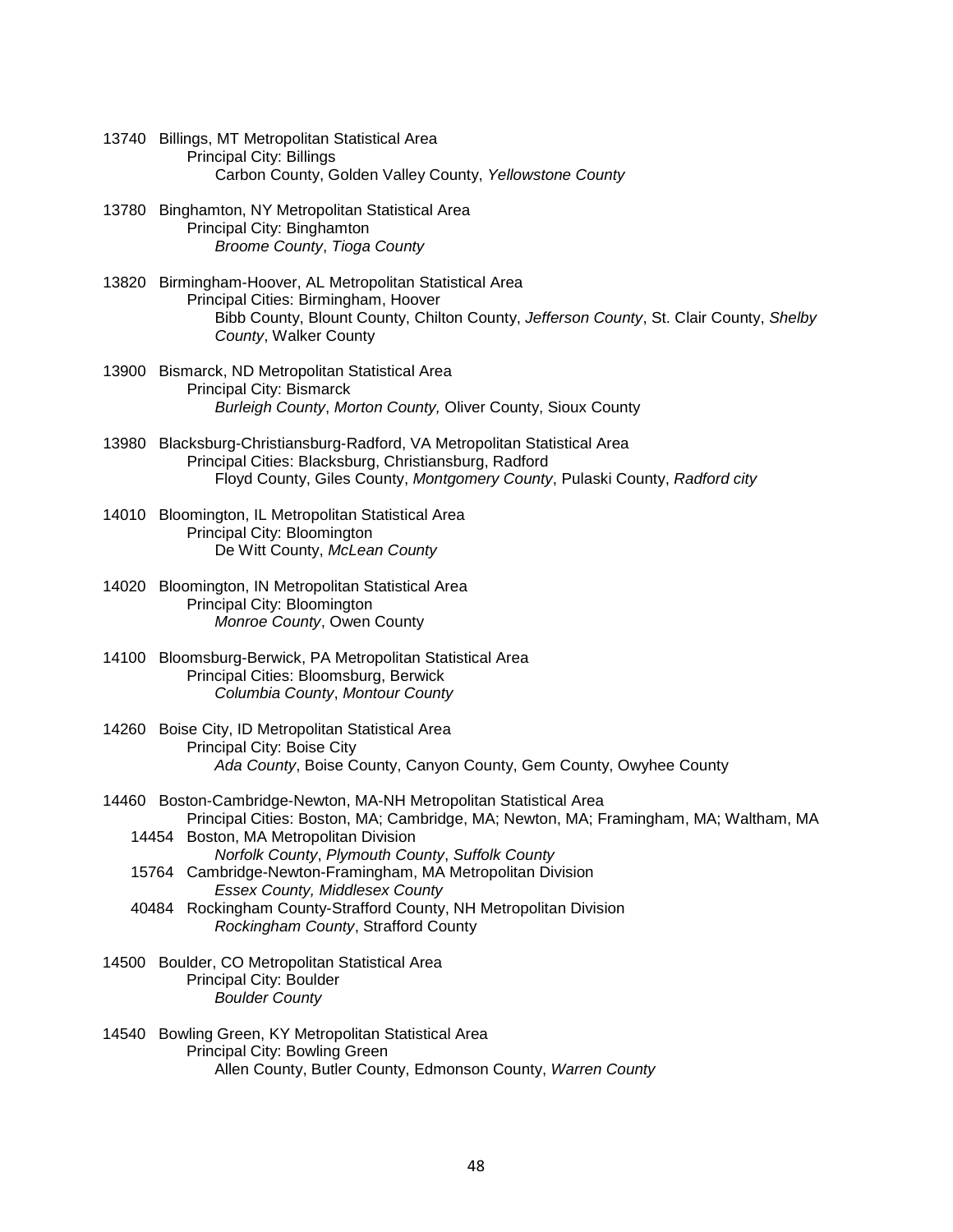- 14740 Bremerton-Silverdale, WA Metropolitan Statistical Area Principal Cities: Bremerton, Silverdale *Kitsap County*
- 14860 Bridgeport-Stamford-Norwalk, CT Metropolitan Statistical Area Principal Cities: Bridgeport, Stamford, Norwalk, Danbury, Stratford *Fairfield County*
- 15180 Brownsville-Harlingen, TX Metropolitan Statistical Area Principal Cities: Brownsville, Harlingen *Cameron County*
- 15260 Brunswick, GA Metropolitan Statistical Area Principal City: Brunswick Brantley County, *Glynn County*, McIntosh County
- 15380 Buffalo-Cheektowaga-Niagara Falls, NY Metropolitan Statistical Area Principal Cities: Buffalo, Cheektowaga, Niagara Falls *Erie County*, *Niagara County*
- 15500 Burlington, NC Metropolitan Statistical Area Principal City: Burlington *Alamance County*
- 15540 Burlington-South Burlington, VT Metropolitan Statistical Area Principal Cities: Burlington, South Burlington *Chittenden County*, Franklin County, Grand Isle County
- 15680 California-Lexington Park, MD Metropolitan Statistical Area Principal Cities: California, Lexington Park *St. Mary's County*
- 15940 Canton-Massillon, OH Metropolitan Statistical Area Principal Cities: Canton, Massillon Carroll County, *Stark County*
- 15980 Cape Coral-Fort Myers, FL Metropolitan Statistical Area Principal Cities: Cape Coral, Fort Myers *Lee County*
- 16020 Cape Girardeau, MO-IL Metropolitan Statistical Area Principal City: Cape Girardeau, MO Alexander County, IL; Bollinger County, MO; *Cape Girardeau County, MO*
- 16060 Carbondale-Marion, IL Metropolitan Statistical Area Principal Cities: Carbondale, Marion *Jackson County, Williamson County*
- 16180 Carson City, NV Metropolitan Statistical Area Principal City: Carson City *Carson City*
- 16220 Casper, WY Metropolitan Statistical Area Principal City: Casper *Natrona County*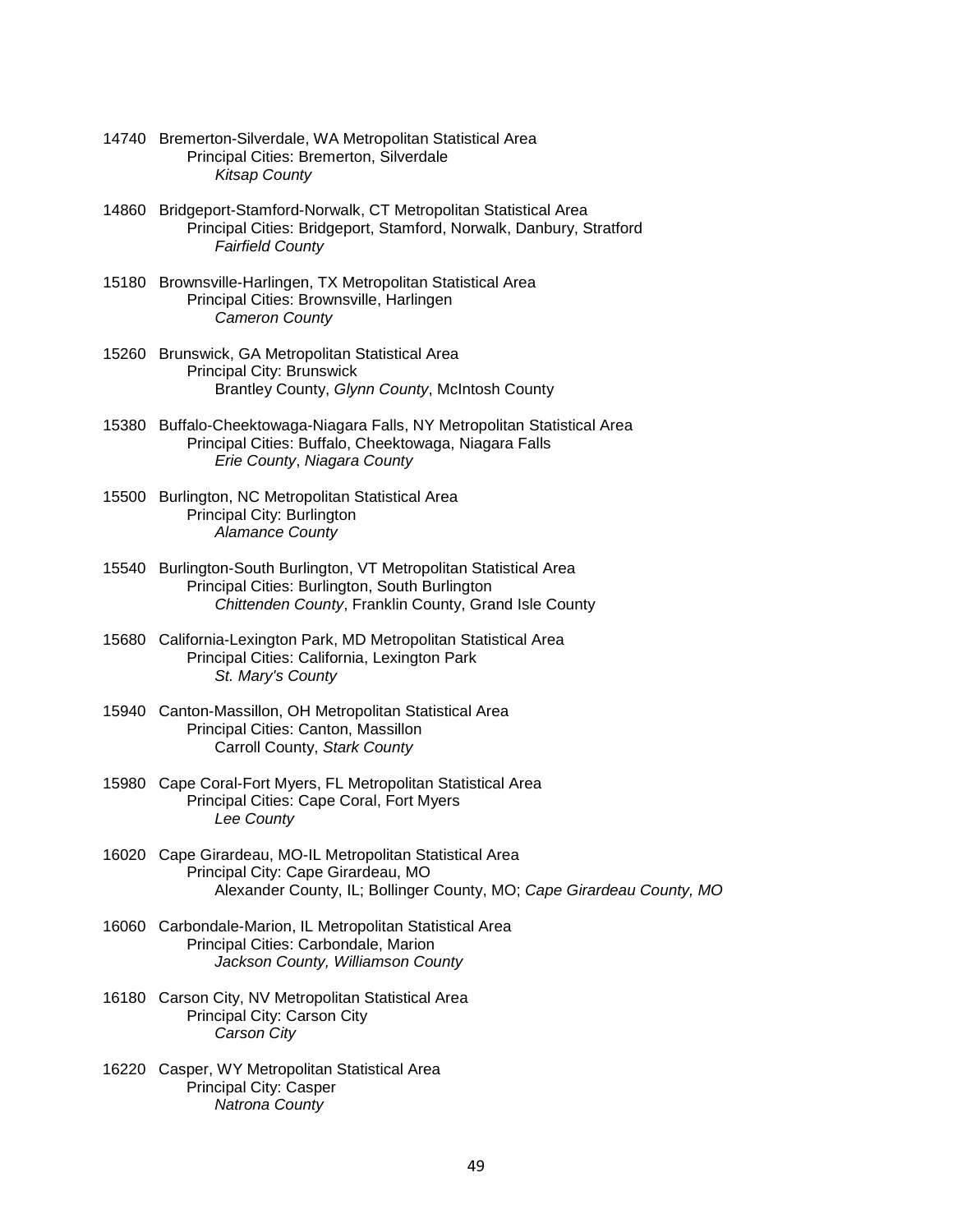- 16300 Cedar Rapids, IA Metropolitan Statistical Area Principal City: Cedar Rapids Benton County, Jones County, *Linn County*
- 16540 Chambersburg-Waynesboro, PA Metropolitan Statistical Area Principal Cities: Chambersburg, Waynesboro *Franklin County*
- 16580 Champaign-Urbana, IL Metropolitan Statistical Area Principal Cities: Champaign, Urbana *Champaign County*, Ford County, Piatt County
- 16620 Charleston, WV Metropolitan Statistical Area Principal City: Charleston Boone County, Clay County, *Kanawha County*
- 16700 Charleston-North Charleston, SC Metropolitan Statistical Area Principal Cities: Charleston, North Charleston *Berkeley County*, *Charleston County*, *Dorchester County*
- 16740 Charlotte-Concord-Gastonia, NC-SC Metropolitan Statistical Area Principal Cities: Charlotte, NC; Concord, NC; Gastonia, NC; Rock Hill, SC Cabarrus County, NC; Gaston County, NC; *Iredell County, NC*; Lincoln County, NC; *Mecklenburg County, NC*; Rowan County, NC; *Union County, NC*; Chester County, SC; Lancaster County, SC; York County, SC
- 16820 Charlottesville, VA Metropolitan Statistical Area Principal City: Charlottesville *Albemarle County*, Buckingham County, Fluvanna County, Greene County, Nelson County, *Charlottesville city*
- 16860 Chattanooga, TN-GA Metropolitan Statistical Area Principal City: Chattanooga, TN *Catoosa County, GA*; Dade County, GA; *Walker County, GA*; *Hamilton County, TN*; Marion County, TN; Sequatchie County, TN
- 16940 Cheyenne, WY Metropolitan Statistical Area Principal City: Cheyenne *Laramie County*
- 16980 Chicago-Naperville-Elgin, IL-IN-WI Metropolitan Statistical Area Principal Cities: Chicago, IL; Naperville, IL; Elgin, IL; Gary, IN; Arlington Heights, IL; Evanston, IL; Schaumburg, IL; Skokie, IL; Des Plaines, IL; Hoffman Estates, IL
	- 16974 Chicago-Naperville-Arlington Heights, IL Metropolitan Division *Cook County, DuPage County*, Grundy County, *Kendall County*, *McHenry County*, *Will County*
	- 20994 Elgin, IL Metropolitan Division DeKalb County, *Kane County*
	- 23844 Gary, IN Metropolitan Division Jasper County, *Lake County*, Newton County, *Porter County* 29404 Lake County-Kenosha County, IL-WI Metropolitan Division
		- *Lake County, IL*; Kenosha County, WI
- 17020 Chico, CA Metropolitan Statistical Area Principal City: Chico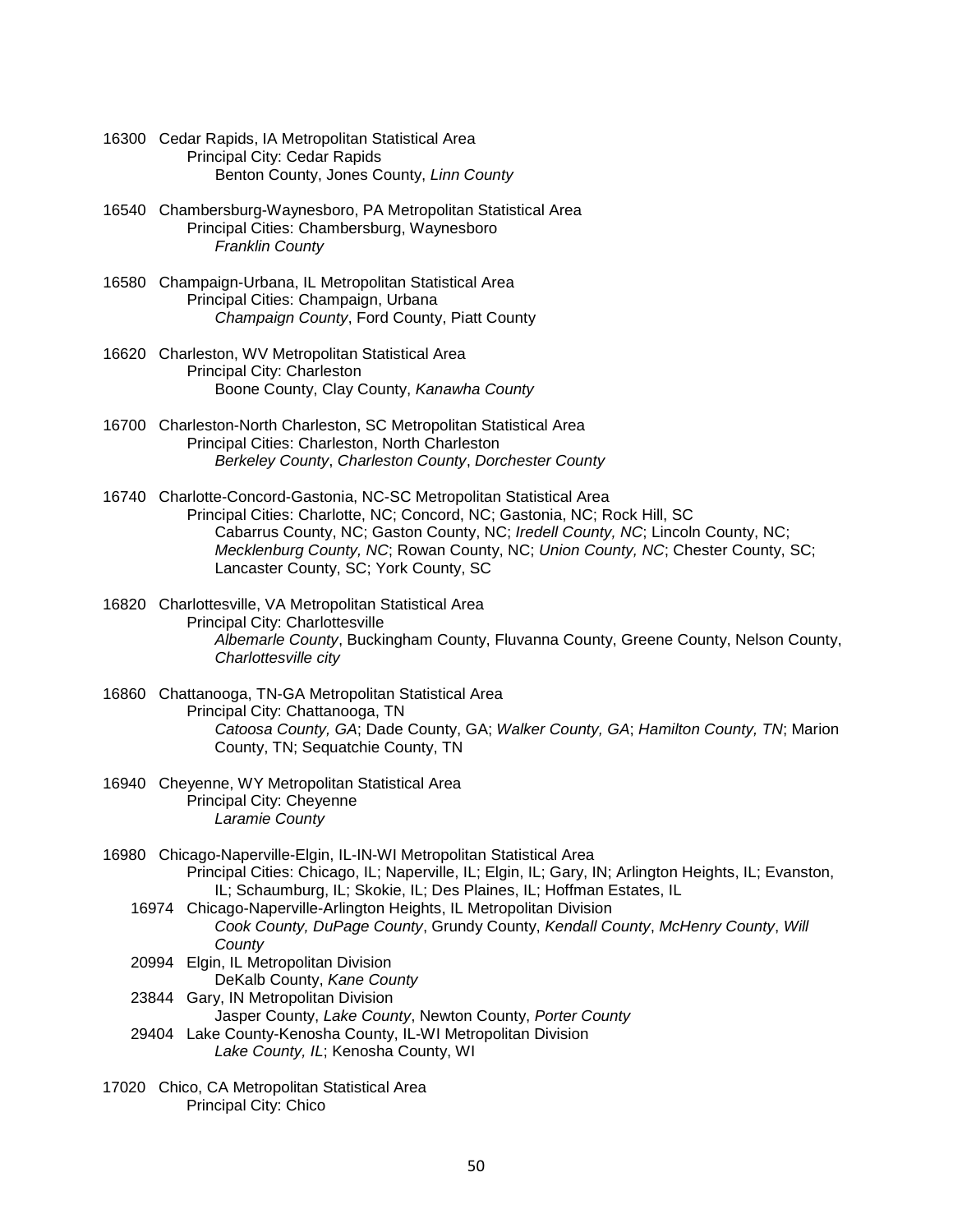*Butte County*

17140 Cincinnati, OH-KY-IN Metropolitan Statistical Area

Principal City: Cincinnati, OH

 Dearborn County, IN; Ohio County, IN; Union County, IN; *Boone County, KY*; Bracken County, KY; *Campbell County, KY*; Gallatin County, KY; Grant County, KY; *Kenton County*, *KY*; Pendleton County, KY; Brown County, OH; *Butler County, OH*; *Clermont County, OH*; *Hamilton County, OH*; *Warren County, OH*

- 17300 Clarksville, TN-KY Metropolitan Statistical Area Principal City: Clarksville, TN Christian County, KY; Trigg County, KY; *Montgomery County, TN*
- 17420 Cleveland, TN Metropolitan Statistical Area Principal City: Cleveland *Bradley County*, Polk County
- 17460 Cleveland-Elyria, OH Metropolitan Statistical Area Principal Cities: Cleveland, Elyria *Cuyahoga County*, *Geauga County*, *Lake County*, Lorain County, *Medina County*
- 17660 Coeur d'Alene, ID Metropolitan Statistical Area Principal City: Coeur d'Alene *Kootenai County*
- 17780 College Station-Bryan, TX Metropolitan Statistical Area Principal Cities: College Station, Bryan *Brazos County*, Burleson County, Robertson County
- 17820 Colorado Springs, CO Metropolitan Statistical Area Principal City: Colorado Springs *El Paso County*, Teller County
- 17860 Columbia, MO Metropolitan Statistical Area Principal City: Columbia *Boone County*
- 17900 Columbia, SC Metropolitan Statistical Area Principal City: Columbia Calhoun County, Fairfield County, Kershaw County, *Lexington County*, *Richland County*, Saluda County
- 17980 Columbus, GA-AL Metropolitan Statistical Area Principal City: Columbus, GA *Russell County, AL*; *Chattahoochee County, GA*; Harris County, GA; Marion County, GA; *Muscogee County, GA*
- 18020 Columbus, IN Metropolitan Statistical Area Principal City: Columbus *Bartholomew County*
- 18140 Columbus, OH Metropolitan Statistical Area Principal City: Columbus *Delaware County*, *Fairfield County, Franklin County*, Hocking County, Licking County, Madison County, Morrow County, Perry County, Pickaway County, Union County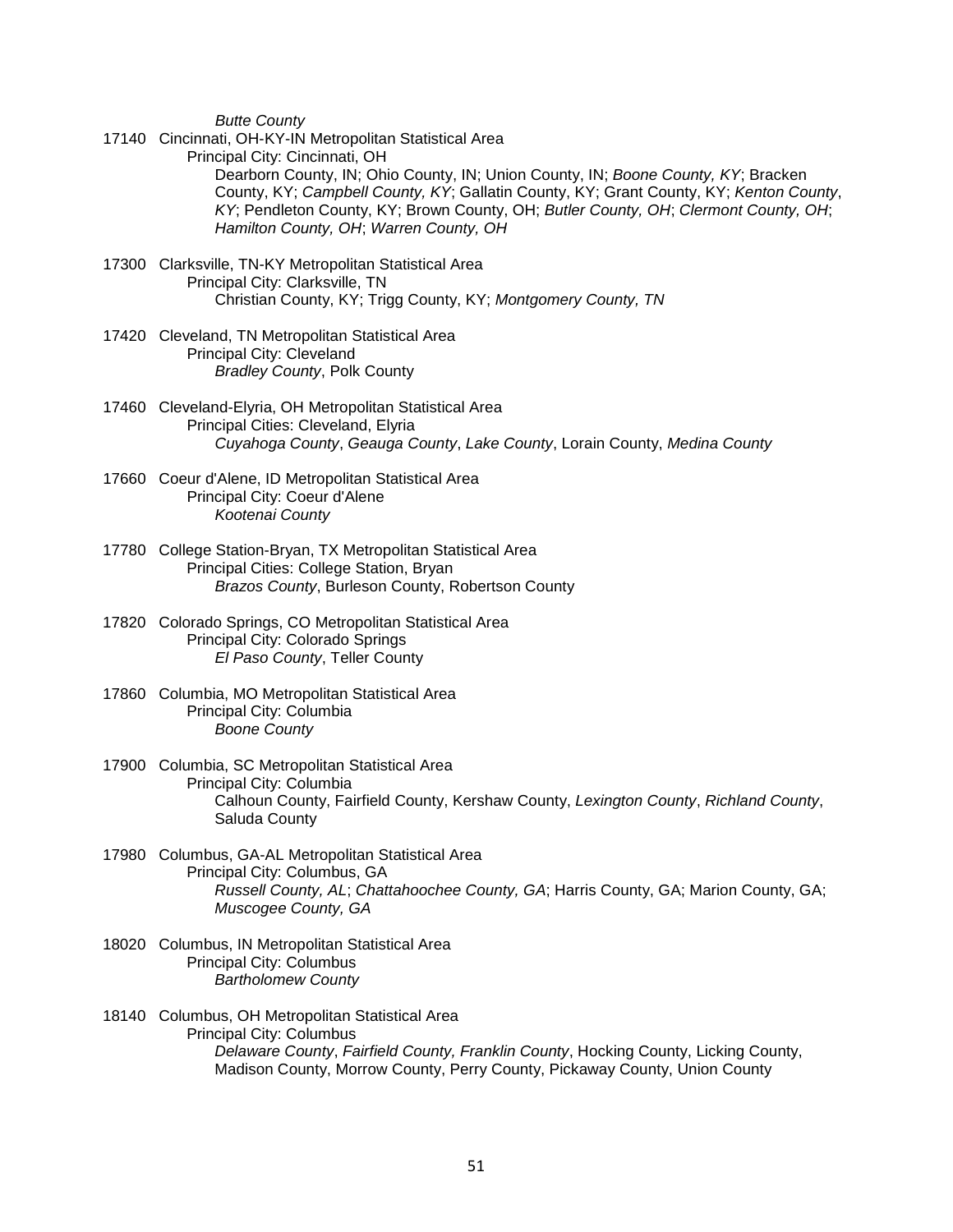- 18580 Corpus Christi, TX Metropolitan Statistical Area Principal City: Corpus Christi Aransas County, *Nueces County*, *San Patricio County*
- 18700 Corvallis, OR Metropolitan Statistical Area Principal City: Corvallis *Benton County*
- 18880 Crestview-Fort Walton Beach-Destin, FL Metropolitan Statistical Area Principal Cities: Crestview, Fort Walton Beach, Destin *Okaloosa County, Walton County*
- 19060 Cumberland, MD-WV Metropolitan Statistical Area Principal City: Cumberland, MD *Allegany County, MD*; Mineral County, WV
- 19100 Dallas-Fort Worth-Arlington, TX Metropolitan Statistical Area Principal Cities: Dallas, Fort Worth, Arlington, Plano, Irving, Denton, Richardson
	- 19124 Dallas-Plano-Irving, TX Metropolitan Division *Collin County*, *Dallas County*, Denton County, *Ellis County*, Hunt County, Kaufman County, *Rockwall County*
	- 23104 Fort Worth-Arlington, TX Metropolitan Division Hood County*, Johnson County,* Parker County, Somervell County, *Tarrant County*, Wise County
- 19140 Dalton, GA Metropolitan Statistical Area Principal City: Dalton *Murray County, Whitfield County*
- 19180 Danville, IL Metropolitan Statistical Area Principal City: Danville *Vermilion County*
- 19300 Daphne-Fairhope-Foley, AL Metropolitan Statistical Area Principal Cities: Daphne, Fairhope, Foley *Baldwin County*
- 19340 Davenport-Moline-Rock Island, IA-IL Metropolitan Statistical Area Principal Cities: Davenport, IA; Moline, IL; Rock Island, IL Henry County, IL; Mercer County, IL; *Rock Island County, IL*; *Scott County, IA*
- 19380 Dayton, OH Metropolitan Statistical Area Principal City: Dayton *Greene County*, *Miami County*, *Montgomery County*
- 19460 Decatur, AL Metropolitan Statistical Area Principal City: Decatur Lawrence County, *Morgan County*
- 19500 Decatur, IL Metropolitan Statistical Area Principal City: Decatur *Macon County*
- 19660 Deltona-Daytona Beach-Ormond Beach, FL Metropolitan Statistical Area Principal Cities: Deltona, Daytona Beach, Ormond Beach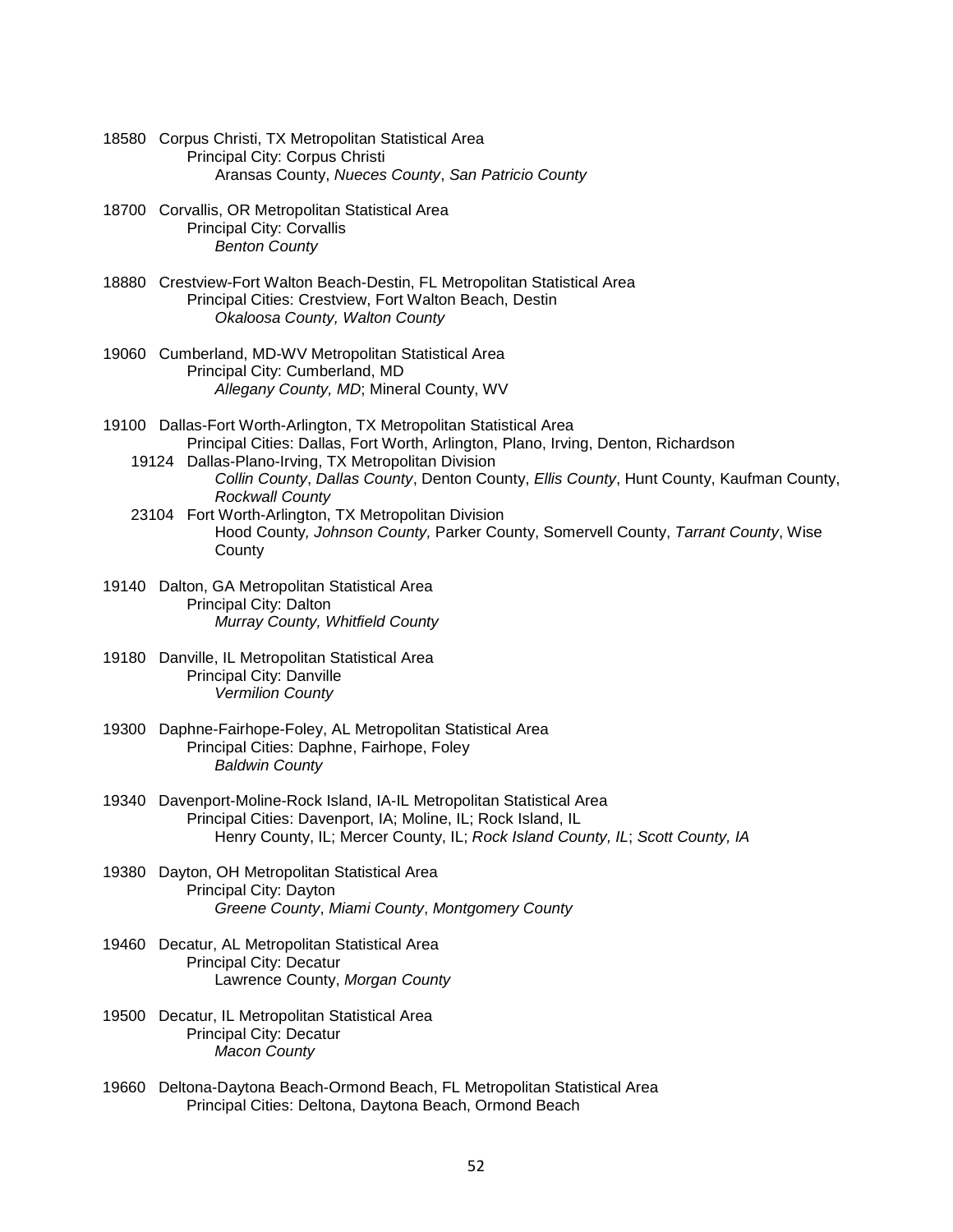*Flagler County*, *Volusia County*

- 19740 Denver-Aurora-Lakewood, CO Metropolitan Statistical Area Principal Cities: Denver, Aurora, Lakewood, Broomfield *Adams County*, *Arapahoe County*, *Broomfield County*, Clear Creek County, *Denver County*, *Douglas County*, Elbert County, Gilpin County, *Jefferson County*, Park County
- 19780 Des Moines-West Des Moines, IA Metropolitan Statistical Area Principal Cities: Des Moines, West Des Moines *Dallas County*, Guthrie County, Madison County, *Polk County*, Warren County
- 19820 Detroit-Warren-Dearborn, MI Metropolitan Statistical Area Principal Cities: Detroit, Warren, Dearborn, Livonia, Troy, Farmington Hills, Southfield, Taylor, Pontiac, Novi 19804 Detroit-Dearborn-Livonia, MI Metropolitan Division
	- *Wayne County*
	- 47664 Warren-Troy-Farmington Hills, MI Metropolitan Division Lapeer County, Livingston County, *Macomb County*, *Oakland County*, St. Clair County
- 20020 Dothan, AL Metropolitan Statistical Area Principal City: Dothan Geneva County, Henry County, *Houston County*
- 20100 Dover, DE Metropolitan Statistical Area Principal City: Dover *Kent County*
- 20220 Dubuque, IA Metropolitan Statistical Area Principal City: Dubuque *Dubuque County*
- 20260 Duluth, MN-WI Metropolitan Statistical Area Principal City: Duluth, MN Carlton County, MN; *St. Louis County, MN*; *Douglas County, WI*
- 20500 Durham-Chapel Hill, NC Metropolitan Statistical Area Principal Cities: Durham, Chapel Hill *Chatham County*, *Durham County*, *Orange County*, Person County
- 20700 East Stroudsburg, PA Metropolitan Statistical Area Principal City: East Stroudsburg *Monroe County*
- 20740 Eau Claire, WI Metropolitan Statistical Area Principal City: Eau Claire *Chippewa County*, *Eau Claire County*
- 20940 El Centro, CA Metropolitan Statistical Area Principal City: El Centro *Imperial County*
- 21060 Elizabethtown-Fort Knox, KY Metropolitan Statistical Area Principal Cities: Elizabethtown, Fort Knox *Hardin County*, Larue County, Meade County
- 21140 Elkhart-Goshen, IN Metropolitan Statistical Area Principal Cities: Elkhart, Goshen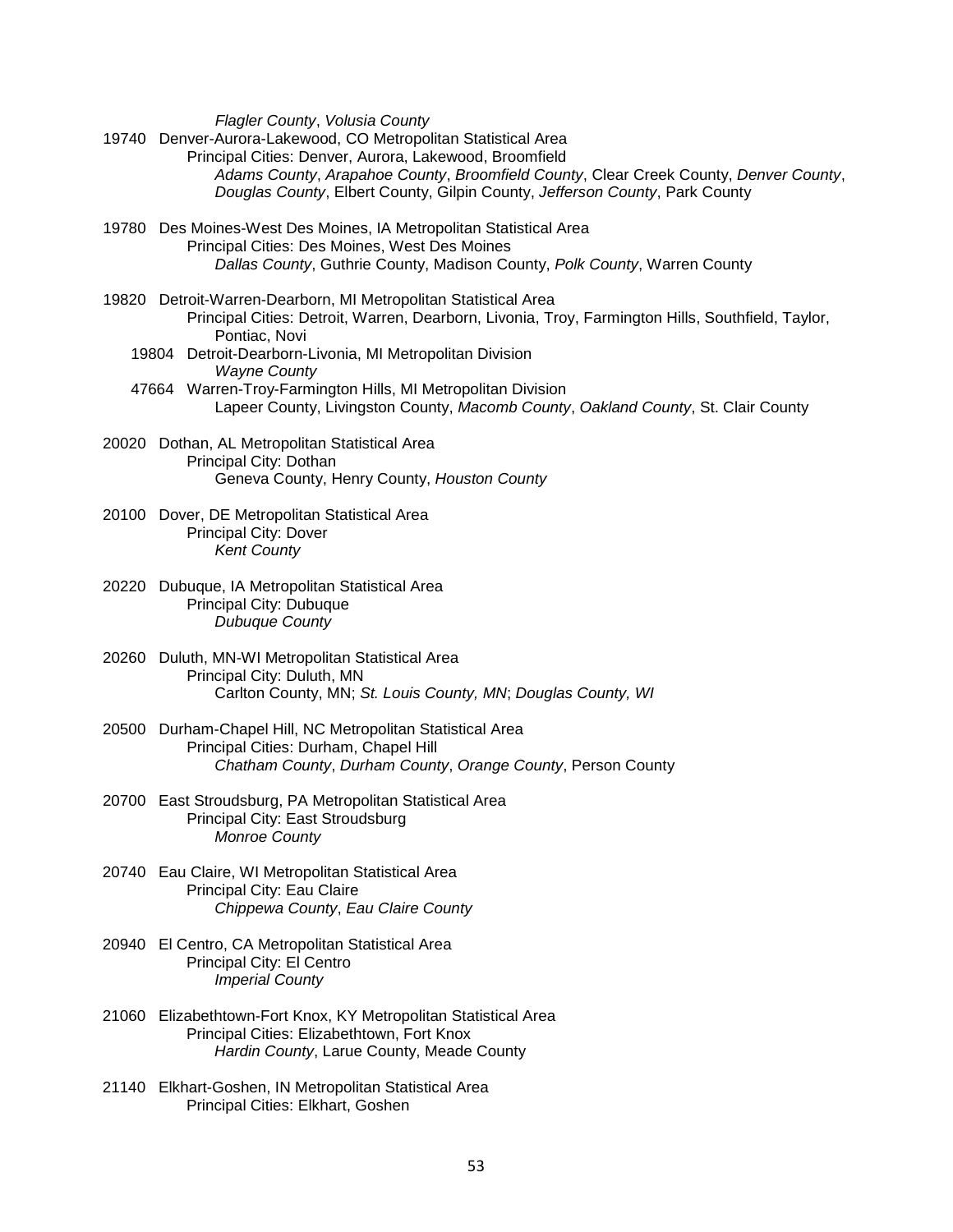*Elkhart County* 21300 Elmira, NY Metropolitan Statistical Area Principal City: Elmira *Chemung County*

- 21340 El Paso, TX Metropolitan Statistical Area Principal City: El Paso *El Paso County,* Hudspeth County
- 21420 Enid, OK Metropolitan Statistical Area Principal City: Enid *Garfield County*
- 21500 Erie, PA Metropolitan Statistical Area Principal City: Erie *Erie County*
- 21660 Eugene, OR Metropolitan Statistical Area Principal City: Eugene *Lane County*
- 21780 Evansville, IN-KY Metropolitan Statistical Area Principal City: Evansville, IN Posey County, IN; *Vanderburgh County, IN*; *Warrick County, IN*; *Henderson County, KY*
- 21820 Fairbanks, AK Metropolitan Statistical Area Principal City: Fairbanks *Fairbanks North Star Borough*
- 22020 Fargo, ND-MN Metropolitan Statistical Area Principal City: Fargo, ND *Clay County, MN*; *Cass County, ND*
- 22140 Farmington, NM Metropolitan Statistical Area Principal City: Farmington *San Juan County*
- 22180 Fayetteville, NC Metropolitan Statistical Area Principal City: Fayetteville *Cumberland County*, *Hoke County*
- 22220 Fayetteville-Springdale-Rogers, AR-MO Metropolitan Statistical Area Principal Cities: Fayetteville, AR; Springdale, AR; Rogers, AR; Bentonville, AR *Benton County, AR*; Madison County, AR; *Washington County, AR*; McDonald County, MO
- 22380 Flagstaff, AZ Metropolitan Statistical Area Principal City: Flagstaff *Coconino County*
- 22420 Flint, MI Metropolitan Statistical Area Principal City: Flint *Genesee County*
- 22500 Florence, SC Metropolitan Statistical Area Principal City: Florence Darlington County, *Florence County*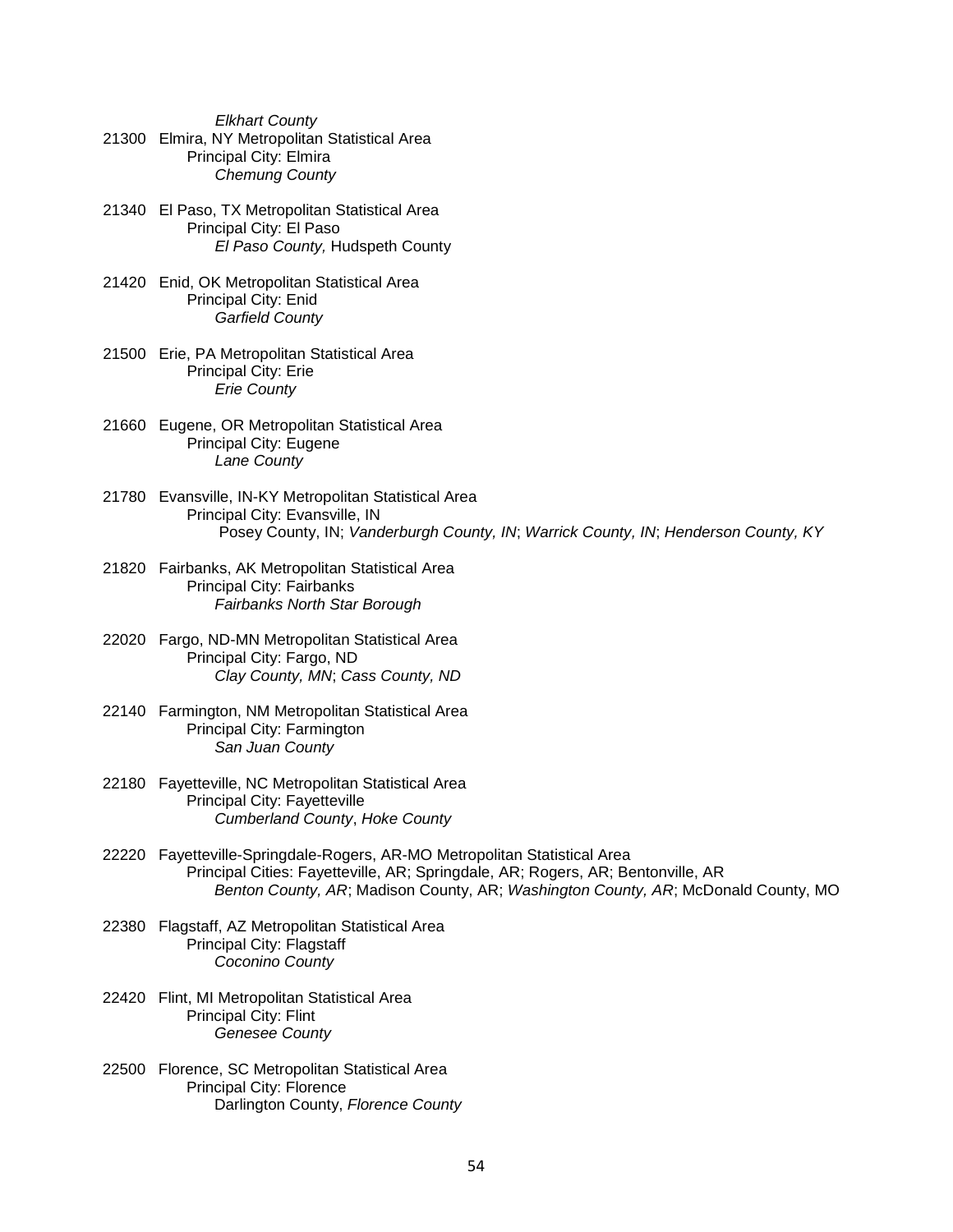- 22520 Florence-Muscle Shoals, AL Metropolitan Statistical Area Principal Cities: Florence, Muscle Shoals *Colbert County*, *Lauderdale County*
- 22540 Fond du Lac, WI Metropolitan Statistical Area Principal City: Fond du Lac *Fond du Lac County*
- 22660 Fort Collins, CO Metropolitan Statistical Area Principal City: Fort Collins *Larimer County*
- 22900 Fort Smith, AR-OK Metropolitan Statistical Area Principal City: Fort Smith, AR *Crawford County, AR*; *Sebastian County, AR*; Le Flore County, OK; Sequoyah County, OK
- 23060 Fort Wayne, IN Metropolitan Statistical Area Principal City: Fort Wayne *Allen County*, Wells County, Whitley County
- 23420 Fresno, CA Metropolitan Statistical Area Principal City: Fresno *Fresno County*
- 23460 Gadsden, AL Metropolitan Statistical Area Principal City: Gadsden *Etowah County*
- 23540 Gainesville, FL Metropolitan Statistical Area Principal City: Gainesville *Alachua County*, Gilchrist County
- 23580 Gainesville, GA Metropolitan Statistical Area Principal City: Gainesville *Hall County*
- 23900 Gettysburg, PA Metropolitan Statistical Area Principal City: Gettysburg *Adams County*
- 24020 Glens Falls, NY Metropolitan Statistical Area Principal City: Glens Falls *Warren County*, *Washington County*
- 24140 Goldsboro, NC Metropolitan Statistical Area Principal City: Goldsboro *Wayne County*
- 24220 Grand Forks, ND-MN Metropolitan Statistical Area Principal City: Grand Forks, ND *Polk County, MN*; *Grand Forks County, ND*
- 24260 Grand Island, NE Metropolitan Statistical Area Principal City: Grand Island *Hall County*, Hamilton County, Howard County, Merrick County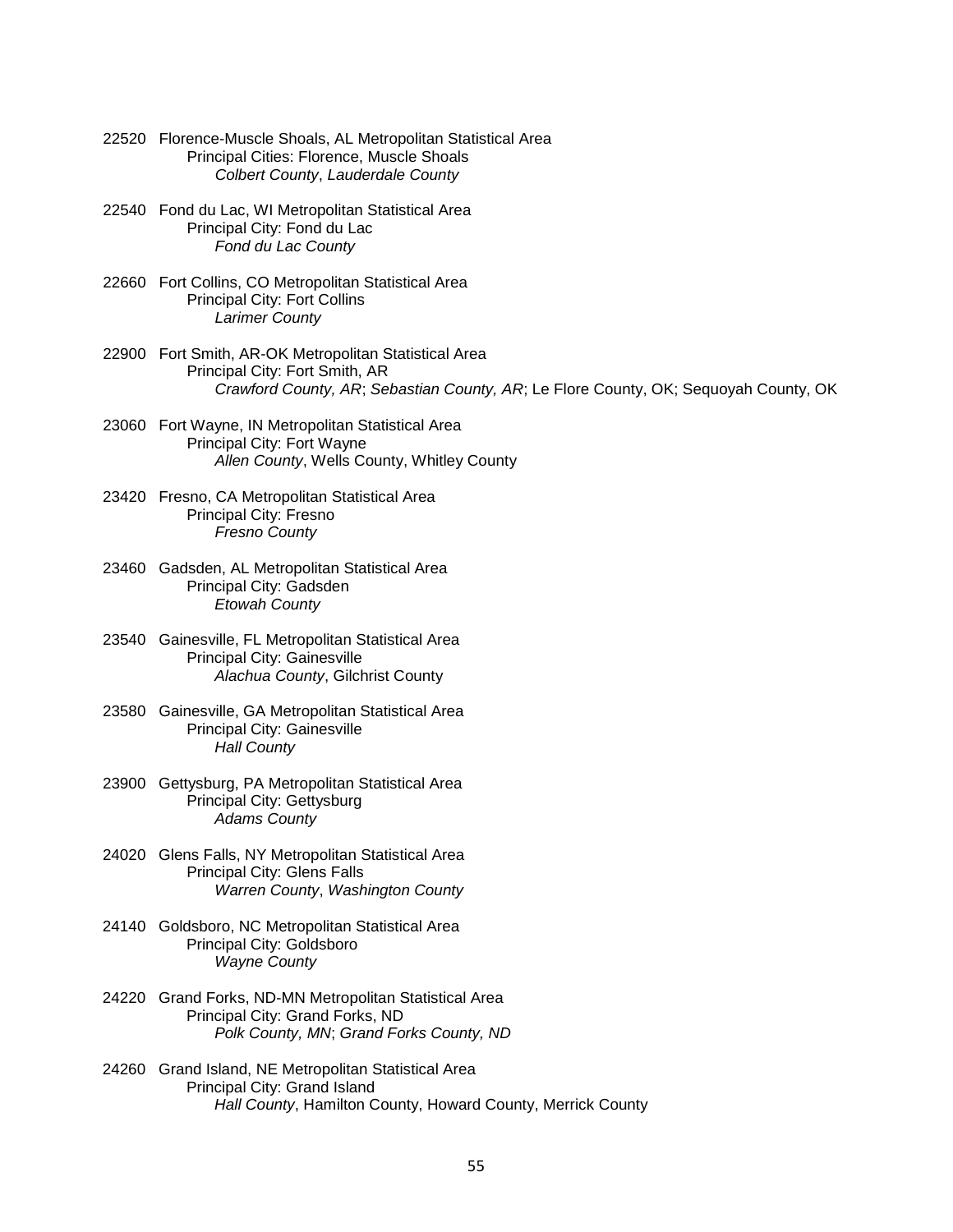- 24300 Grand Junction, CO Metropolitan Statistical Area Principal City: Grand Junction *Mesa County*
- 24340 Grand Rapids-Wyoming, MI Metropolitan Statistical Area Principal Cities: Grand Rapids, Wyoming Barry County, *Kent County*, Montcalm County, Ottawa County
- 24420 Grants Pass, OR Metropolitan Statistical Area Principal City: Grants Pass *Josephine County*
- 24500 Great Falls, MT Metropolitan Statistical Area Principal City: Great Falls *Cascade County*
- 24540 Greeley, CO Metropolitan Statistical Area Principal City: Greeley *Weld County*
- 24580 Green Bay, WI Metropolitan Statistical Area Principal City: Green Bay *Brown County*, Kewaunee County, Oconto County
- 24660 Greensboro-High Point, NC Metropolitan Statistical Area Principal Cities: Greensboro, High Point *Guilford County*, Randolph County, Rockingham County
- 24780 Greenville, NC Metropolitan Statistical Area Principal City: Greenville *Pitt County*
- 24860 Greenville-Anderson-Mauldin, SC Metropolitan Statistical Area Principal Cities: Greenville, Anderson, Mauldin, Easley Anderson County, *Greenville County*, Laurens County, *Pickens County*
- 25020 Guayama, PR Metropolitan Statistical Area Principal City: Guayama *Arroyo Municipio*, *Guayama Municipio*, *Patillas Municipio*
- 25060 Gulfport-Biloxi-Pascagoula, MS Metropolitan Statistical Area Principal Cities: Gulfport, Biloxi, Pascagoula *Hancock County*, *Harrison County*, Jackson County
- 25180 Hagerstown-Martinsburg, MD-WV Metropolitan Statistical Area Principal Cities: Hagerstown, MD; Martinsburg, WV *Washington County, MD*; *Berkeley County, WV*
- 25220 Hammond, LA Metropolitan Statistical Area Principal City: Hammond *Tangipahoa Parish*
- 25260 Hanford-Corcoran, CA Metropolitan Statistical Area Principal Cities: Hanford, Corcoran *Kings County*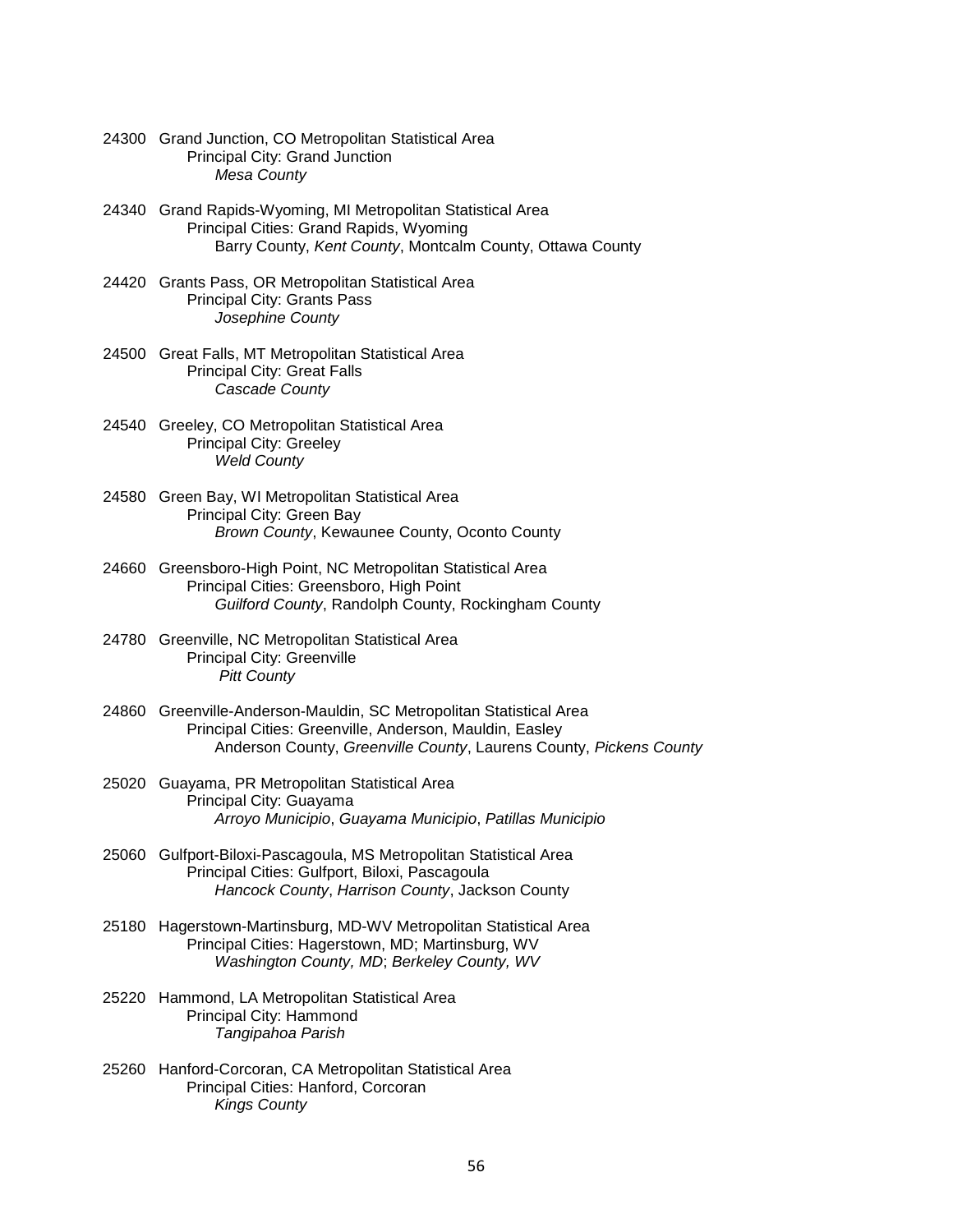- 25420 Harrisburg-Carlisle, PA Metropolitan Statistical Area Principal Cities: Harrisburg, Carlisle *Cumberland County*, *Dauphin County*, Perry County
- 25500 Harrisonburg, VA Metropolitan Statistical Area Principal City: Harrisonburg *Rockingham County*, *Harrisonburg city*
- 25540 Hartford-West Hartford-East Hartford, CT Metropolitan Statistical Area Principal Cities: Hartford, West Hartford, East Hartford, Middletown *Hartford County*, *Middlesex County*, *Tolland County*
- 25620 Hattiesburg, MS Metropolitan Statistical Area Principal City: Hattiesburg *Forrest County*, *Lamar County*, Perry County
- 25860 Hickory-Lenoir-Morganton, NC Metropolitan Statistical Area Principal Cities: Hickory, Lenoir, Morganton Alexander County, *Burke County*, *Caldwell County*, *Catawba County*
- 25940 Hilton Head Island-Bluffton-Beaufort, SC Metropolitan Statistical Area Principal Cities: Hilton Head Island, Bluffton, Beaufort *Beaufort County*, Jasper County
- 25980 Hinesville, GA Metropolitan Statistical Area Principal City: Hinesville *Liberty County*, Long County
- 26140 Homosassa Springs, FL Metropolitan Statistical Area Principal City: Homosassa Springs *Citrus County*
- 26300 Hot Springs, AR Metropolitan Statistical Area Principal City: Hot Springs *Garland County*
- 26380 Houma-Thibodaux, LA Metropolitan Statistical Area Principal Cities: Houma, Thibodaux *Lafourche Parish*, *Terrebonne Parish*
- 26420 Houston-The Woodlands-Sugar Land, TX Metropolitan Statistical Area Principal Cities: Houston, The Woodlands, Sugar Land, Baytown, Conroe Austin County, *Brazoria County*, *Chambers County*, *Fort Bend County*, *Galveston County*, *Harris County*, Liberty County, Montgomery County, Waller County
- 26580 Huntington-Ashland, WV-KY-OH Metropolitan Statistical Area Principal Cities: Huntington, WV; Ashland, KY *Boyd County, KY*; *Greenup County, KY*; *Lawrence County, OH*; *Cabell County, WV*; Lincoln County, WV; *Putnam County, WV; Wayne County, WV*
- 26620 Huntsville, AL Metropolitan Statistical Area Principal City: Huntsville Limestone County, *Madison County*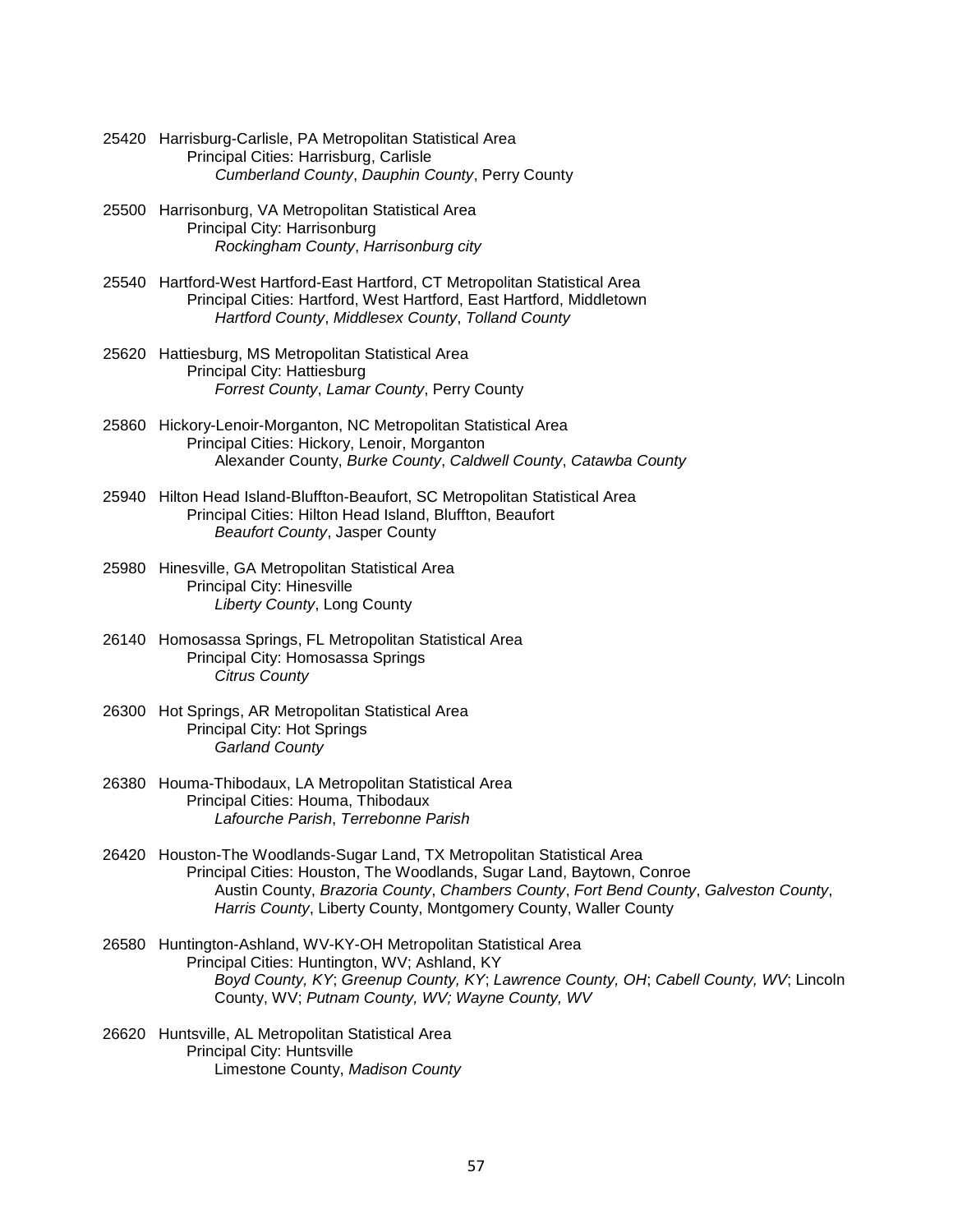- 26820 Idaho Falls, ID Metropolitan Statistical Area Principal City: Idaho Falls *Bonneville County*, Butte County, Jefferson County
- 26900 Indianapolis-Carmel-Anderson, IN Metropolitan Statistical Area Principal Cities: Indianapolis (balance), Carmel, Anderson *Boone County*, Brown County, *Hamilton County*, *Hancock County*, *Hendricks County*, *Johnson County*, Madison County, *Marion County*, *Morgan County*, Putnam County, Shelby **County**
- 26980 Iowa City, IA Metropolitan Statistical Area Principal City: Iowa City *Johnson County*, Washington County
- 27060 Ithaca, NY Metropolitan Statistical Area Principal City: Ithaca *Tompkins County*
- 27100 Jackson, MI Metropolitan Statistical Area Principal City: Jackson *Jackson County*
- 27140 Jackson, MS Metropolitan Statistical Area Principal City: Jackson Copiah County, *Hinds County*, *Madison County*, *Rankin County*, Simpson County, Yazoo **County**
- 27180 Jackson, TN Metropolitan Statistical Area Principal City: Jackson Chester County, Crockett County, *Madison County*
- 27260 Jacksonville, FL Metropolitan Statistical Area Principal City: Jacksonville Baker County, *Clay County*, *Duval County*, Nassau County, St. Johns County
- 27340 Jacksonville, NC Metropolitan Statistical Area Principal City: Jacksonville *Onslow County*
- 27500 Janesville-Beloit, WI Metropolitan Statistical Area Principal Cities: Janesville, Beloit *Rock County*
- 27620 Jefferson City, MO Metropolitan Statistical Area Principal City: Jefferson City Callaway County, *Cole County*, Moniteau County, Osage County
- 27740 Johnson City, TN Metropolitan Statistical Area Principal City: Johnson City *Carter County*, Unicoi County, *Washington County*
- 27780 Johnstown, PA Metropolitan Statistical Area Principal City: Johnstown *Cambria County*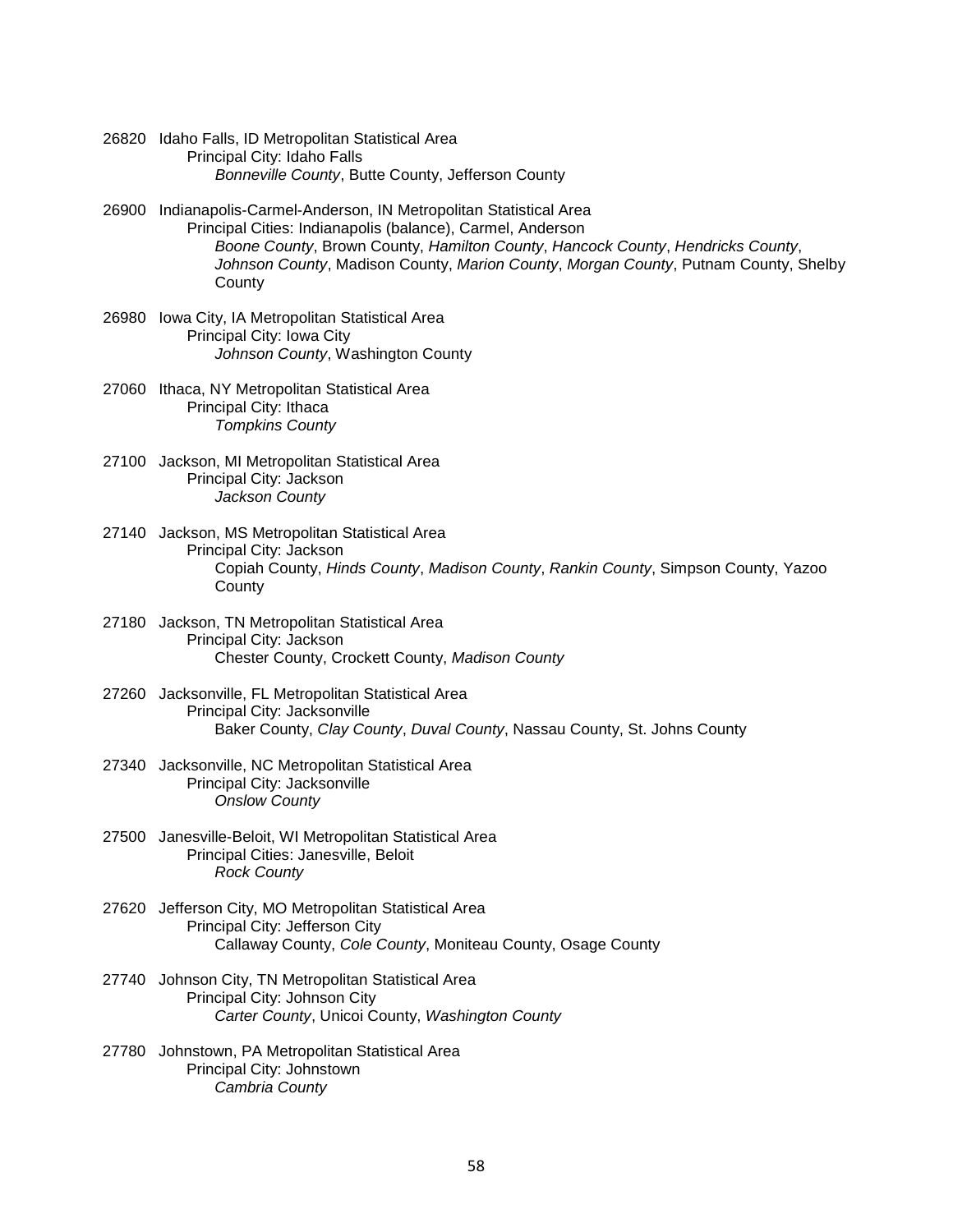- 27860 Jonesboro, AR Metropolitan Statistical Area Principal City: Jonesboro *Craighead County*, Poinsett County
- 27900 Joplin, MO Metropolitan Statistical Area Principal City: Joplin *Jasper County*, Newton County
- 27980 Kahului-Wailuku-Lahaina, HI Metropolitan Statistical Area Principal Cities: Kahului, Wailuku, Lahaina Kalawao County, *Maui County*
- 28020 Kalamazoo-Portage, MI Metropolitan Statistical Area Principal Cities: Kalamazoo, Portage *Kalamazoo County*, Van Buren County
- 28100 Kankakee, IL Metropolitan Statistical Area Principal City: Kankakee *Kankakee County*
- 28140 Kansas City, MO-KS Metropolitan Statistical Area[∗](#page-58-0) Principal Cities: Kansas City, MO; Overland Park, KS; Kansas City, KS *Johnson County, KS*; Leavenworth County, KS; Linn County, KS; Miami County, KS; *Wyandotte County, KS*; Bates County, MO; Caldwell County, MO; *Cass County, MO*; *Clay County, MO*; Clinton County, MO; *Jackson County, MO*; Lafayette County, MO; *Platte County, MO*; Ray County, MO
- 28420 Kennewick-Richland, WA Metropolitan Statistical Area Principal Cities: Kennewick, Richland *Benton County*, *Franklin County*
- 28660 Killeen-Temple, TX Metropolitan Statistical Area Principal Cities: Killeen, Temple *Bell County*, *Coryell County*, Lampasas County
- 28700 Kingsport-Bristol-Bristol, TN-VA Metropolitan Statistical Area Principal Cities: Kingsport, TN; Bristol, TN; Bristol, VA *Hawkins County, TN*; *Sullivan County, TN*; Scott County, VA; Washington County, VA; Bristol city, VA
- 28740 Kingston, NY Metropolitan Statistical Area Principal City: Kingston *Ulster County*
- 28940 Knoxville, TN Metropolitan Statistical Area Principal City: Knoxville *Anderson County*, *Blount County*, Campbell County, Grainger County, *Knox County*, *Loudon County*, Morgan County, Roane County, Union County
- 29020 Kokomo, IN Metropolitan Statistical Area Principal City: Kokomo

<u>.</u>

<span id="page-58-0"></span><sup>∗</sup> The title is pursuant to P.L. 98-369, Section 611 (July 18, 1984); all counties specified in that legislation, plus four additional counties, qualify under the 2010 standards and are included in the delineation of the Kansas City, MO-KS Metropolitan Statistical Area.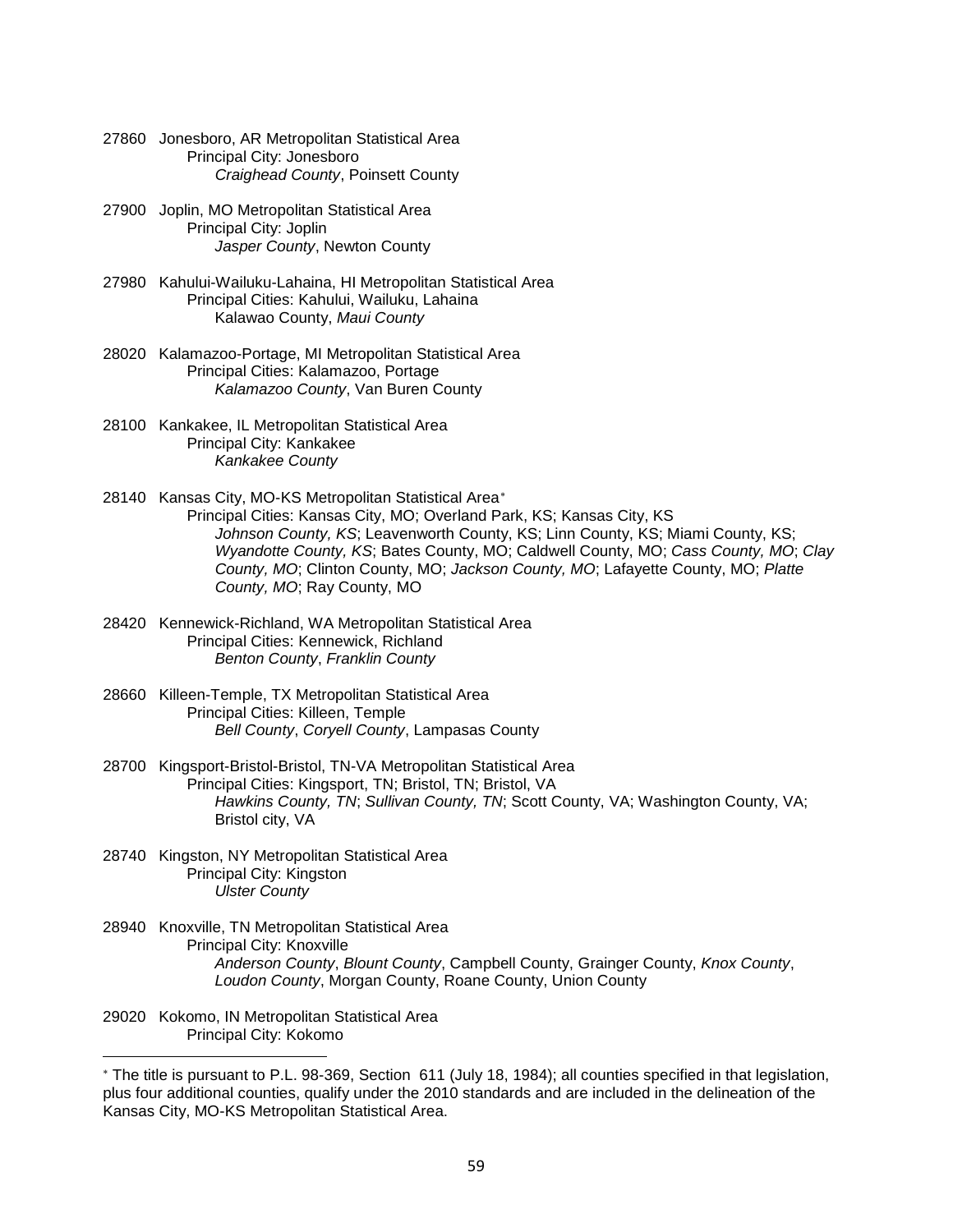*Howard County*

- 29100 La Crosse-Onalaska, WI-MN Metropolitan Statistical Area Principal Cities: La Crosse, WI; Onalaska, WI *Houston County, MN*; *La Crosse County, WI*
- 29180 Lafayette, LA Metropolitan Statistical Area Principal City: Lafayette Acadia Parish, *Iberia Parish, Lafayette Parish*, St. Martin Parish, Vermilion Parish
- 29200 Lafayette-West Lafayette, IN Metropolitan Statistical Area Principal Cities: Lafayette, West Lafayette Benton County, Carroll County, *Tippecanoe County*
- 29340 Lake Charles, LA Metropolitan Statistical Area Principal City: Lake Charles *Calcasieu Parish*, Cameron Parish
- 29420 Lake Havasu City-Kingman, AZ Metropolitan Statistical Area Principal Cities: Lake Havasu City, Kingman *Mohave County*
- 29460 Lakeland-Winter Haven, FL Metropolitan Statistical Area Principal Cities: Lakeland, Winter Haven *Polk County*
- 29540 Lancaster, PA Metropolitan Statistical Area Principal City: Lancaster *Lancaster County*
- 29620 Lansing-East Lansing, MI Metropolitan Statistical Area Principal Cities: Lansing, East Lansing *Clinton County*, *Eaton County*, *Ingham County*
- 29700 Laredo, TX Metropolitan Statistical Area Principal City: Laredo *Webb County*
- 29740 Las Cruces, NM Metropolitan Statistical Area Principal City: Las Cruces *Doña Ana County*
- 29820 Las Vegas-Henderson-Paradise, NV Metropolitan Statistical Area Principal Cities: Las Vegas, Henderson, Paradise *Clark County*
- 29940 Lawrence, KS Metropolitan Statistical Area Principal City: Lawrence *Douglas County*
- 30020 Lawton, OK Metropolitan Statistical Area Principal City: Lawton *Comanche County,* Cotton County
- 30140 Lebanon, PA Metropolitan Statistical Area Principal City: Lebanon *Lebanon County*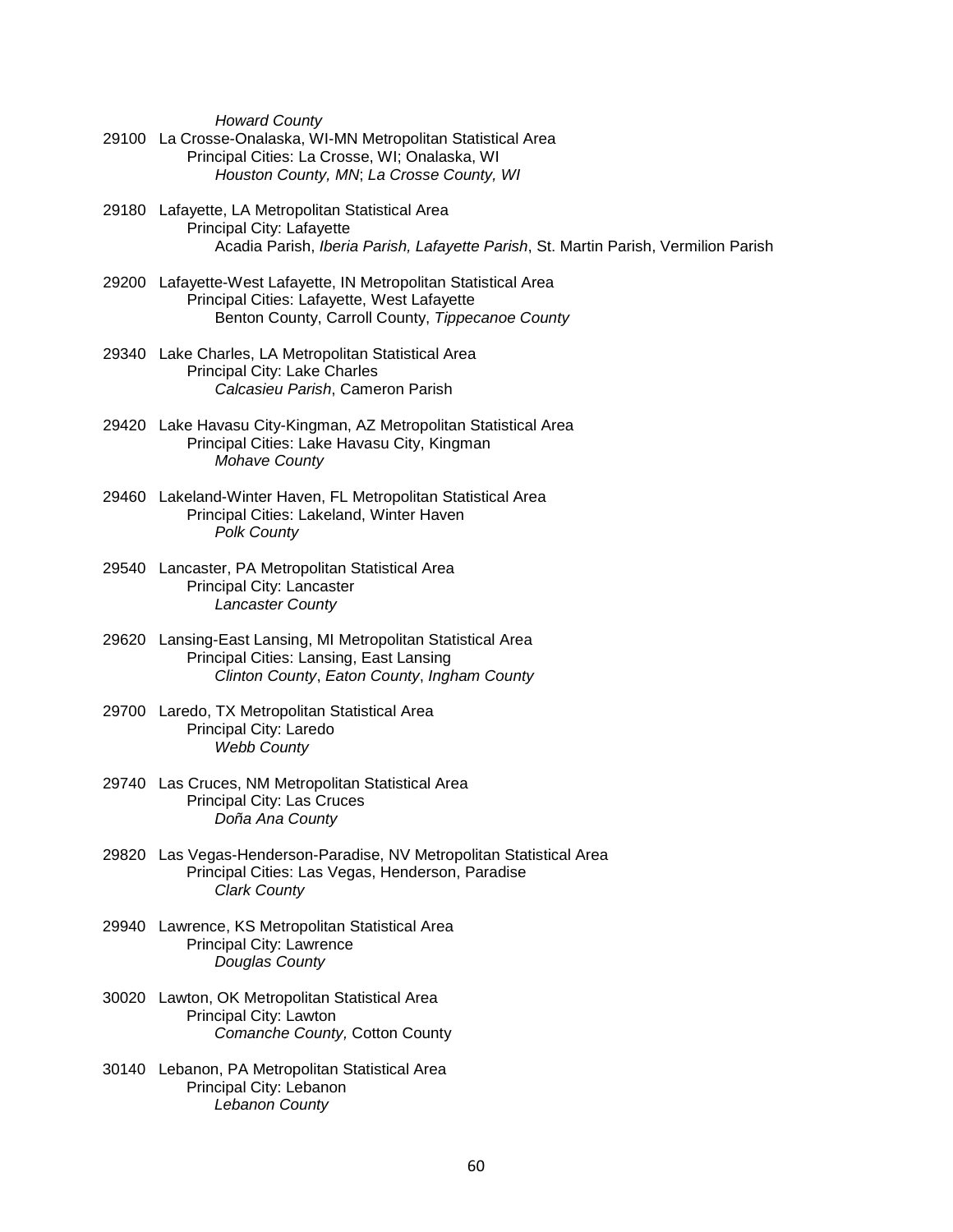- 30300 Lewiston, ID-WA Metropolitan Statistical Area Principal City: Lewiston, ID *Nez Perce County, ID*; *Asotin County, WA*
- 30340 Lewiston-Auburn, ME Metropolitan Statistical Area Principal Cities: Lewiston, Auburn *Androscoggin County*
- 30460 Lexington-Fayette, KY Metropolitan Statistical Area Principal City: Lexington-Fayette Bourbon County, Clark County, *Fayette County*, Jessamine County, Scott County, Woodford County
- 30620 Lima, OH Metropolitan Statistical Area Principal City: Lima *Allen County*
- 30700 Lincoln, NE Metropolitan Statistical Area Principal City: Lincoln *Lancaster County*, Seward County
- 30780 Little Rock-North Little Rock-Conway, AR Metropolitan Statistical Area Principal Cities: Little Rock, North Little Rock, Conway Faulkner County, Grant County, *Lonoke County*, Perry County, *Pulaski County*, *Saline County*
- 30860 Logan, UT-ID Metropolitan Statistical Area Principal City: Logan, UT Franklin County, ID; *Cache County, UT*
- 30980 Longview, TX Metropolitan Statistical Area Principal City: Longview *Gregg County*, Rusk County, Upshur County
- 31020 Longview, WA Metropolitan Statistical Area Principal City: Longview *Cowlitz County*
- 31080 Los Angeles-Long Beach-Anaheim, CA Metropolitan Statistical Area Principal Cities: Los Angeles, Long Beach, Anaheim, Santa Ana, Irvine, Glendale, Torrance, Pasadena, Orange, Costa Mesa, Burbank, Carson, Santa Monica, Newport Beach, Tustin, Monterey Park, Gardena, Arcadia, Fountain Valley
	- 11244 Anaheim-Santa Ana-Irvine, CA Metropolitan Division *Orange County*
	- 31084 Los Angeles-Long Beach-Glendale, CA Metropolitan Division *Los Angeles County*
- 31140 Louisville/Jefferson County, KY-IN Metropolitan Statistical Area Principal City: Louisville/Jefferson County (balance), KY *Clark County, IN*; *Floyd County, IN*; Harrison County, IN; Scott County, IN; Washington County, IN; *Bullitt County, KY*; Henry County, KY; *Jefferson County, KY*; *Oldham County, KY*; Shelby County, KY; Spencer County, KY; Trimble County, KY
- 31180 Lubbock, TX Metropolitan Statistical Area Principal City: Lubbock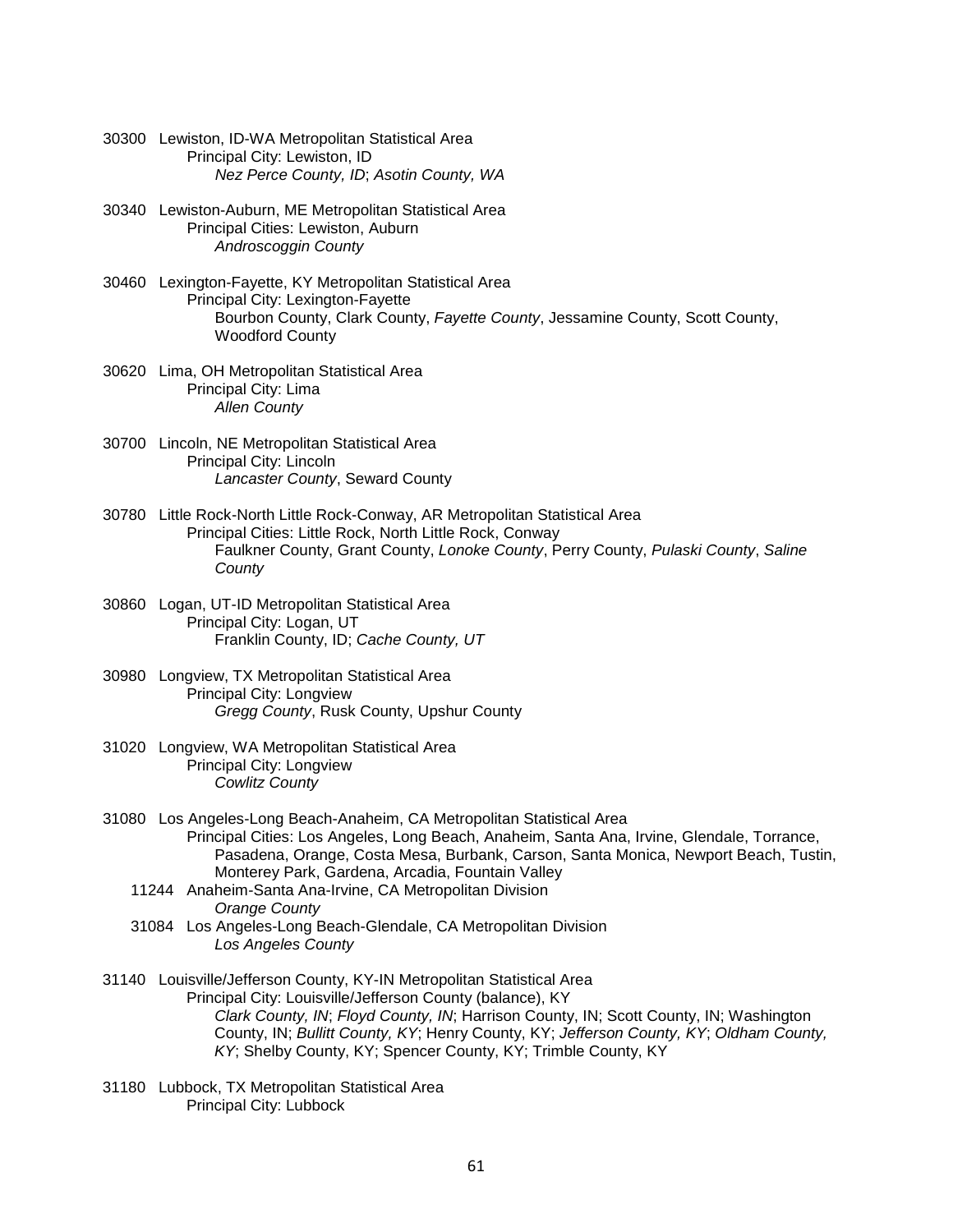Crosby County, *Lubbock County,* Lynn County 31340 Lynchburg, VA Metropolitan Statistical Area Principal City: Lynchburg *Amherst County*, Appomattox County, *Bedford County*, *Campbell County*, *Lynchburg city*

- 31420 Macon-Bibb County, GA Metropolitan Statistical Area Principal City: Macon-Bibb County *Bibb County*, Crawford County, Jones County, Monroe County, Twiggs County
- 31460 Madera, CA Metropolitan Statistical Area Principal City: Madera *Madera County*
- 31540 Madison, WI Metropolitan Statistical Area Principal City: Madison Columbia County, *Dane County*, Green County, Iowa County
- 31700 Manchester-Nashua, NH Metropolitan Statistical Area Principal Cities: Manchester, Nashua *Hillsborough County*
- 31740 Manhattan, KS Metropolitan Statistical Area Principal City: Manhattan Pottawatomie County, *Riley County*
- 31860 Mankato-North Mankato, MN Metropolitan Statistical Area Principal Cities: Mankato, North Mankato *Blue Earth County*, *Nicollet County*
- 31900 Mansfield, OH Metropolitan Statistical Area Principal City: Mansfield *Richland County*
- 32420 Mayagüez, PR Metropolitan Statistical Area Principal City: Mayagüez *Hormigueros Municipio*, *Mayagüez Municipio*
- 32580 McAllen-Edinburg-Mission, TX Metropolitan Statistical Area Principal Cities: McAllen, Edinburg, Mission *Hidalgo County*
- 32780 Medford, OR Metropolitan Statistical Area Principal City: Medford *Jackson County*
- 32820 Memphis, TN-MS-AR Metropolitan Statistical Area Principal City: Memphis, TN *Crittenden County, AR*; Benton County, MS; *DeSoto County, MS*; Marshall County, MS; Tate County, MS; Tunica County, MS; Fayette County, TN; *Shelby County, TN*; Tipton County, TN
- 32900 Merced, CA Metropolitan Statistical Area Principal City: Merced *Merced County*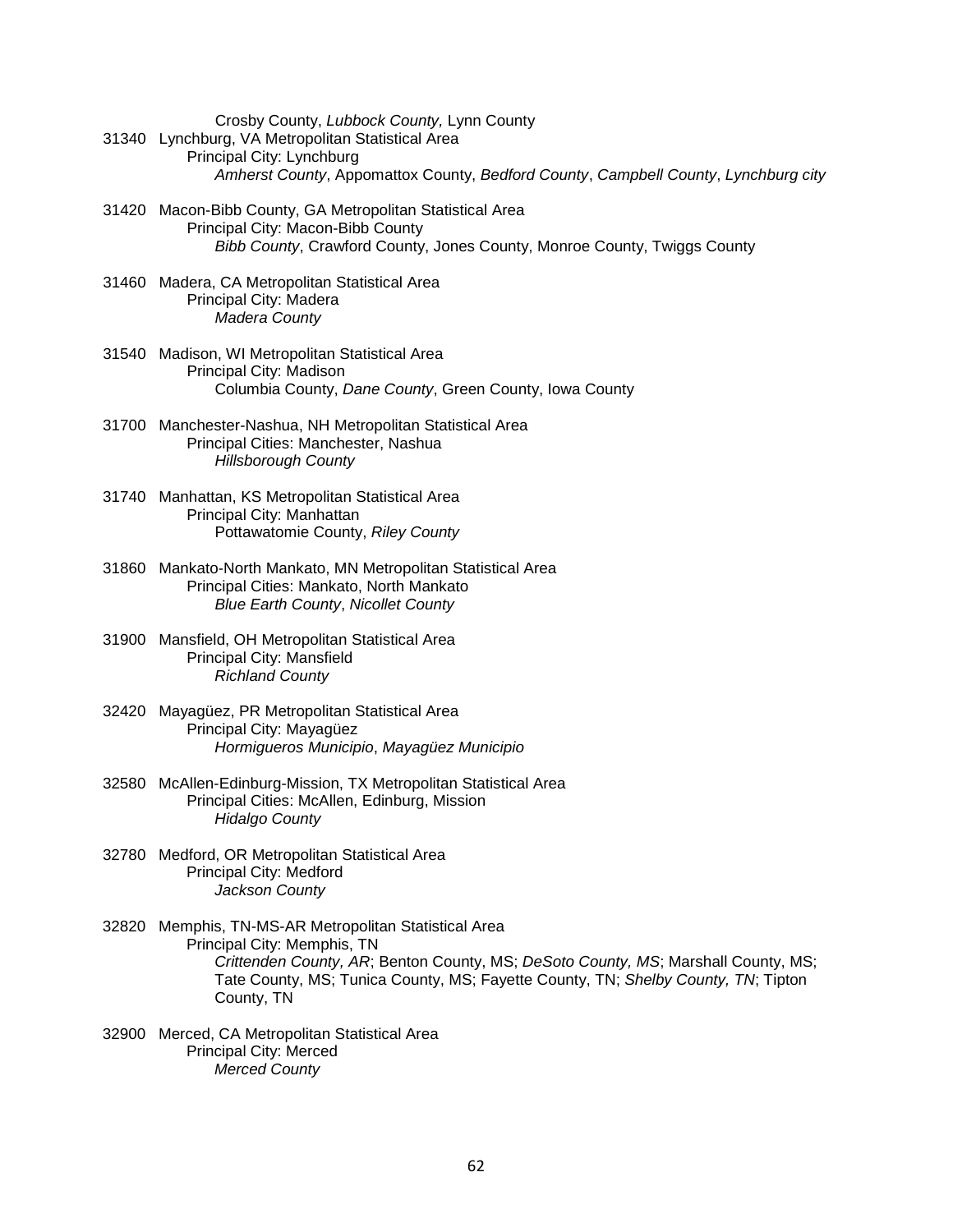- 33100 Miami-Fort Lauderdale-West Palm Beach, FL Metropolitan Statistical Area Principal Cities: Miami, Fort Lauderdale, West Palm Beach, Pompano Beach, Miami Beach, Boca Raton, Kendall, Deerfield Beach, Delray Beach, Jupiter
	- 22744 Fort Lauderdale-Pompano Beach-Deerfield Beach, FL Metropolitan Division *Broward County*
	- 33124 Miami-Miami Beach-Kendall, FL Metropolitan Division *Miami-Dade County*
	- 48424 West Palm Beach-Boca Raton-Delray Beach, FL Metropolitan Division *Palm Beach County*
- 33140 Michigan City-La Porte, IN Metropolitan Statistical Area Principal Cities: Michigan City, La Porte *LaPorte County*
- 33220 Midland, MI Metropolitan Statistical Area Principal City: Midland *Midland County*
- 33260 Midland, TX Metropolitan Statistical Area Principal City: Midland Martin County, *Midland County*
- 33340 Milwaukee-Waukesha-West Allis, WI Metropolitan Statistical Area Principal Cities: Milwaukee, Waukesha, West Allis *Milwaukee County*, *Ozaukee County*, Washington County, *Waukesha County*
- 33460 Minneapolis-St. Paul-Bloomington, MN-WI Metropolitan Statistical Area Principal Cities: Minneapolis, MN; St. Paul, MN; Bloomington, MN; Plymouth, MN; Eagan, MN; Eden Prairie, MN *Anoka County, MN*; *Carver County, MN*; Chisago County, MN; *Dakota County, MN*; *Hennepin County, MN*; Isanti County, MN; Le Sueur County, MN; Mille Lacs County, MN; *Ramsey County, MN*; *Scott County, MN*; *Sherburne County, MN*; Sibley County, MN; *Washington County, MN*; *Wright County, MN*; Pierce County, WI; St. Croix County, WI
- 33540 Missoula, MT Metropolitan Statistical Area Principal City: Missoula *Missoula County*
- 33660 Mobile, AL Metropolitan Statistical Area Principal City: Mobile *Mobile County*
- 33700 Modesto, CA Metropolitan Statistical Area Principal City: Modesto *Stanislaus County*
- 33740 Monroe, LA Metropolitan Statistical Area Principal City: Monroe *Ouachita Parish*, Union Parish
- 33780 Monroe, MI Metropolitan Statistical Area Principal City: Monroe *Monroe County*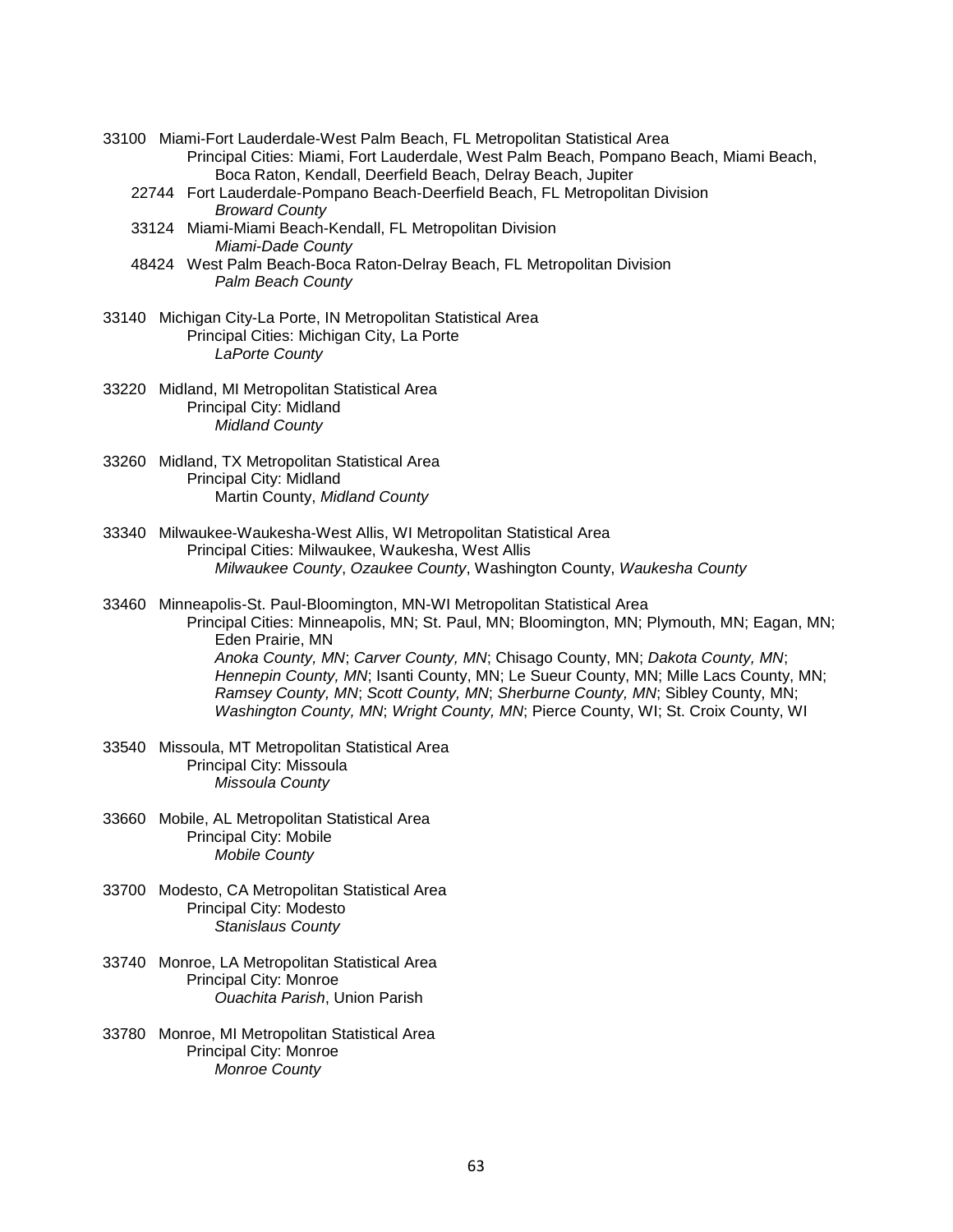- 33860 Montgomery, AL Metropolitan Statistical Area Principal City: Montgomery *Autauga County*, *Elmore County*, Lowndes County, *Montgomery County*
- 34060 Morgantown, WV Metropolitan Statistical Area Principal City: Morgantown *Monongalia County*, Preston County
- 34100 Morristown, TN Metropolitan Statistical Area Principal City: Morristown *Hamblen County*, *Jefferson County*
- 34580 Mount Vernon-Anacortes, WA Metropolitan Statistical Area Principal Cities: Mount Vernon, Anacortes *Skagit County*
- 34620 Muncie, IN Metropolitan Statistical Area Principal City: Muncie *Delaware County*
- 34740 Muskegon, MI Metropolitan Statistical Area Principal City: Muskegon *Muskegon County*
- 34820 Myrtle Beach-Conway-North Myrtle Beach, SC-NC Metropolitan Statistical Area Principal Cities: Myrtle Beach, SC; Conway, SC; North Myrtle Beach, SC *Brunswick County, NC*; *Horry County, SC*
- 34900 Napa, CA Metropolitan Statistical Area Principal City: Napa *Napa County*
- 34940 Naples-Immokalee-Marco Island, FL Metropolitan Statistical Area Principal Cities: Naples, Immokalee, Marco Island *Collier County*
- 34980 Nashville-Davidson--Murfreesboro--Franklin, TN Metropolitan Statistical Area Principal Cities: Nashville-Davidson (balance), Murfreesboro, Franklin Cannon County, Cheatham County, *Davidson County*, Dickson County, Hickman County, Macon County, Maury County, Robertson County, Rutherford County, Smith County, *Sumner County*, Trousdale County, *Williamson County*, *Wilson County*
- 35100 New Bern, NC Metropolitan Statistical Area Principal City: New Bern *Craven County,* Jones County, Pamlico County
- 35300 New Haven-Milford, CT Metropolitan Statistical Area Principal Cities: New Haven, Milford (balance) *New Haven County*
- 35380 New Orleans-Metairie, LA Metropolitan Statistical Area Principal Cities: New Orleans, Metairie *Jefferson Parish*, *Orleans Parish*, *Plaquemines Parish*, *St. Bernard Parish*, *St. Charles Parish*, St. James Parish, *St. John the Baptist Parish*, St. Tammany Parish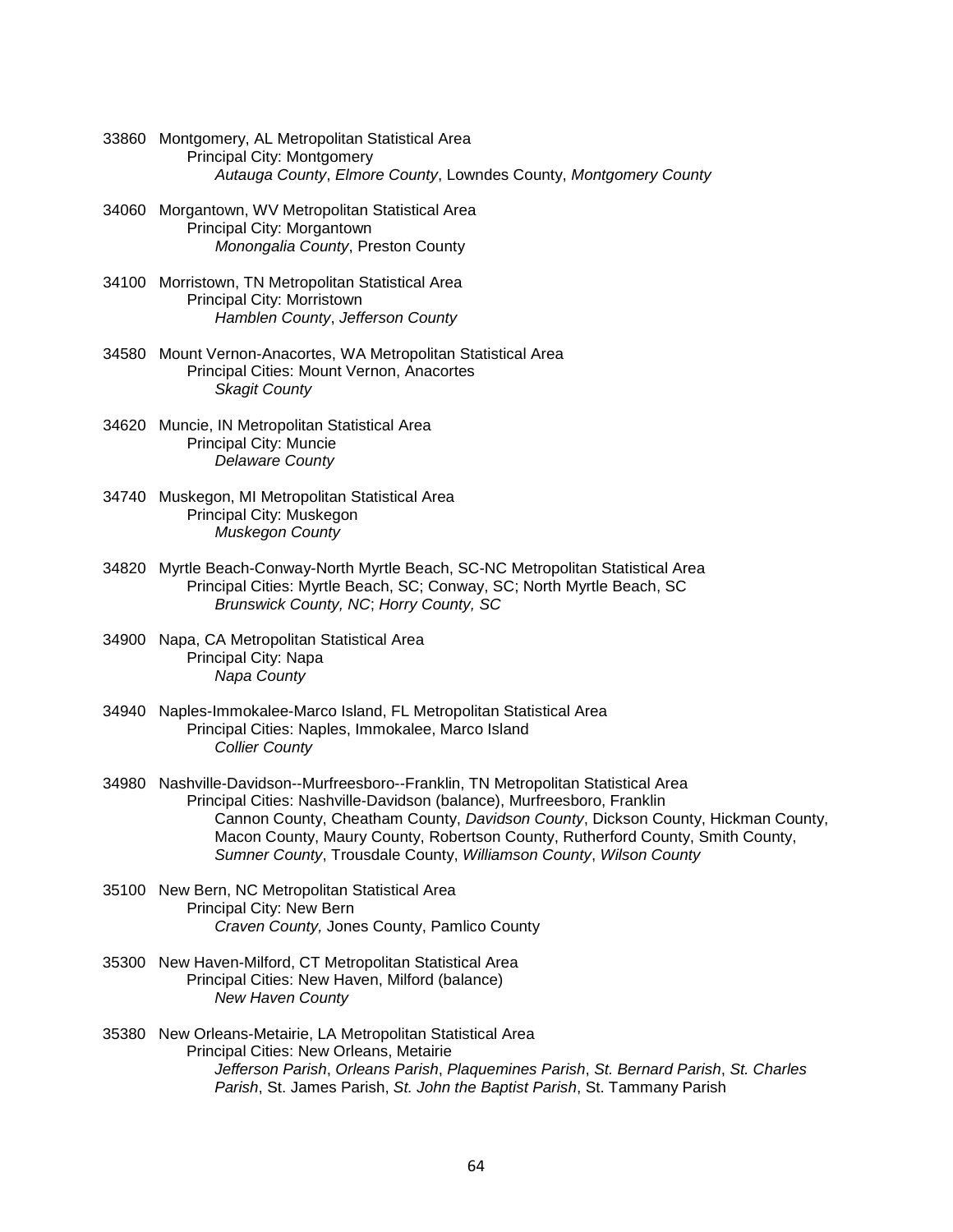- 35620 New York-Newark-Jersey City, NY-NJ-PA Metropolitan Statistical Area Principal Cities: New York, NY; Newark, NJ; Jersey City, NJ; White Plains, NY; New Brunswick, NJ; Lakewood, NJ
	- 20524 Dutchess County-Putnam County, NY Metropolitan Division Dutchess County, *Putnam County*
	- 35004 Nassau County-Suffolk County, NY Metropolitan Division *Nassau County, Suffolk County*
	- 35084 Newark, NJ-PA Metropolitan Division *Essex County, NJ*; *Hunterdon County, NJ*; *Morris County, NJ*; *Somerset County, NJ; Sussex County, NJ*; *Union County, NJ*; Pike County, PA
	- 35614 New York-Jersey City-White Plains, NY-NJ Metropolitan Division *Bergen County, NJ; Hudson County, NJ; Middlesex County, NJ; Monmouth County, NJ; Ocean County, NJ; Passaic County, NJ; Bronx County, NY; Kings County, NY; New York County, NY;* Orange County, NY; *Queens County, NY; Richmond County, NY; Rockland County, NY; Westchester County, NY*
- 35660 Niles-Benton Harbor, MI Metropolitan Statistical Area Principal Cities: Niles, Benton Harbor *Berrien County*
- 35840 North Port-Sarasota-Bradenton, FL Metropolitan Statistical Area Principal Cities: North Port, Sarasota, Bradenton, Venice *Manatee County*, *Sarasota County*
- 35980 Norwich-New London, CT Metropolitan Statistical Area Principal Cities: Norwich, New London *New London County*
- 36100 Ocala, FL Metropolitan Statistical Area Principal City: Ocala *Marion County*
- 36140 Ocean City, NJ Metropolitan Statistical Area Principal City: Ocean City *Cape May County*
- 36220 Odessa, TX Metropolitan Statistical Area Principal City: Odessa *Ector County*
- 36260 Ogden-Clearfield, UT Metropolitan Statistical Area Principal Cities: Ogden, Clearfield *Box Elder County, Davis County*, Morgan County, *Weber County*
- 36420 Oklahoma City, OK Metropolitan Statistical Area Principal City: Oklahoma City *Canadian County*, *Cleveland County*, Grady County, Lincoln County, *Logan County*, McClain County, *Oklahoma County*
- 36500 Olympia-Tumwater, WA Metropolitan Statistical Area Principal Cities: Olympia, Tumwater *Thurston County*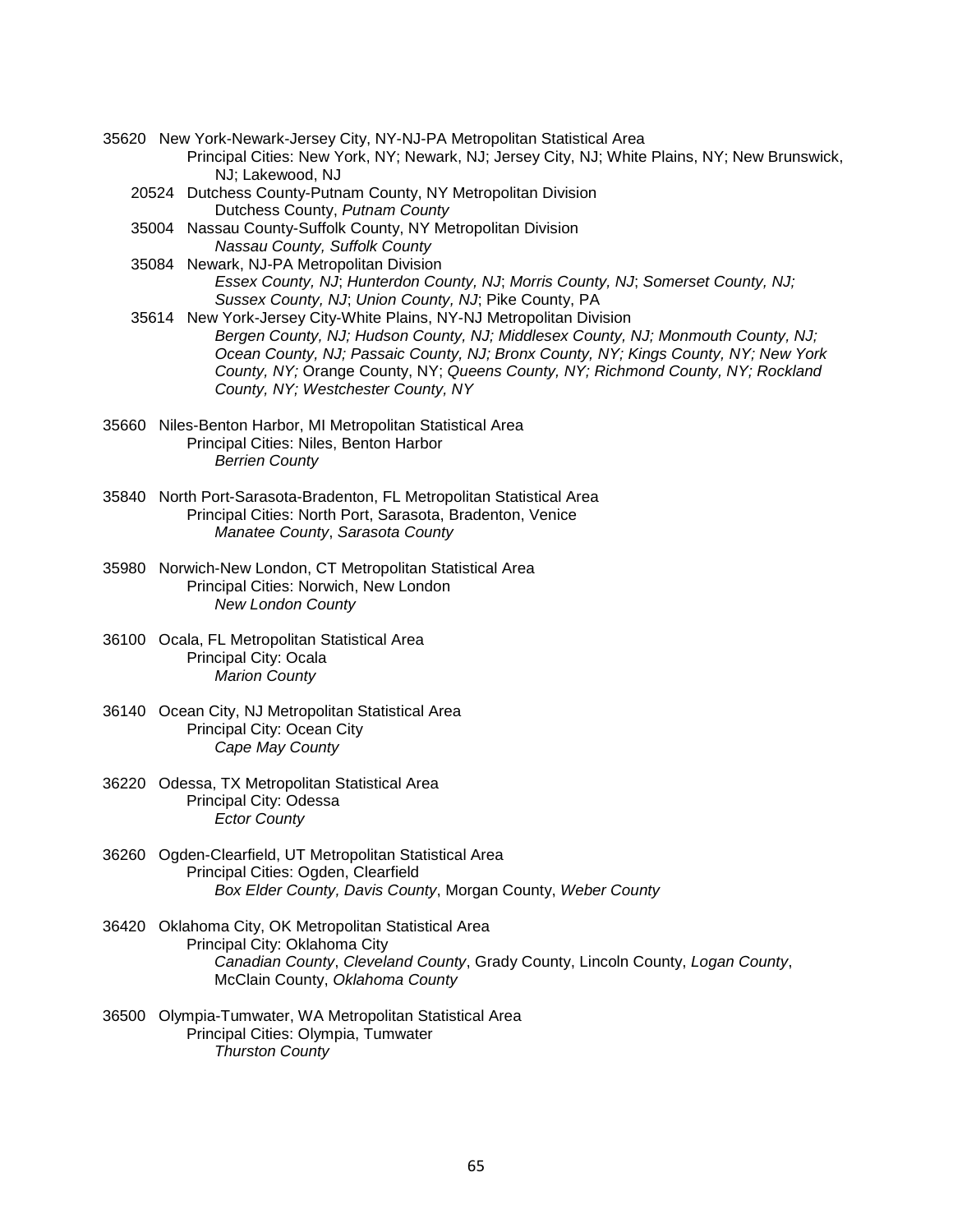- 36540 Omaha-Council Bluffs, NE-IA Metropolitan Statistical Area Principal Cities: Omaha, NE; Council Bluffs, IA Harrison County, IA; Mills County, IA; *Pottawattamie County, IA*; Cass County, NE; *Douglas County, NE*; *Sarpy County, NE*; Saunders County, NE; Washington County, NE
- 36740 Orlando-Kissimmee-Sanford, FL Metropolitan Statistical Area Principal Cities: Orlando, Kissimmee, Sanford Lake County, *Orange County*, Osceola County, *Seminole County*
- 36780 Oshkosh-Neenah, WI Metropolitan Statistical Area Principal Cities: Oshkosh, Neenah *Winnebago County*
- 36980 Owensboro, KY Metropolitan Statistical Area Principal City: Owensboro *Daviess County*, Hancock County, McLean County
- 37100 Oxnard-Thousand Oaks-Ventura, CA Metropolitan Statistical Area Principal Cities: Oxnard, Thousand Oaks, San Buenaventura (Ventura), Camarillo *Ventura County*
- 37340 Palm Bay-Melbourne-Titusville, FL Metropolitan Statistical Area Principal Cities: Palm Bay, Melbourne, Titusville *Brevard County*
- 37460 Panama City, FL Metropolitan Statistical Area Principal City: Panama City *Bay County,* Gulf County
- 37620 Parkersburg-Vienna, WV Metropolitan Statistical Area Principal Cities: Parkersburg, Vienna Wirt County, *Wood County*
- 37860 Pensacola-Ferry Pass-Brent, FL Metropolitan Statistical Area Principal Cities: Pensacola, Ferry Pass, Brent *Escambia County*, *Santa Rosa County*
- 37900 Peoria, IL Metropolitan Statistical Area Principal City: Peoria Marshall County, *Peoria County*, Stark County, *Tazewell County*, *Woodford County*
- 37980 Philadelphia-Camden-Wilmington, PA-NJ-DE-MD Metropolitan Statistical Area Principal Cities: Philadelphia, PA; Camden, NJ; Wilmington, DE
	- 15804 Camden, NJ Metropolitan Division *Burlington County*, *Camden County*, *Gloucester County* 33874 Montgomery County-Bucks County-Chester County, PA Metropolitan Division *Bucks County, Chester County, Montgomery County* 37964 Philadelphia, PA Metropolitan Division
	- *Delaware County*, *Philadelphia County* 48864 Wilmington, DE-MD-NJ Metropolitan Division *New Castle County, DE*; *Cecil County, MD*; *Salem County, NJ*
- 38060 Phoenix-Mesa-Scottsdale, AZ Metropolitan Statistical Area Principal Cities: Phoenix, Mesa, Scottsdale, Tempe *Maricopa County*, *Pinal County*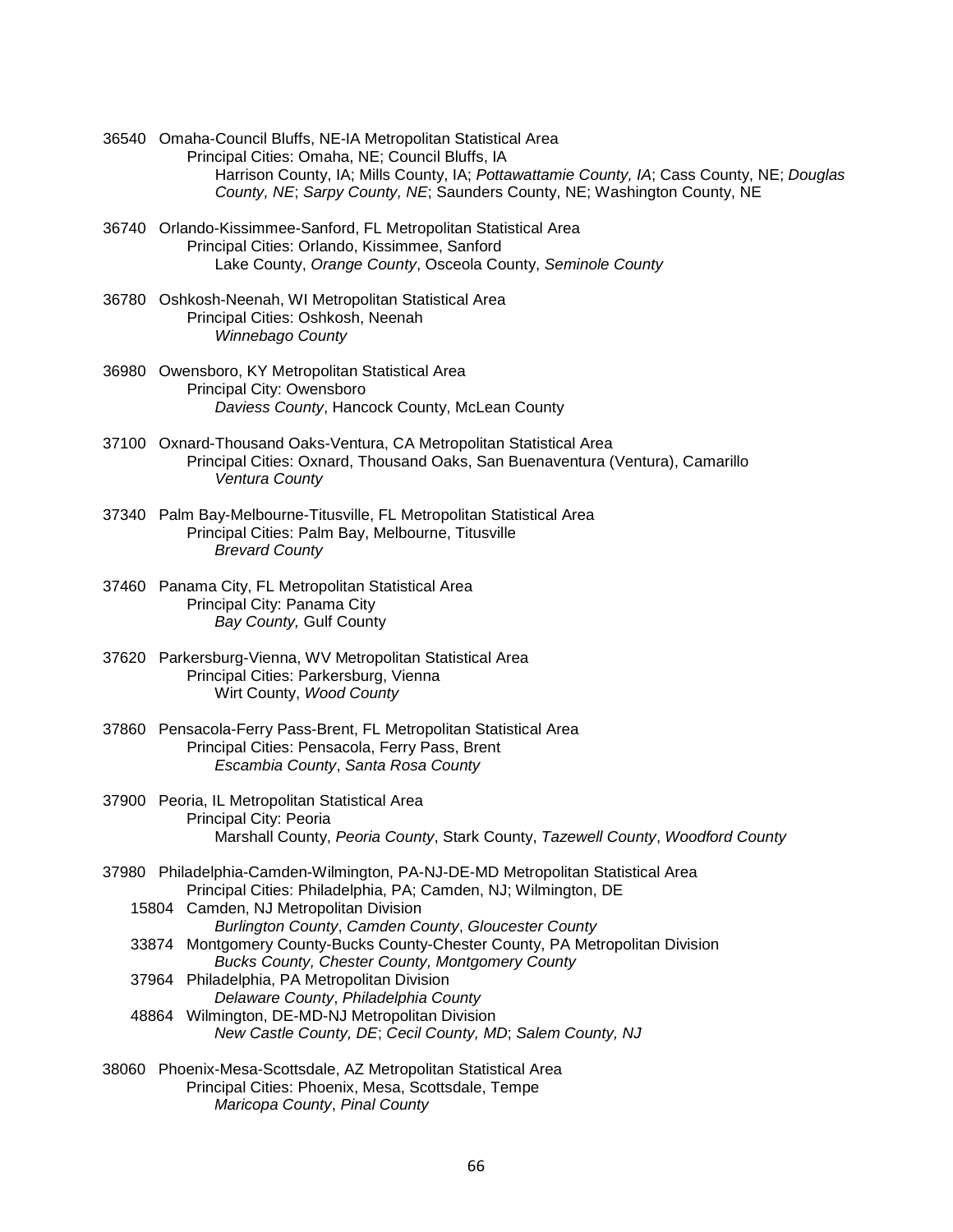- 38220 Pine Bluff, AR Metropolitan Statistical Area Principal City: Pine Bluff Cleveland County, *Jefferson County*, Lincoln County
- 38300 Pittsburgh, PA Metropolitan Statistical Area Principal City: Pittsburgh *Allegheny County*, Armstrong County, *Beaver County*, *Butler County*, Fayette County, *Washington County*, *Westmoreland County*
- 38340 Pittsfield, MA Metropolitan Statistical Area Principal City: Pittsfield *Berkshire County*
- 38540 Pocatello, ID Metropolitan Statistical Area Principal City: Pocatello *Bannock County*
- 38660 Ponce, PR Metropolitan Statistical Area Principal City: Ponce Guánica Municipio, Guayanilla Municipio, Juana Díaz Municipio, Peñuelas Municipio, *Ponce Municipio*, Villalba Municipio, Yauco Municipio
- 38860 Portland-South Portland, ME Metropolitan Statistical Area Principal Cities: Portland, South Portland *Cumberland County*, Sagadahoc County, *York County*
- 38900 Portland-Vancouver-Hillsboro, OR-WA Metropolitan Statistical Area Principal Cities: Portland, OR; Vancouver, WA; Hillsboro, OR; Beaverton, OR *Clackamas County, OR*; Columbia County, OR; *Multnomah County, OR*; *Washington County, OR*; Yamhill County, OR; *Clark County, WA*; Skamania County, WA
- 38940 Port St. Lucie, FL Metropolitan Statistical Area Principal City: Port St. Lucie *Martin County*, *St. Lucie County*
- 39140 Prescott, AZ Metropolitan Statistical Area Principal City: Prescott *Yavapai County*
- 39300 Providence-Warwick, RI-MA Metropolitan Statistical Area Principal Cities: Providence, RI; Warwick, RI *Bristol County, MA*; *Bristol County, RI*; *Kent County, RI*; *Newport County, RI*; *Providence County, RI*; *Washington County, RI*
- 39340 Provo-Orem, UT Metropolitan Statistical Area Principal Cities: Provo, Orem Juab County, *Utah County*
- 39380 Pueblo, CO Metropolitan Statistical Area Principal City: Pueblo *Pueblo County*
- 39460 Punta Gorda, FL Metropolitan Statistical Area Principal City: Punta Gorda *Charlotte County*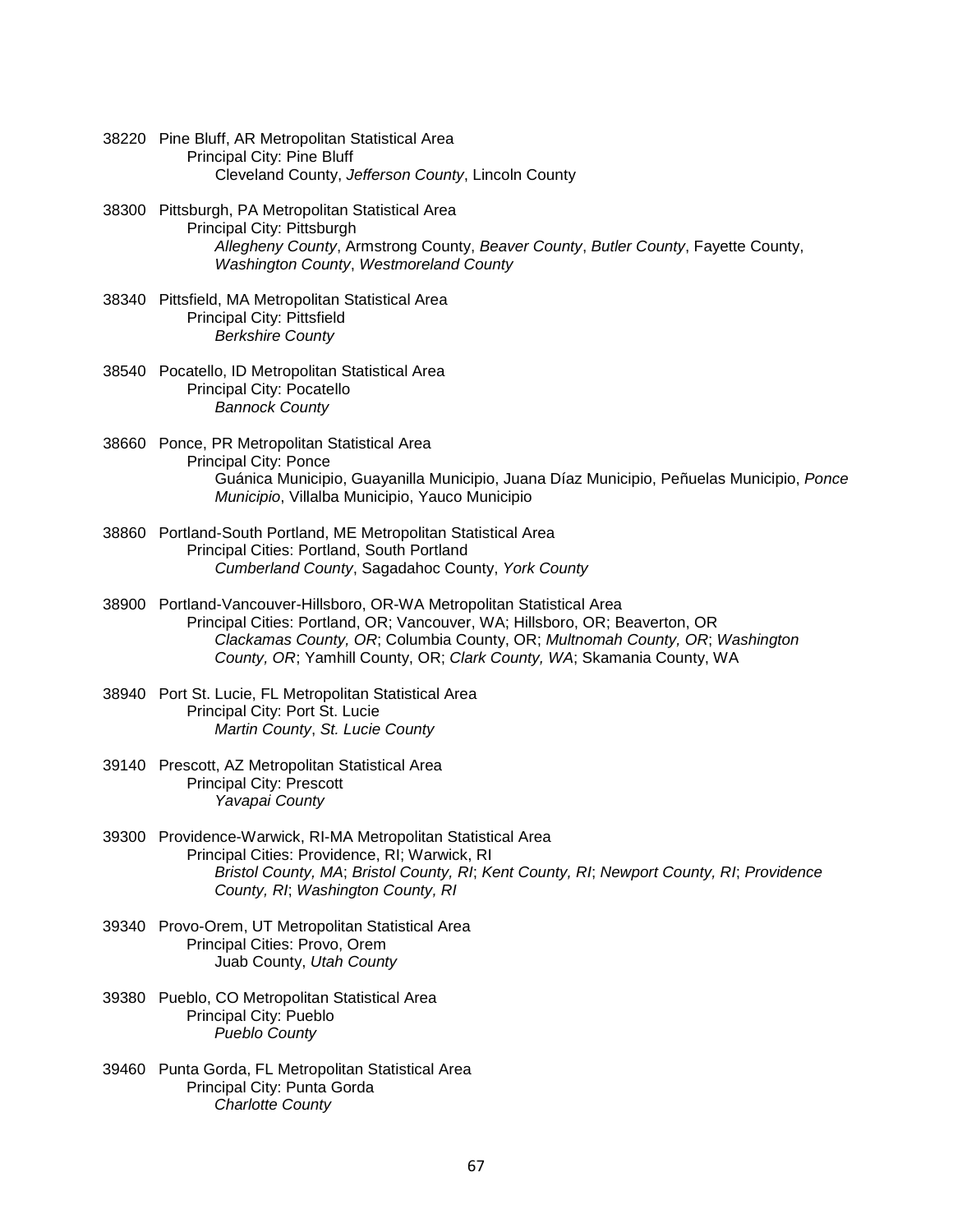- 39540 Racine, WI Metropolitan Statistical Area Principal City: Racine *Racine County*
- 39580 Raleigh, NC Metropolitan Statistical Area Principal City: Raleigh Franklin County, *Johnston County*, *Wake County*
- 39660 Rapid City, SD Metropolitan Statistical Area Principal City: Rapid City Custer County, *Meade County*, *Pennington County*
- 39740 Reading, PA Metropolitan Statistical Area Principal City: Reading *Berks County*
- 39820 Redding, CA Metropolitan Statistical Area Principal City: Redding *Shasta County*
- 39900 Reno, NV Metropolitan Statistical Area Principal City: Reno Storey County, *Washoe County*
- 40060 Richmond, VA Metropolitan Statistical Area Principal City: Richmond Amelia County, Caroline County, Charles City County, *Chesterfield County*, *Dinwiddie County*, Goochland County, *Hanover County*, *Henrico County*, King William County, New Kent County, Powhatan County, *Prince George County*, Sussex County, *Colonial Heights city*, *Hopewell city*, *Petersburg city*, *Richmond city*
- 40140 Riverside-San Bernardino-Ontario, CA Metropolitan Statistical Area Principal Cities: Riverside, San Bernardino, Ontario, Corona, Victorville, Temecula, Chino, Redlands *Riverside County*, *San Bernardino County*
- 40220 Roanoke, VA Metropolitan Statistical Area Principal City: Roanoke *Botetourt County*, Craig County, Franklin County, *Roanoke County*, *Roanoke city*, *Salem city*
- 40340 Rochester, MN Metropolitan Statistical Area Principal City: Rochester Dodge County, Fillmore County, *Olmsted County*, Wabasha County
- 40380 Rochester, NY Metropolitan Statistical Area Principal City: Rochester Livingston County, *Monroe County*, *Ontario County*, Orleans County, Wayne County, Yates **County**
- 40420 Rockford, IL Metropolitan Statistical Area Principal City: Rockford *Boone County*, *Winnebago County*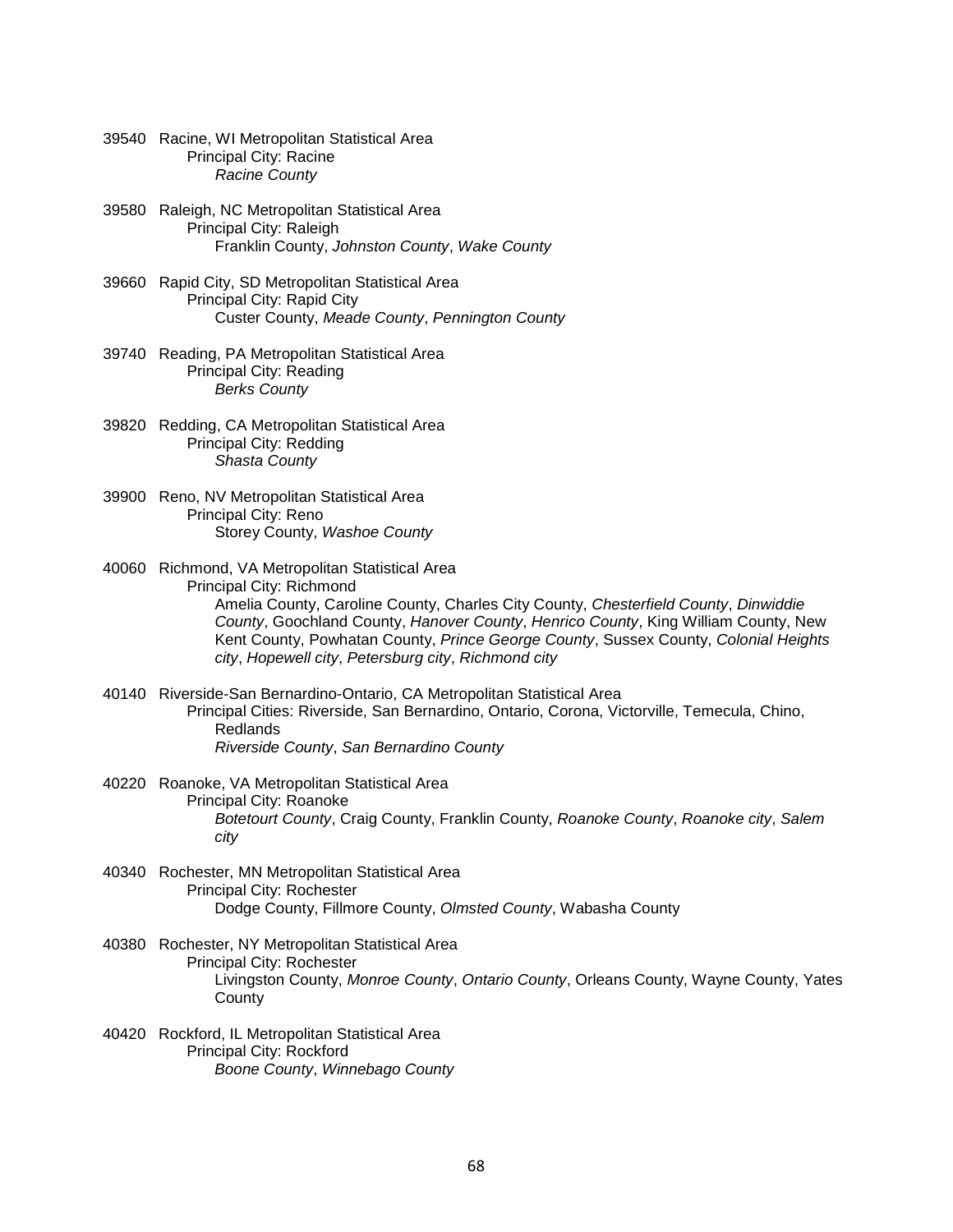- 40580 Rocky Mount, NC Metropolitan Statistical Area Principal City: Rocky Mount *Edgecombe County*, *Nash County*
- 40660 Rome, GA Metropolitan Statistical Area Principal City: Rome *Floyd County*
- 40900 Sacramento--Roseville--Arden-Arcade, CA Metropolitan Statistical Area Principal Cities: Sacramento, Roseville, Arden-Arcade, Folsom, Rancho Cordova *El Dorado County*, *Placer County*, *Sacramento County*, Yolo County
- 40980 Saginaw, MI Metropolitan Statistical Area Principal City: Saginaw *Saginaw County*
- 41060 St. Cloud, MN Metropolitan Statistical Area Principal City: St. Cloud *Benton County*, *Stearns County*
- 41100 St. George, UT Metropolitan Statistical Area Principal City: St. George *Washington County*
- 41140 St. Joseph, MO-KS Metropolitan Statistical Area Principal City: St. Joseph, MO Doniphan County, KS; Andrew County, MO; *Buchanan County, MO*; DeKalb County, MO
- 41180 St. Louis, MO-IL Metropolitan Statistical Area[∗](#page-68-0) Principal Cities: St. Louis, MO; St. Charles, MO Bond County, IL; Calhoun County, IL; Clinton County, IL; Jersey County, IL; Macoupin County, IL; *Madison County, IL*; *Monroe County, IL*; *St. Clair County, IL*; Crawford County, MO (part—Sullivan city)[∗∗](#page-68-1); Franklin County, MO; *Jefferson County, MO*; Lincoln County, MO; *St. Charles County, MO*; *St. Louis County, MO*; Warren County, MO; *St. Louis city, MO*
- 41420 Salem, OR Metropolitan Statistical Area Principal City: Salem *Marion County*, *Polk County*
- 41500 Salinas, CA Metropolitan Statistical Area Principal City: Salinas *Monterey County*
- 41540 Salisbury, MD-DE Metropolitan Statistical Area Principal City: Salisbury, MD *Sussex County, DE*; Somerset County, MD; *Wicomico County, MD;* Worcester County, MD
- 41620 Salt Lake City, UT Metropolitan Statistical Area Principal City: Salt Lake City

 $\overline{\phantom{a}}$ 

<span id="page-68-0"></span><sup>∗</sup> The title and delineation reflect the provisions of P.L. 98-473, Section 119A (October 12, 1984), plus five additional counties that qualify under the 2010 standards.

<span id="page-68-1"></span><sup>∗∗</sup> Pursuant to P.L. 100-202, Section 530, the part of Sullivan city in Crawford County, MO was added to the St. Louis, MO-IL Metropolitan Statistical Area effective December 22, 1987.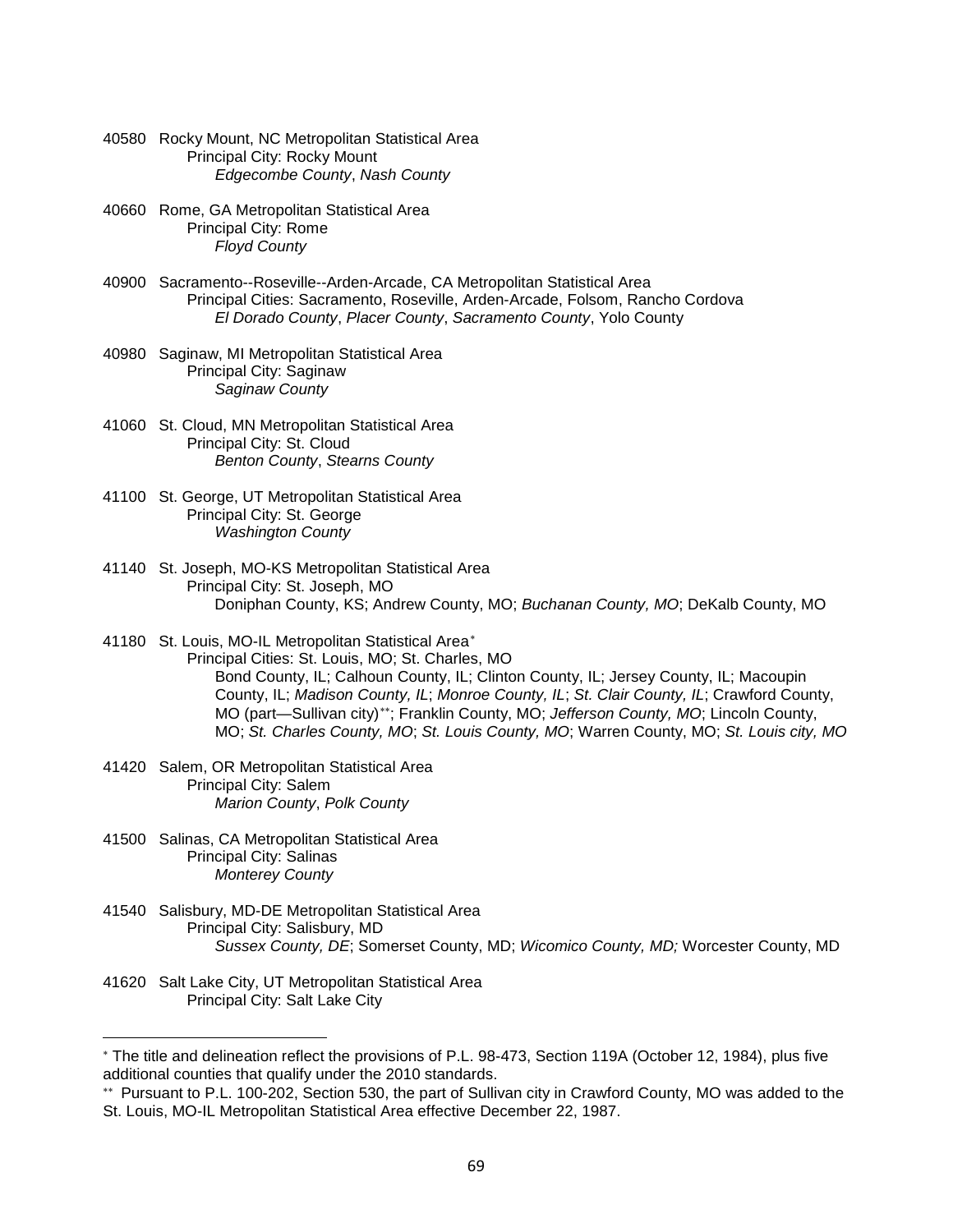*Salt Lake County*, Tooele County

- 41660 San Angelo, TX Metropolitan Statistical Area Principal City: San Angelo Irion County, *Tom Green County*
- 41700 San Antonio-New Braunfels, TX Metropolitan Statistical Area Principal Cities: San Antonio, New Braunfels Atascosa County, Bandera County, *Bexar County*, *Comal County*, *Guadalupe County*, Kendall County, Medina County, Wilson County
- 41740 San Diego-Carlsbad, CA Metropolitan Statistical Area Principal Cities: San Diego, Carlsbad *San Diego County*
- 41860 San Francisco-Oakland-Hayward, CA Metropolitan Statistical Area Principal Cities: San Francisco, Oakland, Hayward, Berkeley, San Leandro, Redwood City, San Ramon, Pleasanton, Walnut Creek, South San Francisco, San Rafael
	- 36084 Oakland-Hayward-Berkeley, CA Metropolitan Division *Alameda County*, Contra Costa County
	- 41884 San Francisco-Redwood City-South San Francisco, CA Metropolitan Division *San Francisco County*, *San Mateo County*
	- 42034 San Rafael, CA Metropolitan Division *Marin County*
- 41900 San Germán, PR Metropolitan Statistical Area Principal City: San Germán *Cabo Rojo Municipio*, *Lajas Municipio*, *Sabana Grande Municipio*, *San Germán Municipio*
- 41940 San Jose-Sunnyvale-Santa Clara, CA Metropolitan Statistical Area Principal Cities: San Jose, Sunnyvale, Santa Clara, Mountain View, Milpitas, Palo Alto, **Cupertino** San Benito County, *Santa Clara County*
- 41980 San Juan-Carolina-Caguas, PR Metropolitan Statistical Area Principal Cities: San Juan, Carolina, Caguas, Guaynabo *Aguas Buenas Municipio*, *Aibonito Municipio*, Barceloneta Municipio, *Barranquitas Municipio*, *Bayamón Municipio*, *Caguas Municipio*, *Canóvanas Municipio*, *Carolina Municipio*, *Cataño Municipio*, *Cayey Municipio*, Ceiba Municipio, *Ciales Municipio*, *Cidra Municipio*, *Comerío Municipio*, *Corozal Municipio*, *Dorado Municipio*, Fajardo Municipio, Florida Municipio, *Guaynabo Municipio*, *Gurabo Municipio*, *Humacao Municipio*, *Juncos Municipio*, *Las Piedras Municipio*, *Loíza Municipio*, Luquillo Municipio, *Manatí Municipio*, Maunabo Municipio, *Morovis Municipio*, Naguabo Municipio, *Naranjito Municipio*, *Orocovis Municipio*, *Río Grande Municipio*, *San Juan Municipio*, *San Lorenzo Municipio*, *Toa Alta Municipio*, *Toa Baja Municipio*, *Trujillo Alto Municipio*, *Vega Alta Municipio*, *Vega Baja Municipio*, *Yabucoa Municipio*
- 42020 San Luis Obispo-Paso Robles-Arroyo Grande, CA Metropolitan Statistical Area Principal Cities: San Luis Obispo, El Paso de Robles (Paso Robles), Arroyo Grande *San Luis Obispo County*
- 42100 Santa Cruz-Watsonville, CA Metropolitan Statistical Area Principal Cities: Santa Cruz, Watsonville *Santa Cruz County*
- 42140 Santa Fe, NM Metropolitan Statistical Area Principal City: Santa Fe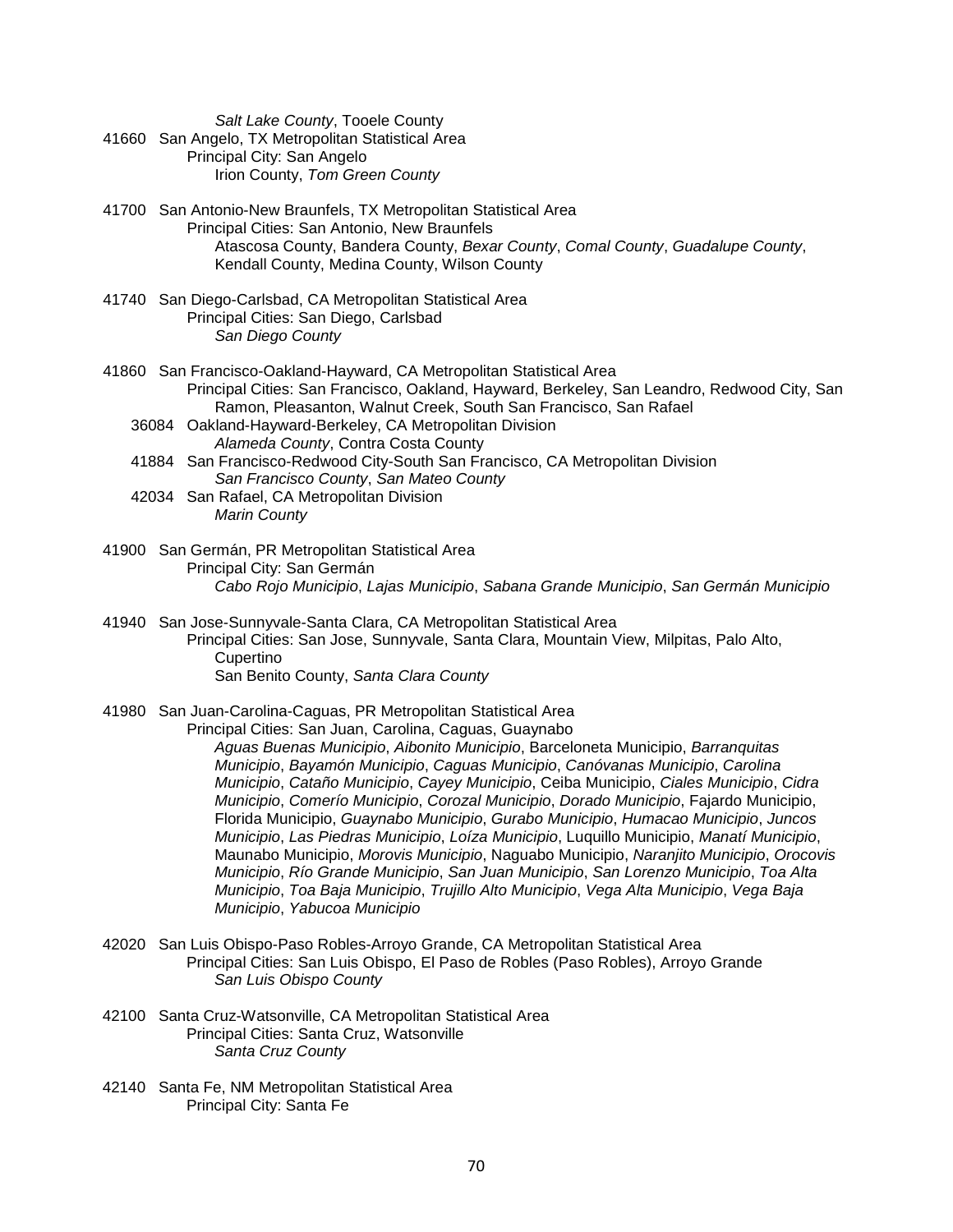*Santa Fe County*

- 42200 Santa Maria-Santa Barbara, CA Metropolitan Statistical Area Principal Cities: Santa Maria, Santa Barbara *Santa Barbara County*
- 42220 Santa Rosa, CA Metropolitan Statistical Area Principal City: Santa Rosa *Sonoma County*
- 42340 Savannah, GA Metropolitan Statistical Area Principal City: Savannah *Bryan County*, *Chatham County*, Effingham County
- 42540 Scranton--Wilkes-Barre--Hazleton, PA Metropolitan Statistical Area Principal Cities: Scranton, Wilkes-Barre, Hazleton *Lackawanna County*, *Luzerne County*, Wyoming County
- 42660 Seattle-Tacoma-Bellevue, WA Metropolitan Statistical Area Principal Cities: Seattle, Tacoma, Bellevue, Everett, Kent, Renton, Auburn, Lakewood, Redmond
	- 42644 Seattle-Bellevue-Everett, WA Metropolitan Division *King County*, *Snohomish County*
	- 45104 Tacoma-Lakewood, WA Metropolitan Division *Pierce County*
- 42680 Sebastian-Vero Beach, FL Metropolitan Statistical Area Principal Cities: Sebastian, Vero Beach *Indian River County*
- 42700 Sebring, FL Metropolitan Statistical Area Principal City: Sebring *Highlands County*
- 43100 Sheboygan, WI Metropolitan Statistical Area Principal City: Sheboygan *Sheboygan County*
- 43300 Sherman-Denison, TX Metropolitan Statistical Area Principal Cities: Sherman, Denison *Grayson County*
- 43340 Shreveport-Bossier City, LA Metropolitan Statistical Area Principal Cities: Shreveport, Bossier City *Bossier Parish*, *Caddo Parish*, De Soto Parish, Webster Parish
- 43420 Sierra Vista-Douglas, AZ Metropolitan Statistical Area Principal Cities: Sierra Vista, Douglas *Cochise County*
- 43580 Sioux City, IA-NE-SD Metropolitan Statistical Area Principal City: Sioux City, IA Plymouth County, IA; *Woodbury County, IA*; *Dakota County, NE*; Dixon County, NE; *Union County, SD*
- 43620 Sioux Falls, SD Metropolitan Statistical Area Principal City: Sioux Falls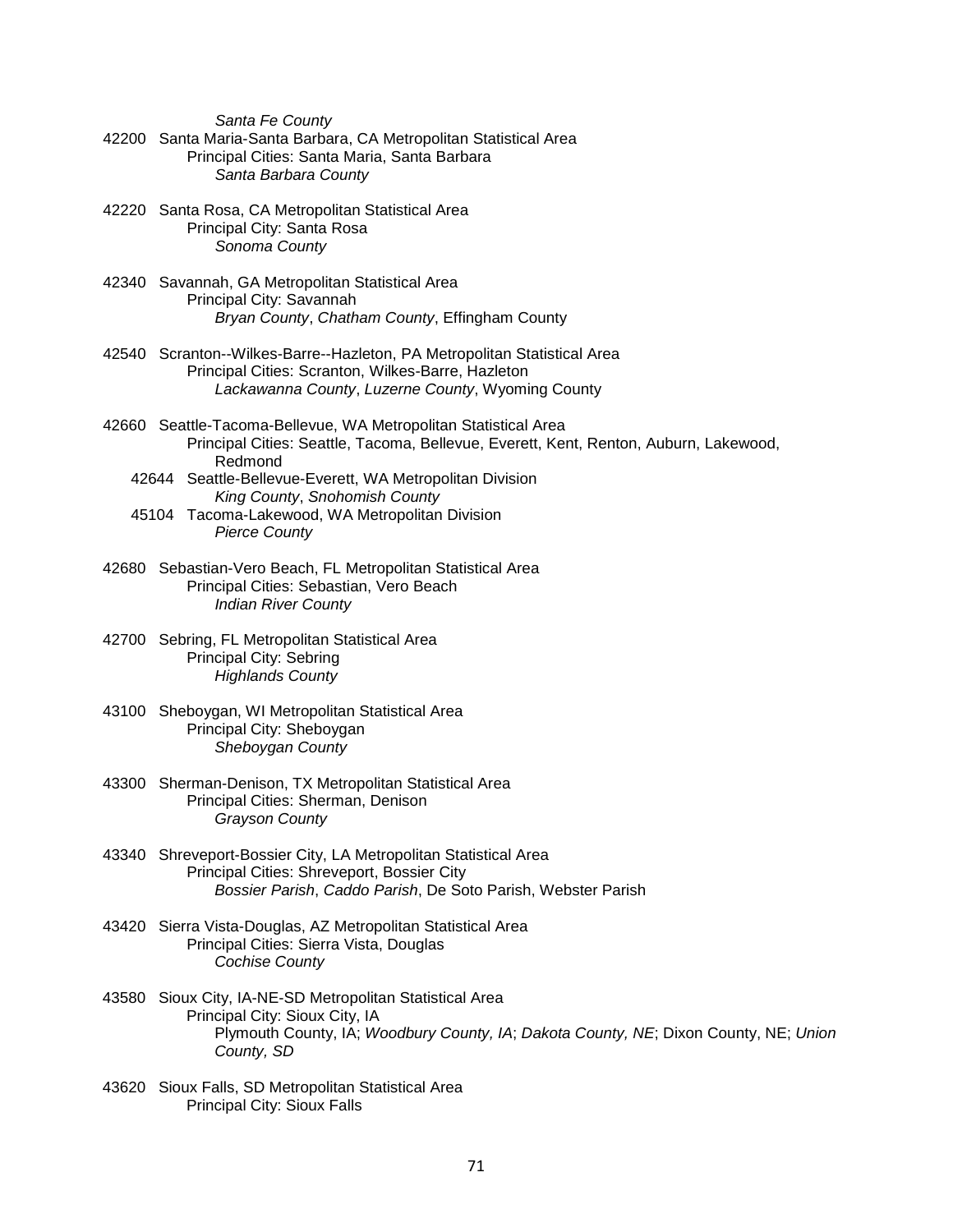*Lincoln County*, McCook County, *Minnehaha County*, Turner County 43780 South Bend-Mishawaka, IN-MI Metropolitan Statistical Area Principal Cities: South Bend, IN; Mishawaka, IN *St. Joseph County, IN*; *Cass County, MI*

- 43900 Spartanburg, SC Metropolitan Statistical Area Principal City: Spartanburg *Spartanburg County,* Union County
- 44060 Spokane-Spokane Valley, WA Metropolitan Statistical Area Principal Cities: Spokane, Spokane Valley Pend Oreille County, *Spokane County*, Stevens County
- 44100 Springfield, IL Metropolitan Statistical Area Principal City: Springfield Menard County, *Sangamon County*
- 44140 Springfield, MA Metropolitan Statistical Area Principal City: Springfield *Hampden County*, *Hampshire County*
- 44180 Springfield, MO Metropolitan Statistical Area Principal City: Springfield *Christian County*, Dallas County, *Greene County*, Polk County, Webster County
- 44220 Springfield, OH Metropolitan Statistical Area Principal City: Springfield *Clark County*
- 44300 State College, PA Metropolitan Statistical Area Principal City: State College *Centre County*
- 44420 Staunton-Waynesboro, VA Metropolitan Statistical Area Principal Cities: Staunton, Waynesboro *Augusta County, Staunton city, Waynesboro city*
- 44700 Stockton-Lodi, CA Metropolitan Statistical Area Principal Cities: Stockton, Lodi *San Joaquin County*
- 44940 Sumter, SC Metropolitan Statistical Area Principal City: Sumter *Sumter County*
- 45060 Syracuse, NY Metropolitan Statistical Area Principal City: Syracuse Madison County, *Onondaga County*, Oswego County
- 45220 Tallahassee, FL Metropolitan Statistical Area Principal City: Tallahassee Gadsden County, Jefferson County, *Leon County*, Wakulla County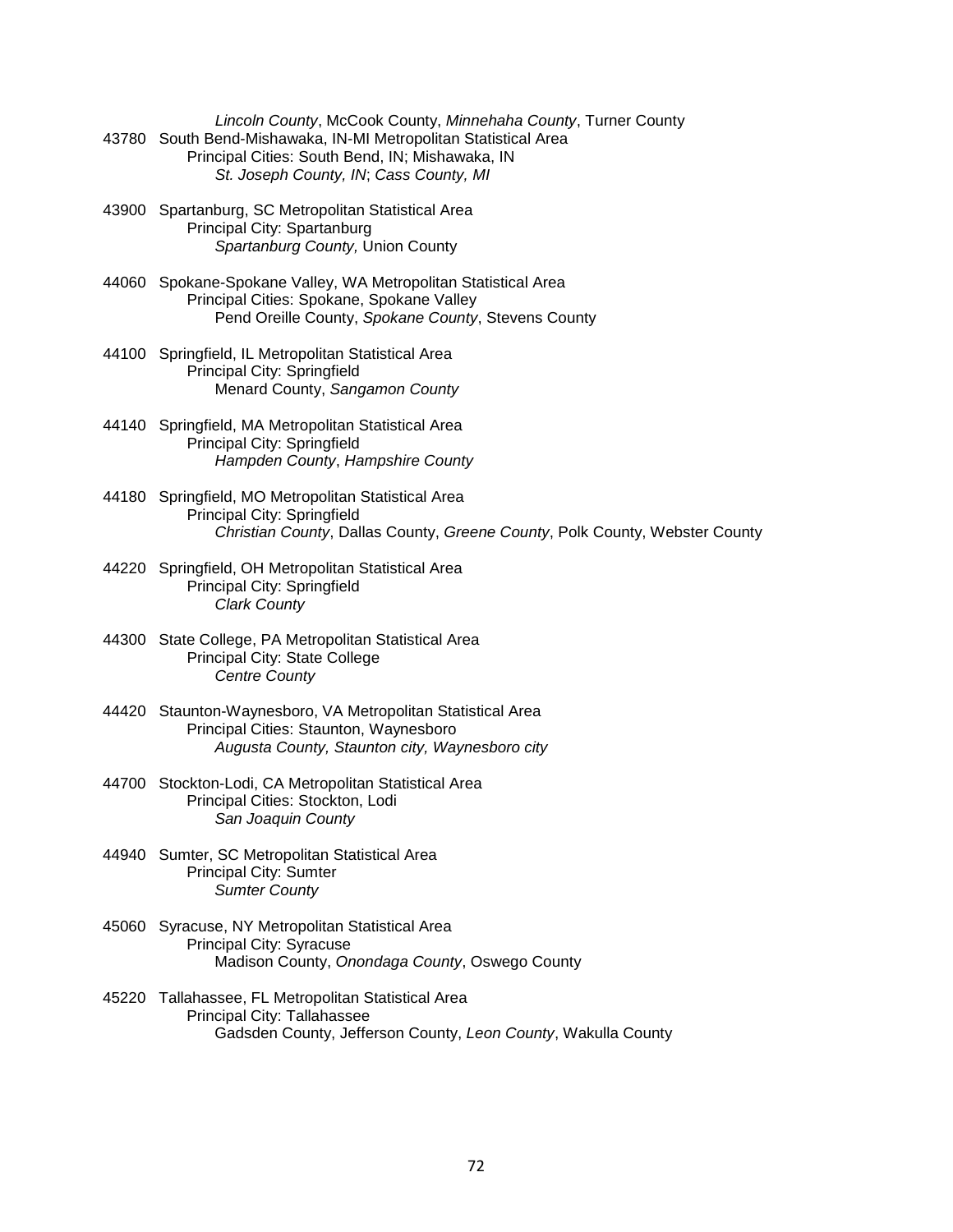- 45300 Tampa-St. Petersburg-Clearwater, FL Metropolitan Statistical Area Principal Cities: Tampa, St. Petersburg, Clearwater, Largo Hernando County, *Hillsborough County*, *Pasco County*, *Pinellas County*
- 45460 Terre Haute, IN Metropolitan Statistical Area Principal City: Terre Haute *Clay County*, Sullivan County, Vermillion County, *Vigo County*
- 45500 Texarkana, TX-AR Metropolitan Statistical Area Principal City: Texarkana, TX Little River County, AR; *Miller County, AR*; *Bowie County, TX*
- 45540 The Villages, FL Metropolitan Statistical Area Principal City: The Villages *Sumter County*
- 45780 Toledo, OH Metropolitan Statistical Area Principal City: Toledo Fulton County, *Lucas County*, *Wood County*
- 45820 Topeka, KS Metropolitan Statistical Area Principal City: Topeka Jackson County, Jefferson County, Osage County, *Shawnee County*, Wabaunsee County
- 45940 Trenton, NJ Metropolitan Statistical Area Principal City: Trenton *Mercer County*
- 46060 Tucson, AZ Metropolitan Statistical Area Principal City: Tucson *Pima County*
- 46140 Tulsa, OK Metropolitan Statistical Area Principal City: Tulsa *Creek County*, Okmulgee County, *Osage County*, Pawnee County, Rogers County, *Tulsa County*, *Wagoner County*
- 46220 Tuscaloosa, AL Metropolitan Statistical Area Principal City: Tuscaloosa Hale County, Pickens County, *Tuscaloosa County*
- 46300 Twin Falls, ID Metropolitan Statistical Area Principal City: Twin Falls Jerome County, *Twin Falls County*
- 46340 Tyler, TX Metropolitan Statistical Area Principal City: Tyler *Smith County*
- 46520 Urban Honolulu, HI Metropolitan Statistical Area Principal City: Urban Honolulu *Honolulu County*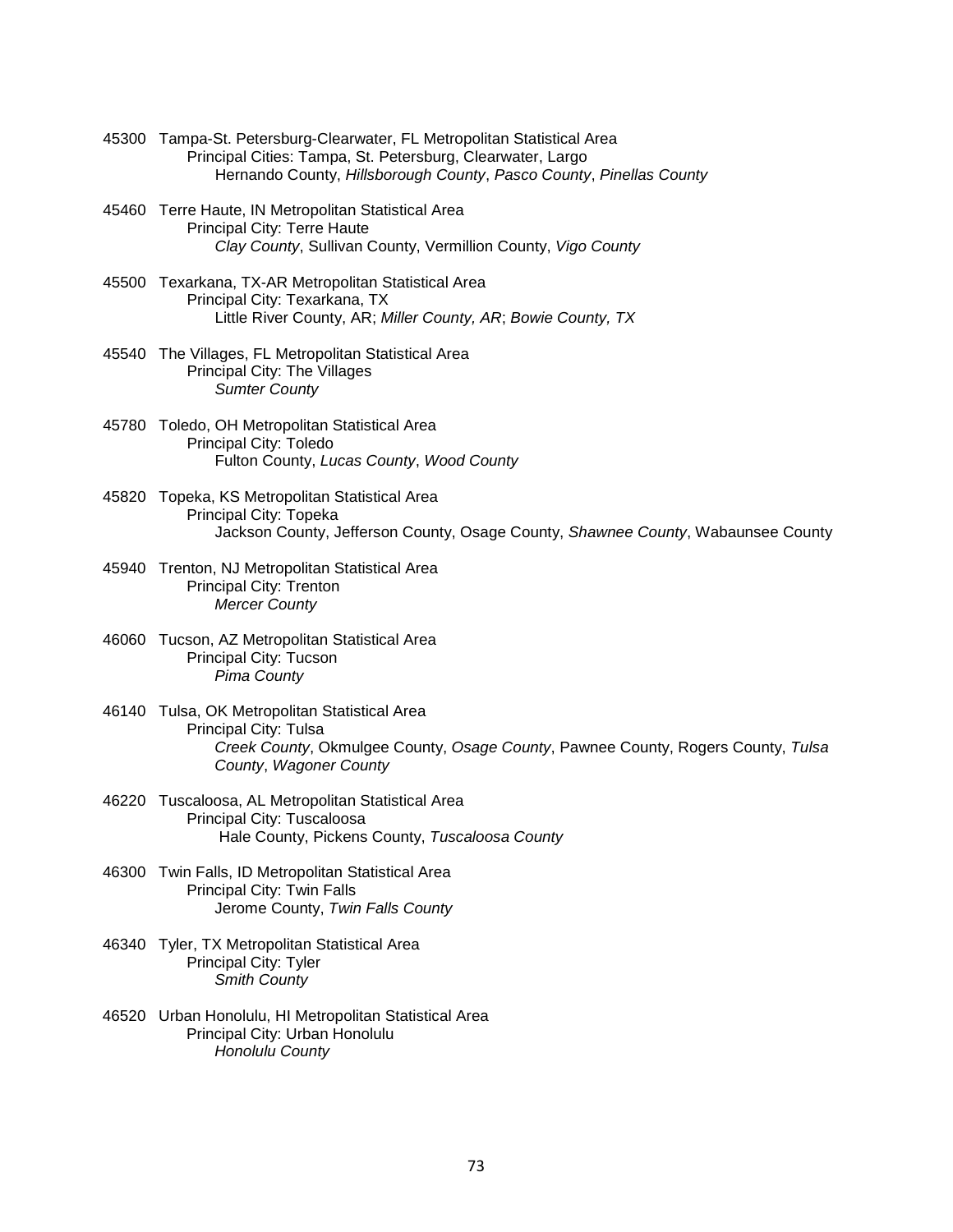- 46540 Utica-Rome, NY Metropolitan Statistical Area Principal Cities: Utica, Rome Herkimer County, *Oneida County*
- 46660 Valdosta, GA Metropolitan Statistical Area Principal City: Valdosta Brooks County, Echols County, Lanier County, *Lowndes County*
- 46700 Vallejo-Fairfield, CA Metropolitan Statistical Area Principal Cities: Vallejo, Fairfield *Solano County*
- 47020 Victoria, TX Metropolitan Statistical Area Principal City: Victoria Goliad County, *Victoria County*
- 47220 Vineland-Bridgeton, NJ Metropolitan Statistical Area Principal Cities: Vineland, Bridgeton *Cumberland County*
- 47260 Virginia Beach-Norfolk-Newport News, VA-NC Metropolitan Statistical Area Principal Cities: Virginia Beach, VA; Norfolk, VA; Newport News, VA; Hampton, VA; Portsmouth, VA

 Currituck County, NC; Gates County, NC; *Gloucester County, VA*; Isle of Wight County, VA; James City County, VA; Mathews County, VA; *York County*, *VA*; *Chesapeake city, VA*; *Hampton city, VA*; *Newport News city, VA*; *Norfolk city, VA; Poquoson city, VA*; *Portsmouth city, VA*; *Suffolk city, VA*; *Virginia Beach city, VA*; Williamsburg city, VA

- 47300 Visalia-Porterville, CA Metropolitan Statistical Area Principal Cities: Visalia, Porterville *Tulare County*
- 47380 Waco, TX Metropolitan Statistical Area Principal City: Waco Falls County, *McLennan County*
- 47460 Walla Walla, WA Metropolitan Statistical Area Principal City: Walla Walla Columbia County, *Walla Walla County*
- 47580 Warner Robins, GA Metropolitan Statistical Area Principal City: Warner Robins *Houston County,* Peach County, Pulaski County
- 47900 Washington-Arlington-Alexandria, DC-VA-MD-WV Metropolitan Statistical Area Principal Cities: Washington, DC; Arlington, VA; Alexandria, VA; Silver Spring, MD; Frederick, MD; Rockville, MD; Bethesda, MD; Gaithersburg, MD; Reston, VA
	- 43524 Silver Spring-Frederick-Rockville, MD Metropolitan Division Frederick County, *Montgomery County*
	- 47894 Washington-Arlington-Alexandria, DC-VA-MD-WV Metropolitan Division *District of Columbia, DC*; Calvert County, MD; Charles County, MD; *Prince George's County, MD*; *Arlington County, VA*; Clarke County, VA; Culpeper County, VA; *Fairfax County, VA*; *Fauquier County, VA*; *Loudoun County, VA*; *Prince William County, VA*; Rappahannock County, VA; Spotsylvania County, VA; *Stafford County, VA*; Warren County,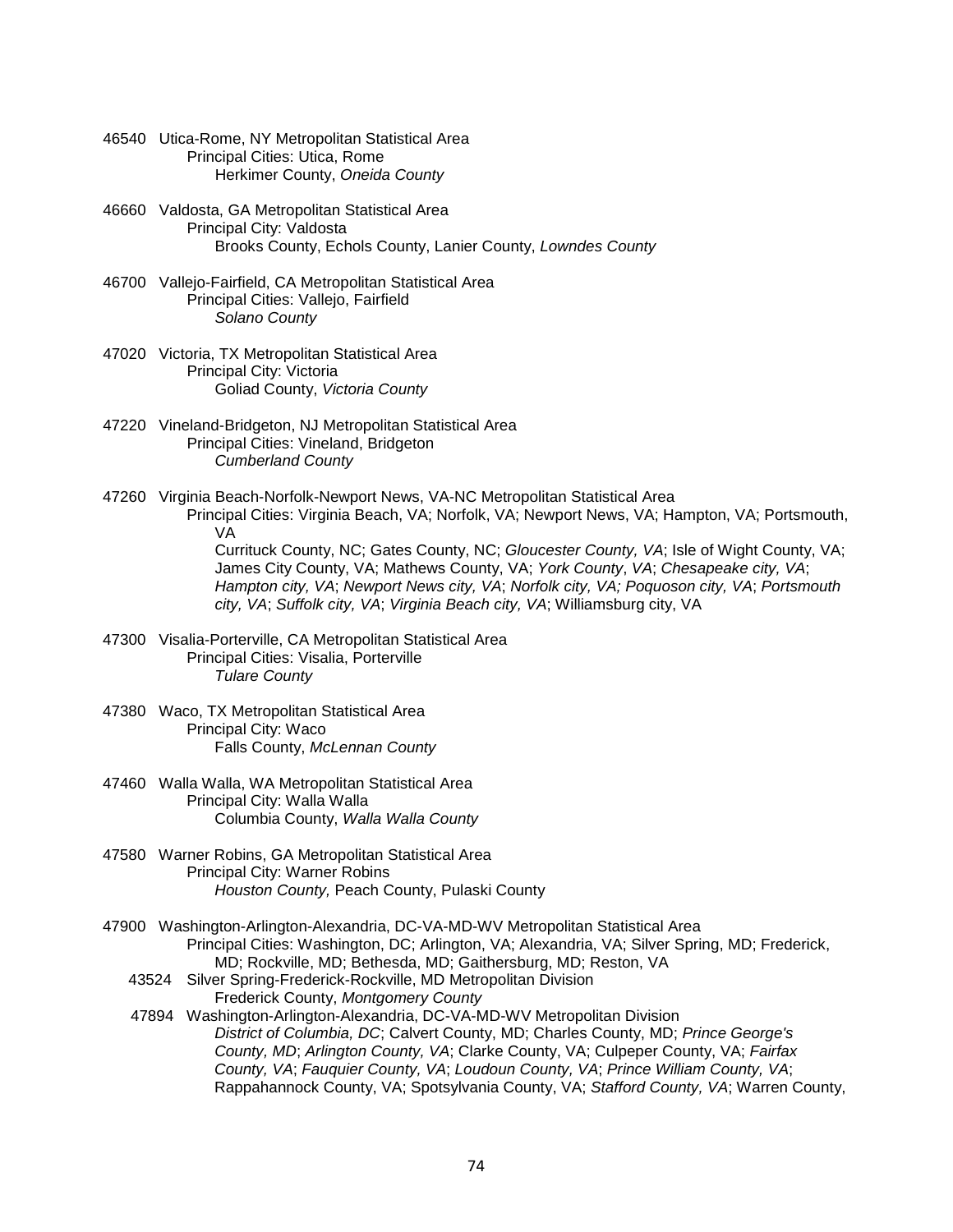|       | VA; Alexandria city, VA; Fairfax city, VA; Falls Church city, VA; Fredericksburg city, VA; |
|-------|--------------------------------------------------------------------------------------------|
|       | Manassas city, VA; Manassas Park city, VA; Jefferson County, WV                            |
| 47940 | Waterloo-Cedar Falls, IA Metropolitan Statistical Area                                     |
|       | Principal Cities: Waterloo, Cedar Falls                                                    |
|       | <b>Black Hawk County, Bremer County, Grundy County</b>                                     |

- 48060 Watertown-Fort Drum, NY Metropolitan Statistical Area Principal Cities: Watertown, Fort Drum *Jefferson County*
- 48140 Wausau, WI Metropolitan Statistical Area Principal City: Wausau *Marathon County*
- 48260 Weirton-Steubenville, WV-OH Metropolitan Statistical Area Principal Cities: Weirton, WV; Steubenville, OH *Jefferson County, OH; Brooke County, WV; Hancock County, WV*
- 48300 Wenatchee, WA Metropolitan Statistical Area Principal City: Wenatchee *Chelan County*, *Douglas County*
- 48540 Wheeling, WV-OH Metropolitan Statistical Area Principal City: Wheeling, WV *Belmont County, OH*; *Marshall County, WV*; *Ohio County, WV*
- 48620 Wichita, KS Metropolitan Statistical Area[∗](#page-74-0) Principal City: Wichita Butler County, Harvey County, Kingman County, *Sedgwick County*, Sumner County
- 48660 Wichita Falls, TX Metropolitan Statistical Area Principal City: Wichita Falls Archer County, Clay County, *Wichita County*
- 48700 Williamsport, PA Metropolitan Statistical Area Principal City: Williamsport *Lycoming County*
- 48900 Wilmington, NC Metropolitan Statistical Area Principal City: Wilmington *New Hanover County*, Pender County
- 49020 Winchester, VA-WV Metropolitan Statistical Area Principal City: Winchester, VA *Frederick County, VA*; *Winchester city, VA*; Hampshire County, WV
- 49180 Winston-Salem, NC Metropolitan Statistical Area Principal City: Winston-Salem *Davidson County, Davie County*, *Forsyth County*, *Stokes County*, Yadkin County
- 49340 Worcester, MA-CT Metropolitan Statistical Area Principal City: Worcester, MA *Windham County, CT; Worcester County, MA*

 $\overline{a}$ 

<span id="page-74-0"></span>Pursuant to Section 526 of P.L. 99-500, Harvey County, KS was added to the Wichita, KS Metropolitan Statistical Area effective October 18, 1986.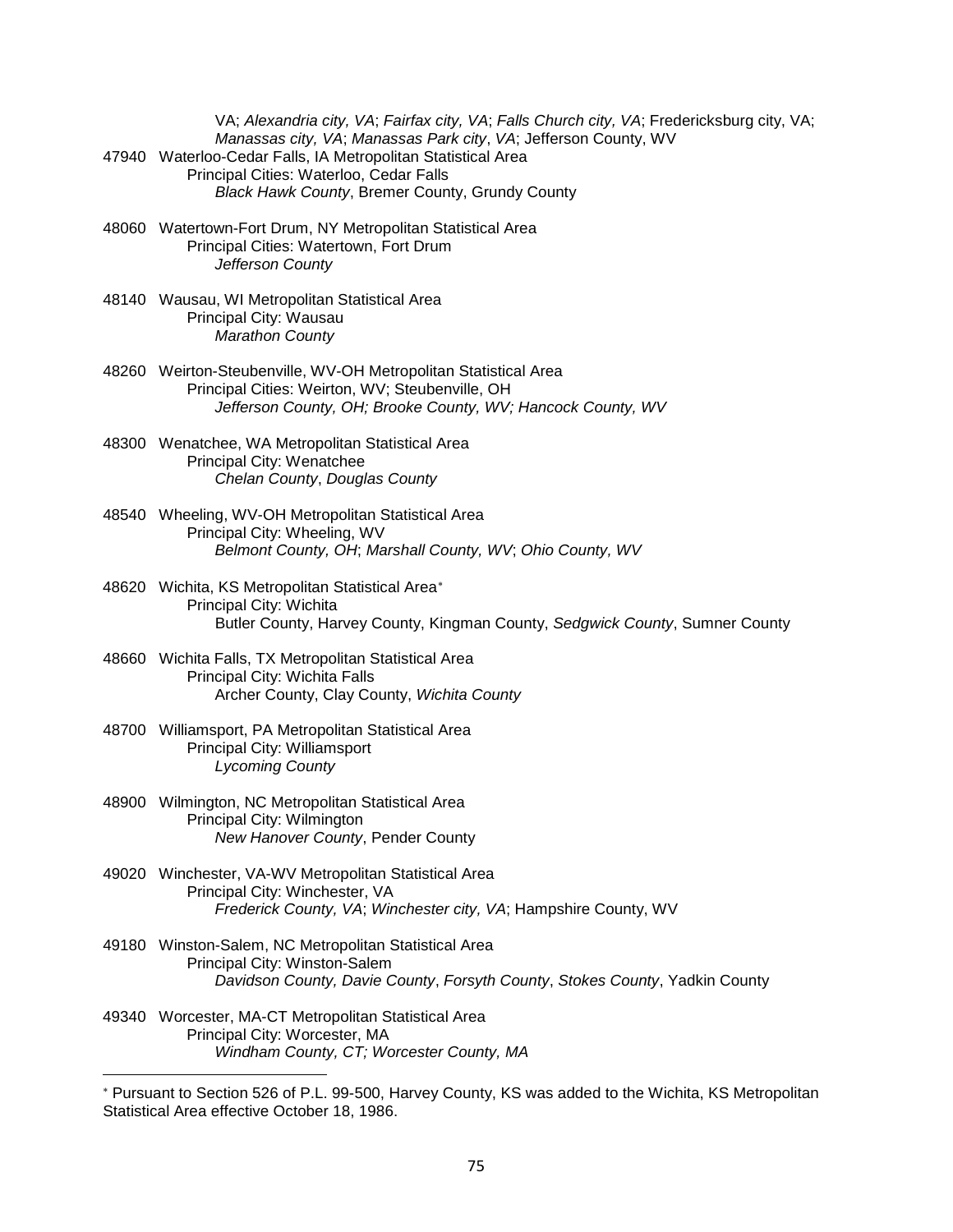- 49420 Yakima, WA Metropolitan Statistical Area Principal City: Yakima *Yakima County*
- 49620 York-Hanover, PA Metropolitan Statistical Area Principal Cities: York, Hanover *York County*
- 49660 Youngstown-Warren-Boardman, OH-PA Metropolitan Statistical Area Principal Cities: Youngstown, OH; Warren, OH; Boardman, OH *Mahoning County, OH*; *Trumbull County, OH*; *Mercer County, PA*
- 49700 Yuba City, CA Metropolitan Statistical Area Principal City: Yuba City *Sutter County*, *Yuba County*
- 49740 Yuma, AZ Metropolitan Statistical Area Principal City: Yuma *Yuma County*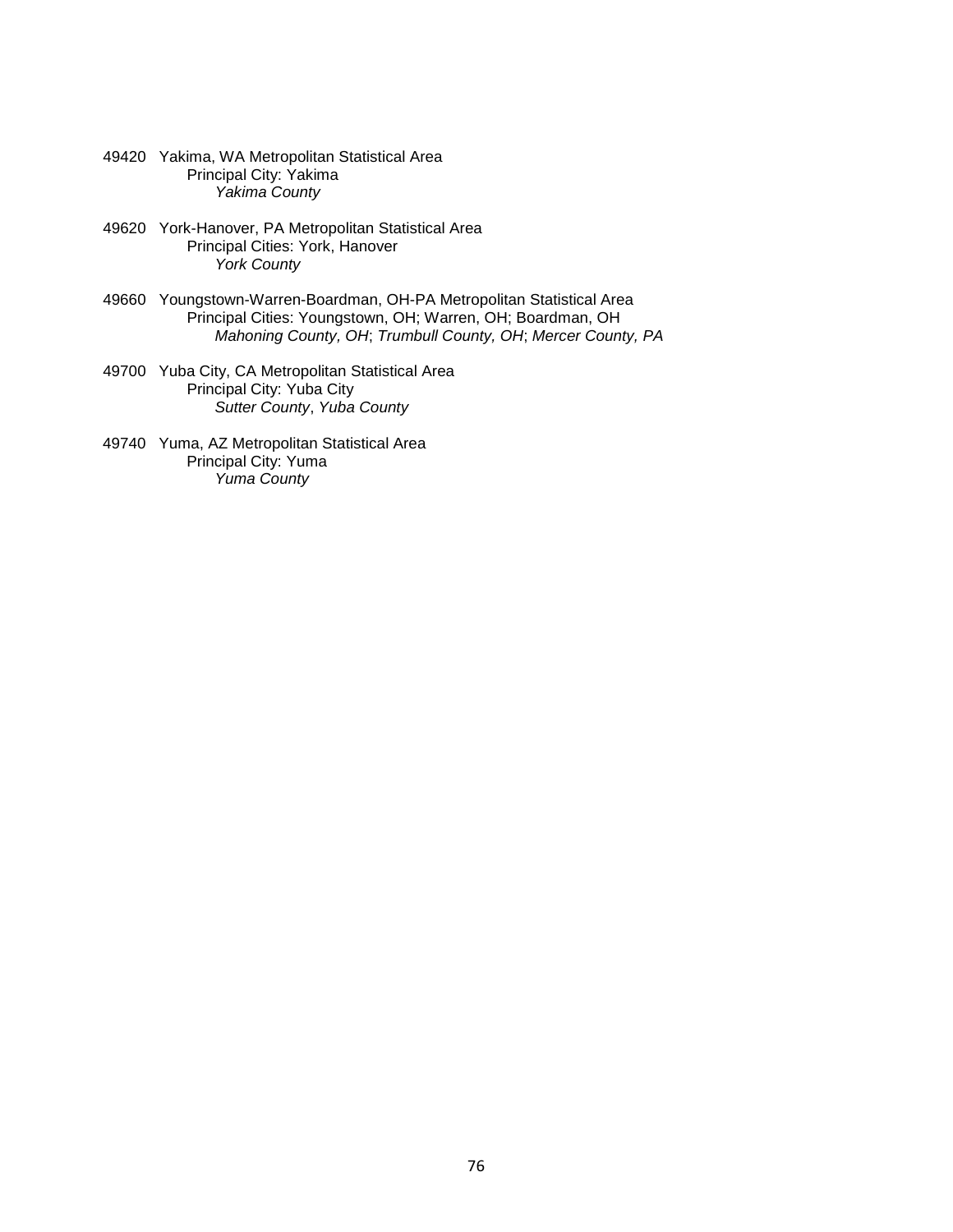## **List 3**

## **Metropolitan Statistical Areas and Metropolitan Divisions**

This list provides titles, codes, and delineations for the 31 Metropolitan Divisions within their respective Metropolitan Statistical Areas. Central counties are shown in italics.

| 14460 Boston-Cambridge-Newton, MA-NH Metropolitan Statistical Area<br>Principal Cities: Boston, MA; Cambridge, MA; Newton, MA; Framingham, MA; Waltham, MA |
|------------------------------------------------------------------------------------------------------------------------------------------------------------|
| 14454 Boston, MA Metropolitan Division                                                                                                                     |
| Norfolk County, Plymouth County, Suffolk County                                                                                                            |
| 15764 Cambridge-Newton-Framingham, MA Metropolitan Division                                                                                                |
| <b>Essex County, Middlesex County</b>                                                                                                                      |
| 40484 Rockingham County-Strafford County, NH Metropolitan Division<br>Rockingham County, Strafford County                                                  |
| 16980 Chicago-Naperville-Elgin, IL-IN-WI Metropolitan Statistical Area                                                                                     |
| Principal Cities: Chicago, IL; Naperville, IL; Elgin, IL; Gary, IN; Arlington Heights, IL; Evanston,                                                       |
| IL; Schaumburg, IL; Skokie, IL; Des Plaines, IL; Hoffman Estates, IL                                                                                       |
| 16974 Chicago-Naperville-Arlington Heights, IL Metropolitan Division<br>Cook County, DuPage County, Grundy County, Kendall County, McHenry County, Will    |
| County                                                                                                                                                     |
| 20994 Elgin, IL Metropolitan Division                                                                                                                      |
| DeKalb County, Kane County                                                                                                                                 |
| 23844 Gary, IN Metropolitan Division                                                                                                                       |
| Jasper County, Lake County, Newton County, Porter County<br>29404 Lake County-Kenosha County, IL-WI Metropolitan Division                                  |
| Lake County, IL; Kenosha County, WI                                                                                                                        |
|                                                                                                                                                            |
| 19100 Dallas-Fort Worth-Arlington, TX Metropolitan Statistical Area                                                                                        |
| Principal Cities: Dallas, Fort Worth, Arlington, Plano, Irving, Denton, Richardson                                                                         |
| 19124 Dallas-Plano-Irving, TX Metropolitan Division<br>Collin County, Dallas County, Denton County, Ellis County, Hunt County, Kaufman County,             |
| <b>Rockwall County</b>                                                                                                                                     |
| 23104 Fort Worth-Arlington, TX Metropolitan Division                                                                                                       |
| Hood County, Johnson County, Parker County, Somervell County, Tarrant County, Wise                                                                         |
| County                                                                                                                                                     |
| 19820 Detroit-Warren-Dearborn, MI Metropolitan Statistical Area                                                                                            |
| Principal Cities: Detroit, Warren, Dearborn, Livonia, Troy, Farmington Hills, Southfield, Taylor,                                                          |
| Pontiac, Novi                                                                                                                                              |
| 19804 Detroit-Dearborn-Livonia, MI Metropolitan Division                                                                                                   |
| <b>Wayne County</b><br>47664 Warren-Troy-Farmington Hills, MI Metropolitan Division                                                                        |
| Lapeer County, Livingston County, Macomb County, Oakland County, St. Clair County                                                                          |
| 31080 Los Angeles-Long Beach-Anaheim, CA Metropolitan Statistical Area                                                                                     |
| Principal Cities: Los Angeles, Long Beach, Anaheim, Santa Ana, Irvine, Glendale, Torrance,                                                                 |
| Pasadena, Orange, Costa Mesa, Burbank, Carson, Santa Monica, Newport Beach, Tustin,                                                                        |
| Monterey Park, Gardena, Arcadia, Fountain Valley                                                                                                           |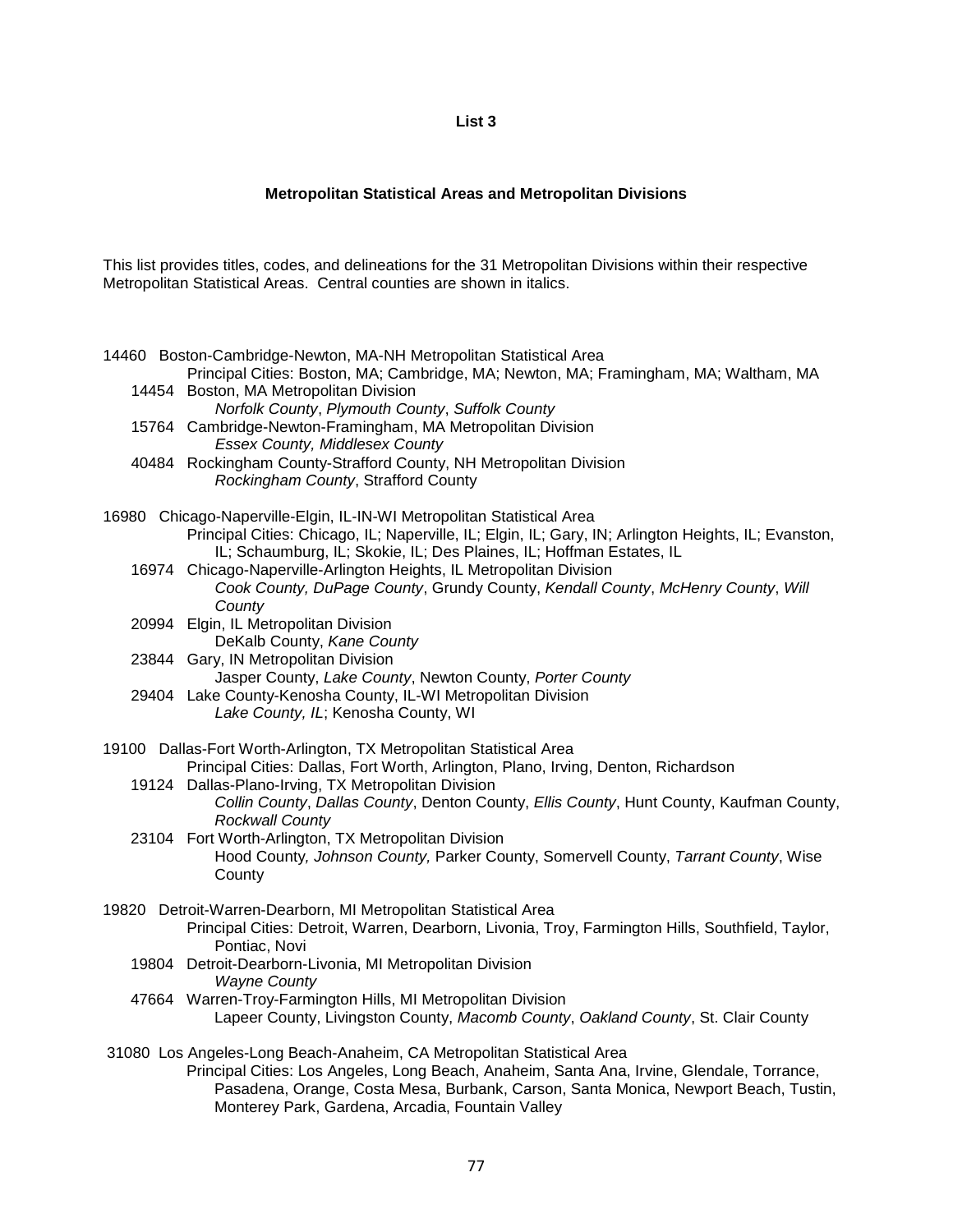- 11244 Anaheim-Santa Ana-Irvine, CA Metropolitan Division *Orange County*
- 31084 Los Angeles-Long Beach-Glendale, CA Metropolitan Division *Los Angeles County*
- 33100 Miami-Fort Lauderdale-West Palm Beach, FL Metropolitan Statistical Area Principal Cities: Miami, Fort Lauderdale, West Palm Beach, Pompano Beach, Miami Beach, Boca Raton, Kendall, Deerfield Beach, Delray Beach, Jupiter
	- 22744 Fort Lauderdale-Pompano Beach-Deerfield Beach, FL Metropolitan Division *Broward County*
	- 33124 Miami-Miami Beach-Kendall, FL Metropolitan Division *Miami-Dade County*
	- 48424 West Palm Beach-Boca Raton-Delray Beach, FL Metropolitan Division *Palm Beach County*
- 35620 New York-Newark-Jersey City, NY-NJ-PA Metropolitan Statistical Area Principal Cities: New York, NY; Newark, NJ; Jersey City, NJ; White Plains, NY; New Brunswick, NJ; Lakewood, NJ
	- 20524 Dutchess County-Putnam County, NY Metropolitan Division Dutchess County, *Putnam County*
	- 35004 Nassau County-Suffolk County, NY Metropolitan Division *Nassau County, Suffolk County*
	- 35084 Newark, NJ-PA Metropolitan Division *Essex County, NJ*; *Hunterdon County, NJ*; *Morris County, NJ*; *Somerset County, NJ; Sussex County, NJ*; *Union County, NJ*; Pike County, PA
	- 35614 New York-Jersey City-White Plains, NY-NJ Metropolitan Division *Bergen County, NJ; Hudson County, NJ; Middlesex County, NJ; Monmouth County, NJ; Ocean County, NJ; Passaic County, NJ; Bronx County, NY; Kings County, NY; New York County, NY;* Orange County, NY; *Queens County, NY; Richmond County, NY; Rockland County, NY; Westchester County, NY*
- 37980 Philadelphia-Camden-Wilmington, PA-NJ-DE-MD Metropolitan Statistical Area Principal Cities: Philadelphia, PA; Camden, NJ; Wilmington, DE
	- 15804 Camden, NJ Metropolitan Division
		- *Burlington County*, *Camden County*, *Gloucester County*
	- 33874 Montgomery County-Bucks County-Chester County, PA Metropolitan Division *Bucks County, Chester County, Montgomery County*
	- 37964 Philadelphia, PA Metropolitan Division *Delaware County*, *Philadelphia County*
	- 48864 Wilmington, DE-MD-NJ Metropolitan Division *New Castle County, DE*; *Cecil County, MD*; *Salem County, NJ*
- 41860 San Francisco-Oakland-Hayward, CA Metropolitan Statistical Area Principal Cities: San Francisco, Oakland, Hayward, Berkeley, San Leandro, Redwood City, San Ramon, Pleasanton, Walnut Creek, South San Francisco, San Rafael
	- 36084 Oakland-Hayward-Berkeley, CA Metropolitan Division *Alameda County*, Contra Costa County
	- 41884 San Francisco-Redwood City-South San Francisco, CA Metropolitan Division *San Francisco County*, *San Mateo County*
	- 42034 San Rafael, CA Metropolitan Division *Marin County*
- 42660 Seattle-Tacoma-Bellevue, WA Metropolitan Statistical Area Principal Cities: Seattle, Tacoma, Bellevue, Everett, Kent, Renton, Auburn, Lakewood, Redmond
	- 42644 Seattle-Bellevue-Everett, WA Metropolitan Division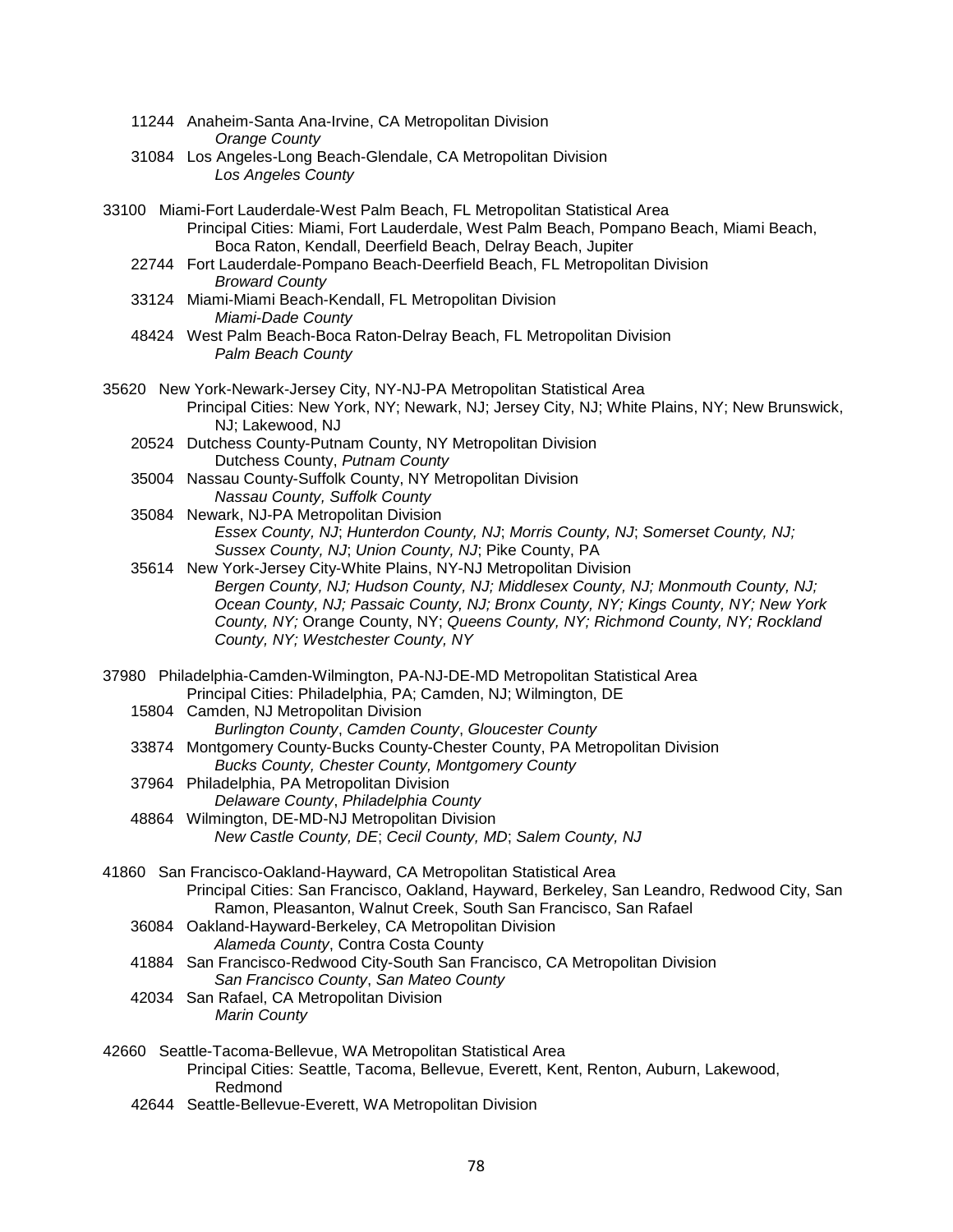*King County*, *Snohomish County* 45104 Tacoma-Lakewood, WA Metropolitan Division *Pierce County*

47900 Washington-Arlington-Alexandria, DC-VA-MD-WV Metropolitan Statistical Area Principal Cities: Washington, DC; Arlington, VA; Alexandria, VA; Silver Spring, MD; Frederick, MD; Rockville, MD; Bethesda, MD; Gaithersburg, MD; Reston, VA 43524 Silver Spring-Frederick-Rockville, MD Metropolitan Division Frederick County, *Montgomery County* 47894 Washington-Arlington-Alexandria, DC-VA-MD-WV Metropolitan Division *District of Columbia, DC*; Calvert County, MD; Charles County, MD; *Prince George's County, MD*; *Arlington County, VA*; Clarke County, VA; Culpeper County, VA; *Fairfax County, VA*; *Fauquier County, VA*; *Loudoun County, VA*; *Prince William County, VA*;

Rappahannock County, VA; Spotsylvania County, VA; *Stafford County, VA*; Warren County, VA; *Alexandria city, VA*; *Fairfax city, VA*; *Falls Church city, VA*; Fredericksburg city, VA;

*Manassas city, VA*; *Manassas Park city, VA*; Jefferson County, WV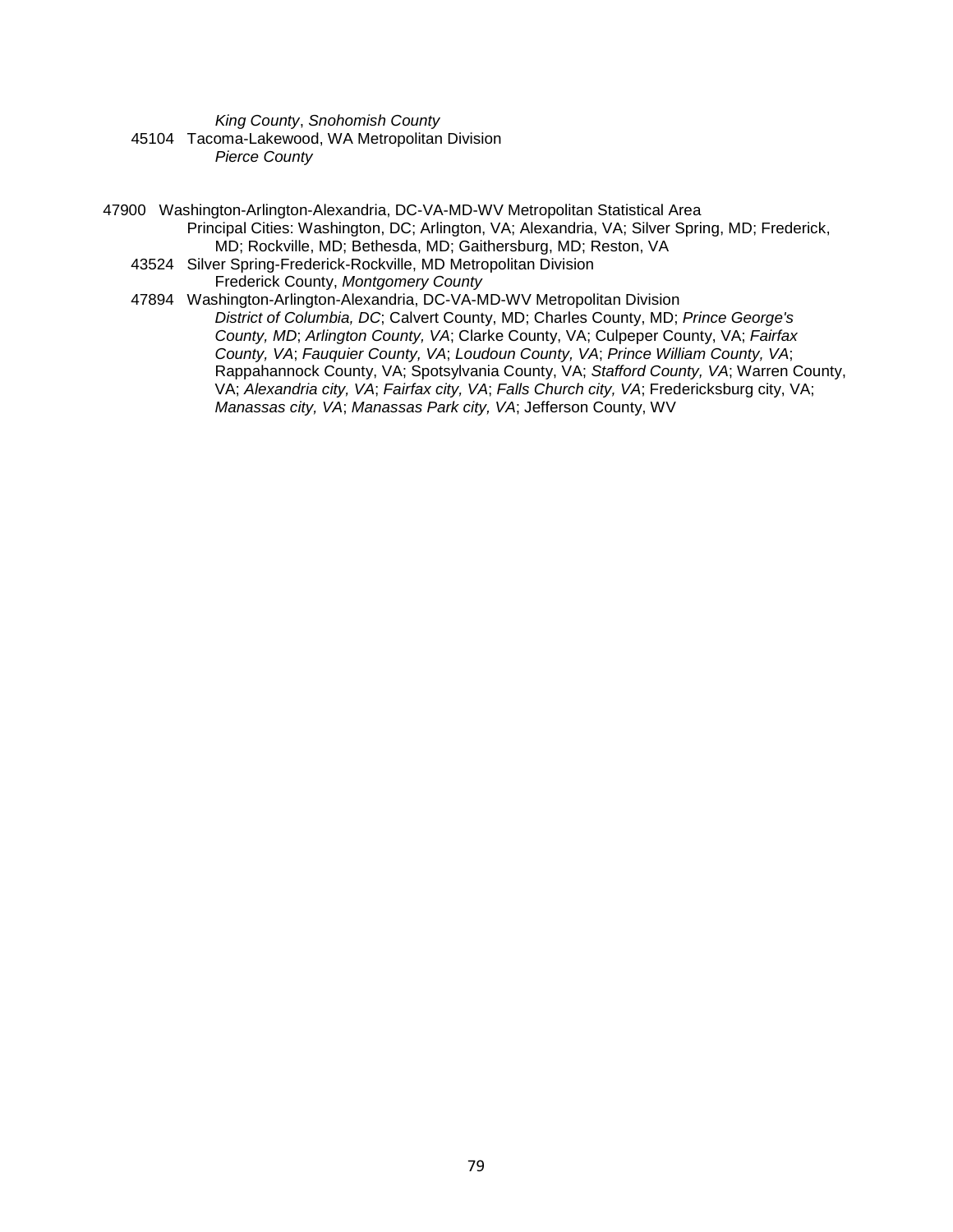## **List 4**

## **Micropolitan Statistical Areas**

This list provides titles and codes, principal cities, and delineations in counties and equivalent entities for all 555 Micropolitan Statistical Areas in the United States and Puerto Rico.

- 10100 Aberdeen, SD Micropolitan Statistical Area Principal City: Aberdeen *Brown County*, Edmunds County
- 10140 Aberdeen, WA Micropolitan Statistical Area Principal City: Aberdeen *Grays Harbor County*
- 10220 Ada, OK Micropolitan Statistical Area Principal City: Ada *Pontotoc County*
- 10260 Adjuntas, PR Micropolitan Statistical Area Principal City: Adjuntas *Adjuntas Municipio*
- 10300 Adrian, MI Micropolitan Statistical Area Principal City: Adrian *Lenawee County*
- 10460 Alamogordo, NM Micropolitan Statistical Area Principal City: Alamogordo *Otero County*
- 10620 Albemarle, NC Micropolitan Statistical Area Principal City: Albemarle *Stanly County*
- 10660 Albert Lea, MN Micropolitan Statistical Area Principal City: Albert Lea *Freeborn County*
- 10700 Albertville, AL Micropolitan Statistical Area Principal City: Albertville *Marshall County*
- 10760 Alexander City, AL Micropolitan Statistical Area Principal City: Alexander City *Tallapoosa County*
- 10820 Alexandria, MN Micropolitan Statistical Area Principal City: Alexandria *Douglas County*
- 10860 Alice, TX Micropolitan Statistical Area Principal City: Alice *Jim Wells County*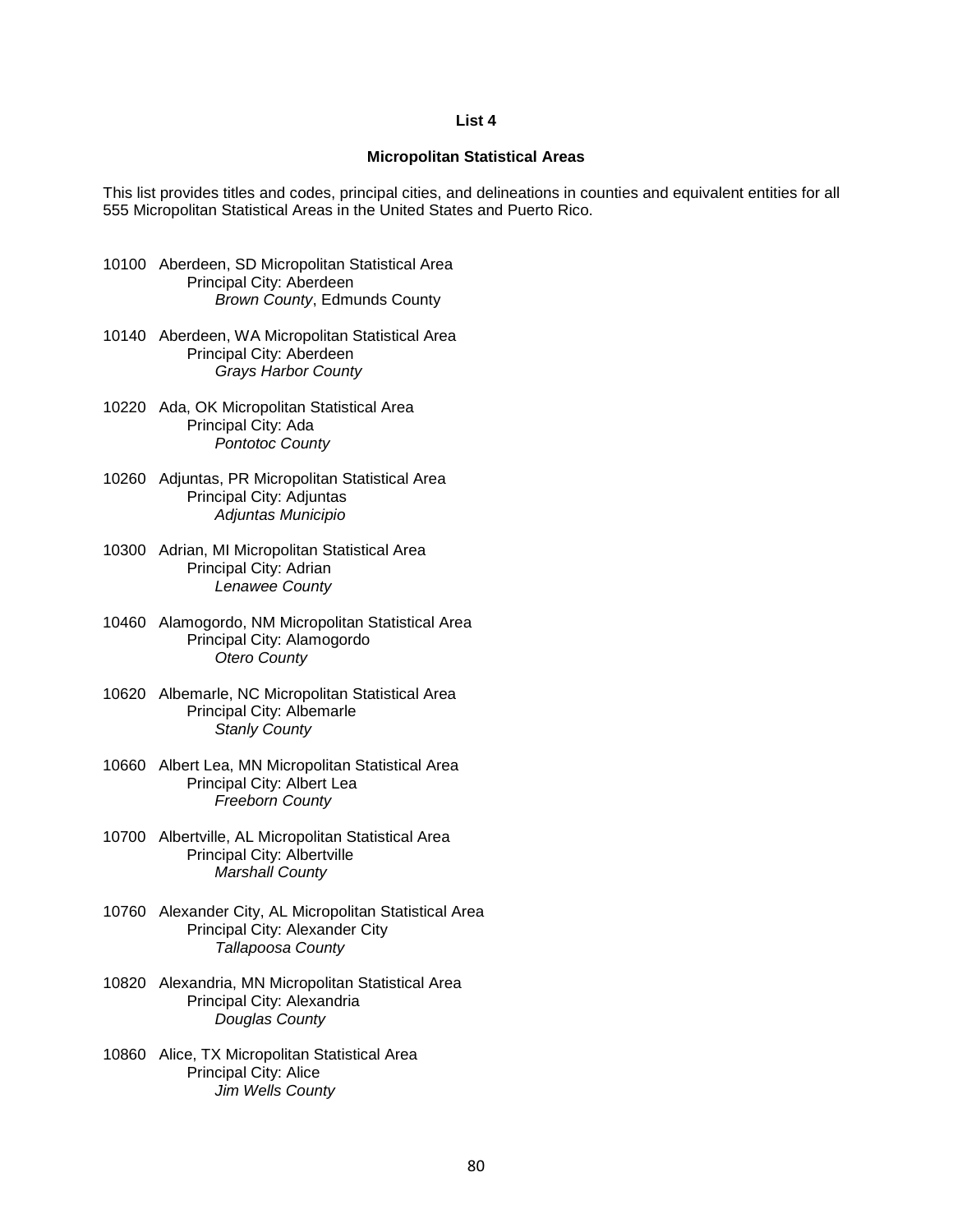| 10940 Alma, MI Micropolitan Statistical Area |
|----------------------------------------------|
| Principal City: Alma                         |
| <b>Gratiot County</b>                        |

- 10980 Alpena, MI Micropolitan Statistical Area Principal City: Alpena *Alpena County*
- 11060 Altus, OK Micropolitan Statistical Area Principal City: Altus *Jackson County*
- 11140 Americus, GA Micropolitan Statistical Area Principal City: Americus Schley County, *Sumter County*
- 11220 Amsterdam, NY Micropolitan Statistical Area Principal City: Amsterdam *Montgomery County*
- 11380 Andrews, TX Micropolitan Statistical Area Principal City: Andrews *Andrews County*
- 11420 Angola, IN Micropolitan Statistical Area Principal City: Angola *Steuben County*
- 11580 Arcadia, FL Micropolitan Statistical Area Principal City: Arcadia *DeSoto County*
- 11620 Ardmore, OK Micropolitan Statistical Area Principal City: Ardmore *Carter County*
- 11660 Arkadelphia, AR Micropolitan Statistical Area Principal City: Arkadelphia *Clark County*
- 11680 Arkansas City-Winfield, KS Micropolitan Statistical Area Principal Cities: Arkansas City, Winfield *Cowley County*
- 11740 Ashland, OH Micropolitan Statistical Area Principal City: Ashland *Ashland County*
- 11780 Ashtabula, OH Micropolitan Statistical Area Principal City: Ashtabula *Ashtabula County*
- 11820 Astoria, OR Micropolitan Statistical Area Principal City: Astoria *Clatsop County*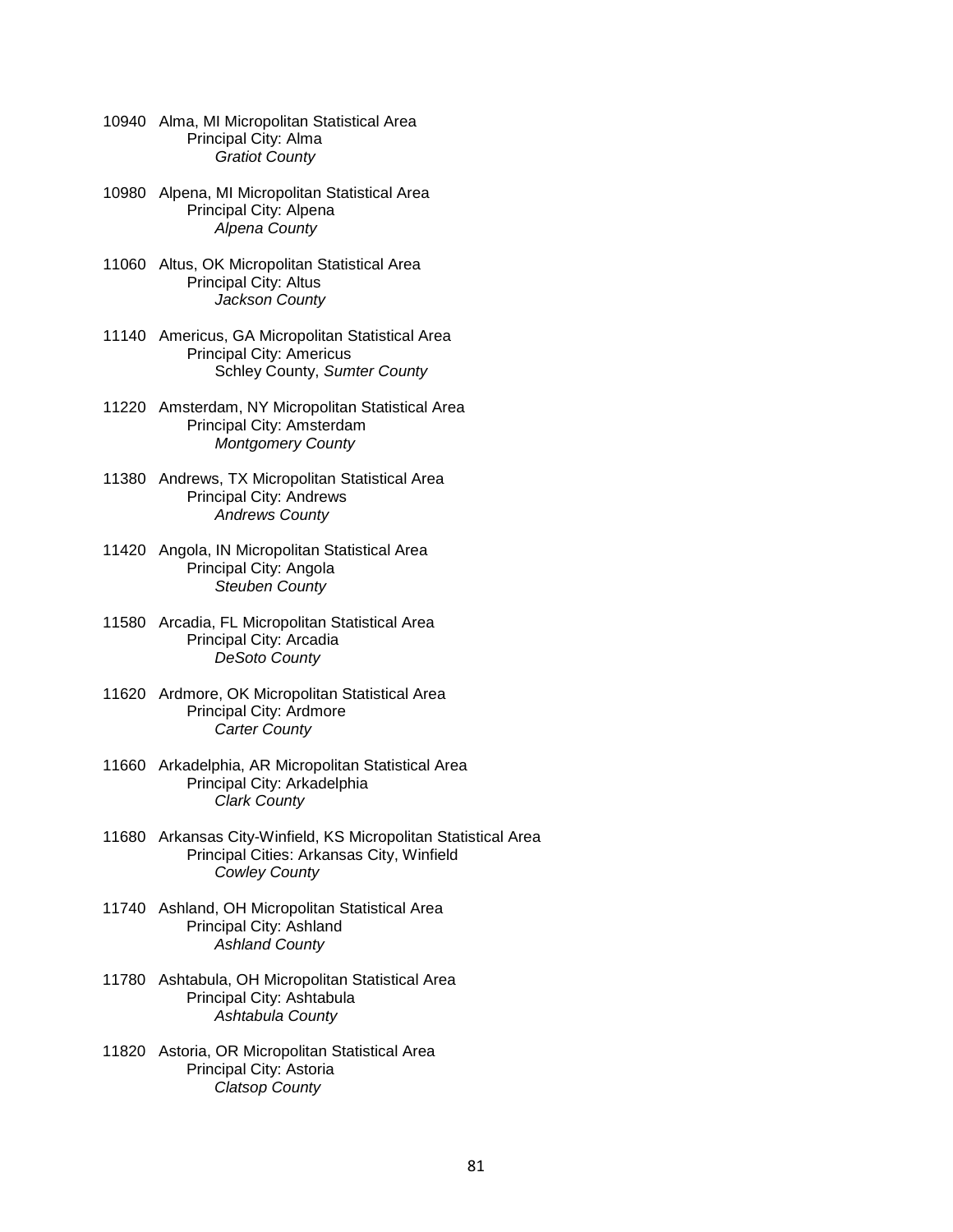| 11860 Atchison, KS Micropolitan Statistical Area |
|--------------------------------------------------|
| Principal City: Atchison                         |
| <b>Atchison County</b>                           |

- 11900 Athens, OH Micropolitan Statistical Area Principal City: Athens *Athens County*
- 11940 Athens, TN Micropolitan Statistical Area Principal City: Athens *McMinn County*
- 11980 Athens, TX Micropolitan Statistical Area Principal City: Athens *Henderson County*
- 12120 Atmore, AL Micropolitan Statistical Area Principal City: Atmore *Escambia County*
- 12140 Auburn, IN Micropolitan Statistical Area Principal City: Auburn *DeKalb County*
- 12180 Auburn, NY Micropolitan Statistical Area Principal City: Auburn *Cayuga County*
- 12300 Augusta-Waterville, ME Micropolitan Statistical Area Principal Cities: Augusta, Waterville *Kennebec County*
- 12380 Austin, MN Micropolitan Statistical Area Principal City: Austin *Mower County*
- 12460 Bainbridge, GA Micropolitan Statistical Area Principal City: Bainbridge *Decatur County*
- 12660 Baraboo, WI Micropolitan Statistical Area Principal City: Baraboo *Sauk County*
- 12680 Bardstown, KY Micropolitan Statistical Area Principal City: Bardstown *Nelson County*
- 12740 Barre, VT Micropolitan Statistical Area Principal City: Barre *Washington County*
- 12780 Bartlesville, OK Micropolitan Statistical Area Principal City: Bartlesville *Washington County*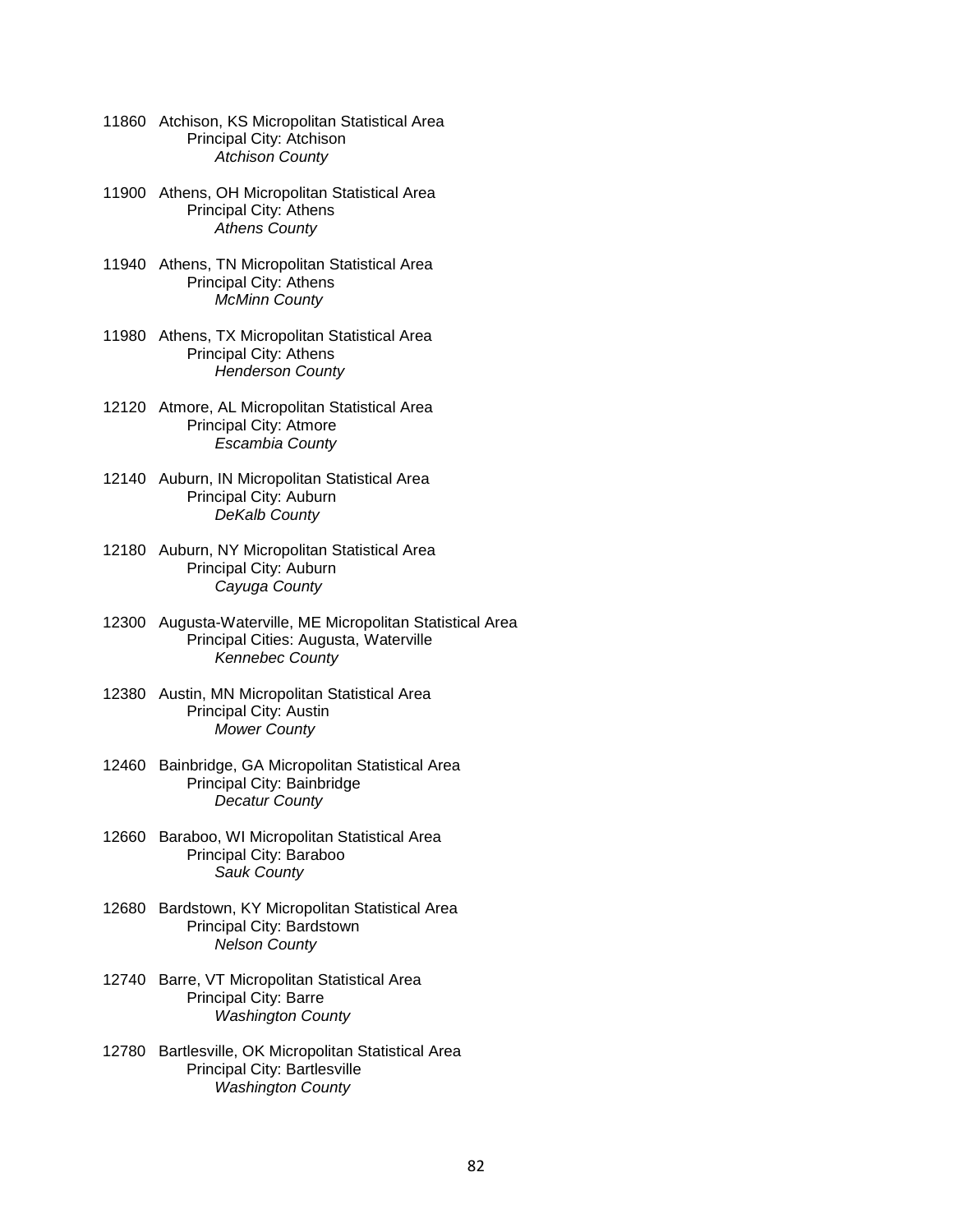| 12820 Bastrop, LA Micropolitan Statistical Area |
|-------------------------------------------------|
| Principal City: Bastrop                         |
| Morehouse Parish                                |

- 12860 Batavia, NY Micropolitan Statistical Area Principal City: Batavia *Genesee County*
- 12900 Batesville, AR Micropolitan Statistical Area Principal City: Batesville *Independence County*
- 13060 Bay City, TX Micropolitan Statistical Area Principal City: Bay City *Matagorda County*
- 13100 Beatrice, NE Micropolitan Statistical Area Principal City: Beatrice *Gage County*
- 13180 Beaver Dam, WI Micropolitan Statistical Area Principal City: Beaver Dam *Dodge County*
- 13260 Bedford, IN Micropolitan Statistical Area Principal City: Bedford *Lawrence County*
- 13300 Beeville, TX Micropolitan Statistical Area Principal City: Beeville *Bee County*
- 13340 Bellefontaine, OH Micropolitan Statistical Area Principal City: Bellefontaine *Logan County*
- 13420 Bemidji, MN Micropolitan Statistical Area Principal City: Bemidji *Beltrami County*
- 13500 Bennettsville, SC Micropolitan Statistical Area Principal City: Bennettsville *Marlboro County*
- 13540 Bennington, VT Micropolitan Statistical Area Principal City: Bennington *Bennington County*
- 13620 Berlin, NH-VT Micropolitan Statistical Area Principal City: Berlin, NH *Coos County, NH*; Essex County, VT
- 13660 Big Rapids, MI Micropolitan Statistical Area Principal City: Big Rapids *Mecosta County*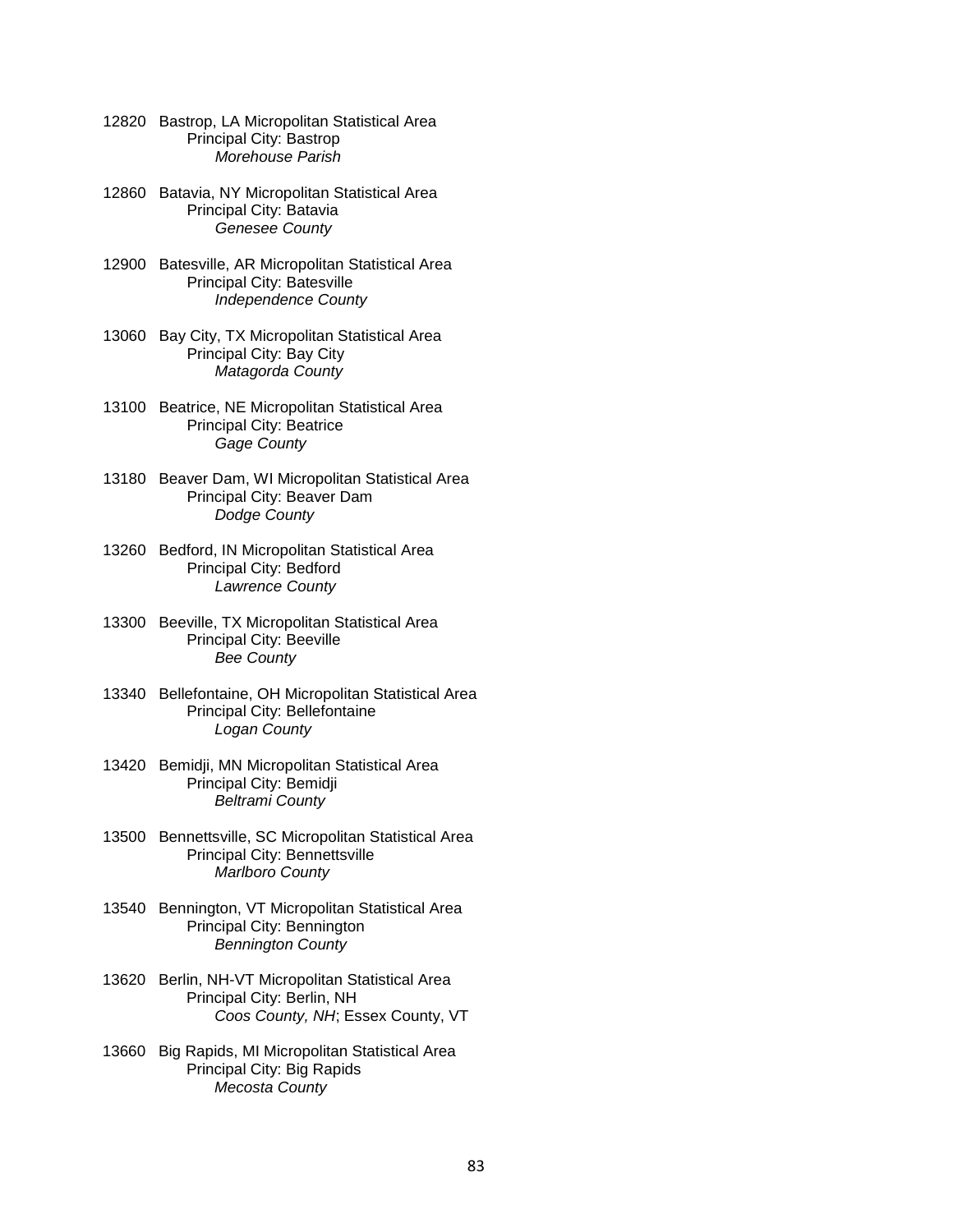- 13700 Big Spring, TX Micropolitan Statistical Area Principal City: Big Spring Glasscock County, *Howard County*
- 13720 Big Stone Gap, VA Micropolitan Statistical Area Principal City: Big Stone Gap Dickenson County, *Wise County, Norton city*
- 13940 Blackfoot, ID Micropolitan Statistical Area Principal City: Blackfoot *Bingham County*
- 14140 Bluefield, WV-VA Micropolitan Statistical Area Principal City: Bluefield, WV *Tazewell County, VA*; *Mercer County, WV*
- 14180 Blytheville, AR Micropolitan Statistical Area Principal City: Blytheville *Mississippi County*
- 14220 Bogalusa, LA Micropolitan Statistical Area Principal City: Bogalusa *Washington Parish*
- 14300 Bonham, TX Micropolitan Statistical Area Principal City: Bonham  *Fannin County*
- 14340 Boone, IA Micropolitan Statistical Area Principal City: Boone *Boone County*
- 14380 Boone, NC Micropolitan Statistical Area Principal City: Boone *Watauga County*
- 14420 Borger, TX Micropolitan Statistical Area Principal City: Borger *Hutchinson County*
- 14580 Bozeman, MT Micropolitan Statistical Area Principal City: Bozeman *Gallatin County*
- 14620 Bradford, PA Micropolitan Statistical Area Principal City: Bradford *McKean County*
- 14660 Brainerd, MN Micropolitan Statistical Area Principal City: Brainerd Cass County, *Crow Wing County*
- 14700 Branson, MO Micropolitan Statistical Area Principal City: Branson Stone County, *Taney County*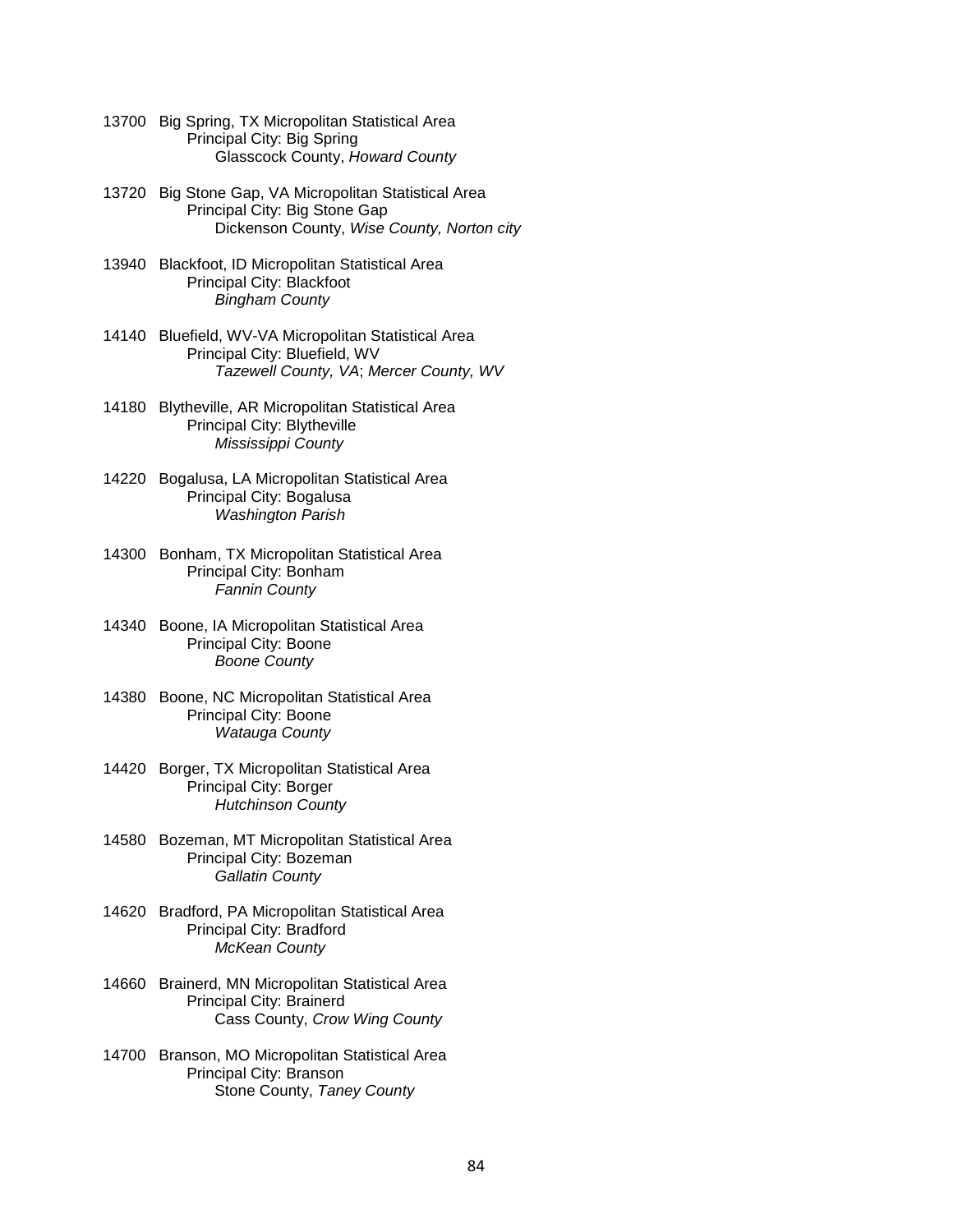- 14720 Breckenridge, CO Micropolitan Statistical Area Principal City: Breckenridge *Summit County*
- 14780 Brenham, TX Micropolitan Statistical Area Principal City: Brenham *Washington County*
- 14820 Brevard, NC Micropolitan Statistical Area Principal City: Brevard *Transylvania County*
- 15020 Brookhaven, MS Micropolitan Statistical Area Principal City: Brookhaven *Lincoln County*
- 15060 Brookings, OR Micropolitan Statistical Area Principal City: Brookings *Curry County*
- 15100 Brookings, SD Micropolitan Statistical Area Principal City: Brookings *Brookings County*
- 15140 Brownsville, TN Micropolitan Statistical Area Principal City: Brownsville  *Haywood County*
- 15220 Brownwood, TX Micropolitan Statistical Area Principal City: Brownwood *Brown County*
- 15340 Bucyrus, OH Micropolitan Statistical Area Principal City: Bucyrus *Crawford County*
- 15420 Burley, ID Micropolitan Statistical Area Principal City: Burley *Cassia County*, Minidoka County
- 15460 Burlington, IA-IL Micropolitan Statistical Area Principal City: Burlington, IA Henderson County, IL; *Des Moines County, IA*
- 15580 Butte-Silver Bow, MT Micropolitan Statistical Area Principal City: Butte-Silver Bow (balance) *Silver Bow County*
- 15620 Cadillac, MI Micropolitan Statistical Area Principal City: Cadillac Missaukee County, *Wexford County*
- 15660 Calhoun, GA Micropolitan Statistical Area Principal City: Calhoun *Gordon County*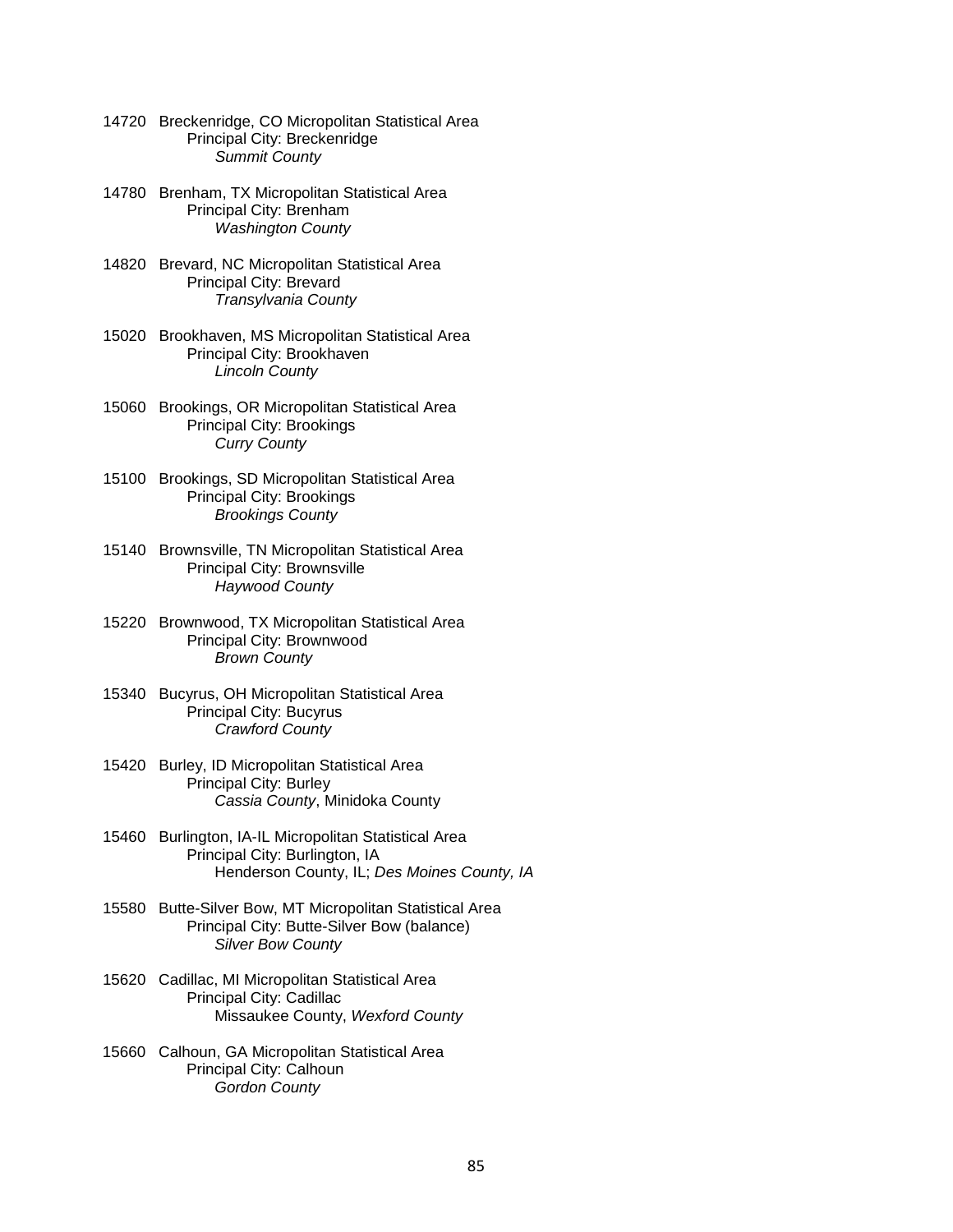- 15700 Cambridge, MD Micropolitan Statistical Area Principal City: Cambridge *Dorchester County*
- 15740 Cambridge, OH Micropolitan Statistical Area Principal City: Cambridge *Guernsey County*
- 15780 Camden, AR Micropolitan Statistical Area Principal City: Camden Calhoun County, *Ouachita County*
- 15820 Campbellsville, KY Micropolitan Statistical Area Principal City: Campbellsville *Taylor County*
- 15860 Cañon City, CO Micropolitan Statistical Area Principal City: Cañon City *Fremont County*
- 15900 Canton, IL Micropolitan Statistical Area Principal City: Canton *Fulton County*
- 16100 Carlsbad-Artesia, NM Micropolitan Statistical Area Principal Cities: Carlsbad, Artesia *Eddy County*
- 16140 Carroll, IA Micropolitan Statistical Area Principal City: Carroll *Carroll County*
- 16260 Cedar City, UT Micropolitan Statistical Area Principal City: Cedar City *Iron County*
- 16340 Cedartown, GA Micropolitan Statistical Area Principal City: Cedartown *Polk County*
- 16380 Celina, OH Micropolitan Statistical Area Principal City: Celina *Mercer County*
- 16420 Central City, KY Micropolitan Statistical Area Principal City: Central City  *Muhlenberg County*
- 16460 Centralia, IL Micropolitan Statistical Area Principal City: Centralia *Marion County*
- 16500 Centralia, WA Micropolitan Statistical Area Principal City: Centralia *Lewis County*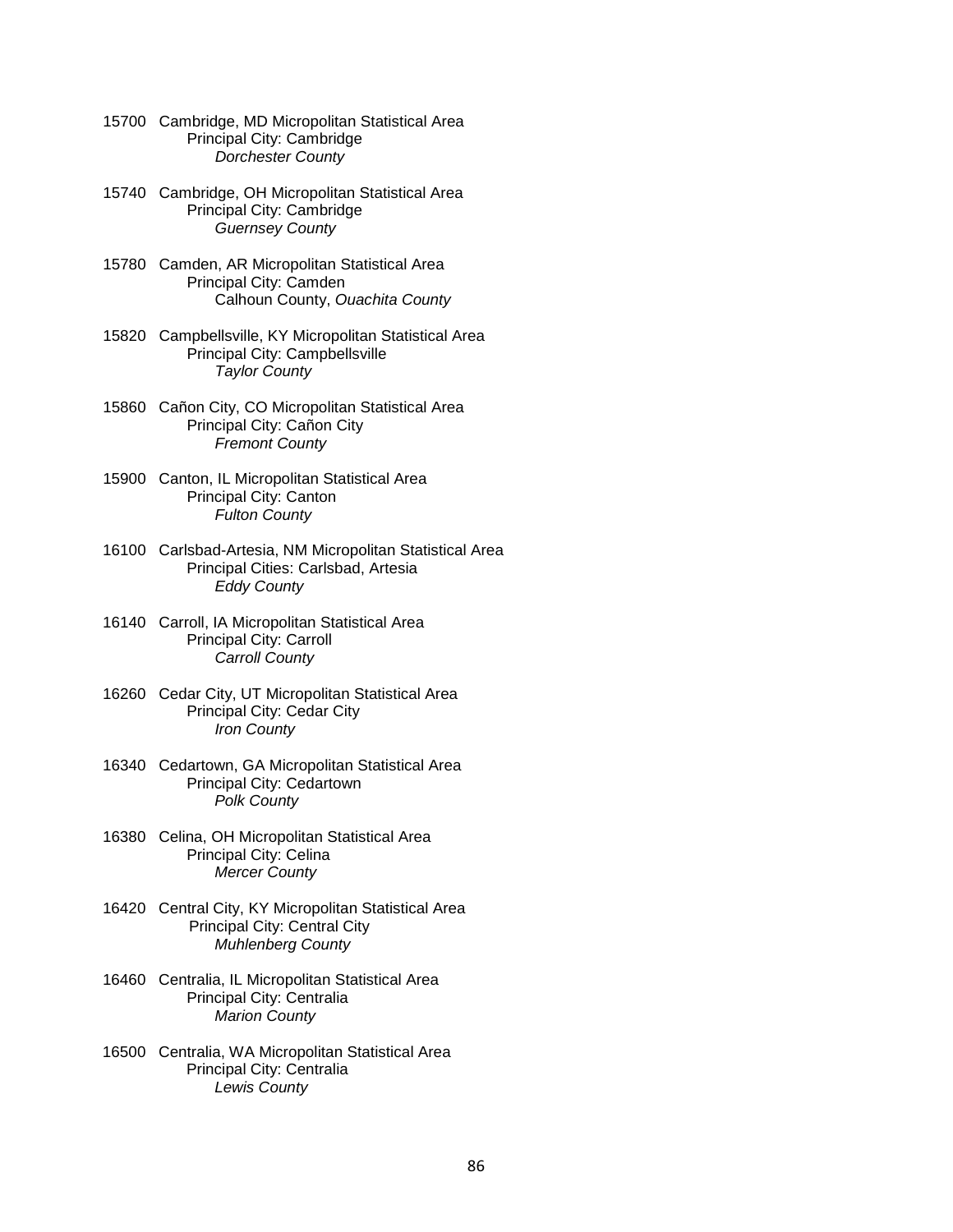- 16660 Charleston-Mattoon, IL Micropolitan Statistical Area Principal Cities: Charleston, Mattoon *Coles County*, Cumberland County
- 17060 Chillicothe, OH Micropolitan Statistical Area Principal City: Chillicothe *Ross County*
- 17200 Claremont-Lebanon, NH-VT Micropolitan Statistical Area Principal Cities: Claremont, NH; Lebanon, NH *Grafton County, NH;* Sullivan County, NH; Orange County*,* VT; *Windsor County, VT*
- 17220 Clarksburg, WV Micropolitan Statistical Area Principal City: Clarksburg Doddridge County, *Harrison County*, Taylor County
- 17260 Clarksdale, MS Micropolitan Statistical Area Principal City: Clarksdale *Coahoma County*
- 17340 Clearlake, CA Micropolitan Statistical Area Principal City: Clearlake *Lake County*
- 17380 Cleveland, MS Micropolitan Statistical Area Principal City: Cleveland *Bolivar County*
- 17500 Clewiston, FL Micropolitan Statistical Area Principal City: Clewiston *Hendry County*
- 17540 Clinton, IA Micropolitan Statistical Area Principal City: Clinton *Clinton County*
- 17580 Clovis, NM Micropolitan Statistical Area Principal City: Clovis *Curry County*
- 17620 Coamo, PR Micropolitan Statistical Area Principal City: Coamo *Coamo Municipio*
- 17640 Coco, PR Micropolitan Statistical Area Principal City: Coco *Salinas Municipio*
- 17700 Coffeyville, KS Micropolitan Statistical Area Principal City: Coffeyville *Montgomery County*
- 17740 Coldwater, MI Micropolitan Statistical Area Principal City: Coldwater *Branch County*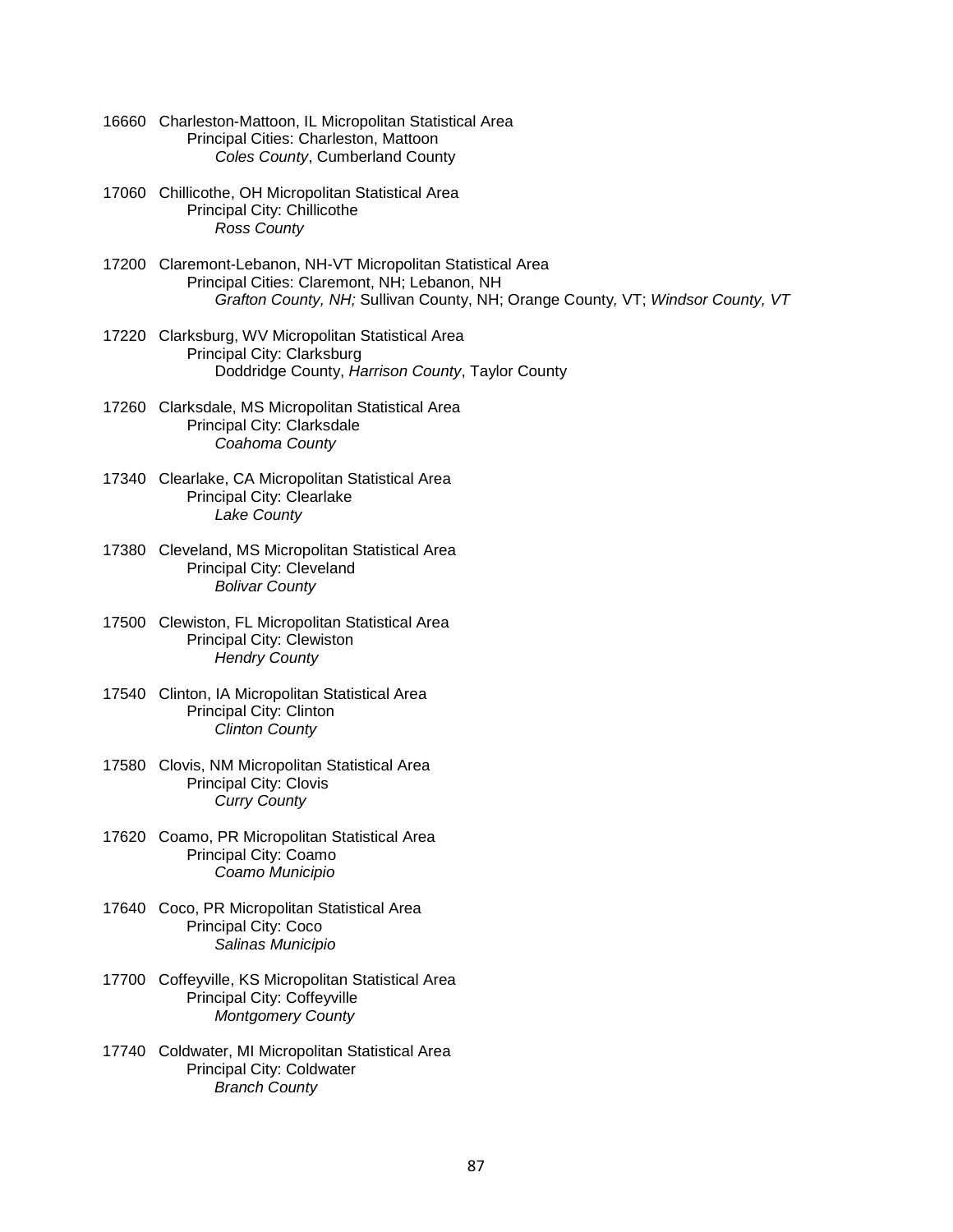|       | 18060 Columbus, MS Micropolitan Statistical Area<br>Principal City: Columbus<br><b>Lowndes County</b>                             |
|-------|-----------------------------------------------------------------------------------------------------------------------------------|
|       | 18100 Columbus, NE Micropolitan Statistical Area<br>Principal City: Columbus<br><b>Platte County</b>                              |
|       | 18180 Concord, NH Micropolitan Statistical Area<br>Principal City: Concord<br><b>Merrimack County</b>                             |
|       | 18220 Connersville, IN Micropolitan Statistical Area<br>Principal City: Connersville<br><b>Fayette County</b>                     |
|       | 18260 Cookeville, TN Micropolitan Statistical Area<br>Principal City: Cookeville<br>Jackson County, Overton County, Putnam County |
|       | 18300 Coos Bay, OR Micropolitan Statistical Area<br>Principal City: Coos Bay<br>Coos County                                       |
|       | 18380 Cordele, GA Micropolitan Statistical Area<br>Principal City: Cordele<br><b>Crisp County</b>                                 |
|       | 18420 Corinth, MS Micropolitan Statistical Area<br>Principal City: Corinth<br><b>Alcorn County</b>                                |
|       | 18460 Cornelia, GA Micropolitan Statistical Area<br>Principal City: Cornelia<br><b>Habersham County</b>                           |
|       | 18500 Corning, NY Micropolitan Statistical Area<br><b>Principal City: Corning</b><br><b>Steuben County</b>                        |
|       | 18620 Corsicana, TX Micropolitan Statistical Area<br>Principal City: Corsicana<br>Navarro County                                  |
| 18660 | Cortland, NY Micropolitan Statistical Area<br>Principal City: Cortland<br><b>Cortland County</b>                                  |
| 18740 | Coshocton, OH Micropolitan Statistical Area<br>Principal City: Coshocton<br><b>Coshocton County</b>                               |
| 18780 | Craig, CO Micropolitan Statistical Area<br>Principal City: Craig<br><b>Moffat County</b>                                          |
|       |                                                                                                                                   |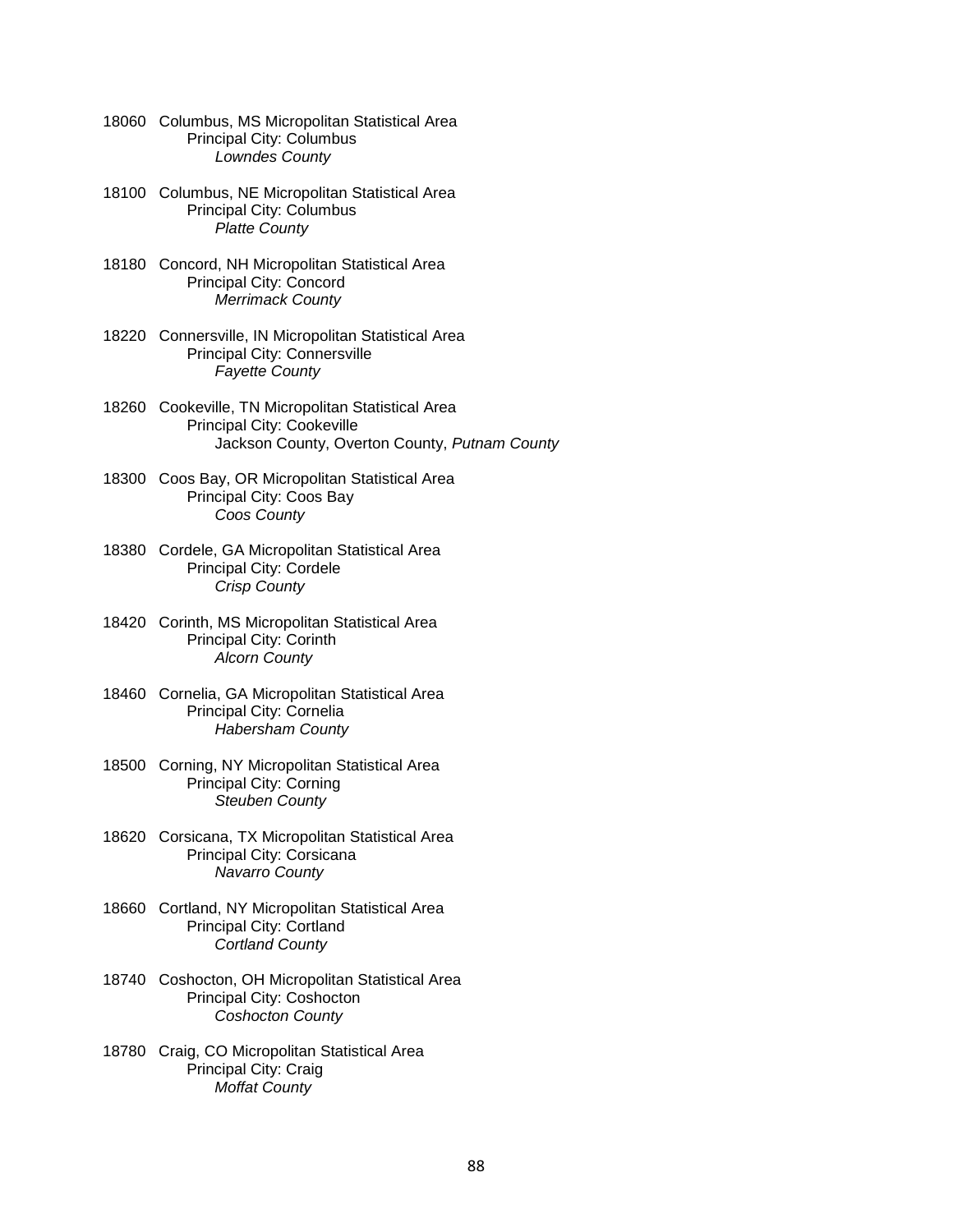- 18820 Crawfordsville, IN Micropolitan Statistical Area Principal City: Crawfordsville *Montgomery County*
- 18860 Crescent City, CA Micropolitan Statistical Area Principal City: Crescent City *Del Norte County*
- 18900 Crossville, TN Micropolitan Statistical Area Principal City: Crossville *Cumberland County*
- 18980 Cullman, AL Micropolitan Statistical Area Principal City: Cullman *Cullman County*
- 19000 Cullowhee, NC Micropolitan Statistical Area Principal City: Cullowhee *Jackson County*
- 19220 Danville, KY Micropolitan Statistical Area Principal City: Danville *Boyle County*, Lincoln County
- 19260 Danville, VA Micropolitan Statistical Area Principal City: Danville *Pittsylvania County*, *Danville city*
- 19420 Dayton, TN Micropolitan Statistical Area Principal City: Dayton *Rhea County*
- 19540 Decatur, IN Micropolitan Statistical Area Principal City: Decatur *Adams County*
- 19580 Defiance, OH Micropolitan Statistical Area Principal City: Defiance *Defiance County*
- 19620 Del Rio, TX Micropolitan Statistical Area Principal City: Del Rio *Val Verde County*
- 19700 Deming, NM Micropolitan Statistical Area Principal City: Deming *Luna County*
- 19760 DeRidder, LA Micropolitan Statistical Area Principal City: DeRidder *Beauregard Parish*
- 19860 Dickinson, ND Micropolitan Statistical Area Principal City: Dickinson *Stark County*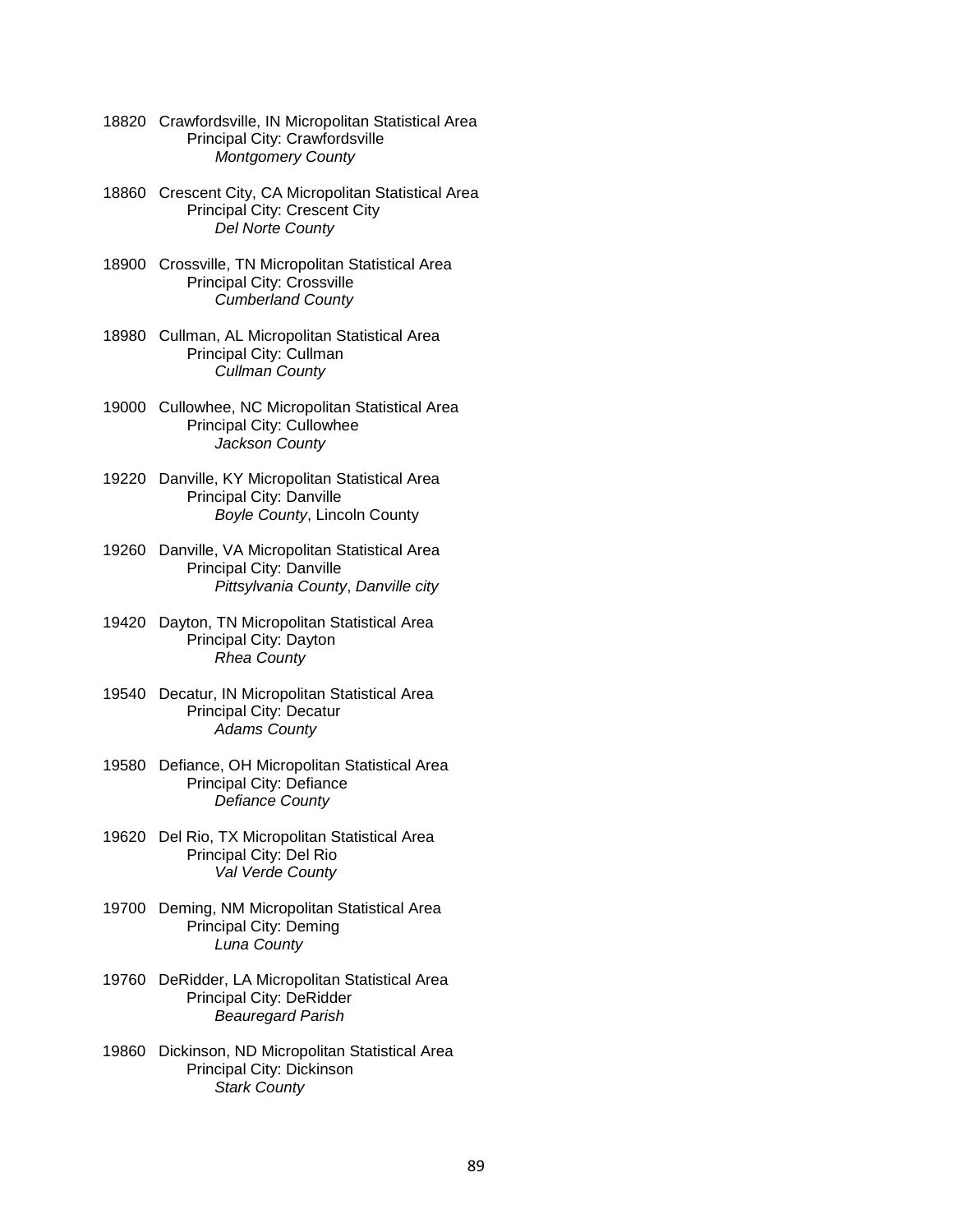- 19940 Dixon, IL Micropolitan Statistical Area Principal City: Dixon *Lee County*
- 19980 Dodge City, KS Micropolitan Statistical Area Principal City: Dodge City *Ford County*
- 20060 Douglas, GA Micropolitan Statistical Area Principal City: Douglas *Coffee County*
- 20140 Dublin, GA Micropolitan Statistical Area Principal City: Dublin Johnson County, *Laurens County*
- 20180 DuBois, PA Micropolitan Statistical Area Principal City: DuBois *Clearfield County*
- 20300 Dumas, TX Micropolitan Statistical Area Principal City: Dumas *Moore County*
- 20340 Duncan, OK Micropolitan Statistical Area Principal City: Duncan *Stephens County*
- 20380 Dunn, NC Micropolitan Statistical Area Principal City: Dunn *Harnett County*
- 20420 Durango, CO Micropolitan Statistical Area Principal City: Durango *La Plata County*
- 20460 Durant, OK Micropolitan Statistical Area Principal City: Durant *Bryan County*
- 20540 Dyersburg, TN Micropolitan Statistical Area Principal City: Dyersburg *Dyer County*
- 20580 Eagle Pass, TX Micropolitan Statistical Area Principal City: Eagle Pass *Maverick County*
- 20660 Easton, MD Micropolitan Statistical Area Principal City: Easton *Talbot County*
- 20780 Edwards, CO Micropolitan Statistical Area Principal City: Edwards *Eagle County*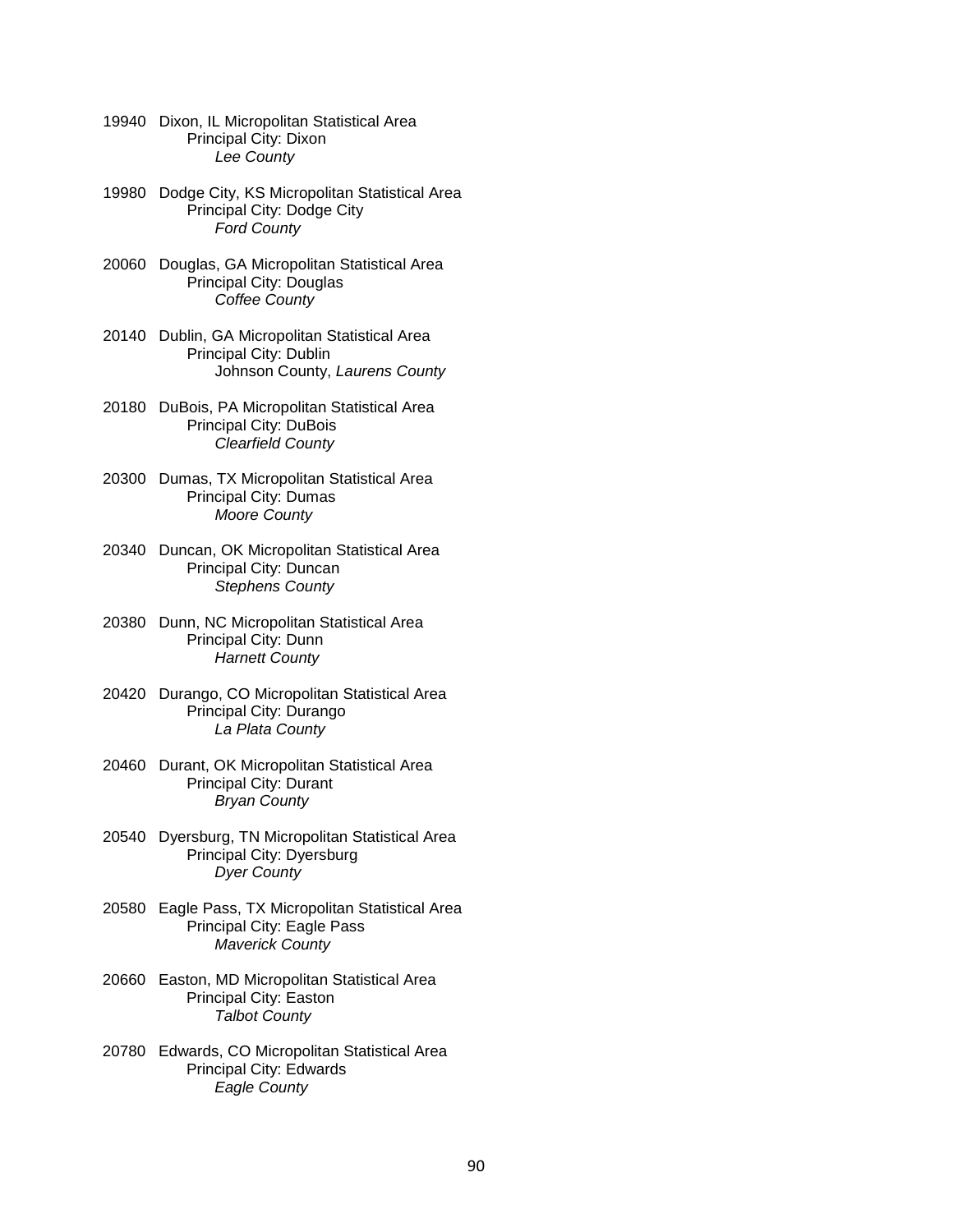- 20820 Effingham, IL Micropolitan Statistical Area Principal City: Effingham *Effingham County*
- 20900 El Campo, TX Micropolitan Statistical Area Principal City: El Campo *Wharton County*
- 20980 El Dorado, AR Micropolitan Statistical Area Principal City: El Dorado *Union County*
- 21020 Elizabeth City, NC Micropolitan Statistical Area Principal City: Elizabeth City Camden County, *Pasquotank County*, Perquimans County
- 21120 Elk City, OK Micropolitan Statistical Area Principal City: Elk City *Beckham County*
- 21180 Elkins, WV Micropolitan Statistical Area Principal City: Elkins *Randolph County*
- 21220 Elko, NV Micropolitan Statistical Area Principal City: Elko *Elko County*, Eureka County
- 21260 Ellensburg, WA Micropolitan Statistical Area Principal City: Ellensburg *Kittitas County*
- 21380 Emporia, KS Micropolitan Statistical Area Principal City: Emporia *Lyon County*
- 21460 Enterprise, AL Micropolitan Statistical Area Principal City: Enterprise *Coffee County*
- 21540 Escanaba, MI Micropolitan Statistical Area Principal City: Escanaba *Delta County*
- 21580 Española, NM Micropolitan Statistical Area Principal City: Española *Rio Arriba County*
- 21640 Eufaula, AL-GA Micropolitan Statistical Area Principal City: Eufaula, AL *Barbour County, AL*; Quitman County, GA
- 21700 Eureka-Arcata-Fortuna, CA Micropolitan Statistical Area Principal Cities: Eureka, Arcata, Fortuna *Humboldt County*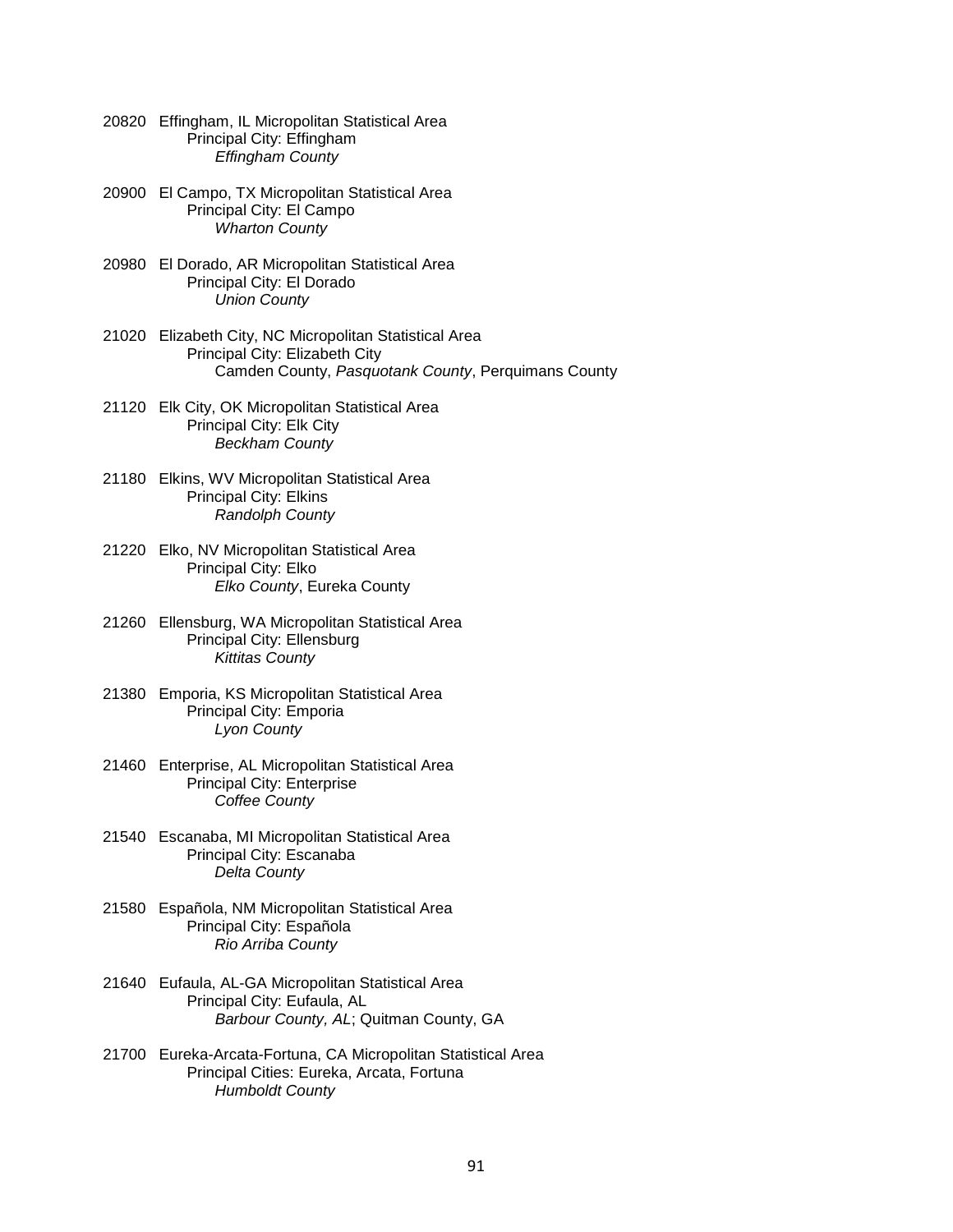- 21740 Evanston, WY Micropolitan Statistical Area Principal City: Evanston *Uinta County*
- 21840 Fairfield, IA Micropolitan Statistical Area Principal City: Fairfield *Jefferson County*
- 21860 Fairmont, MN Micropolitan Statistical Area Principal City: Fairmont  *Martin County*
- 21900 Fairmont, WV Micropolitan Statistical Area Principal City: Fairmont *Marion County*
- 21980 Fallon, NV Micropolitan Statistical Area Principal City: Fallon *Churchill County*
- 22060 Faribault-Northfield, MN Micropolitan Statistical Area Principal Cities: Faribault, Northfield *Rice County*
- 22100 Farmington, MO Micropolitan Statistical Area Principal City: Farmington *St. Francois County*
- 22260 Fergus Falls, MN Micropolitan Statistical Area Principal City: Fergus Falls *Otter Tail County*
- 22280 Fernley, NV Micropolitan Statistical Area Principal City: Fernley *Lyon County*
- 22300 Findlay, OH Micropolitan Statistical Area Principal City: Findlay *Hancock County*
- 22340 Fitzgerald, GA Micropolitan Statistical Area Principal City: Fitzgerald *Ben Hill County*
- 22580 Forest City, NC Micropolitan Statistical Area Principal City: Forest City *Rutherford County*
- 22620 Forrest City, AR Micropolitan Statistical Area Principal City: Forrest City *St. Francis County*
- 22700 Fort Dodge, IA Micropolitan Statistical Area Principal City: Fort Dodge *Webster County*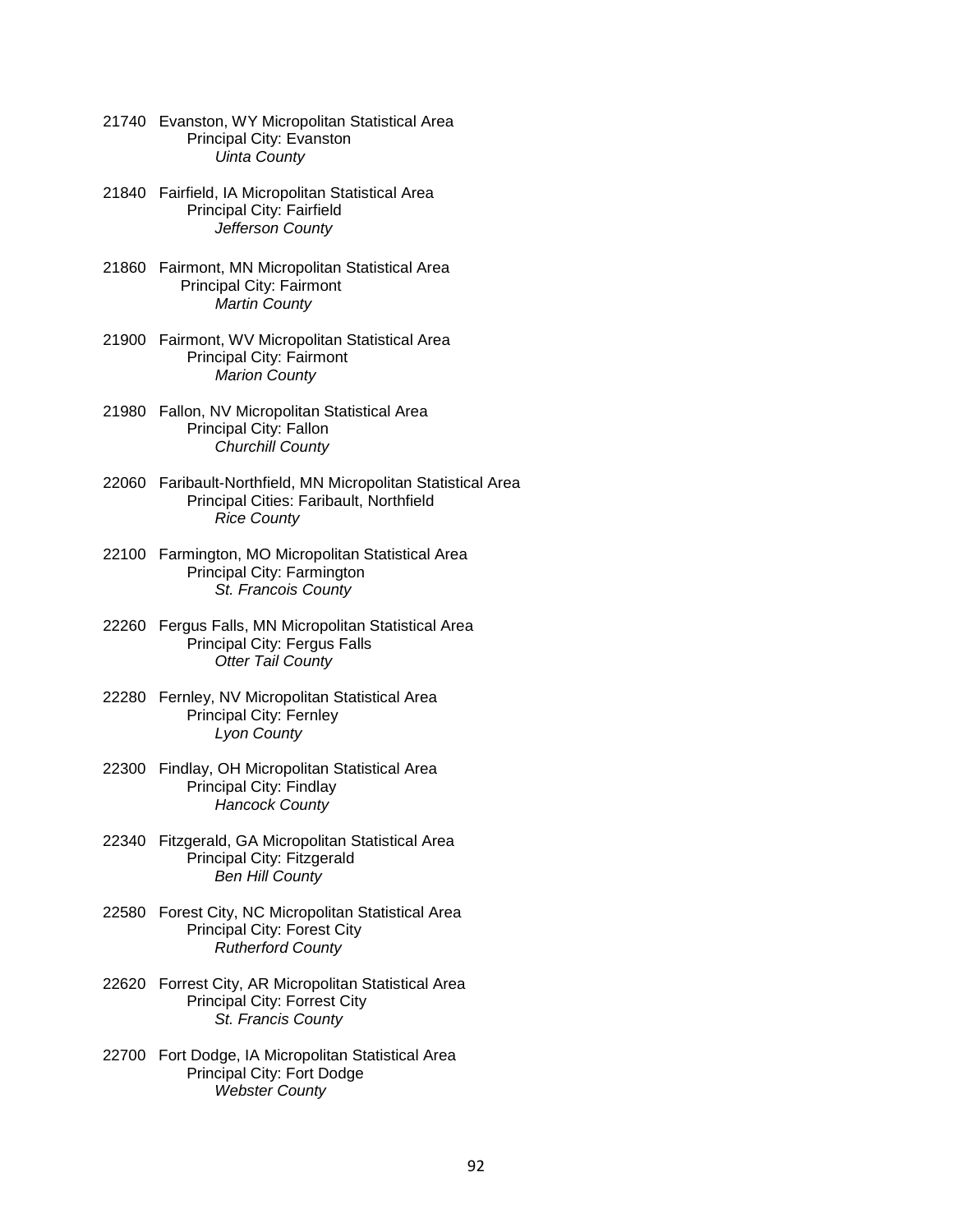- 22780 Fort Leonard Wood, MO Micropolitan Statistical Area Principal City: Fort Leonard Wood *Pulaski County*
- 22800 Fort Madison-Keokuk, IA-IL-MO Micropolitan Statistical Area Principal Cities: Fort Madison, IA; Keokuk, IA Hancock County, IL; *Lee County, IA*; Clark County, MO
- 22820 Fort Morgan, CO Micropolitan Statistical Area Principal City: Fort Morgan *Morgan County*
- 22840 Fort Payne, AL Micropolitan Statistical Area Principal City: Fort Payne  *DeKalb County*
- 22860 Fort Polk South, LA Micropolitan Statistical Area Principal City: Fort Polk South *Vernon Parish*
- 23140 Frankfort, IN Micropolitan Statistical Area Principal City: Frankfort *Clinton County*
- 23180 Frankfort, KY Micropolitan Statistical Area Principal City: Frankfort Anderson County, *Franklin County*
- 23240 Fredericksburg, TX Micropolitan Statistical Area Principal City: Fredericksburg *Gillespie County*
- 23300 Freeport, IL Micropolitan Statistical Area Principal City: Freeport *Stephenson County*
- 23340 Fremont, NE Micropolitan Statistical Area Principal City: Fremont *Dodge County*
- 23380 Fremont, OH Micropolitan Statistical Area Principal City: Fremont *Sandusky County*
- 23500 Gaffney, SC Micropolitan Statistical Area Principal City: Gaffney *Cherokee County*
- 23620 Gainesville, TX Micropolitan Statistical Area Principal City: Gainesville *Cooke County*
- 23660 Galesburg, IL Micropolitan Statistical Area Principal City: Galesburg *Knox County*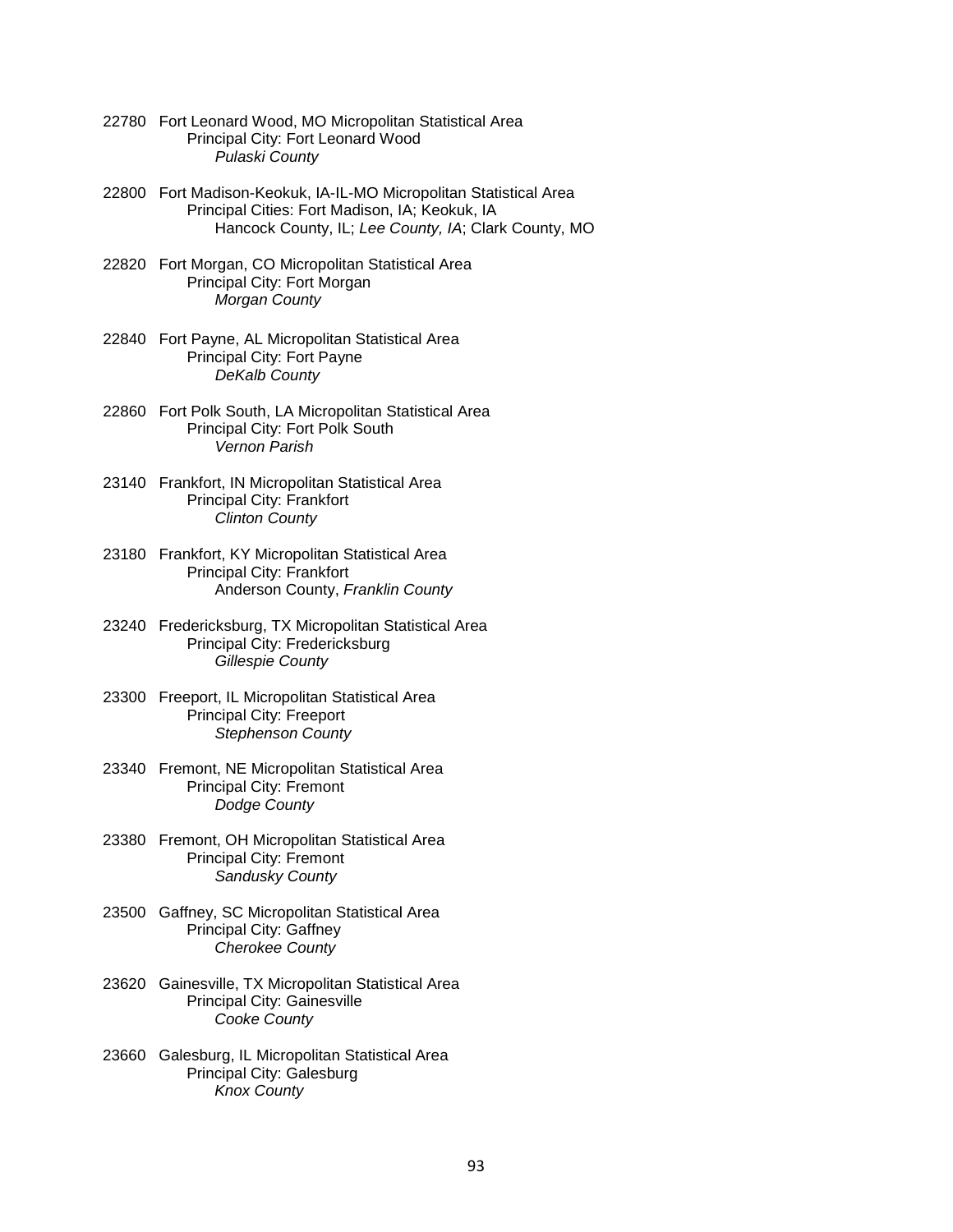- 23700 Gallup, NM Micropolitan Statistical Area Principal City: Gallup *McKinley County*
- 23780 Garden City, KS Micropolitan Statistical Area Principal City: Garden City *Finney County,* Kearny County
- 23820 Gardnerville Ranchos, NV Micropolitan Statistical Area Principal City: Gardnerville Ranchos *Douglas County*
- 23860 Georgetown, SC Micropolitan Statistical Area Principal City: Georgetown *Georgetown County*
- 23940 Gillette, WY Micropolitan Statistical Area Principal City: Gillette *Campbell County*
- 23980 Glasgow, KY Micropolitan Statistical Area Principal City: Glasgow *Barren County*, Metcalfe County
- 24060 Glenwood Springs, CO Micropolitan Statistical Area Principal City: Glenwood Springs *Garfield County*, Pitkin County
- 24100 Gloversville, NY Micropolitan Statistical Area Principal City: Gloversville *Fulton County*
- 24330 Grand Rapids, MN Micropolitan Statistical Area Principal City: Grand Rapids *Itasca County*
- 24380 Grants, NM Micropolitan Statistical Area Principal City: Grants *Cibola County*
- 24460 Great Bend, KS Micropolitan Statistical Area Principal City: Great Bend *Barton County*
- 24620 Greeneville, TN Micropolitan Statistical Area Principal City: Greeneville *Greene County*
- 24640 Greenfield Town, MA Micropolitan Statistical Area Principal City: Greenfield Town *Franklin County*
- 24700 Greensburg, IN Micropolitan Statistical Area Principal City: Greensburg *Decatur County*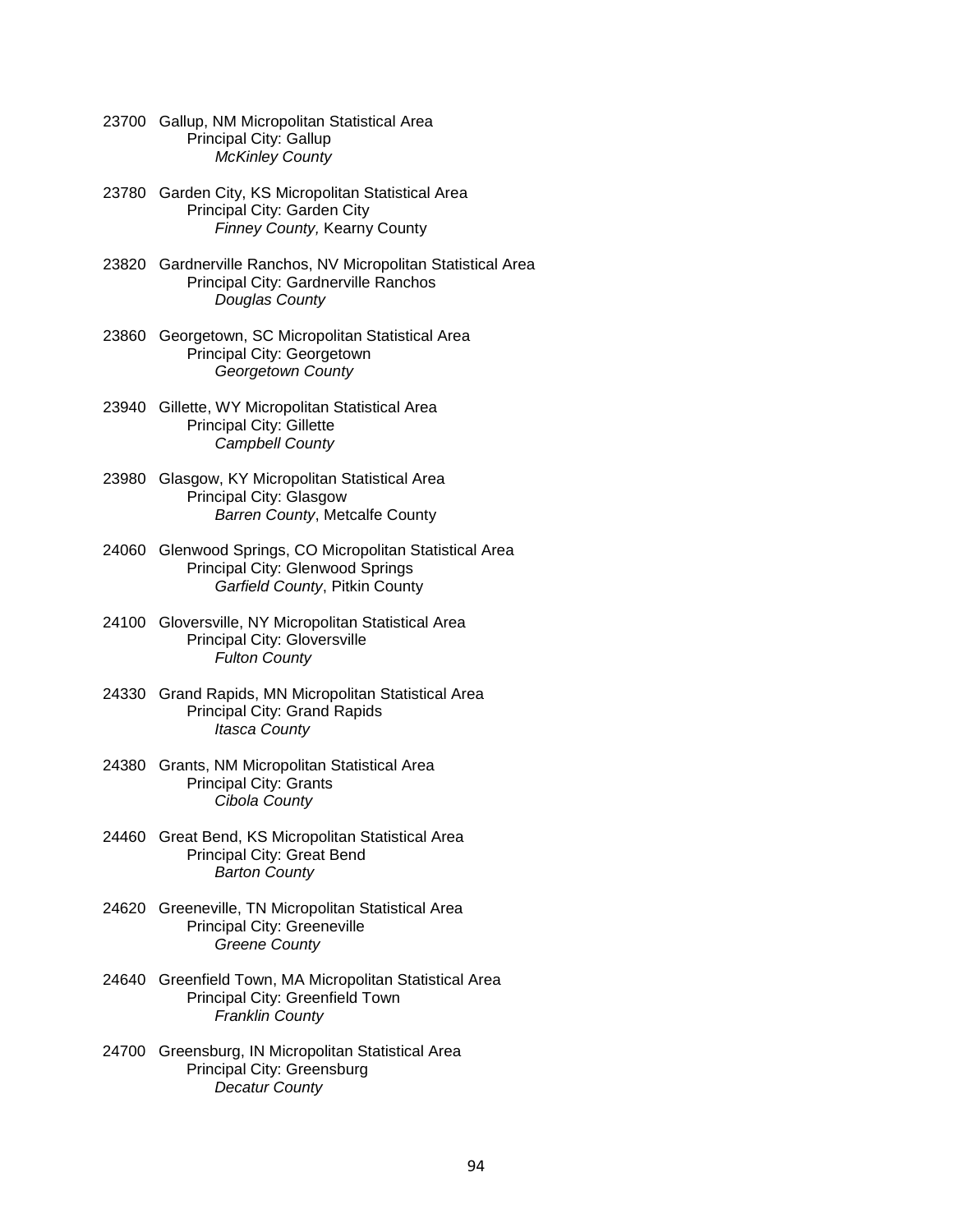| 24740 Greenville, MS Micropolitan Statistical Area |
|----------------------------------------------------|
| <b>Principal City: Greenville</b>                  |
| <b>Washington County</b>                           |

- 24820 Greenville, OH Micropolitan Statistical Area Principal City: Greenville *Darke County*
- 24900 Greenwood, MS Micropolitan Statistical Area Principal City: Greenwood Carroll County, *Leflore County*
- 24940 Greenwood, SC Micropolitan Statistical Area Principal City: Greenwood Abbeville County, *Greenwood County*
- 24980 Grenada, MS Micropolitan Statistical Area Principal City: Grenada *Grenada County*
- 25100 Guymon, OK Micropolitan Statistical Area Principal City: Guymon *Texas County*
- 25200 Hailey, ID Micropolitan Statistical Area Principal City: Hailey *Blaine County,* Camas County, Lincoln County
- 25300 Hannibal, MO Micropolitan Statistical Area Principal City: Hannibal *Marion County*, Ralls County
- 25460 Harrison, AR Micropolitan Statistical Area Principal City: Harrison *Boone County*, Newton County
- 25580 Hastings, NE Micropolitan Statistical Area Principal City: Hastings *Adams County*
- 25700 Hays, KS Micropolitan Statistical Area Principal City: Hays *Ellis County*
- 25720 Heber, UT Micropolitan Statistical Area Principal City: Heber *Wasatch County*
- 25740 Helena, MT Micropolitan Statistical Area Principal City: Helena Jefferson County, *Lewis and Clark County*
- 25760 Helena-West Helena, AR Micropolitan Statistical Area Principal City: Helena-West Helena *Phillips County*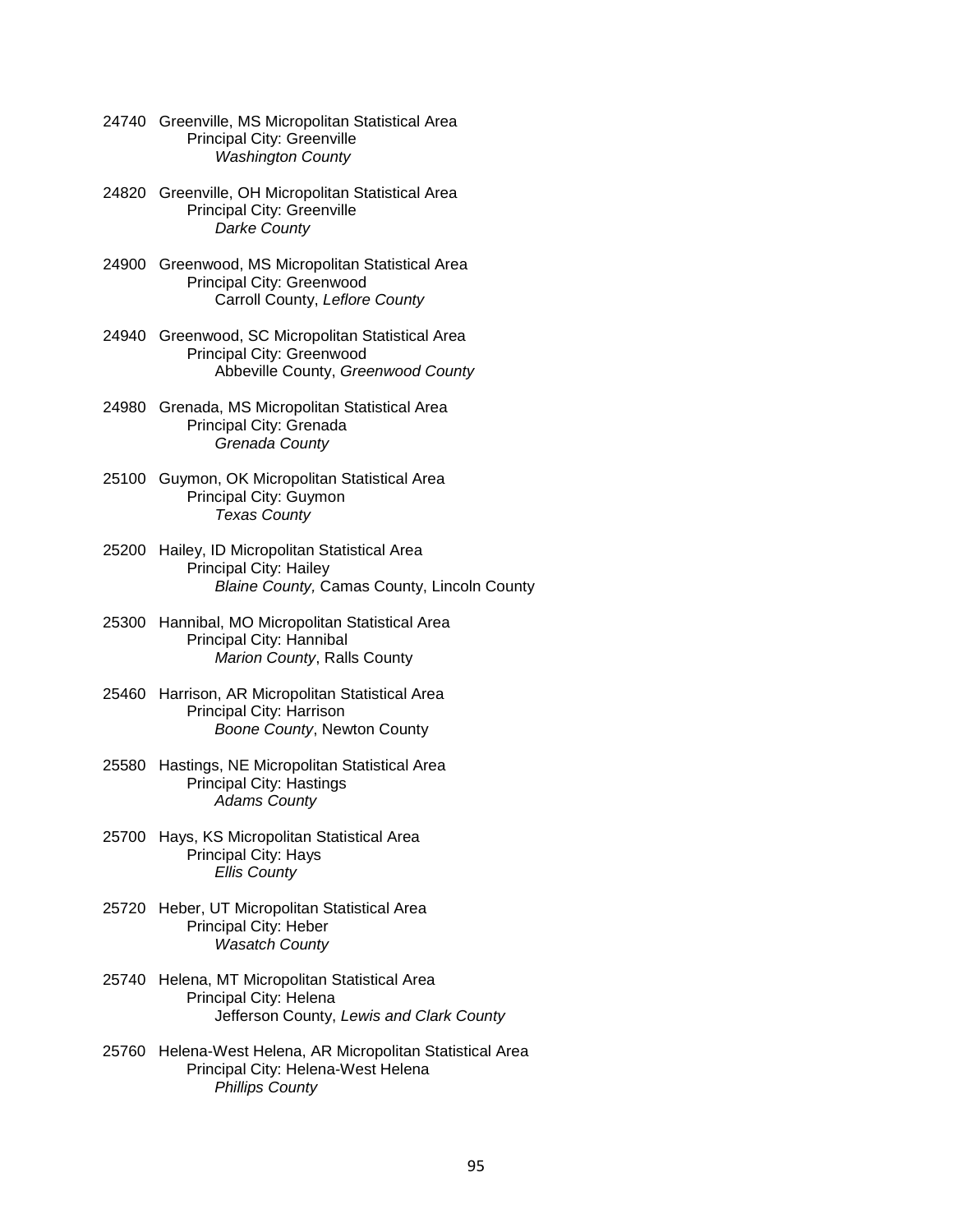- 25780 Henderson, NC Micropolitan Statistical Area Principal City: Henderson *Vance County*
- 25820 Hereford, TX Micropolitan Statistical Area Principal City: Hereford *Deaf Smith County*
- 25840 Hermiston-Pendleton, OR Micropolitan Statistical Area Principal Cities: Hermiston, Pendleton Morrow County, *Umatilla County*
- 25880 Hillsdale, MI Micropolitan Statistical Area Principal City: Hillsdale *Hillsdale County*
- 25900 Hilo, HI Micropolitan Statistical Area Principal City: Hilo *Hawaii County*
- 26020 Hobbs, NM Micropolitan Statistical Area Principal City: Hobbs *Lea County*
- 26090 Holland, MI Micropolitan Statistical Area Principal City: Holland *Allegan County*
- 26220 Hood River, OR Micropolitan Statistical Area Principal City: Hood River *Hood River County*
- 26260 Hope, AR Micropolitan Statistical Area Principal City: Hope *Hempstead County*, Nevada County
- 26340 Houghton, MI Micropolitan Statistical Area Principal City: Houghton *Houghton County*, Keweenaw County
- 26460 Hudson, NY Micropolitan Statistical Area Principal City: Hudson *Columbia County*
- 26500 Huntingdon, PA Micropolitan Statistical Area Principal City: Huntingdon *Huntingdon County*
- 26540 Huntington, IN Micropolitan Statistical Area Principal City: Huntington *Huntington County*
- 26660 Huntsville, TX Micropolitan Statistical Area Principal City: Huntsville Trinity County, *Walker County*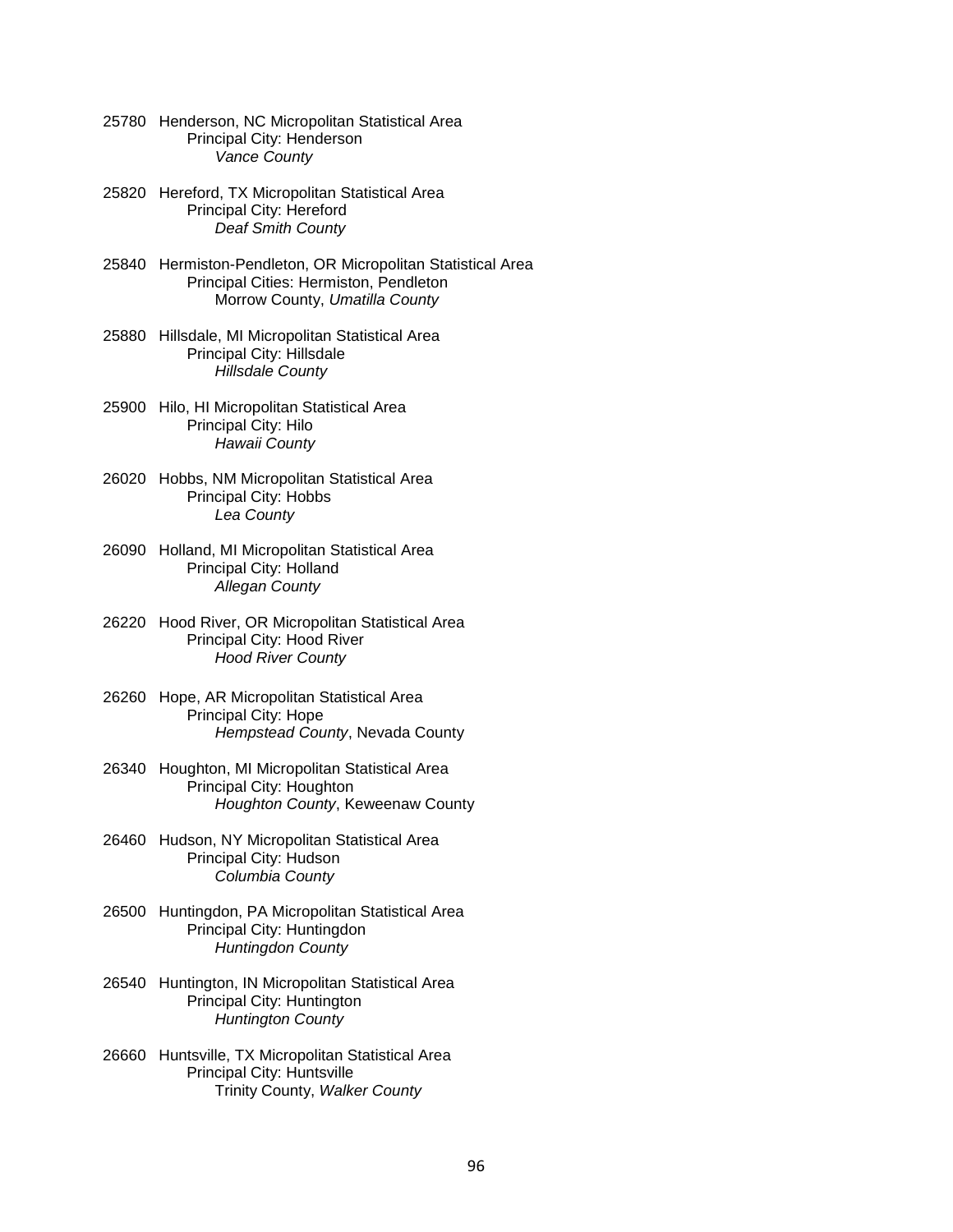- 26700 Huron, SD Micropolitan Statistical Area Principal City: Huron *Beadle County*
- 26740 Hutchinson, KS Micropolitan Statistical Area Principal City: Hutchinson *Reno County*
- 26780 Hutchinson, MN Micropolitan Statistical Area Principal City: Hutchinson *McLeod County*
- 26860 Indiana, PA Micropolitan Statistical Area Principal City: Indiana *Indiana County*
- 26940 Indianola, MS Micropolitan Statistical Area Principal City: Indianola *Sunflower County*
- 26960 Ionia, MI Micropolitan Statistical Area Principal City: Ionia *Ionia County*
- 27020 Iron Mountain, MI-WI Micropolitan Statistical Area Principal City: Iron Mountain, MI *Dickinson County, MI*; Florence County, WI
- 27160 Jackson, OH Micropolitan Statistical Area Principal City: Jackson *Jackson County*
- 27220 Jackson, WY-ID Micropolitan Statistical Area Principal City: Jackson, WY Teton County, ID; *Teton County, WY*
- 27300 Jacksonville, IL Micropolitan Statistical Area Principal City: Jacksonville *Morgan County*, Scott County
- 27380 Jacksonville, TX Micropolitan Statistical Area Principal City: Jacksonville *Cherokee County*
- 27420 Jamestown, ND Micropolitan Statistical Area Principal City: Jamestown *Stutsman County*
- 27460 Jamestown-Dunkirk-Fredonia, NY Micropolitan Statistical Area Principal Cities: Jamestown, Dunkirk, Fredonia *Chautauqua County*
- 27540 Jasper, IN Micropolitan Statistical Area Principal City: Jasper *Dubois County*, Pike County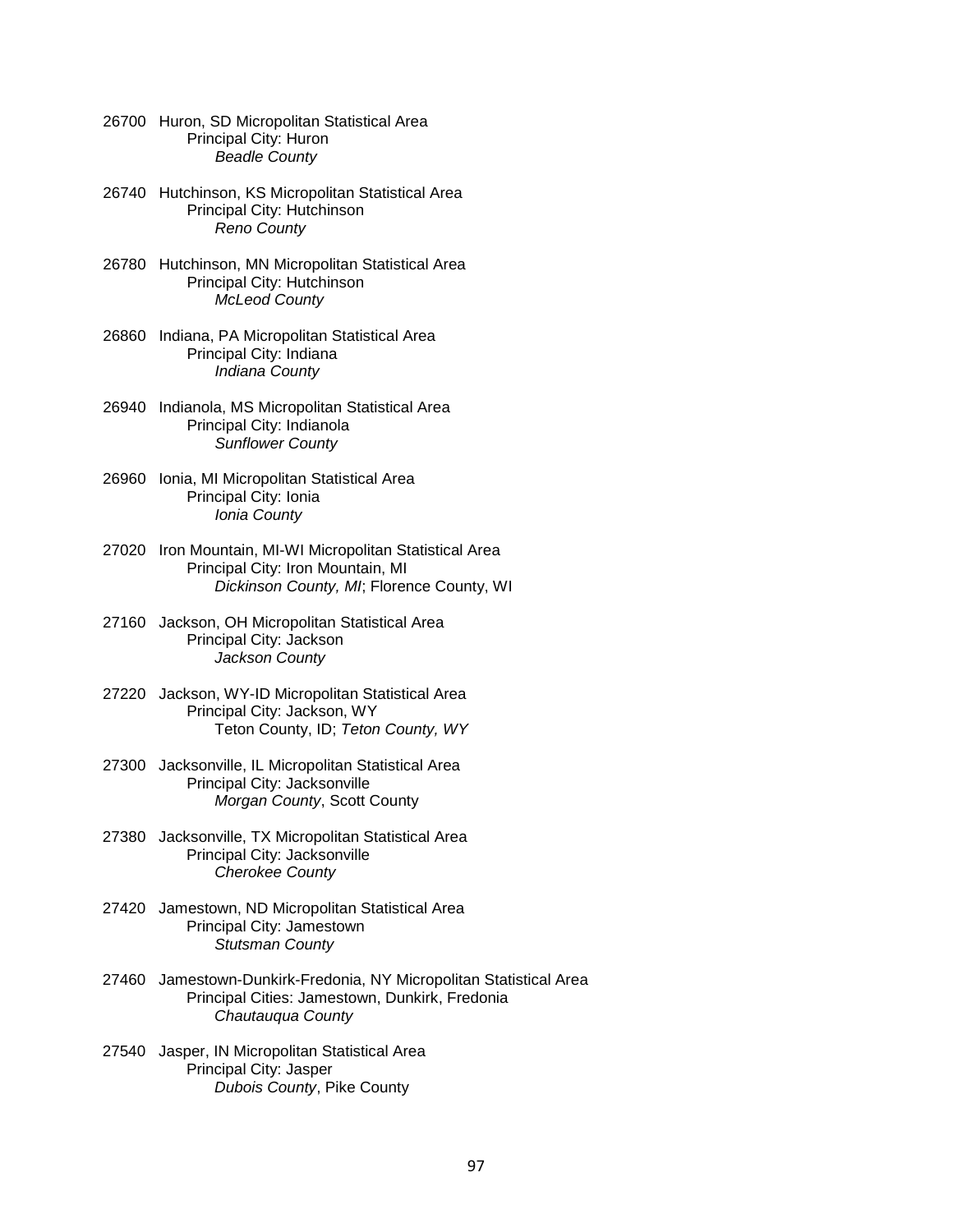- 27580 Jayuya, PR Micropolitan Statistical Area Principal City: Jayuya *Jayuya Municipio*
- 27600 Jefferson, GA Micropolitan Statistical Area Principal City: Jefferson *Jackson County*
- 27660 Jennings, LA Micropolitan Statistical Area Principal City: Jennings  *Jefferson Davis Parish*
- 27700 Jesup, GA Micropolitan Statistical Area Principal City: Jesup *Wayne County*
- 27920 Junction City, KS Micropolitan Statistical Area Principal City: Junction City *Geary County*
- 27940 Juneau, AK Micropolitan Statistical Area Principal City: Juneau *Juneau City and Borough*
- 28060 Kalispell, MT Micropolitan Statistical Area Principal City: Kalispell *Flathead County*
- 28180 Kapaa, HI Micropolitan Statistical Area Principal City: Kapaa *Kauai County*
- 28260 Kearney, NE Micropolitan Statistical Area Principal City: Kearney *Buffalo County*, Kearney County
- 28300 Keene, NH Micropolitan Statistical Area Principal City: Keene *Cheshire County*
- 28340 Kendallville, IN Micropolitan Statistical Area Principal City: Kendallville *Noble County*
- 28380 Kennett, MO Micropolitan Statistical Area Principal City: Kennett *Dunklin County*
- 28500 Kerrville, TX Micropolitan Statistical Area Principal City: Kerrville *Kerr County*
- 28540 Ketchikan, AK Micropolitan Statistical Area Principal City: Ketchikan *Ketchikan Gateway Borough*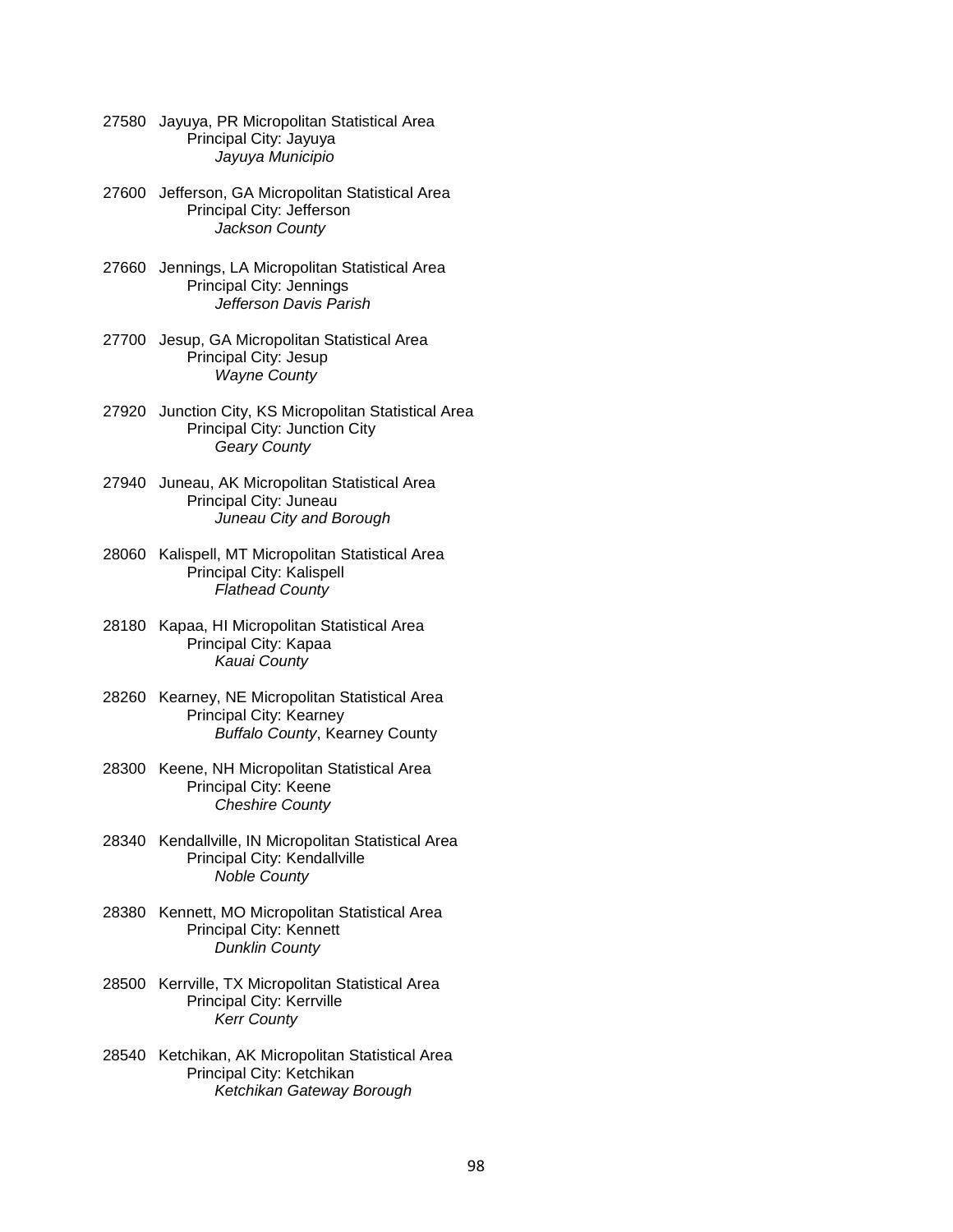- 28580 Key West, FL Micropolitan Statistical Area Principal City: Key West *Monroe County*
- 28620 Kill Devil Hills, NC Micropolitan Statistical Area Principal City: Kill Devil Hills *Dare County,* Tyrrell County
- 28780 Kingsville, TX Micropolitan Statistical Area Principal City: Kingsville Kenedy County, *Kleberg County*
- 28820 Kinston, NC Micropolitan Statistical Area Principal City: Kinston *Lenoir County*
- 28860 Kirksville, MO Micropolitan Statistical Area Principal City: Kirksville *Adair County*, Schuyler County
- 28900 Klamath Falls, OR Micropolitan Statistical Area Principal City: Klamath Falls *Klamath County*
- 29060 Laconia, NH Micropolitan Statistical Area Principal City: Laconia *Belknap County*
- 29260 La Grande, OR Micropolitan Statistical Area Principal City: La Grande *Union County*
- 29300 LaGrange, GA Micropolitan Statistical Area Principal City: LaGrange *Troup County*
- 29380 Lake City, FL Micropolitan Statistical Area Principal City: Lake City *Columbia County*
- 29500 Lamesa, TX Micropolitan Statistical Area Principal City: Lamesa *Dawson County*
- 29660 Laramie, WY Micropolitan Statistical Area Principal City: Laramie *Albany County*
- 29780 Las Vegas, NM Micropolitan Statistical Area Principal City: Las Vegas *San Miguel County*
- 29860 Laurel, MS Micropolitan Statistical Area Principal City: Laurel Jasper County, *Jones County*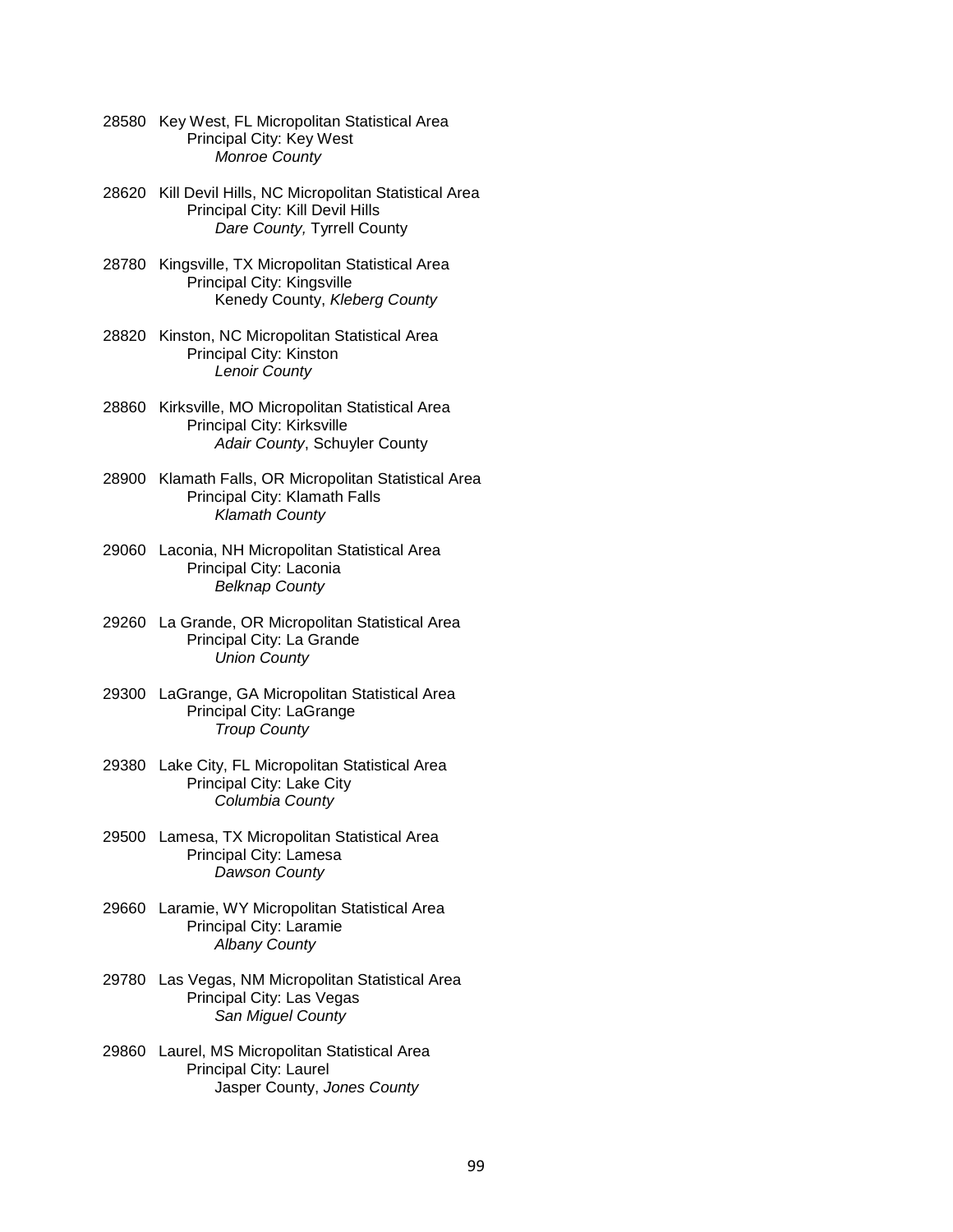- 29900 Laurinburg, NC Micropolitan Statistical Area Principal City: Laurinburg *Scotland County*
- 29980 Lawrenceburg, TN Micropolitan Statistical Area Principal City: Lawrenceburg *Lawrence County*
- 30060 Lebanon, MO Micropolitan Statistical Area Principal City: Lebanon *Laclede County*
- 30220 Levelland, TX Micropolitan Statistical Area Principal City: Levelland *Hockley County*
- 30260 Lewisburg, PA Micropolitan Statistical Area Principal City: Lewisburg *Union County*
- 30280 Lewisburg, TN Micropolitan Statistical Area Principal City: Lewisburg *Marshall County*
- 30380 Lewistown, PA Micropolitan Statistical Area Principal City: Lewistown *Mifflin County*
- 30420 Lexington, NE Micropolitan Statistical Area Principal City: Lexington *Dawson County*, Gosper County
- 30580 Liberal, KS Micropolitan Statistical Area Principal City: Liberal *Seward County*
- 30660 Lincoln, IL Micropolitan Statistical Area Principal City: Lincoln *Logan County*
- 30820 Lock Haven, PA Micropolitan Statistical Area Principal City: Lock Haven *Clinton County*
- 30880 Logan, WV Micropolitan Statistical Area Principal City: Logan *Logan County*
- 30900 Logansport, IN Micropolitan Statistical Area Principal City: Logansport *Cass County*
- 30940 London, KY Micropolitan Statistical Area Principal City: London *Knox County, Laurel County, Whitley County*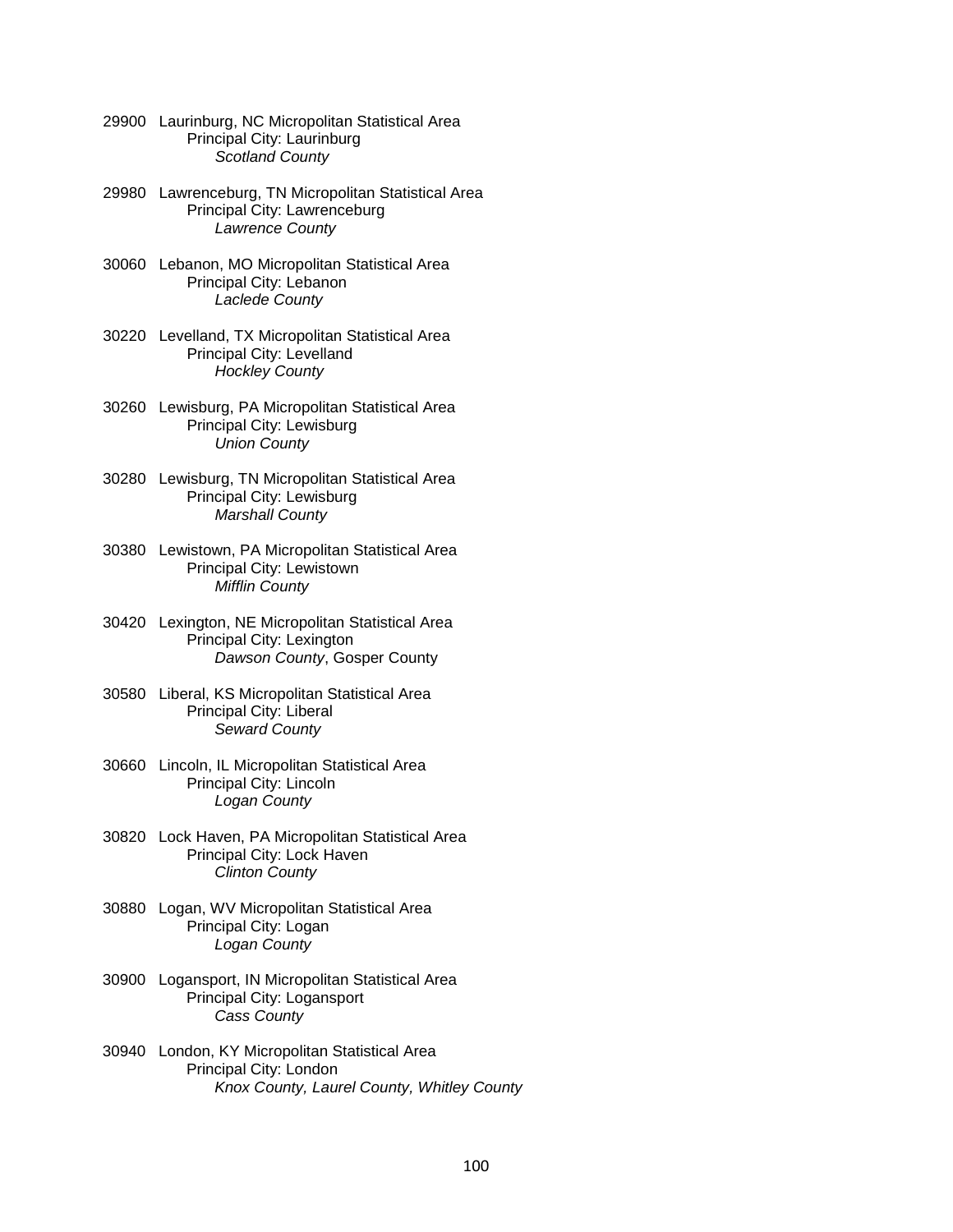- 31060 Los Alamos, NM Micropolitan Statistical Area Principal City: Los Alamos *Los Alamos County*
- 31220 Ludington, MI Micropolitan Statistical Area Principal City: Ludington *Mason County*
- 31260 Lufkin, TX Micropolitan Statistical Area Principal City: Lufkin *Angelina County*
- 31300 Lumberton, NC Micropolitan Statistical Area Principal City: Lumberton *Robeson County*
- 31380 Macomb, IL Micropolitan Statistical Area Principal City: Macomb *McDonough County*
- 31500 Madison, IN Micropolitan Statistical Area Principal City: Madison *Jefferson County*
- 31580 Madisonville, KY Micropolitan Statistical Area Principal City: Madisonville *Hopkins County*
- 31620 Magnolia, AR Micropolitan Statistical Area Principal City: Magnolia *Columbia County*
- 31660 Malone, NY Micropolitan Statistical Area Principal City: Malone *Franklin County*
- 31680 Malvern, AR Micropolitan Statistical Area Principal City: Malvern *Hot Spring County*
- 31820 Manitowoc, WI Micropolitan Statistical Area Principal City: Manitowoc *Manitowoc County*
- 31930 Marietta, OH Micropolitan Statistical Area Principal City: Marietta *Washington County*
- 31940 Marinette, WI-MI Micropolitan Statistical Area Principal City: Marinette, WI *Menominee County, MI*; *Marinette County, WI*
- 31980 Marion, IN Micropolitan Statistical Area Principal City: Marion *Grant County*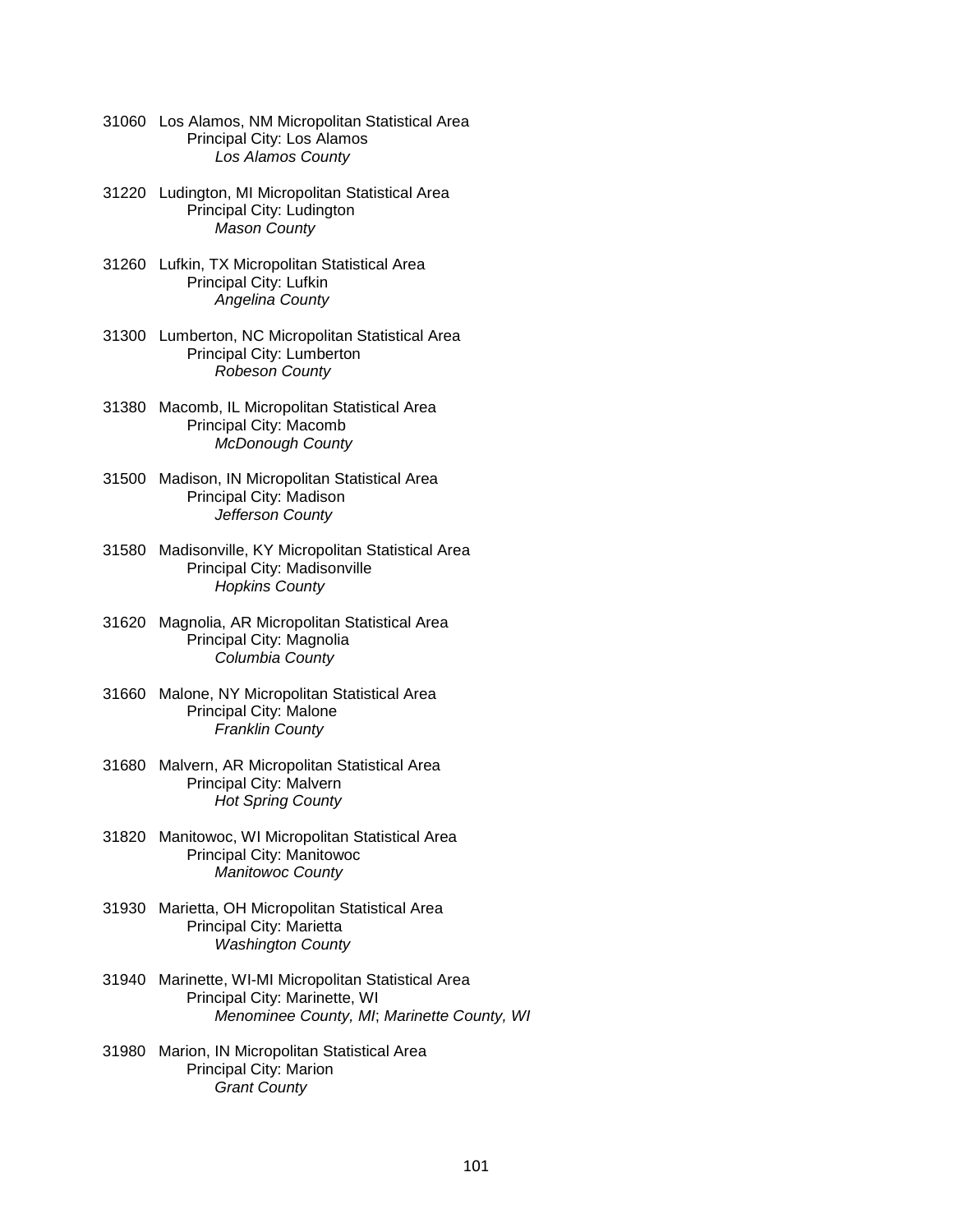| 32000 Marion, NC Micropolitan Statistical Area |
|------------------------------------------------|
| Principal City: Marion                         |
| <b>McDowell County</b>                         |

- 32020 Marion, OH Micropolitan Statistical Area Principal City: Marion *Marion County*
- 32100 Marquette, MI Micropolitan Statistical Area Principal City: Marquette *Marquette County*
- 32140 Marshall, MN Micropolitan Statistical Area Principal City: Marshall *Lyon County*
- 32180 Marshall, MO Micropolitan Statistical Area Principal City: Marshall *Saline County*
- 32220 Marshall, TX Micropolitan Statistical Area Principal City: Marshall *Harrison County*
- 32260 Marshalltown, IA Micropolitan Statistical Area Principal City: Marshalltown *Marshall County*
- 32280 Martin, TN Micropolitan Statistical Area Principal City: Martin *Weakley County*
- 32300 Martinsville, VA Micropolitan Statistical Area Principal City: Martinsville *Henry County*, *Martinsville city*
- 32340 Maryville, MO Micropolitan Statistical Area Principal City: Maryville *Nodaway County*
- 32380 Mason City, IA Micropolitan Statistical Area Principal City: Mason City *Cerro Gordo County*, Worth County
- 32460 Mayfield, KY Micropolitan Statistical Area Principal City: Mayfield *Graves County*
- 32500 Maysville, KY Micropolitan Statistical Area Principal City: Maysville *Mason County*
- 32540 McAlester, OK Micropolitan Statistical Area Principal City: McAlester *Pittsburg County*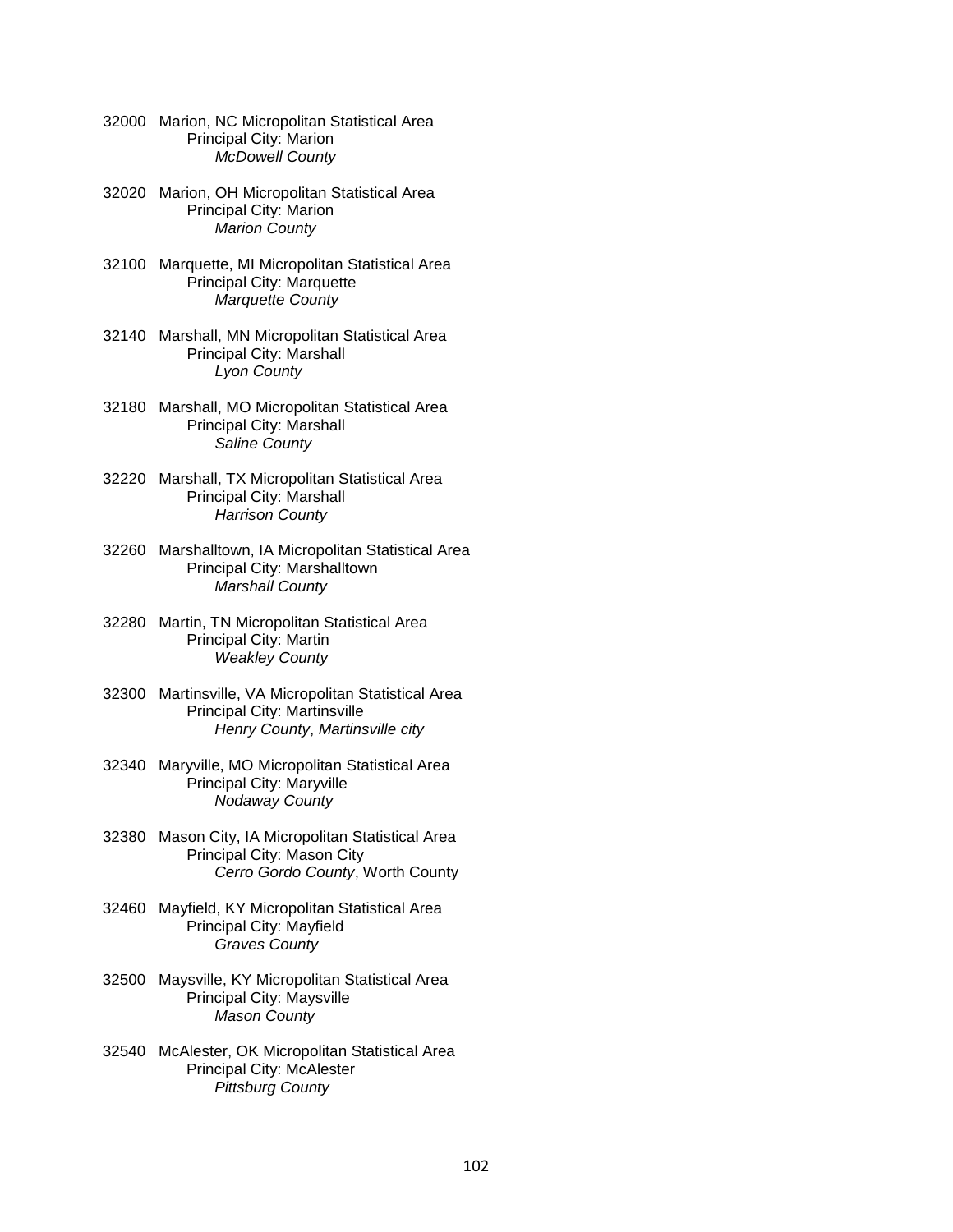- 32620 McComb, MS Micropolitan Statistical Area Principal City: McComb Amite County, *Pike County*
- 32660 McMinnville, TN Micropolitan Statistical Area Principal City: McMinnville *Warren County*
- 32700 McPherson, KS Micropolitan Statistical Area Principal City: McPherson *McPherson County*
- 32740 Meadville, PA Micropolitan Statistical Area Principal City: Meadville *Crawford County*
- 32860 Menomonie, WI Micropolitan Statistical Area Principal City: Menomonie *Dunn County*
- 32940 Meridian, MS Micropolitan Statistical Area Principal City: Meridian Clarke County, Kemper County, *Lauderdale County*
- 32980 Merrill, WI Micropolitan Statistical Area Principal City: Merrill *Lincoln County*
- 33020 Mexico, MO Micropolitan Statistical Area Principal City: Mexico *Audrain County*
- 33060 Miami, OK Micropolitan Statistical Area Principal City: Miami *Ottawa County*
- 33180 Middlesborough, KY Micropolitan Statistical Area Principal City: Middlesborough *Bell County*
- 33300 Milledgeville, GA Micropolitan Statistical Area Principal City: Milledgeville *Baldwin County*, Hancock County
- 33420 Mineral Wells, TX Micropolitan Statistical Area Principal City: Mineral Wells *Palo Pinto County*
- 33500 Minot, ND Micropolitan Statistical Area Principal City: Minot McHenry County, Renville County, *Ward County*
- 33580 Mitchell, SD Micropolitan Statistical Area Principal City: Mitchell *Davison County*, Hanson County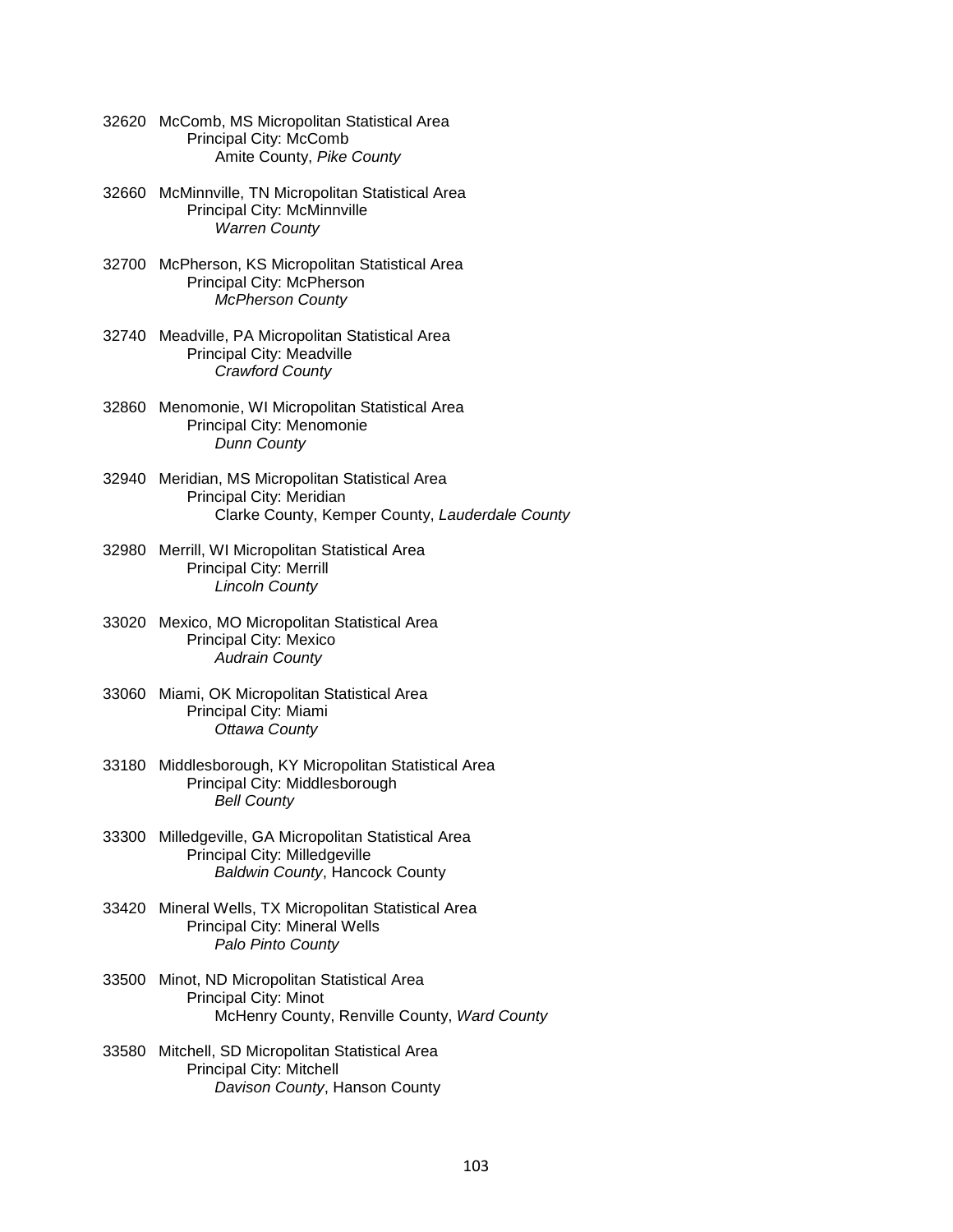- 33620 Moberly, MO Micropolitan Statistical Area Principal City: Moberly *Randolph County*
- 33940 Montrose, CO Micropolitan Statistical Area Principal City: Montrose *Montrose County*
- 33980 Morehead City, NC Micropolitan Statistical Area Principal City: Morehead City *Carteret County*
- 34020 Morgan City, LA Micropolitan Statistical Area Principal City: Morgan City *St. Mary Parish*
- 34140 Moscow, ID Micropolitan Statistical Area Principal City: Moscow *Latah County*
- 34180 Moses Lake, WA Micropolitan Statistical Area Principal City: Moses Lake *Grant County*
- 34220 Moultrie, GA Micropolitan Statistical Area Principal City: Moultrie *Colquitt County*
- 34260 Mountain Home, AR Micropolitan Statistical Area Principal City: Mountain Home *Baxter County*
- 34300 Mountain Home, ID Micropolitan Statistical Area Principal City: Mountain Home *Elmore County*
- 34340 Mount Airy, NC Micropolitan Statistical Area Principal City: Mount Airy *Surry County*
- 34380 Mount Pleasant, MI Micropolitan Statistical Area Principal City: Mount Pleasant *Isabella County*
- 34420 Mount Pleasant, TX Micropolitan Statistical Area Principal City: Mount Pleasant *Titus County*
- 34460 Mount Sterling, KY Micropolitan Statistical Area Principal City: Mount Sterling Bath County, Menifee County, *Montgomery County*
- 34500 Mount Vernon, IL Micropolitan Statistical Area Principal City: Mount Vernon *Jefferson County*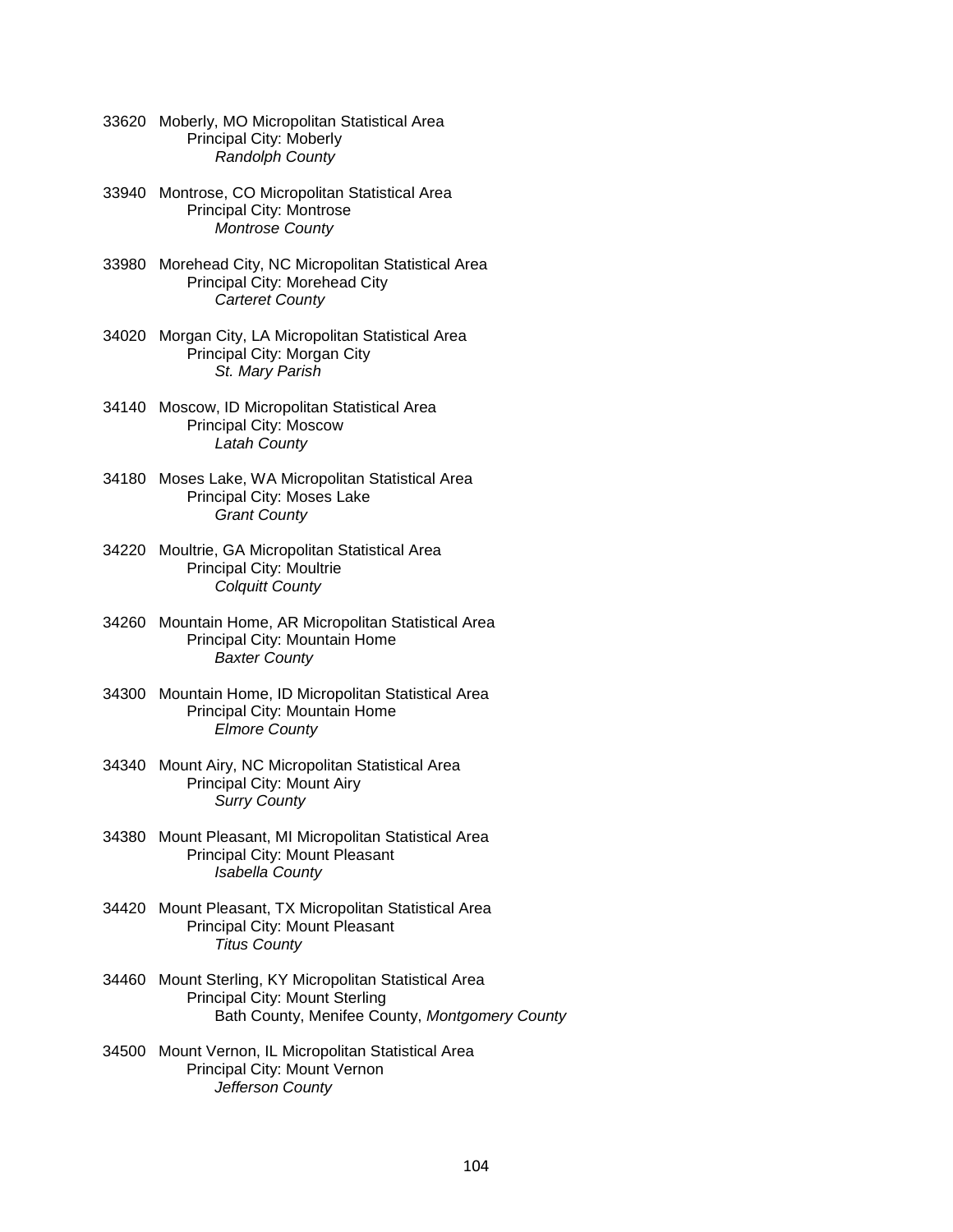- 34540 Mount Vernon, OH Micropolitan Statistical Area Principal City: Mount Vernon *Knox County*
- 34660 Murray, KY Micropolitan Statistical Area Principal City: Murray *Calloway County*
- 34700 Muscatine, IA Micropolitan Statistical Area Principal City: Muscatine *Muscatine County*
- 34780 Muskogee, OK Micropolitan Statistical Area Principal City: Muskogee *Muskogee County*
- 34860 Nacogdoches, TX Micropolitan Statistical Area Principal City: Nacogdoches *Nacogdoches County*
- 35020 Natchez, MS-LA Micropolitan Statistical Area Principal City: Natchez, MS *Concordia Parish, LA*; *Adams County, MS*
- 35060 Natchitoches, LA Micropolitan Statistical Area Principal City: Natchitoches *Natchitoches Parish*
- 35140 Newberry, SC Micropolitan Statistical Area Principal City: Newberry *Newberry County*
- 35220 New Castle, IN Micropolitan Statistical Area Principal City: New Castle *Henry County*
- 35260 New Castle, PA Micropolitan Statistical Area Principal City: New Castle *Lawrence County*
- 35420 New Philadelphia-Dover, OH Micropolitan Statistical Area Principal Cities: New Philadelphia, Dover *Tuscarawas County*
- 35440 Newport, OR Micropolitan Statistical Area Principal City: Newport *Lincoln County*
- 35460 Newport, TN Micropolitan Statistical Area Principal City: Newport *Cocke County*
- 35500 Newton, IA Micropolitan Statistical Area Principal City: Newton *Jasper County*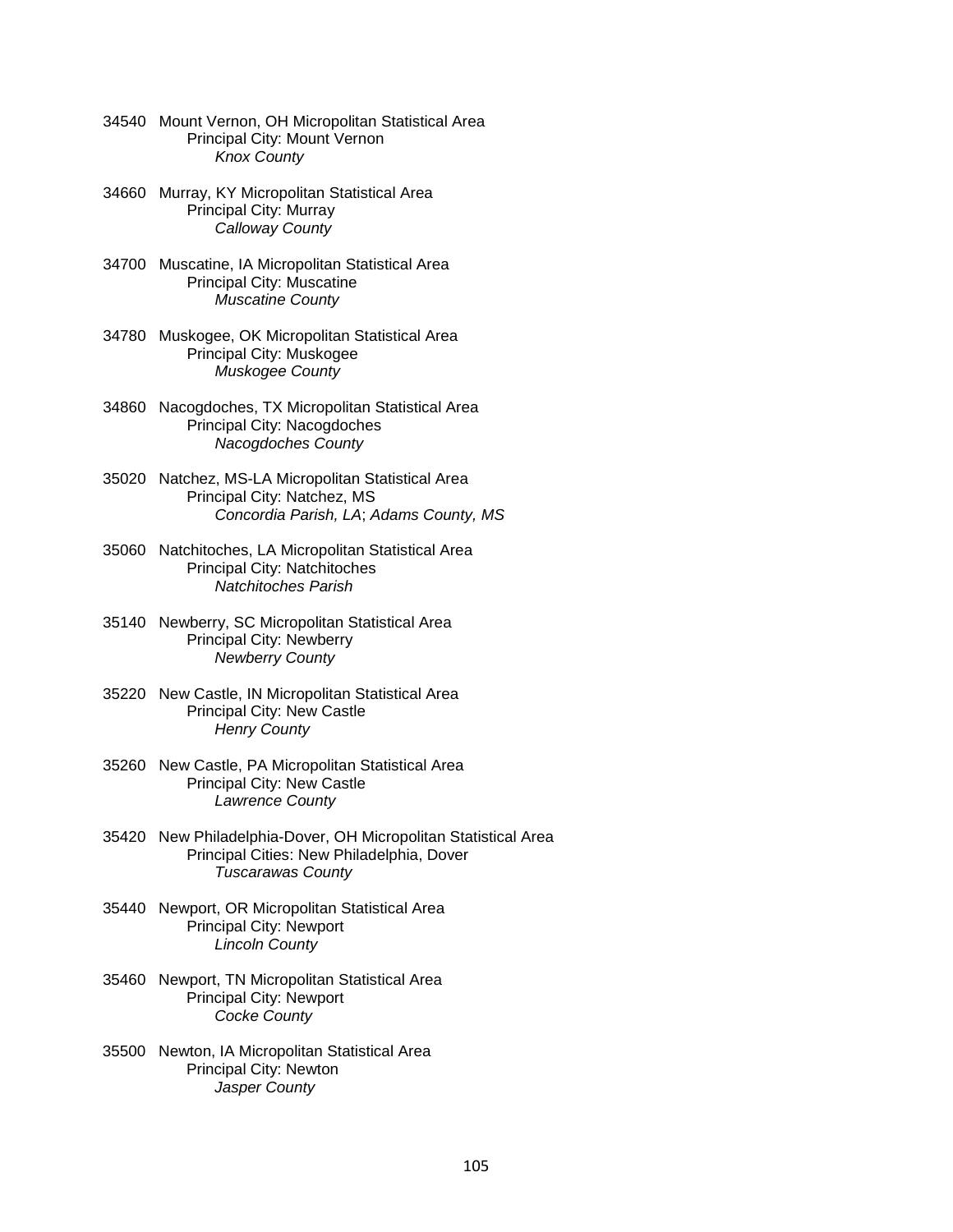|       | 35580 New Ulm, MN Micropolitan Statistical Area<br>Principal City: New Ulm<br><b>Brown County</b>                                      |
|-------|----------------------------------------------------------------------------------------------------------------------------------------|
| 35700 | Nogales, AZ Micropolitan Statistical Area<br><b>Principal City: Nogales</b><br>Santa Cruz County                                       |
|       | 35740 Norfolk, NE Micropolitan Statistical Area<br>Principal City: Norfolk<br>Madison County, Pierce County, Stanton County            |
|       | 35820 North Platte, NE Micropolitan Statistical Area<br>Principal City: North Platte<br>Lincoln County, Logan County, McPherson County |
|       | 35860 North Vernon, IN Micropolitan Statistical Area<br>Principal City: North Vernon<br>Jennings County                                |
|       | 35900 North Wilkesboro, NC Micropolitan Statistical Area<br>Principal City: North Wilkesboro<br><b>Wilkes County</b>                   |
|       | 35940 Norwalk, OH Micropolitan Statistical Area<br><b>Principal City: Norwalk</b><br><b>Huron County</b>                               |
|       | 36020 Oak Harbor, WA Micropolitan Statistical Area<br>Principal City: Oak Harbor<br><b>Island County</b>                               |
| 36300 | Ogdensburg-Massena, NY Micropolitan Statistical Area<br>Principal Cities: Ogdensburg, Massena<br>St. Lawrence County                   |
| 36340 | Oil City, PA Micropolitan Statistical Area<br>Principal City: Oil City<br>Venango County                                               |
|       | 36380 Okeechobee, FL Micropolitan Statistical Area<br>Principal City: Okeechobee<br><b>Okeechobee County</b>                           |
|       | 36460 Olean, NY Micropolitan Statistical Area<br>Principal City: Olean<br>Cattaraugus County                                           |
| 36580 | Oneonta, NY Micropolitan Statistical Area<br>Principal City: Oneonta<br><b>Otsego County</b>                                           |
| 36620 | Ontario, OR-ID Micropolitan Statistical Area<br>Principal City: Ontario, OR<br>Payette County, ID; Malheur County, OR                  |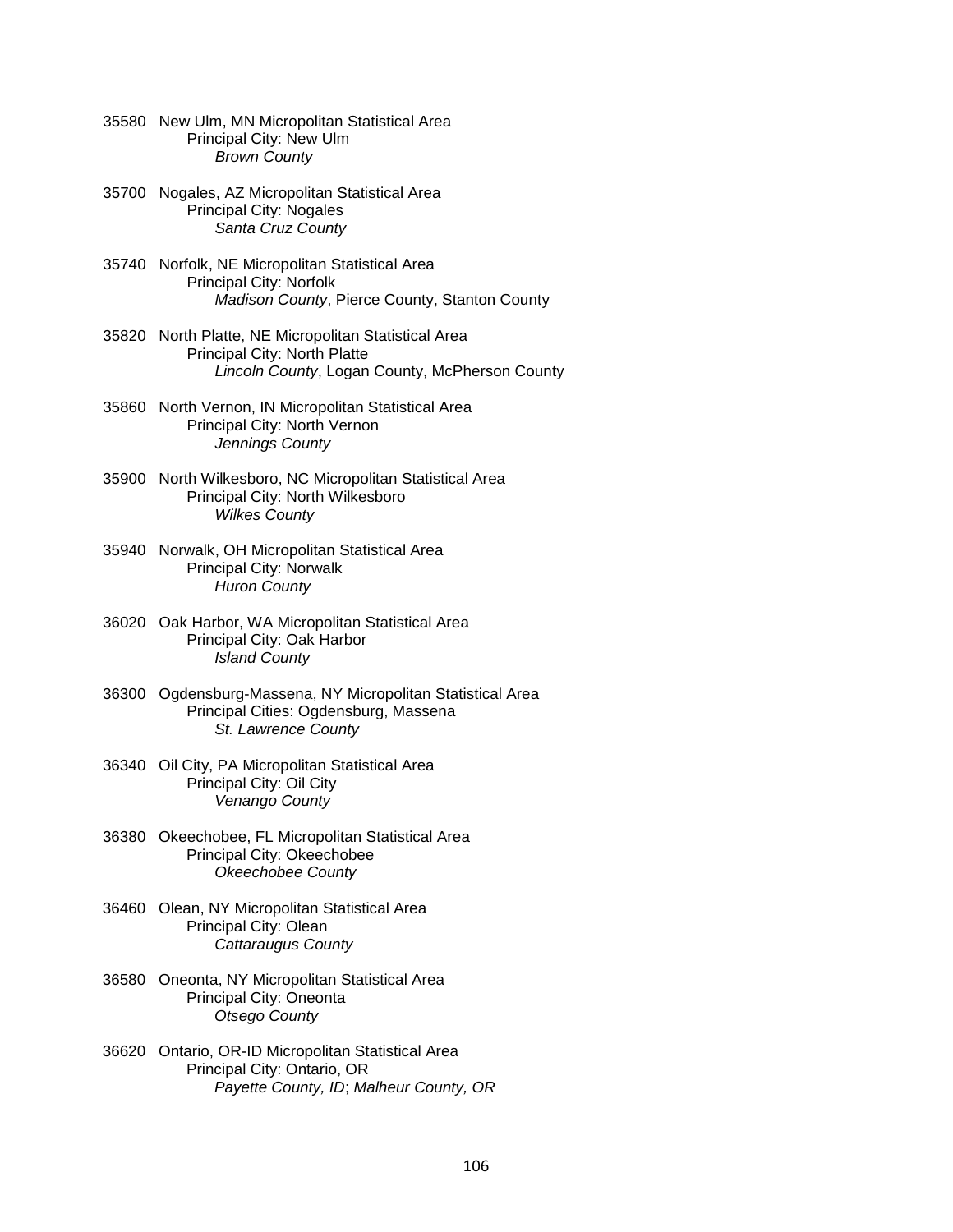- 36660 Opelousas, LA Micropolitan Statistical Area Principal City: Opelousas *St. Landry Parish*
- 36700 Orangeburg, SC Micropolitan Statistical Area Principal City: Orangeburg *Orangeburg County*
- 36820 Oskaloosa, IA Micropolitan Statistical Area Principal City: Oskaloosa *Mahaska County*
- 36830 Othello, WA Micropolitan Statistical Area Principal City: Othello *Adams County*
- 36840 Ottawa, KS Micropolitan Statistical Area Principal City: Ottawa *Franklin County*
- 36860 Ottawa-Peru, IL Micropolitan Statistical Area Principal Cities: Ottawa, Peru *Bureau County*, *LaSalle County*, Putnam County
- 36900 Ottumwa, IA Micropolitan Statistical Area Principal City: Ottumwa Davis County, *Wapello County*
- 36940 Owatonna, MN Micropolitan Statistical Area Principal City: Owatonna *Steele County*
- 37020 Owosso, MI Micropolitan Statistical Area Principal City: Owosso *Shiawassee County*
- 37060 Oxford, MS Micropolitan Statistical Area Principal City: Oxford *Lafayette County*
- 37080 Oxford, NC Micropolitan Statistical Area Principal City: Oxford *Granville County*
- 37120 Ozark, AL Micropolitan Statistical Area Principal City: Ozark *Dale County*
- 37140 Paducah, KY-IL Micropolitan Statistical Area Principal City: Paducah, KY Massac County, IL; Ballard County, KY; Livingston County, KY; *McCracken County, KY*
- 37220 Pahrump, NV Micropolitan Statistical Area Principal City: Pahrump *Nye County*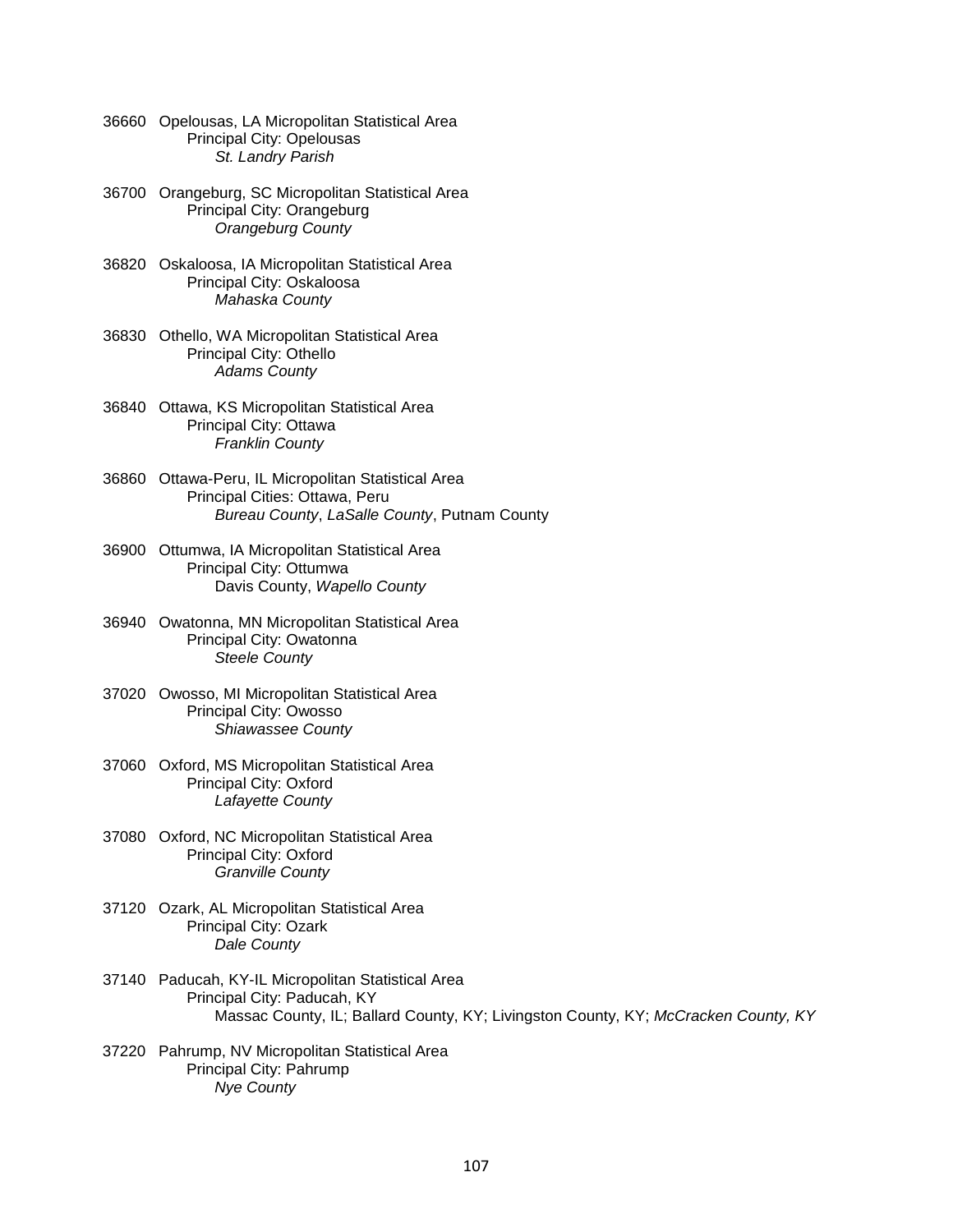- 37260 Palatka, FL Micropolitan Statistical Area Principal City: Palatka *Putnam County*
- 37300 Palestine, TX Micropolitan Statistical Area Principal City: Palestine *Anderson County*
- 37420 Pampa, TX Micropolitan Statistical Area Principal City: Pampa *Gray County*
- 37500 Paragould, AR Micropolitan Statistical Area Principal City: Paragould *Greene County*
- 37540 Paris, TN Micropolitan Statistical Area Principal City: Paris *Henry County*
- 37580 Paris, TX Micropolitan Statistical Area Principal City: Paris *Lamar County*
- 37660 Parsons, KS Micropolitan Statistical Area Principal City: Parsons *Labette County*
- 37740 Payson, AZ Micropolitan Statistical Area Principal City: Payson *Gila County*
- 37780 Pecos, TX Micropolitan Statistical Area Principal City: Pecos *Reeves County*
- 37800 Pella, IA Micropolitan Statistical Area

Principal City: Pella

*Marion County*

- 37940 Peru, IN Micropolitan Statistical Area Principal City: Peru *Miami County*
- 38100 Picayune, MS Micropolitan Statistical Area Principal City: Picayune *Pearl River County*
- 38180 Pierre, SD Micropolitan Statistical Area Principal City: Pierre *Hughes County*, *Stanley County,* Sully County
- 38240 Pinehurst-Southern Pines, NC Micropolitan Statistical Area Principal Cities: Pinehurst, Southern Pines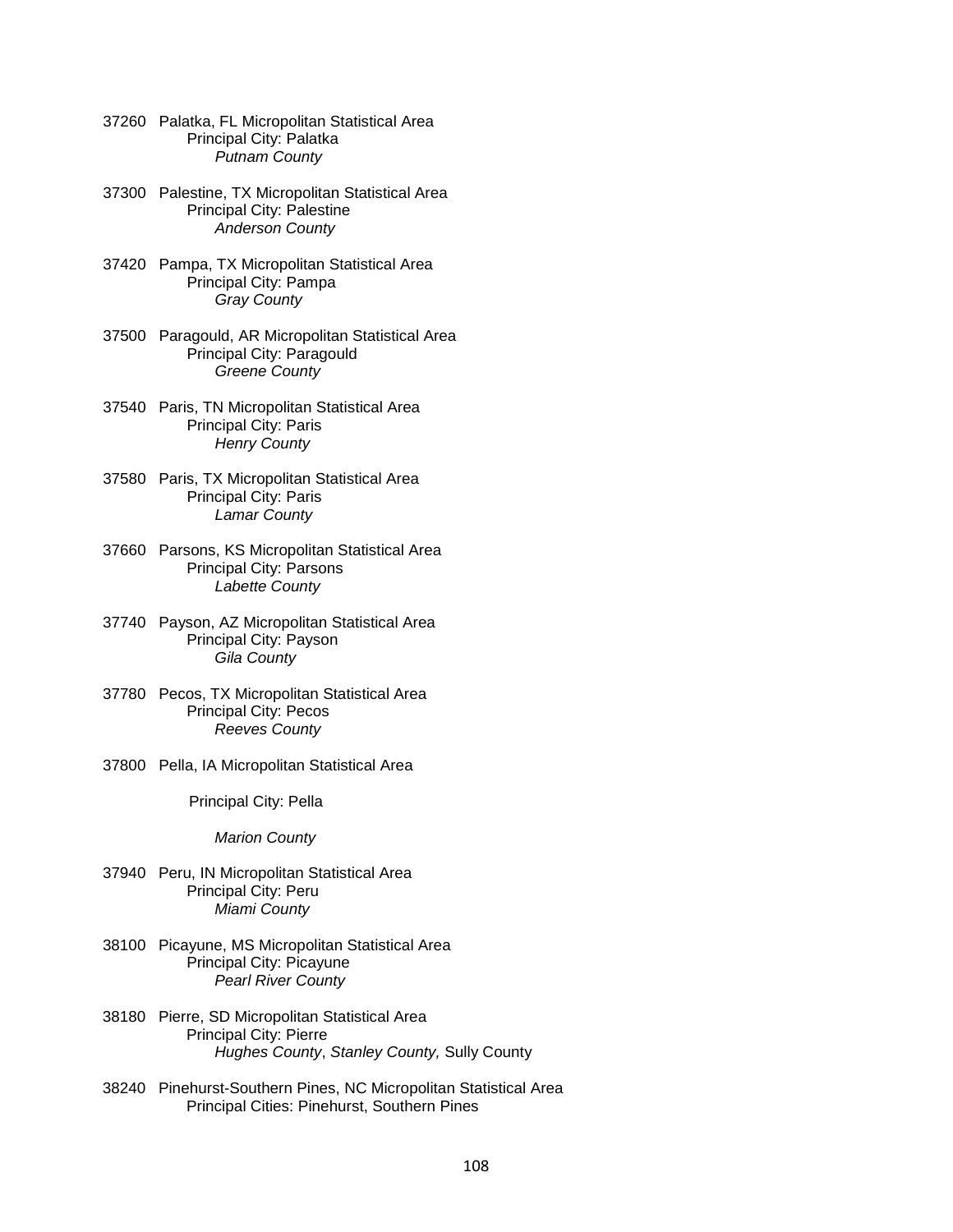## *Moore County*

- 38260 Pittsburg, KS Micropolitan Statistical Area Principal City: Pittsburg *Crawford County*
- 38380 Plainview, TX Micropolitan Statistical Area Principal City: Plainview *Hale County*
- 38420 Platteville, WI Micropolitan Statistical Area Principal City: Platteville *Grant County*
- 38460 Plattsburgh, NY Micropolitan Statistical Area Principal City: Plattsburgh *Clinton County*
- 38500 Plymouth, IN Micropolitan Statistical Area Principal City: Plymouth *Marshall County*
- 38580 Point Pleasant, WV-OH Micropolitan Statistical Area Principal City: Point Pleasant, WV *Gallia County, OH*; *Mason County, WV*
- 38620 Ponca City, OK Micropolitan Statistical Area Principal City: Ponca City *Kay County*
- 38700 Pontiac, IL Micropolitan Statistical Area Principal City: Pontiac *Livingston County*
- 38740 Poplar Bluff, MO Micropolitan Statistical Area Principal City: Poplar Bluff *Butler County*
- 38780 Portales, NM Micropolitan Statistical Area Principal City: Portales *Roosevelt County*
- 38820 Port Angeles, WA Micropolitan Statistical Area Principal City: Port Angeles *Clallam County*
- 38840 Port Clinton, OH Micropolitan Statistical Area Principal City: Port Clinton *Ottawa County*
- 38920 Port Lavaca, TX Micropolitan Statistical Area Principal City: Port Lavaca *Calhoun County*
- 39020 Portsmouth, OH Micropolitan Statistical Area Principal City: Portsmouth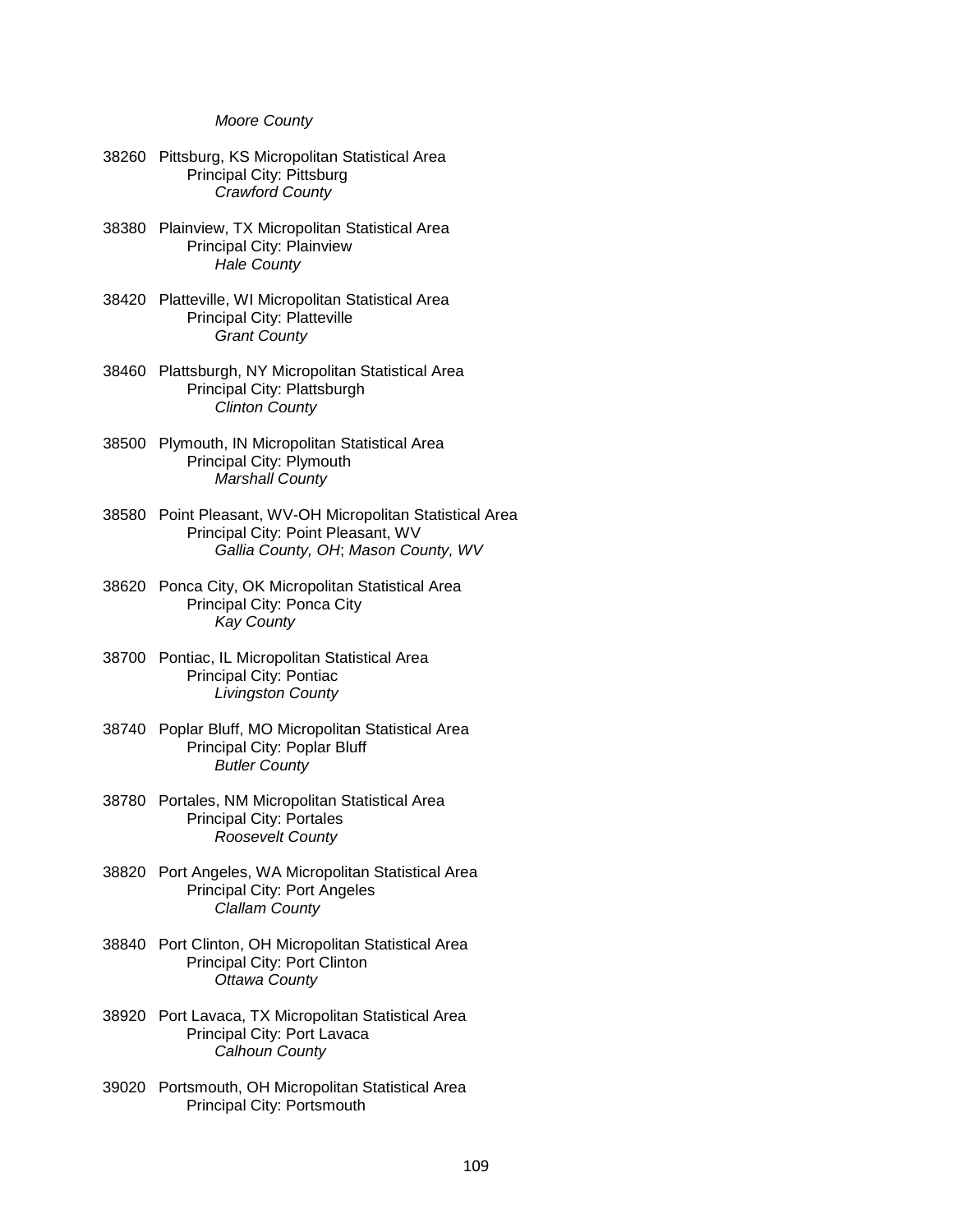## *Scioto County*

- 39060 Pottsville, PA Micropolitan Statistical Area Principal City: Pottsville *Schuylkill County*
- 39220 Price, UT Micropolitan Statistical Area Principal City: Price *Carbon County*
- 39260 Prineville, OR Micropolitan Statistical Area Principal City: Prineville *Crook County*
- 39420 Pullman, WA Micropolitan Statistical Area Principal City: Pullman *Whitman County*
- 39500 Quincy, IL-MO Micropolitan Statistical Area Principal City: Quincy, IL *Adams County, IL*; Lewis County, MO
- 39700 Raymondville, TX Micropolitan Statistical Area Principal City: Raymondville *Willacy County*
- 39780 Red Bluff, CA Micropolitan Statistical Area Principal City: Red Bluff *Tehama County*
- 39860 Red Wing, MN Micropolitan Statistical Area Principal City: Red Wing *Goodhue County*
- 39940 Rexburg, ID Micropolitan Statistical Area Principal City: Rexburg Fremont County, *Madison County*
- 39980 Richmond, IN Micropolitan Statistical Area Principal City: Richmond *Wayne County*
- 40080 Richmond-Berea, KY Micropolitan Statistical Area Principal Cities: Richmond, Berea *Madison County*, Rockcastle County
- 40100 Rio Grande City, TX Micropolitan Statistical Area Principal City: Rio Grande City *Starr County*
- 40180 Riverton, WY Micropolitan Statistical Area Principal City: Riverton *Fremont County*
- 40260 Roanoke Rapids, NC Micropolitan Statistical Area Principal City: Roanoke Rapids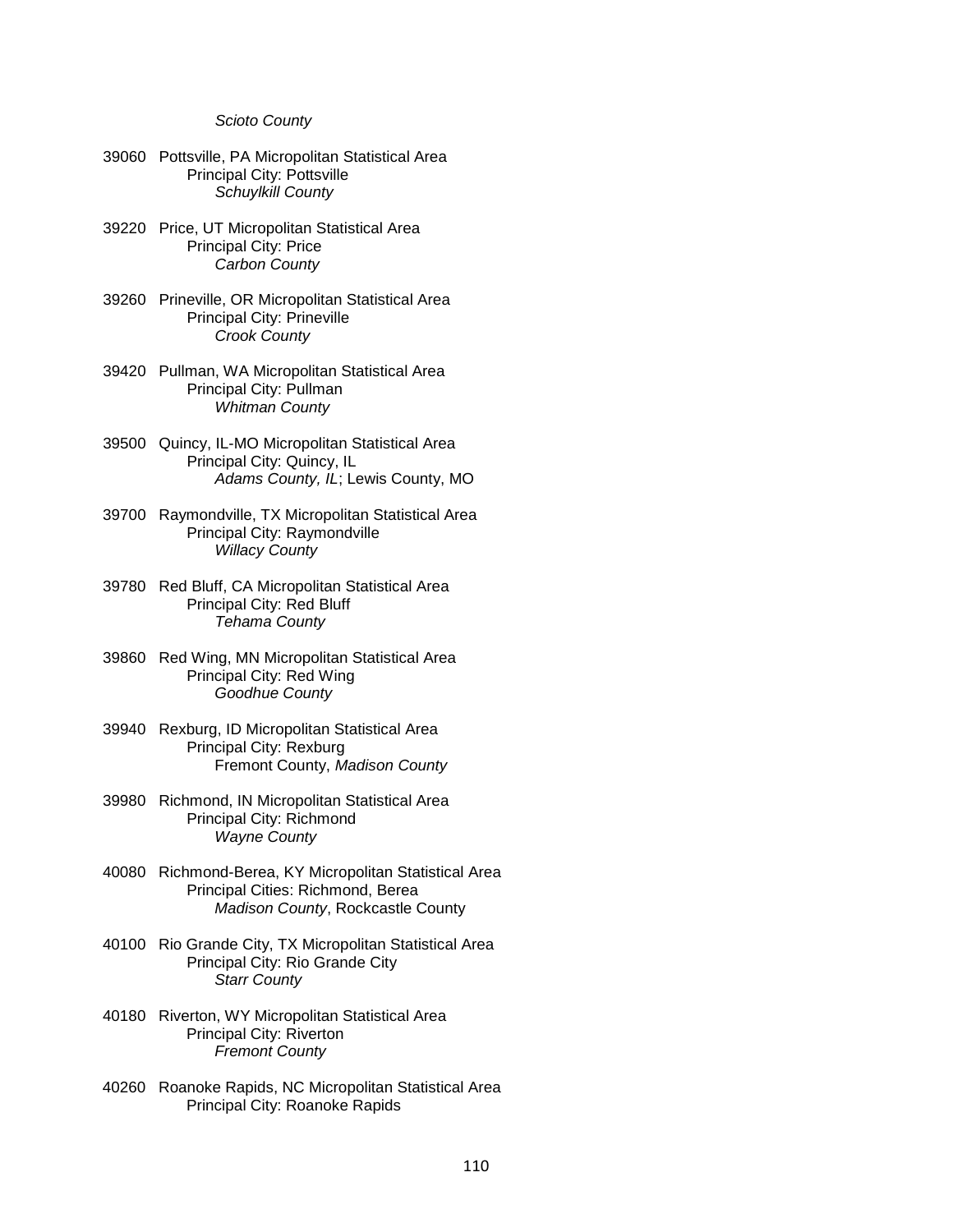*Halifax County*, Northampton County

- 40300 Rochelle, IL Micropolitan Statistical Area Principal City: Rochelle *Ogle County*
- 40460 Rockingham, NC Micropolitan Statistical Area Principal City: Rockingham *Richmond County*
- 40540 Rock Springs, WY Micropolitan Statistical Area Principal City: Rock Springs *Sweetwater County*
- 40620 Rolla, MO Micropolitan Statistical Area Principal City: Rolla *Phelps County*
- 40700 Roseburg, OR Micropolitan Statistical Area Principal City: Roseburg *Douglas County*
- 40740 Roswell, NM Micropolitan Statistical Area Principal City: Roswell *Chaves County*
- 40760 Ruidoso, NM Micropolitan Statistical Area Principal City: Ruidoso  *Lincoln County*
- 40780 Russellville, AR Micropolitan Statistical Area Principal City: Russellville *Pope County*, Yell County
- 40820 Ruston, LA Micropolitan Statistical Area Principal City: Ruston *Lincoln Parish*
- 40860 Rutland, VT Micropolitan Statistical Area Principal City: Rutland *Rutland County*
- 40940 Safford, AZ Micropolitan Statistical Area Principal City: Safford *Graham County*
- 41220 St. Marys, GA Micropolitan Statistical Area Principal City: St. Marys *Camden County*
- 41260 St. Marys, PA Micropolitan Statistical Area Principal City: St. Marys  *Elk County*
- 41400 Salem, OH Micropolitan Statistical Area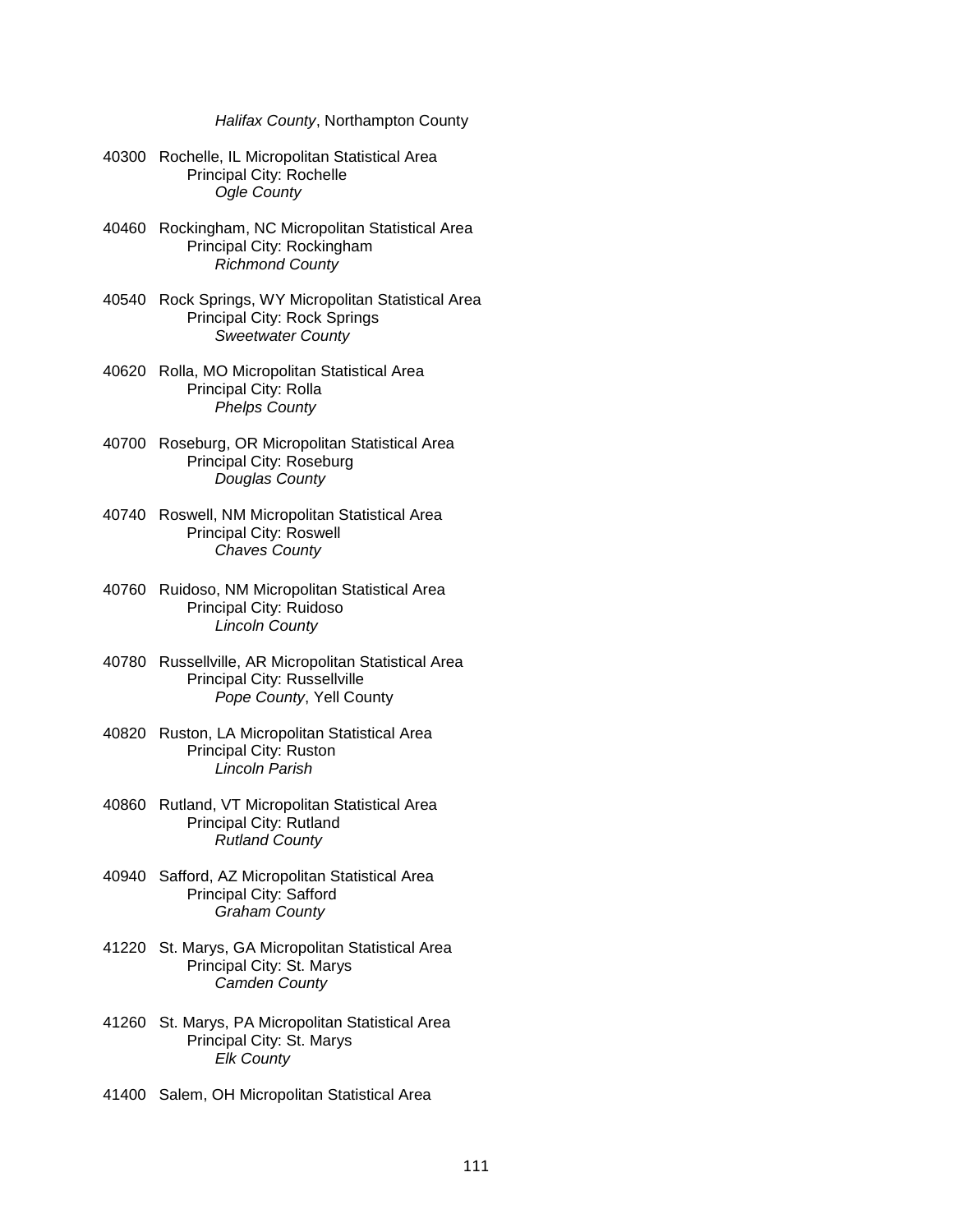Principal City: Salem

- *Columbiana County*
- 41460 Salina, KS Micropolitan Statistical Area Principal City: Salina Ottawa County, *Saline County*
- 41760 Sandpoint, ID Micropolitan Statistical Area Principal City: Sandpoint *Bonner County*
- 41780 Sandusky, OH Micropolitan Statistical Area Principal City: Sandusky *Erie County*
- 41820 Sanford, NC Micropolitan Statistical Area Principal City: Sanford *Lee County*
- 42180 Santa Isabel, PR Micropolitan Statistical Area Principal City: Santa Isabel *Santa Isabel Municipio*
- 42300 Sault Ste. Marie, MI Micropolitan Statistical Area Principal City: Sault Ste. Marie *Chippewa County*
- 42380 Sayre, PA Micropolitan Statistical Area Principal City: Sayre *Bradford County*
- 42420 Scottsbluff, NE Micropolitan Statistical Area Principal City: Scottsbluff Banner County, *Scotts Bluff County,* Sioux County
- 42460 Scottsboro, AL Micropolitan Statistical Area Principal City: Scottsboro *Jackson County*
- 42620 Searcy, AR Micropolitan Statistical Area Principal City: Searcy *White County*
- 42740 Sedalia, MO Micropolitan Statistical Area Principal City: Sedalia *Pettis County*
- 42780 Selinsgrove, PA Micropolitan Statistical Area Principal City: Selinsgrove *Snyder County*
- 42820 Selma, AL Micropolitan Statistical Area Principal City: Selma *Dallas County*
- 42860 Seneca, SC Micropolitan Statistical Area Principal City: Seneca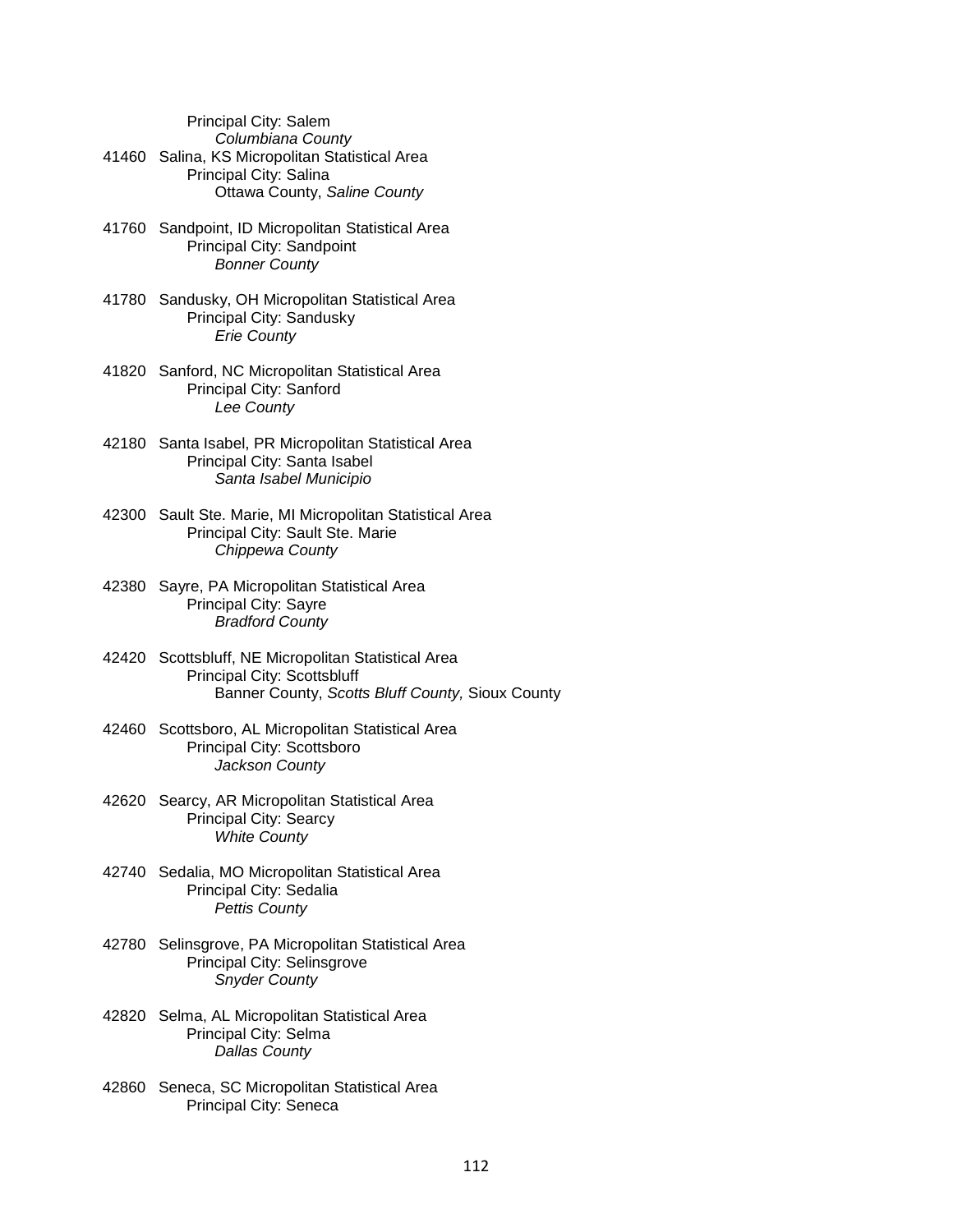## *Oconee County*

- 42900 Seneca Falls, NY Micropolitan Statistical Area Principal City: Seneca Falls *Seneca County*
- 42940 Sevierville, TN Micropolitan Statistical Area Principal City: Sevierville *Sevier County*
- 42980 Seymour, IN Micropolitan Statistical Area Principal City: Seymour *Jackson County*
- 43020 Shawano, WI Micropolitan Statistical Area Principal City: Shawano Menominee County, *Shawano County*
- 43060 Shawnee, OK Micropolitan Statistical Area Principal City: Shawnee *Pottawatomie County*
- 43140 Shelby, NC Micropolitan Statistical Area Principal City: Shelby *Cleveland County*
- 43180 Shelbyville, TN Micropolitan Statistical Area Principal City: Shelbyville *Bedford County*
- 43220 Shelton, WA Micropolitan Statistical Area Principal City: Shelton *Mason County*
- 43260 Sheridan, WY Micropolitan Statistical Area Principal City: Sheridan *Sheridan County*
- 43320 Show Low, AZ Micropolitan Statistical Area Principal City: Show Low *Navajo County*
- 43380 Sidney, OH Micropolitan Statistical Area Principal City: Sidney *Shelby County*
- 43460 Sikeston, MO Micropolitan Statistical Area Principal City: Sikeston *Scott County*
- 43500 Silver City, NM Micropolitan Statistical Area Principal City: Silver City *Grant County*
- 43660 Snyder, TX Micropolitan Statistical Area Principal City: Snyder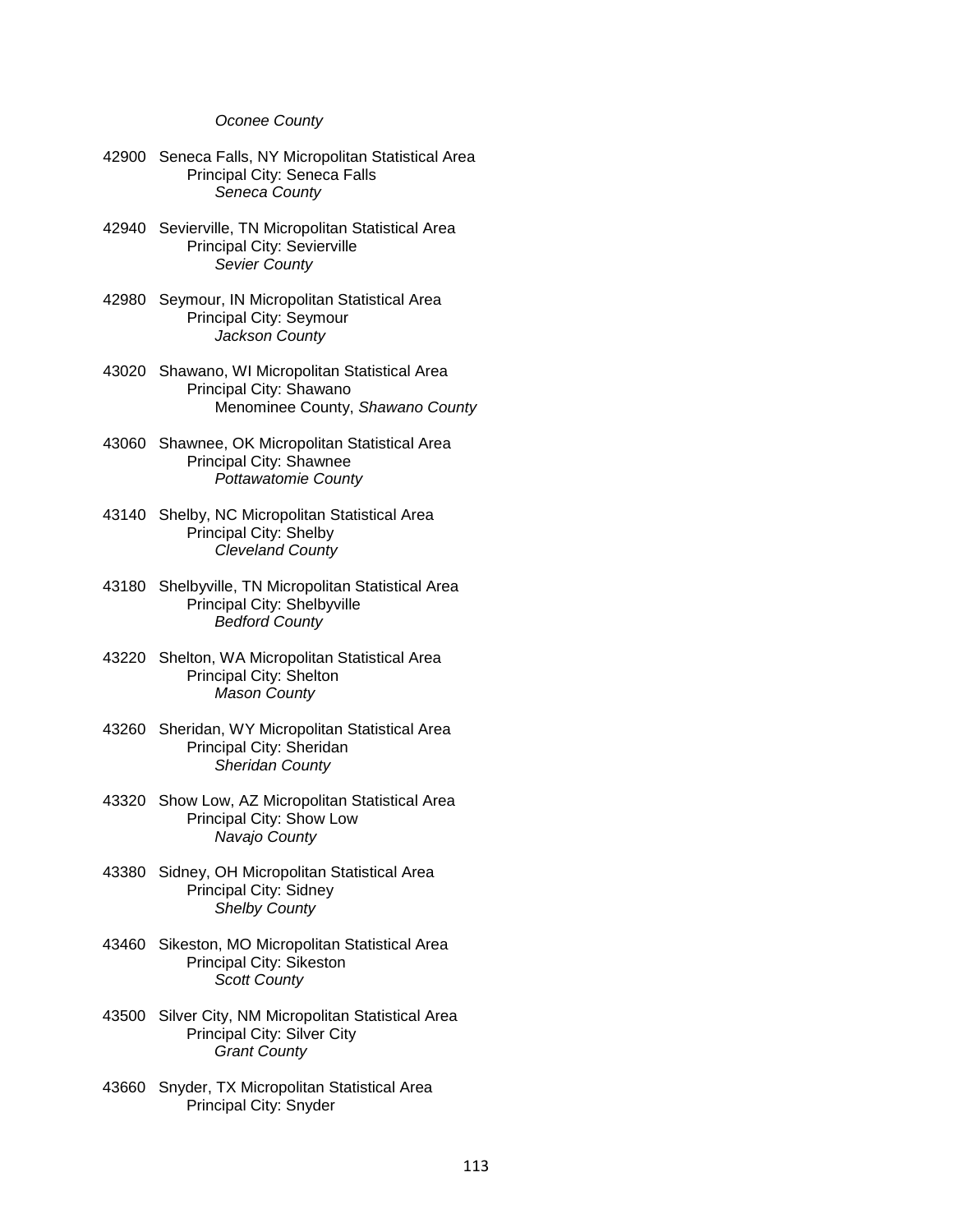## *Scurry County*

- 43700 Somerset, KY Micropolitan Statistical Area Principal City: Somerset *Pulaski County*
- 43740 Somerset, PA Micropolitan Statistical Area Principal City: Somerset *Somerset County*
- 43760 Sonora, CA Micropolitan Statistical Area Principal City: Sonora *Tuolumne County*
- 43940 Spearfish, SD Micropolitan Statistical Area Principal City: Spearfish *Lawrence County*
- 43980 Spencer, IA Micropolitan Statistical Area Principal City: Spencer *Clay County*
- 44020 Spirit Lake, IA Micropolitan Statistical Area Principal City: Spirit Lake *Dickinson County*
- 44260 Starkville, MS Micropolitan Statistical Area Principal City: Starkville *Oktibbeha County*
- 44340 Statesboro, GA Micropolitan Statistical Area Principal City: Statesboro *Bulloch County*
- 44460 Steamboat Springs, CO Micropolitan Statistical Area Principal City: Steamboat Springs *Routt County*
- 44500 Stephenville, TX Micropolitan Statistical Area Principal City: Stephenville *Erath County*
- 44540 Sterling, CO Micropolitan Statistical Area Principal City: Sterling *Logan County*
- 44580 Sterling, IL Micropolitan Statistical Area Principal City: Sterling *Whiteside County*
- 44620 Stevens Point, WI Micropolitan Statistical Area Principal City: Stevens Point *Portage County*
- 44660 Stillwater, OK Micropolitan Statistical Area Principal City: Stillwater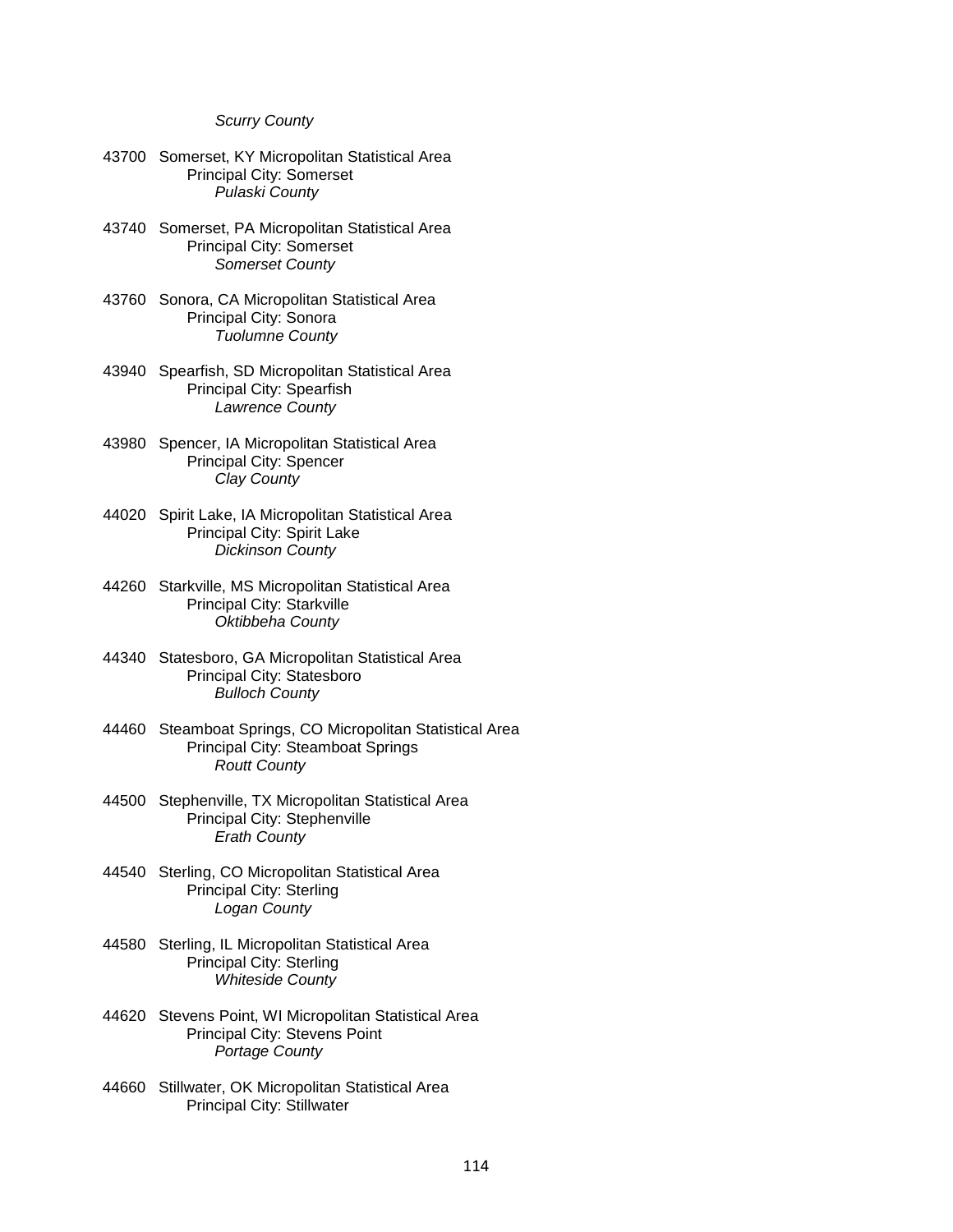# *Payne County*

- 44740 Storm Lake, IA Micropolitan Statistical Area Principal City: Storm Lake *Buena Vista County*
- 44780 Sturgis, MI Micropolitan Statistical Area Principal City: Sturgis *St. Joseph County*
- 44860 Sulphur Springs, TX Micropolitan Statistical Area Principal City: Sulphur Springs *Hopkins County*
- 44900 Summerville, GA Micropolitan Statistical Area Principal City: Summerville *Chattooga County*
- 44920 Summit Park, UT Micropolitan Statistical Area Principal City: Summit Park *Summit County*
- 44980 Sunbury, PA Micropolitan Statistical Area Principal City: Sunbury *Northumberland County*
- 45000 Susanville, CA Micropolitan Statistical Area Principal City: Susanville *Lassen County*
- 45020 Sweetwater, TX Micropolitan Statistical Area Principal City: Sweetwater *Nolan County*
- 45140 Tahlequah, OK Micropolitan Statistical Area Principal City: Tahlequah *Cherokee County*
- 45180 Talladega-Sylacauga, AL Micropolitan Statistical Area Principal Cities: Talladega, Sylacauga Coosa County, *Talladega County*
- 45340 Taos, NM Micropolitan Statistical Area Principal City: Taos *Taos County*
- 45380 Taylorville, IL Micropolitan Statistical Area Principal City: Taylorville *Christian County*
- 45520 The Dalles, OR Micropolitan Statistical Area Principal City: The Dalles *Wasco County*
- 45580 Thomaston, GA Micropolitan Statistical Area Principal City: Thomaston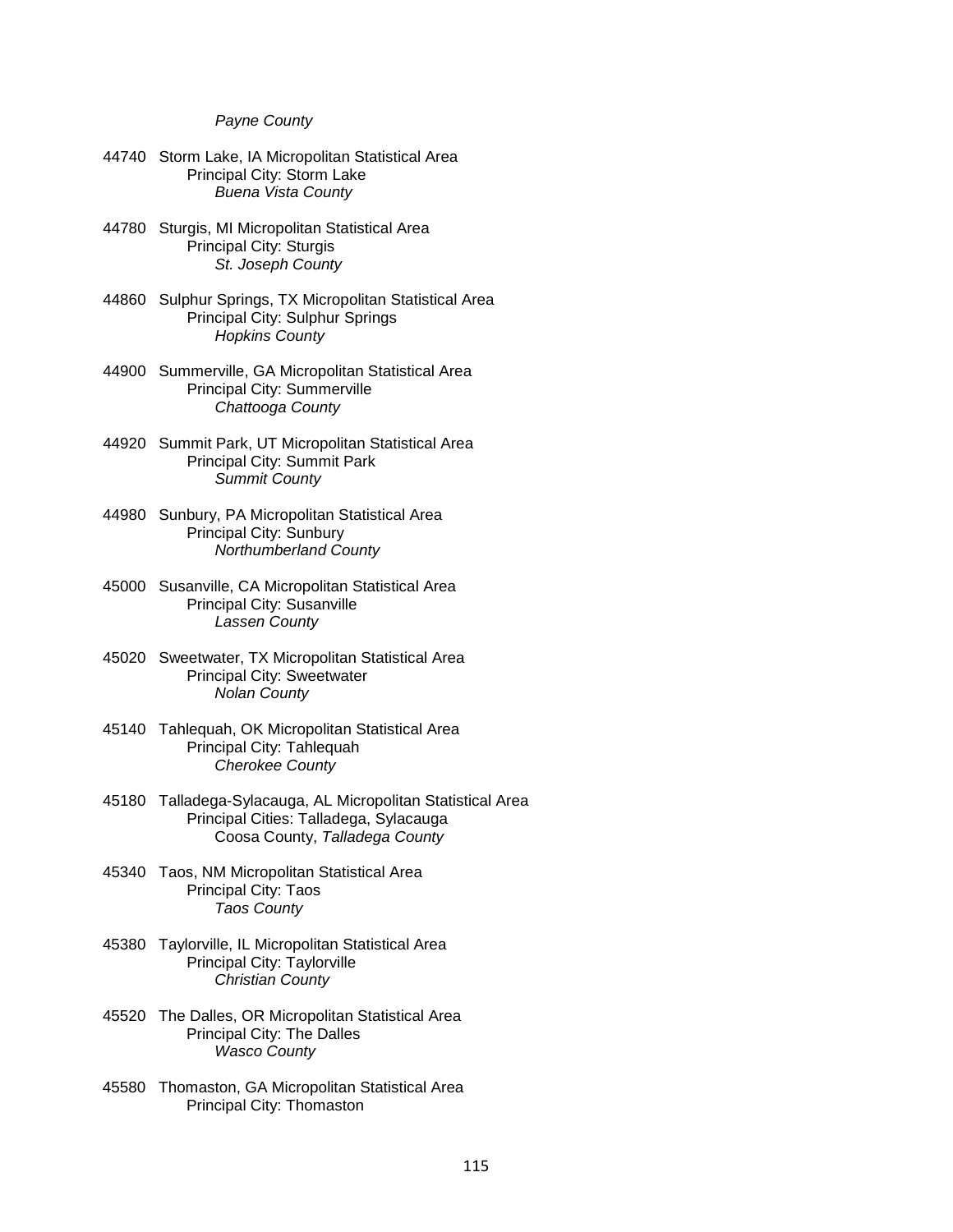## *Upson County*

- 45620 Thomasville, GA Micropolitan Statistical Area Principal City: Thomasville *Thomas County*
- 45660 Tiffin, OH Micropolitan Statistical Area Principal City: Tiffin *Seneca County*
- 45700 Tifton, GA Micropolitan Statistical Area Principal City: Tifton *Tift County*
- 45740 Toccoa, GA Micropolitan Statistical Area Principal City: Toccoa *Stephens County*
- 45860 Torrington, CT Micropolitan Statistical Area Principal City: Torrington *Litchfield County*
- 45900 Traverse City, MI Micropolitan Statistical Area Principal City: Traverse City Benzie County, *Grand Traverse County*, Kalkaska County, Leelanau County
- 45980 Troy, AL Micropolitan Statistical Area Principal City: Troy *Pike County*
- 46020 Truckee-Grass Valley, CA Micropolitan Statistical Area Principal Cities: Truckee, Grass Valley *Nevada County*
- 46100 Tullahoma-Manchester, TN Micropolitan Statistical Area Principal Cities: Tullahoma, Manchester *Coffee County*, Franklin County, Moore County
- 46180 Tupelo, MS Micropolitan Statistical Area Principal City: Tupelo Itawamba County, *Lee County*, Pontotoc County
- 46380 Ukiah, CA Micropolitan Statistical Area Principal City: Ukiah *Mendocino County*
- 46460 Union City, TN-KY Micropolitan Statistical Area Principal City: Union City, TN Fulton County, KY; *Obion County, TN*
- 46500 Urbana, OH Micropolitan Statistical Area Principal City: Urbana *Champaign County*
- 46620 Uvalde, TX Micropolitan Statistical Area Principal City: Uvalde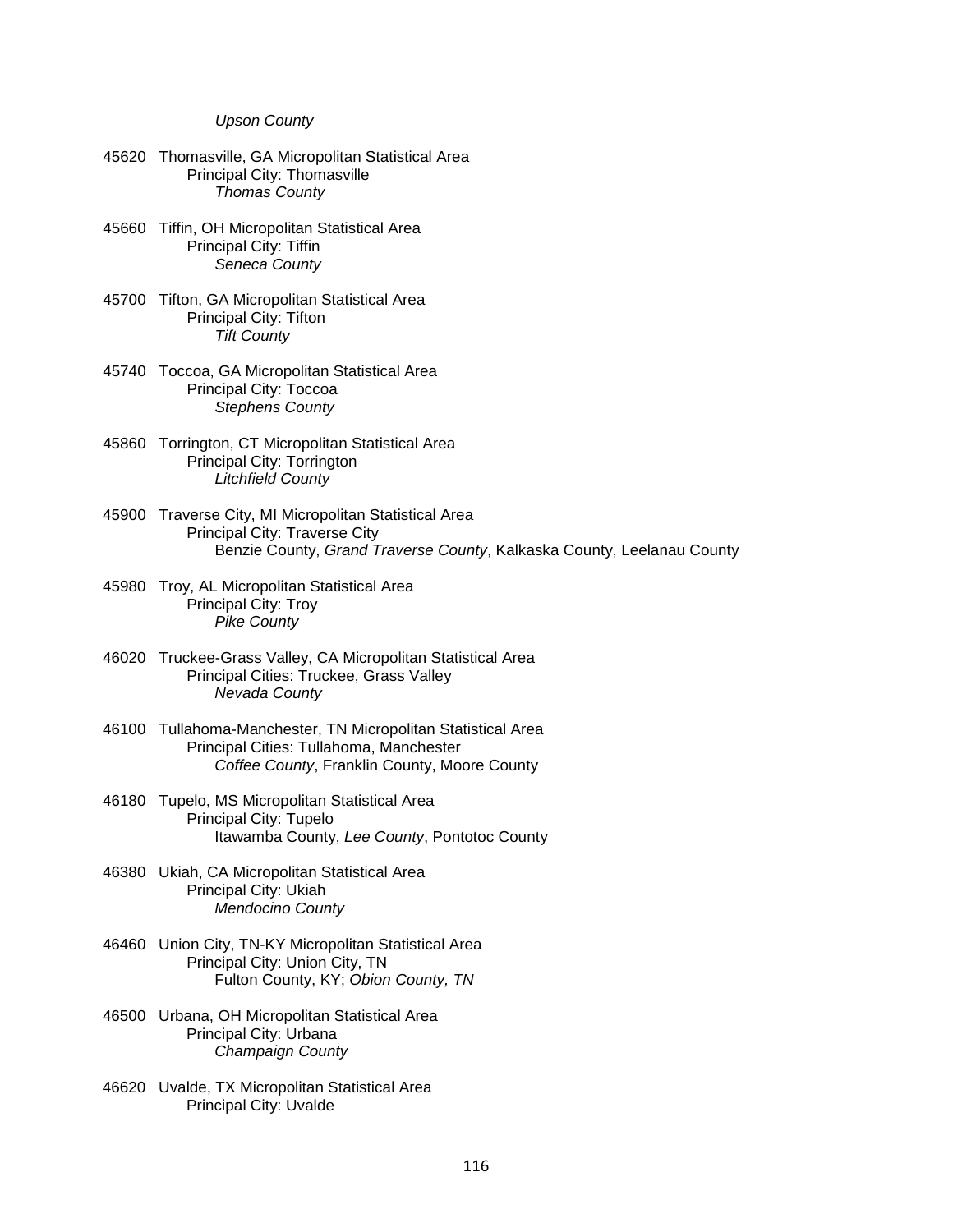#### *Uvalde County*

- 46740 Valley, AL Micropolitan Statistical Area Principal City: Valley *Chambers County*
- 46780 Van Wert, OH Micropolitan Statistical Area Principal City: Van Wert *Van Wert County*
- 46820 Vermillion, SD Micropolitan Statistical Area Principal City: Vermillion *Clay County*
- 46860 Vernal, UT Micropolitan Statistical Area Principal City: Vernal *Uintah County*
- 46900 Vernon, TX Micropolitan Statistical Area Principal City: Vernon *Wilbarger County*
- 46980 Vicksburg, MS Micropolitan Statistical Area Principal City: Vicksburg Claiborne County, *Warren County*
- 47080 Vidalia, GA Micropolitan Statistical Area Principal City: Vidalia Montgomery County, *Toombs County*
- 47180 Vincennes, IN Micropolitan Statistical Area Principal City: Vincennes *Knox County*
- 47240 Vineyard Haven, MA Micropolitan Statistical Area Principal City: Vineyard Haven *Dukes County*
- 47340 Wabash, IN Micropolitan Statistical Area Principal City: Wabash *Wabash County*
- 47420 Wahpeton, ND-MN Micropolitan Statistical Area Principal City: Wahpeton, ND Wilkin County, MN; *Richland County, ND*
- 47540 Wapakoneta, OH Micropolitan Statistical Area Principal City: Wapakoneta *Auglaize County*
- 47620 Warren, PA Micropolitan Statistical Area Principal City: Warren *Warren County*
- 47660 Warrensburg, MO Micropolitan Statistical Area Principal City: Warrensburg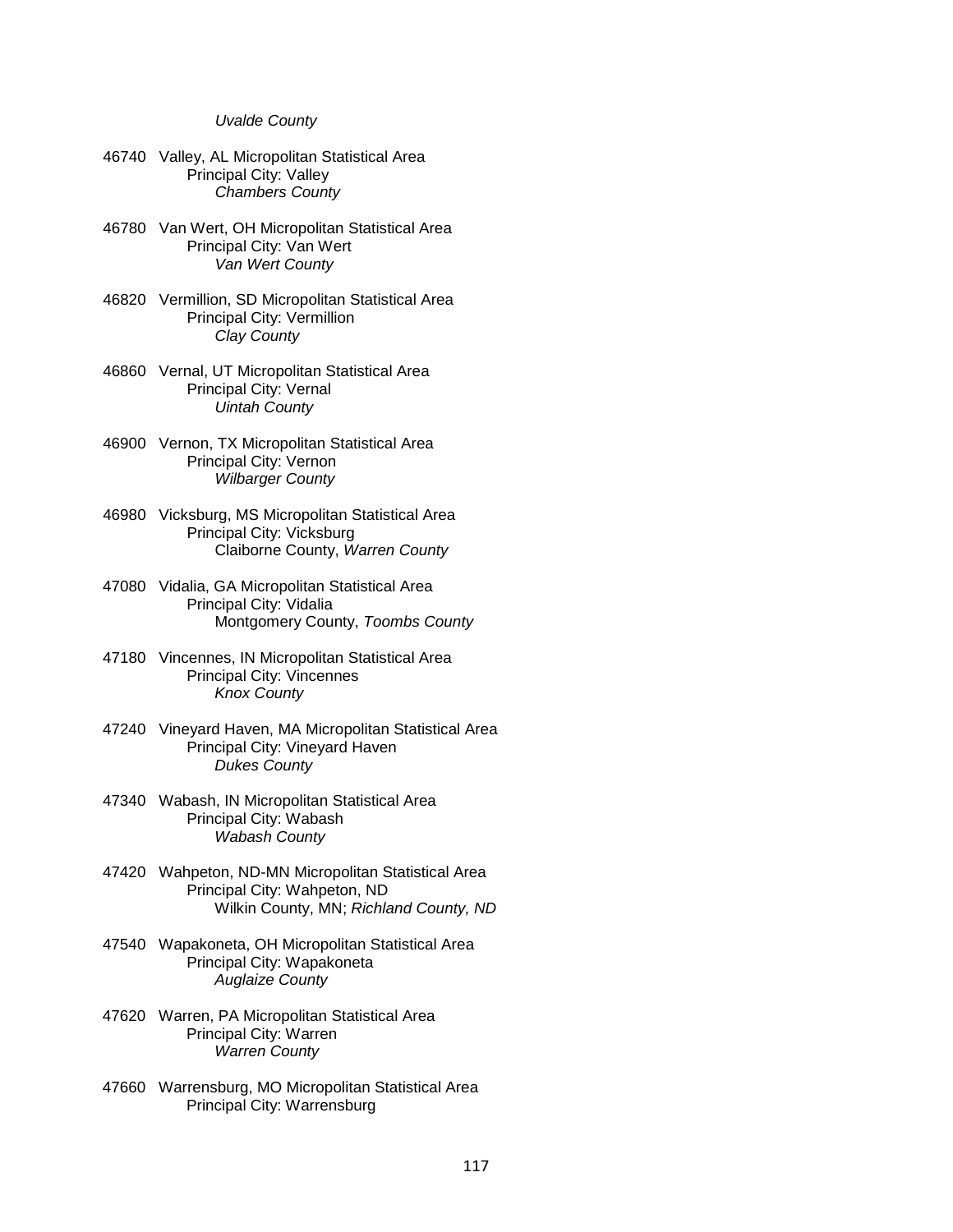### *Johnson County*

- 47700 Warsaw, IN Micropolitan Statistical Area Principal City: Warsaw *Kosciusko County*
- 47780 Washington, IN Micropolitan Statistical Area Principal City: Washington *Daviess County*
- 47820 Washington, NC Micropolitan Statistical Area Principal City: Washington *Beaufort County*
- 47920 Washington Court House, OH Micropolitan Statistical Area Principal City: Washington Court House *Fayette County*
- 47980 Watertown, SD Micropolitan Statistical Area Principal City: Watertown *Codington County*
- 48020 Watertown-Fort Atkinson, WI Micropolitan Statistical Area Principal Cities: Watertown, Fort Atkinson *Jefferson County*
- 48100 Wauchula, FL Micropolitan Statistical Area Principal City: Wauchula *Hardee County*
- 48180 Waycross, GA Micropolitan Statistical Area Principal City: Waycross Pierce County, *Ware County*
- 48220 Weatherford, OK Micropolitan Statistical Area

Principal City: Weatherford

*Custer County*

- 48460 West Plains, MO Micropolitan Statistical Area Principal City: West Plains *Howell County*
- 48500 West Point, MS Micropolitan Statistical Area Principal City: West Point  *Clay County*
- 48580 Whitewater-Elkhorn, WI Micropolitan Statistical Area Principal Cities: Whitewater, Elkhorn *Walworth County*
- 48780 Williston, ND Micropolitan Statistical Area Principal City: Williston *Williams County*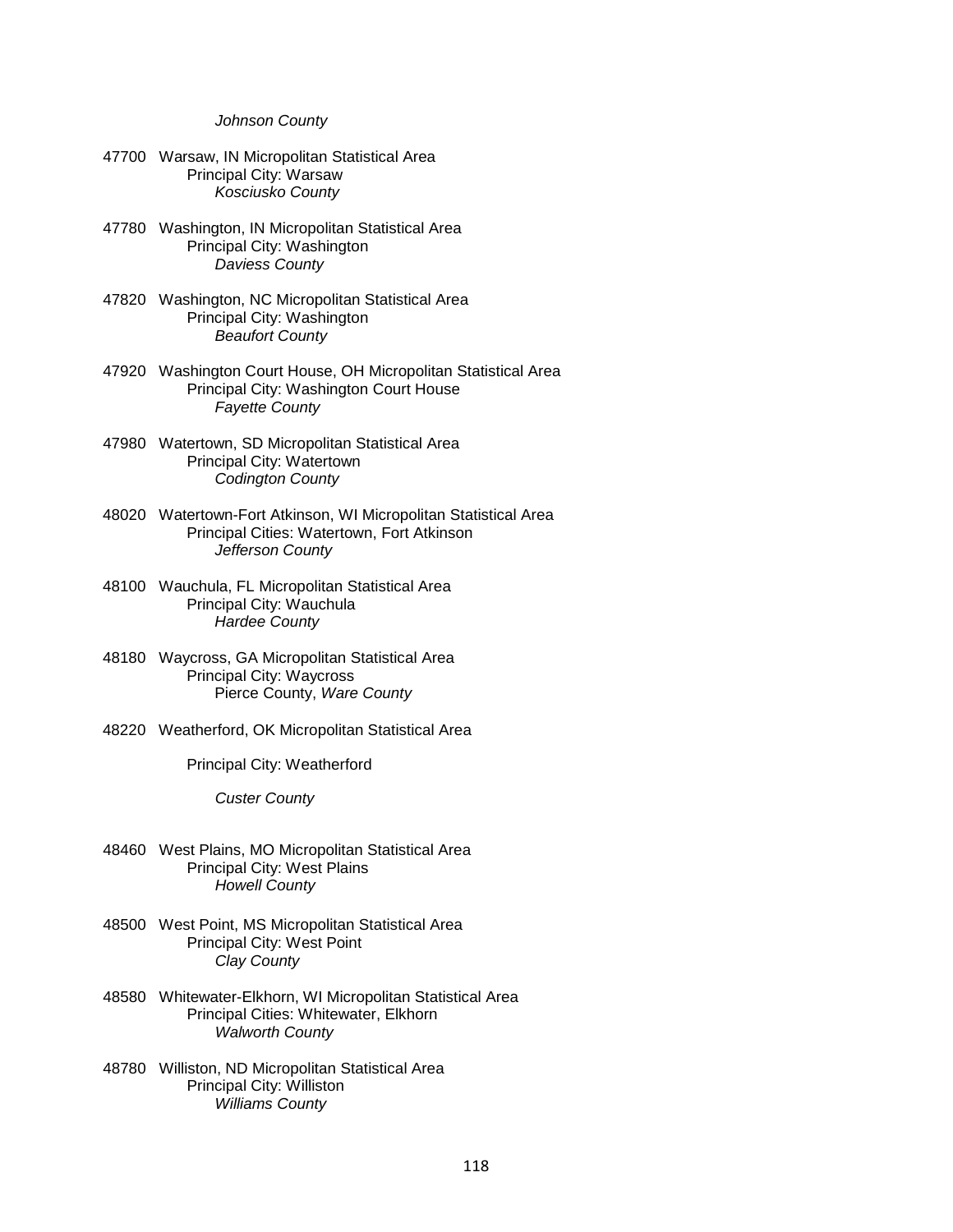- 48820 Willmar, MN Micropolitan Statistical Area Principal City: Willmar *Kandiyohi County*
- 48940 Wilmington, OH Micropolitan Statistical Area Principal City: Wilmington *Clinton County*
- 48980 Wilson, NC Micropolitan Statistical Area Principal City: Wilson *Wilson County*
- 49080 Winnemucca, NV Micropolitan Statistical Area Principal City: Winnemucca *Humboldt County*
- 49100 Winona, MN Micropolitan Statistical Area Principal City: Winona *Winona County*
- 49220 Wisconsin Rapids-Marshfield, WI Micropolitan Statistical Area Principal Cities: Wisconsin Rapids, Marshfield *Wood County*
- 49260 Woodward, OK Micropolitan Statistical Area Principal City: Woodward *Woodward County*
- 49300 Wooster, OH Micropolitan Statistical Area Principal City: Wooster *Wayne County*
- 49380 Worthington, MN Micropolitan Statistical Area Principal City: Worthington *Nobles County*
- 49460 Yankton, SD Micropolitan Statistical Area Principal City: Yankton *Yankton County*
- 49780 Zanesville, OH Micropolitan Statistical Area Principal City: Zanesville *Muskingum County*
- 49820 Zapata, TX Micropolitan Statistical Area Principal City: Zapata  *Zapata County*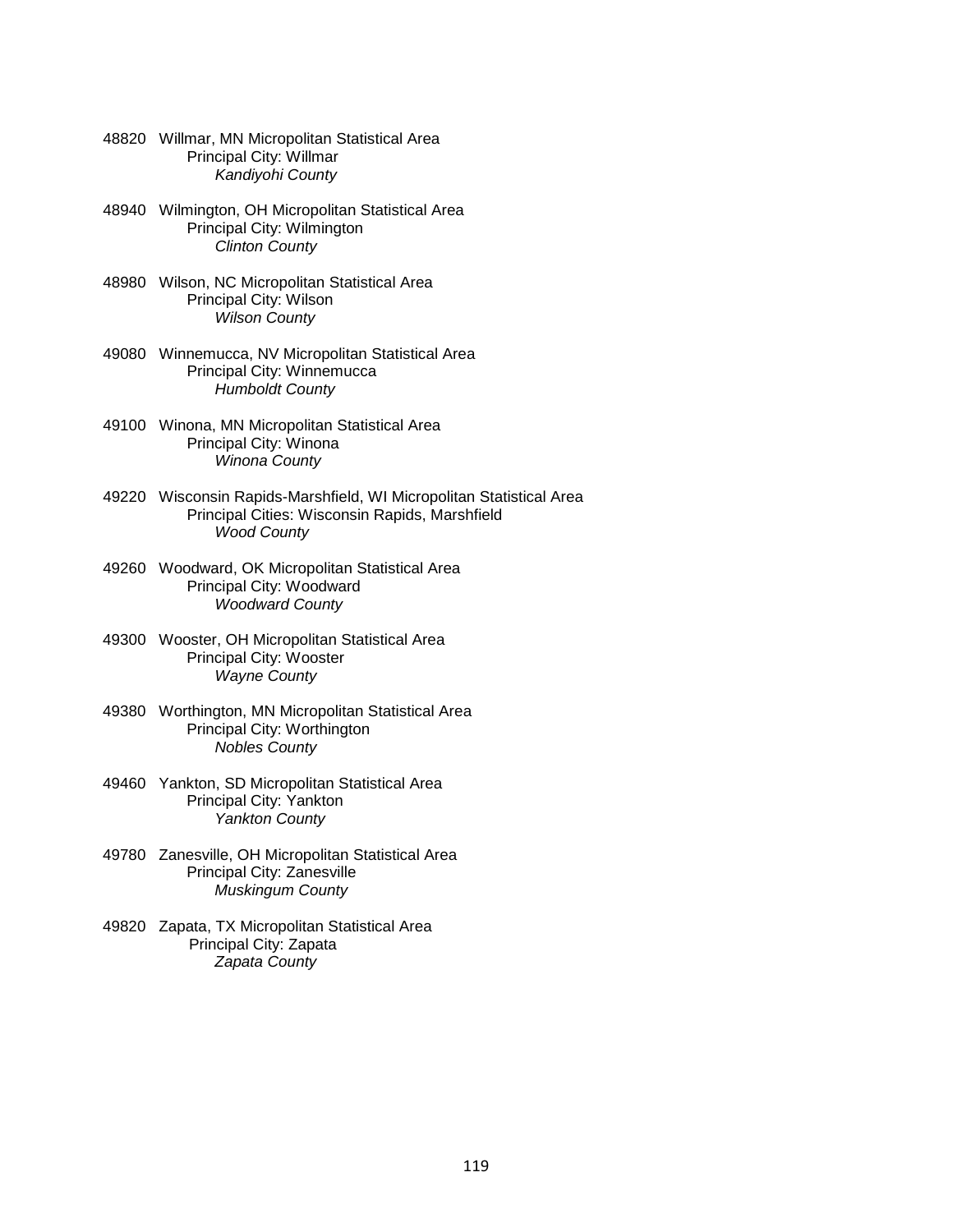## **List 5**

#### **Combined Statistical Areas**

This list provides titles, codes, and delineations in metropolitan statistical areas and/or micropolitan statistical areas for the 174 Combined Statistical Areas with 537 component areas in the United States and Puerto Rico.

104 Albany-Schenectady, NY Combined Statistical Area Albany-Schenectady-Troy, NY Metropolitan Statistical Area Amsterdam, NY Micropolitan Statistical Area Glens Falls, NY Metropolitan Statistical Area Gloversville, NY Micropolitan Statistical Area

Hudson, NY Micropolitan Statistical Area

106 Albuquerque-Santa Fe-Las Vegas, NM Combined Statistical Area

Albuquerque, NM Metropolitan Statistical Area

Española, NM Micropolitan Statistical Area

Grants, NM Micropolitan Statistical Area

Las Vegas, NM Micropolitan Statistical Area

Los Alamos, NM Micropolitan Statistical Area

Santa Fe, NM Metropolitan Statistical Area

- 108 Amarillo-Borger, TX Combined Statistical Area Amarillo, TX Metropolitan Statistical Area Borger, TX Micropolitan Statistical Area
- 118 Appleton-Oshkosh-Neenah, WI Combined Statistical Area Appleton, WI Metropolitan Statistical Area Oshkosh-Neenah, WI Metropolitan Statistical Area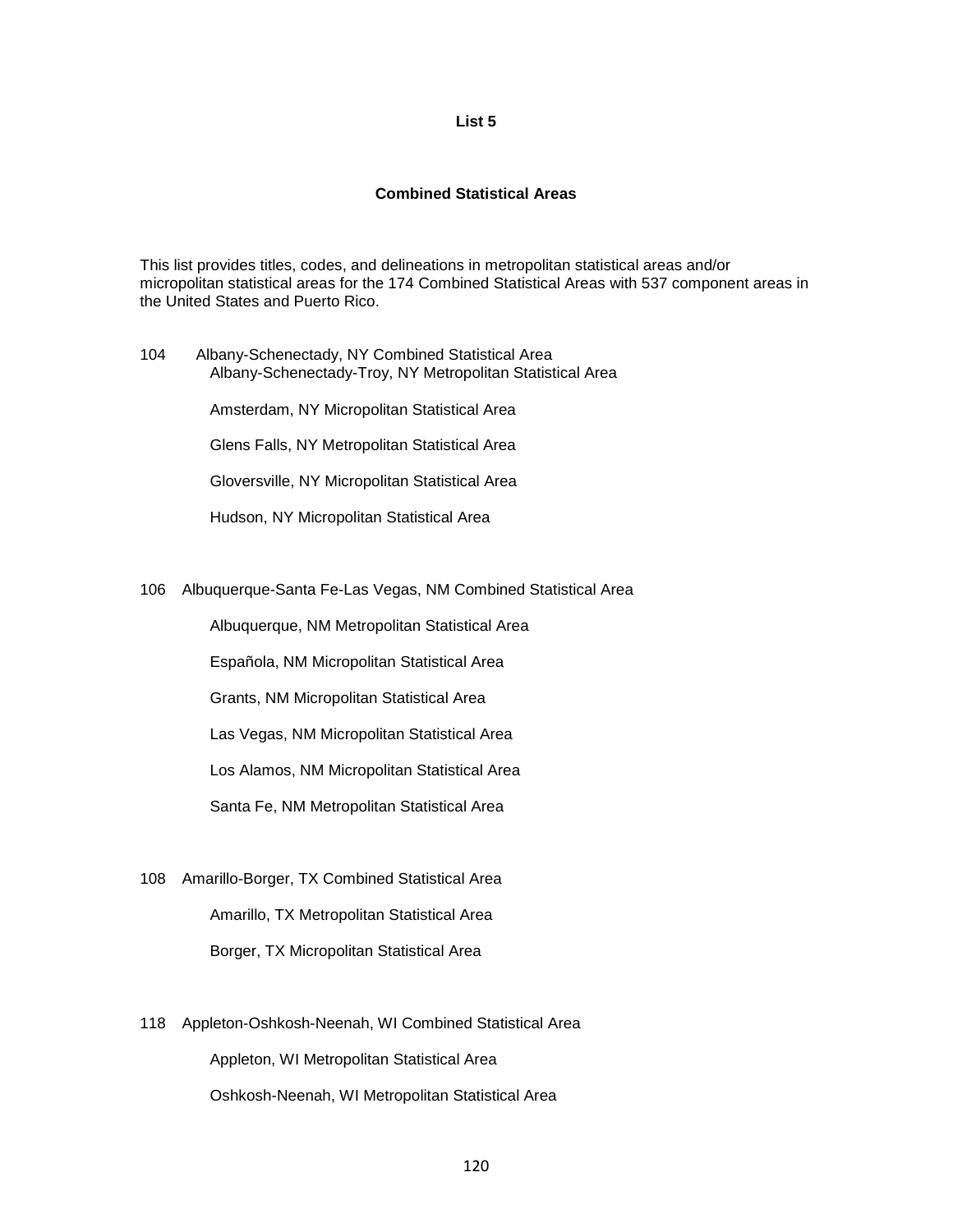120 Asheville-Brevard, NC Combined Statistical Area Asheville, NC Metropolitan Statistical Area Brevard, NC Micropolitan Statistical Area

122 Atlanta--Athens-Clarke County--Sandy Springs, GA Combined Statistical Area Athens-Clarke County, GA Metropolitan Statistical Area Atlanta-Sandy Springs-Roswell, GA Metropolitan Statistical Area Calhoun, GA Micropolitan Statistical Area Cedartown, GA Micropolitan Statistical Area Gainesville, GA Metropolitan Statistical Area Jefferson, GA Micropolitan Statistical Area LaGrange, GA Micropolitan Statistical Area Thomaston, GA Micropolitan Statistical Area

- 140 Bend-Redmond-Prineville, OR Combined Statistical Area Bend-Redmond, OR Metropolitan Statistical Area Prineville, OR Micropolitan Statistical Area
- 142 Birmingham-Hoover-Talladega, AL Combined Statistical Area Alexander City, AL Micropolitan Statistical Area Birmingham-Hoover, AL Metropolitan Statistical Area Cullman, AL Micropolitan Statistical Area Talladega-Sylacauga, AL Micropolitan Statistical Area
- 144 Bloomington-Bedford, IN Combined Statistical Area Bedford, IN Micropolitan Statistical Area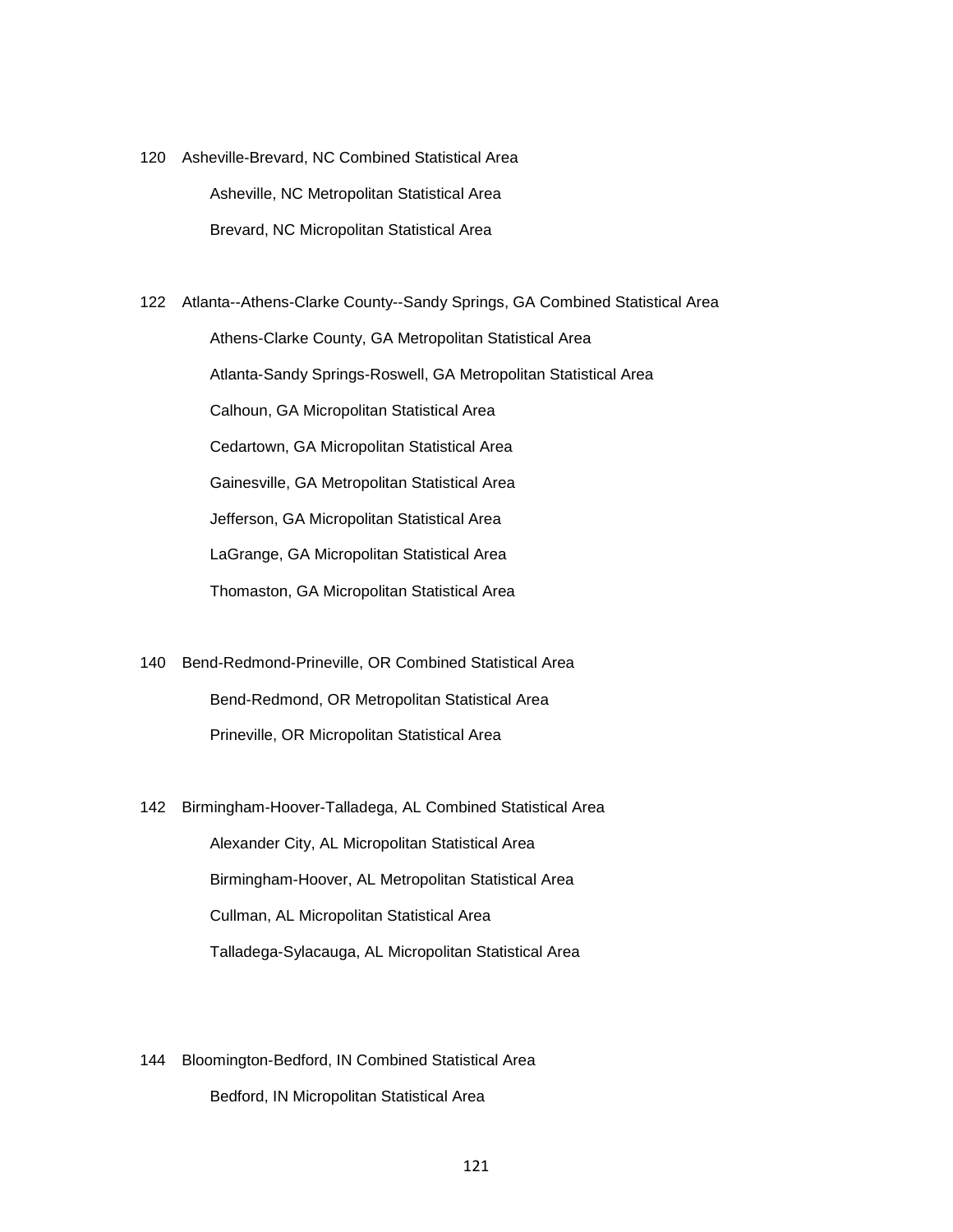Bloomington, IN Metropolitan Statistical Area

145 Bloomington-Pontiac, IL Combined Statistical Area Bloomington, IL Metropolitan Statistical Area Pontiac, IL Micropolitan Statistical Area

146 Bloomsburg-Berwick-Sunbury, PA Combined Statistical Area Bloomsburg-Berwick, PA Metropolitan Statistical Area Lewisburg, PA Micropolitan Statistical Area Selinsgrove, PA Micropolitan Statistical Area Sunbury, PA Micropolitan Statistical Area

147 Boise City-Mountain Home-Ontario, ID-OR Combined Statistical Area Boise City, ID Metropolitan Statistical Area Mountain Home, ID Micropolitan Statistical Area Ontario, OR-ID Micropolitan Statistical Area

148 Boston-Worcester-Providence, MA-RI-NH-CT Combined Statistical Area Barnstable Town, MA Metropolitan Statistical Area Boston-Cambridge-Newton, MA-NH Metropolitan Statistical Area Concord, NH Micropolitan Statistical Area Laconia, NH Micropolitan Statistical Area Manchester-Nashua, NH Metropolitan Statistical Area Providence-Warwick, RI-MA Metropolitan Statistical Area Worcester, MA-CT Metropolitan Statistical Area

150 Bowling Green-Glasgow, KY Combined Statistical Area Bowling Green, KY Metropolitan Statistical Area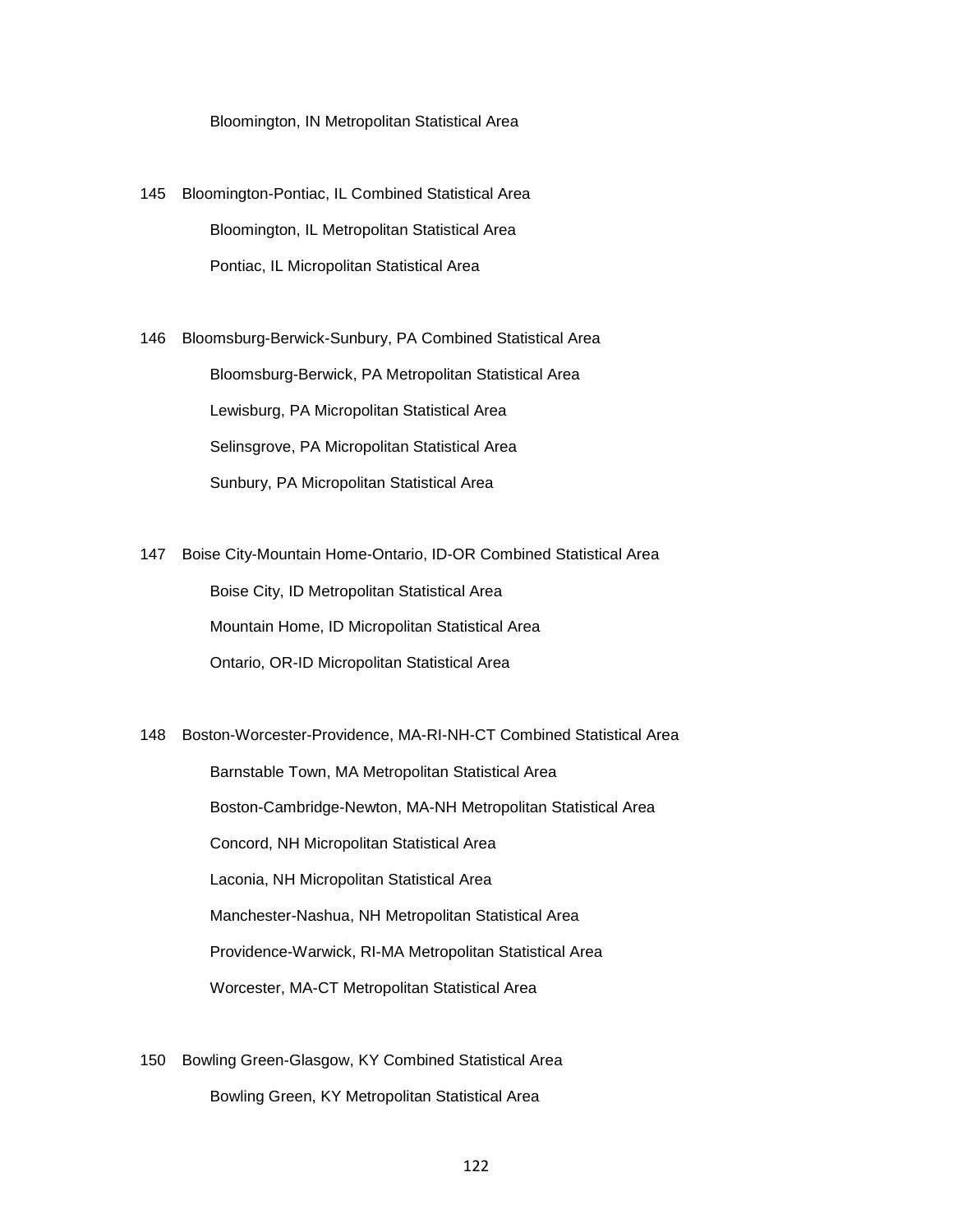Glasgow, KY Micropolitan Statistical Area

- 154 Brownsville-Harlingen-Raymondville, TX Combined Statistical Area Brownsville-Harlingen, TX Metropolitan Statistical Area Raymondville, TX Micropolitan Statistical Area
- 160 Buffalo-Cheektowaga, NY Combined Statistical Area Buffalo-Cheektowaga-Niagara Falls, NY Metropolitan Statistical Area Olean, NY Micropolitan Statistical Area
- 162 Cape Coral-Fort Myers-Naples, FL Combined Statistical Area Cape Coral-Fort Myers, FL Metropolitan Statistical Area Naples-Immokalee-Marco Island, FL Metropolitan Statistical Area
- 164 Cape Girardeau-Sikeston, MO-IL Combined Statistical Area Cape Girardeau, MO-IL Metropolitan Statistical Area Sikeston, MO Micropolitan Statistical Area
- 168 Cedar Rapids-Iowa City, IA Combined Statistical Area Cedar Rapids, IA Metropolitan Statistical Area Iowa City, IA Metropolitan Statistical Area

170 Charleston-Huntington-Ashland, WV-OH-KY Combined Statistical Area Charleston, WV Metropolitan Statistical Area Huntington-Ashland, WV-KY-OH Metropolitan Statistical Area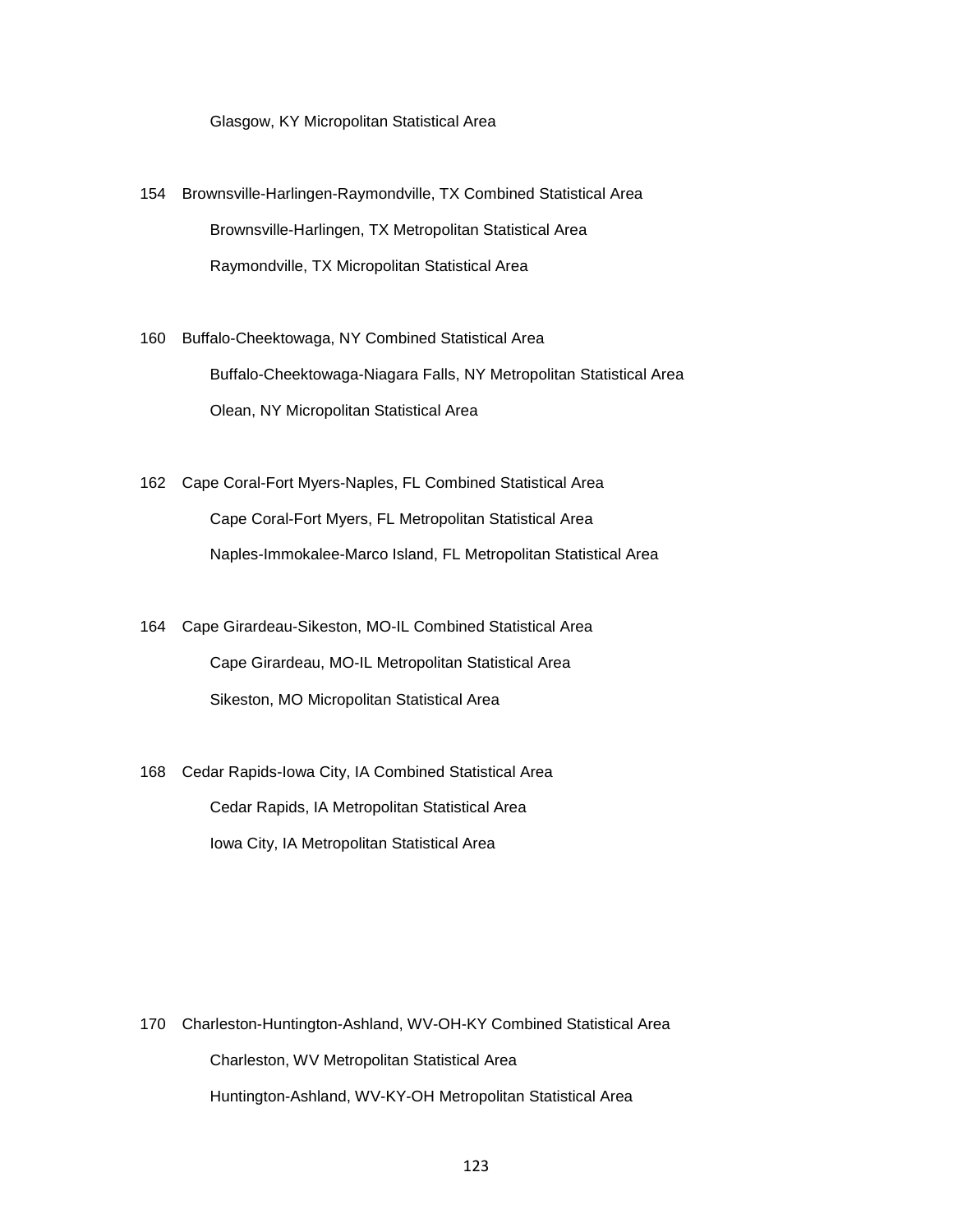Logan, WV Micropolitan Statistical Area

Portsmouth, OH Micropolitan Statistical Area

- 172 Charlotte-Concord, NC-SC Combined Statistical Area Albemarle, NC Micropolitan Statistical Area Charlotte-Concord-Gastonia, NC-SC Metropolitan Statistical Area Shelby, NC Micropolitan Statistical Area
- 174 Chattanooga-Cleveland-Dalton, TN-GA-AL Combined Statistical Area

 Athens, TN Micropolitan Statistical Area Chattanooga, TN-GA Metropolitan Statistical Area Cleveland, TN Metropolitan Statistical Area Dalton, GA Metropolitan Statistical Area Dayton, TN Micropolitan Statistical Area Scottsboro, AL Micropolitan Statistical Area

176 Chicago-Naperville, IL-IN-WI Combined Statistical Area

 Chicago-Naperville-Elgin, IL-IN-WI Metropolitan Statistical Area Kankakee, IL Metropolitan Statistical Area Michigan City-La Porte, IN Metropolitan Statistical Area Ottawa-Peru, IL Micropolitan Statistical Area

178 Cincinnati-Wilmington-Maysville, OH-KY-IN Combined Statistical Area Cincinnati, OH-KY-IN Metropolitan Statistical Area Maysville, KY Micropolitan Statistical Area Wilmington, OH Micropolitan Statistical Area

184 Cleveland-Akron-Canton, OH Combined Statistical Area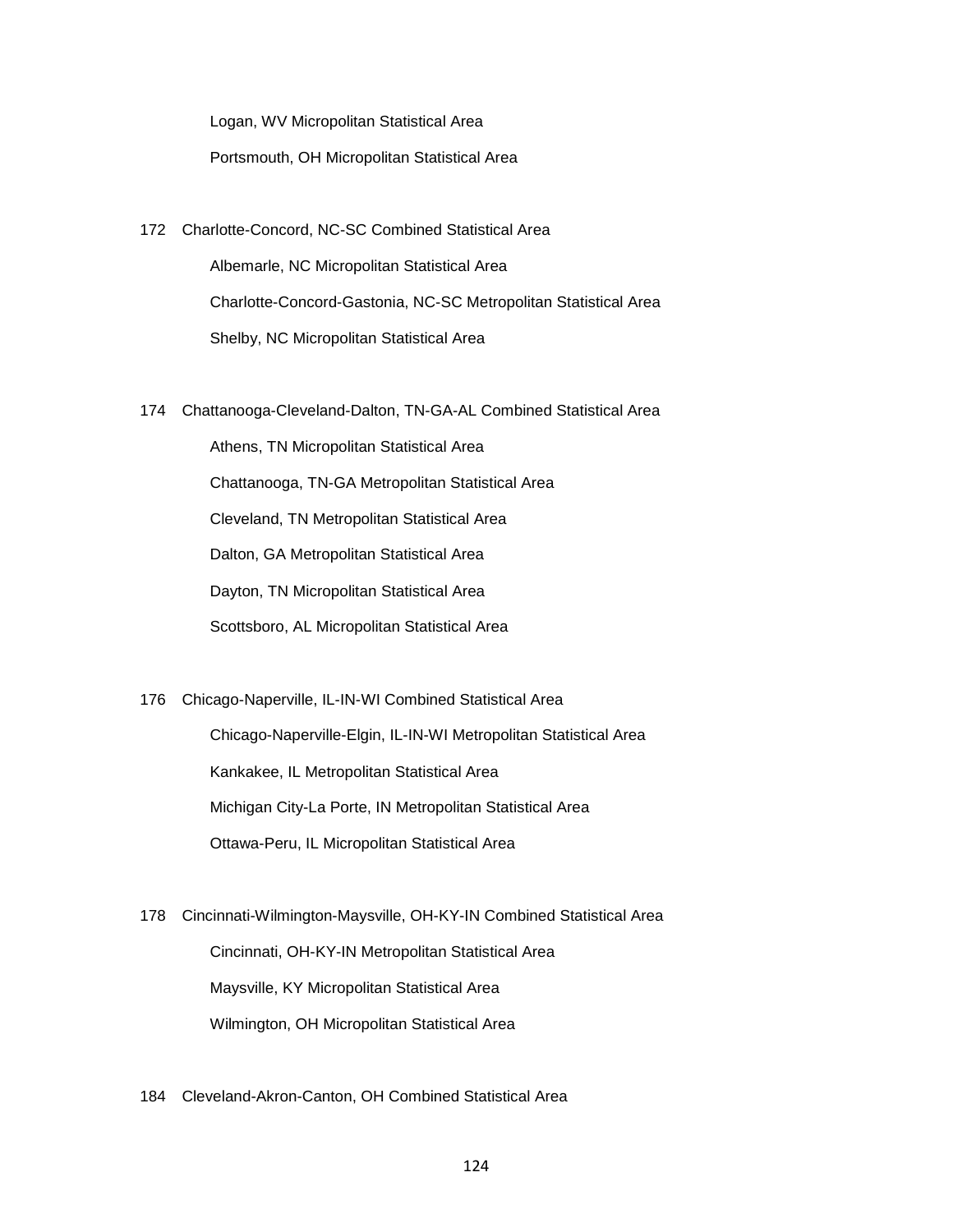Akron, OH Metropolitan Statistical Area Ashtabula, OH Micropolitan Statistical Area Canton-Massillon, OH Metropolitan Statistical Area Cleveland-Elyria, OH Metropolitan Statistical Area New Philadelphia-Dover, OH Micropolitan Statistical Area Norwalk, OH Micropolitan Statistical Area Sandusky, OH Micropolitan Statistical Area

185 Cleveland-Indianola, MS Combined Statistical Area Cleveland, MS Micropolitan Statistical Area Indianola, MS Micropolitan Statistical Area

188 Clovis-Portales, NM Combined Statistical Area Clovis, NM Micropolitan Statistical Area Portales, NM Micropolitan Statistical Area

190 Columbia-Moberly-Mexico, MO Combined Statistical Area Columbia, MO Metropolitan Statistical Area Mexico, MO Micropolitan Statistical Area Moberly, MO Micropolitan Statistical Area

192 Columbia-Orangeburg-Newberry, SC Combined Statistical Area Columbia, SC Metropolitan Statistical Area Newberry, SC Micropolitan Statistical Area Orangeburg, SC Micropolitan Statistical Area

194 Columbus-Auburn-Opelika, GA-AL Combined Statistical Area Auburn-Opelika, AL Metropolitan Statistical Area Columbus, GA-AL Metropolitan Statistical Area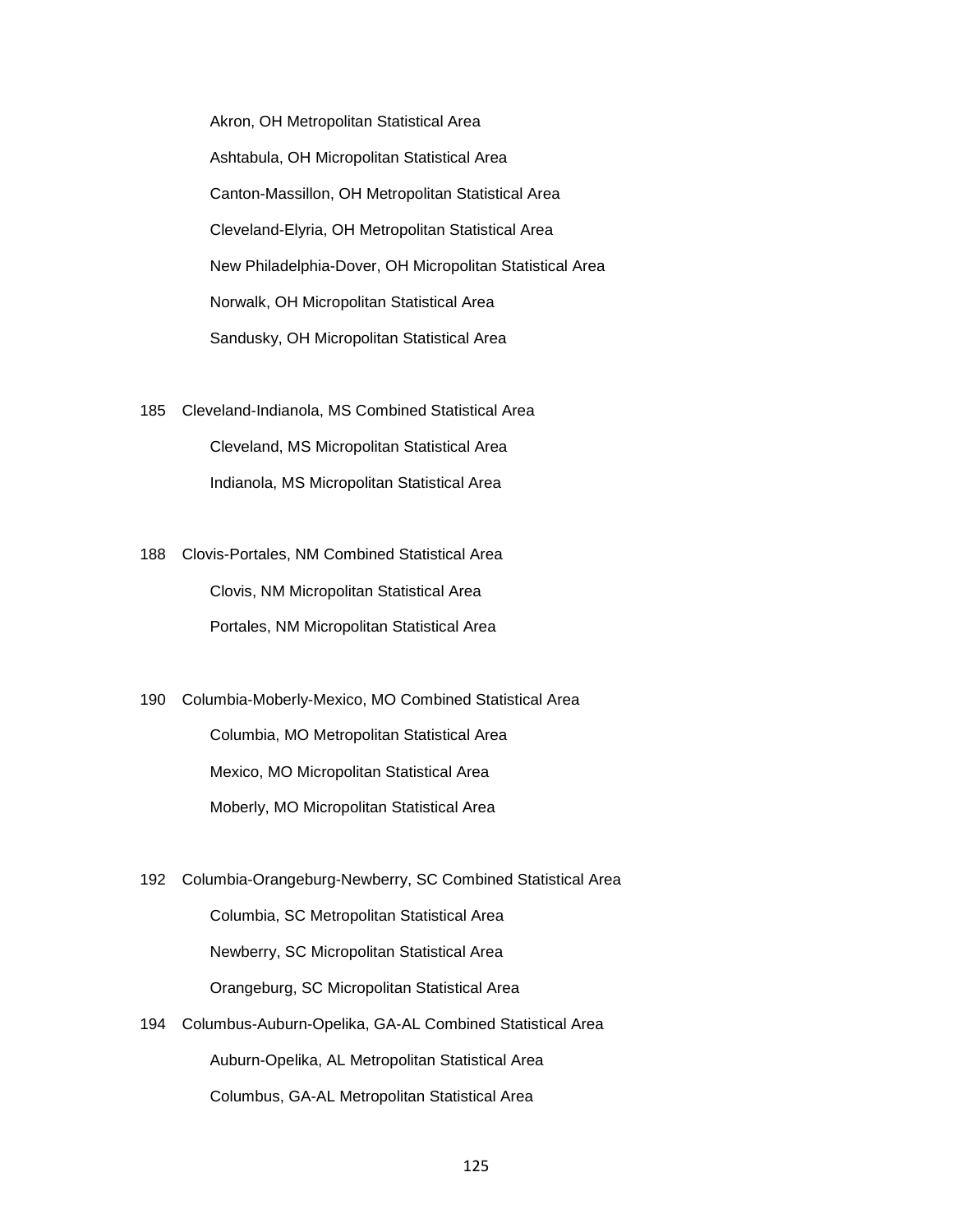Valley, AL Micropolitan Statistical Area

- 198 Columbus-Marion-Zanesville, OH Combined Statistical Area Bellefontaine, OH Micropolitan Statistical Area Cambridge, OH Micropolitan Statistical Area Chillicothe, OH Micropolitan Statistical Area Columbus, OH Metropolitan Statistical Area Marion, OH Micropolitan Statistical Area Mount Vernon, OH Micropolitan Statistical Area Washington Court House, OH Micropolitan Statistical Area Zanesville, OH Micropolitan Statistical Area
- 200 Columbus-West Point, MS Combined Statistical Area Columbus, MS Micropolitan Statistical Area West Point, MS Micropolitan Statistical Area

204 Corpus Christi-Kingsville-Alice, TX Combined Statistical Area Alice, TX Micropolitan Statistical Area Corpus Christi, TX Metropolitan Statistical Area Kingsville, TX Micropolitan Statistical Area

206 Dallas-Fort Worth, TX-OK Combined Statistical Area

 Athens, TX Micropolitan Statistical Area Bonham, TX Micropolitan Statistical Area Corsicana, TX Micropolitan Statistical Area Dallas-Fort Worth-Arlington, TX Metropolitan Statistical Area Durant, OK Micropolitan Statistical Area Gainesville, TX Micropolitan Statistical Area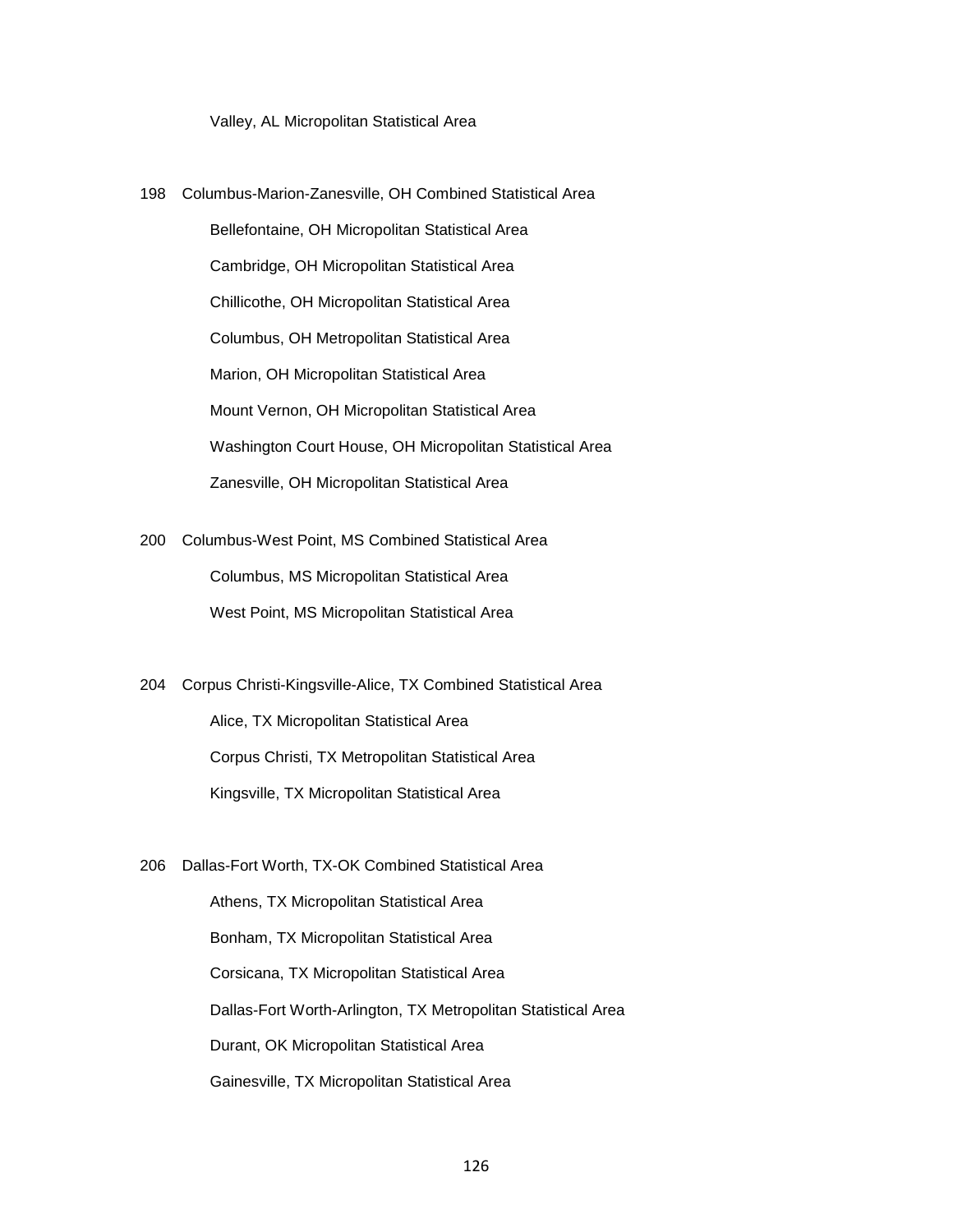Mineral Wells, TX Micropolitan Statistical Area Sherman-Denison, TX Metropolitan Statistical Area Sulphur Springs, TX Micropolitan Statistical Area

- 209 Davenport-Moline, IA-IL Combined Statistical Area Clinton, IA Micropolitan Statistical Area Davenport-Moline-Rock Island, IA-IL Metropolitan Statistical Area Muscatine, IA Micropolitan Statistical Area
- 212 Dayton-Springfield-Sidney, OH Combined Statistical Area

 Dayton, OH Metropolitan Statistical Area Greenville, OH Micropolitan Statistical Area Sidney, OH Micropolitan Statistical Area Springfield, OH Metropolitan Statistical Area Urbana, OH Micropolitan Statistical Area

216 Denver-Aurora, CO Combined Statistical Area Boulder, CO Metropolitan Statistical Area Denver-Aurora-Lakewood, CO Metropolitan Statistical Area Greeley, CO Metropolitan Statistical Area

217 DeRidder-Fort Polk South, LA Combined Statistical Area DeRidder, LA Micropolitan Statistical Area Fort Polk South, LA Micropolitan Statistical Area

218 Des Moines-Ames-West Des Moines, IA Combined Statistical Area Ames, IA Metropolitan Statistical Area Boone, IA Micropolitan Statistical Area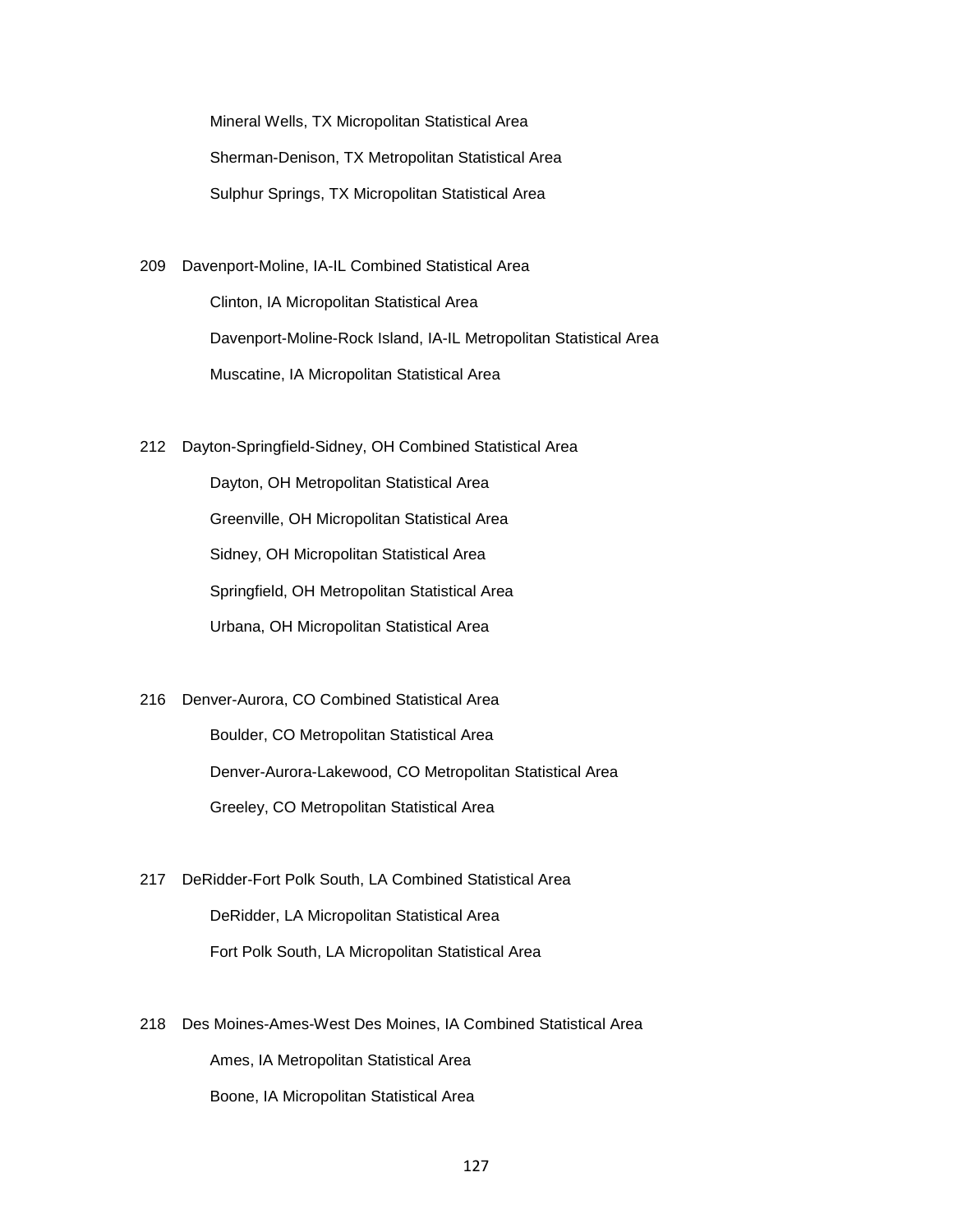Des Moines-West Des Moines, IA Metropolitan Statistical Area Newton, IA Micropolitan Statistical Area

220 Detroit-Warren-Ann Arbor, MI Combined Statistical Area

 Adrian, MI Micropolitan Statistical Area Ann Arbor, MI Metropolitan Statistical Area Detroit-Warren-Dearborn, MI Metropolitan Statistical Area Flint, MI Metropolitan Statistical Area Monroe, MI Metropolitan Statistical Area

221 Dixon-Sterling, IL Combined Statistical Area Dixon, IL Micropolitan Statistical Area Sterling, IL Micropolitan Statistical Area

222 Dothan-Enterprise-Ozark, AL Combined Statistical Area Dothan, AL Metropolitan Statistical Area Enterprise, AL Micropolitan Statistical Area Ozark, AL Micropolitan Statistical Area

- 232 Eau Claire-Menomonie, WI Combined Statistical Area Eau Claire, WI Metropolitan Statistical Area Menomonie, WI Micropolitan Statistical Area
- 233 Edwards-Glenwood Springs, CO Combined Statistical Area Edwards, CO Micropolitan Statistical Area Glenwood Springs, CO Micropolitan Statistical Area
- 236 Elmira-Corning, NY Combined Statistical Area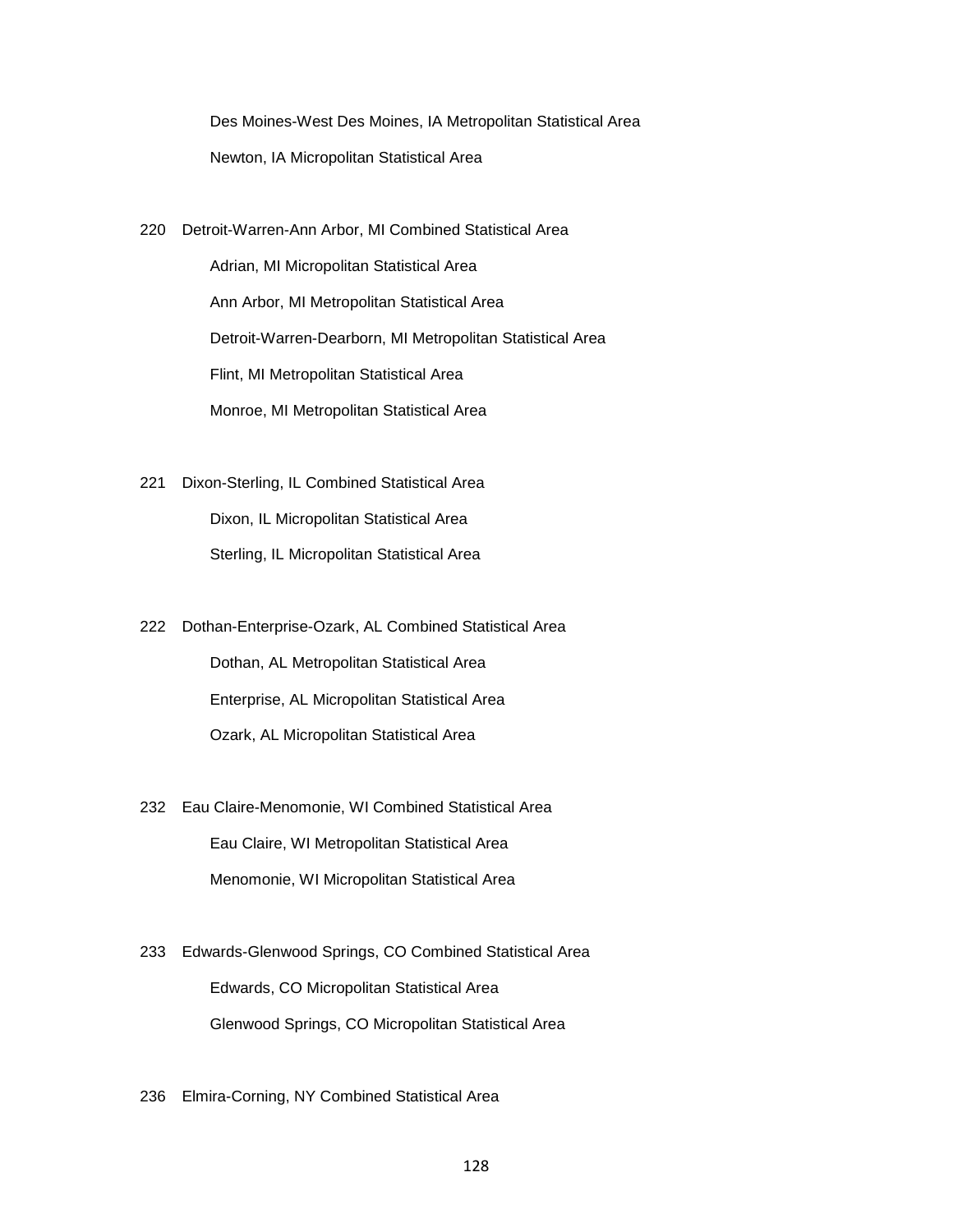Corning, NY Micropolitan Statistical Area Elmira, NY Metropolitan Statistical Area

238 El Paso-Las Cruces, TX-NM Combined Statistical Area El Paso, TX Metropolitan Statistical Area Las Cruces, NM Metropolitan Statistical Area

240 Erie-Meadville, PA Combined Statistical Area Erie, PA Metropolitan Statistical Area Meadville, PA Micropolitan Statistical Area

244 Fargo-Wahpeton, ND-MN Combined Statistical Area Fargo, ND-MN Metropolitan Statistical Area Wahpeton, ND-MN Micropolitan Statistical Area

246 Fayetteville-Lumberton-Laurinburg, NC Combined Statistical Area Fayetteville, NC Metropolitan Statistical Area Laurinburg, NC Micropolitan Statistical Area Lumberton, NC Micropolitan Statistical Area

248 Findlay-Tiffin, OH Combined Statistical Area Findlay, OH Micropolitan Statistical Area Tiffin, OH Micropolitan Statistical Area

258 Fort Wayne-Huntington-Auburn, IN Combined Statistical Area Angola, IN Micropolitan Statistical Area Auburn, IN Micropolitan Statistical Area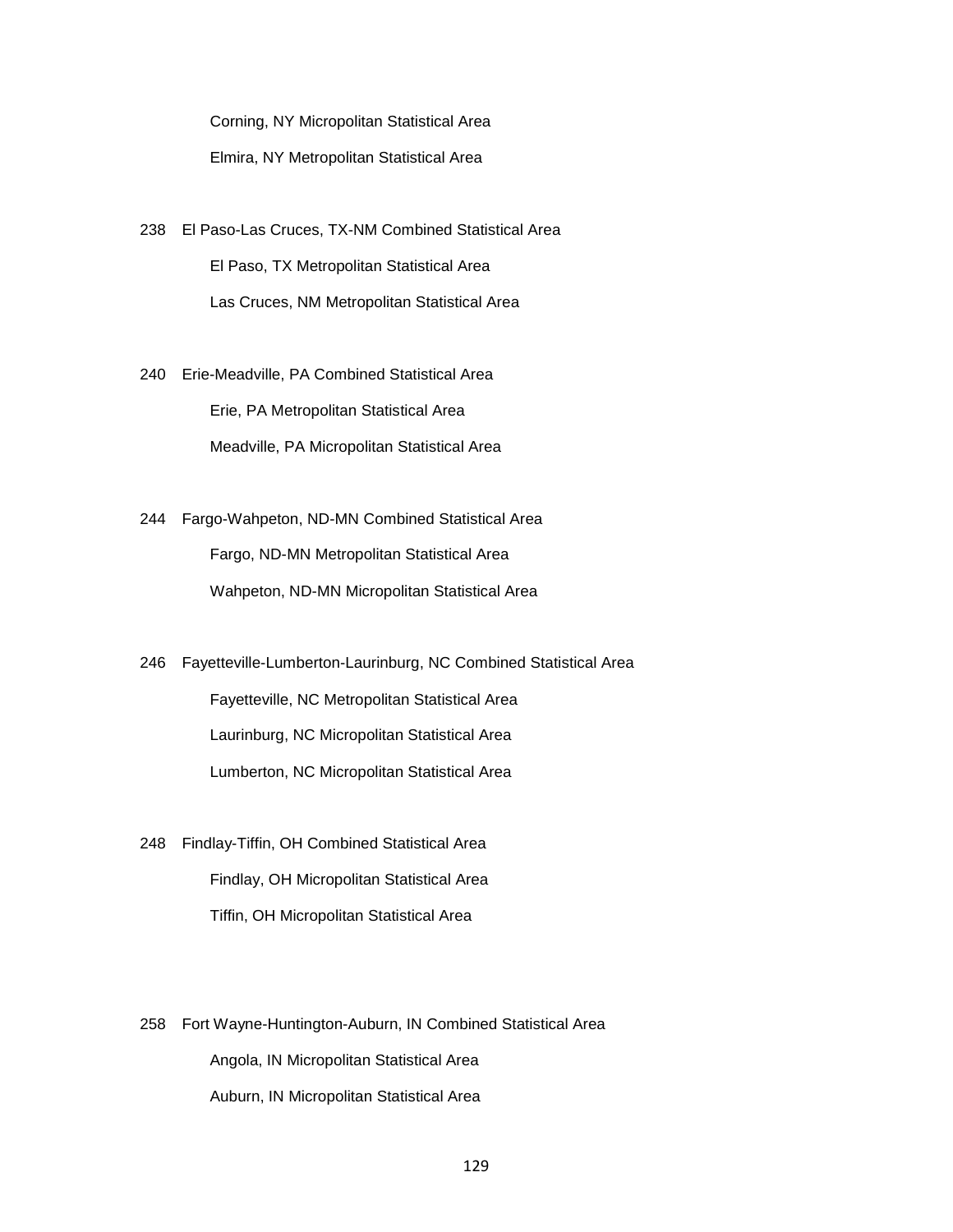Decatur, IN Micropolitan Statistical Area Fort Wayne, IN Metropolitan Statistical Area Huntington, IN Micropolitan Statistical Area Kendallville, IN Micropolitan Statistical Area

260 Fresno-Madera, CA Combined Statistical Area Fresno, CA Metropolitan Statistical Area Madera, CA Metropolitan Statistical Area

264 Gainesville-Lake City, FL Combined Statistical Area Gainesville, FL Metropolitan Statistical Area Lake City, FL Micropolitan Statistical Area

266 Grand Rapids-Wyoming-Muskegon, MI Combined Statistical Area Big Rapids, MI Micropolitan Statistical Area Grand Rapids-Wyoming, MI Metropolitan Statistical Area Holland, MI Micropolitan Statistical Area Ionia, MI Micropolitan Statistical Area Muskegon, MI Metropolitan Statistical Area

267 Green Bay-Shawano, WI Combined Statistical Area Green Bay, WI Metropolitan Statistical Area Shawano, WI Micropolitan Statistical Area

268 Greensboro--Winston-Salem--High Point, NC Combined Statistical Area Burlington, NC Metropolitan Statistical Area Greensboro-High Point, NC Metropolitan Statistical Area Mount Airy, NC Micropolitan Statistical Area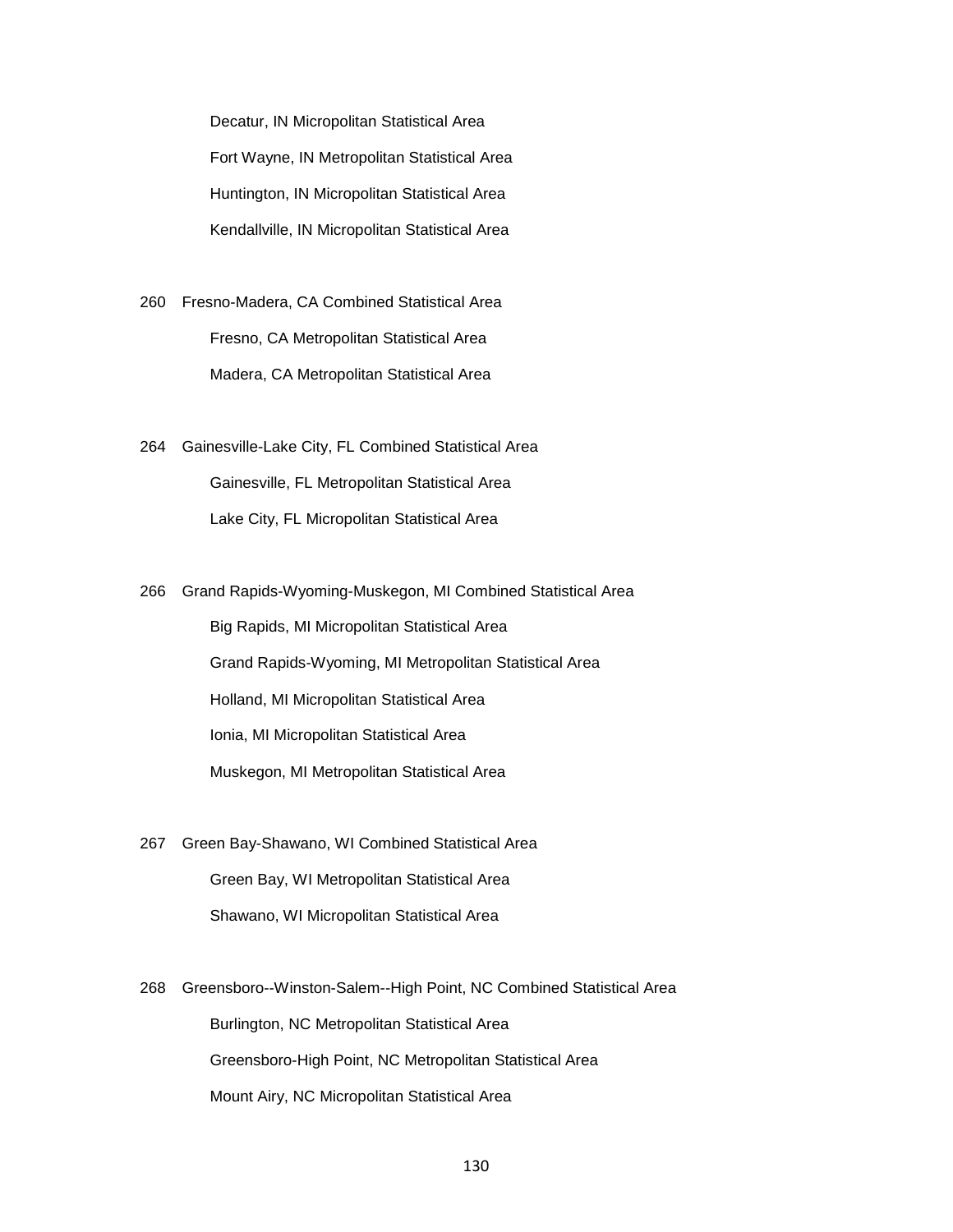Winston-Salem, NC Metropolitan Statistical Area

- 273 Greenville-Spartanburg-Anderson, SC Combined Statistical Area Gaffney, SC Micropolitan Statistical Area Greenville-Anderson-Mauldin, SC Metropolitan Statistical Area Greenwood, SC Micropolitan Statistical Area Seneca, SC Micropolitan Statistical Area Spartanburg, SC Metropolitan Statistical Area
- 274 Greenville-Washington, NC Combined Statistical Area Greenville, NC Metropolitan Statistical Area Washington, NC Micropolitan Statistical Area
- 276 Harrisburg-York-Lebanon, PA Combined Statistical Area Gettysburg, PA Metropolitan Statistical Area Harrisburg-Carlisle, PA Metropolitan Statistical Area Lebanon, PA Metropolitan Statistical Area York-Hanover, PA Metropolitan Statistical Area
- 277 Harrisonburg-Staunton-Waynesboro, VA Combined Statistical Area Harrisonburg, VA Metropolitan Statistical Area Staunton-Waynesboro, VA Metropolitan Statistical Area

278 Hartford-West Hartford, CT Combined Statistical Area Hartford-West Hartford-East Hartford, CT Metropolitan Statistical Area Norwich-New London, CT Metropolitan Statistical Area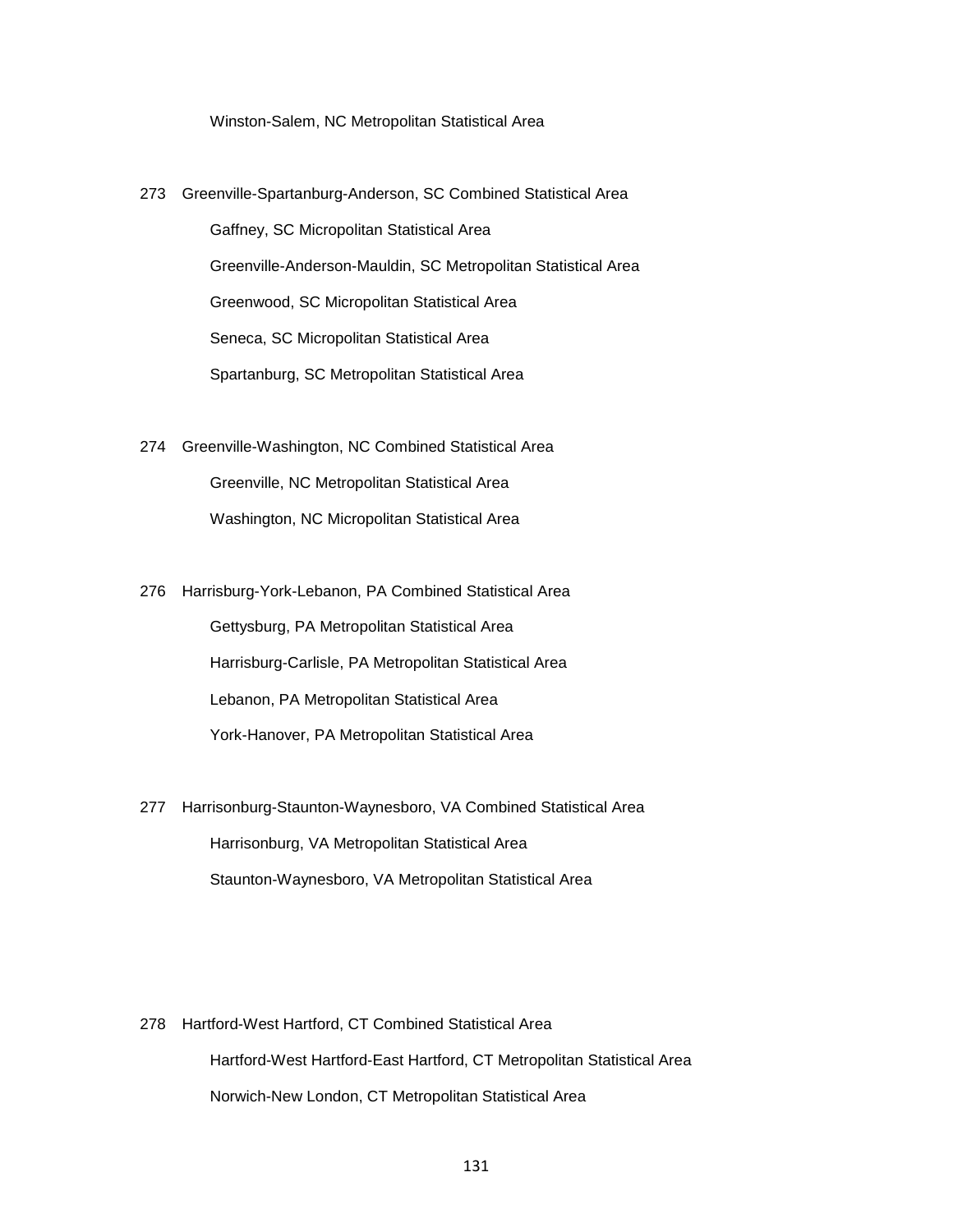280 Hickory-Lenoir, NC Combined Statistical Area Hickory-Lenoir-Morganton, NC Metropolitan Statistical Area Marion, NC Micropolitan Statistical Area

284 Hot Springs-Malvern, AR Combined Statistical Area Hot Springs, AR Metropolitan Statistical Area Malvern, AR Micropolitan Statistical Area

288 Houston-The Woodlands, TX Combined Statistical Area Bay City, TX Micropolitan Statistical Area Brenham, TX Micropolitan Statistical Area El Campo, TX Micropolitan Statistical Area Houston-The Woodlands-Sugar Land, TX Metropolitan Statistical Area Huntsville, TX Micropolitan Statistical Area

290 Huntsville-Decatur-Albertville, AL Combined Statistical Area Albertville, AL Micropolitan Statistical Area Decatur, AL Metropolitan Statistical Area Fort Payne, AL Micropolitan Statistical Area Huntsville, AL Metropolitan Statistical Area

292 Idaho Falls-Rexburg-Blackfoot, ID Combined Statistical Area Blackfoot, ID Micropolitan Statistical Area Idaho Falls, ID Metropolitan Statistical Area Rexburg, ID Micropolitan Statistical Area

294 Indianapolis-Carmel-Muncie, IN Combined Statistical Area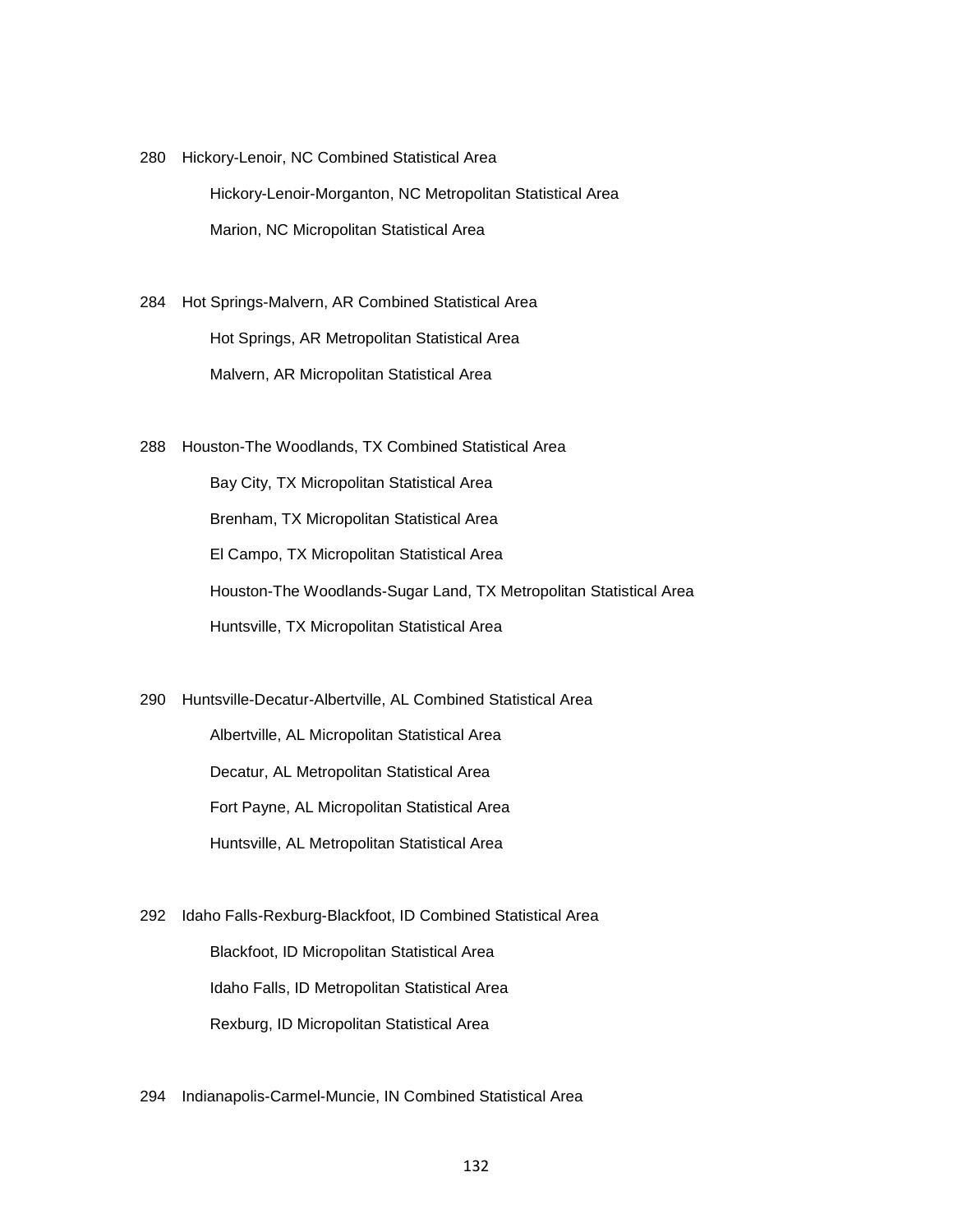Columbus, IN Metropolitan Statistical Area Crawfordsville, IN Micropolitan Statistical Area Greensburg, IN Micropolitan Statistical Area Indianapolis-Carmel-Anderson, IN Metropolitan Statistical Area Muncie, IN Metropolitan Statistical Area New Castle, IN Micropolitan Statistical Area North Vernon, IN Micropolitan Statistical Area Seymour, IN Micropolitan Statistical Area

- 296 Ithaca-Cortland, NY Combined Statistical Area Cortland, NY Micropolitan Statistical Area Ithaca, NY Metropolitan Statistical Area
- 297 Jackson-Brownsville, TN Combined Statistical Area Brownsville, TN Micropolitan Statistical Area Jackson, TN Metropolitan Statistical Area

298 Jackson-Vicksburg-Brookhaven, MS Combined Statistical Area Brookhaven, MS Micropolitan Statistical Area Jackson, MS Metropolitan Statistical Area Vicksburg, MS Micropolitan Statistical Area

300 Jacksonville-St. Marys-Palatka, FL-GA Combined Statistical Area Jacksonville, FL Metropolitan Statistical Area Palatka, FL Micropolitan Statistical Area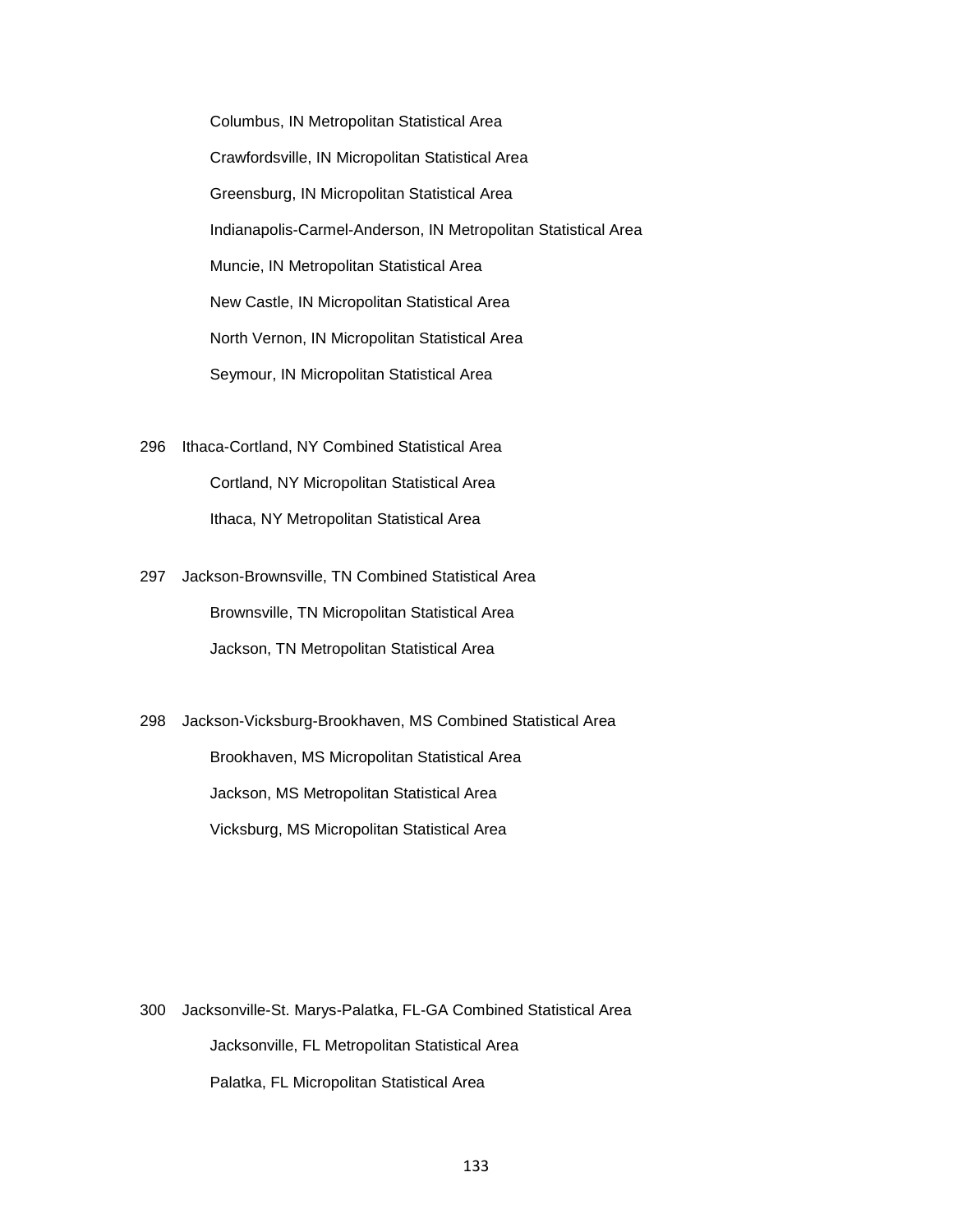St. Marys, GA Micropolitan Statistical Area

- 304 Johnson City-Kingsport-Bristol, TN-VA Combined Statistical Area Johnson City, TN Metropolitan Statistical Area Kingsport-Bristol-Bristol, TN-VA Metropolitan Statistical Area
- 306 Johnstown-Somerset, PA Combined Statistical Area Johnstown, PA Metropolitan Statistical Area Somerset, PA Micropolitan Statistical Area
- 308 Jonesboro-Paragould, AR Combined Statistical Area Jonesboro, AR Metropolitan Statistical Area Paragould, AR Micropolitan Statistical Area
- 309 Joplin-Miami, MO-OK Combined Statistical Area Joplin, MO Metropolitan Statistical Area Miami, OK Micropolitan Statistical Area
- 310 Kalamazoo-Battle Creek-Portage, MI Combined Statistical Area Battle Creek, MI Metropolitan Statistical Area Kalamazoo-Portage, MI Metropolitan Statistical Area Sturgis, MI Micropolitan Statistical Area
- 312 Kansas City-Overland Park-Kansas City, MO-KS Combined Statistical Area Atchison, KS Micropolitan Statistical Area Kansas City, MO-KS Metropolitan Statistical Area Lawrence, KS Metropolitan Statistical Area Ottawa, KS Micropolitan Statistical Area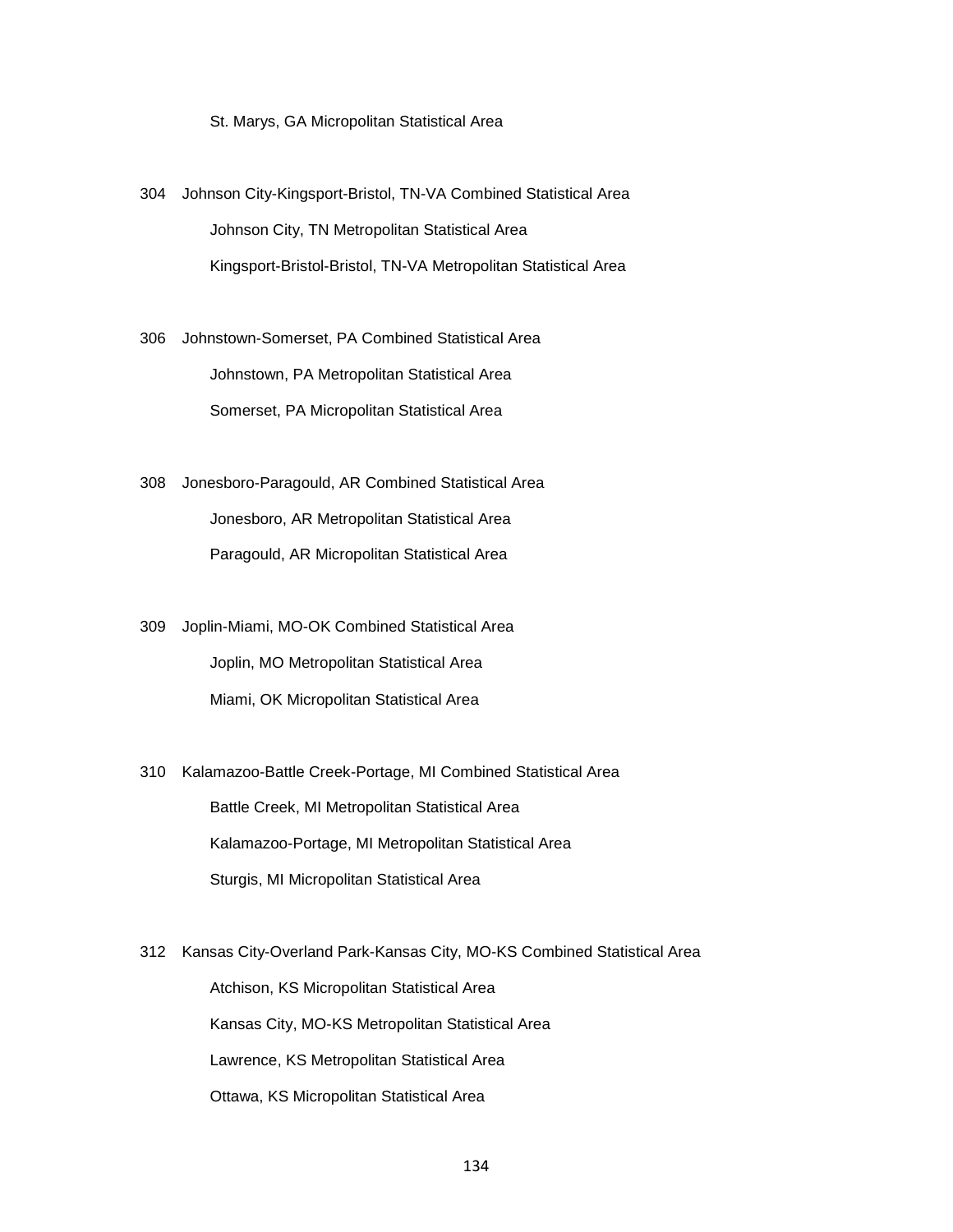St. Joseph, MO-KS Metropolitan Statistical Area Warrensburg, MO Micropolitan Statistical Area

- 314 Knoxville-Morristown-Sevierville, TN Combined Statistical Area Knoxville, TN Metropolitan Statistical Area Morristown, TN Metropolitan Statistical Area Newport, TN Micropolitan Statistical Area Sevierville, TN Micropolitan Statistical Area
- 316 Kokomo-Peru, IN Combined Statistical Area Kokomo, IN Metropolitan Statistical Area Peru, IN Micropolitan Statistical Area
- 318 Lafayette-Opelousas-Morgan City, LA Combined Statistical Area Lafayette, LA Metropolitan Statistical Area Morgan City, LA Micropolitan Statistical Area Opelousas, LA Micropolitan Statistical Area
- 320 Lafayette-West Lafayette-Frankfort, IN Combined Statistical Area Frankfort, IN Micropolitan Statistical Area Lafayette-West Lafayette, IN Metropolitan Statistical Area
- 324 Lake Charles-Jennings, LA Combined Statistical Area Jennings, LA Micropolitan Statistical Area Lake Charles, LA Metropolitan Statistical Area
- 330 Lansing-East Lansing-Owosso, MI Combined Statistical Area Lansing-East Lansing, MI Metropolitan Statistical Area Owosso, MI Micropolitan Statistical Area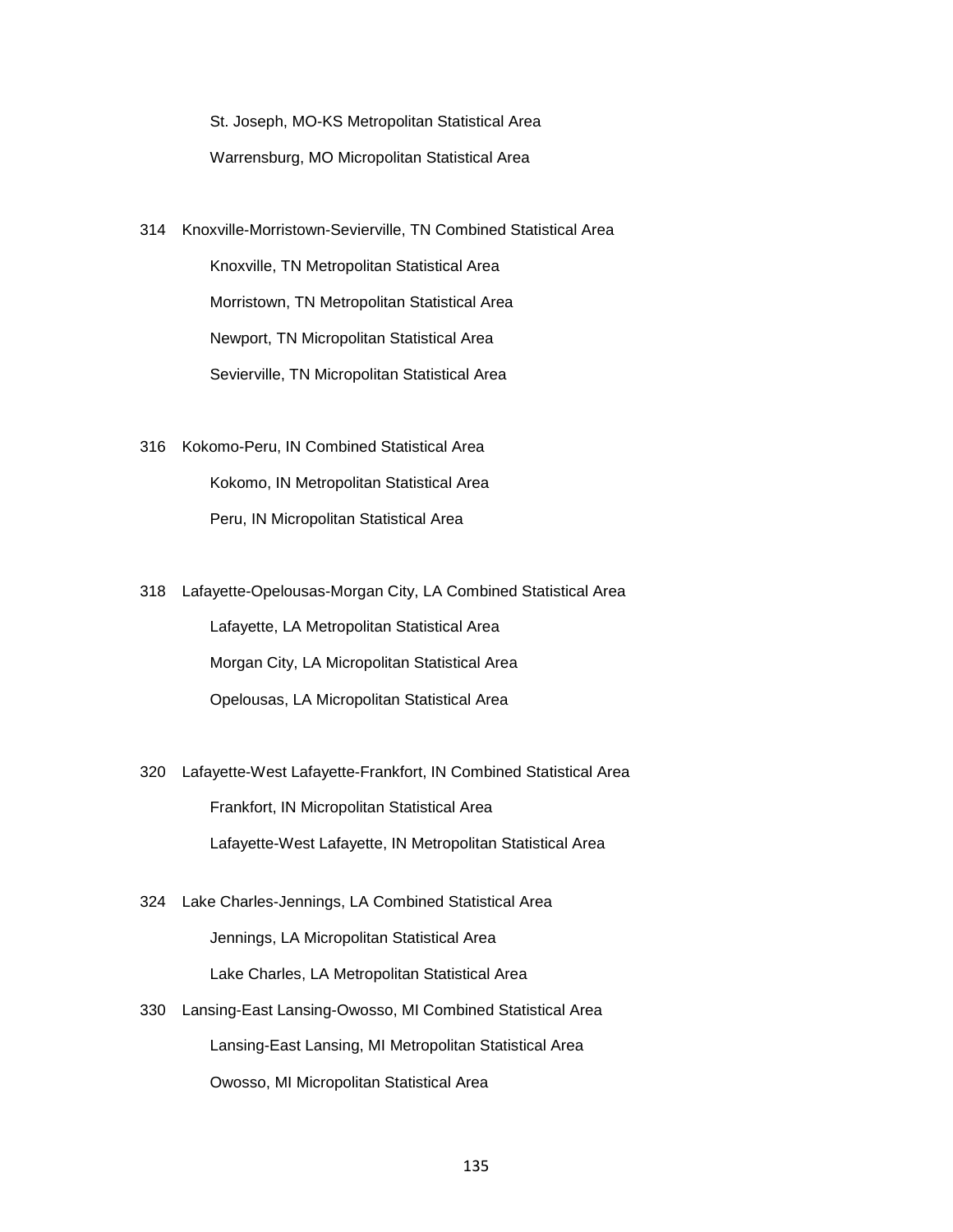332 Las Vegas-Henderson, NV-AZ Combined Statistical Area

 Lake Havasu City-Kingman, AZ Metropolitan Statistical Area Las Vegas-Henderson-Paradise, NV Metropolitan Statistical Area

Pahrump, NV Micropolitan Statistical Area

336 Lexington-Fayette--Richmond--Frankfort, KY Combined Statistical Area

Frankfort, KY Micropolitan Statistical Area

Lexington-Fayette, KY Metropolitan Statistical Area

Mount Sterling, KY Micropolitan Statistical Area

Richmond-Berea, KY Micropolitan Statistical Area

338 Lima-Van Wert-Celina, OH Combined Statistical Area

 Celina, OH Micropolitan Statistical Area Lima, OH Metropolitan Statistical Area Van Wert, OH Micropolitan Statistical Area Wapakoneta, OH Micropolitan Statistical Area

339 Lincoln-Beatrice, NE Combined Statistical Area Beatrice, NE Micropolitan Statistical Area Lincoln, NE Metropolitan Statistical Area

340 Little Rock-North Little Rock, AR Combined Statistical Area Little Rock-North Little Rock-Conway, AR Metropolitan Statistical Area Pine Bluff, AR Metropolitan Statistical Area Searcy, AR Micropolitan Statistical Area

346 Longview-Marshall, TX Combined Statistical Area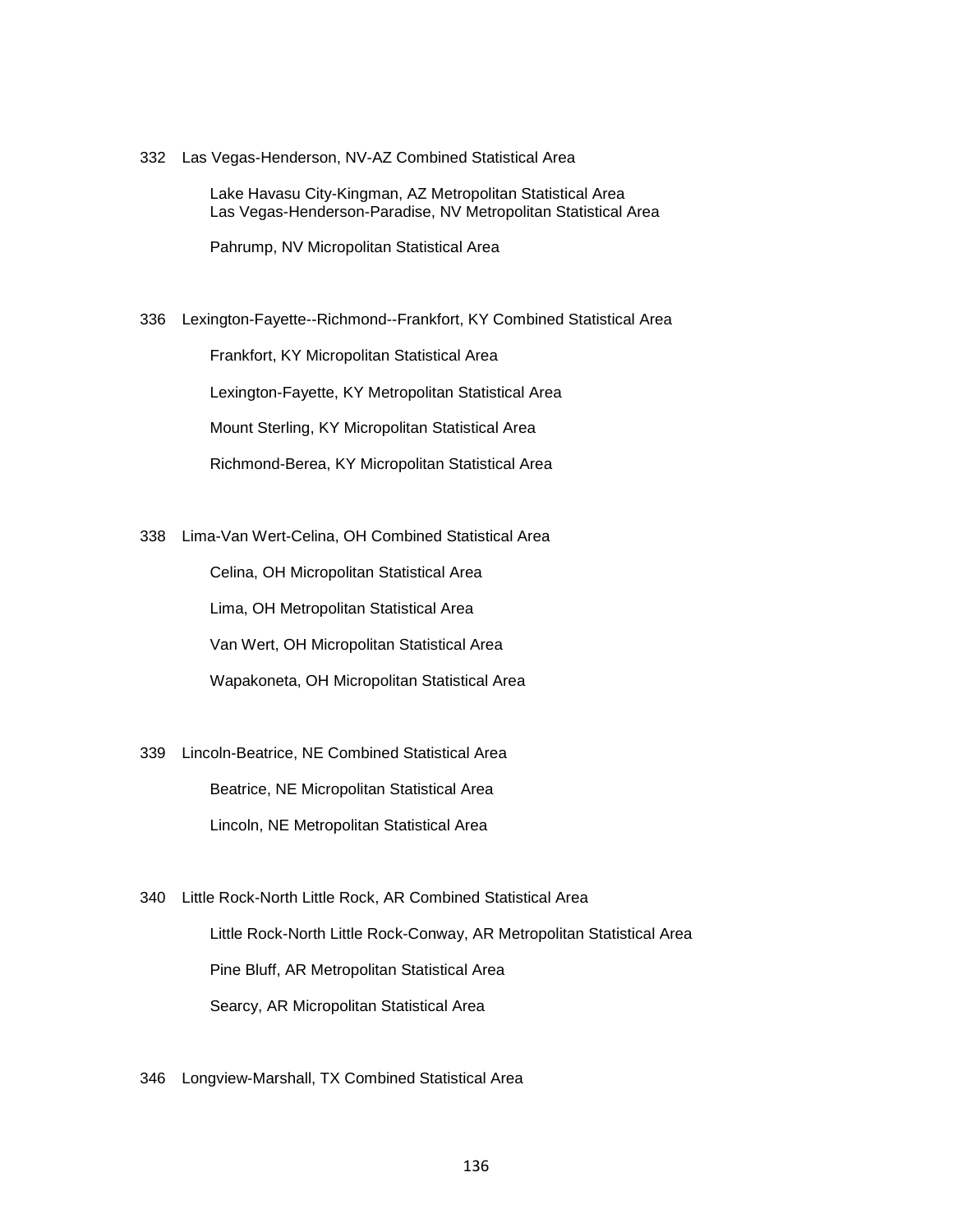Longview, TX Metropolitan Statistical Area

Marshall, TX Micropolitan Statistical Area

348 Los Angeles-Long Beach, CA Combined Statistical Area

 Los Angeles-Long Beach-Anaheim, CA Metropolitan Statistical Area Oxnard-Thousand Oaks-Ventura, CA Metropolitan Statistical Area Riverside-San Bernardino-Ontario, CA Metropolitan Statistical Area

350 Louisville/Jefferson County--Elizabethtown--Madison, KY-IN Combined Statistical Area

Bardstown, KY Micropolitan Statistical Area

Elizabethtown-Fort Knox, KY Metropolitan Statistical Area

 Louisville/Jefferson County, KY-IN Metropolitan Statistical Area Madison, IN Micropolitan Statistical Area

352 Lubbock-Levelland, TX Combined Statistical Area

Levelland, TX Micropolitan Statistical Area

Lubbock, TX Metropolitan Statistical Area

356 Macon-Bibb County--Warner Robins, GA Combined Statistical Area Macon-Bibb County, GA Metropolitan Statistical Area Warner Robins, GA Metropolitan Statistical Area

357 Madison-Janesville-Beloit, WI Combined Statistical Area Baraboo, WI Micropolitan Statistical Area Janesville-Beloit, WI Metropolitan Statistical Area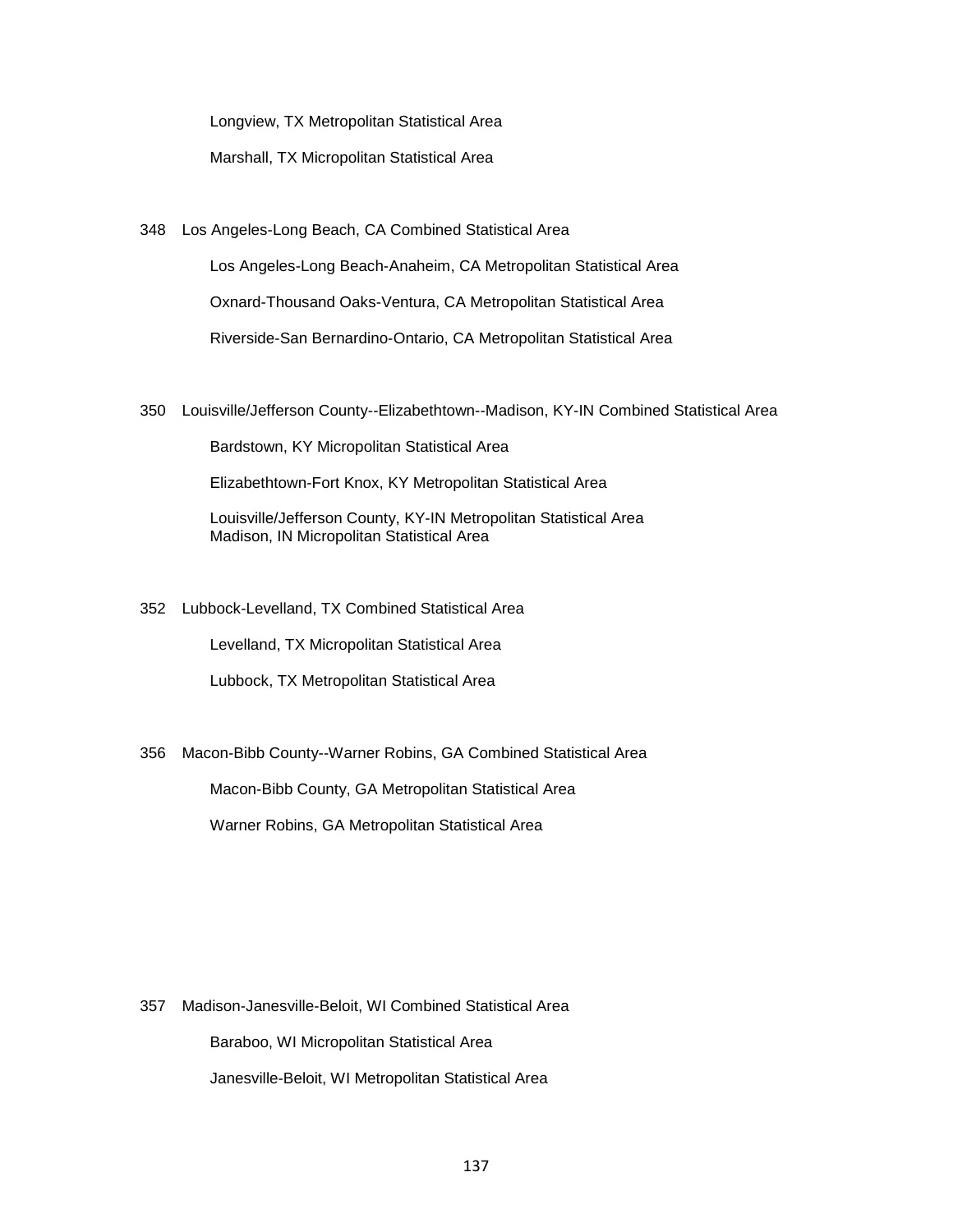Madison, WI Metropolitan Statistical Area

358 Manhattan-Junction City, KS Combined Statistical Area Junction City, KS Micropolitan Statistical Area Manhattan, KS Metropolitan Statistical Area

359 Mankato-New Ulm-North Mankato, MN Combined Statistical Area Mankato-North Mankato, MN Metropolitan Statistical Area New Ulm, MN Micropolitan Statistical Area

360 Mansfield-Ashland-Bucyrus, OH Combined Statistical Area

Ashland, OH Micropolitan Statistical Area

Bucyrus, OH Micropolitan Statistical Area

Mansfield, OH Metropolitan Statistical Area

364 Mayagüez-San Germán, PR Combined Statistical Area Mayagüez, PR Metropolitan Statistical Area

San Germán, PR Metropolitan Statistical Area

365 McAllen-Edinburg, TX Combined Statistical Area

McAllen-Edinburg-Mission, TX Metropolitan Statistical Area

Rio Grande City, TX Micropolitan Statistical Area

366 Medford-Grants Pass, OR Combined Statistical Area

Grants Pass, OR Metropolitan Statistical Area

Medford, OR Metropolitan Statistical Area

<sup>362</sup> Martin-Union City, TN-KY Combined Statistical Area Martin, TN Micropolitan Statistical Area Union City, TN-KY Micropolitan Statistical Area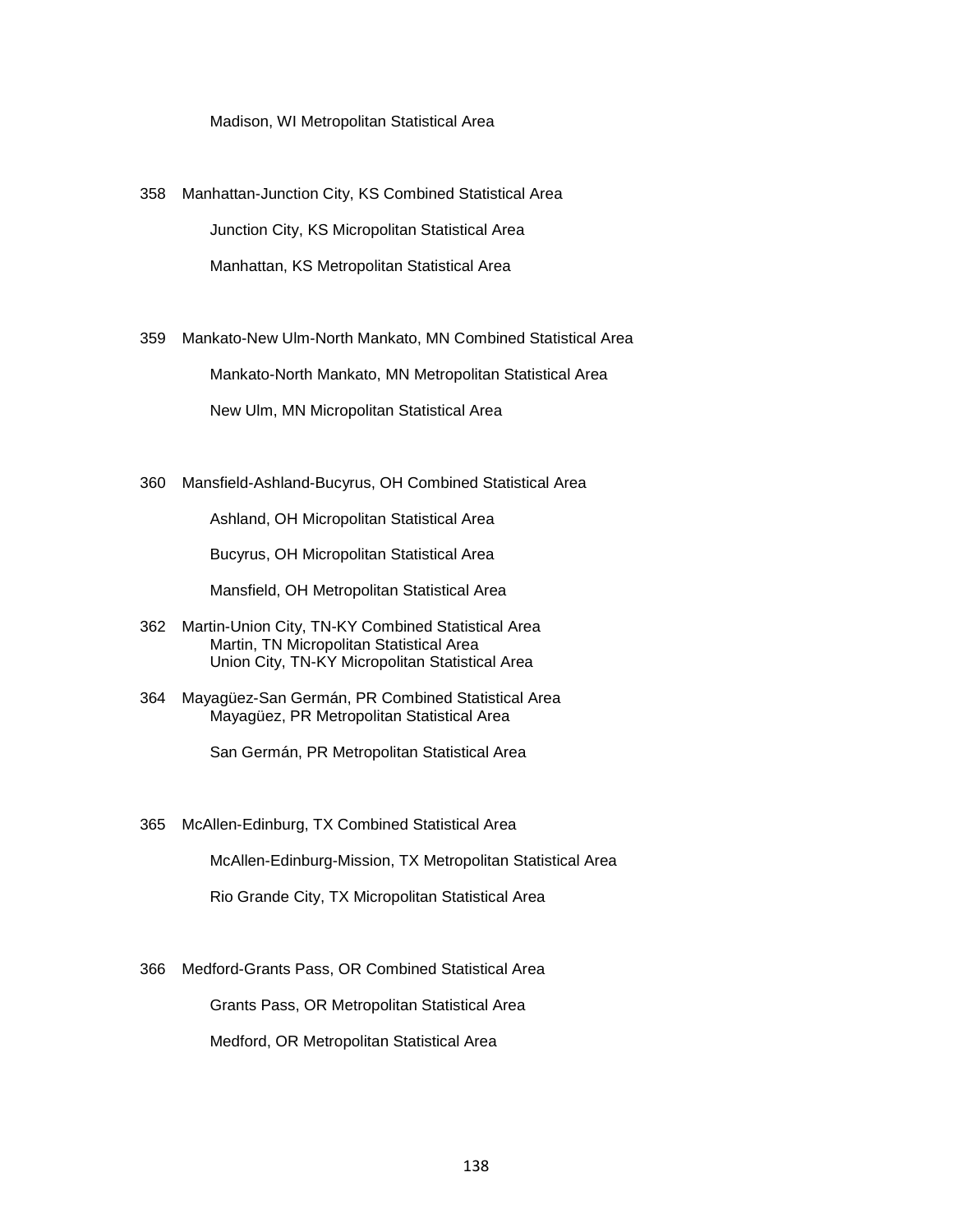- 368 Memphis-Forrest City, TN-MS-AR Combined Statistical Area Forrest City, AR Micropolitan Statistical Area Memphis, TN-MS-AR Metropolitan Statistical Area
- 370 Miami-Fort Lauderdale-Port St. Lucie, FL Combined Statistical Area Miami-Fort Lauderdale-West Palm Beach, FL Metropolitan Statistical Area Okeechobee, FL Micropolitan Statistical Area Port St. Lucie, FL Metropolitan Statistical Area Sebastian-Vero Beach, FL Metropolitan Statistical Area
- 372 Midland-Odessa, TX Combined Statistical Area Midland, TX Metropolitan Statistical Area Odessa, TX Metropolitan Statistical Area
- 376 Milwaukee-Racine-Waukesha, WI Combined Statistical Area Beaver Dam, WI Micropolitan Statistical Area Milwaukee-Waukesha-West Allis, WI Metropolitan Statistical Area Racine, WI Metropolitan Statistical Area Watertown-Fort Atkinson, WI Micropolitan Statistical Area Whitewater-Elkhorn, WI Micropolitan Statistical Area

378 Minneapolis-St. Paul, MN-WI Combined Statistical Area Faribault-Northfield, MN Micropolitan Statistical Area Hutchinson, MN Micropolitan Statistical Area Minneapolis-St. Paul-Bloomington, MN-WI Metropolitan Statistical Area Red Wing, MN Micropolitan Statistical Area St. Cloud, MN Metropolitan Statistical Area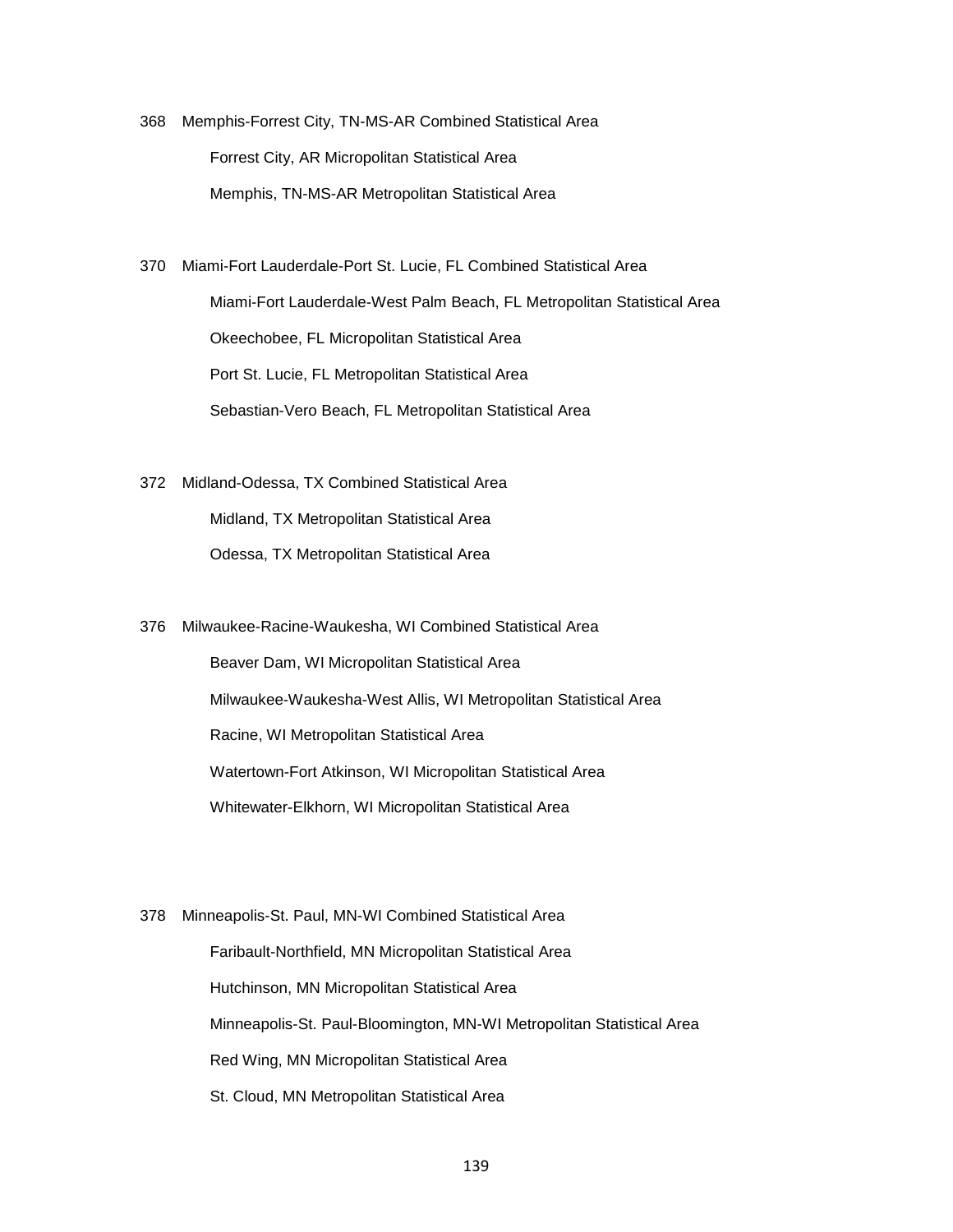- 380 Mobile-Daphne-Fairhope, AL Combined Statistical Area Daphne-Fairhope-Foley, AL Metropolitan Statistical Area Mobile, AL Metropolitan Statistical Area
- 382 Modesto-Merced, CA Combined Statistical Area Merced, CA Metropolitan Statistical Area Modesto, CA Metropolitan Statistical Area
- 384 Monroe-Ruston-Bastrop, LA Combined Statistical Area Bastrop, LA Micropolitan Statistical Area Monroe, LA Metropolitan Statistical Area Ruston, LA Micropolitan Statistical Area
- 390 Morgantown-Fairmont, WV Combined Statistical Area Fairmont, WV Micropolitan Statistical Area Morgantown, WV Metropolitan Statistical Area
- 393 Moses Lake-Othello, WA Combined Statistical Area Moses Lake, WA Micropolitan Statistical Area Othello, WA Micropolitan Statistical Area
- 394 Mount Pleasant-Alma, MI Combined Statistical Area Alma, MI Micropolitan Statistical Area Mount Pleasant, MI Micropolitan Statistical Area
- 396 Myrtle Beach-Conway, SC-NC Combined Statistical Area Georgetown, SC Micropolitan Statistical Area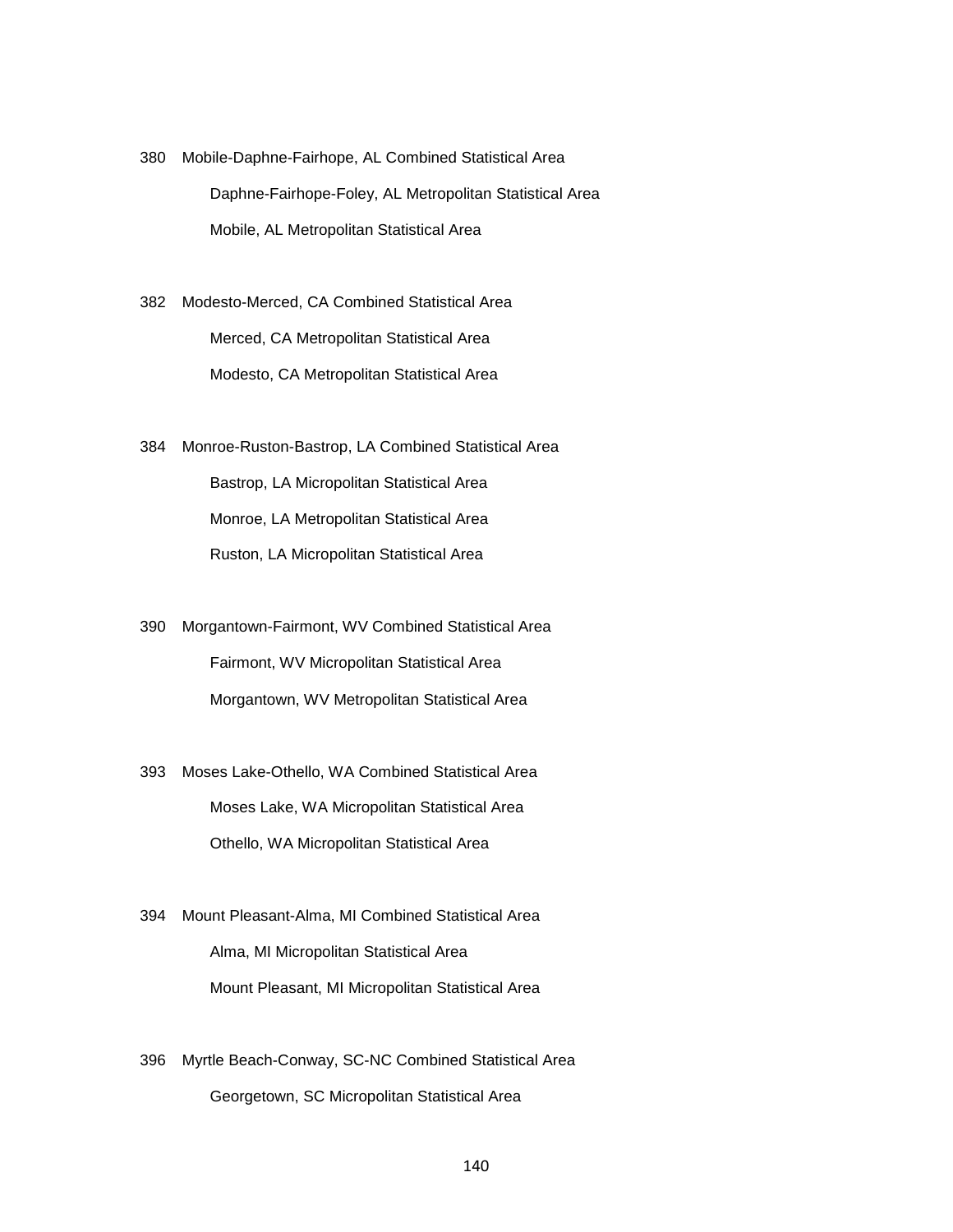Myrtle Beach-Conway-North Myrtle Beach, SC-NC Metropolitan Statistical Area

- 400 Nashville-Davidson--Murfreesboro, TN Combined Statistical Area Lawrenceburg, TN Micropolitan Statistical Area Lewisburg, TN Micropolitan Statistical Area Nashville-Davidson--Murfreesboro--Franklin, TN Metropolitan Statistical Area Shelbyville, TN Micropolitan Statistical Area
- 404 New Bern-Morehead City, NC Combined Statistical Area Morehead City, NC Micropolitan Statistical Area New Bern, NC Metropolitan Statistical Area

406 New Orleans-Metairie-Hammond, LA-MS Combined Statistical Area Bogalusa, LA Micropolitan Statistical Area Hammond, LA Metropolitan Statistical Area New Orleans-Metairie, LA Metropolitan Statistical Area Picayune, MS Micropolitan Statistical Area

408 New York-Newark, NY-NJ-CT-PA Combined Statistical Area Allentown-Bethlehem-Easton, PA-NJ Metropolitan Statistical Area Bridgeport-Stamford-Norwalk, CT Metropolitan Statistical Area East Stroudsburg, PA Metropolitan Statistical Area Kingston, NY Metropolitan Statistical Area New Haven-Milford, CT Metropolitan Statistical Area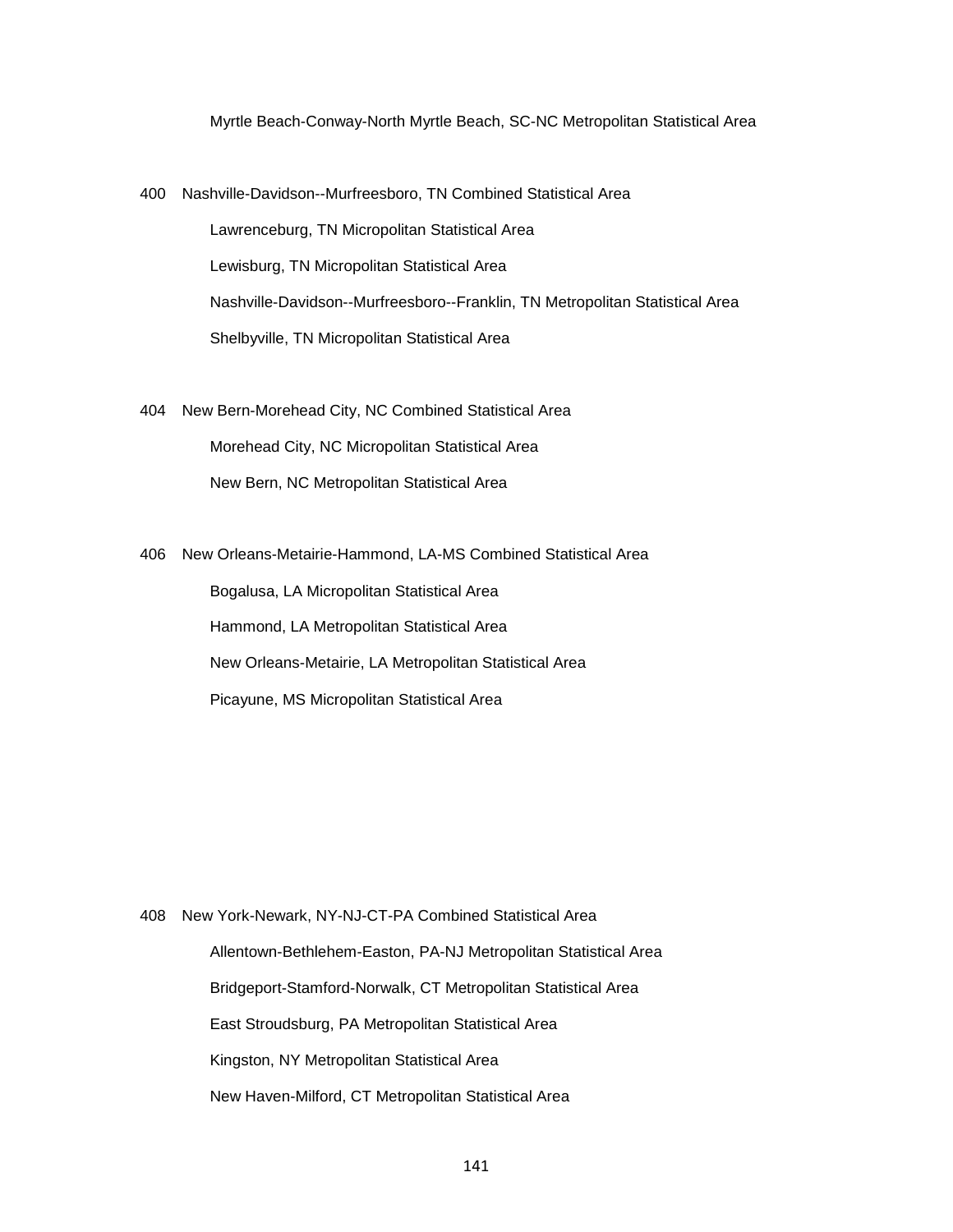New York-Newark-Jersey City, NY-NJ-PA Metropolitan Statistical Area Torrington, CT Micropolitan Statistical Area Trenton, NJ Metropolitan Statistical Area

- 412 North Port-Sarasota, FL Combined Statistical Area Arcadia, FL Micropolitan Statistical Area North Port-Sarasota-Bradenton, FL Metropolitan Statistical Area Punta Gorda, FL Metropolitan Statistical Area
- 416 Oklahoma City-Shawnee, OK Combined Statistical Area Oklahoma City, OK Metropolitan Statistical Area Shawnee, OK Micropolitan Statistical Area
- 420 Omaha-Council Bluffs-Fremont, NE-IA Combined Statistical Area Fremont, NE Micropolitan Statistical Area Omaha-Council Bluffs, NE-IA Metropolitan Statistical Area
- 422 Orlando-Deltona-Daytona Beach, FL Combined Statistical Area Deltona-Daytona Beach-Ormond Beach, FL Metropolitan Statistical Area Orlando-Kissimmee-Sanford, FL Metropolitan Statistical Area The Villages, FL Metropolitan Statistical Area
- 423 Oskaloosa-Pella, IA Combined Statistical Area Oskaloosa, IA Micropolitan Statistical Area Pella, IA Micropolitan Statistical Area
- 424 Paducah-Mayfield, KY-IL Combined Statistical Area Mayfield, KY Micropolitan Statistical Area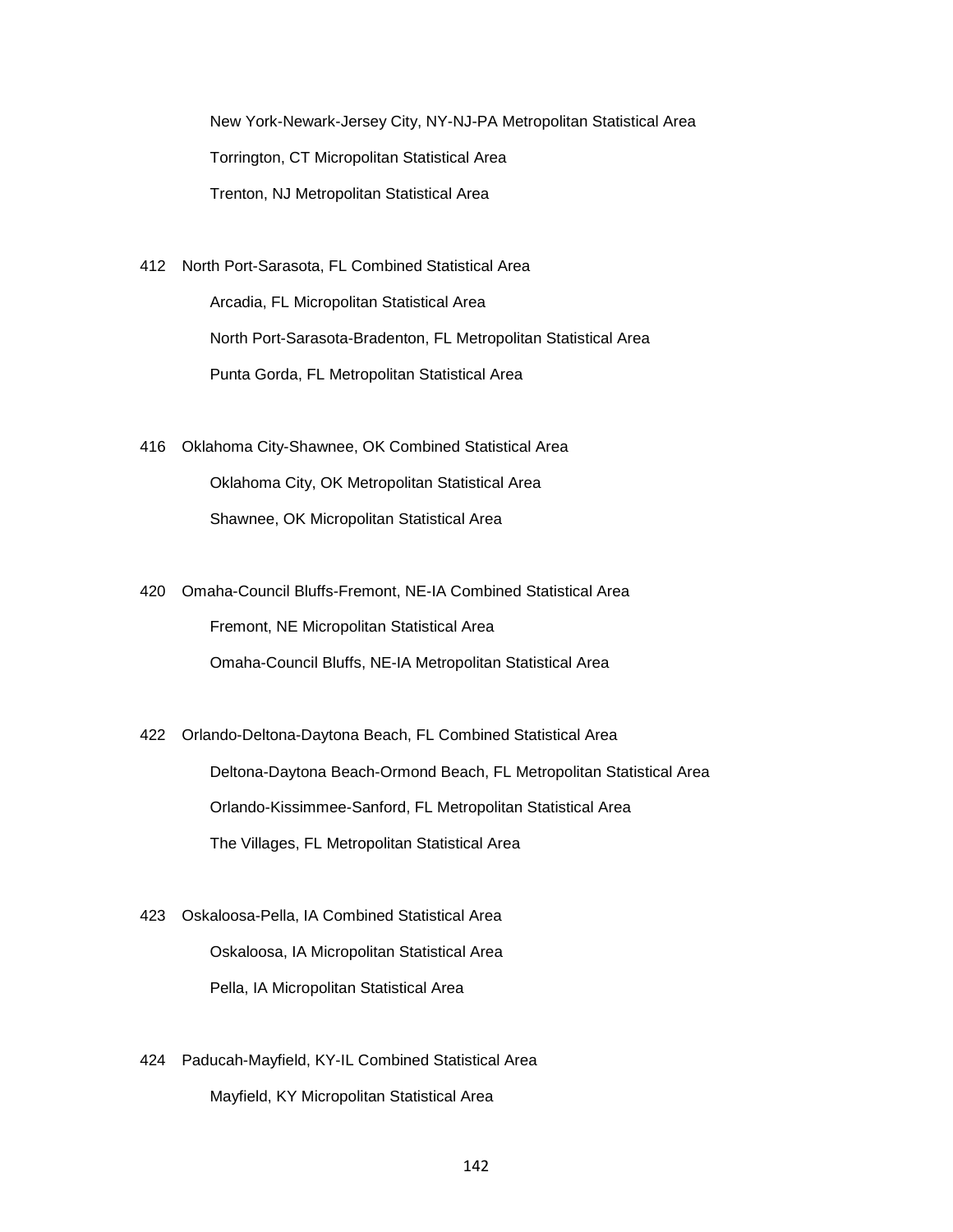Paducah, KY-IL Micropolitan Statistical Area

425 Parkersburg-Marietta-Vienna, WV-OH Combined Statistical Area Marietta, OH Micropolitan Statistical Area Parkersburg-Vienna, WV Metropolitan Statistical Area

426 Pensacola-Ferry Pass, FL-AL Combined Statistical Area Atmore, AL Micropolitan Statistical Area Pensacola-Ferry Pass-Brent, FL Metropolitan Statistical Area

427 Peoria-Canton, IL Combined Statistical Area Canton, IL Micropolitan Statistical Area Peoria, IL Metropolitan Statistical Area

428 Philadelphia-Reading-Camden, PA-NJ-DE-MD Combined Statistical Area

 Atlantic City-Hammonton, NJ Metropolitan Statistical Area Dover, DE Metropolitan Statistical Area Ocean City, NJ Metropolitan Statistical Area Philadelphia-Camden-Wilmington, PA-NJ-DE-MD Metropolitan Statistical Area Reading, PA Metropolitan Statistical Area Vineland-Bridgeton, NJ Metropolitan Statistical Area

430 Pittsburgh-New Castle-Weirton, PA-OH-WV Combined Statistical Area

Indiana, PA Micropolitan Statistical Area

New Castle, PA Micropolitan Statistical Area

Pittsburgh, PA Metropolitan Statistical Area

Weirton-Steubenville, WV-OH Metropolitan Statistical Area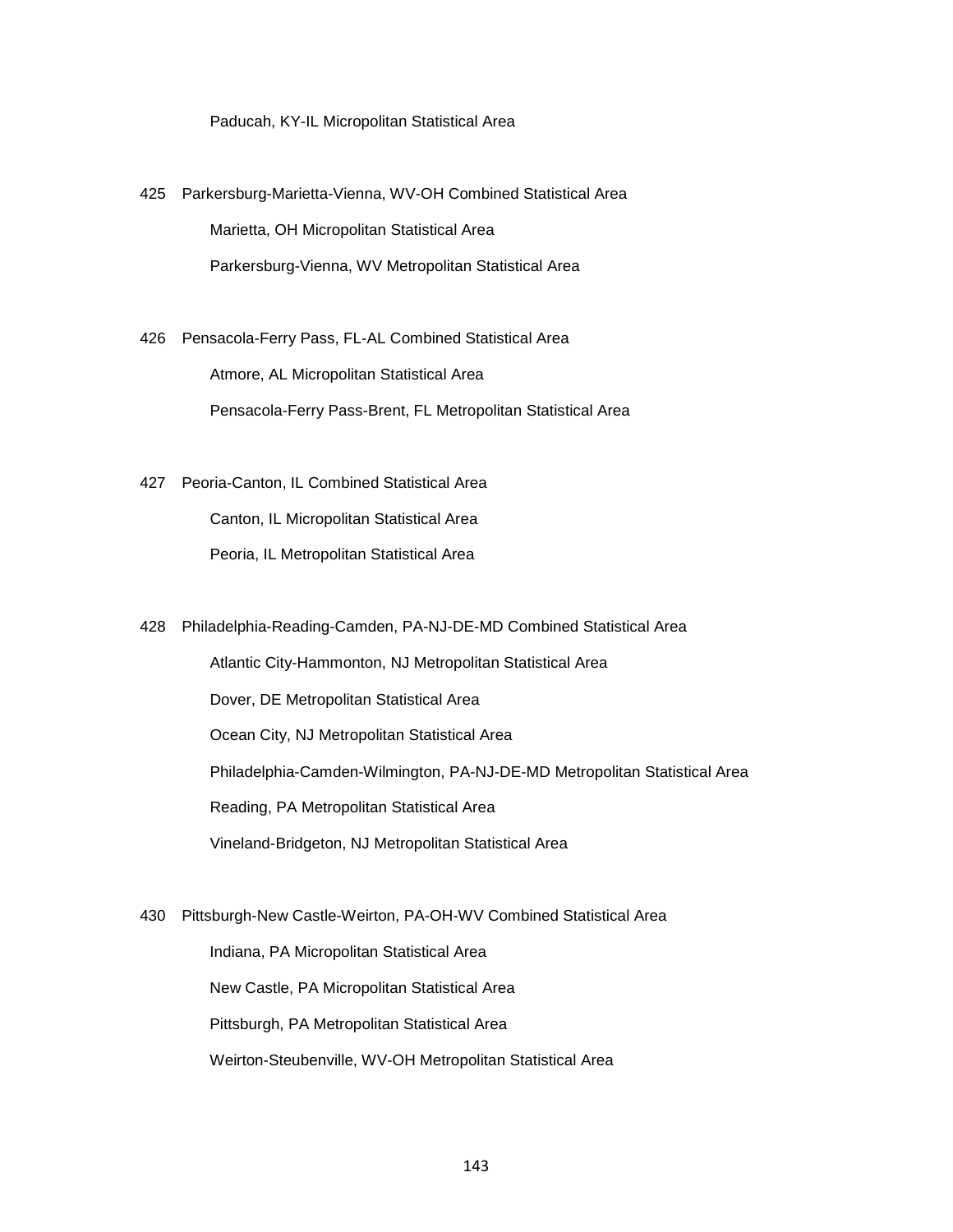434 Ponce-Coamo-Santa Isabel, PR Combined Statistical Area Adjuntas, PR Micropolitan Statistical Area Coamo, PR Micropolitan Statistical Area Ponce, PR Metropolitan Statistical Area Santa Isabel, PR Micropolitan Statistical Area

438 Portland-Lewiston-South Portland, ME Combined Statistical Area Lewiston-Auburn, ME Metropolitan Statistical Area Portland-South Portland, ME Metropolitan Statistical Area

440 Portland-Vancouver-Salem, OR-WA Combined Statistical Area Albany, OR Metropolitan Statistical Area Corvallis, OR Metropolitan Statistical Area Longview, WA Metropolitan Statistical Area Portland-Vancouver-Hillsboro, OR-WA Metropolitan Statistical Area Salem, OR Metropolitan Statistical Area

444 Pueblo-Cañon City, CO Combined Statistical Area Cañon City, CO Micropolitan Statistical Area Pueblo, CO Metropolitan Statistical Area

446 Pullman-Moscow, WA-ID Combined Statistical Area Moscow, ID Micropolitan Statistical Area Pullman, WA Micropolitan Statistical Area

448 Quincy-Hannibal, IL-MO Combined Statistical Area Hannibal, MO Micropolitan Statistical Area Quincy, IL-MO Micropolitan Statistical Area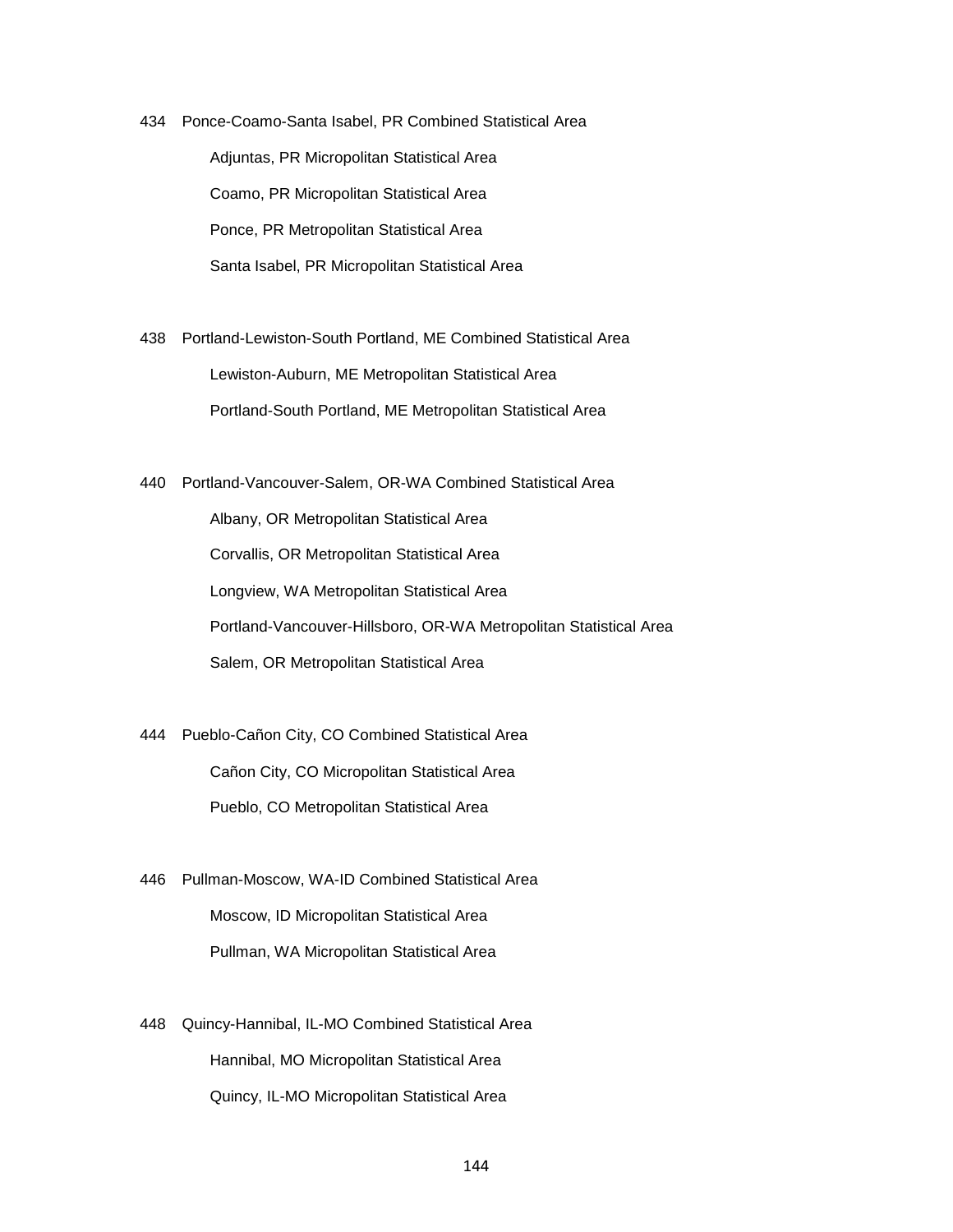450 Raleigh-Durham-Chapel Hill, NC Combined Statistical Area Dunn, NC Micropolitan Statistical Area Durham-Chapel Hill, NC Metropolitan Statistical Area Henderson, NC Micropolitan Statistical Area Oxford, NC Micropolitan Statistical Area Raleigh, NC Metropolitan Statistical Area Sanford, NC Micropolitan Statistical Area

452 Rapid City-Spearfish, SD Combined Statistical Area Rapid City, SD Metropolitan Statistical Area Spearfish, SD Micropolitan Statistical Area

454 Redding-Red Bluff, CA Combined Statistical Area Red Bluff, CA Micropolitan Statistical Area Redding, CA Metropolitan Statistical Area

456 Reno-Carson City-Fernley, NV Combined Statistical Area Carson City, NV Metropolitan Statistical Area Fernley, NV Micropolitan Statistical Area Gardnerville Ranchos, NV Micropolitan Statistical Area Reno, NV Metropolitan Statistical Area

458 Richmond-Connersville, IN Combined Statistical Area Connersville, IN Micropolitan Statistical Area Richmond, IN Micropolitan Statistical Area

462 Rochester-Austin, MN Combined Statistical Area Austin, MN Micropolitan Statistical Area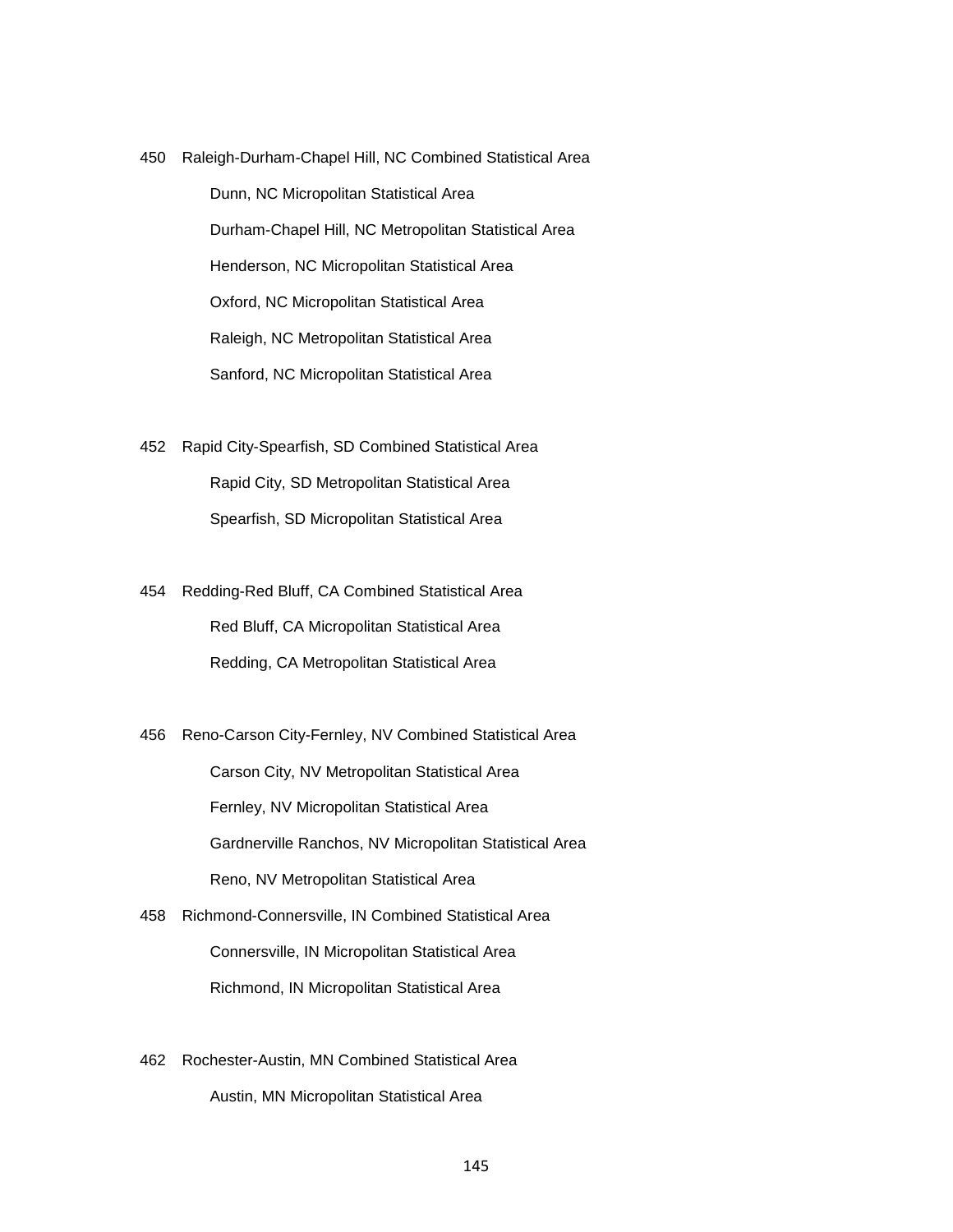#### Rochester, MN Metropolitan Statistical Area

- 464 Rochester-Batavia-Seneca Falls, NY Combined Statistical Area Batavia, NY Micropolitan Statistical Area Rochester, NY Metropolitan Statistical Area Seneca Falls, NY Micropolitan Statistical Area
- 466 Rockford-Freeport-Rochelle, IL Combined Statistical Area Freeport, IL Micropolitan Statistical Area Rochelle, IL Micropolitan Statistical Area Rockford, IL Metropolitan Statistical Area

468 Rocky Mount-Wilson-Roanoke Rapids, NC Combined Statistical Area Roanoke Rapids, NC Micropolitan Statistical Area Rocky Mount, NC Metropolitan Statistical Area Wilson, NC Micropolitan Statistical Area

470 Rome-Summerville, GA Combined Statistical Area

Rome, GA Metropolitan Statistical Area

Summerville, GA Micropolitan Statistical Area

472 Sacramento-Roseville, CA Combined Statistical Area

Sacramento--Roseville--Arden-Arcade, CA Metropolitan Statistical Area

 Truckee-Grass Valley, CA Micropolitan Statistical Area Yuba City, CA Metropolitan Statistical Area

474 Saginaw-Midland-Bay City, MI Combined Statistical Area

Bay City, MI Metropolitan Statistical Area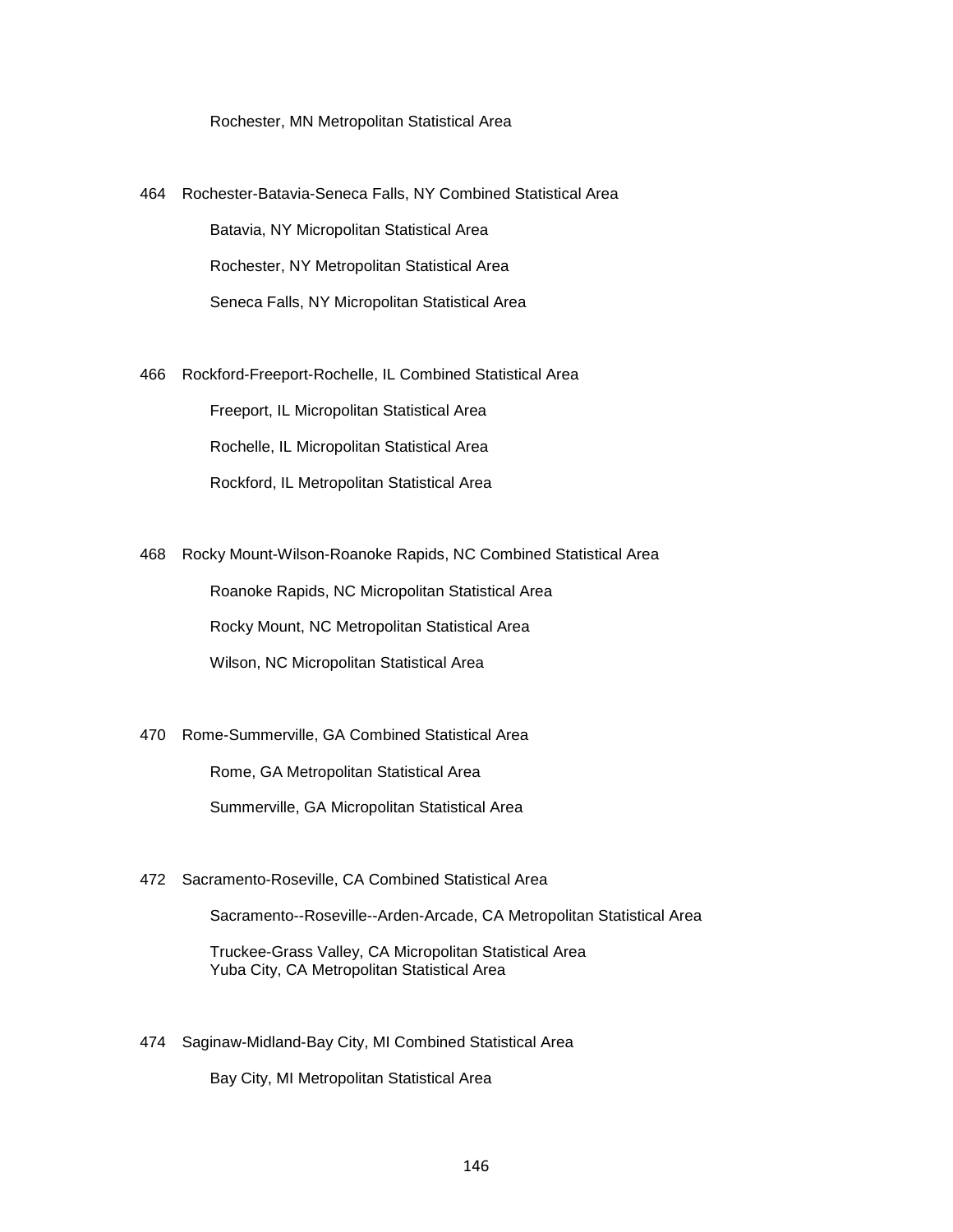Midland, MI Metropolitan Statistical Area Saginaw, MI Metropolitan Statistical Area

- 476 St. Louis-St. Charles-Farmington, MO-IL Combined Statistical Area Centralia, IL Micropolitan Statistical Area Farmington, MO Micropolitan Statistical Area St. Louis, MO-IL Metropolitan Statistical Area
- 482 Salt Lake City-Provo-Orem, UT Combined Statistical Area Heber, UT Micropolitan Statistical Area Ogden-Clearfield, UT Metropolitan Statistical Area Provo-Orem, UT Metropolitan Statistical Area Salt Lake City, UT Metropolitan Statistical Area

Summit Park, UT Micropolitan Statistical Area

488 San Jose-San Francisco-Oakland, CA Combined Statistical Area Napa, CA Metropolitan Statistical Area San Francisco-Oakland-Hayward, CA Metropolitan Statistical Area San Jose-Sunnyvale-Santa Clara, CA Metropolitan Statistical Area Santa Cruz-Watsonville, CA Metropolitan Statistical Area Santa Rosa, CA Metropolitan Statistical Area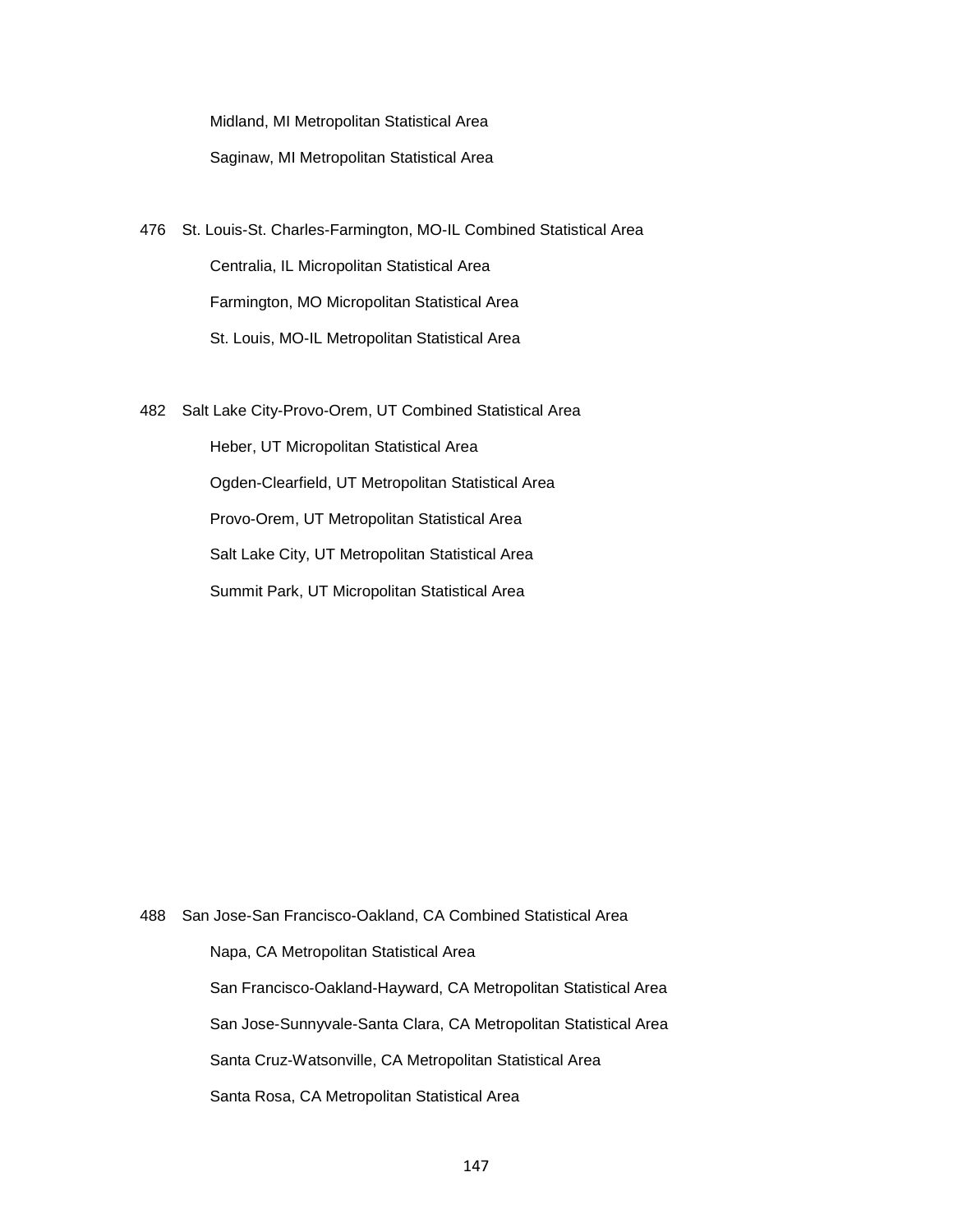Stockton-Lodi, CA Metropolitan Statistical Area Vallejo-Fairfield, CA Metropolitan Statistical Area

- 490 San Juan-Carolina, PR Combined Statistical Area Arecibo, PR Metropolitan Statistical Area Coco, PR Micropolitan Statistical Area Guayama, PR Metropolitan Statistical Area San Juan-Carolina-Caguas, PR Metropolitan Statistical Area
- 496 Savannah-Hinesville-Statesboro, GA Combined Statistical Area Hinesville, GA Metropolitan Statistical Area Savannah, GA Metropolitan Statistical Area Statesboro, GA Micropolitan Statistical Area
- 500 Seattle-Tacoma, WA Combined Statistical Area Bremerton-Silverdale, WA Metropolitan Statistical Area Centralia, WA Micropolitan Statistical Area Mount Vernon-Anacortes, WA Metropolitan Statistical Area Oak Harbor, WA Micropolitan Statistical Area Olympia-Tumwater, WA Metropolitan Statistical Area Seattle-Tacoma-Bellevue, WA Metropolitan Statistical Area Shelton, WA Micropolitan Statistical Area
- 512 Sioux City-Vermillion, IA-SD-NE Combined Statistical Area Sioux City, IA-NE-SD Metropolitan Statistical Area Vermillion, SD Micropolitan Statistical Area
- 515 South Bend-Elkhart-Mishawaka, IN-MI Combined Statistical Area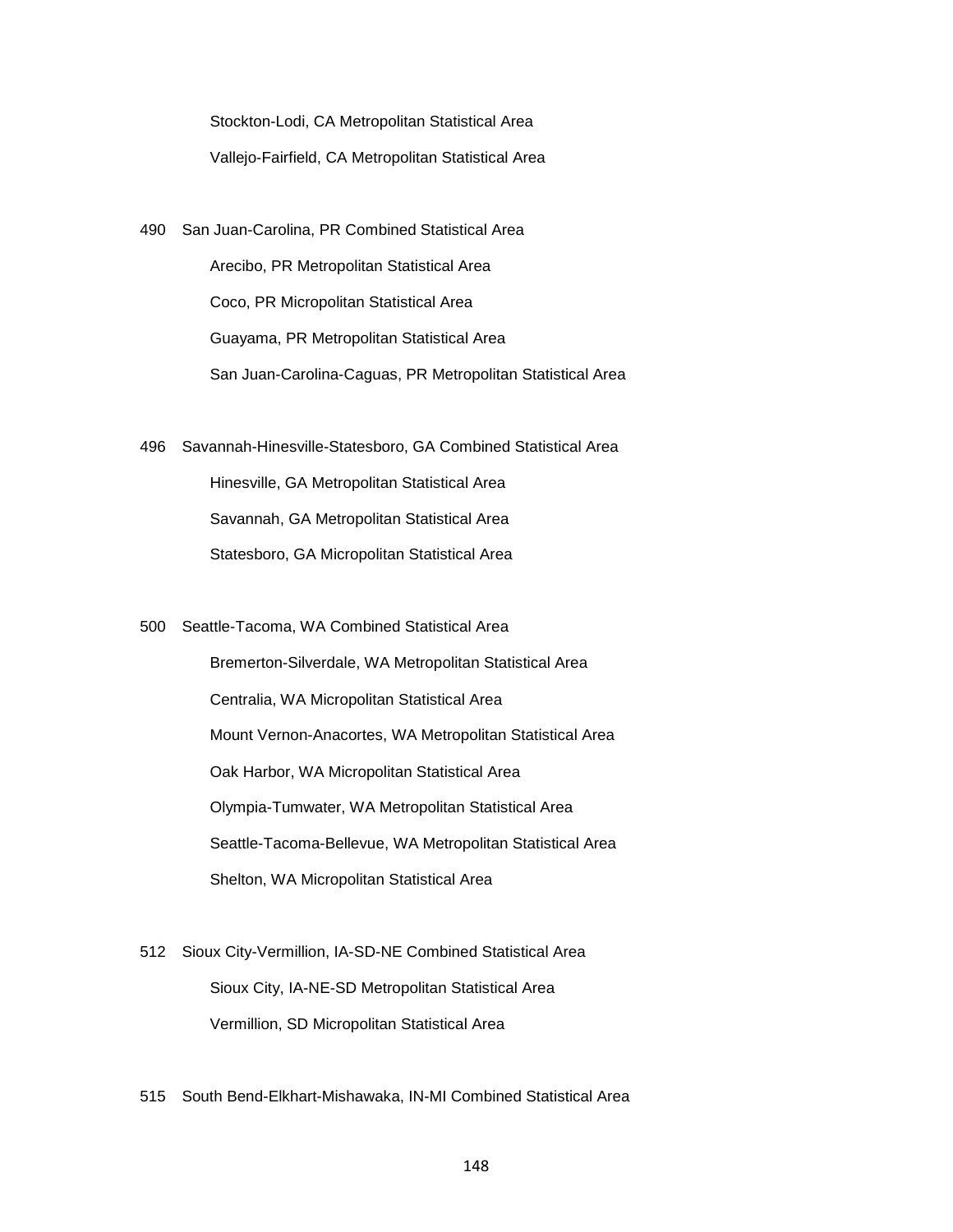Elkhart-Goshen, IN Metropolitan Statistical Area Niles-Benton Harbor, MI Metropolitan Statistical Area Plymouth, IN Micropolitan Statistical Area South Bend-Mishawaka, IN-MI Metropolitan Statistical Area

518 Spokane-Spokane Valley-Coeur d'Alene, WA-ID Combined Statistical Area Coeur d'Alene, ID Metropolitan Statistical Area Spokane-Spokane Valley, WA Metropolitan Statistical Area

520 Springfield-Branson, MO Combined Statistical Area Branson, MO Micropolitan Statistical Area Springfield, MO Metropolitan Statistical Area

521 Springfield-Greenfield Town, MA Combined Statistical Area Greenfield Town, MA Micropolitan Statistical Area Springfield, MA Metropolitan Statistical Area

522 Springfield-Jacksonville-Lincoln, IL Combined Statistical Area Jacksonville, IL Micropolitan Statistical Area Lincoln, IL Micropolitan Statistical Area Springfield, IL Metropolitan Statistical Area Taylorville, IL Micropolitan Statistical Area

524 State College-DuBois, PA Combined Statistical Area DuBois, PA Micropolitan Statistical Area State College, PA Metropolitan Statistical Area

525 Steamboat Springs-Craig, CO Combined Statistical Area Craig, CO Micropolitan Statistical Area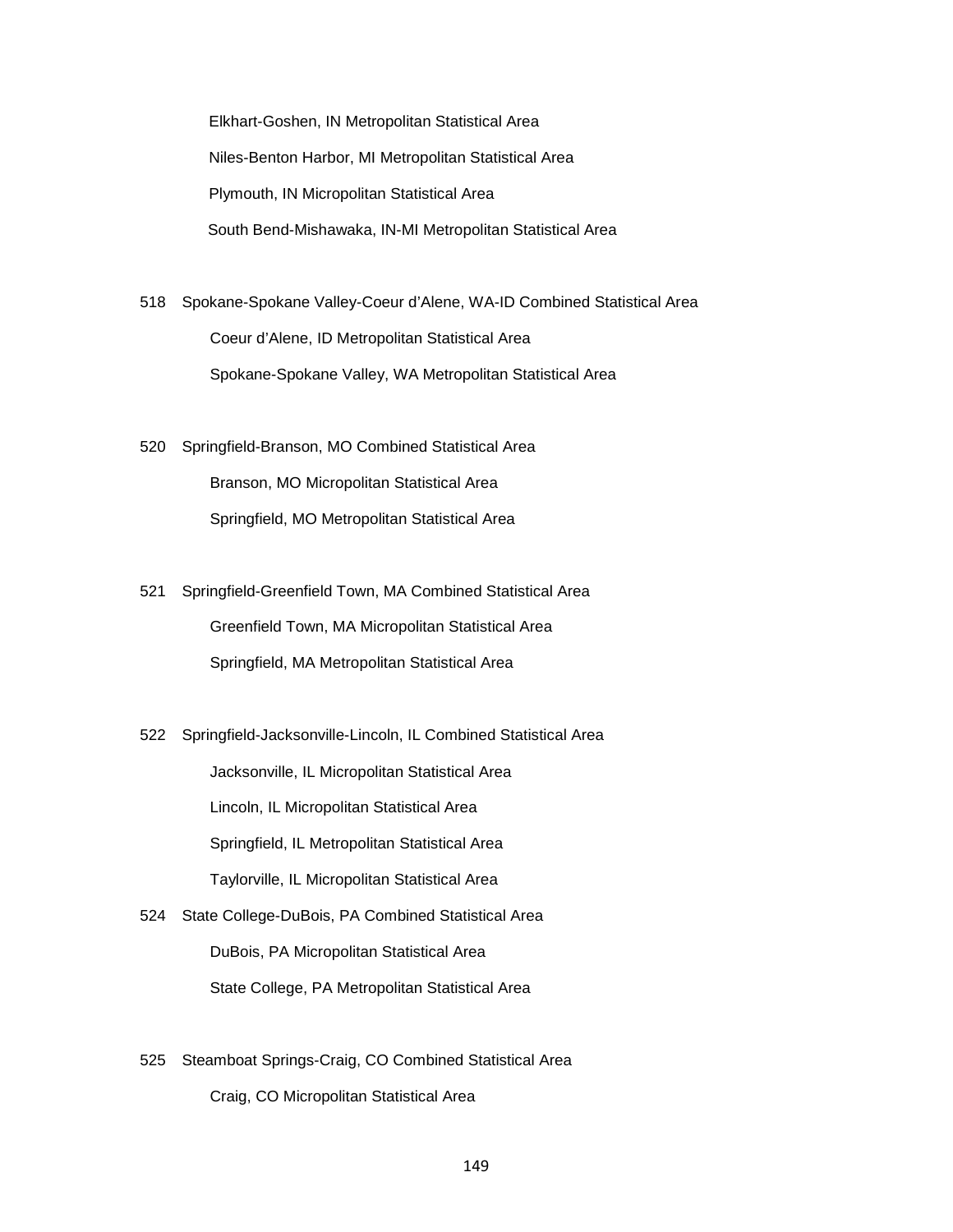Steamboat Springs, CO Micropolitan Statistical Area

532 Syracuse-Auburn, NY Combined Statistical Area Auburn, NY Micropolitan Statistical Area Syracuse, NY Metropolitan Statistical Area

533 Tallahassee-Bainbridge, FL-GA Combined Statistical Area Bainbridge, GA Micropolitan Statistical Area Tallahassee, FL Metropolitan Statistical Area

534 Toledo-Port Clinton, OH Combined Statistical Area Port Clinton, OH Micropolitan Statistical Area Toledo, OH Metropolitan Statistical Area

536 Tucson-Nogales, AZ Combined Statistical Area Nogales, AZ Micropolitan Statistical Area Tucson, AZ Metropolitan Statistical Area

538 Tulsa-Muskogee-Bartlesville, OK Combined Statistical Area Bartlesville, OK Micropolitan Statistical Area Muskogee, OK Micropolitan Statistical Area Tahlequah, OK Micropolitan Statistical Area Tulsa, OK Metropolitan Statistical Area

540 Tyler-Jacksonville, TX Combined Statistical Area Jacksonville, TX Micropolitan Statistical Area Tyler, TX Metropolitan Statistical Area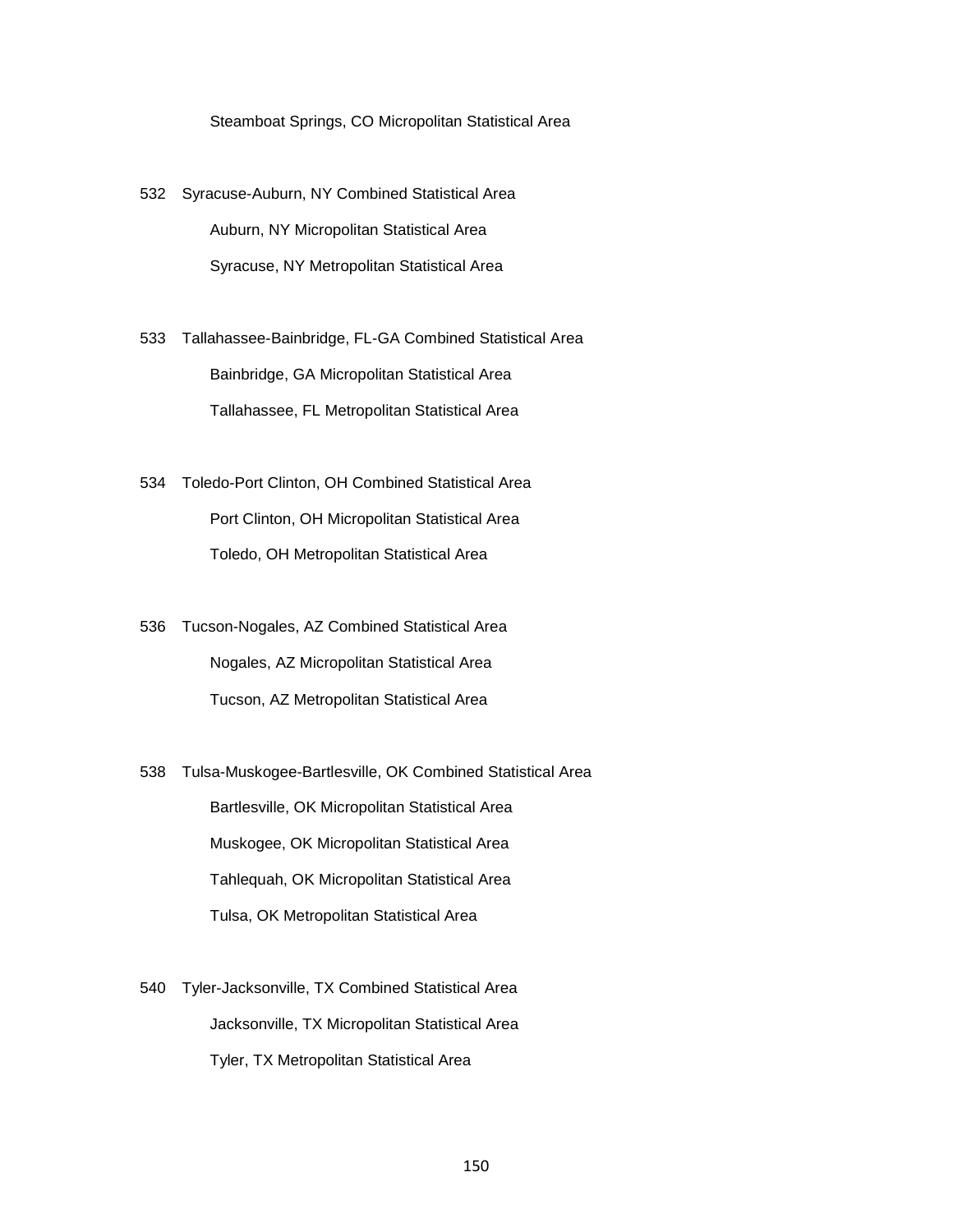544 Victoria-Port Lavaca, TX Combined Statistical Area Port Lavaca, TX Micropolitan Statistical Area Victoria, TX Metropolitan Statistical Area

545 Virginia Beach-Norfolk, VA-NC Combined Statistical Area Elizabeth City, NC Micropolitan Statistical Area Kill Devil Hills, NC Micropolitan Statistical Area Virginia Beach-Norfolk-Newport News, VA-NC Metropolitan Statistical Area

546 Visalia-Porterville-Hanford, CA Combined Statistical Area Hanford-Corcoran, CA Metropolitan Statistical Area Visalia-Porterville, CA Metropolitan Statistical Area

548 Washington-Baltimore-Arlington, DC-MD-VA-WV-PA Combined Statistical Area

Baltimore-Columbia-Towson, MD Metropolitan Statistical Area

California-Lexington Park, MD Metropolitan Statistical Area

Cambridge, MD Micropolitan Statistical Area

Chambersburg-Waynesboro, PA Metropolitan Statistical Area

Easton, MD Micropolitan Statistical Area

 Hagerstown-Martinsburg, MD-WV Metropolitan Statistical Area Washington-Arlington-Alexandria, DC-VA-MD-WV Metropolitan Statistical Area

Winchester, VA-WV Metropolitan Statistical Area

554 Wausau-Stevens Point-Wisconsin Rapids, WI Combined Statistical Area

Merrill, WI Micropolitan Statistical Area

Stevens Point, WI Micropolitan Statistical Area

Wausau, WI Metropolitan Statistical Area

Wisconsin Rapids-Marshfield, WI Micropolitan Statistical Area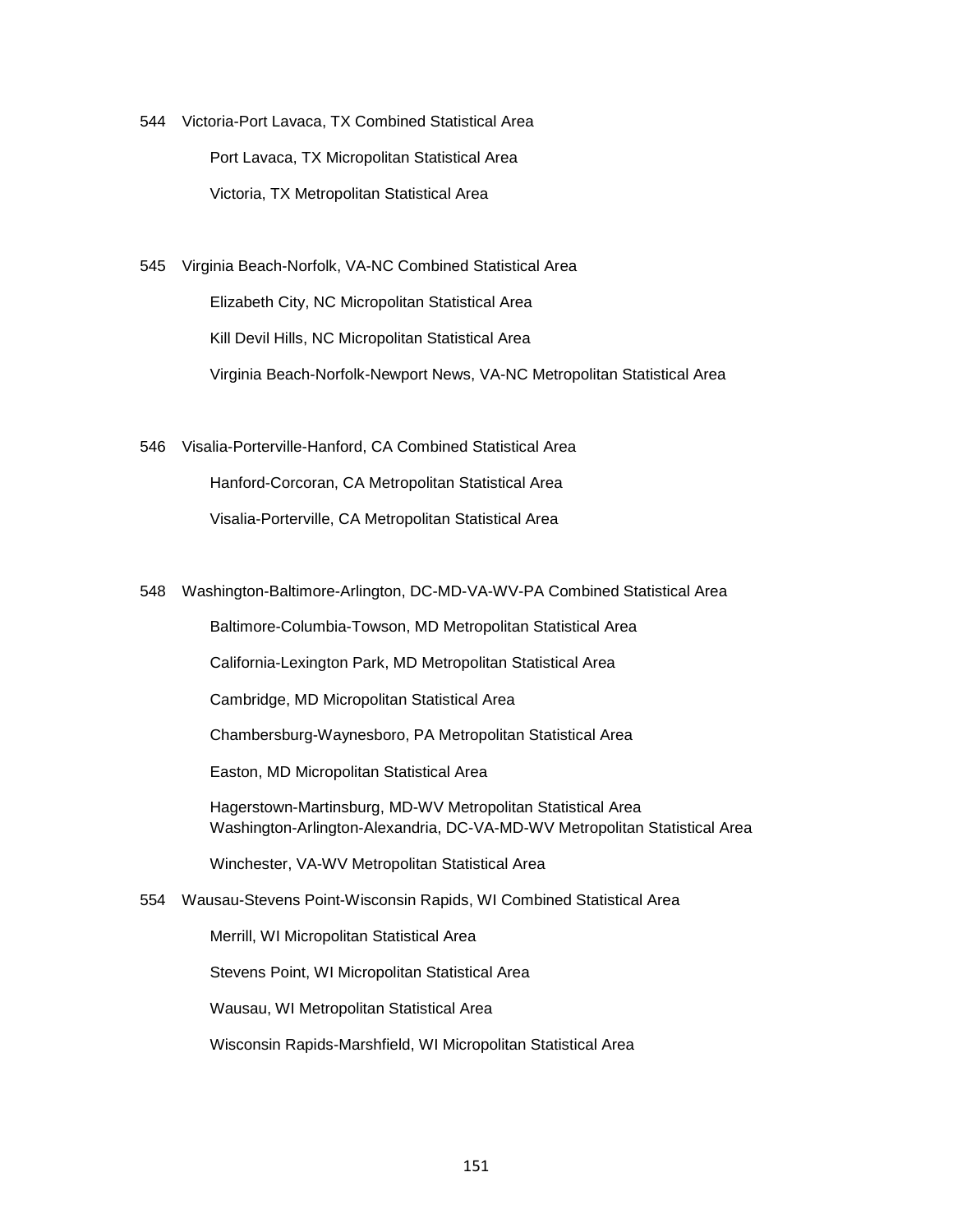556 Wichita-Arkansas City-Winfield, KS Combined Statistical Area Arkansas City-Winfield, KS Micropolitan Statistical Area Wichita, KS Metropolitan Statistical Area

558 Williamsport-Lock Haven, PA Combined Statistical Area Lock Haven, PA Micropolitan Statistical Area Williamsport, PA Metropolitan Statistical Area

566 Youngstown-Warren, OH-PA Combined Statistical Area Salem, OH Micropolitan Statistical Area Youngstown-Warren-Boardman, OH-PA Metropolitan Statistical Area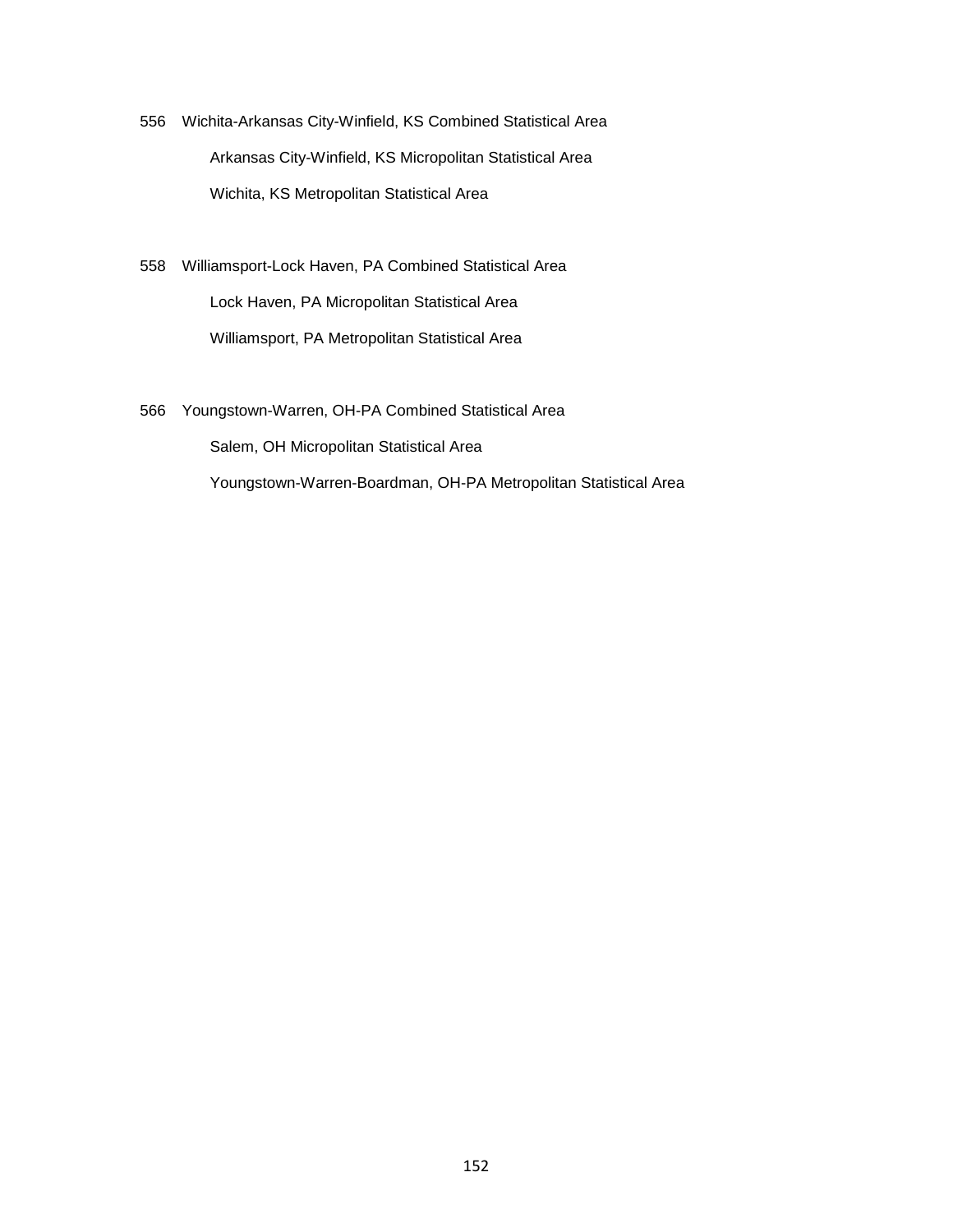## **List 6**

#### **Metropolitan Statistical Areas, Metropolitan Divisions, Micropolitan Statistical Areas, and Combined Statistical Areas by State**

| Alabama |                                               |                                  |
|---------|-----------------------------------------------|----------------------------------|
| 10700   | Albertville, AL                               | Micropolitan Statistical Area    |
| 10760   | Alexander City, AL                            | Micropolitan Statistical Area    |
| 11500   | Anniston-Oxford-Jacksonville, AL              | Metropolitan Statistical Area    |
| 12120   | Atmore, AL                                    | Micropolitan Statistical Area    |
| 12220   | Auburn-Opelika, AL                            | Metropolitan Statistical Area    |
| 13820   | Birmingham-Hoover, AL                         | Metropolitan Statistical Area    |
| 142     | Birmingham-Hoover-Talladega, AL               | <b>Combined Statistical Area</b> |
| 174     | Chattanooga-Cleveland-Dalton, TN-GA-AL (part) | <b>Combined Statistical Area</b> |
| 17980   | Columbus, GA-AL (part)                        | Metropolitan Statistical Area    |
| 194     | Columbus-Auburn-Opelika, GA-AL (part)         | <b>Combined Statistical Area</b> |
| 18980   | Cullman, AL                                   | Micropolitan Statistical Area    |
| 19300   | Daphne-Fairhope-Foley, AL                     | Metropolitan Statistical Area    |
| 19460   | Decatur, AL                                   | Metropolitan Statistical Area    |
| 20020   | Dothan, AL                                    | Metropolitan Statistical Area    |
| 222     | Dothan-Enterprise-Ozark, AL                   | <b>Combined Statistical Area</b> |
| 21460   | Enterprise, AL                                | Micropolitan Statistical Area    |
| 21640   | Eufaula, AL-GA (part)                         | Micropolitan Statistical Area    |
| 22520   | Florence-Muscle Shoals, AL                    | Metropolitan Statistical Area    |
| 22840   | Fort Payne, AL                                | Micropolitan Statistical Area    |
| 23460   | Gadsden, AL                                   | Metropolitan Statistical Area    |
| 26620   | Huntsville, AL                                | Metropolitan Statistical Area    |
| 290     | Huntsville-Decatur-Albertville, AL            | <b>Combined Statistical Area</b> |
| 33660   | Mobile, AL                                    | Metropolitan Statistical Area    |
| 380     | Mobile-Daphne-Fairhope, AL                    | <b>Combined Statistical Area</b> |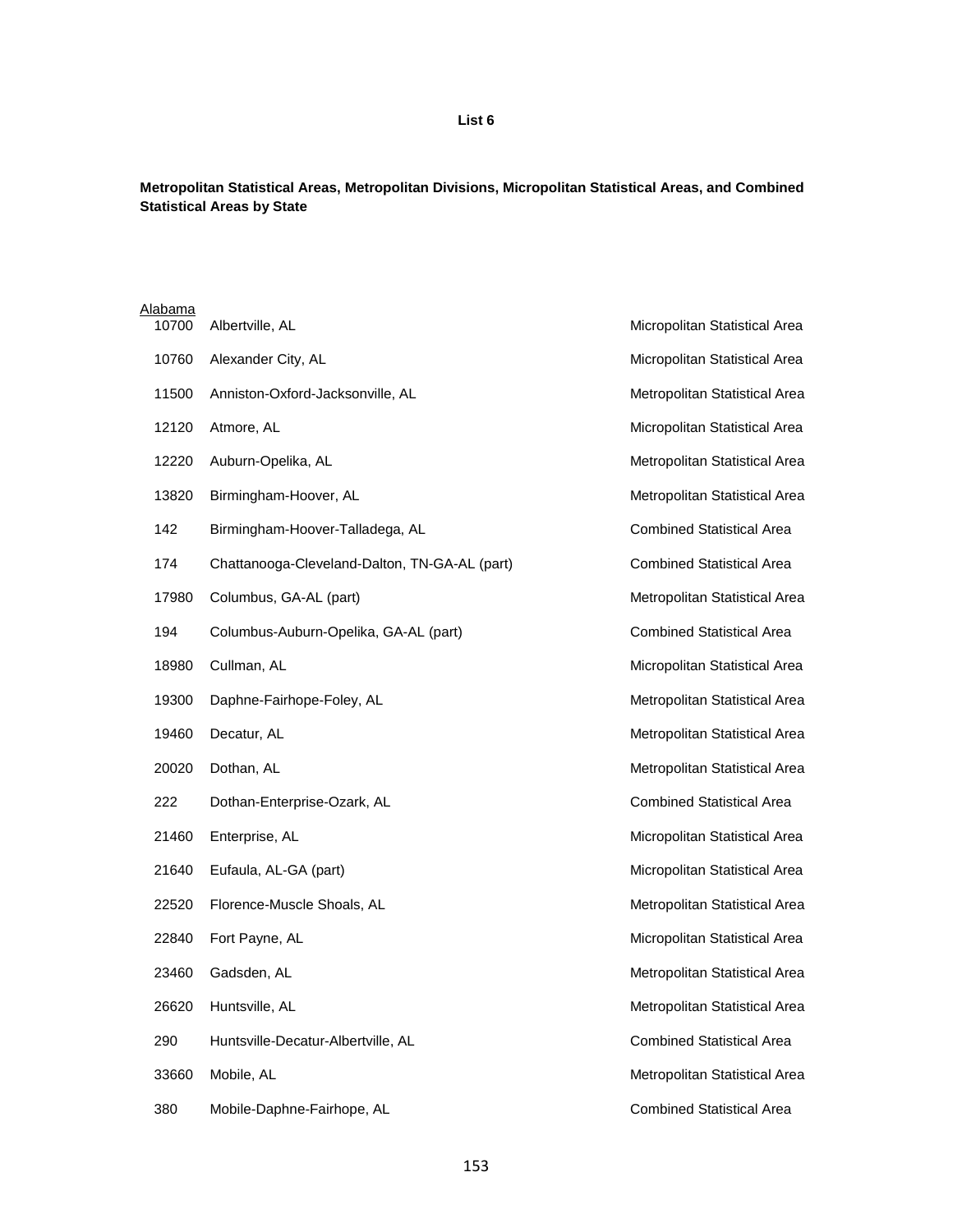| 33860 | Montgomery, AL                     | Metropolitan Statistical Area    |
|-------|------------------------------------|----------------------------------|
| 37120 | Ozark, AL                          | Micropolitan Statistical Area    |
| 426   | Pensacola-Ferry Pass, FL-AL (part) | <b>Combined Statistical Area</b> |
| 42460 | Scottsboro, AL                     | Micropolitan Statistical Area    |
| 42820 | Selma, AL                          | Micropolitan Statistical Area    |
| 45180 | Talladega-Sylacauga, AL            | Micropolitan Statistical Area    |
| 45980 | Troy, AL                           | Micropolitan Statistical Area    |
| 46220 | Tuscaloosa, AL                     | Metropolitan Statistical Area    |
| 46740 | Valley, AL                         | Micropolitan Statistical Area    |

#### Alaska

| 11260 | Anchorage, AK | Metropolitan Statistical Area |
|-------|---------------|-------------------------------|
| 21820 | Fairbanks, AK | Metropolitan Statistical Area |
| 27940 | Juneau. AK    | Micropolitan Statistical Area |
| 28540 | Ketchikan, AK | Micropolitan Statistical Area |

Arizona<br>22380

| 22380 | Flagstaff, AZ                     | Metropolitan Statistical Area    |
|-------|-----------------------------------|----------------------------------|
| 29420 | Lake Havasu City-Kingman, AZ      | Metropolitan Statistical Area    |
| 332   | Las Vegas-Henderson, NV-AZ (part) | <b>Combined Statistical Area</b> |
| 35700 | Nogales, AZ                       | Micropolitan Statistical Area    |
| 37740 | Payson, AZ                        | Micropolitan Statistical Area    |
| 38060 | Phoenix-Mesa-Scottsdale, AZ       | Metropolitan Statistical Area    |
| 39140 | Prescott, AZ                      | Metropolitan Statistical Area    |
| 40940 | Safford, AZ                       | Micropolitan Statistical Area    |
| 43320 | Show Low, AZ                      | Micropolitan Statistical Area    |
| 43420 | Sierra Vista-Douglas, AZ          | Metropolitan Statistical Area    |
| 46060 | Tucson, AZ                        | Metropolitan Statistical Area    |
| 536   | Tucson-Nogales, AZ                | <b>Combined Statistical Area</b> |
| 49740 | Yuma, AZ                          | Metropolitan Statistical Area    |
|       |                                   |                                  |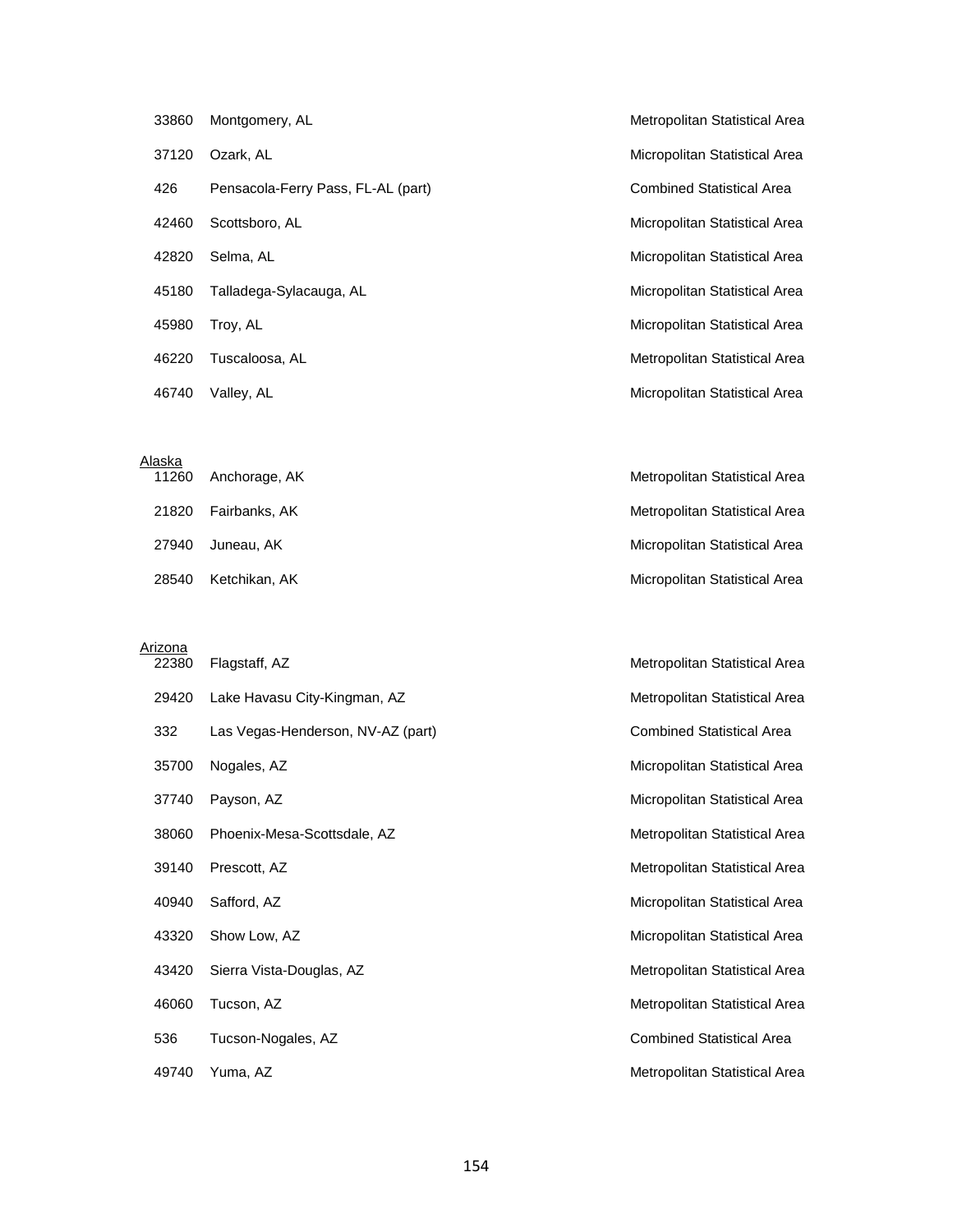#### Arkansas

| 11660 | Arkadelphia, AR                              |
|-------|----------------------------------------------|
| 12900 | Batesville, AR                               |
|       | 14180 Blytheville, AR                        |
| 15780 | Camden, AR                                   |
|       | 20980 El Dorado, AR                          |
| 22220 | Fayetteville-Springdale-Rogers, AR-MO (part) |
| 22620 | Forrest City, AR                             |
| 22900 | Fort Smith, AR-OK (part)                     |
| 25460 | Harrison, AR                                 |
| 25760 | Helena-West Helena, AR                       |
|       | 26260 Hope, AR                               |
|       | 26300 Hot Springs, AR                        |
| 284   | Hot Springs-Malvern, AR                      |
| 27860 | Jonesboro, AR                                |
| 308   | Jonesboro-Paragould, AR                      |
| 340   | Little Rock-North Little Rock, AR            |
| 30780 | Little Rock-North Little Rock-Conway, AR     |
| 31620 | Magnolia, AR                                 |
| 31680 | Malvern, AR                                  |
| 32820 | Memphis, TN-MS-AR (part)                     |
| 368   | Memphis-Forrest City, TN-MS-AR (part)        |
| 34260 | Mountain Home, AR                            |
| 37500 | Paragould, AR                                |
| 38220 | Pine Bluff, AR                               |
| 40780 | Russellville, AR                             |
| 42620 | Searcy, AR                                   |
|       |                                              |

Micropolitan Statistical Area Micropolitan Statistical Area Micropolitan Statistical Area Micropolitan Statistical Area Micropolitan Statistical Area Metropolitan Statistical Area Micropolitan Statistical Area Metropolitan Statistical Area Micropolitan Statistical Area Micropolitan Statistical Area Micropolitan Statistical Area Metropolitan Statistical Area Combined Statistical Area Metropolitan Statistical Area Combined Statistical Area Combined Statistical Area Metropolitan Statistical Area Micropolitan Statistical Area Micropolitan Statistical Area Metropolitan Statistical Area Combined Statistical Area Micropolitan Statistical Area Micropolitan Statistical Area Metropolitan Statistical Area Micropolitan Statistical Area Micropolitan Statistical Area 45500 Texarkana, TX-AR (part) Metropolitan Statistical Area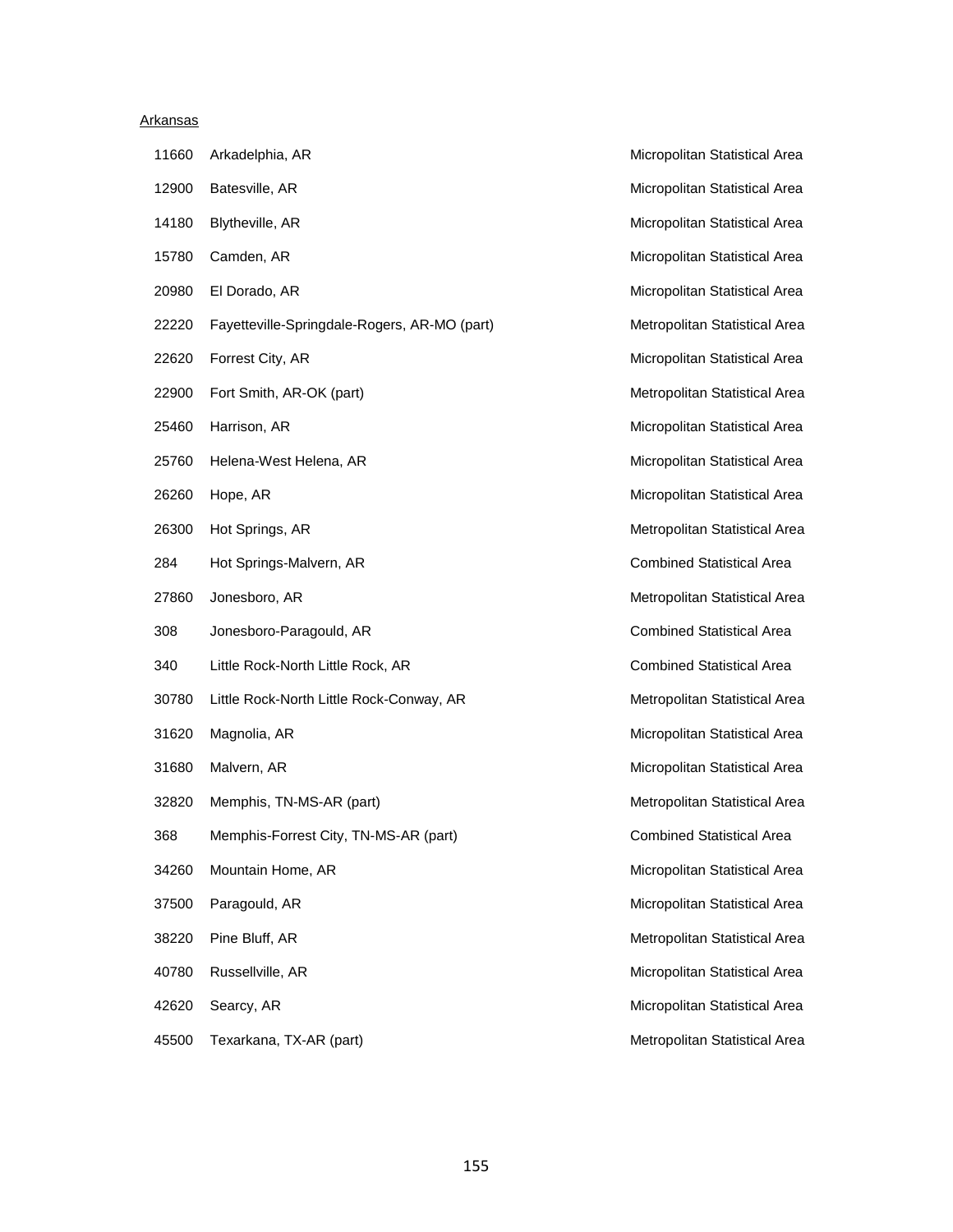| <b>California</b> |                                         |                               |
|-------------------|-----------------------------------------|-------------------------------|
| 12540             | Bakersfield, CA                         | Metropolitan Statistica       |
| 17020             | Chico, CA                               | Metropolitan Statistica       |
| 17340             | Clearlake, CA                           | Micropolitan Statistica       |
| 18860             | Crescent City, CA                       | Micropolitan Statistica       |
| 20940             | El Centro, CA                           | Metropolitan Statistica       |
| 21700             | Eureka-Arcata-Fortuna, CA               | Micropolitan Statistica       |
| 23420             | Fresno, CA                              | Metropolitan Statistica       |
| 260               | Fresno-Madera, CA                       | <b>Combined Statistical</b> . |
| 25260             | Hanford-Corcoran, CA                    | Metropolitan Statistica       |
| 348               | Los Angeles-Long Beach, CA              | <b>Combined Statistical</b>   |
| 31080             | Los Angeles-Long Beach-Anaheim, CA      | Metropolitan Statistica       |
| 11244             | Anaheim-Santa Ana-Irvine, CA            | <b>Metropolitan Division</b>  |
| 31084             | Los Angeles-Long Beach-Glendale, CA     | Metropolitan Division         |
| 31460             | Madera, CA                              | Metropolitan Statistica       |
| 32900             | Merced, CA                              | Metropolitan Statistica       |
| 33700             | Modesto, CA                             | Metropolitan Statistica       |
| 382               | Modesto-Merced, CA                      | <b>Combined Statistical</b>   |
| 34900             | Napa, CA                                | Metropolitan Statistica       |
| 37100             | Oxnard-Thousand Oaks-Ventura, CA        | Metropolitan Statistica       |
| 39780             | Red Bluff, CA                           | Micropolitan Statistica       |
| 39820             | Redding, CA                             | Metropolitan Statistica       |
| 454               | Redding-Red Bluff, CA                   | <b>Combined Statistical</b> . |
| 40140             | Riverside-San Bernardino-Ontario, CA    | Metropolitan Statistica       |
| 472               | Sacramento-Roseville, CA                | <b>Combined Statistical</b>   |
| 40900             | Sacramento--Roseville--Arden-Arcade, CA | Metropolitan Statistica       |
| 41500             | Salinas, CA                             | Metropolitan Statistica       |
| 41740             | San Diego-Carlsbad, CA                  | Metropolitan Statistica       |
| 41860             | San Francisco-Oakland-Hayward, CA       | Metropolitan Statistica       |
| 36084             | Oakland-Hayward-Berkeley, CA            | Metropolitan Division         |

Metropolitan Statistical Area Metropolitan Statistical Area Micropolitan Statistical Area Micropolitan Statistical Area Metropolitan Statistical Area Micropolitan Statistical Area Metropolitan Statistical Area Combined Statistical Area Metropolitan Statistical Area Combined Statistical Area Metropolitan Statistical Area Metropolitan Division Metropolitan Division Metropolitan Statistical Area Metropolitan Statistical Area Metropolitan Statistical Area Combined Statistical Area Metropolitan Statistical Area Metropolitan Statistical Area Micropolitan Statistical Area Metropolitan Statistical Area Combined Statistical Area Metropolitan Statistical Area Combined Statistical Area Metropolitan Statistical Area Metropolitan Statistical Area Metropolitan Statistical Area Metropolitan Statistical Area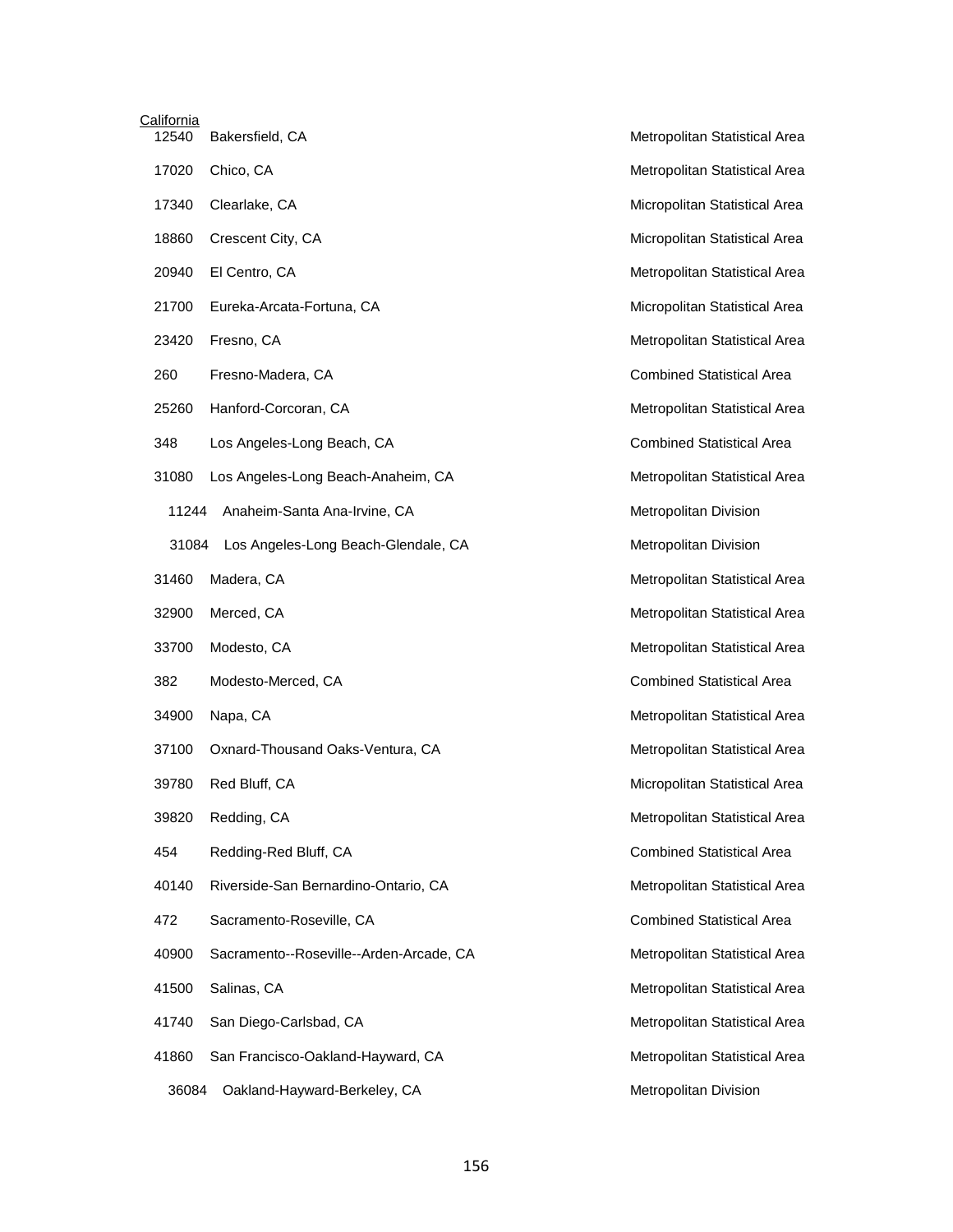| 41884             | San Francisco-Redwood City-South San Francisco, CA | <b>Metropolitan Division</b>     |
|-------------------|----------------------------------------------------|----------------------------------|
| 42034             | San Rafael, CA                                     | Metropolitan Division            |
| 488               | San Jose-San Francisco-Oakland, CA                 | <b>Combined Statistical Area</b> |
| <b>California</b> | (continued)                                        |                                  |
| 41940             | San Jose-Sunnyvale-Santa Clara, CA                 | Metropolitan Statistical Area    |
| 42020             | San Luis Obispo-Paso Robles-Arroyo Grande, CA      | Metropolitan Statistical Area    |
| 42100             | Santa Cruz-Watsonville, CA                         | Metropolitan Statistical Area    |
| 42200             | Santa Maria-Santa Barbara, CA                      | Metropolitan Statistical Area    |
| 42220             | Santa Rosa, CA                                     | Metropolitan Statistical Area    |
| 43760             | Sonora, CA                                         | Micropolitan Statistical Area    |
| 44700             | Stockton-Lodi, CA                                  | Metropolitan Statistical Area    |
| 45000             | Susanville, CA                                     | Micropolitan Statistical Area    |
| 46020             | Truckee-Grass Valley, CA                           | Micropolitan Statistical Area    |
| 46380             | Ukiah, CA                                          | Micropolitan Statistical Area    |
| 46700             | Vallejo-Fairfield, CA                              | Metropolitan Statistical Area    |
| 47300             | Visalia-Porterville, CA                            | Metropolitan Statistical Area    |
| 546               | Visalia-Porterville-Hanford, CA                    | <b>Combined Statistical Area</b> |
| 49700             | Yuba City, CA                                      | Metropolitan Statistical Area    |

## Colorado

| 14500 | Boulder, CO                  | Metropolitan Statistical Area    |
|-------|------------------------------|----------------------------------|
| 14720 | Breckenridge, CO             | Micropolitan Statistical Area    |
| 15860 | Cañon City, CO               | Micropolitan Statistical Area    |
| 17820 | Colorado Springs, CO         | Metropolitan Statistical Area    |
| 18780 | Craig, CO                    | Micropolitan Statistical Area    |
| 216   | Denver-Aurora, CO            | <b>Combined Statistical Area</b> |
| 19740 | Denver-Aurora-Lakewood, CO   | Metropolitan Statistical Area    |
| 20420 | Durango, CO                  | Micropolitan Statistical Area    |
| 20780 | Edwards, CO                  | Micropolitan Statistical Area    |
| 233   | Edwards-Glenwood Springs, CO | <b>Combined Statistical Area</b> |
|       |                              |                                  |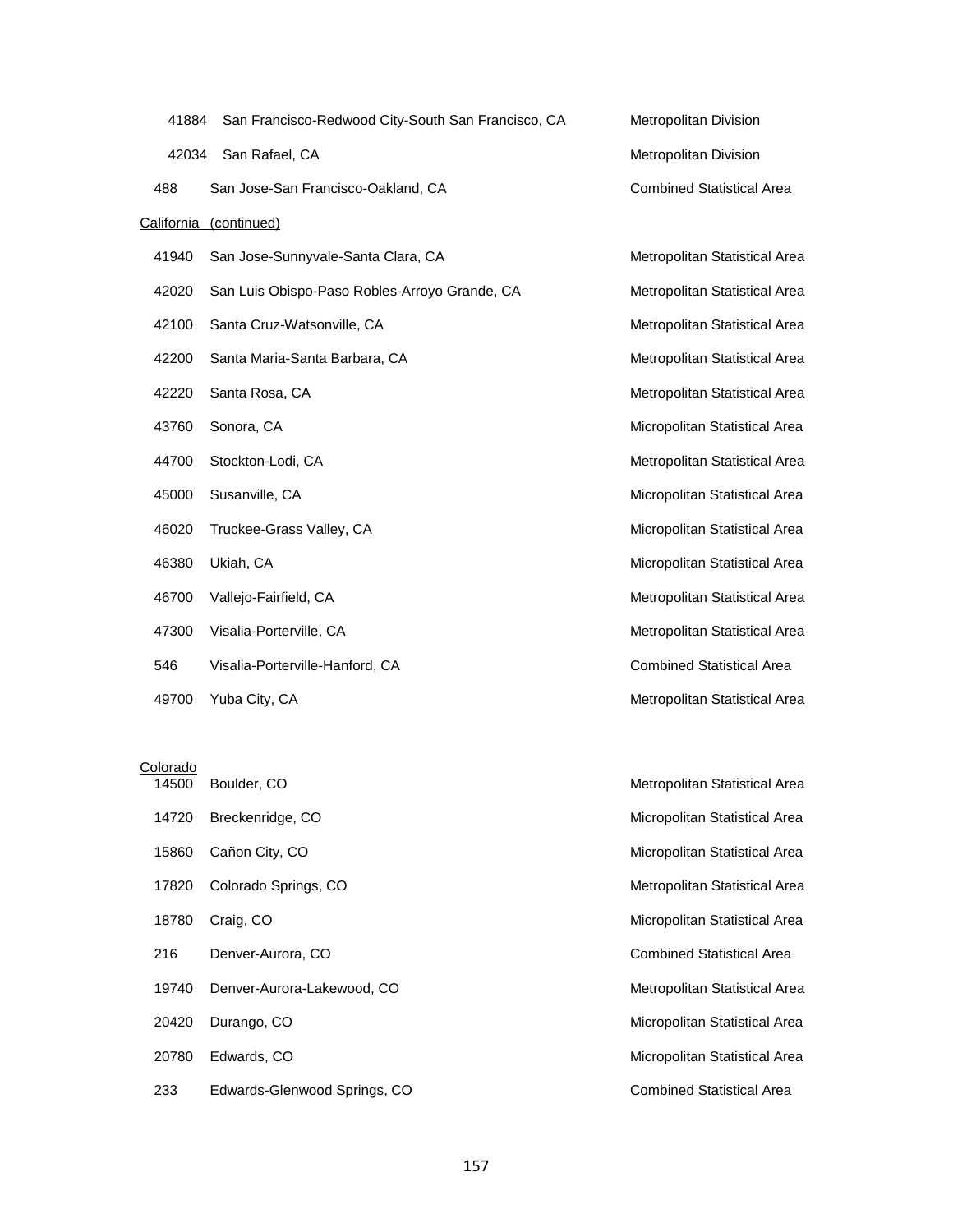|       | 22660 Fort Collins, CO      |
|-------|-----------------------------|
|       | 22820 Fort Morgan, CO       |
| 24060 | Glenwood Springs, CO        |
|       | 24300 Grand Junction, CO    |
| 24540 | Greeley, CO                 |
|       | 33940 Montrose, CO          |
|       | 39380 Pueblo, CO            |
| 444   | Pueblo-Cañon City, CO       |
| 44460 | Steamboat Springs, CO       |
| 525   | Steamboat Springs-Craig, CO |
| 44540 | Sterling, CO                |

**Connecticut** 

| 148   | Boston-Worcester-Providence, MA-RI-NH-CT (part) | <b>Combined Statistical Area</b>     |
|-------|-------------------------------------------------|--------------------------------------|
| 14860 | Bridgeport-Stamford-Norwalk, CT                 | <b>Metropolitan Statistical Area</b> |
| 278   | Hartford-West Hartford, CT                      | <b>Combined Statistical Area</b>     |
| 25540 | Hartford-West Hartford-East Hartford, CT        | <b>Metropolitan Statistical Area</b> |
| 35300 | New Haven-Milford, CT                           | Metropolitan Statistical Area        |
| 408   | New York-Newark, NY-NJ-CT-PA (part)             | <b>Combined Statistical Area</b>     |
| 35980 | Norwich-New London, CT                          | Metropolitan Statistical Area        |
| 45860 | Torrington, CT                                  | Micropolitan Statistical Area        |
| 49340 | Worcester, MA-CT (part)                         | Metropolitan statistical Area        |

Metropolitan Statistical Area

Micropolitan Statistical Area

Micropolitan Statistical Area

Metropolitan Statistical Area

Metropolitan Statistical Area

Micropolitan Statistical Area

Metropolitan Statistical Area

Combined Statistical Area

Micropolitan Statistical Area

Combined Statistical Area

Micropolitan Statistical Area

# Delaware

| 20100 | Dover, DE                                          | Metropolitan Statistical Area        |
|-------|----------------------------------------------------|--------------------------------------|
| 37980 | Philadelphia-Camden-Wilmington, PA-NJ-DE-MD (part) | <b>Metropolitan Statistical Area</b> |
| 48864 | Wilmington, DE-MD-NJ (part)                        | Metropolitan Division                |
| 428   | Philadelphia-Reading-Camden, PA-NJ-DE-MD (part)    | <b>Combined Statistical Area</b>     |
| 41540 | Salisbury, MD-DE (part)                            | <b>Metropolitan Statistical Area</b> |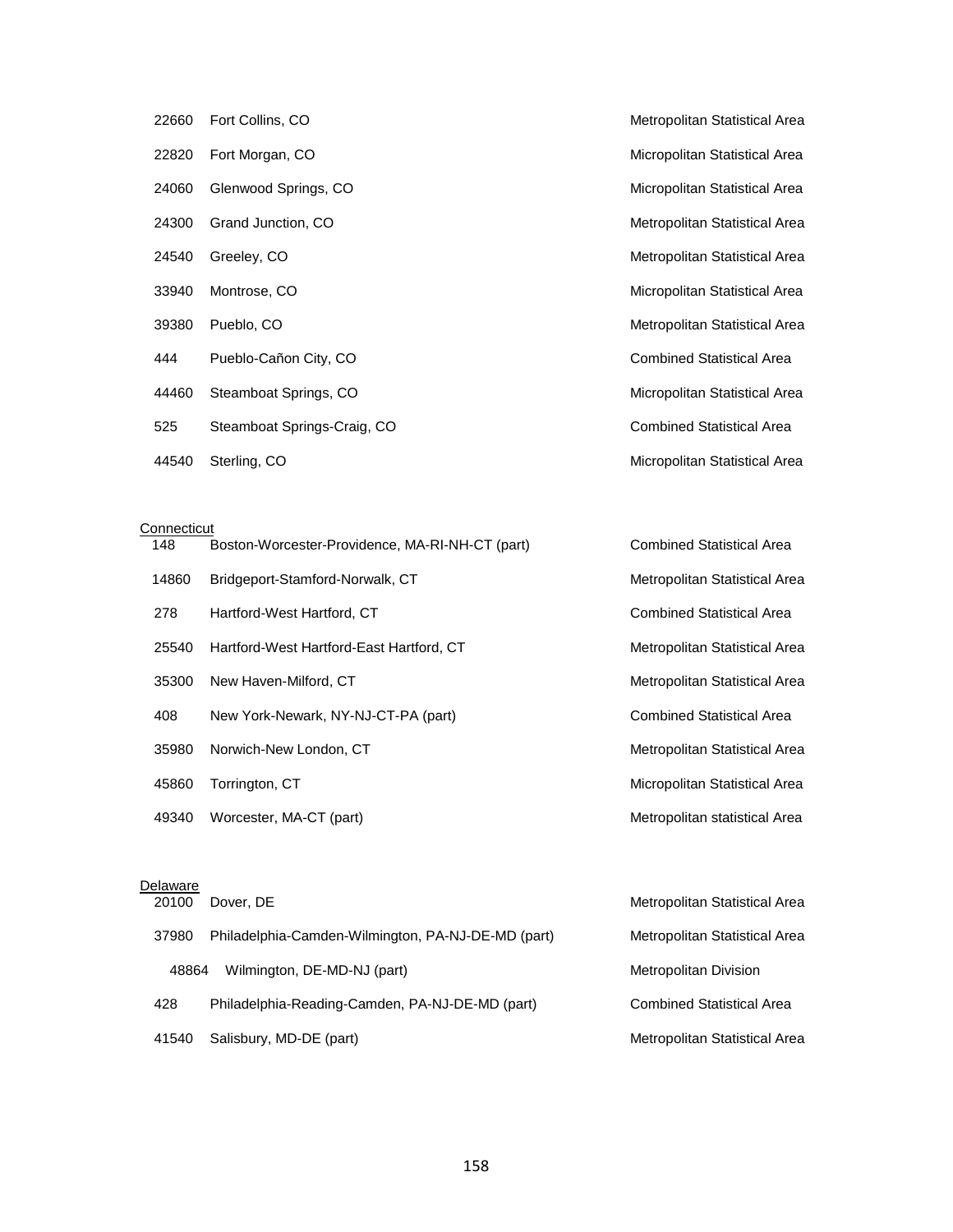### District of Columbia

| Washington-Arlington-Alexandria, DC-VA-MD-WV (part)<br>47900 | Metropolitan Statistical Area    |
|--------------------------------------------------------------|----------------------------------|
| Washington-Arlington-Alexandria, DC-VA-MD-WV (part)<br>47894 | Metropolitan Division            |
| Washington-Baltimore-Arlington, DC-MD-VA-WV-PA (part)<br>548 | <b>Combined Statistical Area</b> |

#### Florida

| 11580 | Arcadia, FL                                       | Micropolitan Statistical Area    |
|-------|---------------------------------------------------|----------------------------------|
| 15980 | Cape Coral-Fort Myers, FL                         | Metropolitan Statistical Area    |
| 162   | Cape Coral-Fort Myers-Naples, FL                  | <b>Combined Statistical Area</b> |
| 17500 | Clewiston, FL                                     | Micropolitan Statistical Area    |
| 18880 | Crestview-Fort Walton Beach-Destin, FL            | Metropolitan Statistical Area    |
| 19660 | Deltona-Daytona Beach-Ormond Beach, FL            | Metropolitan Statistical Area    |
| 23540 | Gainesville, FL                                   | Metropolitan Statistical Area    |
| 264   | Gainesville-Lake City, FL                         | <b>Combined Statistical Area</b> |
| 26140 | Homosassa Springs, FL                             | Metropolitan Statistical Area    |
| 27260 | Jacksonville, FL                                  | Metropolitan Statistical Area    |
| 300   | Jacksonville-St. Marys-Palatka, FL-GA (part)      | <b>Combined Statistical Area</b> |
| 28580 | Key West, FL                                      | Micropolitan Statistical Area    |
| 29380 | Lake City, FL                                     | Micropolitan Statistical Area    |
| 29460 | Lakeland-Winter Haven, FL                         | Metropolitan Statistical Area    |
| 370   | Miami-Fort Lauderdale-Port St. Lucie, FL          | <b>Combined Statistical Area</b> |
| 33100 | Miami-Fort Lauderdale-West Palm Beach, FL         | Metropolitan Statistical Area    |
| 22744 | Fort Lauderdale-Pompano Beach-Deerfield Beach, FL | Metropolitan Division            |
| 33124 | Miami-Miami Beach-Kendall, FL                     | Metropolitan Division            |
| 48424 | West Palm Beach-Boca Raton-Delray Beach, FL       | Metropolitan Division            |
| 34940 | Naples-Immokalee-Marco Island, FL                 | Metropolitan Statistical Area    |
| 412   | North Port-Sarasota, FL                           | <b>Combined Statistical Area</b> |
| 35840 | North Port-Sarasota-Bradenton, FL                 | Metropolitan Statistical Area    |
| 36100 | Ocala, FL                                         | Metropolitan Statistical Area    |
| 36380 | Okeechobee, FL                                    | Micropolitan Statistical Area    |
| 422   | Orlando-Deltona-Daytona Beach, FL                 | <b>Combined Statistical Area</b> |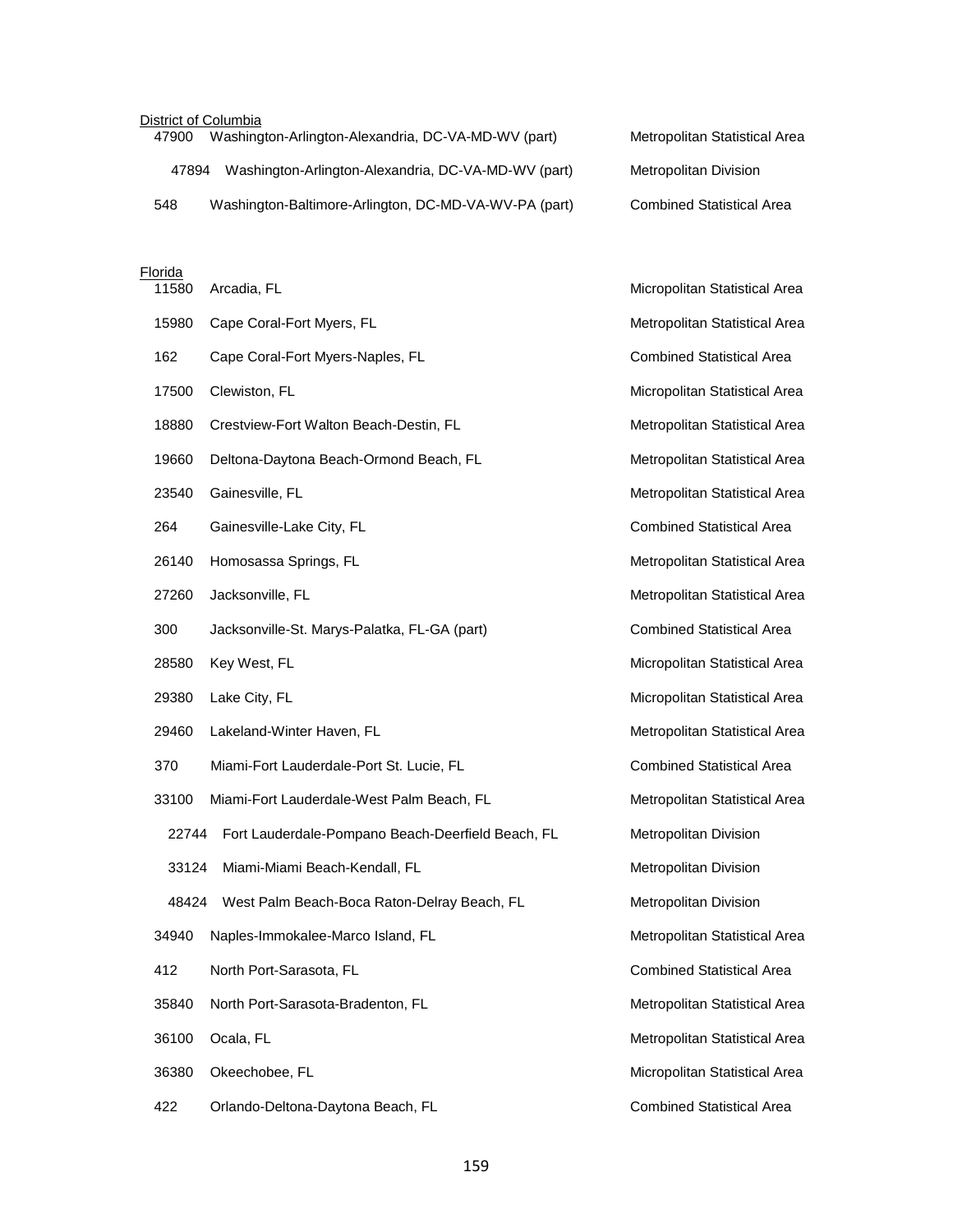| 36740 | Orlando-Kissimmee-Sanford, FL        | Metropolitan Statistical Area    |
|-------|--------------------------------------|----------------------------------|
| 37260 | Palatka, FL                          | Micropolitan Statistical Area    |
| 37340 | Palm Bay-Melbourne-Titusville, FL    | Metropolitan Statistical Area    |
| 37460 | Panama City, FL                      | Metropolitan Statistical Area    |
| 426   | Pensacola-Ferry Pass, FL-AL (part)   | <b>Combined Statistical Area</b> |
| 37860 | Pensacola-Ferry Pass-Brent, FL       | Metropolitan Statistical Area    |
| 38940 | Port St. Lucie, FL                   | Metropolitan Statistical Area    |
| 39460 | Punta Gorda, FL                      | Metropolitan Statistical Area    |
| 42680 | Sebastian-Vero Beach, FL             | Metropolitan Statistical Area    |
| 42700 | Sebring, FL                          | Metropolitan Statistical Area    |
| 45220 | Tallahassee, FL                      | Metropolitan Statistical Area    |
| 533   | Tallahassee-Bainbridge, FL-GA (part) | <b>Combined Statistical Area</b> |
| 45300 | Tampa-St. Petersburg-Clearwater, FL  | Metropolitan Statistical Area    |
| 45540 | The Villages, FL                     | Metropolitan Statistical Area    |
|       |                                      |                                  |

48100 Wauchula, FL **Micropolitan Statistical Area** 

## **Georgia**

| 10500 | Albany, GA                                       | Metropolitan Statistical Area        |
|-------|--------------------------------------------------|--------------------------------------|
| 11140 | Americus, GA                                     | Micropolitan Statistical Area        |
| 12020 | Athens-Clarke County, GA                         | <b>Metropolitan Statistical Area</b> |
| 122   | Atlanta--Athens-Clarke County--Sandy Springs, GA | <b>Combined Statistical Area</b>     |
| 12060 | Atlanta-Sandy Springs-Roswell, GA                | <b>Metropolitan Statistical Area</b> |
| 12260 | Augusta-Richmond County, GA-SC (part)            | Metropolitan Statistical Area        |
| 12460 | Bainbridge, GA                                   | Micropolitan Statistical Area        |
| 15260 | Brunswick, GA                                    | Metropolitan Statistical Area        |
| 15660 | Calhoun, GA                                      | Micropolitan Statistical Area        |
| 16340 | Cedartown, GA                                    | Micropolitan Statistical Area        |
| 16860 | Chattanooga, TN-GA (part)                        | Metropolitan Statistical Area        |
| 174   | Chattanooga-Cleveland-Dalton, TN-GA-AL (part)    | <b>Combined Statistical Area</b>     |
| 17980 | Columbus, GA-AL (part)                           | Metropolitan Statistical Area        |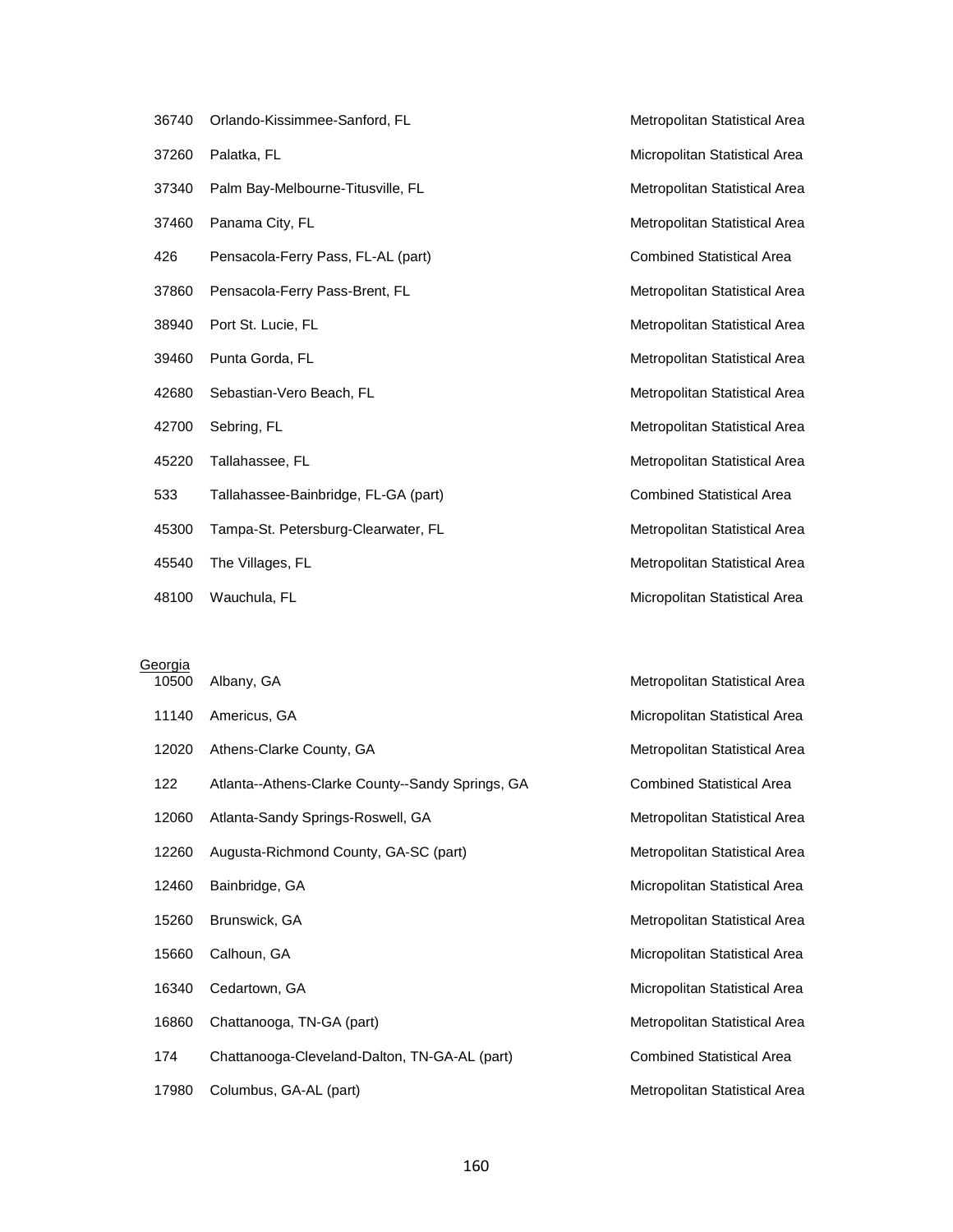| 194   | Columbus-Auburn-Opelika, GA-AL (     |
|-------|--------------------------------------|
| 18380 | Cordele, GA                          |
|       | 18460 Cornelia, GA                   |
|       | 19140 Dalton, GA                     |
| 20060 | Douglas, GA                          |
|       | 20140 Dublin, GA                     |
|       | Georgia (continued)                  |
| 21640 | Eufaula, AL-GA (part)                |
|       | 22340 Fitzgerald, GA                 |
| 23580 | Gainesville, GA                      |
| 25980 | Hinesville, GA                       |
| 300   | Jacksonville-St. Marys-Palatka, FL-C |
|       | 27600 Jefferson, GA                  |
|       | 27700 Jesup, GA                      |
|       | 29300 LaGrange, GA                   |
| 31420 | Macon-Bibb County, GA                |
| 356   | Macon-Bibb County--Warner Robins     |
| 33300 | Milledgeville, GA                    |
| 34220 | Moultrie, GA                         |
| 40660 | Rome, GA                             |
| 470   | Rome-Summerville, GA                 |
|       | 41220 St. Marys, GA                  |
|       | 42340 Savannah, GA                   |
| 496   | Savannah-Hinesville-Statesboro, GA   |
|       | 44340 Statesboro, GA                 |
|       | 44900 Summerville, GA                |
| 533   | Tallahassee-Bainbridge, FL-GA (par   |
| 45580 | Thomaston, GA                        |
|       | 45620 Thomasville, GA                |
| 45700 | Tifton, GA                           |
|       |                                      |

194 part) Combined Statistical Area Micropolitan Statistical Area Micropolitan Statistical Area Metropolitan Statistical Area Micropolitan Statistical Area Micropolitan Statistical Area

Micropolitan Statistical Area Micropolitan Statistical Area Metropolitan Statistical Area Metropolitan Statistical Area 300 Gart) **Combined Statistical Area** Micropolitan Statistical Area Micropolitan Statistical Area Micropolitan Statistical Area Metropolitan Statistical Area 356 S. GA Combined Statistical Area Micropolitan Statistical Area Micropolitan Statistical Area Metropolitan Statistical Area Combined Statistical Area Micropolitan Statistical Area Metropolitan Statistical Area Combined Statistical Area Micropolitan Statistical Area Micropolitan Statistical Area 533 Tallahasseed-Bainbridge, FL-Gainbridge, FL-Gainbridge, FL-Gainbridge, FL-Gainbridge, FL-Gainbridge, FL-Gainbridge, FL-Gainbridge, FL-Gainbridge, FL-Gainbridge, FL-Gainbridge, FL-Gainbridge, FL-Gainbridge, FL-Gainbridge Micropolitan Statistical Area Micropolitan Statistical Area Micropolitan Statistical Area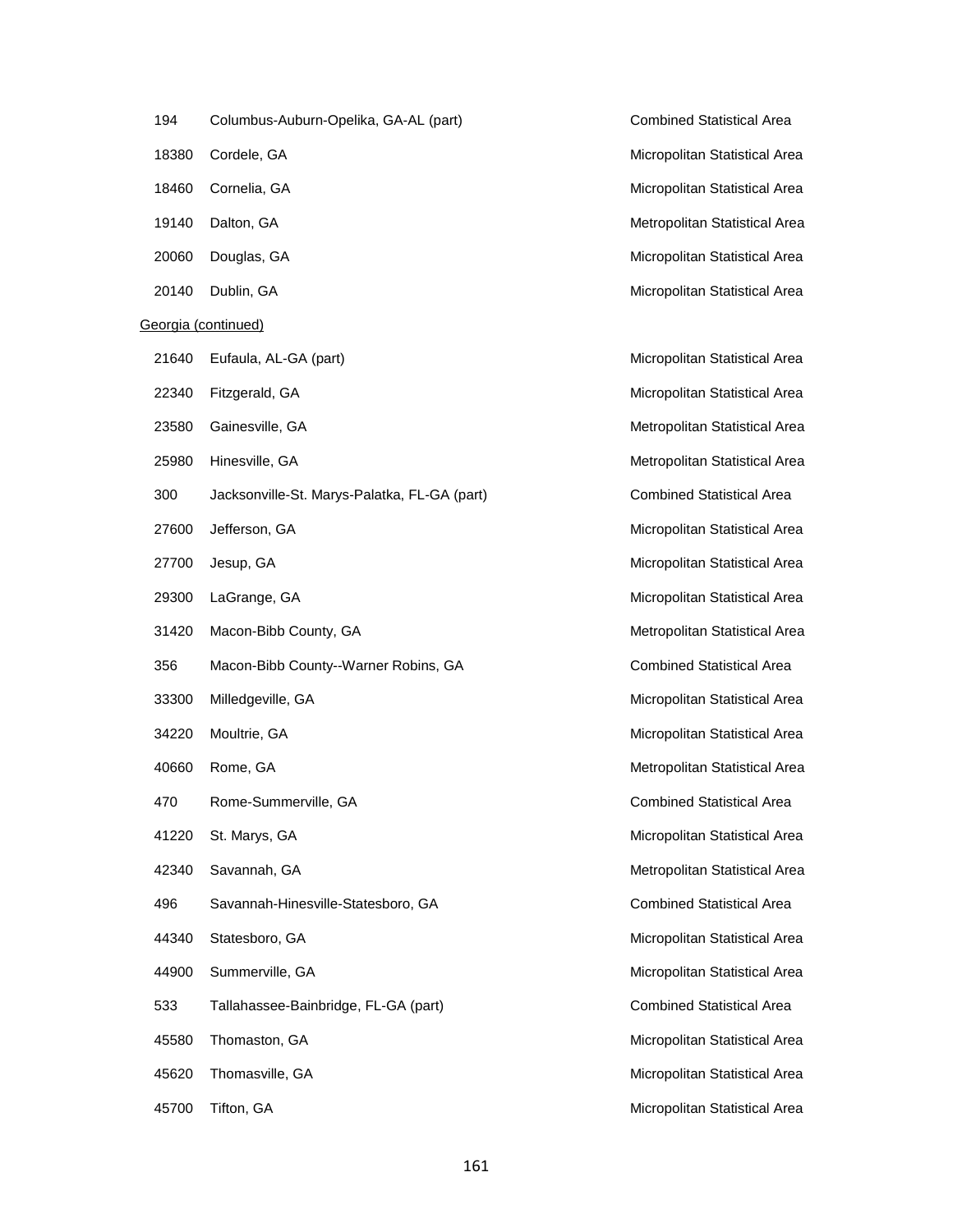| 45740 | Toccoa, GA        | Micropolitan Statistical Area |
|-------|-------------------|-------------------------------|
| 46660 | Valdosta, GA      | Metropolitan Statistical Area |
| 47080 | Vidalia, GA       | Micropolitan Statistical Area |
| 47580 | Warner Robins, GA | Metropolitan Statistical Area |
| 48180 | Waycross, GA      | Micropolitan Statistical Area |

#### **Hawaii**

| 25900 | Hilo. HI                    | Micropolitan Statistical Area |
|-------|-----------------------------|-------------------------------|
| 27980 | Kahului-Wailuku-Lahaina, HI | Metropolitan Statistical Area |
| 28180 | Kapaa. HI                   | Micropolitan Statistical Area |
| 46520 | Urban Honolulu, HI          | Metropolitan Statistical Area |

#### Idaho

| 13940 | Blackfoot, ID                                  | Micropolitan Statistical Area    |
|-------|------------------------------------------------|----------------------------------|
| 14260 | Boise City, ID                                 | Metropolitan Statistical Area    |
| 147   | Boise City-Mountain Home-Ontario, ID-OR (part) | <b>Combined Statistical Area</b> |
| 15420 | Burley, ID                                     | Micropolitan Statistical Area    |
| 17660 | Coeur d'Alene, ID                              | Metropolitan Statistical Area    |
| 25200 | Hailey, ID                                     | Micropolitan Statistical Area    |
| 26820 | Idaho Falls, ID                                | Metropolitan Statistical Area    |
| 292   | Idaho Falls-Rexburg-Blackfoot, ID              | <b>Combined Statistical Area</b> |
| 27220 | Jackson, WY-ID (part)                          | Micropolitan Statistical Area    |
| 30300 | Lewiston, ID-WA (part)                         | Metropolitan Statistical Area    |
| 30860 | Logan, UT-ID (part)                            | Metropolitan Statistical Area    |
| 34140 | Moscow, ID                                     | Micropolitan Statistical Area    |
| 34300 | Mountain Home, ID                              | Micropolitan Statistical Area    |
| 36620 | Ontario, OR-ID (part)                          | Micropolitan Statistical Area    |
| 38540 | Pocatello, ID                                  | Metropolitan Statistical Area    |
| 446   | Pullman-Moscow, WA-ID (part)                   | <b>Combined Statistical Area</b> |
| 39940 | Rexburg, ID                                    | Micropolitan Statistical Area    |
| 41760 | Sandpoint, ID                                  | Micropolitan Statistical Area    |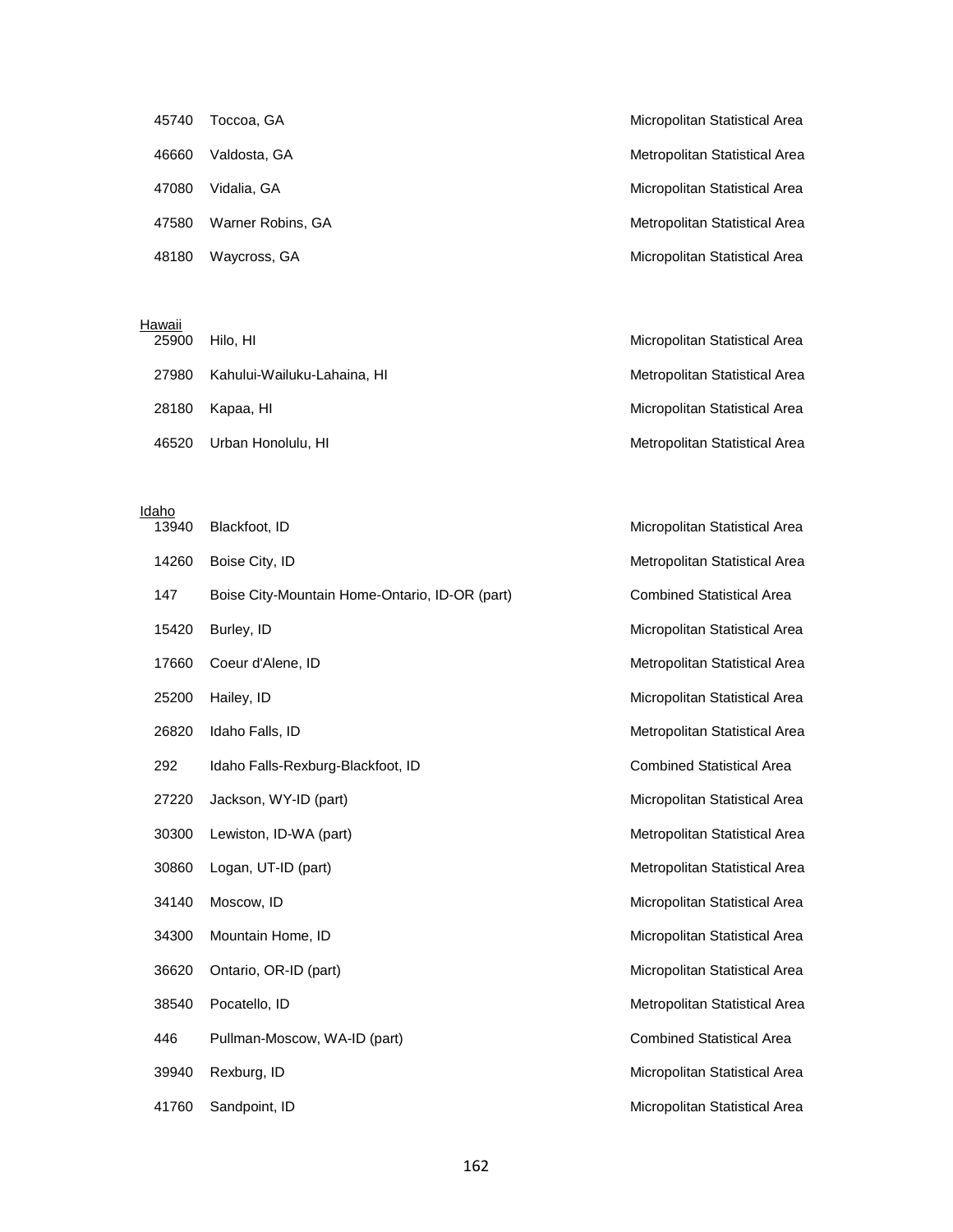| 518                  | Spokane-Spokane Valley-Coeur d'Alene, WA-ID (part)                               | <b>Combined Statistical Area</b>                                  |
|----------------------|----------------------------------------------------------------------------------|-------------------------------------------------------------------|
| 46300                | Twin Falls, ID                                                                   | Metropolitan Statistical Area                                     |
|                      |                                                                                  |                                                                   |
| Illinois<br>14010    | Bloomington, IL                                                                  | Metropolitan Statistical Area                                     |
| 145                  | Bloomington-Pontiac, IL                                                          | <b>Combined Statistical Area</b>                                  |
| 15460                | Burlington, IA-IL (part)                                                         | Micropolitan Statistical Area                                     |
| Illinois (continued) |                                                                                  |                                                                   |
| 15900                | Canton, IL                                                                       | Micropolitan Statistical Area                                     |
| 16020                | Cape Girardeau, MO-IL (part)                                                     | Metropolitan Statistical Area                                     |
| 164                  | Cape Girardeau-Sikeston, MO-IL (part)                                            | <b>Combined Statistical Area</b>                                  |
| 16060                | Carbondale-Marion, IL                                                            | Metropolitan Statistical Area                                     |
| 16460                | Centralia, IL                                                                    | Micropolitan Statistical Area                                     |
| 16580                | Champaign-Urbana, IL                                                             | Metropolitan Statistical Area                                     |
| 16660                | Charleston-Mattoon, IL                                                           | Micropolitan Statistical Area                                     |
| 176<br>16980         | Chicago-Naperville, IL-IN-WI (part)<br>Chicago-Naperville-Elgin, IL-IN-WI (part) | <b>Combined Statistical Area</b><br>Metropolitan Statistical Area |
| 16974                | Chicago-Naperville-Arlington Heights, IL                                         | Metropolitan Division                                             |
| 20994                | Elgin, IL                                                                        | Metropolitan Division                                             |
| 29404                | Lake County-Kenosha County, IL-WI (part)                                         | Metropolitan Division                                             |
| 19180                | Danville, IL                                                                     | Metropolitan Statistical Area                                     |
| 209                  | Davenport-Moline, IA-IL (part)                                                   | <b>Combined Statistical Area</b>                                  |
| 19340                | Davenport-Moline-Rock Island, IA-IL (part)                                       | Metropolitan Statistical Area                                     |
| 19500                | Decatur, IL                                                                      | Metropolitan Statistical Area                                     |
| 19940                | Dixon, IL                                                                        | Micropolitan Statistical Area                                     |
| 221                  | Dixon-Sterling, IL                                                               | <b>Combined Statistical Area</b>                                  |
| 20820                | Effingham, IL                                                                    | Micropolitan Statistical Area                                     |
| 22800                | Fort Madison-Keokuk, IA-IL-MO (part)                                             | Micropolitan Statistical Area                                     |
| 23300                | Freeport, IL                                                                     | Micropolitan Statistical Area                                     |
| 23660                | Galesburg, IL                                                                    | Micropolitan Statistical Area                                     |
| 27300                | Jacksonville, IL                                                                 | Micropolitan Statistical Area                                     |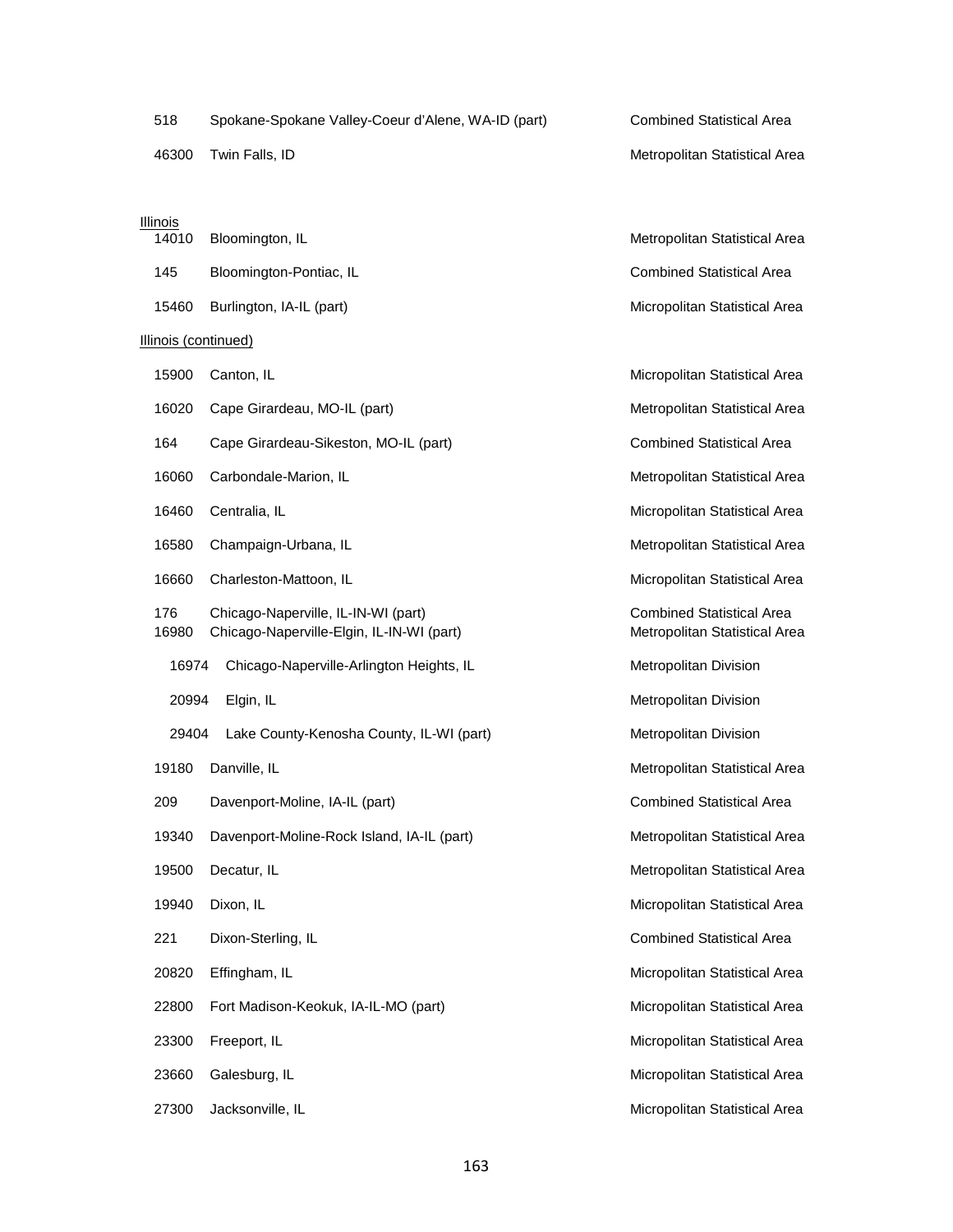| 28100            | Kankakee, IL                                   | Metropolitan Statistical Area    |
|------------------|------------------------------------------------|----------------------------------|
| 30660            | Lincoln, IL                                    | Micropolitan Statistical Area    |
| 31380            | Macomb, IL                                     | Micropolitan Statistical Area    |
| 34500            | Mount Vernon, IL                               | Micropolitan Statistical Area    |
| 36860            | Ottawa-Peru, IL                                | Micropolitan Statistical Area    |
| 37140            | Paducah, KY-IL (part)                          | Micropolitan Statistical Area    |
| 424              | Paducah-Mayfield, KY-IL (part)                 | <b>Combined Statistical Area</b> |
| 37900            | Peoria, IL                                     | Metropolitan Statistical Area    |
| 427              | Peoria-Canton, IL                              | <b>Combined Statistical Area</b> |
| 38700            | Pontiac, IL                                    | Micropolitan Statistical Area    |
| 39500            | Quincy, IL-MO (part)                           | Micropolitan Statistical Area    |
| 448              | Quincy-Hannibal, IL-MO (part)                  | <b>Combined Statistical Area</b> |
| 40300            | Rochelle, IL                                   | Micropolitan Statistical Area    |
| 40420            | Rockford, IL                                   | Metropolitan Statistical Area    |
| 466              | Rockford-Freeport-Rochelle, IL                 | <b>Combined Statistical Area</b> |
| 41180            | St. Louis, MO-IL (part)                        | Metropolitan Statistical Area    |
| 476              | St. Louis-St. Charles-Farmington, MO-IL (part) | <b>Combined Statistical Area</b> |
| 44100            | Springfield, IL                                | Metropolitan Statistical Area    |
| 522              | Springfield-Jacksonville-Lincoln, IL           | <b>Combined Statistical Area</b> |
| 44580            | Sterling, IL                                   | Micropolitan Statistical Area    |
| 45380            | Taylorville, IL                                | Micropolitan Statistical Area    |
|                  |                                                |                                  |
| Indiana<br>11420 | Angola, IN                                     | Micropolitan Statistical Area    |
| 12140            | Auburn, IN                                     | Micropolitan Statistical Area    |
| 13260            | Bedford, IN                                    | Micropolitan Statistical Area    |
| 14020            | Bloomington, IN                                | Metropolitan Statistical Area    |
| 144              | Bloomington-Bedford, IN                        | <b>Combined Statistical Area</b> |
| 176              | Chicago-Naperville, IL-IN-WI (part)            | <b>Combined Statistical Area</b> |
| 16980            | Chicago-Naperville-Elgin, IL-IN-WI (part)      | Metropolitan Statistical Area    |
| 23844            | Gary, IN                                       | Metropolitan Division            |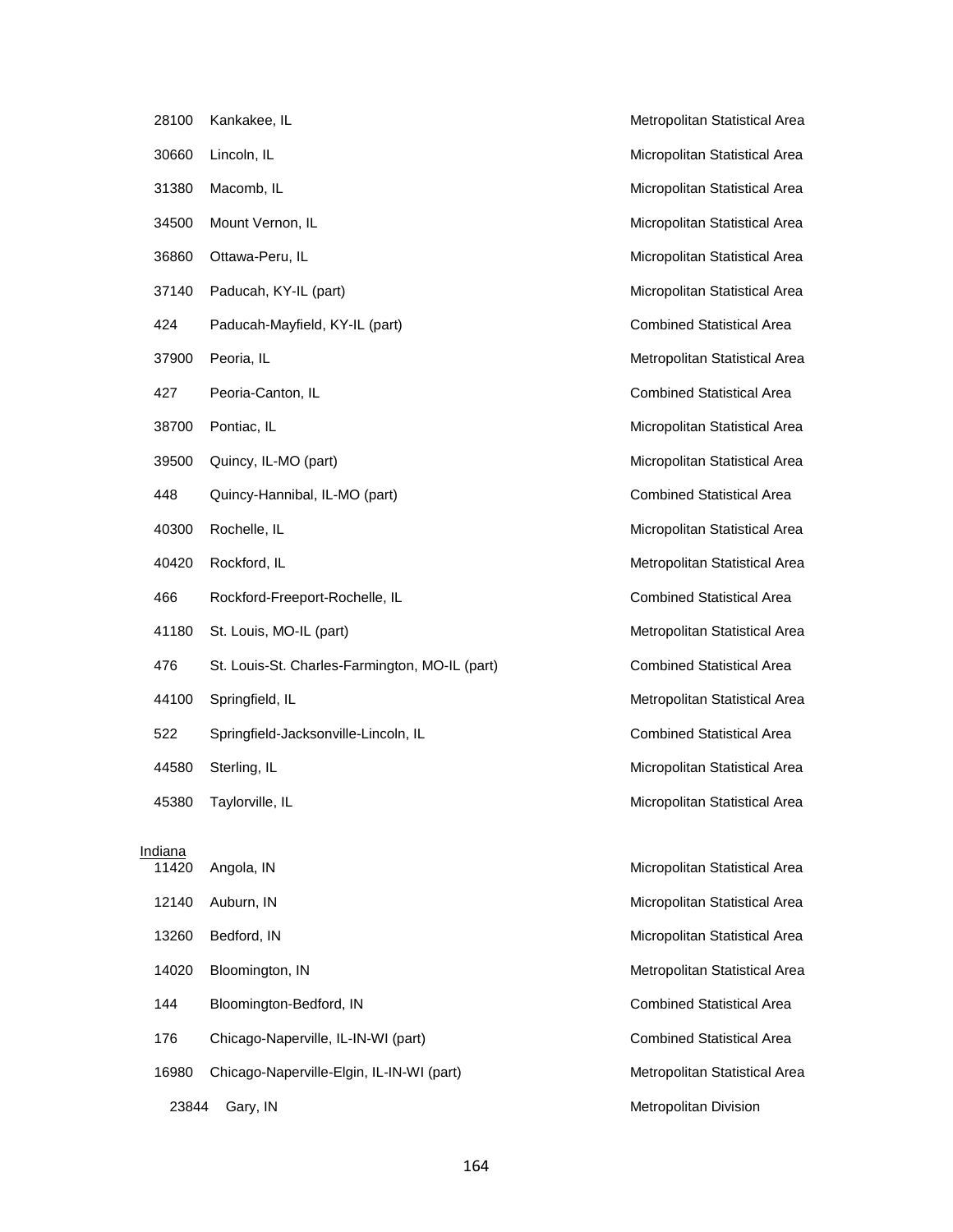| 17140 | Cincinnati, OH-KY-IN (part)                      | Metropolitan Statistical Area    |
|-------|--------------------------------------------------|----------------------------------|
| 178   | Cincinnati-Wilmington-Maysville, OH-KY-IN (part) | <b>Combined Statistical Area</b> |
| 18020 | Columbus, IN                                     | Metropolitan Statistical Area    |
| 18220 | Connersville, IN                                 | Micropolitan Statistical Area    |
| 18820 | Crawfordsville, IN                               | Micropolitan Statistical Area    |
| 19540 | Decatur, IN                                      | Micropolitan Statistical Area    |

### Indiana (continued)

| 21140 | Elkhart-Goshen, IN                                                | Metropolitan Statistical Area    |
|-------|-------------------------------------------------------------------|----------------------------------|
| 21780 | Evansville, IN-KY (part)                                          | Metropolitan Statistical Area    |
| 23060 | Fort Wayne, IN                                                    | Metropolitan Statistical Area    |
| 258   | Fort Wayne-Huntington-Auburn, IN                                  | <b>Combined Statistical Area</b> |
| 23140 | Frankfort, IN                                                     | Micropolitan Statistical Area    |
| 24700 | Greensburg, IN                                                    | Micropolitan Statistical Area    |
| 26540 | Huntington, IN                                                    | Micropolitan Statistical Area    |
| 26900 | Indianapolis-Carmel-Anderson, IN                                  | Metropolitan Statistical Area    |
| 294   | Indianapolis-Carmel-Muncie, IN                                    | <b>Combined Statistical Area</b> |
| 27540 | Jasper, IN                                                        | Micropolitan Statistical Area    |
| 28340 | Kendallville, IN                                                  | Micropolitan Statistical Area    |
| 29020 | Kokomo, IN                                                        | Metropolitan Statistical Area    |
| 316   | Kokomo-Peru, IN                                                   | <b>Combined Statistical Area</b> |
| 29200 | Lafayette-West Lafayette, IN                                      | Metropolitan Statistical Area    |
| 320   | Lafayette-West Lafayette-Frankfort, IN                            | <b>Combined Statistical Area</b> |
| 30900 | Logansport, IN                                                    | Micropolitan Statistical Area    |
| 31140 | Louisville/Jefferson County, KY-IN (part)                         | Metropolitan Statistical Area    |
| 350   | Louisville/Jefferson County--Elizabethtown--Madison, KY-IN (part) | <b>Combined Statistical Area</b> |
| 31500 | Madison, IN                                                       | Micropolitan Statistical Area    |
| 31980 | Marion, IN                                                        | Micropolitan Statistical Area    |
| 33140 | Michigan City-La Porte, IN                                        | Metropolitan Statistical Area    |
| 34620 | Muncie, IN                                                        | Metropolitan Statistical Area    |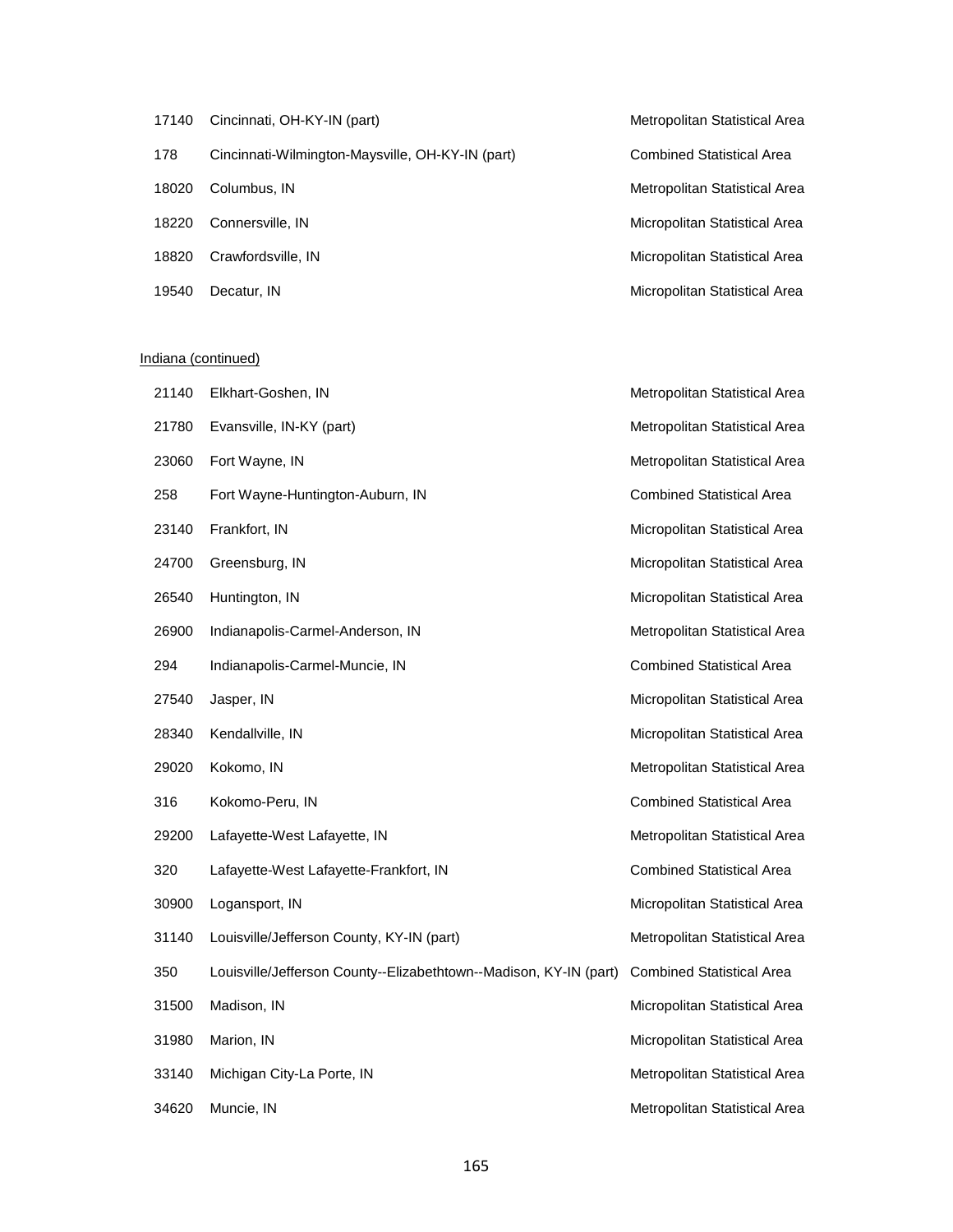| 35220 | New Castle, IN                             | Micropolitan Statistical Area    |
|-------|--------------------------------------------|----------------------------------|
| 35860 | North Vernon, IN                           | Micropolitan Statistical Area    |
| 37940 | Peru, IN                                   | Micropolitan Statistical Area    |
| 38500 | Plymouth, IN                               | Micropolitan Statistical Area    |
| 39980 | Richmond, IN                               | Micropolitan Statistical Area    |
| 458   | Richmond-Connersville, IN                  | <b>Combined Statistical Area</b> |
| 42980 | Seymour, IN                                | Micropolitan Statistical Area    |
| 515   | South Bend-Elkhart-Mishawaka, IN-MI (part) | <b>Combined Statistical Area</b> |
| 43780 | South Bend-Mishawaka, IN-MI (part)         | Metropolitan Statistical Area    |
| 45460 | Terre Haute, IN                            | Metropolitan Statistical Area    |
| 47180 | Vincennes, IN                              | Micropolitan Statistical Area    |
| 47340 | Wabash, IN                                 | Micropolitan Statistical Area    |
| 47700 | Warsaw, IN                                 | Micropolitan Statistical Area    |
| 47780 | Washington, IN                             | Micropolitan Statistical Area    |

Iowa

|       | 11180 Ames, IA                             |
|-------|--------------------------------------------|
| 14340 | Boone, IA                                  |
| 15460 | Burlington, IA-IL (part)                   |
|       | 16140 Carroll, IA                          |
| 16300 | Cedar Rapids, IA                           |
| 168   | Cedar Rapids-Iowa City, IA                 |
| 17540 | Clinton, IA                                |
| 209   | Davenport-Moline, IA-IL (part)             |
| 19340 | Davenport-Moline-Rock Island, IA-IL (part) |
| 218   | Des Moines-Ames-West Des Moines, IA        |
| 19780 | Des Moines-West Des Moines, IA             |
| 20220 | Dubuque, IA                                |
|       | 21840 Fairfield, IA                        |
| 22700 | Fort Dodge, IA                             |

Metropolitan Statistical Area Micropolitan Statistical Area Micropolitan Statistical Area Micropolitan Statistical Area Metropolitan Statistical Area Combined Statistical Area Micropolitan Statistical Area Combined Statistical Area Metropolitan Statistical Area **Combined Statistical Area** Metropolitan Statistical Area Metropolitan Statistical Area Micropolitan Statistical Area Micropolitan Statistical Area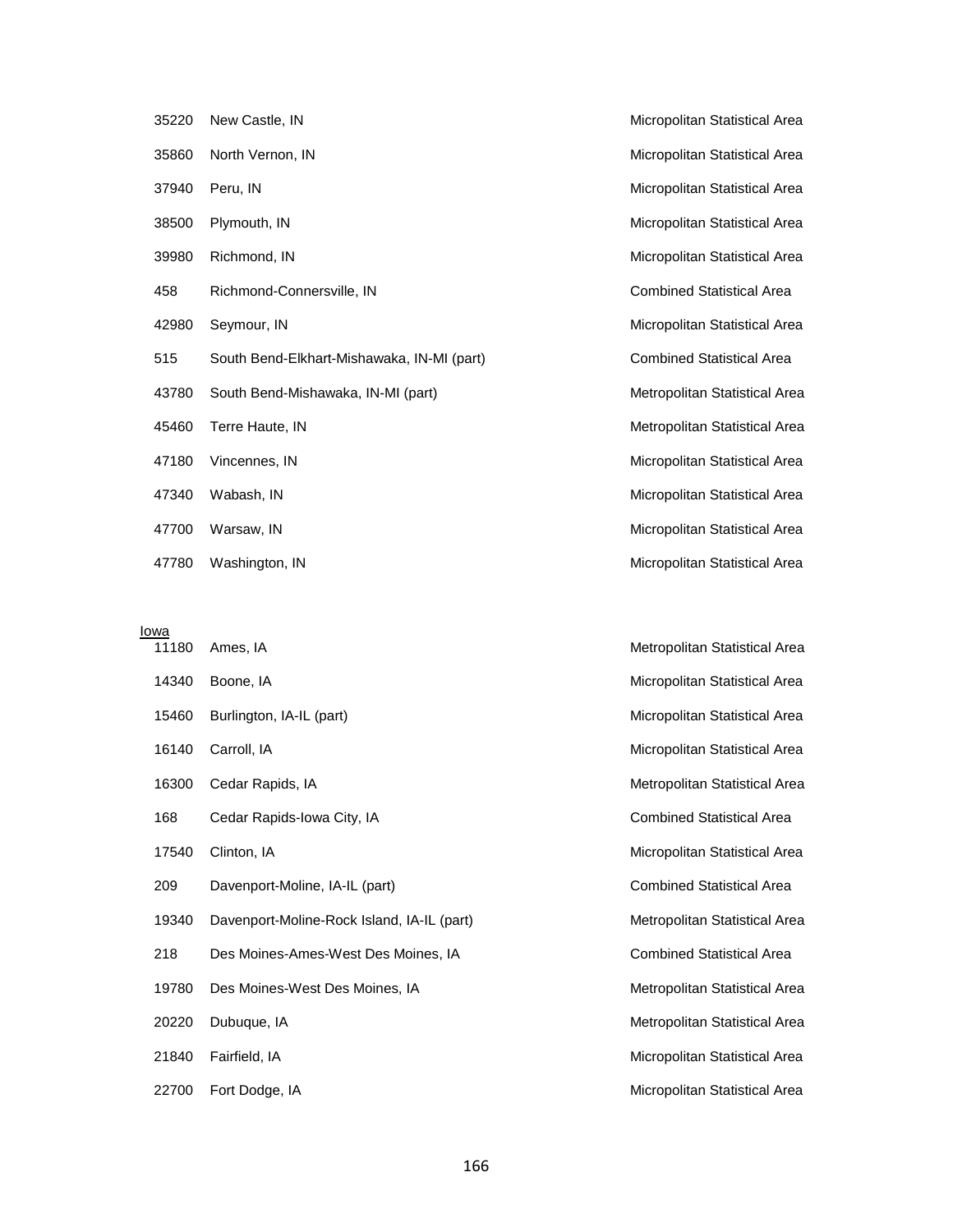| 22800                          | Fort Madison-Keokuk, IA-IL-MO (part)       | Micropolitan Statistical Area    |
|--------------------------------|--------------------------------------------|----------------------------------|
| 26980                          | Iowa City, IA                              | Metropolitan Statistical Area    |
| 32260                          | Marshalltown, IA                           | Micropolitan Statistical Area    |
| 32380                          | Mason City, IA                             | Micropolitan Statistical Area    |
| 34700                          | Muscatine, IA                              | Micropolitan Statistical Area    |
| 35500                          | Newton, IA                                 | Micropolitan Statistical Area    |
| 36540                          | Omaha-Council Bluffs, NE-IA (part)         | Metropolitan Statistical Area    |
| 420                            | Omaha-Council Bluffs-Fremont, NE-IA (part) | <b>Combined Statistical Area</b> |
| 36820                          | Oskaloosa, IA                              | Micropolitan Statistical Area    |
| <u>lowa (continued)</u><br>423 | Oskaloosa-Pella, IA                        | <b>Combined Statistical Area</b> |
|                                |                                            |                                  |
| 36900                          | Ottumwa, IA                                | Micropolitan Statistical Area    |
| 37800                          | Pella, IA                                  | Micropolitan Statistical Area    |
| 43580                          | Sioux City, IA-NE-SD (part)                | Metropolitan Statistical Area    |
| 512                            | Sioux City-Vermillion, IA-SD-NE (part)     | <b>Combined Statistical Area</b> |
| 43980                          | Spencer, IA                                | Micropolitan Statistical Area    |
| 44020                          | Spirit Lake, IA                            | Micropolitan Statistical Area    |
| 44740                          | Storm Lake, IA                             | Micropolitan Statistical Area    |
| 47940                          | Waterloo-Cedar Falls, IA                   | Metropolitan Statistical Area    |
|                                |                                            |                                  |
| <u>Kansas</u><br>11680         | Arkansas City-Winfield, KS                 | Micropolitan Statistical Area    |
| 11860                          | Atchison, KS                               | Micropolitan Statistical Area    |
| 17700                          | Coffeyville, KS                            | Micropolitan Statistical Area    |
| 19980                          | Dodge City, KS                             | Micropolitan Statistical Area    |
| 21380                          | Emporia, KS                                | Micropolitan Statistical Area    |
| 23780                          | Garden City, KS                            | Micropolitan Statistical Area    |
| 24460                          | Great Bend, KS                             | Micropolitan Statistical Area    |
| 25700                          | Hays, KS                                   | Micropolitan Statistical Area    |
| 26740                          | Hutchinson, KS                             | Micropolitan Statistical Area    |
|                                |                                            |                                  |

27920 Junction City, KS **Micropolitan Statistical Area** Micropolitan Statistical Area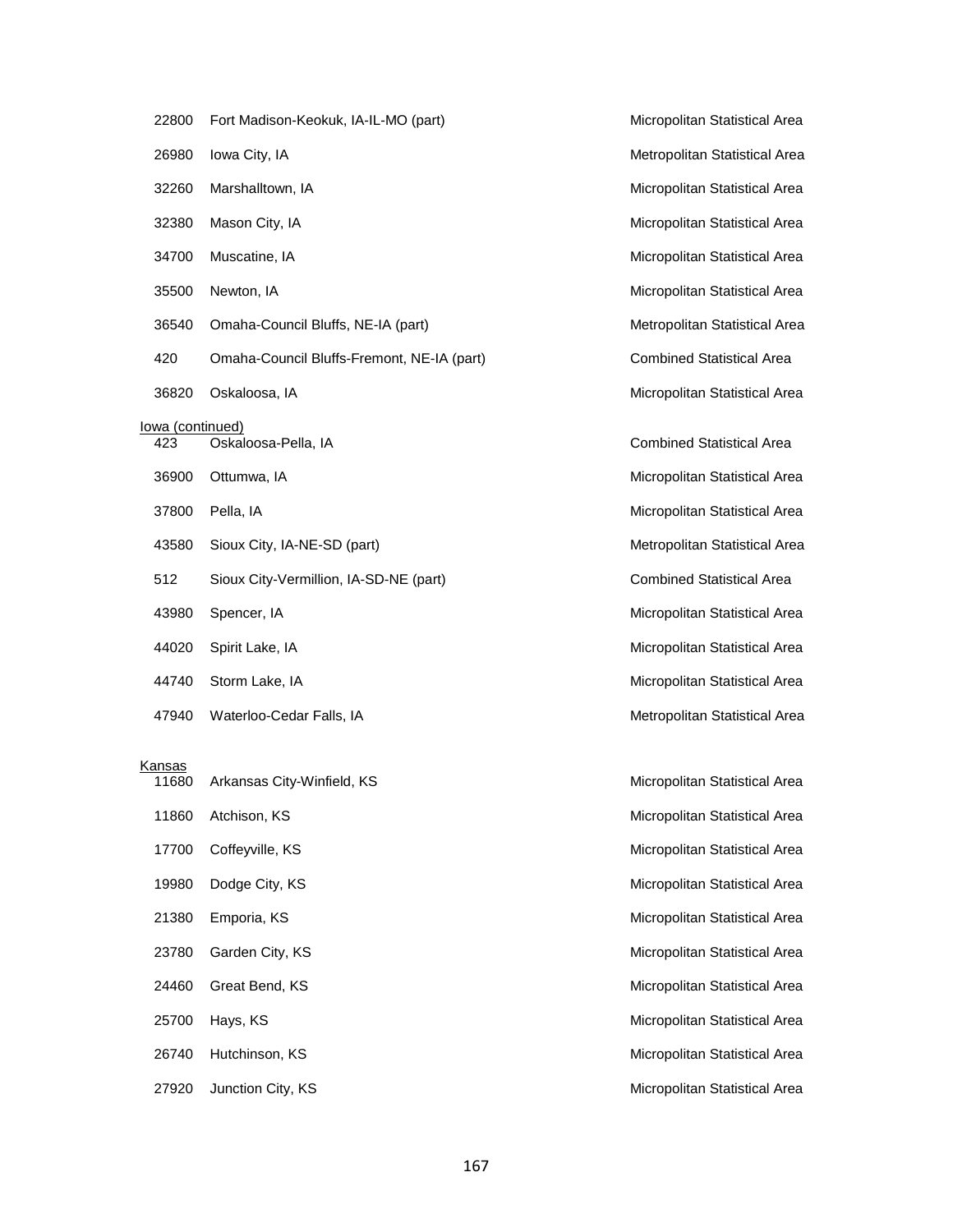| 28140 | Kansas City, MO-KS (part)                           | Metropolitan Statistical Area    |
|-------|-----------------------------------------------------|----------------------------------|
| 312   | Kansas City-Overland Park-Kansas City, MO-KS (part) | <b>Combined Statistical Area</b> |
| 29940 | Lawrence, KS                                        | Metropolitan Statistical Area    |
| 30580 | Liberal, KS                                         | Micropolitan Statistical Area    |
| 31740 | Manhattan, KS                                       | Metropolitan Statistical Area    |
| 358   | Manhattan-Junction City, KS                         | <b>Combined Statistical Area</b> |
| 32700 | McPherson, KS                                       | Micropolitan Statistical Area    |
| 36840 | Ottawa, KS                                          | Micropolitan Statistical Area    |
| 37660 | Parsons, KS                                         | Micropolitan Statistical Area    |
| 38260 | Pittsburg, KS                                       | Micropolitan Statistical Area    |
| 41140 | St. Joseph, MO-KS (part)                            | Metropolitan Statistical Area    |
| 41460 | Salina, KS                                          | Micropolitan Statistical Area    |
| 45820 | Topeka, KS                                          | Metropolitan Statistical Area    |
| 48620 | Wichita, KS                                         | Metropolitan Statistical Area    |
| 556   | Wichita-Arkansas City-Winfield, KS                  | <b>Combined Statistical Area</b> |

#### **Kentucky**

| 12680 | Bardstown, KY                                    | Micropolitan Statistical Area    |
|-------|--------------------------------------------------|----------------------------------|
| 14540 | Bowling Green, KY                                | Metropolitan Statistical Area    |
| 150   | Bowling Green-Glasgow, KY                        | <b>Combined Statistical Area</b> |
| 15820 | Campbellsville, KY                               | Micropolitan Statistical Area    |
| 16420 | Central City, KY                                 | Micropolitan Statistical Area    |
| 170   | Charleston-Huntington-Ashland, WV-OH-KY (part)   | <b>Combined Statistical Area</b> |
| 17140 | Cincinnati, OH-KY-IN (part)                      | Metropolitan Statistical Area    |
| 178   | Cincinnati-Wilmington-Maysville, OH-KY-IN (part) | <b>Combined Statistical Area</b> |
| 17300 | Clarksville, TN-KY (part)                        | Metropolitan Statistical Area    |
| 19220 | Danville, KY                                     | Micropolitan Statistical Area    |
| 21060 | Elizabethtown-Fort Knox, KY                      | Metropolitan Statistical Area    |
| 21780 | Evansville, IN-KY (part)                         | Metropolitan Statistical Area    |
| 23180 | Frankfort, KY                                    | Micropolitan Statistical Area    |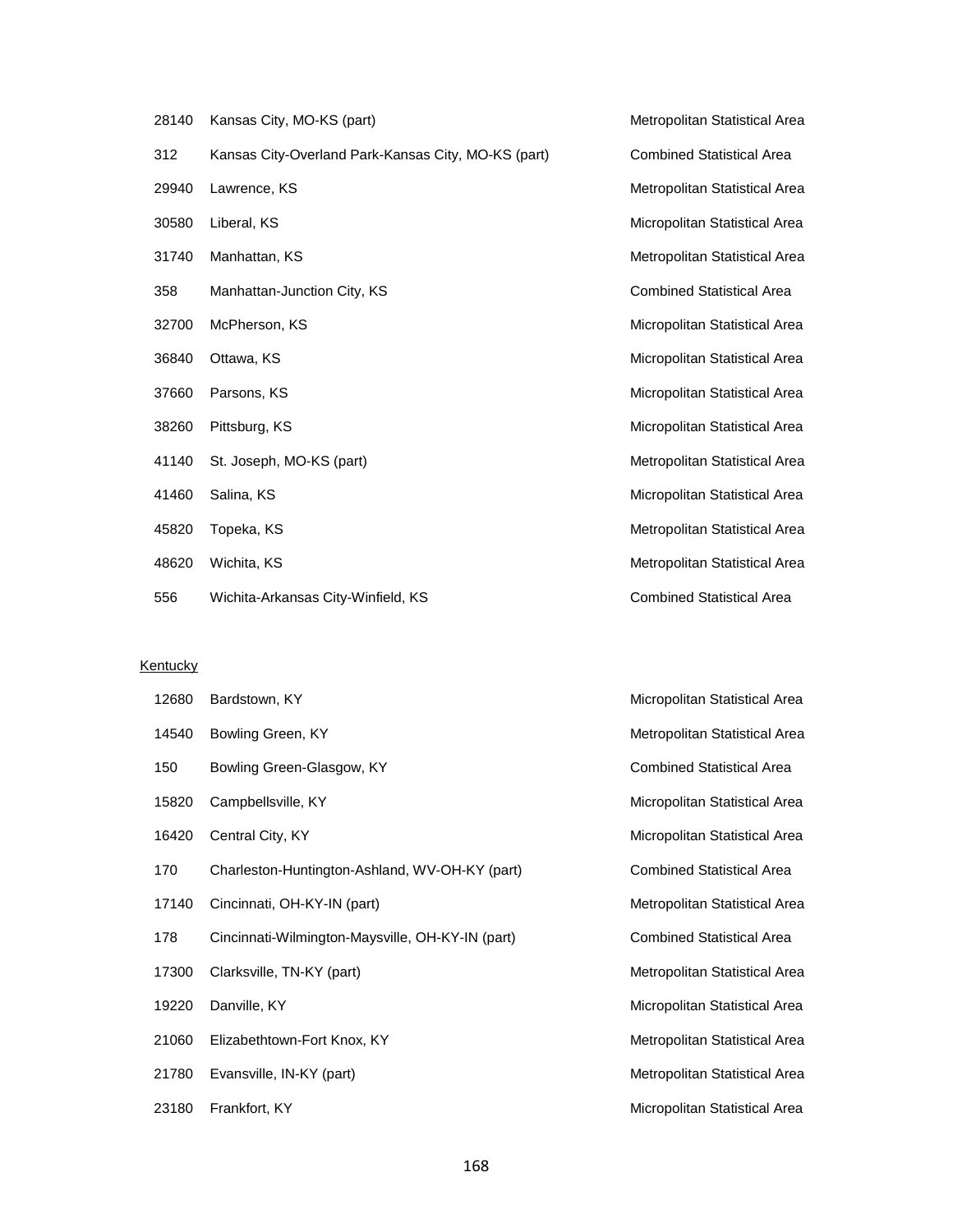| 23980              | Glasgow, KY                                                       | Micropolitan Statistical Area    |
|--------------------|-------------------------------------------------------------------|----------------------------------|
| 26580              | Huntington-Ashland, WV-KY-OH (part)                               | Metropolitan Statistical Area    |
| 30460              | Lexington-Fayette, KY                                             | Metropolitan Statistical Area    |
| 336                | Lexington-Fayette--Richmond--Frankfort, KY                        | <b>Combined Statistical Area</b> |
| 30940              | London, KY                                                        | Micropolitan Statistical Area    |
| 31140              | Louisville/Jefferson County, KY-IN (part)                         | Metropolitan Statistical Area    |
| 350                | Louisville/Jefferson County--Elizabethtown--Madison, KY-IN (part) | <b>Combined Statistical Area</b> |
| 31580              | Madisonville, KY                                                  | Micropolitan Statistical Area    |
| 362                | Martin-Union City, TN-KY (part)                                   | <b>Combined Statistical Area</b> |
| 32460              | Mayfield, KY                                                      | Micropolitan Statistical Area    |
|                    | Kentucky (continued)                                              |                                  |
| 32500              | Maysville, KY                                                     | Micropolitan Statistical Area    |
| 33180              | Middlesborough, KY                                                | Micropolitan Statistical Area    |
| 34460              | Mount Sterling, KY                                                | Micropolitan Statistical Area    |
| 34660              | Murray, KY                                                        | Micropolitan Statistical Area    |
| 36980              | Owensboro, KY                                                     | Metropolitan Statistical Area    |
| 37140              | Paducah, KY-IL (part)                                             | Micropolitan Statistical Area    |
| 424                | Paducah-Mayfield, KY-IL (part)                                    | <b>Combined Statistical Area</b> |
| 40080              | Richmond-Berea, KY                                                | Micropolitan Statistical Area    |
| 43700              | Somerset, KY                                                      | Micropolitan Statistical Area    |
|                    | 46460 Union City, TN-KY (part)                                    | Micropolitan Statistical Area    |
|                    |                                                                   |                                  |
| Louisiana<br>10780 | Alexandria, LA                                                    | Metropolitan Statistical Area    |
| 12820              | Bastrop, LA                                                       | Micropolitan Statistical Area    |
| 12940              | Baton Rouge, LA                                                   | Metropolitan Statistical Area    |
| 14220              | Bogalusa, LA                                                      | Micropolitan Statistical Area    |
|                    |                                                                   |                                  |
| 19760              | DeRidder, LA                                                      | Micropolitan Statistical Area    |

- 217 DeRidder-Fort Polk South, LA Combined Statistical Area
- 22860 Fort Polk South, LA **Micropolitan Statistical Area** Micropolitan Statistical Area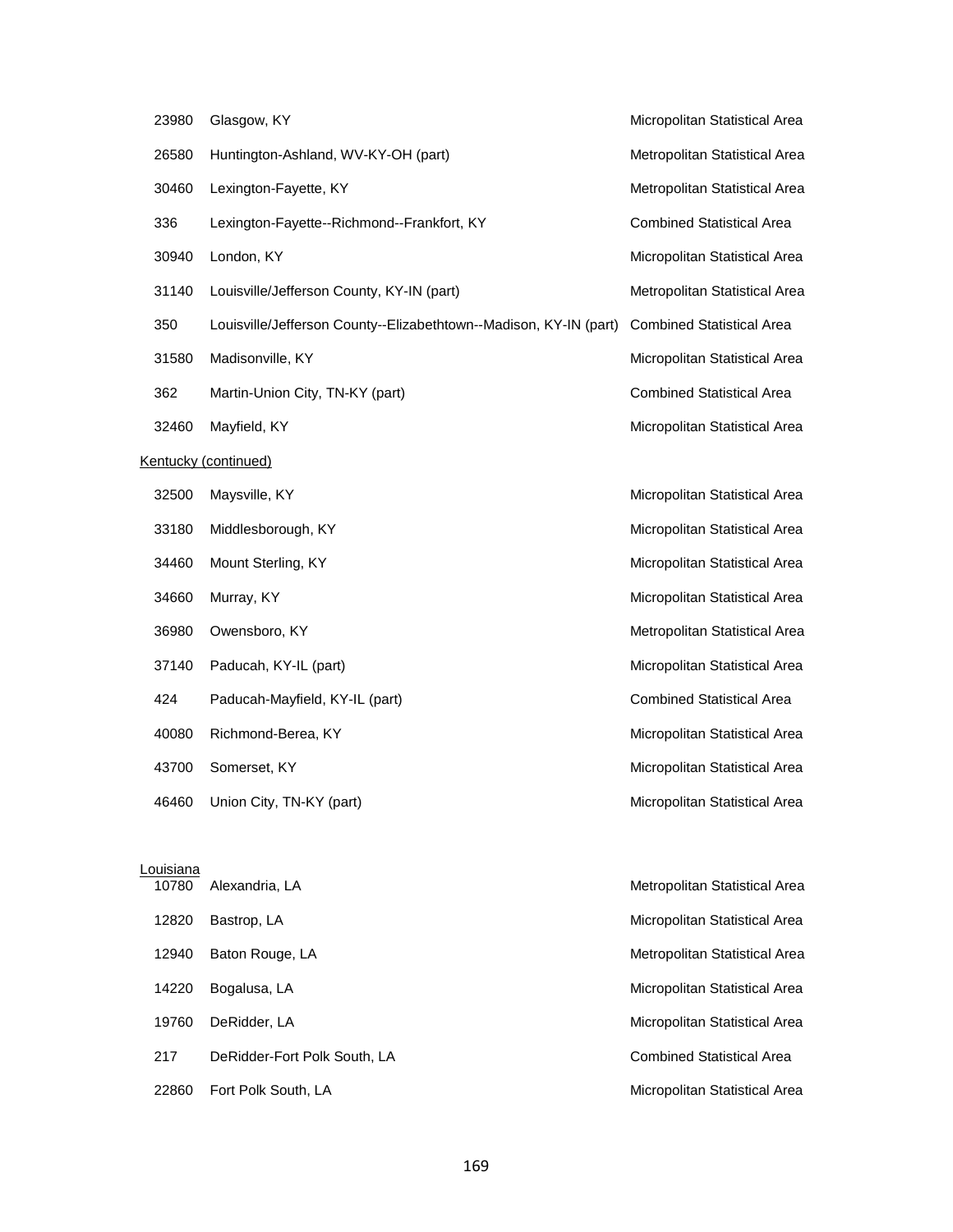| 25220 | Hammond, LA                                | Metropolitan Statistical Area        |
|-------|--------------------------------------------|--------------------------------------|
| 26380 | Houma-Thibodaux, LA                        | Metropolitan Statistical Area        |
| 27660 | Jennings, LA                               | Micropolitan Statistical Area        |
| 29180 | Lafayette, LA                              | Metropolitan Statistical Area        |
| 318   | Lafayette-Opelousas-Morgan City, LA        | <b>Combined Statistical Area</b>     |
| 29340 | Lake Charles, LA                           | Metropolitan Statistical Area        |
| 324   | Lake Charles-Jennings, LA                  | <b>Combined Statistical Area</b>     |
| 33740 | Monroe, LA                                 | Metropolitan Statistical Area        |
| 384   | Monroe-Ruston-Bastrop, LA                  | <b>Combined Statistical Area</b>     |
| 34020 | Morgan City, LA                            | Micropolitan Statistical Area        |
| 35020 | Natchez, MS-LA (part)                      | Micropolitan Statistical Area        |
| 35060 | Natchitoches, LA                           | Micropolitan Statistical Area        |
| 35380 | New Orleans-Metairie, LA                   | <b>Metropolitan Statistical Area</b> |
| 406   | New Orleans-Metairie-Hammond, LA-MS (part) | <b>Combined Statistical Area</b>     |
| 36660 | Opelousas, LA                              | Micropolitan Statistical Area        |
| 40820 | Ruston, LA                                 | Micropolitan Statistical Area        |
| 43340 | Shreveport-Bossier City, LA                | Metropolitan Statistical Area        |

#### <u>Maine</u>

| 12300 | Augusta-Waterville, ME               | Micropolitan Statistical Area    |
|-------|--------------------------------------|----------------------------------|
| 12620 | Bangor, ME                           | Metropolitan Statistical Area    |
| 30340 | Lewiston-Auburn, ME                  | Metropolitan Statistical Area    |
| 438   | Portland-Lewiston-South Portland, ME | <b>Combined Statistical Area</b> |
| 38860 | Portland-South Portland, ME          | Metropolitan Statistical Area    |

#### **Maryland**

| 12580 | Baltimore-Columbia-Towson, MD | Metropolitan Statistical Area |
|-------|-------------------------------|-------------------------------|
| 15680 | California-Lexington Park, MD | Metropolitan Statistical Area |
| 15700 | Cambridge, MD                 | Micropolitan Statistical Area |
| 19060 | Cumberland, MD-WV (part)      | Metropolitan Statistical Area |
| 20660 | Easton, MD                    | Micropolitan Statistical Area |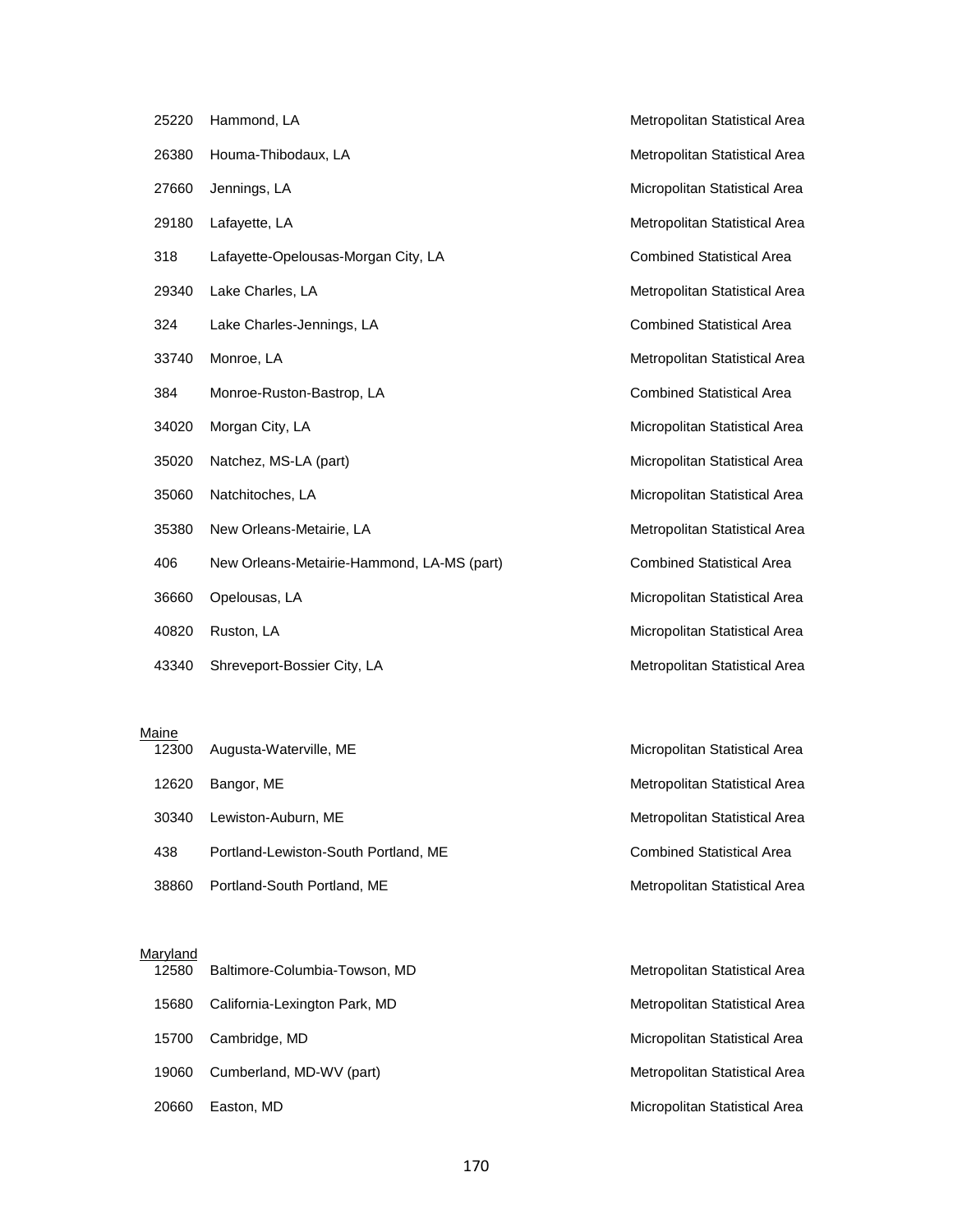| 25180 | Hagerstown-Martinsburg, MD-WV (part)                  | Metropolitan Statistical Area    |
|-------|-------------------------------------------------------|----------------------------------|
| 37980 | Philadelphia-Camden-Wilmington, PA-NJ-DE-MD (part)    | Metropolitan Statistical Area    |
| 48864 | Wilmington, DE-MD-NJ (part)                           | <b>Metropolitan Division</b>     |
| 428   | Philadelphia-Reading-Camden, PA-NJ-DE-MD (part)       | <b>Combined Statistical Area</b> |
| 41540 | Salisbury, MD-DE (part)                               | Metropolitan Statistical Area    |
| 47900 | Washington-Arlington-Alexandria, DC-VA-MD-WV (part)   | Metropolitan Statistical Area    |
| 43524 | Silver Spring-Frederick-Rockville, MD                 | Metropolitan Division            |
| 47894 | Washington-Arlington-Alexandria, DC-VA-MD-WV (part)   | Metropolitan Division            |
| 548   | Washington-Baltimore-Arlington, DC-MD-VA-WV-PA (part) | <b>Combined Statistical Area</b> |

|       | <b>Massachusetts</b>                            |                                  |  |  |
|-------|-------------------------------------------------|----------------------------------|--|--|
| 12700 | Barnstable Town, MA                             | Metropolitan Statistical Area    |  |  |
| 14460 | Boston-Cambridge-Newton, MA-NH (part)           | Metropolitan Statistical Area    |  |  |
| 14454 | Boston, MA                                      | Metropolitan Division            |  |  |
| 15764 | Cambridge-Newton-Framingham, MA                 | Metropolitan Division            |  |  |
| 148   | Boston-Worcester-Providence, MA-RI-NH-CT (part) | <b>Combined Statistical Area</b> |  |  |
| 24640 | Greenfield Town, MA                             | Micropolitan Statistical Area    |  |  |
| 38340 | Pittsfield, MA                                  | Metropolitan Statistical Area    |  |  |
| 39300 | Providence-Warwick, RI-MA (part)                | Metropolitan Statistical Area    |  |  |
| 44140 | Springfield, MA                                 | Metropolitan Statistical Area    |  |  |
| 521   | Springfield-Greenfield Town, MA                 | <b>Combined Statistical Area</b> |  |  |
| 47240 | Vineyard Haven, MA                              | Micropolitan Statistical Area    |  |  |
| 49340 | Worcester, MA-CT (part)                         | Metropolitan Statistical Area    |  |  |

#### **Michigan**

| 10300 | Adrian, MI       | Micropolitan Statistical Area |
|-------|------------------|-------------------------------|
| 10940 | Alma. MI         | Micropolitan Statistical Area |
| 10980 | Alpena, MI       | Micropolitan Statistical Area |
| 11460 | Ann Arbor, MI    | Metropolitan Statistical Area |
| 12980 | Battle Creek, MI | Metropolitan Statistical Area |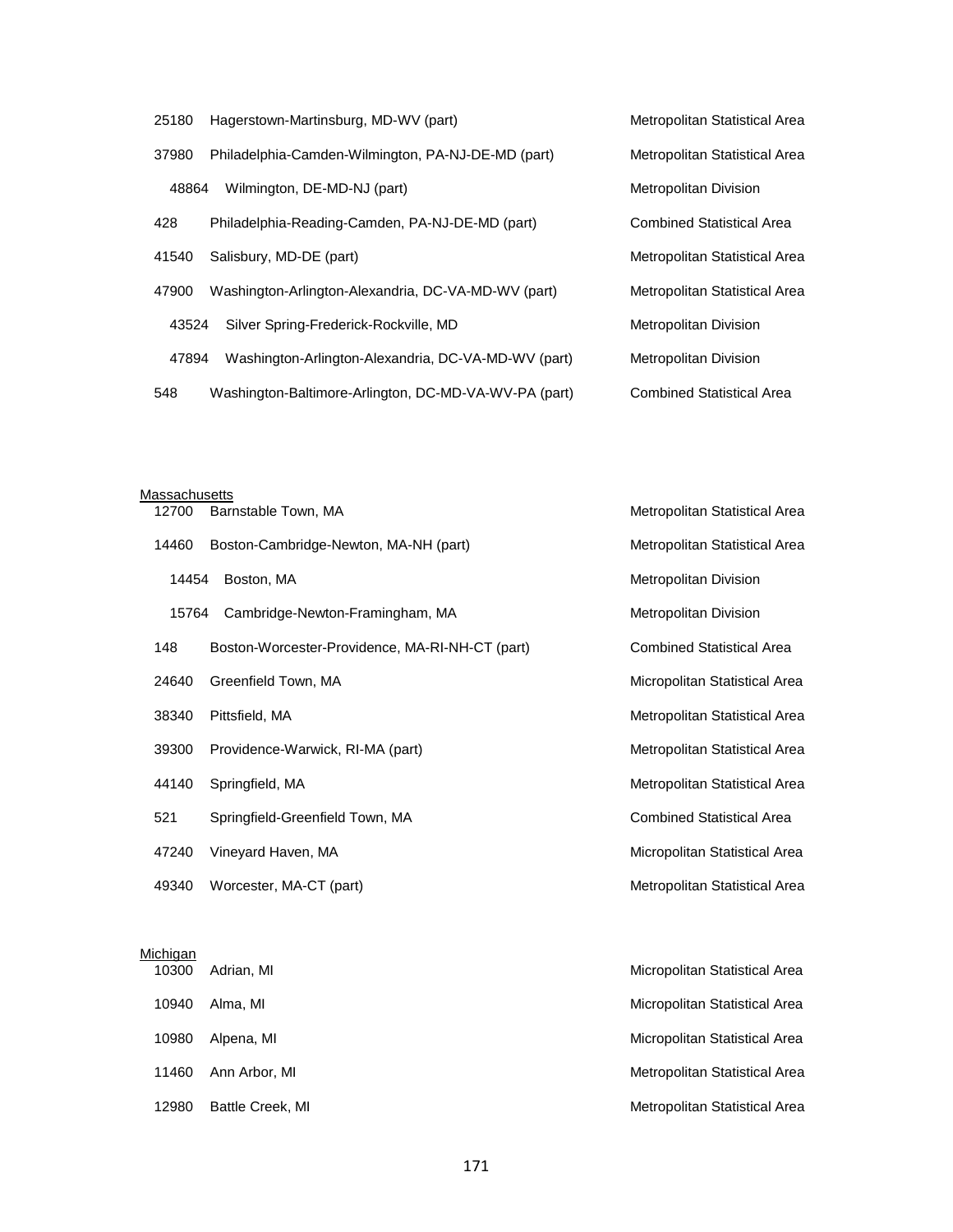| 13020 | Bay City, MI                       | Metropolitan Statistical Area    |
|-------|------------------------------------|----------------------------------|
| 13660 | Big Rapids, MI                     | Micropolitan Statistical Area    |
| 15620 | Cadillac, MI                       | Micropolitan Statistical Area    |
| 17740 | Coldwater, MI                      | Micropolitan Statistical Area    |
| 220   | Detroit-Warren-Ann Arbor, MI       | <b>Combined Statistical Area</b> |
| 19820 | Detroit-Warren-Dearborn, MI        | Metropolitan Statistical Area    |
| 19804 | Detroit-Dearborn-Livonia, MI       | Metropolitan Division            |
| 47664 | Warren-Troy-Farmington Hills, MI   | Metropolitan Division            |
| 21540 | Escanaba, MI                       | Micropolitan Statistical Area    |
| 22420 | Flint, MI                          | Metropolitan Statistical Area    |
| 24340 | Grand Rapids-Wyoming, MI           | Metropolitan Statistical Area    |
| 266   | Grand Rapids-Wyoming-Muskegon, MI  | <b>Combined Statistical Area</b> |
| 25880 | Hillsdale, MI                      | Micropolitan Statistical Area    |
| 26090 | Holland, MI                        | Micropolitan Statistical Area    |
| 26340 | Houghton, MI                       | Micropolitan Statistical Area    |
| 26960 | Ionia, MI                          | Micropolitan Statistical Area    |
| 27020 | Iron Mountain, MI-WI (part)        | Micropolitan Statistical Area    |
| 27100 | Jackson, MI                        | Metropolitan Statistical Area    |
| 310   | Kalamazoo-Battle Creek-Portage, MI | <b>Combined Statistical Area</b> |
| 28020 | Kalamazoo-Portage, MI              | Metropolitan Statistical Area    |
| 29620 | Lansing-East Lansing, MI           | Metropolitan Statistical Area    |
| 330   | Lansing-East Lansing-Owosso, MI    | <b>Combined Statistical Area</b> |
| 31220 | Ludington, MI                      | Micropolitan Statistical Area    |
| 31940 | Marinette, WI-MI (part)            | Micropolitan Statistical Area    |
| 32100 | Marquette, MI                      | Micropolitan Statistical Area    |
| 33220 | Midland, MI                        | Metropolitan Statistical Area    |
| 33780 | Monroe, MI                         | Metropolitan Statistical Area    |
| 34380 | Mount Pleasant, MI                 | Micropolitan Statistical Area    |
| 394   | Mount Pleasant-Alma, MI            | <b>Combined Statistical Area</b> |
| 34740 | Muskegon, MI                       | Metropolitan Statistical Area    |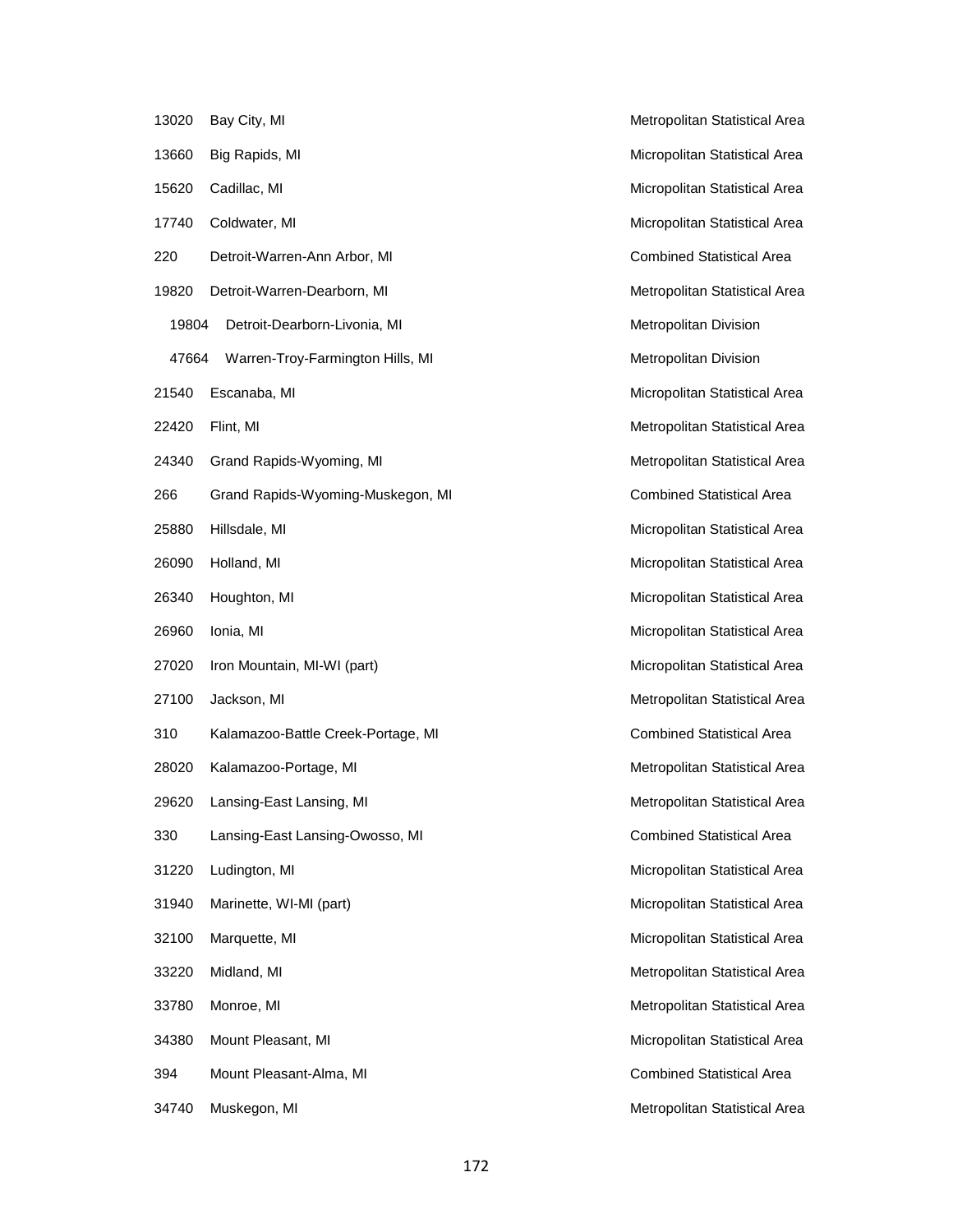| 35660 | Niles-Benton Harbor, MI                    | Metropolitan Statistical Area    |
|-------|--------------------------------------------|----------------------------------|
| 37020 | Owosso, MI                                 | Micropolitan Statistical Area    |
| 40980 | Saginaw, MI                                | Metropolitan Statistical Area    |
| 474   | Saginaw-Midland-Bay City, MI               | <b>Combined Statistical Area</b> |
| 42300 | Sault Ste. Marie, MI                       | Micropolitan Statistical Area    |
| 515   | South Bend-Elkhart-Mishawaka, IN-MI (part) | <b>Combined Statistical Area</b> |
| 43780 | South Bend-Mishawaka, IN-MI (part)         | Metropolitan Statistical Area    |
| 44780 | Sturgis, MI                                | Micropolitan Statistical Area    |
| 45900 | Traverse City, MI                          | Micropolitan Statistical Area    |

| Minnesota |                                   |                                  |
|-----------|-----------------------------------|----------------------------------|
| 10660     | Albert Lea, MN                    | Micropolitan Statistical Area    |
| 10820     | Alexandria, MN                    | Micropolitan Statistical Area    |
| 12380     | Austin, MN                        | Micropolitan Statistical Area    |
| 13420     | Bemidji, MN                       | Micropolitan Statistical Area    |
| 14660     | Brainerd, MN                      | Micropolitan Statistical Area    |
| 20260     | Duluth, MN-WI (part)              | Metropolitan Statistical Area    |
| 21860     | Fairmont, MN                      | Micropolitan Statistical Area    |
| 22020     | Fargo, ND-MN (part)               | Metropolitan Statistical Area    |
| 244       | Fargo-Wahpeton, ND-MN (part)      | <b>Combined Statistical Area</b> |
| 22060     | Faribault-Northfield, MN          | Micropolitan Statistical Area    |
| 22260     | Fergus Falls, MN                  | Micropolitan Statistical Area    |
| 24220     | Grand Forks, ND-MN (part)         | Metropolitan Statistical Area    |
| 24330     | Grand Rapids, MN                  | Micropolitan Statistical Area    |
| 26780     | Hutchinson, MN                    | Micropolitan Statistical Area    |
| 29100     | La Crosse-Onalaska, WI-MN (part)  | Metropolitan Statistical Area    |
| 359       | Mankato-New Ulm-North Mankato, MN | <b>Combined Statistical Area</b> |
| 31860     | Mankato-North Mankato, MN         | Metropolitan Statistical Area    |
|           |                                   |                                  |

32140 Marshall, MN Micropolitan Statistical Area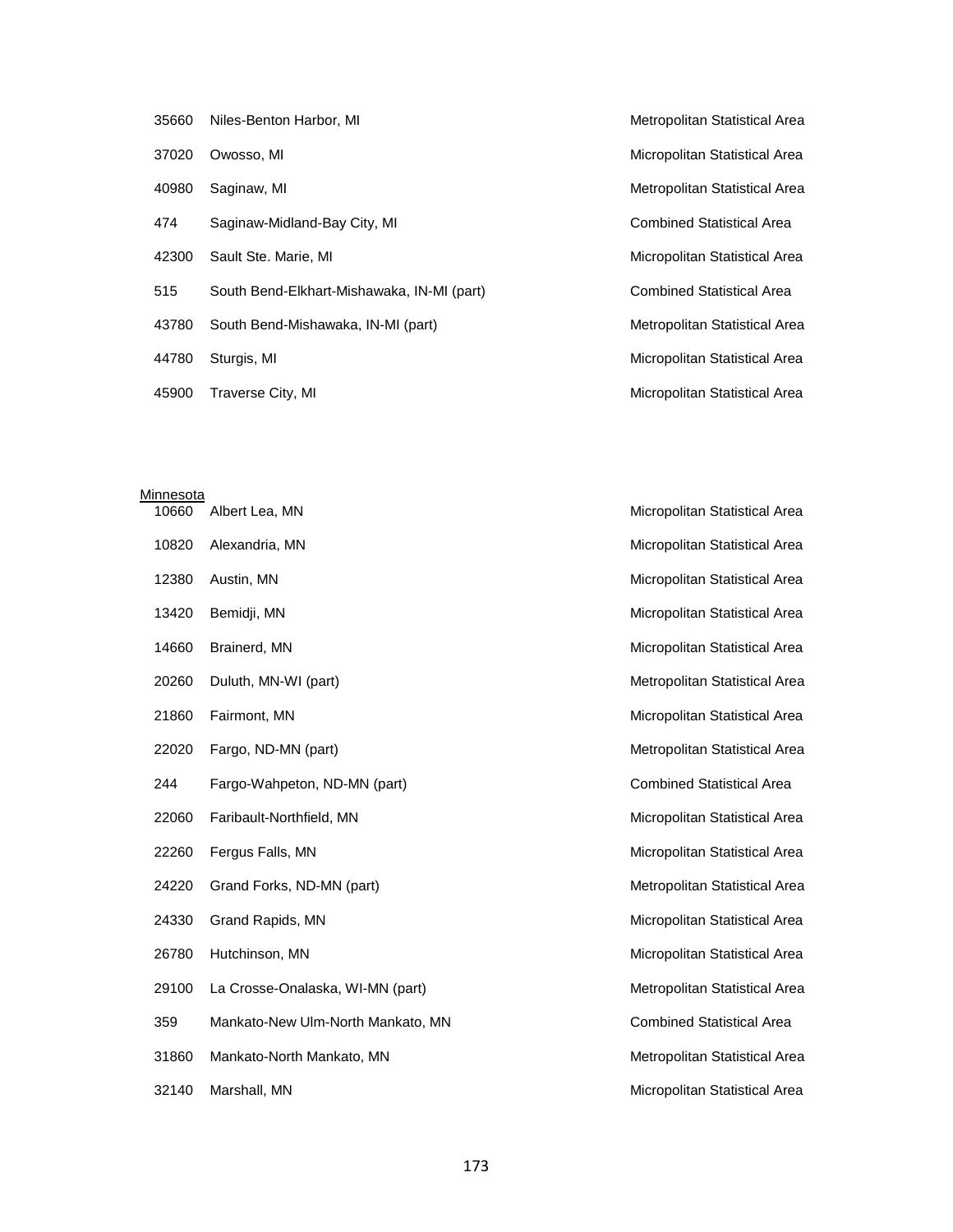| 378   | Minneapolis-St. Paul, MN-WI (part)             |
|-------|------------------------------------------------|
| 33460 | Minneapolis-St. Paul-Bloomington, MN-WI (part) |
| 35580 | New Ulm, MN                                    |
| 36940 | Owatonna, MN                                   |
| 39860 | Red Wing, MN                                   |
| 40340 | Rochester, MN                                  |
| 462   | Rochester-Austin, MN                           |
| 41060 | St. Cloud, MN                                  |
| 47420 | Wahpeton, ND-MN (part)                         |
| 48820 | Willmar, MN                                    |
| 49100 | Winona, MN                                     |
|       |                                                |

**Mississippi** 

Combined Statistical Area Metropolitan Statistical Area Micropolitan Statistical Area Micropolitan Statistical Area Micropolitan Statistical Area Metropolitan Statistical Area Combined Statistical Area Metropolitan Statistical Area Micropolitan Statistical Area Micropolitan Statistical Area Micropolitan Statistical Area

# 15020 Brookhaven, MS **Micropolitan Statistical Area** Micropolitan Statistical Area 17260 Clarksdale, MS **Micropolitan Statistical Area** Micropolitan Statistical Area 17380 Cleveland, MS **Micropolitan Statistical Area** Micropolitan Statistical Area 185 Cleveland-Indianola, MS Combined Statistical Area 18060 Columbus, MS **Micropolitan Statistical Area** Micropolitan Statistical Area 200 Columbus-West Point, MS Combined Statistical Area 18420 Corinth, MS **Micropolitan Statistical Area** Micropolitan Statistical Area 24740 Greenville, MS **Micropolitan Statistical Area** Micropolitan Statistical Area 24900 Greenwood, MS and Statistical Area and Statistical Area and Statistical Area and Micropolitan Statistical Area 24980 Grenada, MS **Micropolitan Statistical Area** 25060 Gulfport-Biloxi-Pascagoula, MS Metropolitan Statistical Area 25620 Hattiesburg, MS **Metropolitan Statistical Area** Metropolitan Statistical Area 26940 Indianola, MS **Micropolitan Statistical Area** Micropolitan Statistical Area 27140 Jackson, MS **Metropolitan Statistical Area** 298 Jackson-Vicksburg-Brookhaven, MS Combined Statistical Area 29860 Laurel, MS **Micropolitan Statistical Area**

49380 Worthington, MN Micropolitan Statistical Area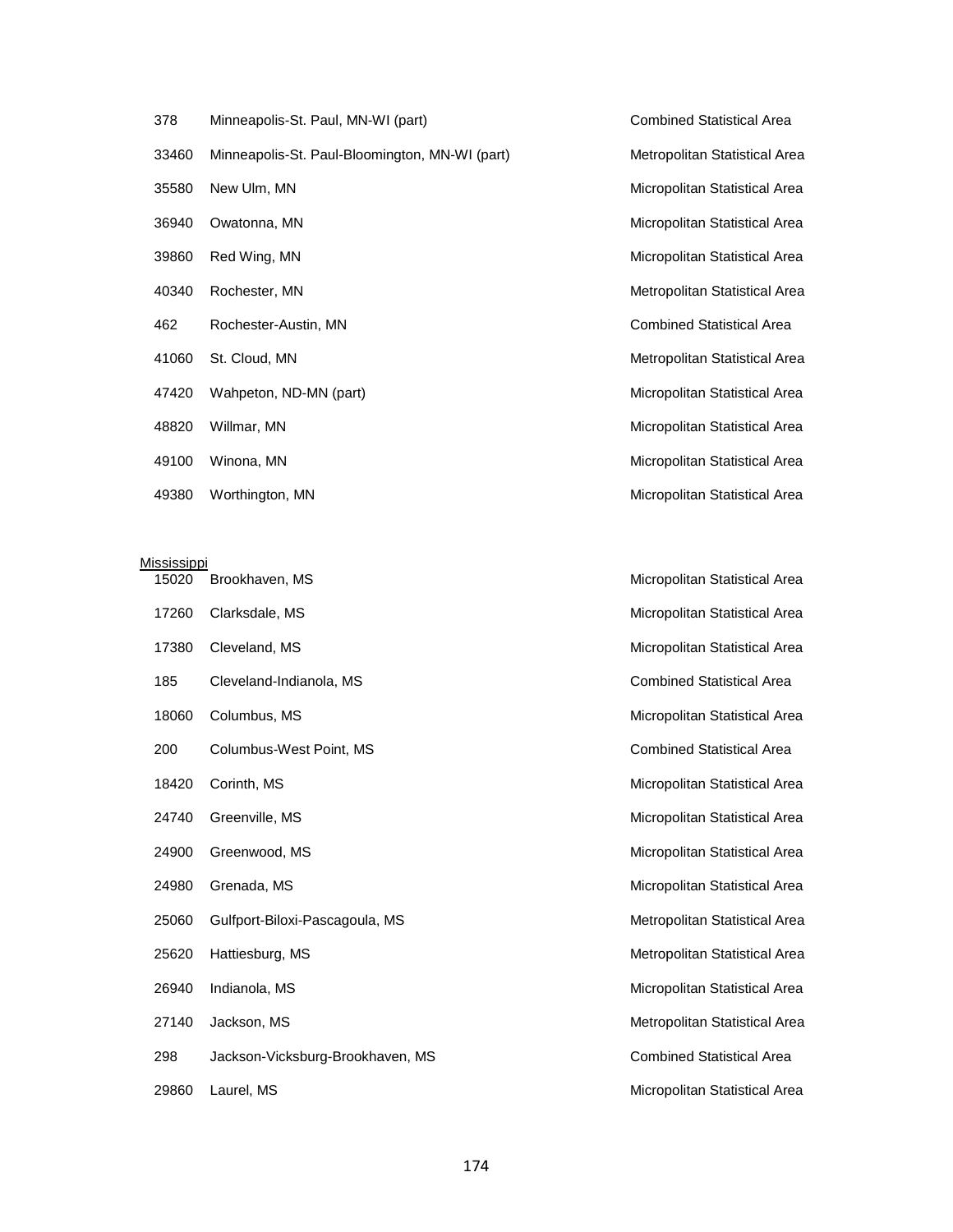- 32620 McComb, MS **Micropolitan Statistical Area** 32820 Memphis, TN-MS-AR (part) Metropolitan Statistical Area 368 Memphis-Forrest City, TN-MS-AR (part) Combined Statistical Area 32940 Meridian, MS **Micropolitan Statistical Area** Micropolitan Statistical Area 35020 Natchez, MS-LA (part) Micropolitan Statistical Area New Orleans-Metairie-Hammond, LA-MS (part) Combined Statistical Area 37060 Oxford, MS and Statistical Area and Statistical Area and Statistical Area and Micropolitan Statistical Area 38100 Picayune, MS **Micropolitan Statistical Area**  Starkville, MS Micropolitan Statistical Area Tupelo, MS Micropolitan Statistical Area 46980 Vicksburg, MS **Micropolitan Statistical Area** Micropolitan Statistical Area
- 

| Missouri<br>14700 | Branson, MO                                         | Micropolitan Statistical Area    |
|-------------------|-----------------------------------------------------|----------------------------------|
|                   |                                                     |                                  |
| 16020             | Cape Girardeau, MO-IL (part)                        | Metropolitan Statistical Area    |
| 164               | Cape Girardeau-Sikeston, MO-IL (part)               | <b>Combined Statistical Area</b> |
| 17860             | Columbia, MO                                        | Metropolitan Statistical Area    |
| 190               | Columbia-Moberly-Mexico, MO                         | <b>Combined Statistical Area</b> |
| 22100             | Farmington, MO                                      | Micropolitan Statistical Area    |
| 22220             | Fayetteville-Springdale-Rogers, AR-MO (part)        | Metropolitan Statistical Area    |
| 22780             | Fort Leonard Wood, MO                               | Micropolitan Statistical Area    |
| 22800             | Fort Madison-Keokuk, IA-IL-MO (part)                | Micropolitan Statistical Area    |
| 25300             | Hannibal, MO                                        | Micropolitan Statistical Area    |
| 27620             | Jefferson City, MO                                  | Metropolitan Statistical Area    |
| 27900             | Joplin, MO                                          | Metropolitan Statistical Area    |
| 309               | Joplin-Miami, MO-OK (part)                          | <b>Combined Statistical Area</b> |
| 28140             | Kansas City, MO-KS (part)                           | Metropolitan Statistical Area    |
| 312               | Kansas City-Overland Park-Kansas City, MO-KS (part) | <b>Combined Statistical Area</b> |
| 28380             | Kennett, MO                                         | Micropolitan Statistical Area    |
| 28860             | Kirksville, MO                                      | Micropolitan Statistical Area    |

48500 West Point, MS **Micropolitan Statistical Area** Micropolitan Statistical Area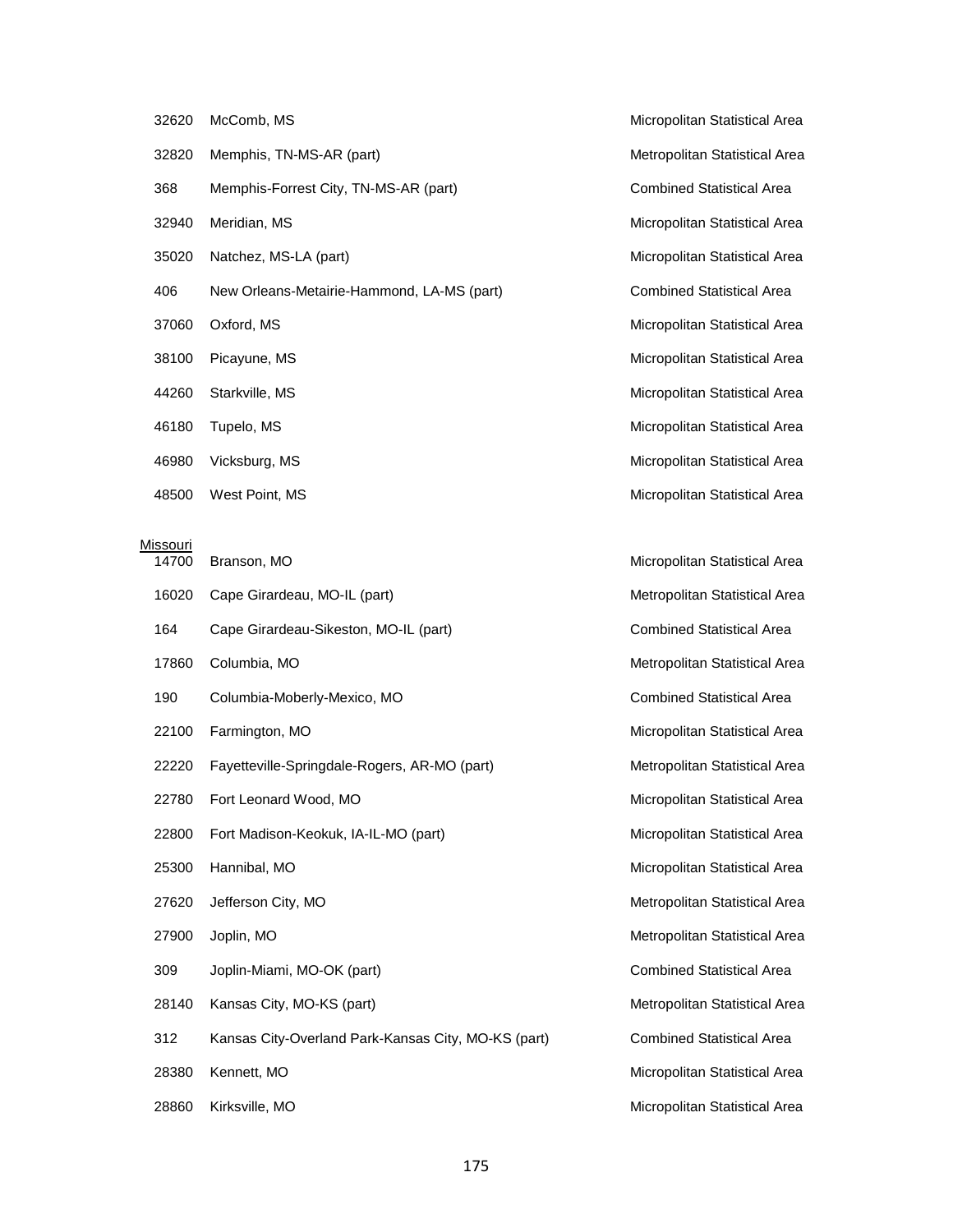| 30060 | Lebanon, MO                                    |
|-------|------------------------------------------------|
| 32180 | Marshall, MO                                   |
| 32340 | Maryville, MO                                  |
| 33020 | Mexico, MO                                     |
| 33620 | Moberly, MO                                    |
| 38740 | Poplar Bluff, MO                               |
| 39500 | Quincy, IL-MO (part)                           |
| 448   | Quincy-Hannibal, IL-MO (part)                  |
| 40620 | Rolla, MO                                      |
| 41140 | St. Joseph, MO-KS (part)                       |
| 41180 | St. Louis, MO-IL (part)                        |
| 476   | St. Louis-St. Charles-Farmington, MO-IL (part) |
| 42740 | Sedalia, MO                                    |
| 43460 | Sikeston, MO                                   |
| 44180 | Springfield, MO                                |
| 520   | Springfield-Branson, MO                        |
| 47660 | Warrensburg, MO                                |

48460 West Plains, MO Micropolitan Statistical Area

# Montana

|       | 1 <i>31</i> 40 DIIIIIQS,IVII |
|-------|------------------------------|
| 14580 | Bozeman, MT                  |
| 15580 | Butte-Silver Bow, M          |
| 24500 | Great Falls, MT              |
| 25740 | Helena, MT                   |
| 28060 | Kalispell, MT                |
| 3354∩ | Missoula MT                  |

| Nebraska<br>13100 | Beatrice, NE |
|-------------------|--------------|
| 18100             | Columbus, N  |

Micropolitan Statistical Area Micropolitan Statistical Area Micropolitan Statistical Area Micropolitan Statistical Area Micropolitan Statistical Area Micropolitan Statistical Area Micropolitan Statistical Area Combined Statistical Area Micropolitan Statistical Area Metropolitan Statistical Area Metropolitan Statistical Area Combined Statistical Area Micropolitan Statistical Area Micropolitan Statistical Area Metropolitan Statistical Area Combined Statistical Area Micropolitan Statistical Area

**13741** Billings, MT Micropolitan Statistical Area 15580 Butter Bow, Micropolitan Statistical Area Metropolitan Statistical Area Micropolitan Statistical Area Micropolitan Statistical Area 33540 Missoula, MT **Metropolitan Statistical Area** Metropolitan Statistical Area

> Micropolitan Statistical Area 1810 E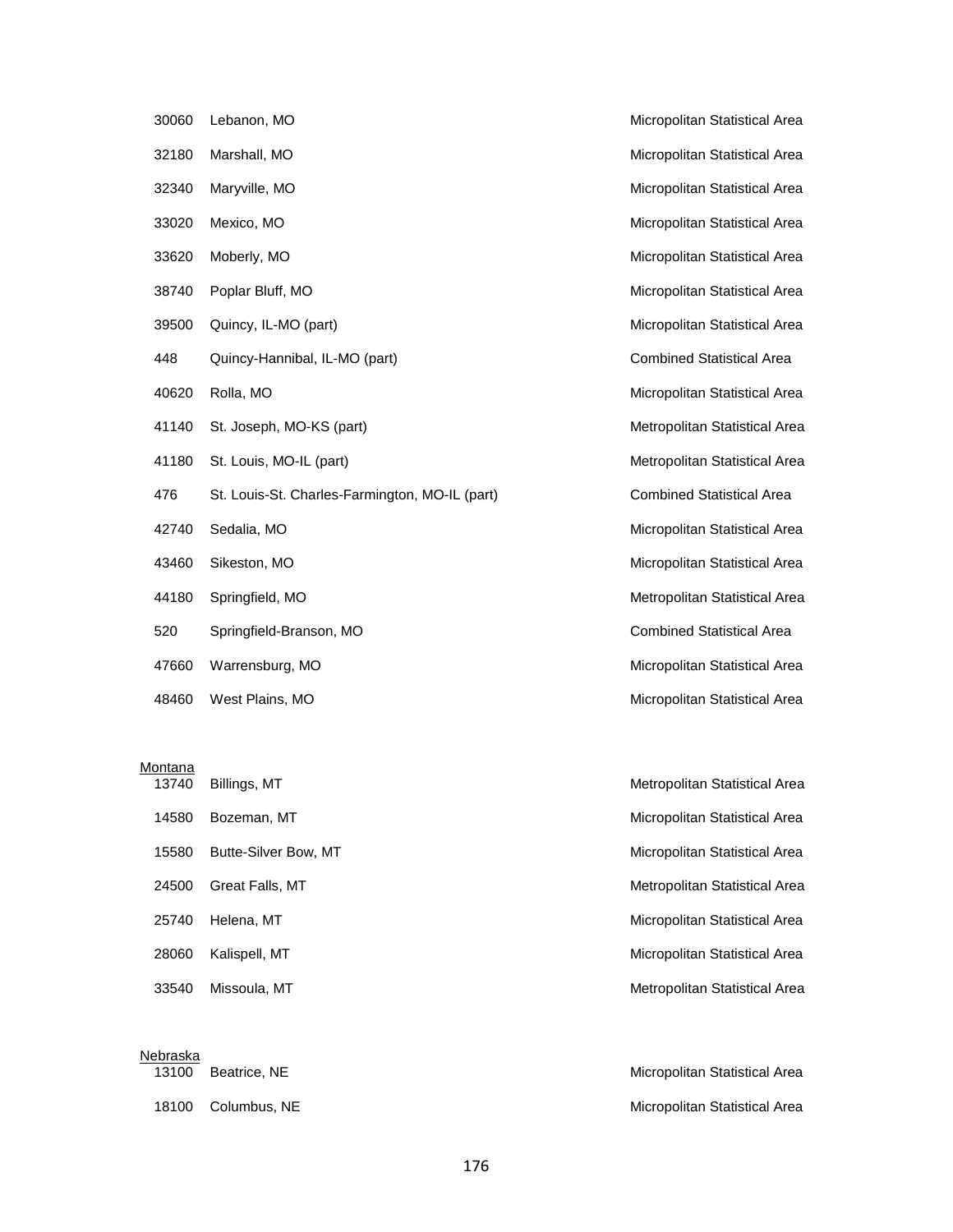| 23340        | Fremont, NE                                                                      | Micropolitan Statistical Area                                     |
|--------------|----------------------------------------------------------------------------------|-------------------------------------------------------------------|
| 24260        | Grand Island, NE                                                                 | Metropolitan Statistical Area                                     |
| 25580        | Hastings, NE                                                                     | Micropolitan Statistical Area                                     |
| 28260        | Kearney, NE                                                                      | Micropolitan Statistical Area                                     |
| 30420        | Lexington, NE                                                                    | Micropolitan Statistical Area                                     |
| 30700        | Lincoln, NE                                                                      | Metropolitan Statistical Area                                     |
| 339          | Lincoln-Beatrice, NE                                                             | <b>Combined Statistical Area</b>                                  |
| 35740        | Norfolk, NE                                                                      | Micropolitan Statistical Area                                     |
| 35820        | North Platte, NE                                                                 | Micropolitan Statistical Area                                     |
| 36540<br>420 | Omaha-Council Bluffs, NE-IA (part)<br>Omaha-Council Bluffs-Fremont, NE-IA (part) | Metropolitan Statistical Area<br><b>Combined Statistical Area</b> |
| 42420        | Scottsbluff, NE                                                                  | Micropolitan Statistical Area                                     |
| 43580        | Sioux City, IA-NE-SD (part)                                                      | Metropolitan Statistical Area                                     |
|              | Nebraska (continued)                                                             |                                                                   |
| 512          | Sioux City-Vermillion, IA-SD-NE (part)                                           | <b>Combined Statistical Area</b>                                  |

### **Nevada**

| 16180 | Carson City, NV                   | Metropolitan Statistical Area    |
|-------|-----------------------------------|----------------------------------|
| 21220 | Elko, NV                          | Micropolitan Statistical Area    |
| 21980 | Fallon, NV                        | Micropolitan Statistical Area    |
| 22280 | Fernley, NV                       | Micropolitan Statistical Area    |
| 23820 | Gardnerville Ranchos, NV          | Micropolitan Statistical Area    |
| 332   | Las Vegas-Henderson, NV-AZ (part) | <b>Combined Statistical Area</b> |
| 29820 | Las Vegas-Henderson-Paradise, NV  | Metropolitan Statistical Area    |
| 37220 | Pahrump, NV                       | Micropolitan Statistical Area    |
| 39900 | Reno, NV                          | Metropolitan Statistical Area    |
| 456   | Reno-Carson City-Fernley, NV      | <b>Combined Statistical Area</b> |
| 49080 | Winnemucca, NV                    | Micropolitan Statistical Area    |
|       |                                   |                                  |
|       |                                   |                                  |

<u>New Hampshire</u>

13620 Berlin, NH-VT (part) Micropolitan Statistical Area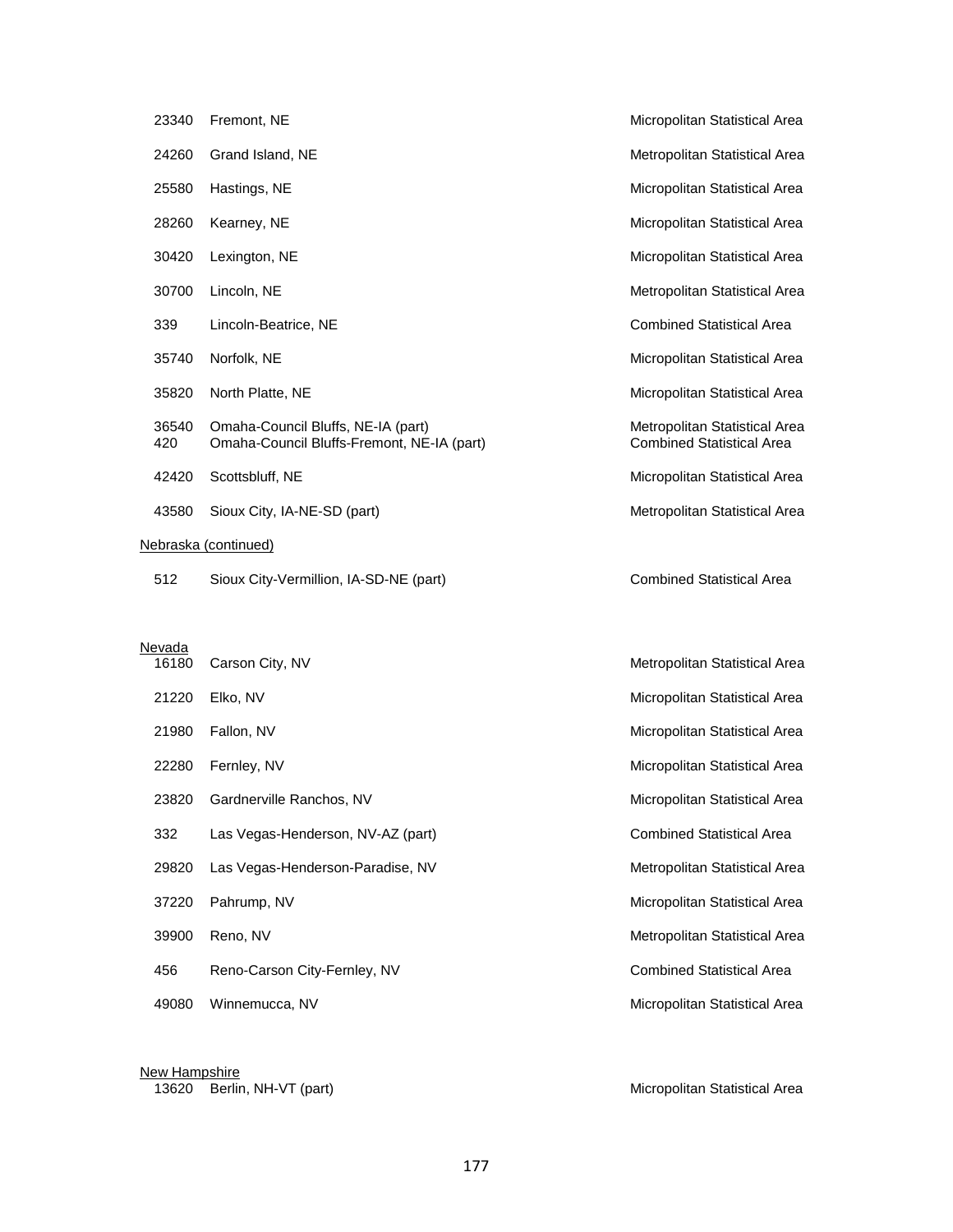| 14460 | Boston-Cambridge-Newton, MA-NH (part)           | Metropolitan Statistical Area    |
|-------|-------------------------------------------------|----------------------------------|
| 40484 | Rockingham County-Strafford County, NH          | <b>Metropolitan Division</b>     |
| 148   | Boston-Worcester-Providence, MA-RI-NH-CT (part) | <b>Combined Statistical Area</b> |
| 17200 | Claremont-Lebanon, NH-VT (part)                 | Micropolitan Statistical Area    |
| 18180 | Concord, NH                                     | Micropolitan Statistical Area    |
| 28300 | Keene, NH                                       | Micropolitan Statistical Area    |
| 29060 | Laconia, NH                                     | Micropolitan Statistical Area    |
| 31700 | Manchester-Nashua, NH                           | Metropolitan Statistical Area    |

#### New Jersey

| 10900 | Allentown-Bethlehem-Easton, PA-NJ (part)           | Metropolitan Statistical Area    |
|-------|----------------------------------------------------|----------------------------------|
| 12100 | Atlantic City-Hammonton, NJ                        | Metropolitan Statistical Area    |
| 408   | New York-Newark, NY-NJ-CT-PA (part)                | <b>Combined Statistical Area</b> |
| 35620 | New York-Newark-Jersey City, NY-NJ-PA (part)       | Metropolitan Statistical Area    |
| 35084 | Newark, NJ-PA (part)                               | Metropolitan Division            |
| 35614 | New York-Jersey City-White Plains, NY-NJ (part)    | <b>Metropolitan Division</b>     |
| 36140 | Ocean City, NJ                                     | Metropolitan Statistical Area    |
| 37980 | Philadelphia-Camden-Wilmington, PA-NJ-DE-MD (part) | Metropolitan Statistical Area    |
| 15804 | Camden, NJ                                         | Metropolitan Division            |
| 48864 | Wilmington, DE-MD-NJ (part)                        | Metropolitan Division            |
| 428   | Philadelphia-Reading-Camden, PA-NJ-DE-MD (part)    | <b>Combined Statistical Area</b> |
| 45940 | Trenton, NJ                                        | Metropolitan Statistical Area    |
| 47220 | Vineland-Bridgeton, NJ                             | Metropolitan Statistical Area    |
|       |                                                    |                                  |

Metropolitan Statistical Area

#### New Mexico

| 10460 | Alamogordo, NM                     | Micropolitan Statistical Area    |
|-------|------------------------------------|----------------------------------|
| 10740 | Albuguergue, NM                    | Metropolitan Statistical Area    |
| 106   | Albuguerque-Santa Fe-Las Vegas, NM | <b>Combined Statistical Area</b> |
| 16100 | Carlsbad-Artesia, NM               | Micropolitan Statistical Area    |
| 17580 | Clovis, NM                         | Micropolitan Statistical Area    |
| 188   | Clovis-Portales, NM                | <b>Combined Statistical Area</b> |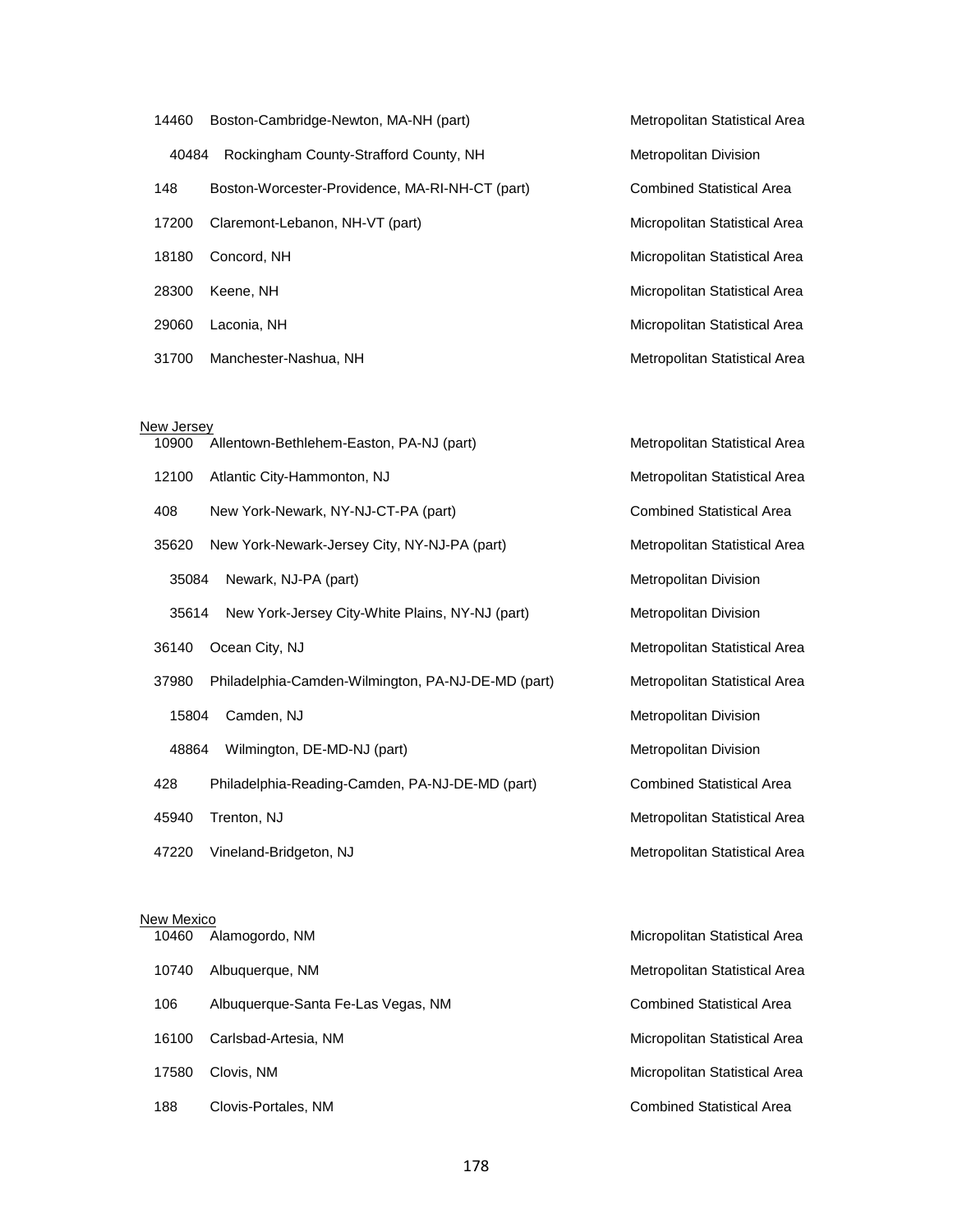|                        | 19700 | Deming, NM                       |  |  |  |
|------------------------|-------|----------------------------------|--|--|--|
|                        | 238   | El Paso-Las Cruces, TX-NM (part) |  |  |  |
|                        | 21580 | Española, NM                     |  |  |  |
|                        | 22140 | Farmington, NM                   |  |  |  |
|                        | 23700 | Gallup, NM                       |  |  |  |
|                        | 24380 | Grants, NM                       |  |  |  |
|                        | 26020 | Hobbs, NM                        |  |  |  |
|                        | 29740 | Las Cruces, NM                   |  |  |  |
|                        |       | 29780 Las Vegas, NM              |  |  |  |
|                        |       | 31060 Los Alamos, NM             |  |  |  |
|                        |       | 38780 Portales, NM               |  |  |  |
|                        | 40740 | Roswell, NM                      |  |  |  |
|                        |       | 40760 Ruidoso, NM                |  |  |  |
| New Mexico (continued) |       |                                  |  |  |  |
|                        | 42140 | Santa Fe, NM                     |  |  |  |
|                        | 43500 | Silver City, NM                  |  |  |  |
|                        | 45340 | Taos, NM                         |  |  |  |
|                        |       |                                  |  |  |  |

# New York<br>104 Alb

| ew York |                                       |                                  |
|---------|---------------------------------------|----------------------------------|
| 104     | Albany-Schenectady, NY                | <b>Combined Statistical Area</b> |
| 10580   | Albany-Schenectady-Troy, NY           | Metropolitan Statistical Area    |
| 11220   | Amsterdam, NY                         | Micropolitan Statistical Area    |
| 12180   | Auburn, NY                            | Micropolitan Statistical Area    |
| 12860   | Batavia, NY                           | Micropolitan Statistical Area    |
| 13780   | Binghamton, NY                        | Metropolitan Statistical Area    |
| 160     | Buffalo-Cheektowaga, NY               | <b>Combined Statistical Area</b> |
| 15380   | Buffalo-Cheektowaga-Niagara Falls, NY | Metropolitan Statistical Area    |
| 18500   | Corning, NY                           | Micropolitan Statistical Area    |
| 18660   | Cortland, NY                          | Micropolitan Statistical Area    |
| 21300   | Elmira, NY                            | Metropolitan Statistical Area    |
| 236     | Elmira-Corning, NY                    | <b>Combined Statistical Area</b> |

Micropolitan Statistical Area Combined Statistical Area Micropolitan Statistical Area Metropolitan Statistical Area Micropolitan Statistical Area Micropolitan Statistical Area Micropolitan Statistical Area Metropolitan Statistical Area Micropolitan Statistical Area Micropolitan Statistical Area Micropolitan Statistical Area Micropolitan Statistical Area Micropolitan Statistical Area Metropolitan Statistical Area Micropolitan Statistical Area

Micropolitan Statistical Area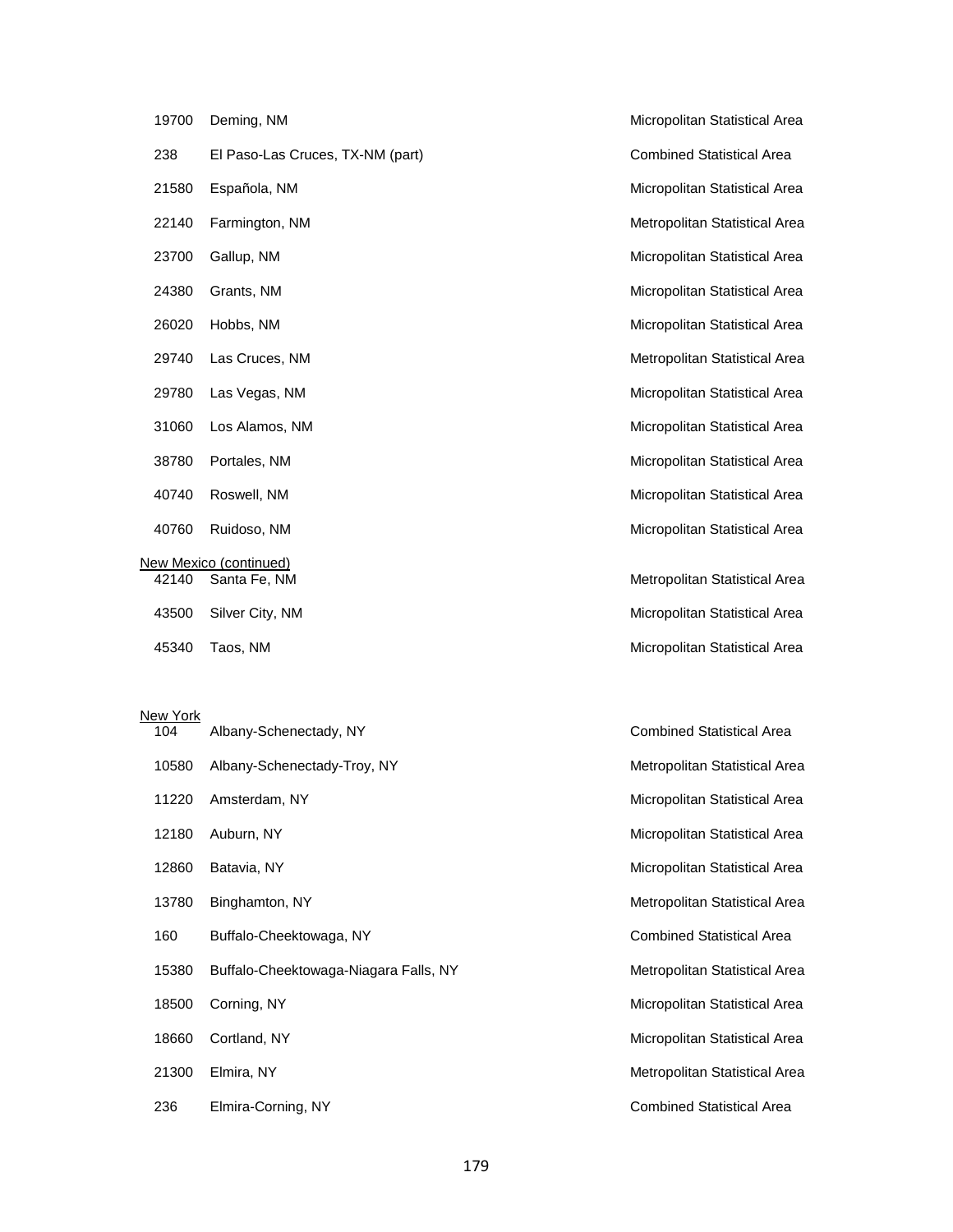| 24020          | Glens Falls, NY                                                       |  |  |  |
|----------------|-----------------------------------------------------------------------|--|--|--|
| 24100          | Gloversville, NY                                                      |  |  |  |
| 26460          | Hudson, NY                                                            |  |  |  |
| 27060          | Ithaca, NY                                                            |  |  |  |
| 296            | Ithaca-Cortland, NY                                                   |  |  |  |
| 27460          | Jamestown-Dunkirk-Fredonia, NY                                        |  |  |  |
| 28740          | Kingston, NY                                                          |  |  |  |
| 31660          | Malone, NY                                                            |  |  |  |
| 408            | New York-Newark, NY-NJ-CT-PA (part)                                   |  |  |  |
| 35620          | New York-Newark-Jersey City, NY-NJ-PA (part)                          |  |  |  |
| 20524<br>35004 | Dutchess County-Putnam County, NY<br>Nassau County-Suffolk County, NY |  |  |  |
| 35614          | New York-Jersey City-White Plains, NY-NJ (part)                       |  |  |  |
| 36300          | Ogdensburg-Massena, NY                                                |  |  |  |
| 36460          | Olean, NY                                                             |  |  |  |
| 36580          | Oneonta, NY                                                           |  |  |  |
| 38460          | Plattsburgh, NY                                                       |  |  |  |
| 40380          | Rochester, NY                                                         |  |  |  |
| 464            | Rochester-Batavia-Seneca Falls, NY                                    |  |  |  |
| 42900          | Seneca Falls, NY                                                      |  |  |  |
| 45060          | Syracuse, NY                                                          |  |  |  |
| 532            | Syracuse-Auburn, NY                                                   |  |  |  |
| 46540          | Utica-Rome, NY                                                        |  |  |  |
| 48060          | Watertown-Fort Drum, NY                                               |  |  |  |

# North Carolina

| TU620 Albernafie, NC      |
|---------------------------|
| 11700 Asheville, NC       |
| 120 Asheville-Brevard, NC |
| 14380 Boone, NC           |
| $1/1820$ Rrovard NC       |

Metropolitan Statistical Area Micropolitan Statistical Area Micropolitan Statistical Area Metropolitan Statistical Area Combined Statistical Area Micropolitan Statistical Area Metropolitan Statistical Area Micropolitan Statistical Area Combined Statistical Area Metropolitan Statistical Area Metropolitan Division Metropolitan Division Metropolitan Division Micropolitan Statistical Area Micropolitan Statistical Area Micropolitan Statistical Area Micropolitan Statistical Area Metropolitan Statistical Area Combined Statistical Area Micropolitan Statistical Area Metropolitan Statistical Area Combined Statistical Area Metropolitan Statistical Area Metropolitan Statistical Area

arle, NC<br>
10620 Micropolitan Statistical Area Metropolitan Statistical Area Combined Statistical Area Micropolitan Statistical Area 14820 Brevard, NC Micropolitan Statistical Area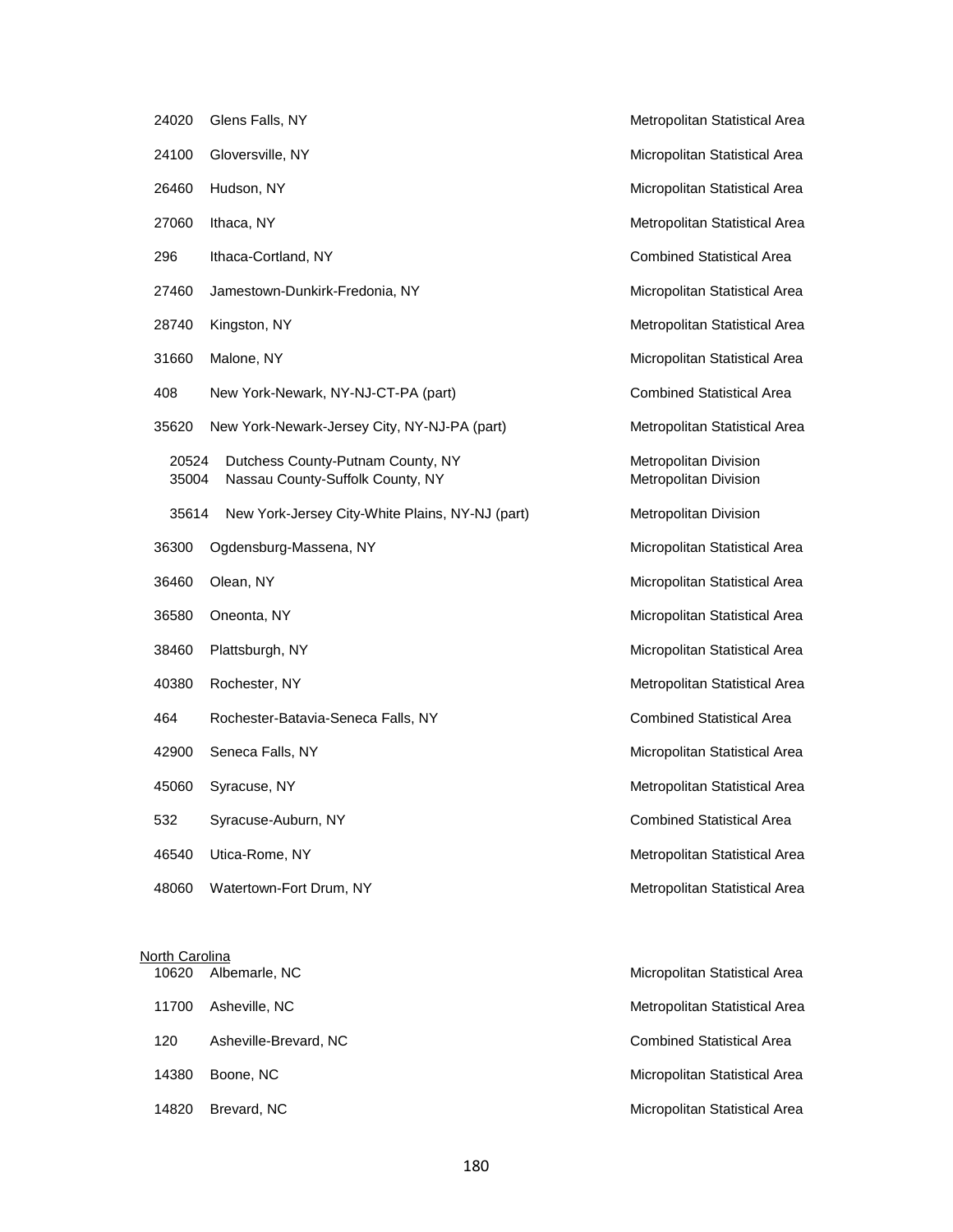| 15500 | Burlington, NC                                       | Metropolitan Statistical Area    |
|-------|------------------------------------------------------|----------------------------------|
| 172   | Charlotte-Concord, NC-SC (part)                      | <b>Combined Statistical Area</b> |
| 16740 | Charlotte-Concord-Gastonia, NC-SC (part)             | Metropolitan Statistical Area    |
| 19000 | Cullowhee, NC                                        | Micropolitan Statistical Area    |
| 20380 | Dunn, NC                                             | Micropolitan Statistical Area    |
| 20500 | Durham-Chapel Hill, NC                               | Metropolitan Statistical Area    |
| 21020 | Elizabeth City, NC                                   | Micropolitan Statistical Area    |
| 22180 | Fayetteville, NC                                     | Metropolitan Statistical Area    |
| 246   | Fayetteville-Lumberton-Laurinburg, NC                | <b>Combined Statistical Area</b> |
| 22580 | Forest City, NC                                      | Micropolitan Statistical Area    |
| 24140 | Goldsboro, NC                                        | Metropolitan Statistical Area    |
| 24660 | Greensboro-High Point, NC                            | Metropolitan Statistical Area    |
| 268   | Greensboro--Winston-Salem--High Point, NC            | <b>Combined Statistical Area</b> |
| 24780 | North Carolina (continued)<br>Greenville, NC         | Metropolitan Statistical Area    |
| 274   | Greenville-Washington, NC                            | <b>Combined Statistical Area</b> |
| 25780 | Henderson, NC                                        | Micropolitan Statistical Area    |
| 280   | Hickory-Lenoir, NC                                   | <b>Combined Statistical Area</b> |
| 25860 | Hickory-Lenoir-Morganton, NC                         | Metropolitan Statistical Area    |
| 27340 | Jacksonville, NC                                     | Metropolitan Statistical Area    |
| 28620 | Kill Devil Hills, NC                                 | Micropolitan Statistical Area    |
| 28820 | Kinston, NC                                          | Micropolitan Statistical Area    |
| 29900 | Laurinburg, NC                                       | Micropolitan Statistical Area    |
| 31300 | Lumberton, NC                                        | Micropolitan Statistical Area    |
| 32000 | Marion, NC                                           | Micropolitan Statistical Area    |
| 33980 | Morehead City, NC                                    | Micropolitan Statistical Area    |
| 34340 | Mount Airy, NC                                       | Micropolitan Statistical Area    |
| 396   | Myrtle Beach-Conway, SC-NC (part)                    | <b>Combined Statistical Area</b> |
| 34820 | Myrtle Beach-Conway-North Myrtle Beach, SC-NC (part) | Metropolitan Statistical Area    |
| 35100 | New Bern, NC                                         | Metropolitan Statistical Area    |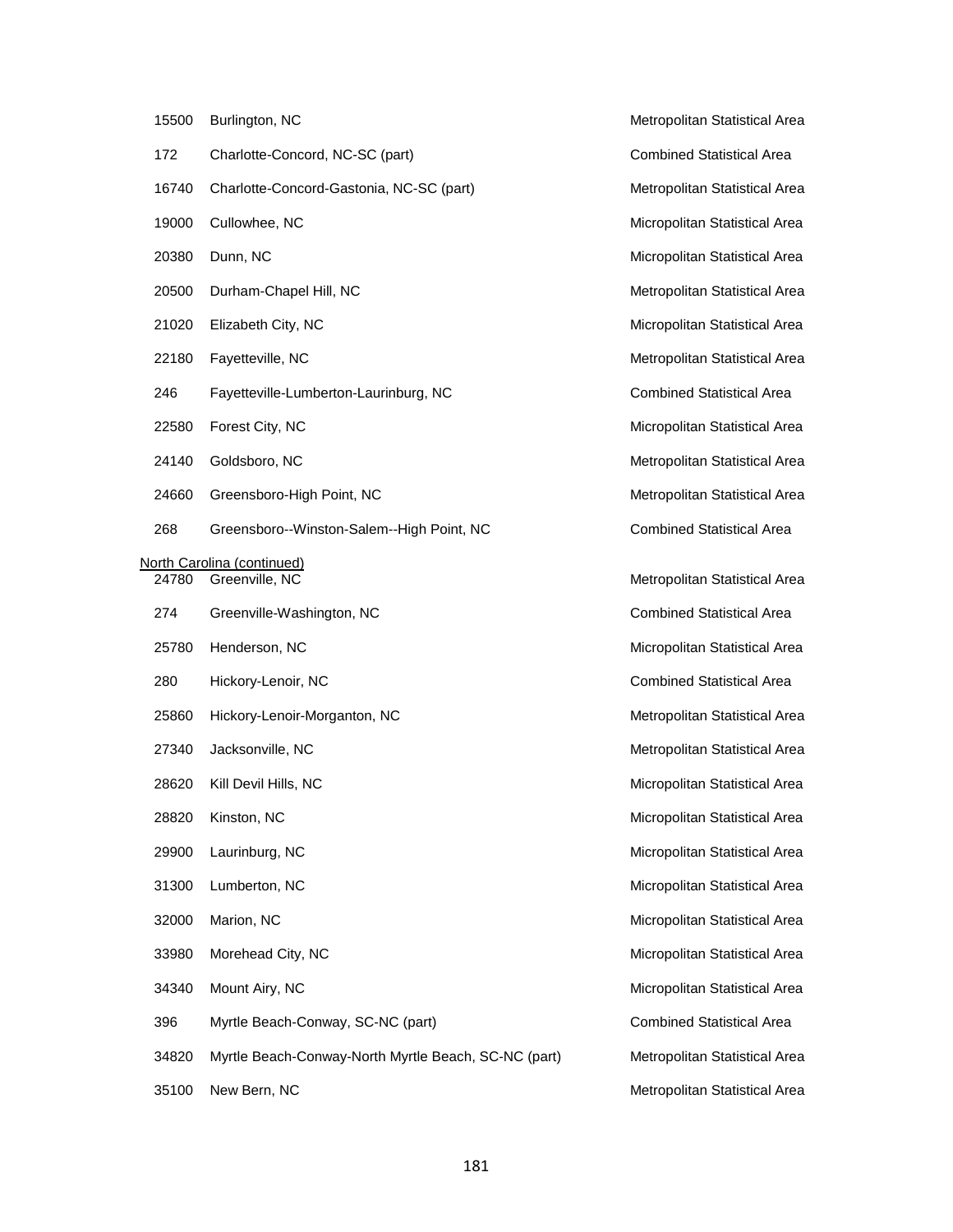| 404   | New Bern-Morehead City, NC                        | <b>Combined Statistical Area</b> |
|-------|---------------------------------------------------|----------------------------------|
| 35900 | North Wilkesboro, NC                              | Micropolitan Statistical Area    |
| 37080 | Oxford, NC                                        | Micropolitan Statistical Area    |
| 38240 | Pinehurst-Southern Pines, NC                      | Micropolitan Statistical Area    |
| 39580 | Raleigh, NC                                       | Metropolitan Statistical Area    |
| 450   | Raleigh-Durham-Chapel Hill, NC                    | <b>Combined Statistical Area</b> |
| 40260 | Roanoke Rapids, NC                                | Micropolitan Statistical Area    |
| 40460 | Rockingham, NC                                    | Micropolitan Statistical Area    |
| 40580 | Rocky Mount, NC                                   | Metropolitan Statistical Area    |
| 468   | Rocky Mount-Wilson-Roanoke Rapids, NC             | <b>Combined Statistical Area</b> |
| 41820 | Sanford, NC                                       | Micropolitan Statistical Area    |
| 43140 | Shelby, NC                                        | Micropolitan Statistical Area    |
| 545   | Virginia Beach-Norfolk, VA-NC (part)              | <b>Combined Statistical Area</b> |
| 47260 | Virginia Beach-Norfolk-Newport News, VA-NC (part) | Metropolitan Statistical Area    |
| 47820 | Washington, NC                                    | Micropolitan Statistical Area    |
| 48900 | Wilmington, NC                                    | Metropolitan Statistical Area    |
| 48980 | Wilson, NC                                        | Micropolitan Statistical Area    |
| 49180 | Winston-Salem, NC                                 | Metropolitan Statistical Area    |

#### North Dakota

| 13900 | Bismarck, ND                 | Metropolitan Statistical Area    |
|-------|------------------------------|----------------------------------|
| 19860 | Dickinson, ND                | Micropolitan Statistical Area    |
| 22020 | Fargo, ND-MN (part)          | Metropolitan Statistical Area    |
| 244   | Fargo-Wahpeton, ND-MN (part) | <b>Combined Statistical Area</b> |
| 24220 | Grand Forks, ND-MN (part)    | Metropolitan Statistical Area    |
| 27420 | Jamestown, ND                | Micropolitan Statistical Area    |
| 33500 | Minot, ND                    | Micropolitan Statistical Area    |
| 47420 | Wahpeton, ND-MN (part)       | Micropolitan Statistical Area    |
| 48780 | Williston, ND                | Micropolitan Statistical Area    |

Combined Statistical Area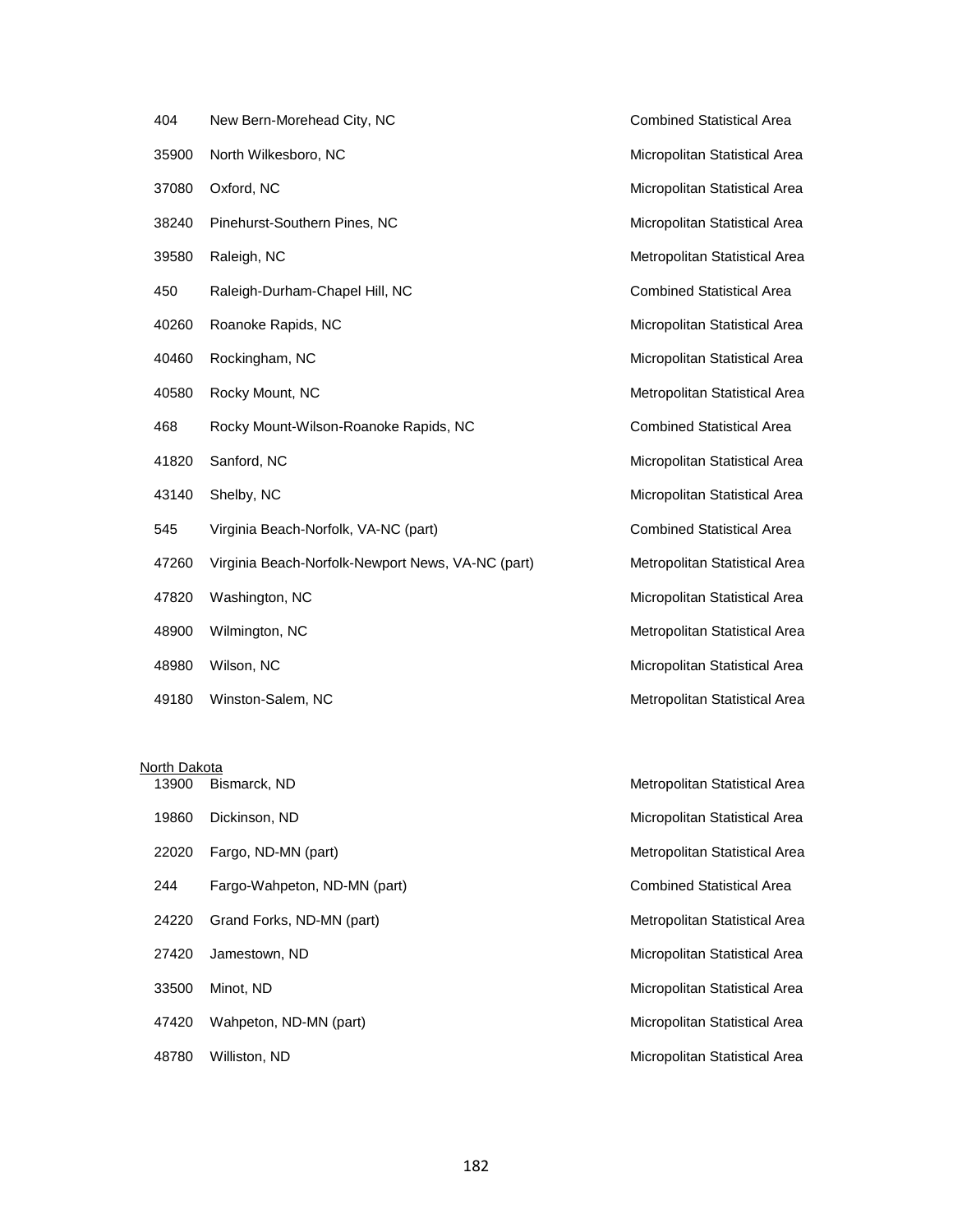| Ohio<br>10420             | Akron, OH                                        |
|---------------------------|--------------------------------------------------|
| 11740                     | Ashland, OH                                      |
| 11780                     | Ashtabula, OH                                    |
| 11900                     | Athens, OH                                       |
| 13340                     | Bellefontaine, OH                                |
| 15340                     | Bucyrus, OH                                      |
| 15740                     | Cambridge, OH                                    |
| 15940                     | Canton-Massillon, OH                             |
| 16380                     | Celina, OH                                       |
| 170                       | Charleston-Huntington-Ashland, WV-OH-KY (part)   |
| 17060                     | Chillicothe, OH                                  |
| 17140                     | Cincinnati, OH-KY-IN (part)                      |
| 178                       | Cincinnati-Wilmington-Maysville, OH-KY-IN (part) |
| 184                       | Cleveland-Akron-Canton, OH                       |
|                           |                                                  |
| Ohio (continued)<br>17460 | Cleveland-Elyria, OH                             |
| 18140                     | Columbus, OH                                     |
| 198                       | Columbus-Marion-Zanesville, OH                   |
| 18740                     | Coshocton, OH                                    |
| 19380                     | Dayton, OH                                       |
| 212                       | Dayton-Springfield-Sidney, OH                    |
| 19580                     | Defiance, OH                                     |
| 22300                     | Findlay, OH                                      |
| 248                       | Findlay-Tiffin, OH                               |
| 23380                     | Fremont, OH                                      |
| 24820                     | Greenville, OH                                   |
| 26580                     | Huntington-Ashland, WV-KY-OH (part)              |
| 27160                     | Jackson, OH                                      |

338 Lima-Van Wert-Celina, OH Combined Statistical Area

Metropolitan Statistical Area Micropolitan Statistical Area Micropolitan Statistical Area Micropolitan Statistical Area Micropolitan Statistical Area Micropolitan Statistical Area Micropolitan Statistical Area Metropolitan Statistical Area Micropolitan Statistical Area Combined Statistical Area Micropolitan Statistical Area Metropolitan Statistical Area Combined Statistical Area Combined Statistical Area

Metropolitan Statistical Area Metropolitan Statistical Area Combined Statistical Area Micropolitan Statistical Area Metropolitan Statistical Area Combined Statistical Area Micropolitan Statistical Area Micropolitan Statistical Area Combined Statistical Area Micropolitan Statistical Area Micropolitan Statistical Area Metropolitan Statistical Area Micropolitan Statistical Area Metropolitan Statistical Area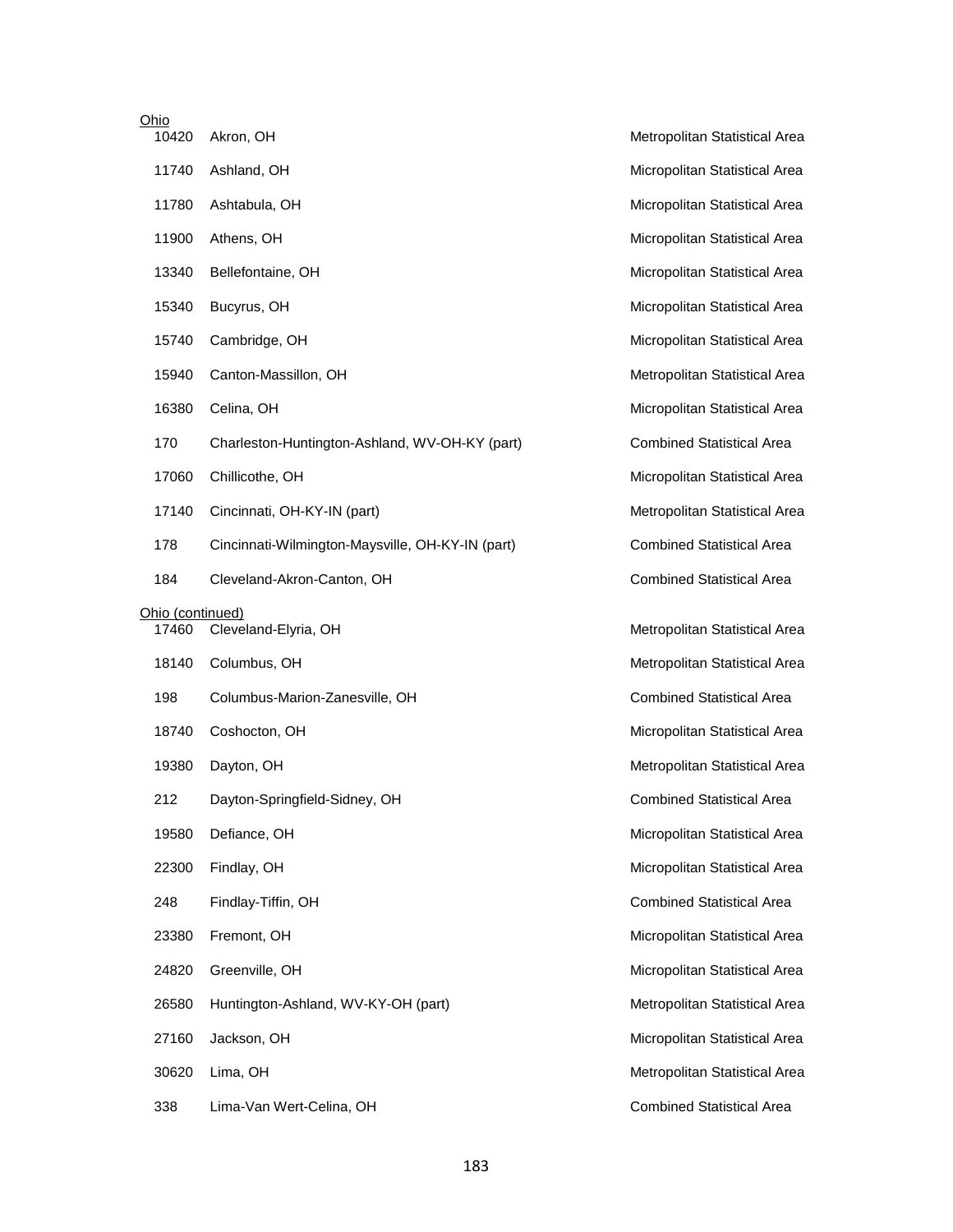| 31900 | Mansfield, OH                                  |
|-------|------------------------------------------------|
| 360   | Mansfield-Ashland-Bucyrus, OH                  |
| 31930 | Marietta, OH                                   |
| 32020 | Marion, OH                                     |
| 34540 | Mount Vernon, OH                               |
| 35420 | New Philadelphia-Dover, OH                     |
| 35940 | Norwalk, OH                                    |
| 425   | Parkersburg-Marietta-Vienna, WV-OH (part)      |
| 430   | Pittsburgh-New Castle-Weirton, PA-OH-WV (part) |
| 38580 | Point Pleasant, WV-OH (part)                   |
| 38840 | Port Clinton, OH                               |
| 39020 | Portsmouth, OH                                 |
| 41400 | Salem, OH                                      |
| 41780 | Sandusky, OH                                   |
| 43380 | Sidney, OH                                     |
| 44220 | Springfield, OH                                |
| 45660 | Tiffin, OH                                     |
| 45780 | Toledo, OH                                     |
| 534   | Toledo-Port Clinton, OH                        |
| 46500 | Urbana, OH                                     |
| 46780 | Van Wert, OH                                   |
| 47540 | Wapakoneta, OH                                 |
| 47920 | Washington Court House, OH                     |
| 48260 | Weirton-Steubenville, WV-OH (part)             |
| 48540 | Wheeling, WV-OH (part)                         |
| 48940 | Wilmington, OH                                 |
| 49300 | Wooster, OH                                    |
| 566   | Youngstown-Warren, OH-PA (part)                |
| 49660 | Youngstown-Warren-Boardman, OH-PA (part)       |
| 49780 | Zanesville, OH                                 |

Metropolitan Statistical Area Combined Statistical Area Micropolitan Statistical Area Micropolitan Statistical Area Micropolitan Statistical Area Micropolitan Statistical Area Micropolitan Statistical Area Combined Statistical Area Combined Statistical Area Micropolitan Statistical Area Micropolitan Statistical Area Micropolitan Statistical Area Micropolitan Statistical Area Micropolitan Statistical Area Micropolitan Statistical Area Metropolitan Statistical Area Micropolitan Statistical Area Metropolitan Statistical Area Combined Statistical Area Micropolitan Statistical Area Micropolitan Statistical Area Micropolitan Statistical Area Micropolitan Statistical Area Metropolitan Statistical Area Metropolitan Statistical Area Micropolitan Statistical Area Micropolitan Statistical Area Combined Statistical Area Metropolitan Statistical Area Micropolitan Statistical Area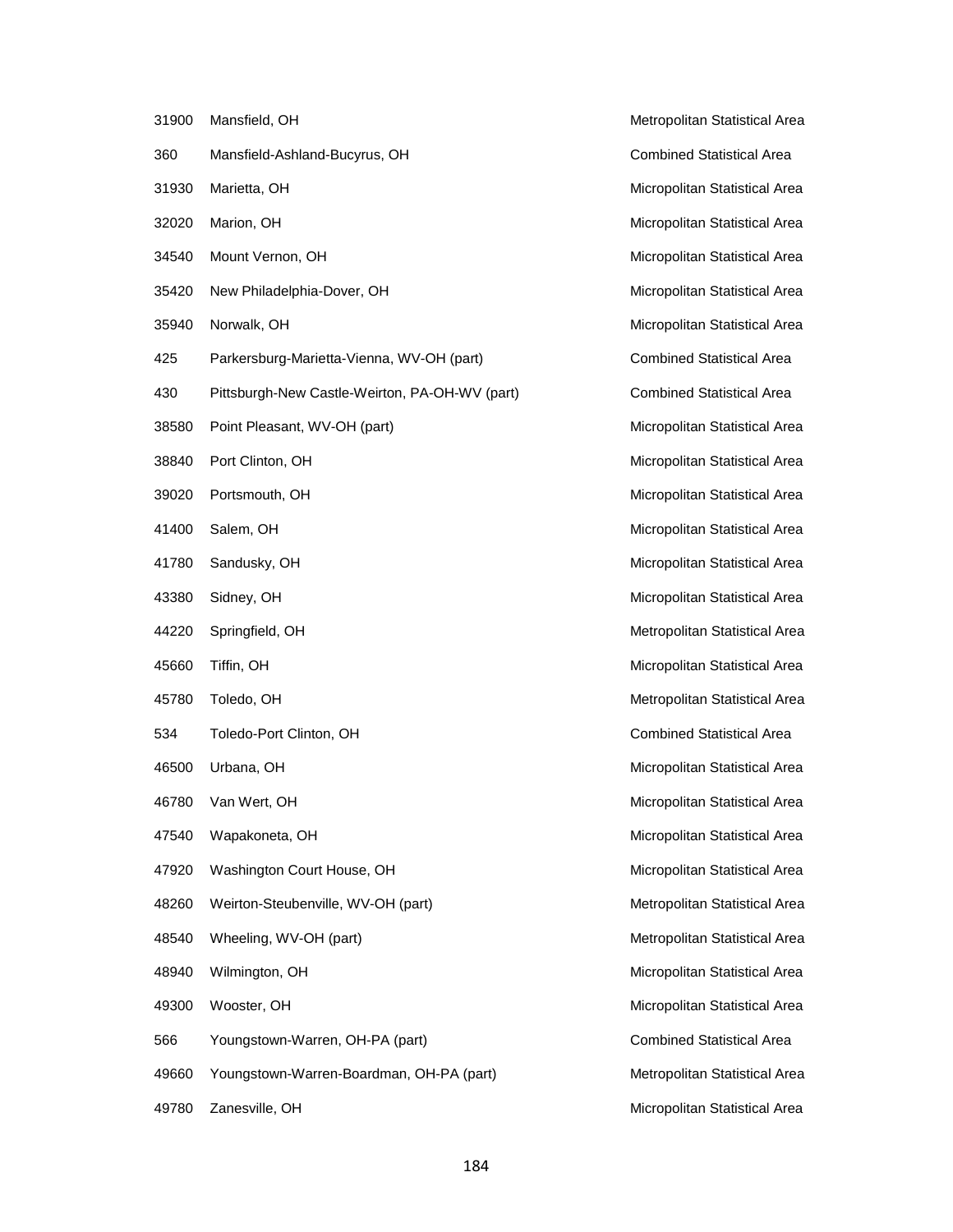| Oklahoma |                                   |   |
|----------|-----------------------------------|---|
| 10220    | Ada, OK                           | N |
| 11060    | Altus, OK                         | N |
| 11620    | Ardmore, OK                       | N |
| 12780    | Bartlesville, OK                  | N |
| 206      | Dallas-Fort Worth, TX-OK (part)   | C |
| 20340    | Duncan, OK                        | N |
| 20460    | Durant, OK                        | N |
| 21120    | Elk City, OK                      | N |
| 21420    | Enid, OK                          | N |
| 22900    | Fort Smith, AR-OK (part)          | N |
| 25100    | Guymon, OK                        | N |
| 309      | Joplin-Miami, MO-OK (part)        | C |
| 30020    | Lawton, OK                        | N |
| 32540    | McAlester, OK                     | N |
| 33060    | Oklahoma (continued)<br>Miami, OK | N |
| 34780    | Muskogee, OK                      | N |
| 36420    | Oklahoma City, OK                 | N |
| 416      | Oklahoma City-Shawnee, OK         | C |
| 38620    | Ponca City, OK                    | N |
| 43060    | Shawnee, OK                       | N |
| 44660    | Stillwater, OK                    | N |
| 45140    | Tahlequah, OK                     | N |
| 46140    | Tulsa, OK                         | N |
| 538      | Tulsa-Muskogee-Bartlesville, OK   | C |
| 48220    | Weatherford, OK                   | M |
| 49260    | Woodward, OK                      | N |

licropolitan Statistical Area licropolitan Statistical Area licropolitan Statistical Area licropolitan Statistical Area **Combined Statistical Area** licropolitan Statistical Area licropolitan Statistical Area licropolitan Statistical Area letropolitan Statistical Area letropolitan Statistical Area licropolitan Statistical Area 30 Statistical Area letropolitan Statistical Area licropolitan Statistical Area licropolitan Statistical Area licropolitan Statistical Area letropolitan Statistical Area ombined Statistical Area licropolitan Statistical Area licropolitan Statistical Area licropolitan Statistical Area licropolitan Statistical Area letropolitan Statistical Area **Combined Statistical Area** licropolitan Statistical Area licropolitan Statistical Area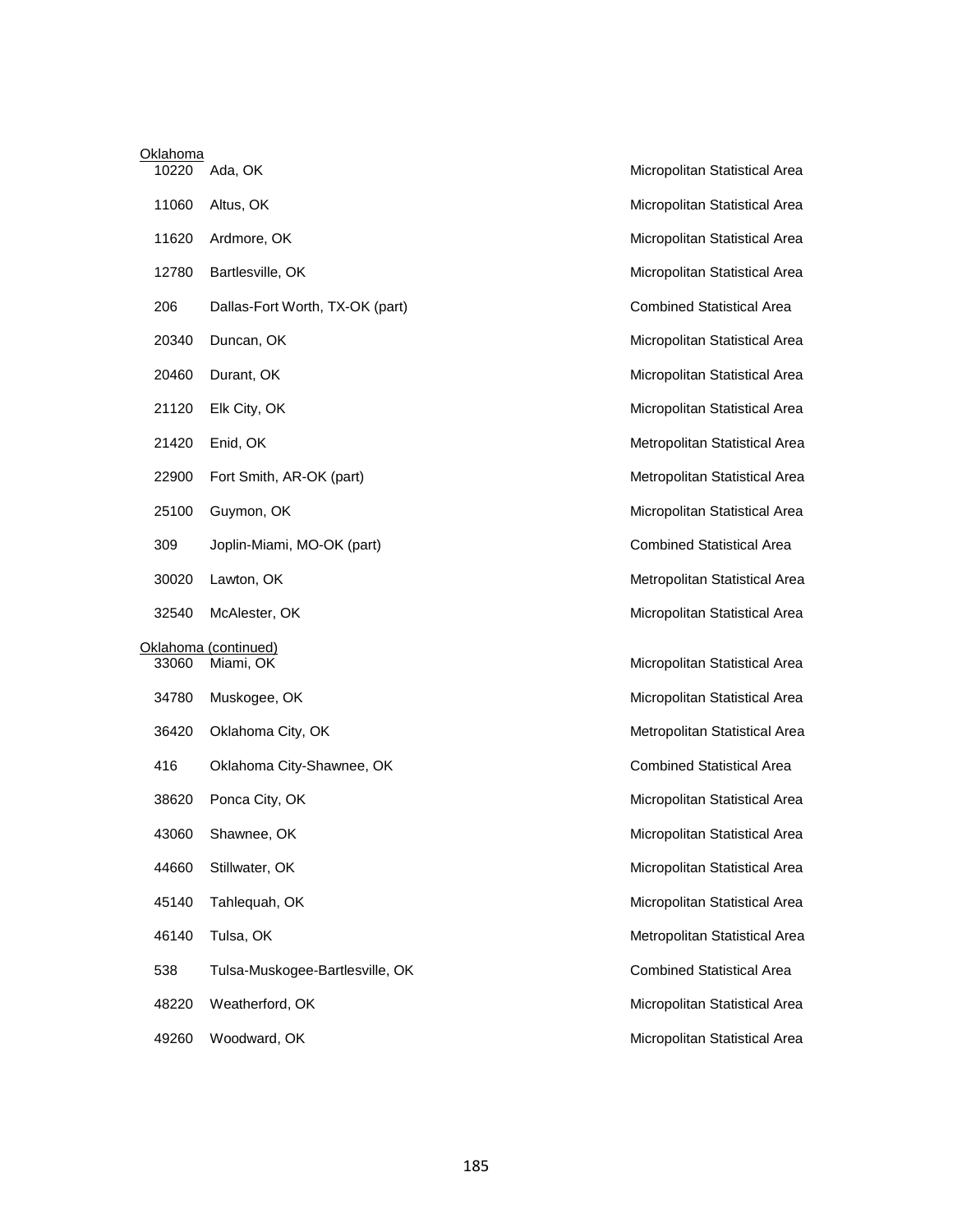| <b>Oregon</b><br>10540 | Albany, OR                                     | Metropolitan Statistical Area    |
|------------------------|------------------------------------------------|----------------------------------|
| 11820                  | Astoria, OR                                    | Micropolitan Statistical Area    |
| 13460                  | Bend-Redmond, OR                               | Metropolitan Statistical Area    |
| 140                    | Bend-Redmond-Prineville, OR                    | <b>Combined Statistical Area</b> |
| 147                    | Boise City-Mountain Home-Ontario, ID-OR (part) | <b>Combined Statistical Area</b> |
| 15060                  | Brookings, OR                                  | Micropolitan Statistical Area    |
| 18300                  | Coos Bay, OR                                   | Micropolitan Statistical Area    |
| 18700                  | Corvallis, OR                                  | Metropolitan Statistical Area    |
| 21660                  | Eugene, OR                                     | Metropolitan Statistical Area    |
| 24420                  | Grants Pass, OR                                | Metropolitan Statistical Area    |
| 25840                  | Hermiston-Pendleton, OR                        | Micropolitan Statistical Area    |
| 26220                  | Hood River, OR                                 | Micropolitan Statistical Area    |
| 28900                  | Klamath Falls, OR                              | Micropolitan Statistical Area    |
| 29260                  | La Grande, OR                                  | Micropolitan Statistical Area    |
| 32780                  | Medford, OR                                    | Metropolitan Statistical Area    |
| 366                    | Medford-Grants Pass, OR                        | <b>Combined Statistical Area</b> |
| 35440                  | Newport, OR                                    | Micropolitan Statistical Area    |
| 36620                  | Ontario, OR-ID (part)                          | Micropolitan Statistical Area    |
| 38900                  | Portland-Vancouver-Hillsboro, OR-WA (part)     | Metropolitan Statistical Area    |
| 440                    | Portland-Vancouver-Salem, OR-WA (part)         | <b>Combined Statistical Area</b> |
| 39260                  | Prineville, OR                                 | Micropolitan Statistical Area    |
| 40700                  | Roseburg, OR                                   | Micropolitan Statistical Area    |
| 41420                  | Salem, OR                                      | Metropolitan Statistical Area    |
| 45520                  | The Dalles, OR                                 | Micropolitan Statistical Area    |
|                        |                                                |                                  |

# **Pennsylvania**

| 10900 | Allentown-Bethlehem-Easton, PA-NJ (part) | Metropolitan Statistical Area    |
|-------|------------------------------------------|----------------------------------|
| 11020 | Altoona. PA                              | Metropolitan Statistical Area    |
| 14100 | Bloomsburg-Berwick, PA                   | Metropolitan Statistical Area    |
| 146   | Bloomsburg-Berwick-Sunbury, PA           | <b>Combined Statistical Area</b> |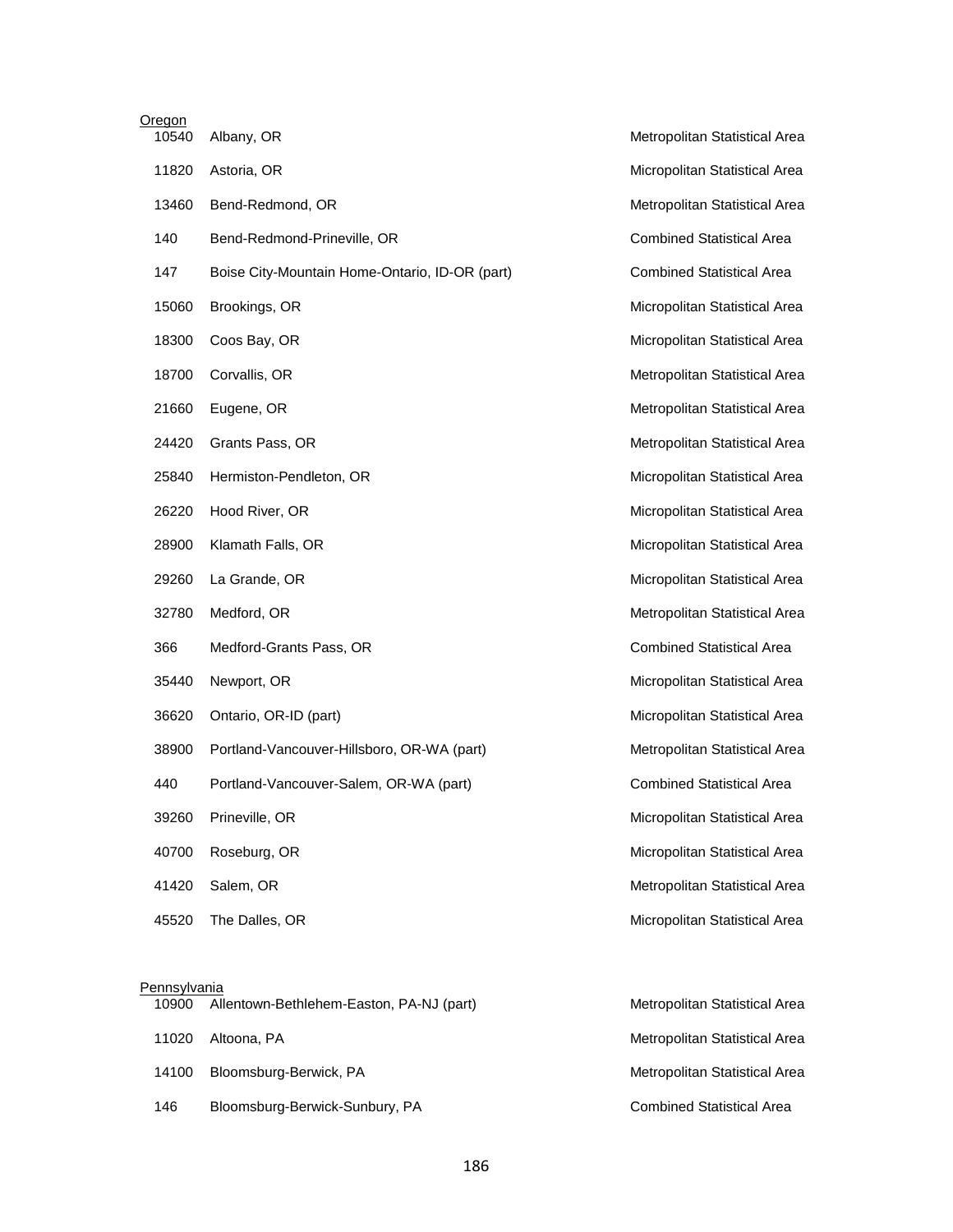| 14620 | Bradford, PA                                       | Micropolitan Statistical Area    |
|-------|----------------------------------------------------|----------------------------------|
| 16540 | Chambersburg-Waynesboro, PA                        | Metropolitan Statistical Area    |
| 20180 | DuBois, PA                                         | Micropolitan Statistical Area    |
| 20700 | East Stroudsburg, PA                               | Metropolitan Statistical Area    |
| 21500 | Erie, PA                                           | Metropolitan Statistical Area    |
| 240   | Erie-Meadville, PA                                 | <b>Combined Statistical Area</b> |
| 23900 | Gettysburg, PA                                     | Metropolitan Statistical Area    |
| 25420 | Harrisburg-Carlisle, PA                            | Metropolitan Statistical Area    |
| 276   | Harrisburg-York-Lebanon, PA                        | <b>Combined Statistical Area</b> |
| 26500 | Huntingdon, PA                                     | Micropolitan Statistical Area    |
| 26860 | Indiana, PA                                        | Micropolitan Statistical Area    |
| 27780 | Johnstown, PA                                      | Metropolitan Statistical Area    |
| 306   | Johnstown-Somerset, PA                             | <b>Combined Statistical Area</b> |
| 29540 | Lancaster, PA                                      | Metropolitan Statistical Area    |
| 30140 | Lebanon, PA                                        | Metropolitan Statistical Area    |
| 30260 | Lewisburg, PA                                      | Micropolitan Statistical Area    |
| 30380 | Lewistown, PA                                      | Micropolitan Statistical Area    |
|       | Pennsylvania (continued)                           |                                  |
| 30820 | Lock Haven, PA                                     | Micropolitan Statistical Area    |
| 32740 | Meadville, PA                                      | Micropolitan Statistical Area    |
|       | 35260 New Castle, PA                               | Micropolitan Statistical Area    |
| 408   | New York-Newark, NY-NJ-CT-PA (part)                | <b>Combined Statistical Area</b> |
| 35620 | New York-Newark-Jersey City, NY-NJ-PA (part)       | Metropolitan Statistical Area    |
| 35084 | Newark, NJ-PA (part)                               | Metropolitan Division            |
| 36340 | Oil City, PA                                       | Micropolitan Statistical Area    |
| 37980 | Philadelphia-Camden-Wilmington, PA-NJ-DE-MD (part) | Metropolitan Statistical Area    |
| 33874 | Montgomery County-Bucks County-Chester County, PA  | Metropolitan Division            |
| 37964 | Philadelphia, PA                                   | Metropolitan Division            |
| 428   | Philadelphia-Reading-Camden, PA-NJ-DE-MD (part)    | <b>Combined Statistical Area</b> |
| 38300 | Pittsburgh, PA                                     | Metropolitan Statistical Area    |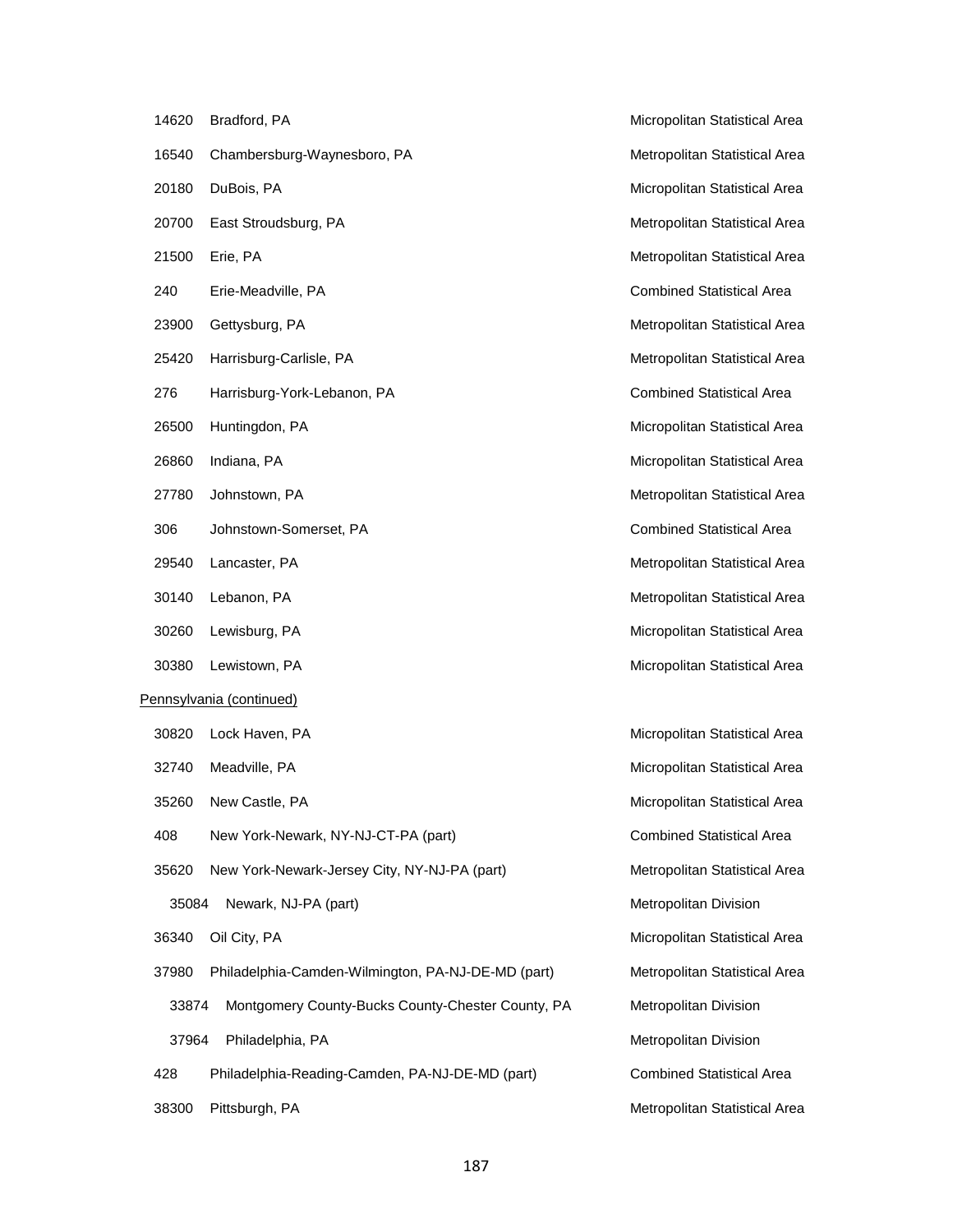| 430   | Pittsburgh-New Castle-Weirton, PA-OH-WV (part)        | <b>Combined Statistical Area</b> |
|-------|-------------------------------------------------------|----------------------------------|
| 39060 | Pottsville, PA                                        | Micropolitan Statistical Area    |
| 39740 | Reading, PA                                           | Metropolitan Statistical Area    |
| 41260 | St. Marys, PA                                         | Micropolitan Statistical Area    |
| 42380 | Sayre, PA                                             | Micropolitan Statistical Area    |
| 42540 | Scranton--Wilkes-Barre--Hazleton, PA                  | Metropolitan Statistical Area    |
| 42780 | Selinsgrove, PA                                       | Micropolitan Statistical Area    |
| 43740 | Somerset, PA                                          | Micropolitan Statistical Area    |
| 44300 | State College, PA                                     | Metropolitan Statistical Area    |
| 524   | State College-DuBois, PA                              | <b>Combined Statistical Area</b> |
| 44980 | Sunbury, PA                                           | Micropolitan Statistical Area    |
| 47620 | Warren, PA                                            | Micropolitan Statistical Area    |
| 548   | Washington-Baltimore-Arlington, DC-MD-VA-WV-PA (part) | <b>Combined Statistical Area</b> |
| 48700 | Williamsport, PA                                      | Metropolitan Statistical Area    |
| 558   | Williamsport-Lock Haven, PA                           | <b>Combined Statistical Area</b> |
| 49620 | York-Hanover, PA                                      | Metropolitan Statistical Area    |
| 566   | Youngstown-Warren, OH-PA (part)                       | <b>Combined Statistical Area</b> |
| 49660 | Youngstown-Warren-Boardman, OH-PA (part)              | Metropolitan Statistical Area    |

#### Rhode Island

| 148   | Boston-Worcester-Providence, MA-RI-NH-CT (part) | <b>Combined Statistical Area</b> |
|-------|-------------------------------------------------|----------------------------------|
| 39300 | Providence-Warwick, RI-MA (part)                | Metropolitan Statistical Area    |

# <u>South Carolina</u> 12260 Augusta-Richmond County, GA-SC (part) Metropolitan Statistical Area 13500 Bennettsville, SC **Micropolitan Statistical Area** Micropolitan Statistical Area 16700 Charleston-North Charleston, SC Metropolitan Statistical Area 172 Charlotte-Concord, NC-SC (part) Combined Statistical Area 16740 Charlotte-Concord-Gastonia, NC-SC (part) Metropolitan Statistical Area 17900 Columbia, SC **Metropolitan Statistical Area** Metropolitan Statistical Area 192 Columbia-Orangeburg-Newberry, SC Combined Statistical Area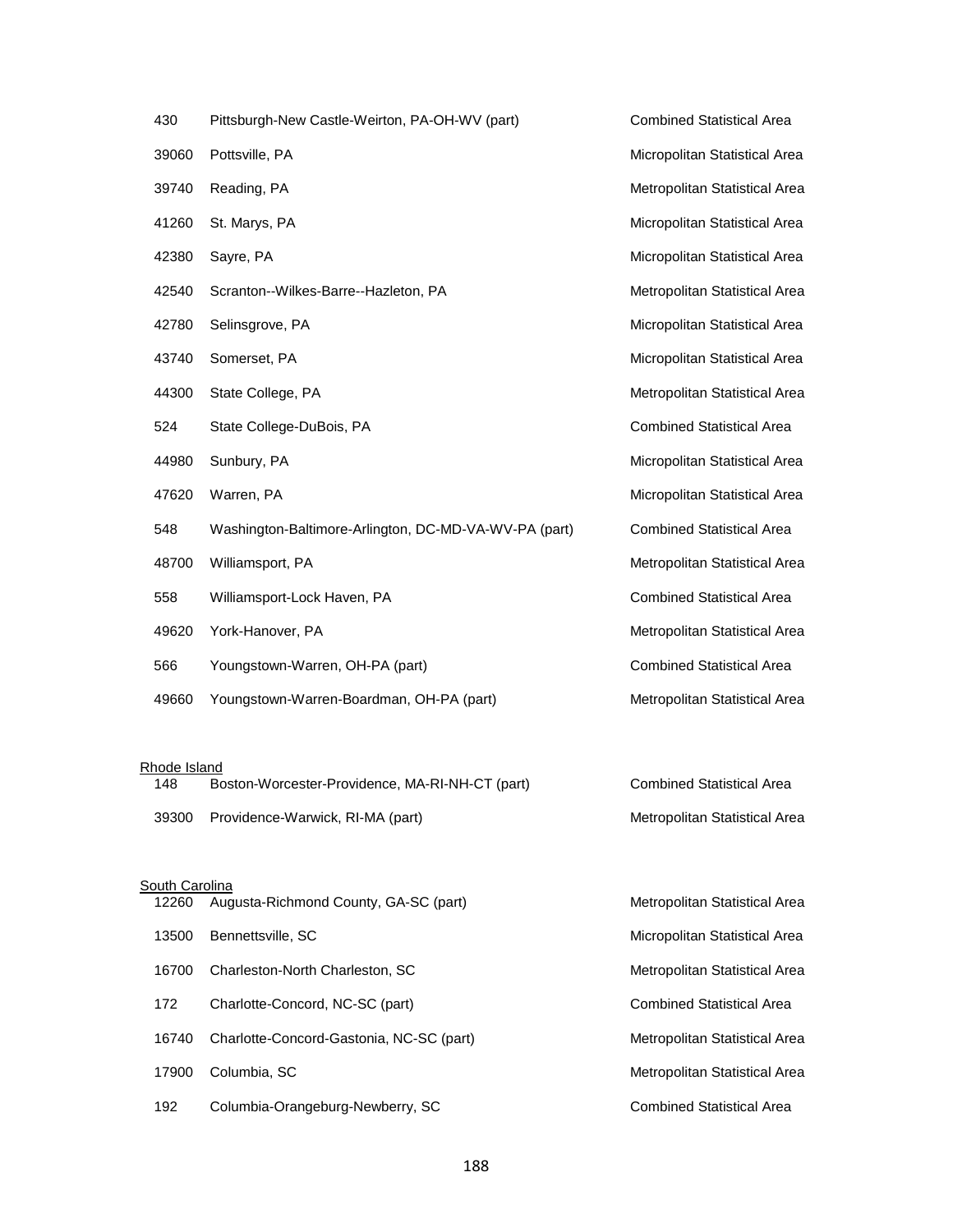| 22500 | Florence, SC                                         |
|-------|------------------------------------------------------|
| 23500 | Gaffney, SC                                          |
| 23860 | Georgetown, SC                                       |
| 24860 | Greenville-Anderson-Mauldin, SC                      |
| 273   | Greenville-Spartanburg-Anderson, SC                  |
| 24940 | Greenwood, SC                                        |
| 25940 | Hilton Head Island-Bluffton-Beaufort, SC             |
| 396   | Myrtle Beach-Conway, SC-NC (part)                    |
| 34820 | Myrtle Beach-Conway-North Myrtle Beach, SC-NC (part) |
| 35140 | Newberry, SC                                         |
| 36700 | Orangeburg, SC                                       |
| 42860 | Seneca, SC                                           |
| 43900 | Spartanburg, SC                                      |
|       |                                                      |

South Dakota

| 10100 | Aberdeen, SD                           | Micropolitan Statistical Area    |
|-------|----------------------------------------|----------------------------------|
| 15100 | Brookings, SD                          | Micropolitan Statistical Area    |
|       | South Dakota (continued)               |                                  |
| 26700 | Huron, SD                              | Micropolitan Statistical Area    |
| 33580 | Mitchell, SD                           | Micropolitan Statistical Area    |
| 38180 | Pierre, SD                             | Micropolitan Statistical Area    |
| 39660 | Rapid City, SD                         | Metropolitan Statistical Area    |
| 452   | Rapid City-Spearfish, SD               | <b>Combined Statistical Area</b> |
| 43580 | Sioux City, IA-NE-SD (part)            | Metropolitan Statistical Area    |
| 512   | Sioux City-Vermillion, IA-SD-NE (part) | <b>Combined Statistical Area</b> |
| 43620 | Sioux Falls, SD                        | Metropolitan Statistical Area    |
| 43940 | Spearfish, SD                          | Micropolitan Statistical Area    |
| 46820 | Vermillion, SD                         | Micropolitan Statistical Area    |
| 47980 | Watertown, SD                          | Micropolitan Statistical Area    |
| 49460 | Yankton, SD                            | Micropolitan Statistical Area    |

Micropolitan Statistical Area Micropolitan Statistical Area Metropolitan Statistical Area Combined Statistical Area Micropolitan Statistical Area Metropolitan Statistical Area Combined Statistical Area Metropolitan Statistical Area Micropolitan Statistical Area Micropolitan Statistical Area Micropolitan Statistical Area Metropolitan Statistical Area 44940 Sumter, SC **Metropolitan Statistical Area** Metropolitan Statistical Area

Metropolitan Statistical Area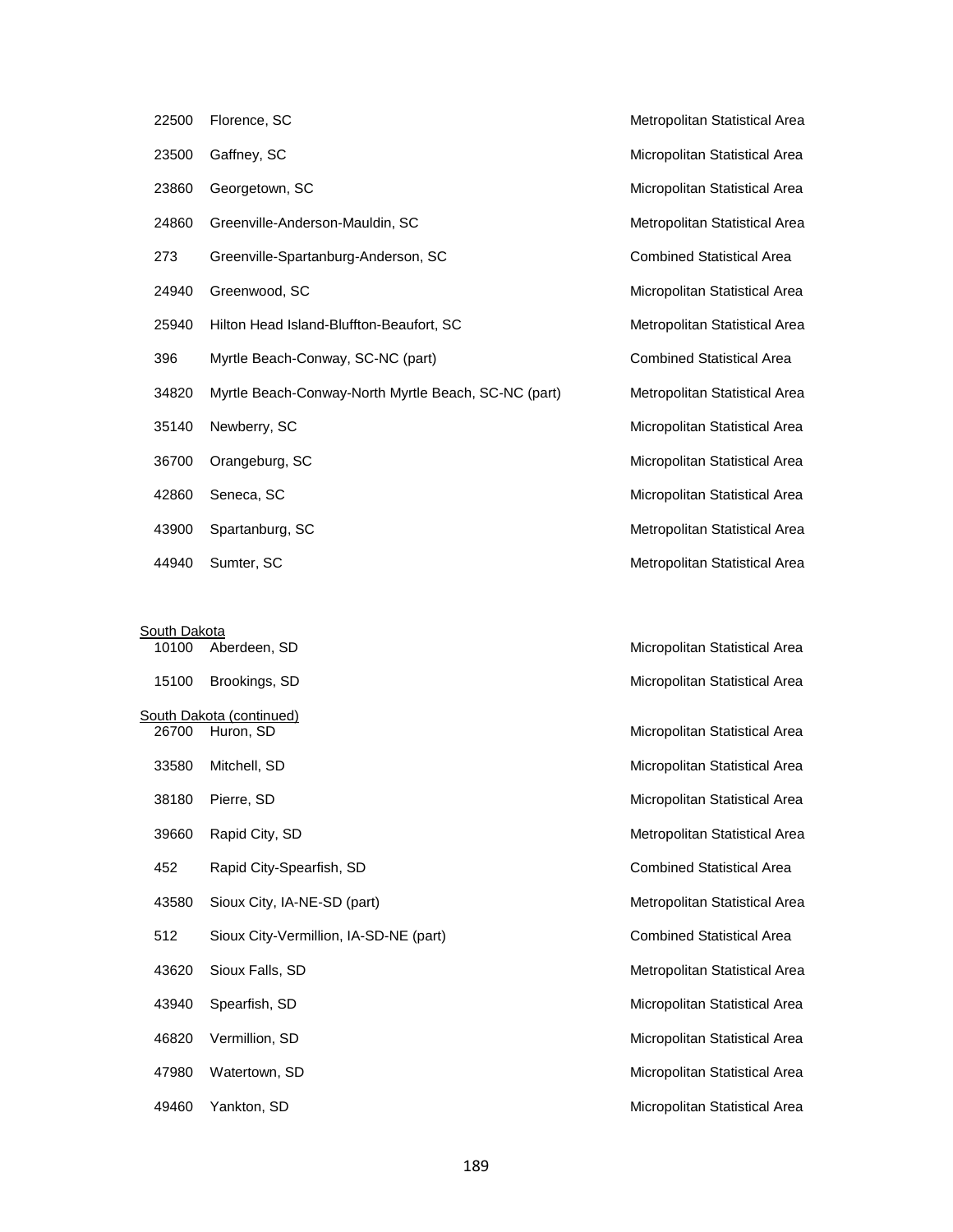| Tennessee |                                                |                                  |  |  |
|-----------|------------------------------------------------|----------------------------------|--|--|
| 11940     | Athens, TN                                     | Micropolitan Statistical Area    |  |  |
| 15140     | Brownsville, TN                                | Micropolitan Statistical Area    |  |  |
| 16860     | Chattanooga, TN-GA (part)                      | Metropolitan Statistical Area    |  |  |
| 174       | Chattanooga-Cleveland-Dalton, TN-GA-AL (part)  | <b>Combined Statistical Area</b> |  |  |
| 17300     | Clarksville, TN-KY (part)                      | Metropolitan Statistical Area    |  |  |
| 17420     | Cleveland, TN                                  | Metropolitan Statistical Area    |  |  |
| 18260     | Cookeville, TN                                 | Micropolitan Statistical Area    |  |  |
| 18900     | Crossville, TN                                 | Micropolitan Statistical Area    |  |  |
| 19420     | Dayton, TN                                     | Micropolitan Statistical Area    |  |  |
| 20540     | Dyersburg, TN                                  | Micropolitan Statistical Area    |  |  |
| 24620     | Greeneville, TN                                | Micropolitan Statistical Area    |  |  |
| 27180     | Jackson, TN                                    | Metropolitan Statistical Area    |  |  |
| 297       | Jackson-Brownsville, TN                        | <b>Combined Statistical Area</b> |  |  |
| 27740     | Johnson City, TN                               | Metropolitan Statistical Area    |  |  |
| 304       | Johnson City-Kingsport-Bristol, TN-VA (part)   | <b>Combined Statistical Area</b> |  |  |
| 28700     | Kingsport-Bristol-Bristol, TN-VA (part)        | Metropolitan Statistical Area    |  |  |
| 28940     | Knoxville, TN                                  | Metropolitan Statistical Area    |  |  |
| 314       | Knoxville-Morristown-Sevierville, TN           | <b>Combined Statistical Area</b> |  |  |
| 29980     | Lawrenceburg, TN                               | Micropolitan Statistical Area    |  |  |
| 30280     | Lewisburg, TN                                  | Micropolitan Statistical Area    |  |  |
| 32280     | Martin, TN                                     | Micropolitan Statistical Area    |  |  |
| 362       | Martin-Union City, TN-KY (part)                | <b>Combined Statistical Area</b> |  |  |
| 32660     | McMinnville, TN                                | Micropolitan Statistical Area    |  |  |
| 32820     | Memphis, TN-MS-AR (part)                       | Metropolitan Statistical Area    |  |  |
| 368       | Memphis-Forrest City, TN-MS-AR (part)          | <b>Combined Statistical Area</b> |  |  |
| 34100     | Morristown, TN                                 | Metropolitan Statistical Area    |  |  |
| 400       | Nashville-Davidson--Murfreesboro, TN           | <b>Combined Statistical Area</b> |  |  |
| 34980     | Nashville-Davidson--Murfreesboro--Franklin, TN | Metropolitan Statistical Area    |  |  |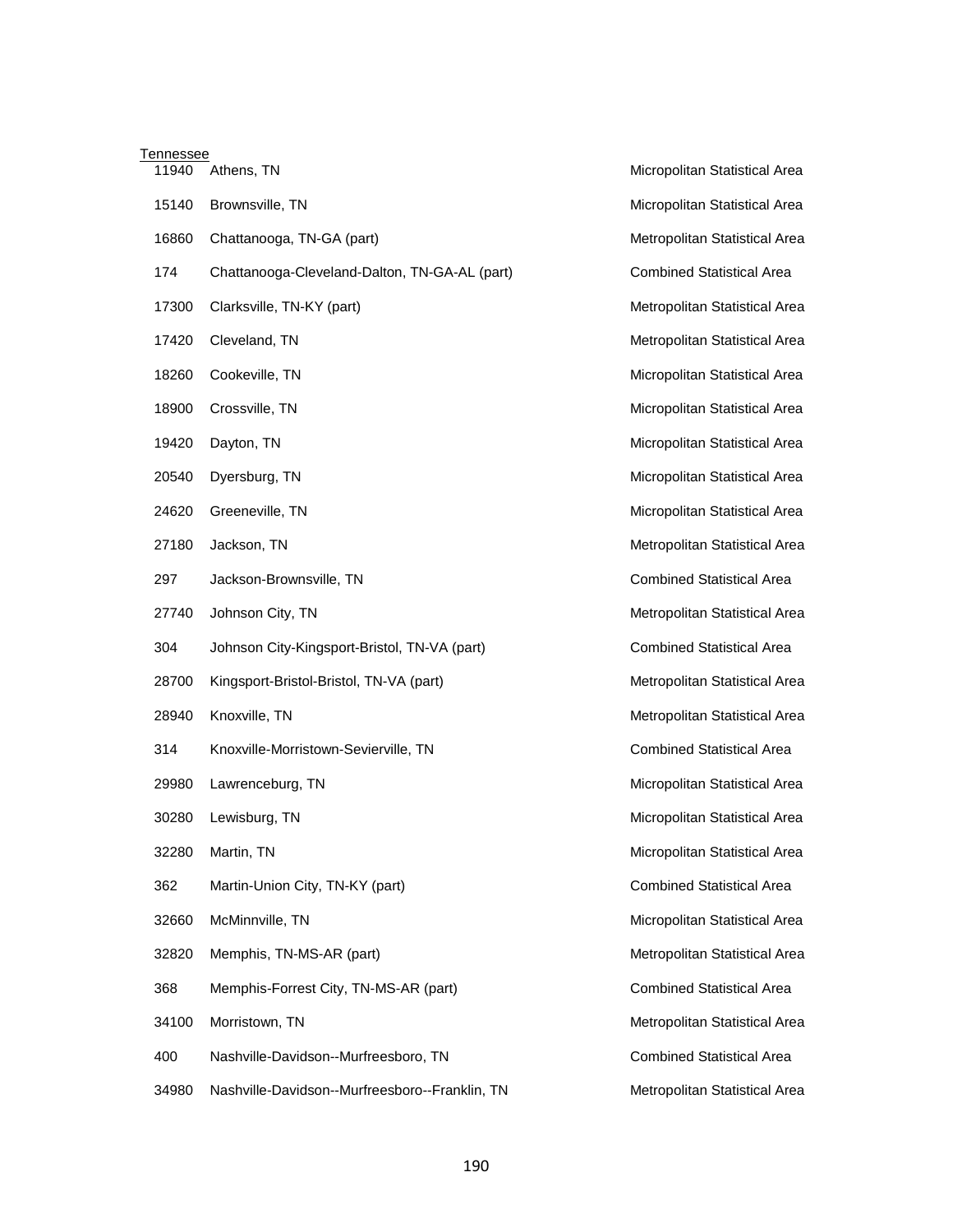| 35460 | Newport, TN              | Micropolitan Statistical Area |
|-------|--------------------------|-------------------------------|
| 37540 | Paris, TN                | Micropolitan Statistical Area |
| 42940 | Sevierville, TN          | Micropolitan Statistical Area |
| 43180 | Shelbyville, TN          | Micropolitan Statistical Area |
| 46100 | Tullahoma-Manchester, TN | Micropolitan Statistical Area |
| 46460 | Union City, TN-KY (part) | Micropolitan Statistical Area |

| Texas             |                                        |                                  |
|-------------------|----------------------------------------|----------------------------------|
| 10180             | Abilene, TX                            | Metropolitan Statistical Area    |
| 10860             | Alice, TX                              | Micropolitan Statistical Area    |
| 11100             | Amarillo, TX                           | Metropolitan Statistical Area    |
| 108               | Amarillo-Borger, TX                    | <b>Combined Statistical Area</b> |
| 11380             | Andrews, TX                            | Micropolitan Statistical Area    |
| 11980             | Athens, TX                             | Micropolitan Statistical Area    |
| 12420             | Austin-Round Rock, TX                  | Metropolitan Statistical Area    |
| 13060             | Bay City, TX                           | Micropolitan Statistical Area    |
| 13140             | Beaumont-Port Arthur, TX               | Metropolitan Statistical Area    |
| 13300             | Beeville, TX                           | Micropolitan Statistical Area    |
| 13700             | Big Spring, TX                         | Micropolitan Statistical Area    |
| Texas (continued) |                                        |                                  |
| 14300             | Bonham, TX                             | Micropolitan Statistical Area    |
| 14420             | Borger, TX                             | Micropolitan Statistical Area    |
| 14780             | Brenham, TX                            | Micropolitan Statistical Area    |
| 15180             | Brownsville-Harlingen, TX              | Metropolitan Statistical Area    |
| 154               | Brownsville-Harlingen-Raymondville, TX | <b>Combined Statistical Area</b> |
| 15220             | Brownwood, TX                          | Micropolitan Statistical Area    |
| 17780             | College Station-Bryan, TX              | Metropolitan Statistical Area    |
| 18580             | Corpus Christi, TX                     | Metropolitan Statistical Area    |
| 204               | Corpus Christi-Kingsville-Alice, TX    | <b>Combined Statistical Area</b> |
| 18620             | Corsicana, TX                          | Micropolitan Statistical Area    |
| 206               | Dallas-Fort Worth, TX-OK (part)        | <b>Combined Statistical Area</b> |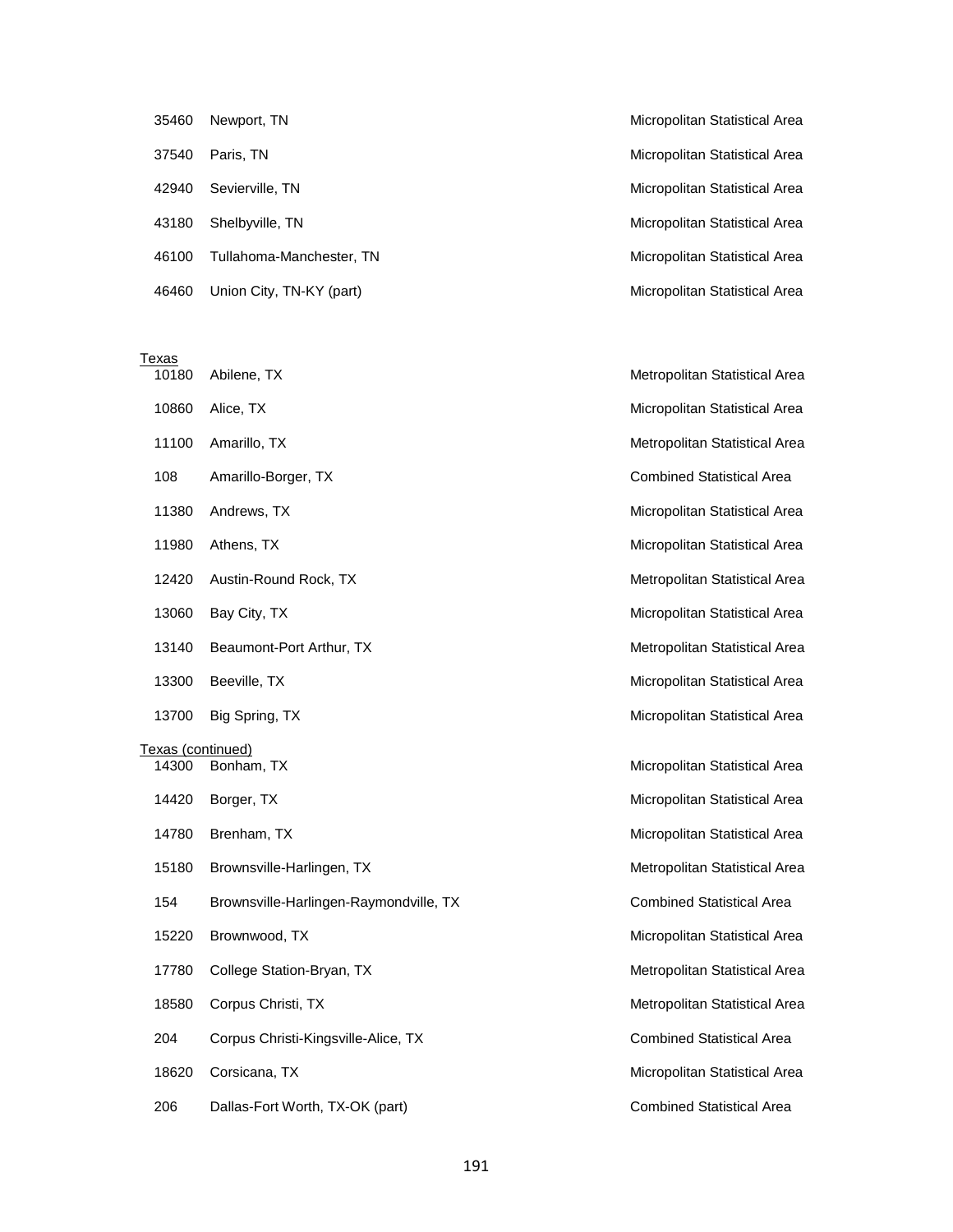- 19100 Dallas-Fort Worth-Arlington, TX Metropolitan Statistical Area 19124 Dallas-Plano-Irving, TX and the state of the Metropolitan Division 23104 Fort Worth-Arlington, TX **Metropolitan Division** Metropolitan Division 19620 Del Rio, TX and Table 19620 Del Rio, TX and Table 19620 Del Rio TX and Table 19620 Del Rio TX 20300 Dumas, TX and TV and TV and TV and TV and TV and TV and TV and TV and TV and TV and TV and TV and TV and TV and TV and TV and TV and TV and TV and TV and TV and TV and TV and TV and TV and TV and TV and TV and TV and 20580 Eagle Pass, TX Micropolitan Statistical Area 20900 El Campo, TX and TX and TX and TX and TX and TX and TX and TX and TX and TX and TX and TX and TX and TX and TX and TX and TX and TX and TX and TX and TX and TX and TX and TX and TX and TX and TX and TX and TX and TX 21340 El Paso, TX and TX and TX and TX and TX and TX and TX and TX and TX and TX and TX and TX and TX and TX and TX and TX and TX and TX and TX and TX and TX and TX and TX and TX and TX and TX and TX and TX and TX and TX a 238 El Paso-Las Cruces, TX-NM (part) Combined Statistical Area 23240 Fredericksburg, TX **Micropolitan Statistical Area** Micropolitan Statistical Area 23620 Gainesville, TX and the Control of the Micropolitan Statistical Area 25820 Hereford, TX and TX and TX and TX and TX and TX and TX and TX and TX and TX and TX and TX and TX and TX and TX and TX and TX and TX and TX and TX and TX and TX and TX and TX and TX and TX and TX and TX and TX and TX 288 Houston-The Woodlands, TX Combined Statistical Area 26420 Houston-The Woodlands-Sugar Land, TX Metropolitan Statistical Area 26660 Huntsville, TX **Micropolitan Statistical Area** Micropolitan Statistical Area 27380 Jacksonville, TX **Micropolitan Statistical Area** Micropolitan Statistical Area 28500 Kerrville, TX and TX and TX Micropolitan Statistical Area 28660 Killeen-Temple, TX Metropolitan Statistical Area 28780 Kingsville, TX **Micropolitan Statistical Area** Micropolitan Statistical Area 29500 Lamesa, TX and TX and TX and TX and TX and TX and TX and TX and TX and TX and TX and TX and TX and TX and TX and TX and TX and TX and TX and TX and TX and TX and TX and TX and TX and TX and TX and TX and TX and TX an 29700 Laredo, TX and TX Metropolitan Statistical Area 30220 Levelland, TX Micropolitan Statistical Area 30980 Longview, TX and the statistical Area and the Metropolitan Statistical Area 346 Longview-Marshall, TX Combined Statistical Area 31180 Lubbock, TX **Metropolitan Statistical Area** Metropolitan Statistical Area 352 Lubbock-Levelland, TX Combined Statistical Area 31260 Lufkin, TX and the statistical Area and the Micropolitan Statistical Area and the Micropolitan Statistical Area 32220 Marshall, TX **Micropolitan Statistical Area** Micropolitan Statistical Area 365 McAllen-Edinburg, TX 365 McAllen-Edinburg, TX
	- 32580 McAllen-Edinburg-Mission, TX Metropolitan Statistical Area

192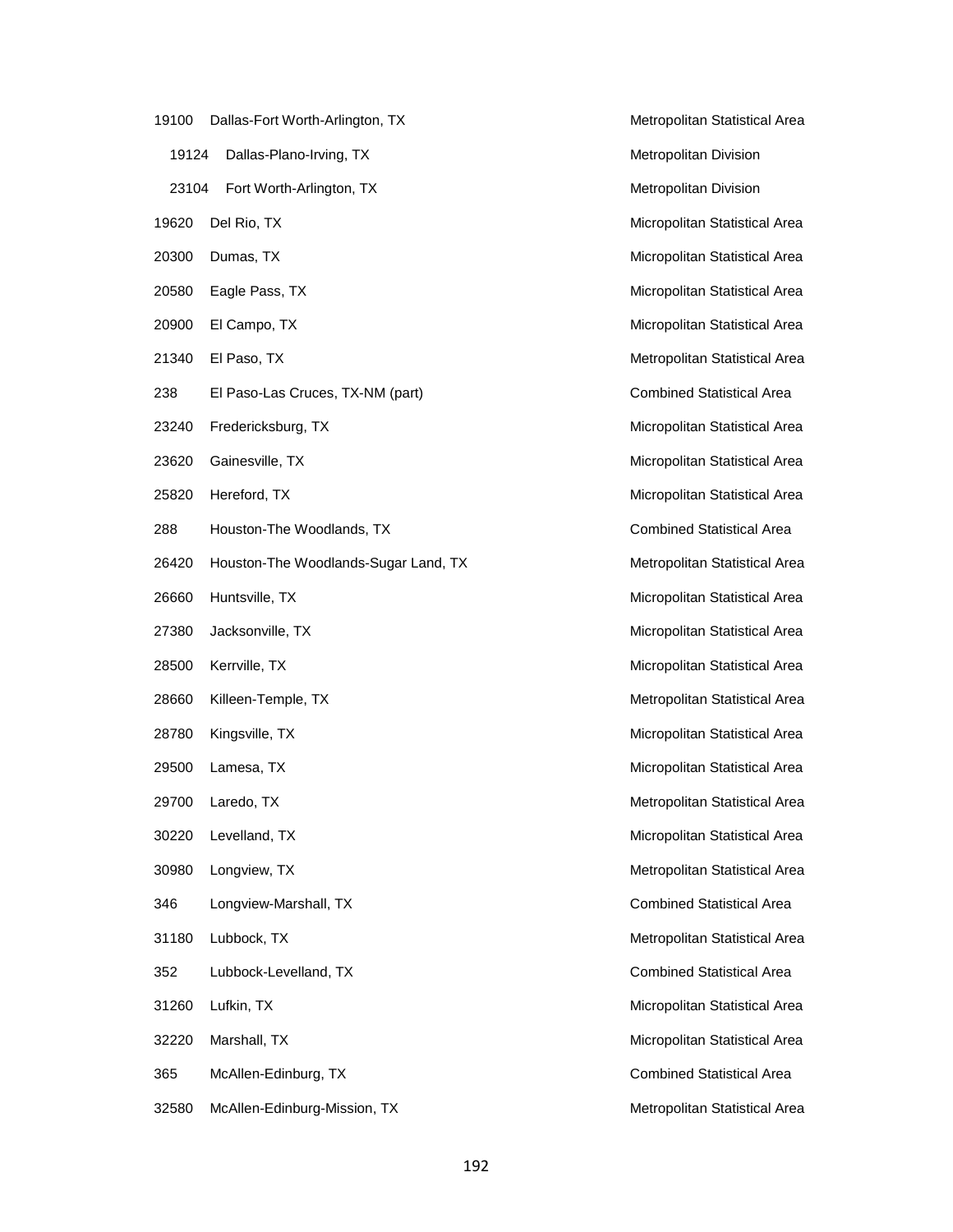|                            | 33260 Midland, TX                |
|----------------------------|----------------------------------|
| 372                        | Midland-Odessa, TX               |
|                            | 33420 Mineral Wells, TX          |
|                            | 34420 Mount Pleasant, TX         |
| 34860                      | Nacogdoches, TX                  |
| 36220                      | Odessa, TX                       |
|                            | 37300 Palestine, TX              |
|                            | 37420 Pampa, TX                  |
| 37580                      | Paris, TX                        |
| 37780                      | Pecos, TX                        |
| 38380                      | Plainview, TX                    |
| 38920                      | Port Lavaca, TX                  |
| 39700                      | Raymondville, TX                 |
| 40100                      | Rio Grande City, TX              |
|                            | 41660 San Angelo, TX             |
|                            | 41700 San Antonio-New Braunfels, |
| 43300                      | Sherman-Denison, TX              |
|                            | 43660 Snyder, TX                 |
|                            | 44500 Stephenville, TX           |
|                            | 44860 Sulphur Springs, TX        |
| Texas (continued)<br>45020 | Sweetwater, TX                   |
| 45500                      | Texarkana, TX-AR (part)          |
|                            | 46340 Tyler, TX                  |
| 540                        | Tyler-Jacksonville, TX           |
| 46620                      | Uvalde, TX                       |
|                            | 46900 Vernon, TX                 |
|                            | 47020 Victoria, TX               |
| 544                        | Victoria-Port Lavaca, TX         |
|                            |                                  |

Metropolitan Statistical Area Combined Statistical Area Micropolitan Statistical Area Micropolitan Statistical Area Micropolitan Statistical Area Metropolitan Statistical Area Micropolitan Statistical Area Micropolitan Statistical Area Micropolitan Statistical Area Micropolitan Statistical Area Micropolitan Statistical Area Micropolitan Statistical Area Micropolitan Statistical Area Micropolitan Statistical Area Metropolitan Statistical Area TX **Antonio-New Braunfels** Metropolitan Statistical Area Metropolitan Statistical Area Micropolitan Statistical Area Micropolitan Statistical Area Micropolitan Statistical Area Micropolitan Statistical Area Metropolitan Statistical Area Metropolitan Statistical Area Combined Statistical Area Micropolitan Statistical Area Micropolitan Statistical Area Metropolitan Statistical Area Combined Statistical Area 47380 Waco, TX **Metropolitan Statistical Area** Metropolitan Statistical Area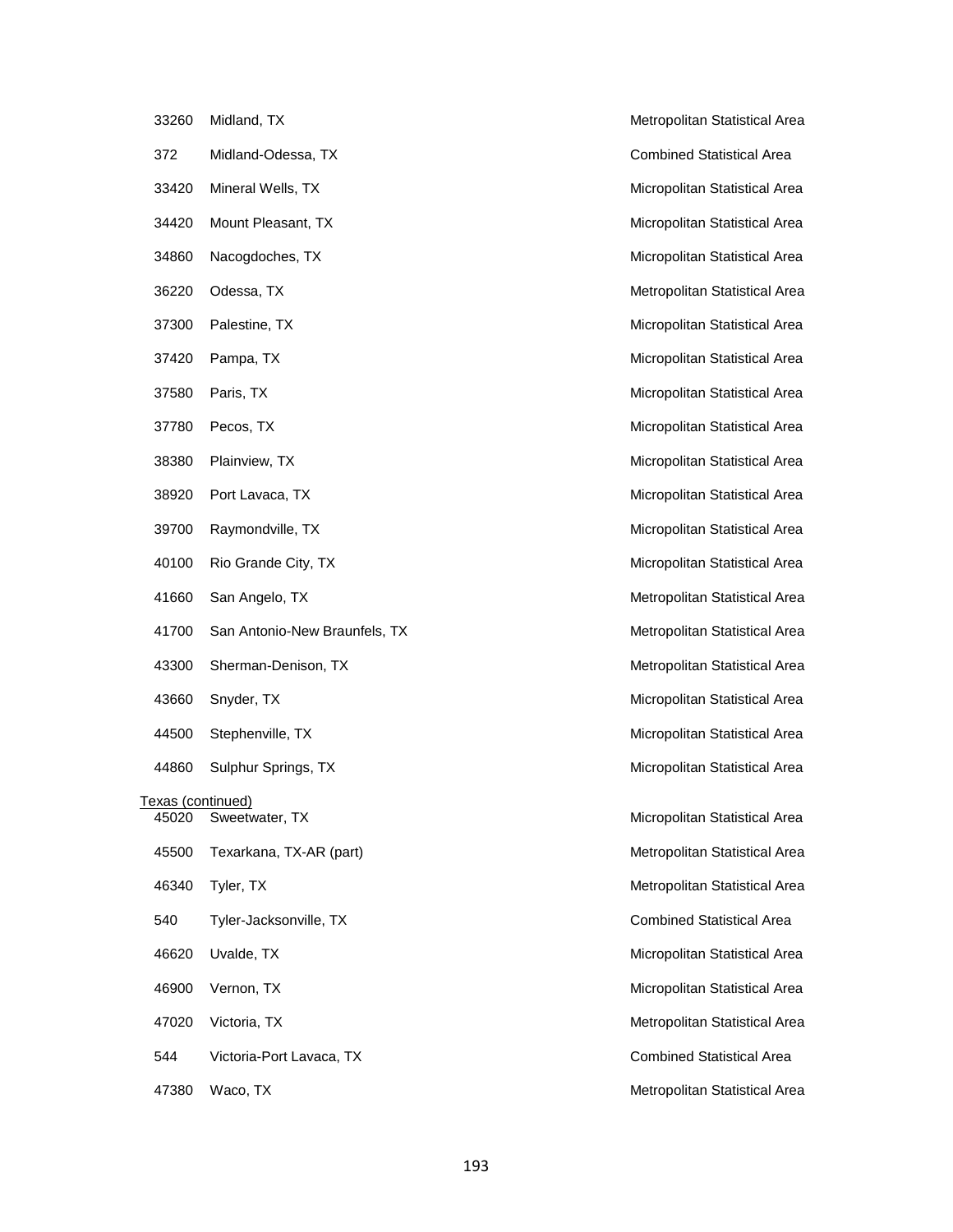#### Utah

|       | 16260 Cedar City, UT          |
|-------|-------------------------------|
|       | 25720 Heber, UT               |
|       | 30860 Logan, UT-ID (part)     |
|       | 36260 Ogden-Clearfield, UT    |
|       | 39220 Price, UT               |
|       | 39340 Provo-Orem, UT          |
|       | 41100 St. George, UT          |
|       | 41620 Salt Lake City, UT      |
| 482 — | Salt Lake City-Provo-Orem, UT |
|       | 44920 Summit Park, UT         |
|       |                               |

Vermont<br>12740 Barre, VT

| 13540  | Bennington, VT                  |
|--------|---------------------------------|
| 13620  | Berlin, NH-VT (part)            |
| 15540  | Burlington-South Burlington, VT |
| 17200  | Claremont-Lebanon, NH-VT (part) |
| ANRAN. | Rutland VT                      |

#### Virginia

| $\sim$ $\sim$ $\sim$<br>13720 | Big Stone Gap, VA                     |
|-------------------------------|---------------------------------------|
| 13980                         | Blacksburg-Christiansburg-Radford, VA |
|                               | 14140 Bluefield, WV-VA (part)         |
|                               | 16820 Charlottesville, VA             |
| 19260                         | Danville, VA                          |
| 25500                         | Harrisonburg, VA                      |
| 277                           | Harrisonburg-Staunton-Waynesboro, VA  |

48660 Wichita Falls, TX and the Controller of the Metropolitan Statistical Area 49820 Zapata, TX Micropolitan Statistical Area

Micropolitan Statistical Area Micropolitan Statistical Area Metropolitan Statistical Area Metropolitan Statistical Area Micropolitan Statistical Area Metropolitan Statistical Area Metropolitan Statistical Area Metropolitan Statistical Area Combined Statistical Area Micropolitan Statistical Area 46860 Vernal, UT **Micropolitan Statistical Area** Area **Micropolitan Statistical Area** 

Micropolitan Statistical Area Micropolitan Statistical Area Micropolitan Statistical Area Metropolitan Statistical Area Micropolitan Statistical Area 40860 Rutland, VT **Micropolitan Statistical Area** 

> Micropolitan Statistical Area Metropolitan Statistical Area Micropolitan Statistical Area Metropolitan Statistical Area Micropolitan Statistical Area Metropolitan Statistical Area Combined Statistical Area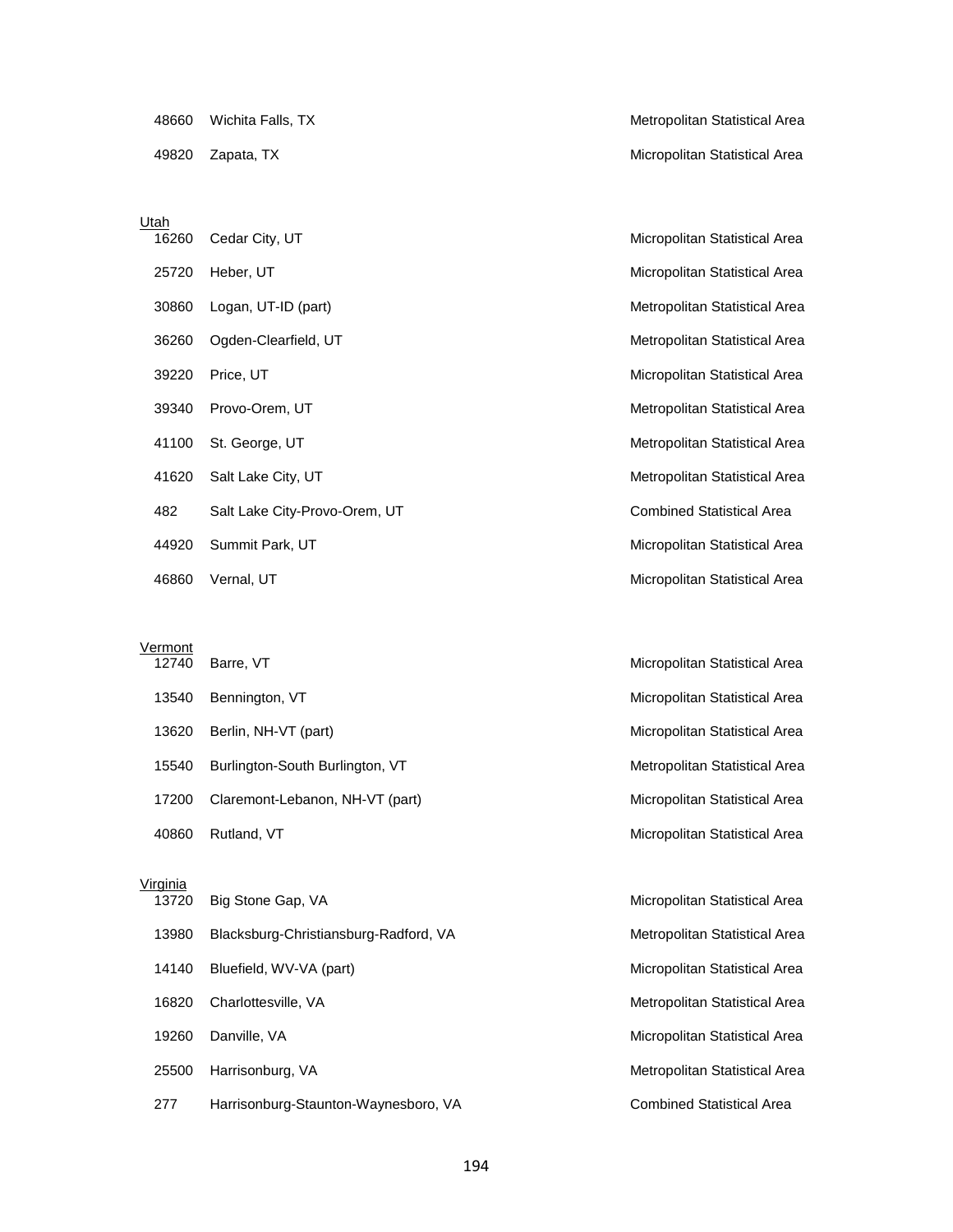- 304 Johnson City-Kingsport-Bristol, TN-VA (part) Combined Statistical Area
- 28700 Kingsport-Bristol-Bristol, TN-VA (part) Metropolitan Statistical Area
- 
- 
- 
- 
- 
- 545 Virginia Beach-Norfolk, VA-NC (part) Combined Statistical Area
- 47260 Virginia Beach-Norfolk-Newport News, VA-NC (part) Metropolitan Statistical Area
- 47900 Washington-Arlington-Alexandria, DC-VA-MD-WV (part) Metropolitan Statistical Area 47894 Washington-Arlington-Alexandria, DC-VA-MD-WV (part) Metropolitan Division 548 Washington-Baltimore-Arlington, DC-MD-VA-WV-PA (part) Combined Statistical Area
- 49020 Winchester, VA-WV (part) Metropolitan Statistical Area

# Washington<br>10140 A

13380 Bellingham, WA **Metropolitan Statistical Area** Metropolitan Statistical Area 14740 Bremerton-Silverdale, WA Metropolitan Statistical Area 16500 Centralia, WA Micropolitan Statistical Area 21260 Ellensburg, WA Micropolitan Statistical Area

#### Washington (continued)

- 28420 Kennewick-Richland, WA Metropolitan Statistical Area
- 30300 Lewiston, ID-WA (part) Metropolitan Statistical Area
- 
- 
- 393 Moses Lake-Othello, WA Combined Statistical Area
- 34580 Mount Vernon-Anacortes, WA Metropolitan Statistical Area
- 
- 
- 

31340 Lynchburg, VA **Metropolitan Statistical Area** Metropolitan Statistical Area 32300 Martinsville, VA **Micropolitan Statistical Area** Micropolitan Statistical Area 40060 Richmond, VA **Metropolitan Statistical Area** 40220 Roanoke, VA Metropolitan Statistical Area 44420 Staunton-Waynesboro, VA Metropolitan Statistical Area

10140 Aberdeen, WA Micropolitan Statistical Area

31020 Longview, WA Metropolitan Statistical Area 34180 Moses Lake, WA Micropolitan Statistical Area 36020 Oak Harbor, WA Micropolitan Statistical Area 36500 Olympia-Tumwater, WA Metropolitan Statistical Area 36830 Othello, WA **Micropolitan Statistical Area**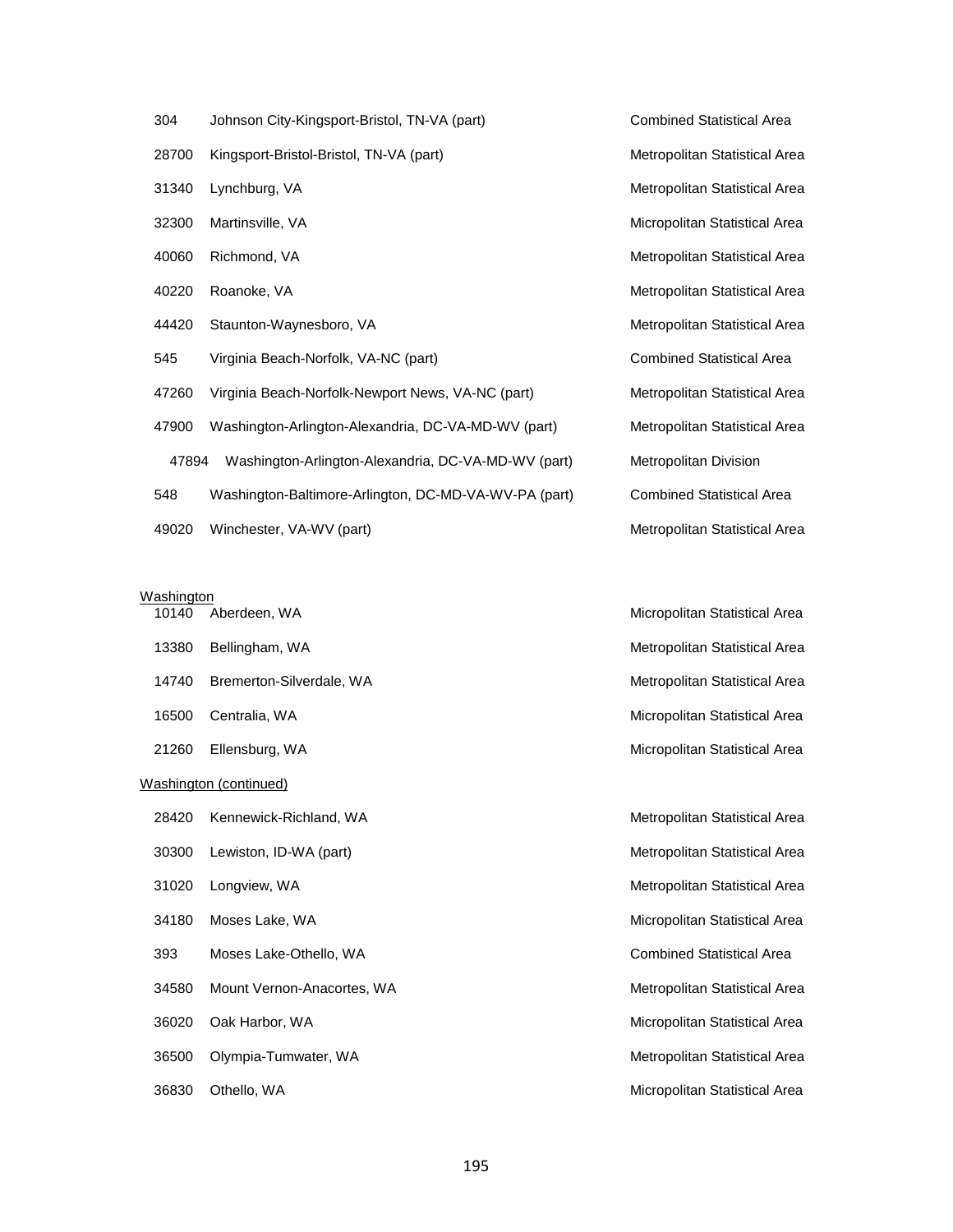| 38820 | Port Angeles, WA                                   | Micropolitan Statistical Area    |
|-------|----------------------------------------------------|----------------------------------|
| 38900 | Portland-Vancouver-Hillsboro, OR-WA (part)         | Metropolitan Statistical Area    |
| 440   | Portland-Vancouver-Salem, OR-WA (part)             | <b>Combined Statistical Area</b> |
| 39420 | Pullman, WA                                        | Micropolitan Statistical Area    |
| 446   | Pullman-Moscow, WA-ID (part)                       | <b>Combined Statistical Area</b> |
| 500   | Seattle-Tacoma, WA                                 | <b>Combined Statistical Area</b> |
| 42660 | Seattle-Tacoma-Bellevue, WA                        | Metropolitan Statistical Area    |
| 42644 | Seattle-Bellevue-Everett, WA                       | Metropolitan Division            |
| 45104 | Tacoma-Lakewood, WA                                | Metropolitan Division            |
| 43220 | Shelton, WA                                        | Micropolitan Statistical Area    |
| 44060 | Spokane-Spokane Valley, WA                         | Metropolitan Statistical Area    |
| 518   | Spokane-Spokane Valley-Coeur d'Alene, WA-ID (part) | <b>Combined Statistical Area</b> |
| 47460 | Walla Walla, WA                                    | Metropolitan Statistical Area    |
| 48300 | Wenatchee, WA                                      | Metropolitan Statistical Area    |
| 49420 | Yakima, WA                                         | Metropolitan Statistical Area    |

# West Virginia

| 13220 | Beckley, WV                                    | Metropolitan Statistical Area    |
|-------|------------------------------------------------|----------------------------------|
| 14140 | Bluefield, WV-VA (part)                        | Micropolitan Statistical Area    |
| 16620 | Charleston, WV                                 | Metropolitan Statistical Area    |
| 170   | Charleston-Huntington-Ashland, WV-OH-KY (part) | <b>Combined Statistical Area</b> |
| 17220 | Clarksburg, WV                                 | Micropolitan Statistical Area    |
| 19060 | Cumberland, MD-WV (part)                       | Metropolitan Statistical Area    |
| 21180 | Elkins, WV                                     | Micropolitan Statistical Area    |
| 21900 | Fairmont, WV                                   | Micropolitan Statistical Area    |
| 25180 | Hagerstown-Martinsburg, MD-WV (part)           | Metropolitan Statistical Area    |
| 26580 | Huntington-Ashland, WV-KY-OH (part)            | Metropolitan Statistical Area    |
| 30880 | Logan, WV                                      | Micropolitan Statistical Area    |
| 34060 | Morgantown, WV                                 | Metropolitan Statistical Area    |
| 390   | Morgantown-Fairmont, WV                        | <b>Combined Statistical Area</b> |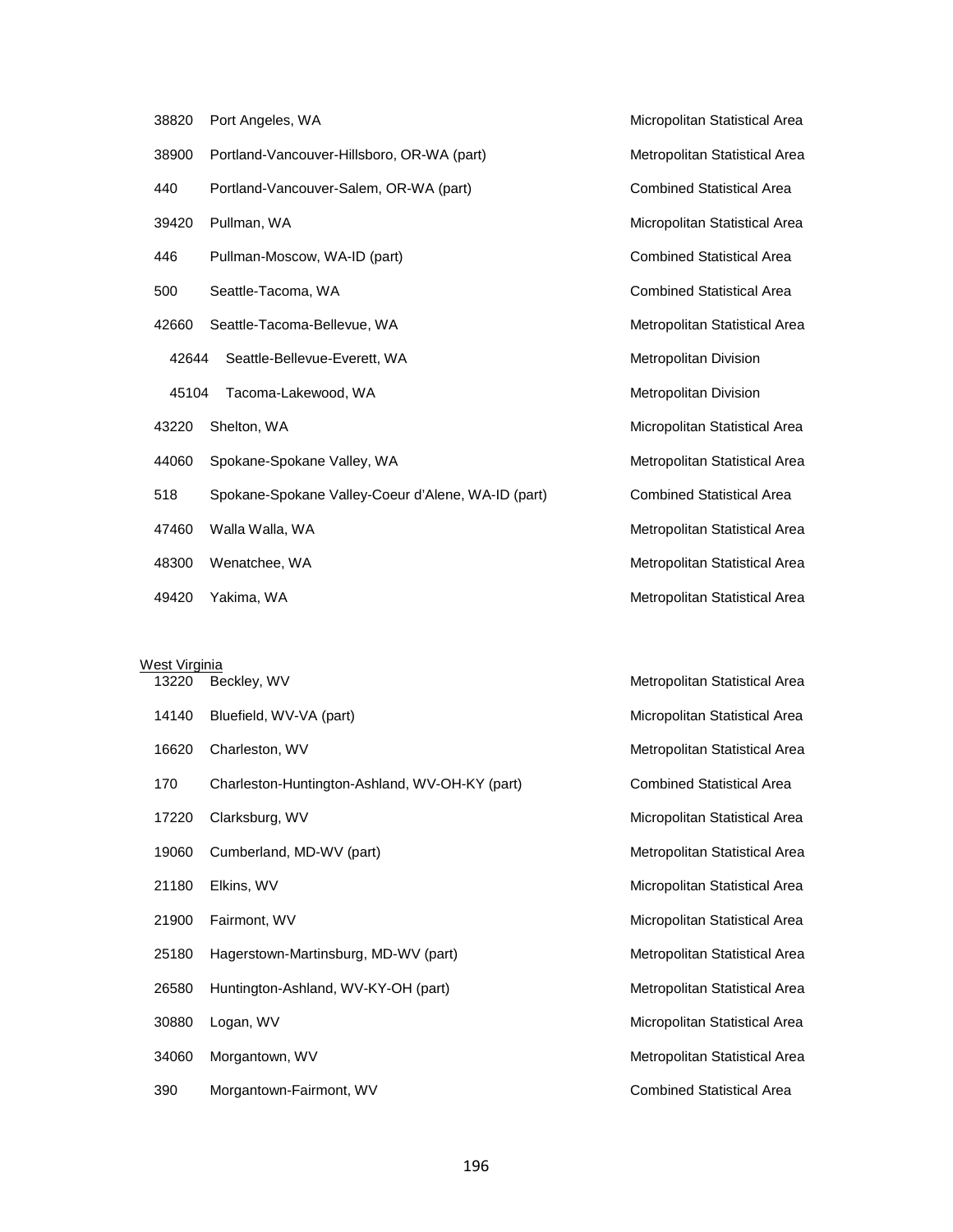- 425 Parkersburg-Marietta-Vienna, WV-OH (part) Combined Statistical Area
- 37620 Parkersburg-Vienna, WV Metropolitan Statistical Area
- 430 Pittsburgh-New Castle-Weirton, PA-OH-WV (part) Combined Statistical Area
- 38580 Point Pleasant, WV-OH (part) Micropolitan Statistical Area
- 47900 Washington-Arlington-Alexandria, DC-VA-MD-WV (part) Metropolitan Statistical Area 47894 Washington-Arlington-Alexandria, DC-VA-MD-WV (part) Metropolitan Division 548 Washington-Baltimore-Arlington, DC-MD-VA-WV-PA (part) Combined Statistical Area
- 
- 
- 

# **Wisconsin**

|                       | 11540 | Appleton, WI                              | Metropolitan Statistical Area    |
|-----------------------|-------|-------------------------------------------|----------------------------------|
|                       | 118   | Appleton-Oshkosh-Neenah, WI               | <b>Combined Statistical Area</b> |
|                       | 12660 | Baraboo, WI                               | Micropolitan Statistical Area    |
|                       | 13180 | Beaver Dam, WI                            | Micropolitan Statistical Area    |
|                       | 176   | Chicago-Naperville, IL-IN-WI (part)       | <b>Combined Statistical Area</b> |
|                       | 16980 | Chicago-Naperville-Elgin, IL-IN-WI (part) | Metropolitan Statistical Area    |
|                       | 29404 | Lake County-Kenosha County, IL-WI (part)  | Metropolitan Division            |
|                       | 20260 | Duluth, MN-WI (part)                      | Metropolitan Statistical Area    |
|                       | 20740 | Eau Claire, WI                            | Metropolitan Statistical Area    |
|                       | 232   | Eau Claire-Menomonie, WI                  | <b>Combined Statistical Area</b> |
| Wisconsin (continued) |       |                                           |                                  |
|                       | 22540 | Fond du Lac, WI                           | Metropolitan Statistical Area    |
|                       | 24580 | Green Bay, WI                             | Metropolitan Statistical Area    |
|                       | 267   | Green Bay-Shawano, WI                     | <b>Combined Statistical Area</b> |
|                       | 27020 | Iron Mountain, MI-WI (part)               | Micropolitan Statistical Area    |
|                       | 27500 | Janesville-Beloit, WI                     | Metropolitan Statistical Area    |
|                       | 29100 | La Crosse-Onalaska, WI-MN (part)          | Metropolitan Statistical Area    |
|                       | 31540 | Madison, WI                               | Metropolitan Statistical Area    |

48260 Weirton-Steubenville, WV-OH (part) Metropolitan Statistical Area 48540 Wheeling, WV-OH (part) Metropolitan Statistical Area 49020 Winchester, VA-WV (part) Metropolitan Statistical Area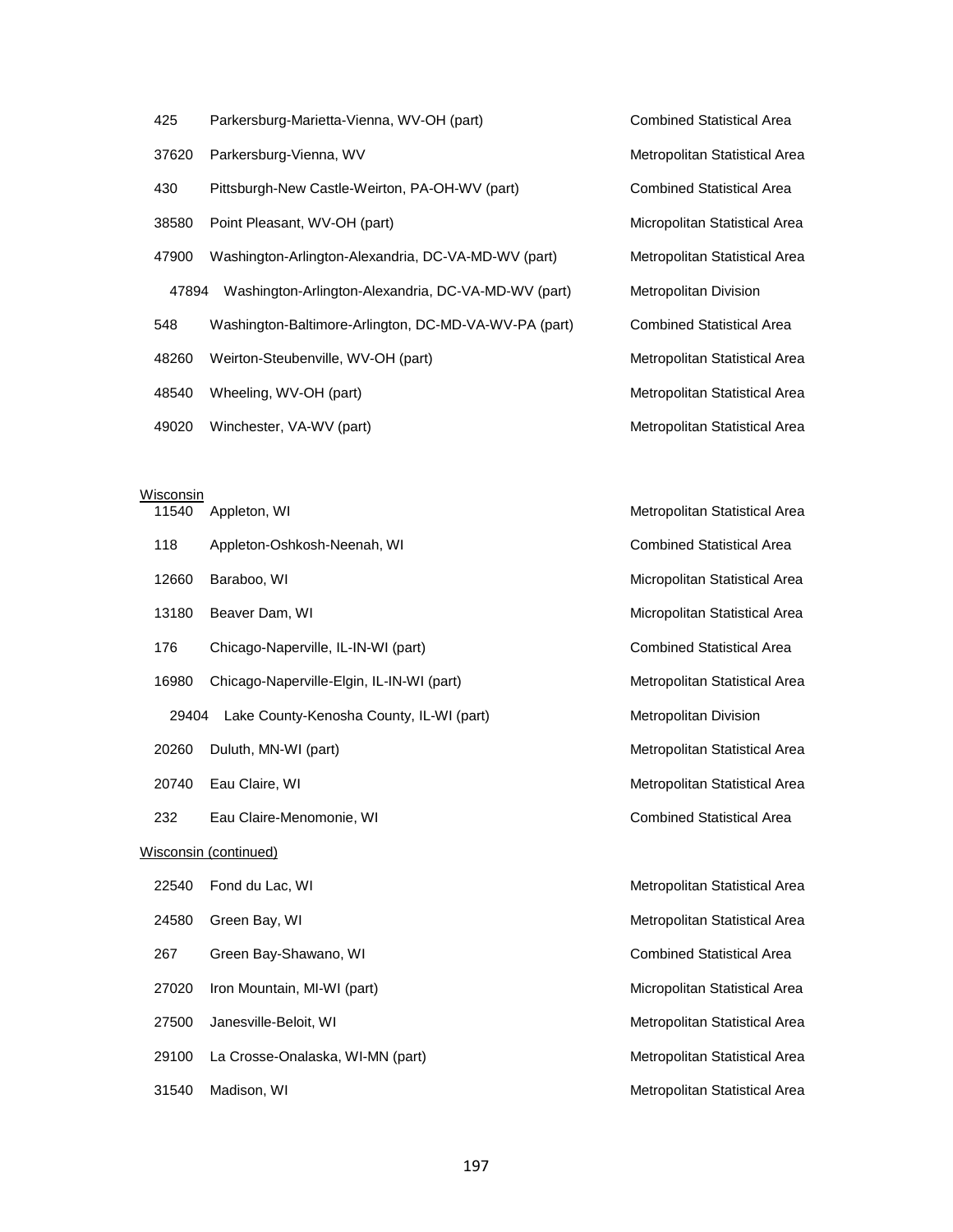| 357   | Madison-Janesville-Beloit, WI                  |
|-------|------------------------------------------------|
| 31820 | Manitowoc, WI                                  |
| 31940 | Marinette, WI-MI (part)                        |
| 32860 | Menomonie, WI                                  |
| 32980 | Merrill, WI                                    |
| 376   | Milwaukee-Racine-Waukesha, WI                  |
| 33340 | Milwaukee-Waukesha-West Allis, WI              |
| 378   | Minneapolis-St. Paul, MN-WI (part)             |
| 33460 | Minneapolis-St. Paul-Bloomington, MN-WI (part) |
| 36780 | Oshkosh-Neenah, WI                             |
| 38420 | Platteville, WI                                |
| 39540 | Racine, WI                                     |
| 43020 | Shawano, WI                                    |
| 43100 | Sheboygan, WI                                  |
| 44620 | Stevens Point, WI                              |
| 48020 | Watertown-Fort Atkinson, WI                    |
| 48140 | Wausau, WI                                     |
| 554   | Wausau-Stevens Point-Wisconsin Rapids, WI      |
| 48580 | Whitewater-Elkhorn, WI                         |

49220 Wisconsin Rapids-Marshfield, WI Micropolitan Statistical Area

Wyoming<br>16220

Combined Statistical Area Micropolitan Statistical Area Micropolitan Statistical Area Micropolitan Statistical Area Micropolitan Statistical Area Combined Statistical Area Metropolitan Statistical Area Combined Statistical Area Metropolitan Statistical Area Metropolitan Statistical Area Micropolitan Statistical Area Metropolitan Statistical Area Micropolitan Statistical Area Metropolitan Statistical Area Micropolitan Statistical Area Micropolitan Statistical Area Metropolitan Statistical Area Combined Statistical Area Micropolitan Statistical Area

**1622** Casper, WY **Casper, WY** Metropolitan Statistical Area 16940 Cheyenne, WY **Metropolitan Statistical Area** Metropolitan Statistical Area 21740 Evanston, WY **Micropolitan Statistical Area** 23940 Gillette, WY **Micropolitan Statistical Area** 27220 Jackson, WY-ID (part) Micropolitan Statistical Area 29660 Laramie, WY **Micropolitan Statistical Area** 40180 Riverton, WY Micropolitan Statistical Area 40540 Rock Springs, WY Micropolitan Statistical Area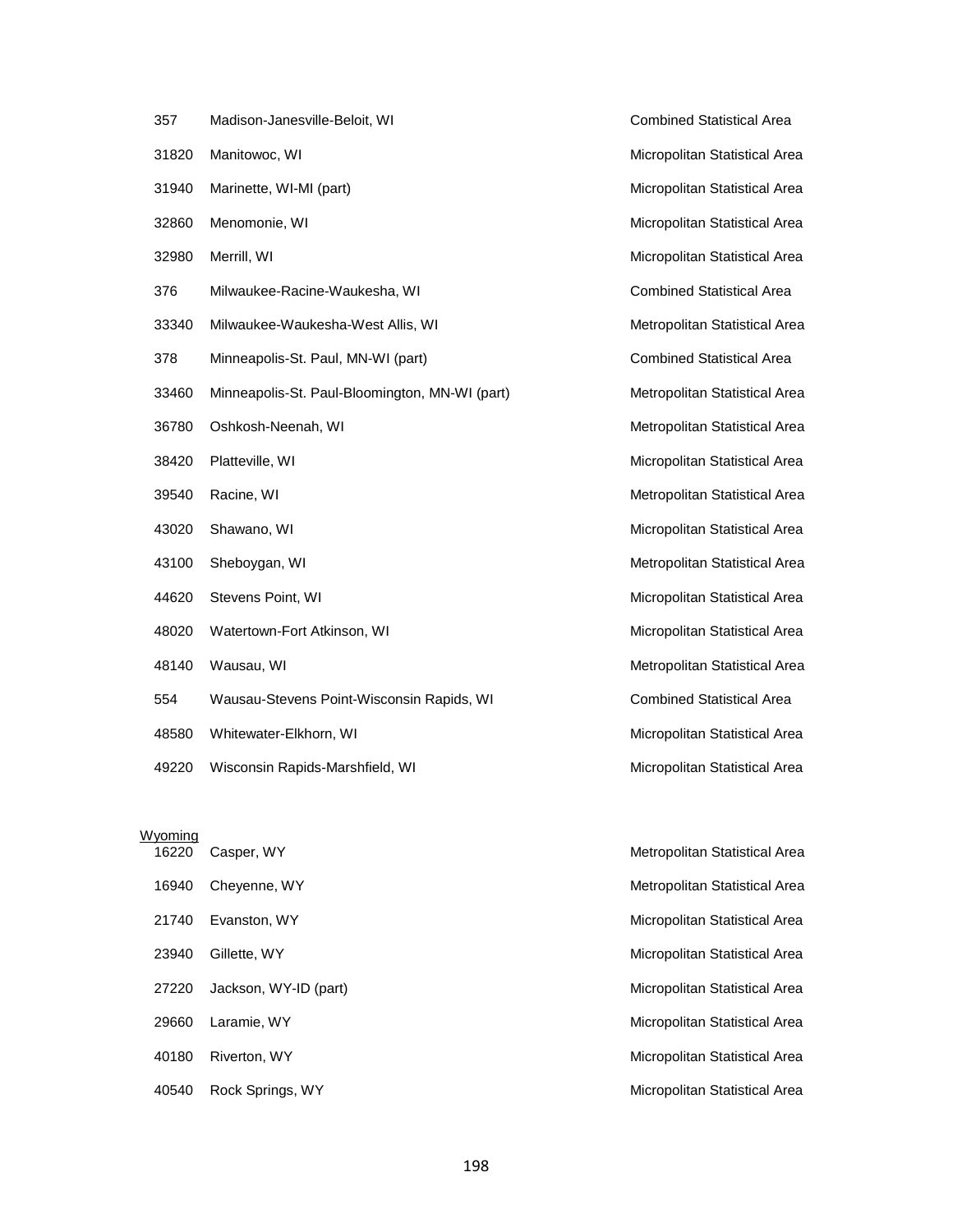| <b>Puerto Rico</b> |       |                              |                                  |
|--------------------|-------|------------------------------|----------------------------------|
|                    | 10260 | Adjuntas, PR                 | Micropolitan Statistical Area    |
|                    | 10380 | Aguadilla-Isabela, PR        | Metropolitan Statistical Area    |
|                    | 11640 | Arecibo, PR                  | Metropolitan Statistical Area    |
|                    | 17620 | Coamo, PR                    | Micropolitan Statistical Area    |
|                    | 17640 | Coco, PR                     | Micropolitan Statistical Area    |
|                    | 25020 | Guayama, PR                  | Metropolitan Statistical Area    |
|                    | 27580 | Jayuya, PR                   | Micropolitan Statistical Area    |
|                    | 32420 | Mayagüez, PR                 | Metropolitan Statistical Area    |
|                    | 364   | Mayagüez-San Germán, PR      | <b>Combined Statistical Area</b> |
|                    | 38660 | Ponce, PR                    | Metropolitan Statistical Area    |
|                    | 434   | Ponce-Coamo-Santa Isabel, PR | <b>Combined Statistical Area</b> |
|                    | 41900 | San Germán, PR               | Metropolitan Statistical Area    |
|                    | 490   | San Juan-Carolina, PR        | <b>Combined Statistical Area</b> |
|                    | 41980 | San Juan-Carolina-Caguas, PR | Metropolitan Statistical Area    |
|                    | 42180 | Santa Isabel, PR             | Micropolitan Statistical Area    |

**List 7**

# **New England City and Town Areas and New England City and Town Area Divisions**

This list provides titles and codes, principal cities, New England City and Town Area Division titles and codes (where applicable), and delineations in cities, towns, and equivalent entities for all 39 Metropolitan and Micropolitan New England City and Town Areas in the United States.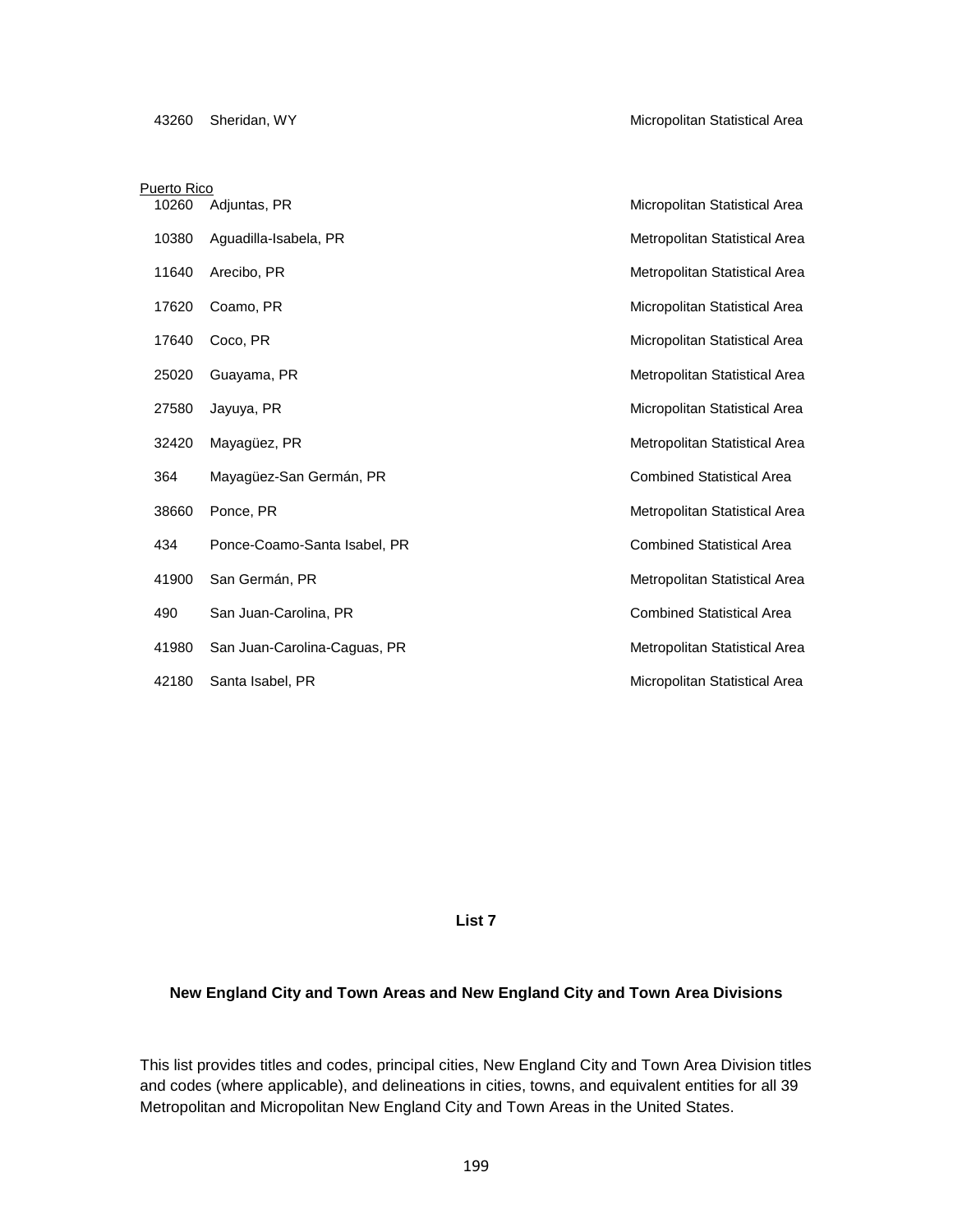70450 Athol, MA Micropolitan New England City and Town Area Principal City: Athol Franklin County, MA (part)

Orange town

Worcester County, MA (part)

Athol town, Petersham town

70600 Augusta, ME Micropolitan New England City and Town Area Principal City: Augusta Kennebec County, ME (part)

> Augusta city, Belgrade town, Chelsea town, China town, Farmingdale town, Gardiner city, Hallowell city, Manchester town, Mount Vernon town, Pittston town, Randolph town, Readfield town, Rome town, Sidney town, Vassalboro town, Wayne town, West Gardiner town, Windsor town, Winthrop town

Lincoln County, ME (part)

Somerville town, Whitefield town

Waldo County, ME (part)

Palermo town

#### 70750 Bangor, ME Metropolitan New England City and Town Area Principal City: Bangor

Hancock County, ME (part)

Amherst town, Aurora town, Dedham town, Osborn town, Otis town

Penobscot County, ME (part)

 Alton town, Argyle unorganized territory, Bangor city, Bradford town, Bradley town, Brewer city, Burlington town, Carmel town, Charleston town, Clifton town, Corinth town, Dixmont town, East Central Penobscot unorganized territory, Eddington town, Edinburg town, Enfield town, Etna town, Exeter town, Garland town, Glenburn town, Greenbush town, Hampden town, Hermon town, Holden town, Howland town, Hudson town, Kenduskeag town, Lagrange town, Levant town, Milford town, Newburgh town, Newport town, Old Town city, Orono town, Orrington town, Passadumkeag town, Penobscot Indian Island Reservation, Stetson town, Veazie town

Piscataquis County, ME (part)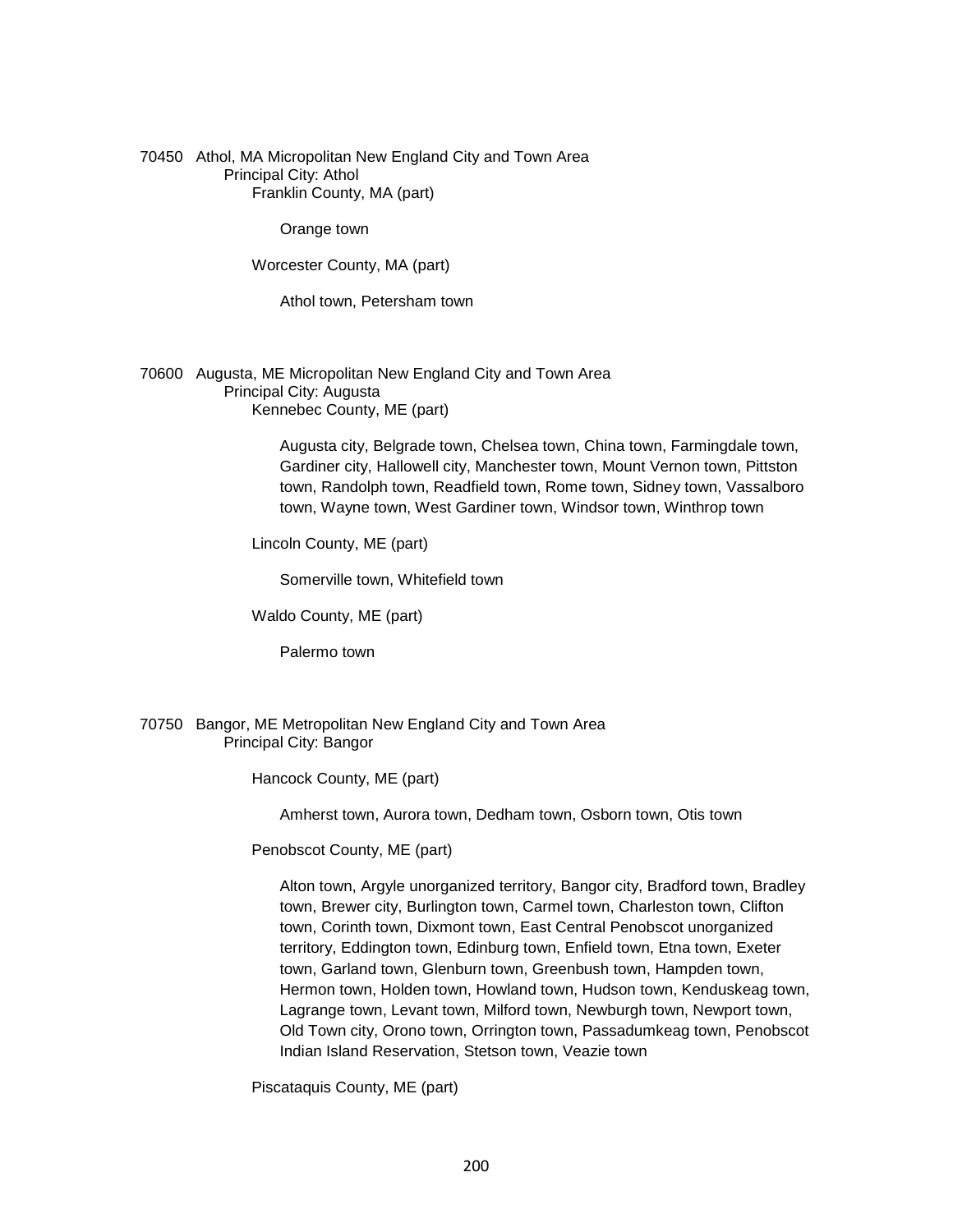Southeast Piscataquis unorganized territory

Waldo County, ME (part)

Winterport town

70900 Barnstable Town, MA Metropolitan New England City and Town Area Principal City: Barnstable Town Barnstable County, MA (part)

> Barnstable Town city, Bourne town, Brewster town, Chatham town, Dennis town, Eastham town, Falmouth town, Harwich town, Mashpee town, Orleans town, Sandwich town, Wellfleet town, Yarmouth town

Plymouth County, MA (part)

Marion town, Wareham town

### 71050 Barre, VT Micropolitan New England City and Town Area Principal City: Barre

Orange County, VT (part)

Orange town, Washington town, Williamstown town

Washington County, VT (part)

 Barre city, Barre town, Berlin town, Calais town, East Montpelier town, Marshfield town, Middlesex town, Montpelier city, Plainfield town, Woodbury town, Worcester town

71350 Bennington, VT Micropolitan New England City and Town Area Principal City: Bennington

Bennington County, VT (part)

 Bennington town, Glastenbury town, Pownal town, Shaftsbury town, Woodford town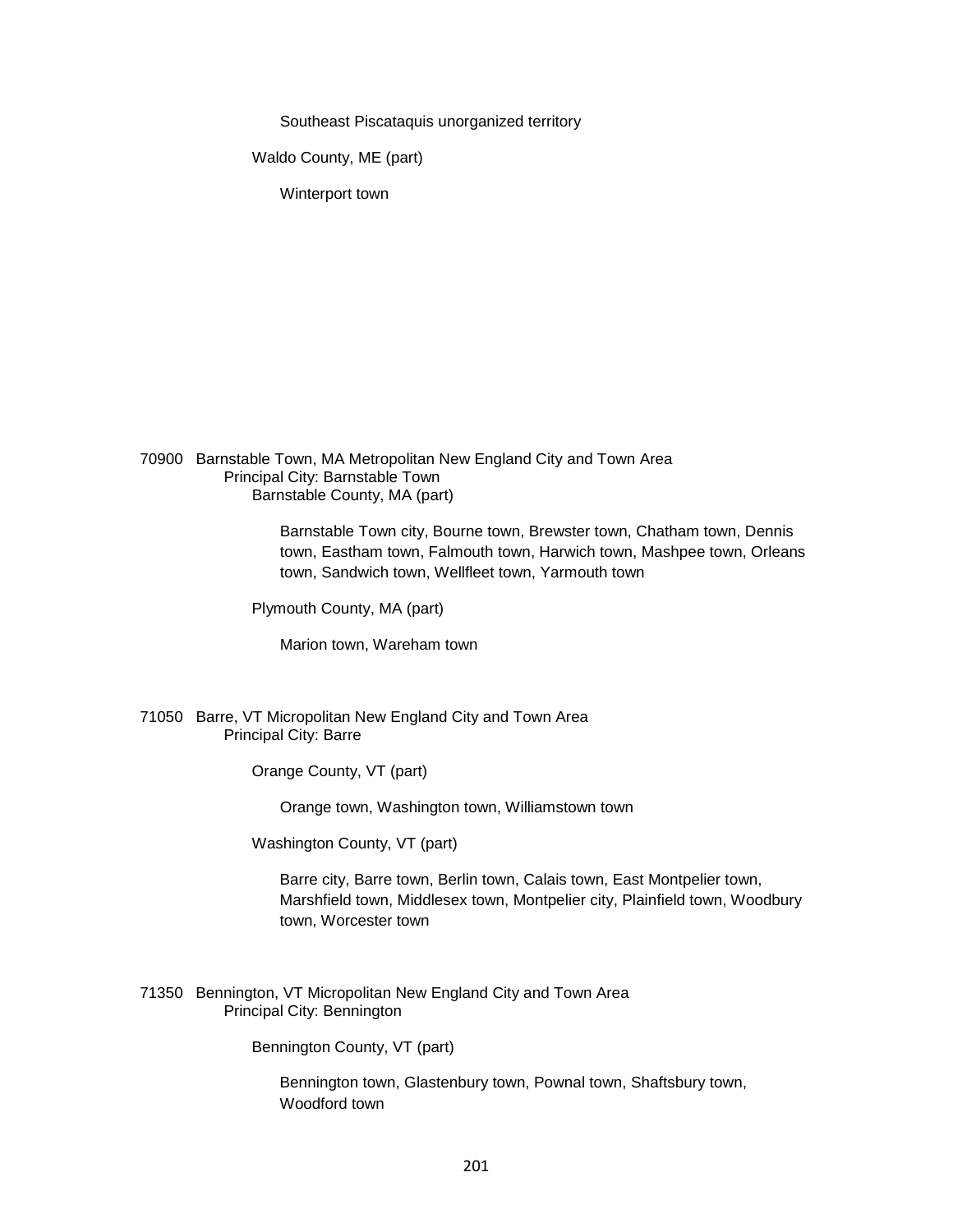71500 Berlin, NH Micropolitan New England City and Town Area

Principal City: Berlin

Coos County, NH (part)

 Berlin city, Dummer town, Gorham town, Milan town, Randolph town, Shelburne town, Stark town

71650 Boston-Cambridge-Nashua, MA-NH Metropolitan New England City and Town Area Principal Cities: Boston, MA; Cambridge, MA; Nashua, NH; Newton, MA; Framingham, MA; Waltham, MA

71654 Boston-Cambridge-Newton, MA New England City and Town Area Division Bristol County, MA (part)

Mansfield town

Essex County, MA (part)

 Andover town, Boxford town, Essex town, Gloucester city, Hamilton town, Ipswich town, Lynnfield town, Manchester-by-the-Sea town, Middleton town, Newbury town, Rockport town, Rowley town, Topsfield town, Wenham town

Middlesex County, MA (part)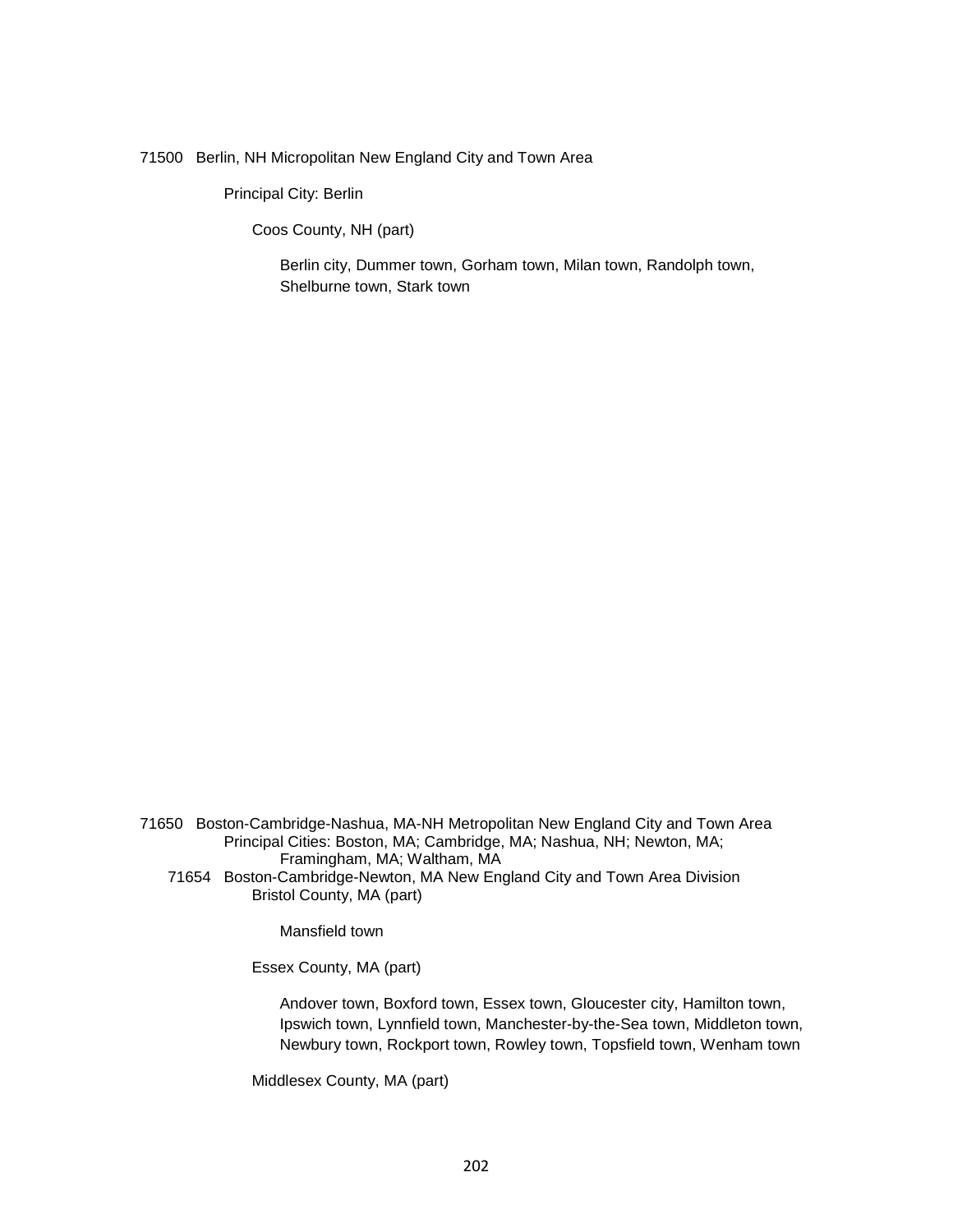Acton town, Arlington town, Bedford town, Belmont town, Boxborough town, Burlington town, Cambridge city, Carlisle town, Concord town, Everett city, Lexington town, Lincoln town, Malden city, Maynard town, Medford city, Melrose city, Newton city, North Reading town, Reading town, Sherborn town, Somerville city, Stoneham town, Stow town, Wakefield town, Waltham city, Watertown Town city, Wayland town, Weston town, Wilmington town, Winchester town, Woburn city

Norfolk County, MA (part)

 Braintree Town city, Brookline town, Canton town, Cohasset town, Dedham town, Dover town, Foxborough town, Franklin Town city, Holbrook town, Medfield town, Medway town, Millis town, Milton town, Needham town, Norfolk town, Norwood town, Quincy city, Randolph town, Sharon town, Stoughton town, Walpole town, Wellesley town, Westwood town, Weymouth Town city, Wrentham town

Plymouth County, MA (part)

 Abington town, Carver town, Duxbury town, Halifax town, Hanover town, Hingham town, Hull town, Kingston town, Marshfield town, Norwell town, Pembroke town, Plymouth town, Plympton town, Rockland town, Scituate town

Suffolk County, MA (part)

Boston city, Chelsea city, Revere city, Winthrop Town city

Worcester County, MA (part)

Berlin town, Bolton town

72104 Brockton-Bridgewater-Easton, MA New England City and Town Area Division Bristol County, MA (part)

Easton town

Norfolk County, MA (part)

Avon town

Plymouth County, MA (part)

 Bridgewater town, Brockton city, East Bridgewater town, Hanson town, West Bridgewater town, Whitman town

73104 Framingham, MA New England City and Town Area Division Middlesex County, MA (part)

> Ashland town, Framingham town, Holliston town, Hopkinton town, Hudson town, Marlborough city, Natick town, Sudbury town

Worcester County, MA (part)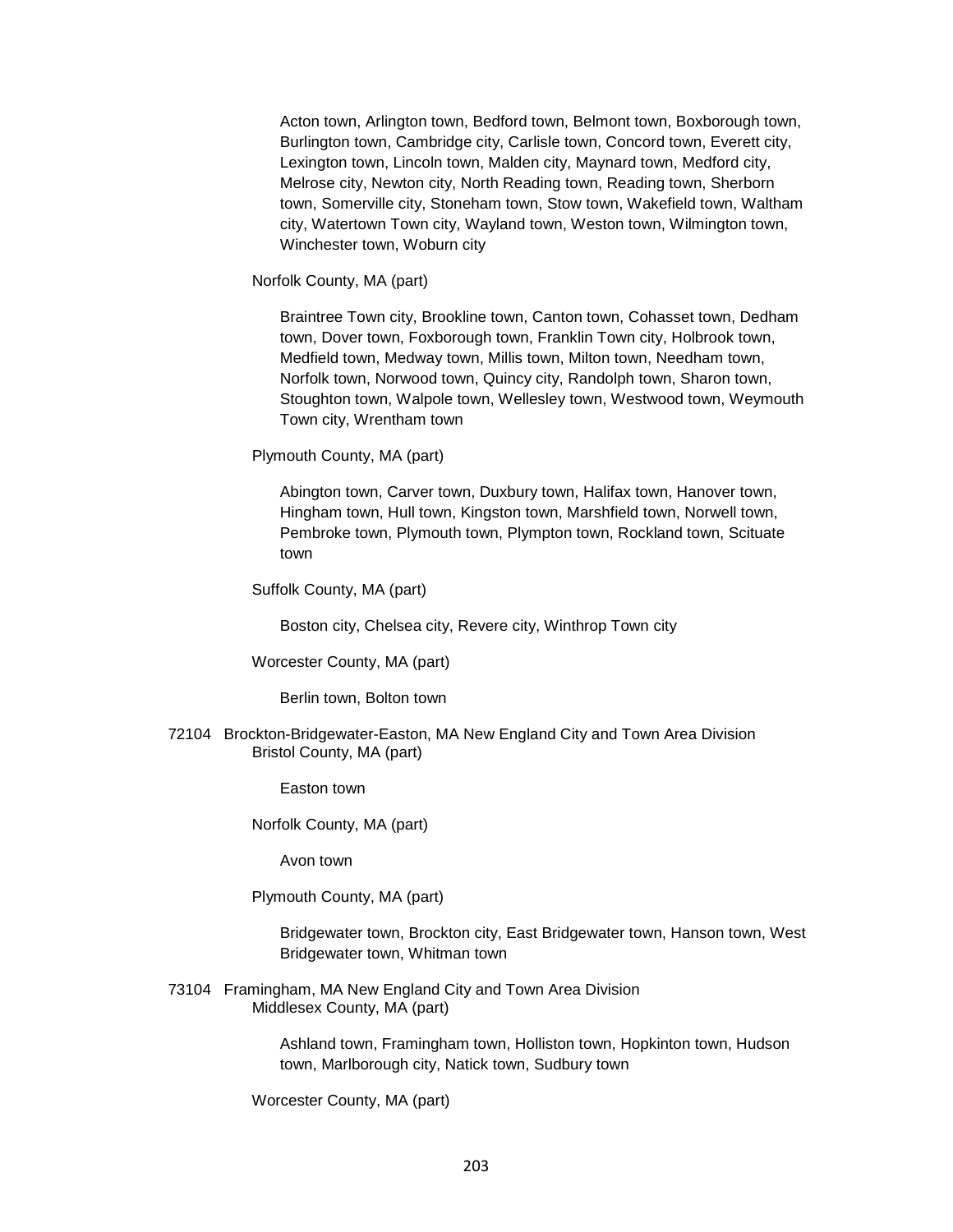Hopedale town, Mendon town, Milford town, Southborough town

71650 Boston-Cambridge-Nashua, MA-NH Metropolitan New England City and Town Area (continued)

73604 Haverhill-Newburyport-Amesbury Town, MA-NH New England City and Town Area Division

Essex County, MA (part)

 Amesbury Town city, Georgetown town, Groveland town, Haverhill city, Merrimac town, Newburyport city, Salisbury town, West Newbury town

Rockingham County, NH (part)

 Atkinson town, Danville town, East Kingston town, Fremont town, Hampstead town, Hampton Falls town, Kensington town, Kingston town, Newton town, Plaistow town, Sandown town, Seabrook town, South Hampton town

74204 Lawrence-Methuen Town-Salem, MA-NH New England City and Town Area Division Essex County, MA (part)

Lawrence city, Methuen Town city, North Andover town

Rockingham County, NH (part)

Salem town

74804 Lowell-Billerica-Chelmsford, MA-NH New England City and Town Area Division Middlesex County, MA (part)

> Ashby town, Ayer town, Billerica town, Chelmsford town, Dracut town, Groton town, Littleton town, Lowell city, Shirley town, Tewksbury town, Townsend town, Tyngsborough town, Westford town

Worcester County, MA (part)

Harvard town

Hillsborough County, NH (part)

Pelham town

74854 Lynn-Saugus-Marblehead, MA New England City and Town Area Division

Essex County, MA (part)

Lynn city, Marblehead town, Nahant town, Saugus town, Swampscott town

75404 Nashua, NH-MA New England City and Town Area Division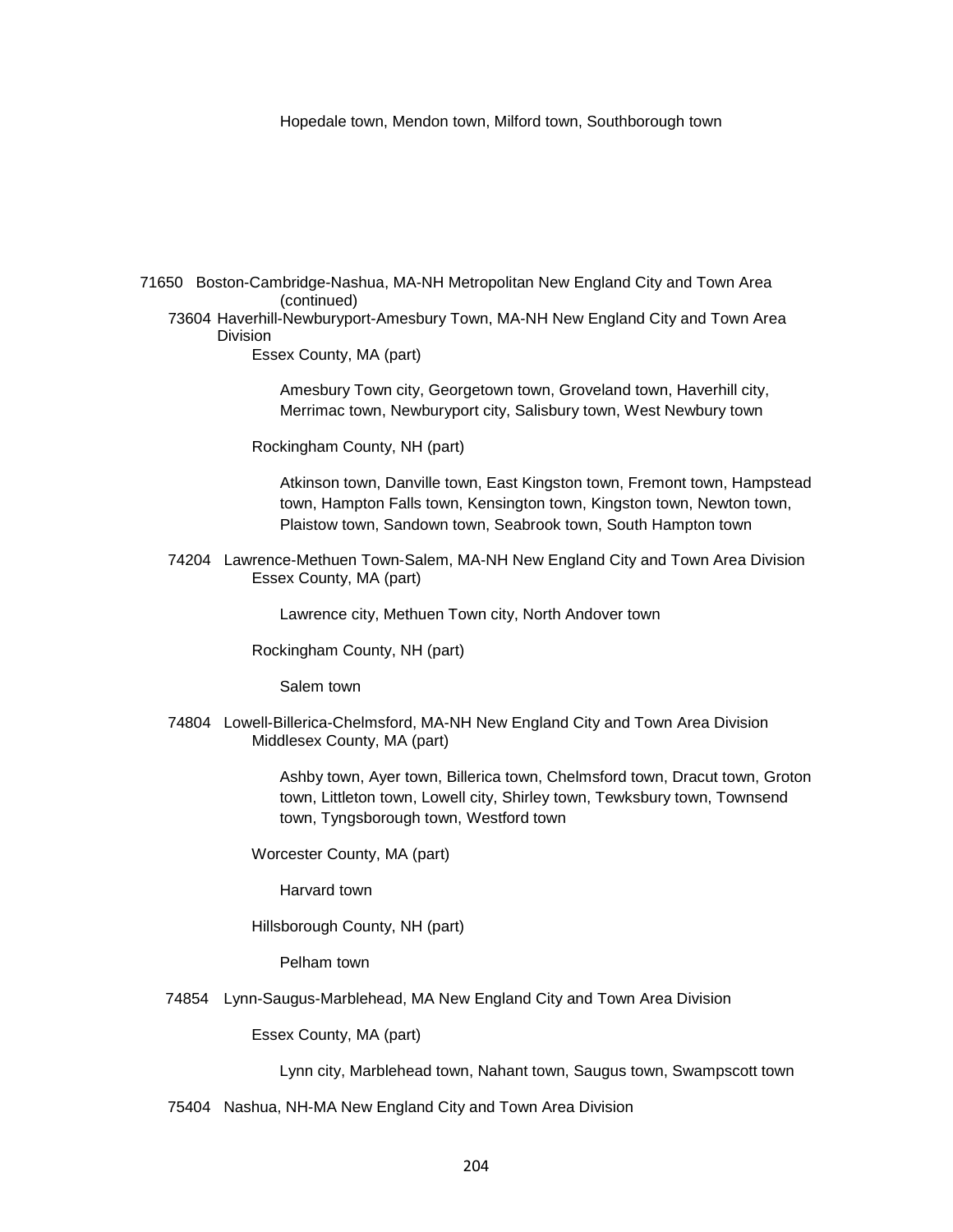Middlesex County, MA (part)

Dunstable town, Pepperell town

Hillsborough County, NH (part)

 Amherst town, Brookline town, Greenfield town, Greenville town, Hollis town, Hudson town, Litchfield town, Lyndeborough town, Mason town, Merrimack town, Milford town, Mont Vernon town, Nashua city, Temple town, Wilton town

Rockingham County, NH (part)

Chester town, Derry town, Londonderry town, Windham town

76524 Peabody-Salem-Beverly, MA New England City and Town Area Division

Essex County, MA (part)

Beverly city, Danvers town, Peabody city, Salem city

78254 Taunton-Middleborough-Norton, MA New England City and Town Area Division

Bristol County, MA (part)

 Berkley town, Dighton town, Freetown town, Norton town, Raynham town, Taunton city

Plymouth County, MA (part)

Lakeville town, Middleborough town, Rochester town

71950 Bridgeport-Stamford-Norwalk, CT Metropolitan New England City and Town Area Principal Cities: Bridgeport, Stamford, Norwalk, Stratford, Milford (balance) Fairfield County, CT (part)

> Bridgeport city, Darien town, Easton town, Fairfield town, Greenwich town, Monroe town, New Canaan town, Norwalk city, Redding town, Ridgefield town, Shelton city, Stamford city, Stratford town, Trumbull town, Weston town, Westport town, Wilton town

New Haven County, CT (part)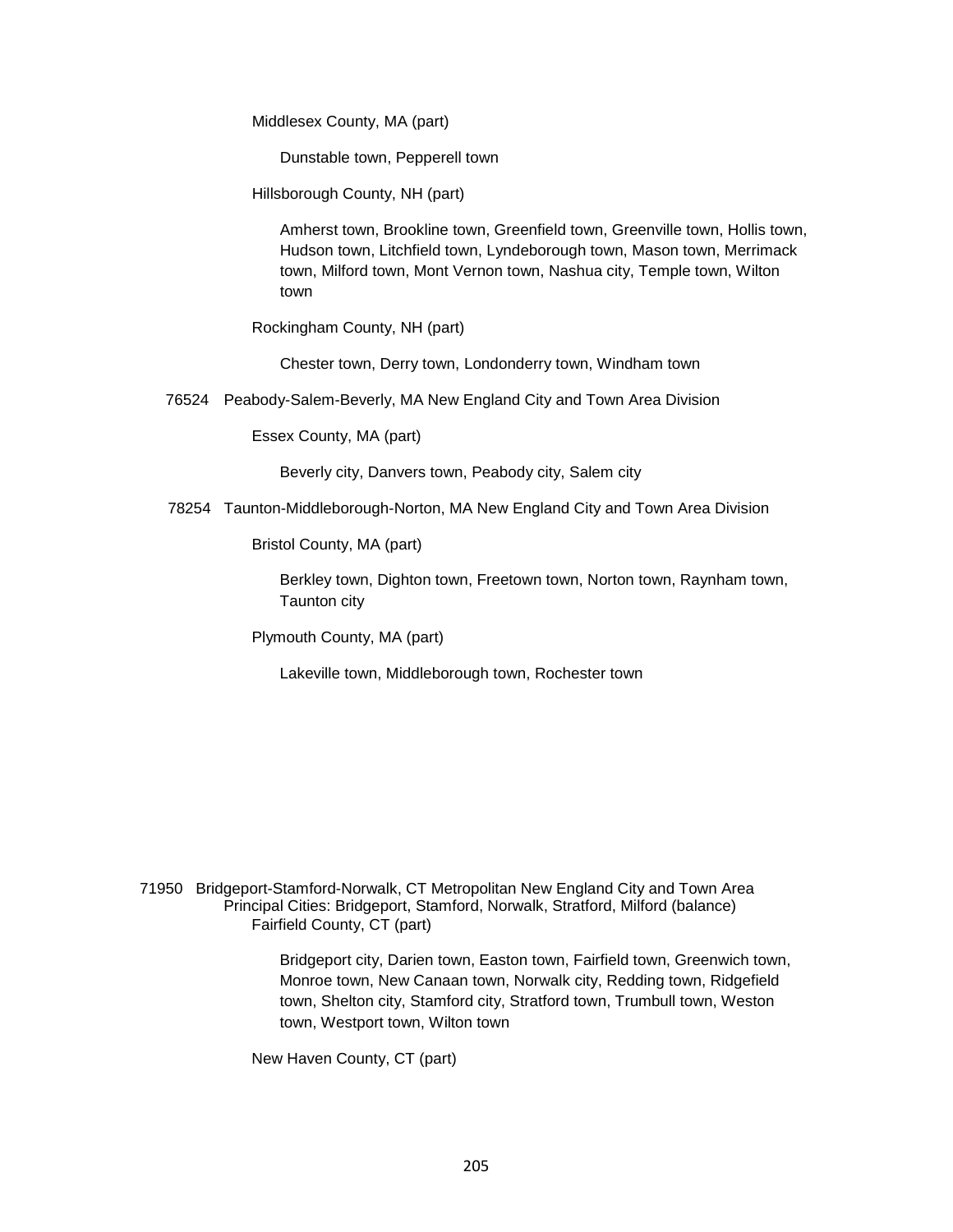Ansonia city, Derby city, Milford city, Oxford town, Seymour town, Southbury town, Woodbridge town

72250 Brunswick, ME Micropolitan New England City and Town Area Principal City: Brunswick

Cumberland County, ME (part)

Brunswick town, Harpswell town

Lincoln County, ME (part)

Dresden town, Westport Island town, Wiscasset town

Sagadahoc County, ME (part)

 Arrowsic town, Bath city, Bowdoin town, Bowdoinham town, Georgetown town, Phippsburg town, Topsham town, West Bath town, Woolwich town

72400 Burlington-South Burlington, VT Metropolitan New England City and Town Area Principal Cities: Burlington, South Burlington Addison County, VT (part)

> Ferrisburgh town, Lincoln town, Monkton town, Starksboro town, Vergennes city

Chittenden County, VT (part)

 Bolton town, Burlington city, Charlotte town, Colchester town, Essex town, Hinesburg town, Huntington town, Jericho town, Milton town, Richmond town, St. George town, Shelburne town, South Burlington city, Underhill town, Westford town, Williston town, Winooski city

Franklin County, VT (part)

 Fairfax town, Fletcher town, Georgia town, St. Albans city, St. Albans town, Swanton town

Grand Isle County, VT (part)

Grand Isle town, North Hero town, South Hero town

Lamoille County, VT (part)

Cambridge town

Washington County, VT (part)

Duxbury town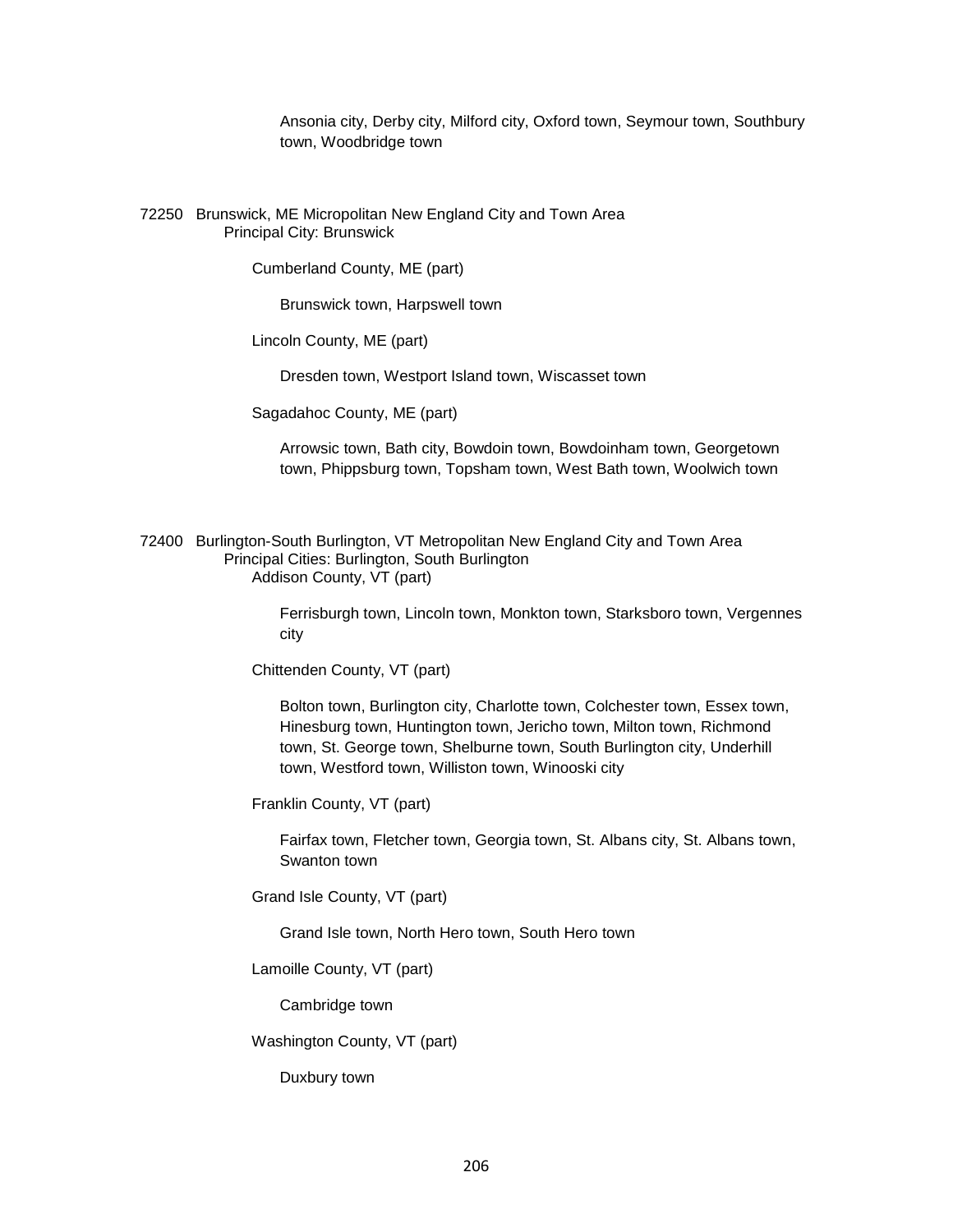72500 Claremont, NH Micropolitan New England City and Town Area

Principal City: Claremont

Sullivan County, NH (part)

Claremont city, Unity town

72700 Concord, NH Micropolitan New England City and Town Area Principal City: Concord Merrimack County, NH (part)

> Boscawen town, Bow town, Canterbury town, Chichester town, Concord city, Epsom town, Hopkinton town, Loudon town, Pittsfield town, Salisbury town, Warner town, Webster town

72850 Danbury, CT Metropolitan New England City and Town Area Principal City: Danbury

Fairfield County, CT (part)

 Bethel town, Brookfield town, Danbury city, New Fairfield town, Newtown town, Sherman town

Litchfield County, CT (part)

Bridgewater town, New Milford town

73050 Dover-Durham, NH-ME Metropolitan New England City and Town Area Principal Cities: Dover, NH; Durham, NH York County, ME (part) Berwick town, Lebanon town, South Berwick town

Strafford County, NH

 Barrington town, Dover city, Durham town, Farmington town, Lee town, Madbury town, Middleton town, Milton town, New Durham town, Rochester city, Rollinsford town, Somersworth city, Strafford town

73300 Greenfield Town, MA Micropolitan New England City and Town Area Principal City: Greenfield Town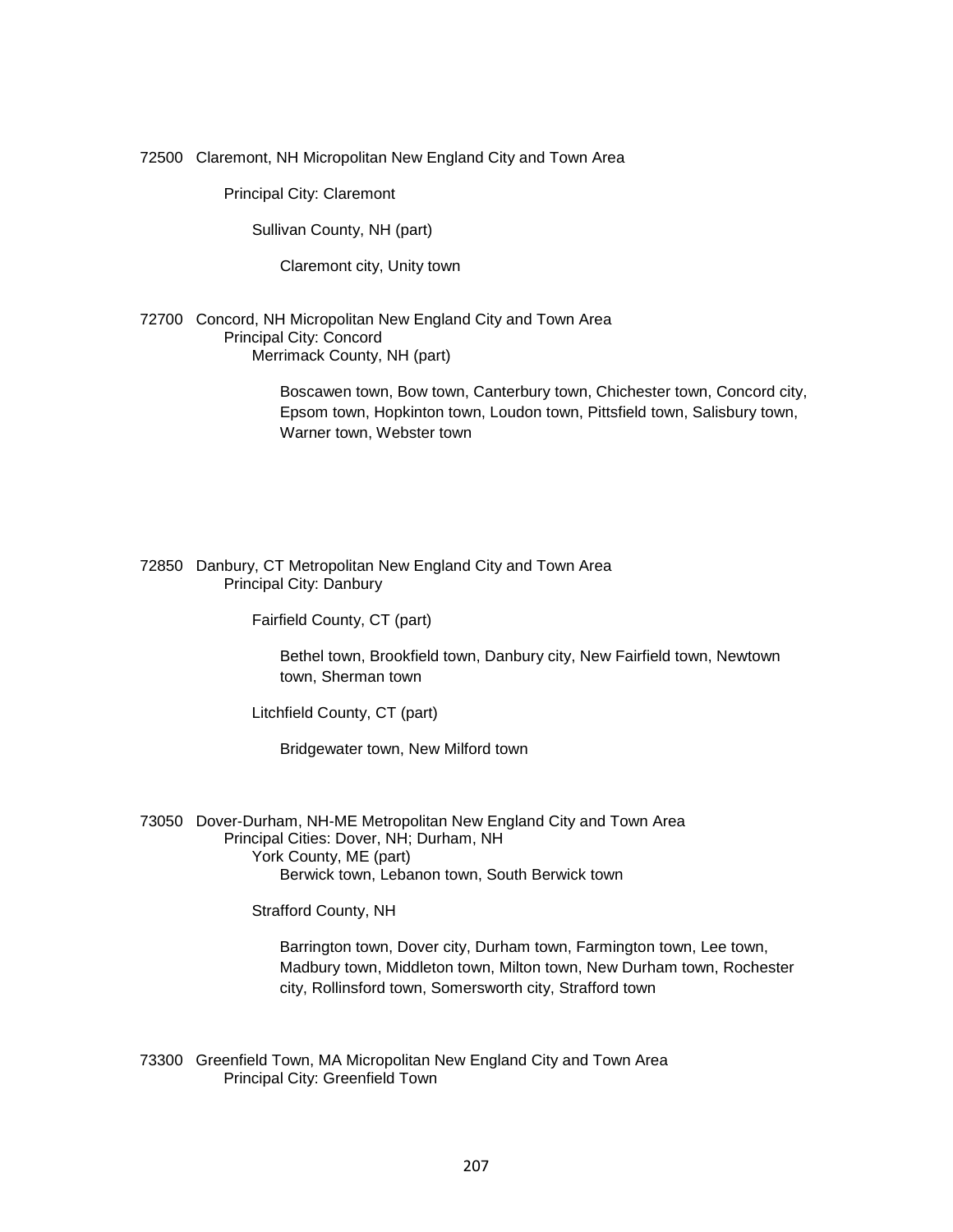Franklin County, MA (part)

 Bernardston town, Colrain town, Erving town, Gill town, Greenfield Town city, Heath town, Leyden town, Montague town, Northfield town

73450 Hartford-West Hartford-East Hartford, CT Metropolitan New England City and Town Area Principal Cities: Hartford, West Hartford, East Hartford, Middletown Hartford County, CT (part)

> Avon town, Berlin town, Bloomfield town, Bristol city, Burlington town, Canton town, East Granby town, East Hartford town, Farmington town, Glastonbury town, Granby town, Hartford city, Hartland town, Manchester town, Marlborough town, New Britain city, Newington town, Plainville town, Rocky Hill town, Simsbury town, Southington town, South Windsor town, West Hartford town, Wethersfield town, Windsor town

Litchfield County, CT (part)

 Barkhamsted town, Harwinton town, New Hartford town, Plymouth town, Thomaston town

Middlesex County, CT (part)

 Cromwell town, East Haddam town, East Hampton town, Haddam town, Middletown city, Portland town

New London County, CT (part)

Colchester town, Lebanon town

Tolland County, CT (part)

 Andover town, Bolton town, Columbia town, Coventry town, Ellington town, Hebron town, Mansfield town, Stafford town, Tolland town, Union town, Vernon town, Willington town

Windham County, CT (part)

Ashford town, Chaplin town, Scotland town, Windham town

#### 73750 Keene, NH Micropolitan New England City and Town Area

#### Principal City: Keene

Cheshire County, NH (part)

 Chesterfield town, Gilsum town, Harrisville town, Keene city, Marlborough town, Marlow town, Nelson town, Richmond town, Roxbury town, Sullivan town, Surry town, Swanzey town, Troy town, Westmoreland town, Winchester town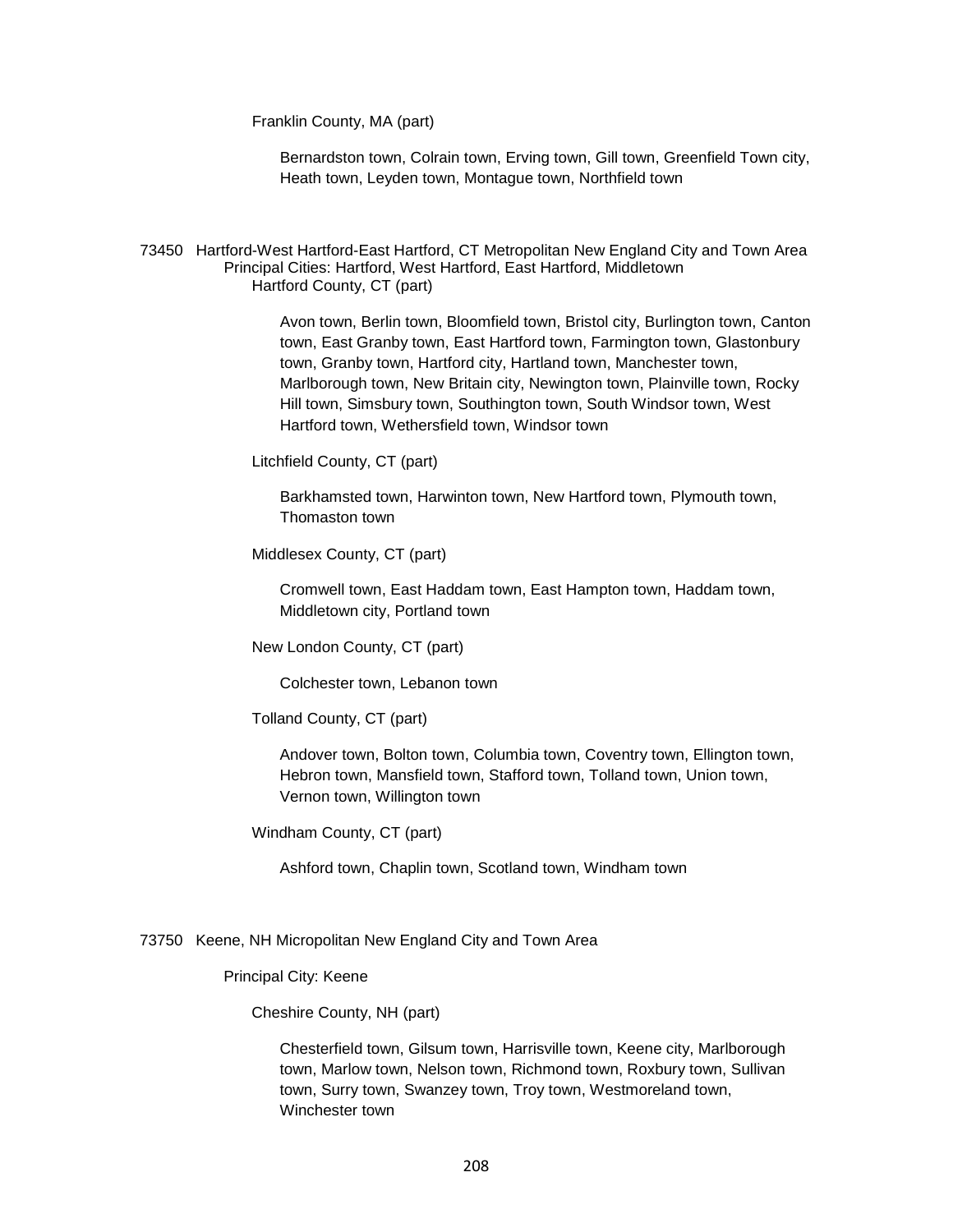73900 Laconia, NH Micropolitan New England City and Town Area Principal City: Laconia Belknap County, NH (part)

Gilford town, Laconia city

74350 Lebanon, NH-VT Micropolitan New England City and Town Area

Principal City: Lebanon, NH

Grafton County, NH (part)

 Canaan town, Dorchester town, Enfield town, Grafton town, Hanover town, Lebanon city, Lyme town, Orange town, Orford town, Piermont town

Sullivan County, NH (part)

Cornish town, Croydon town, Grantham town, Plainfield town

Orange County, VT (part)

 Bradford town, Corinth town, Fairlee town, Strafford town, Thetford town, Tunbridge town, Vershire town, West Fairlee town

Windsor County, VT (part)

 Hartford town, Hartland town, Norwich town, Royalton town, Sharon town, West Windsor town, Windsor town

74500 Leominster-Gardner, MA Metropolitan New England City and Town Area Principal Cities: Leominster, Gardner Worcester County, MA (part)

> Ashburnham town, Fitchburg city, Gardner city, Leominster city, Lunenburg town, Phillipston town, Royalston town, Templeton town, Westminster town, Winchendon town

74650 Lewiston-Auburn, ME Metropolitan New England City and Town Area

Principal Cities: Lewiston, Auburn

Androscoggin County, ME (part)

 Auburn city, Greene town, Leeds town, Lewiston city, Lisbon town, Mechanic Falls town, Minot town, Poland town, Sabattus town, Turner town, Wales town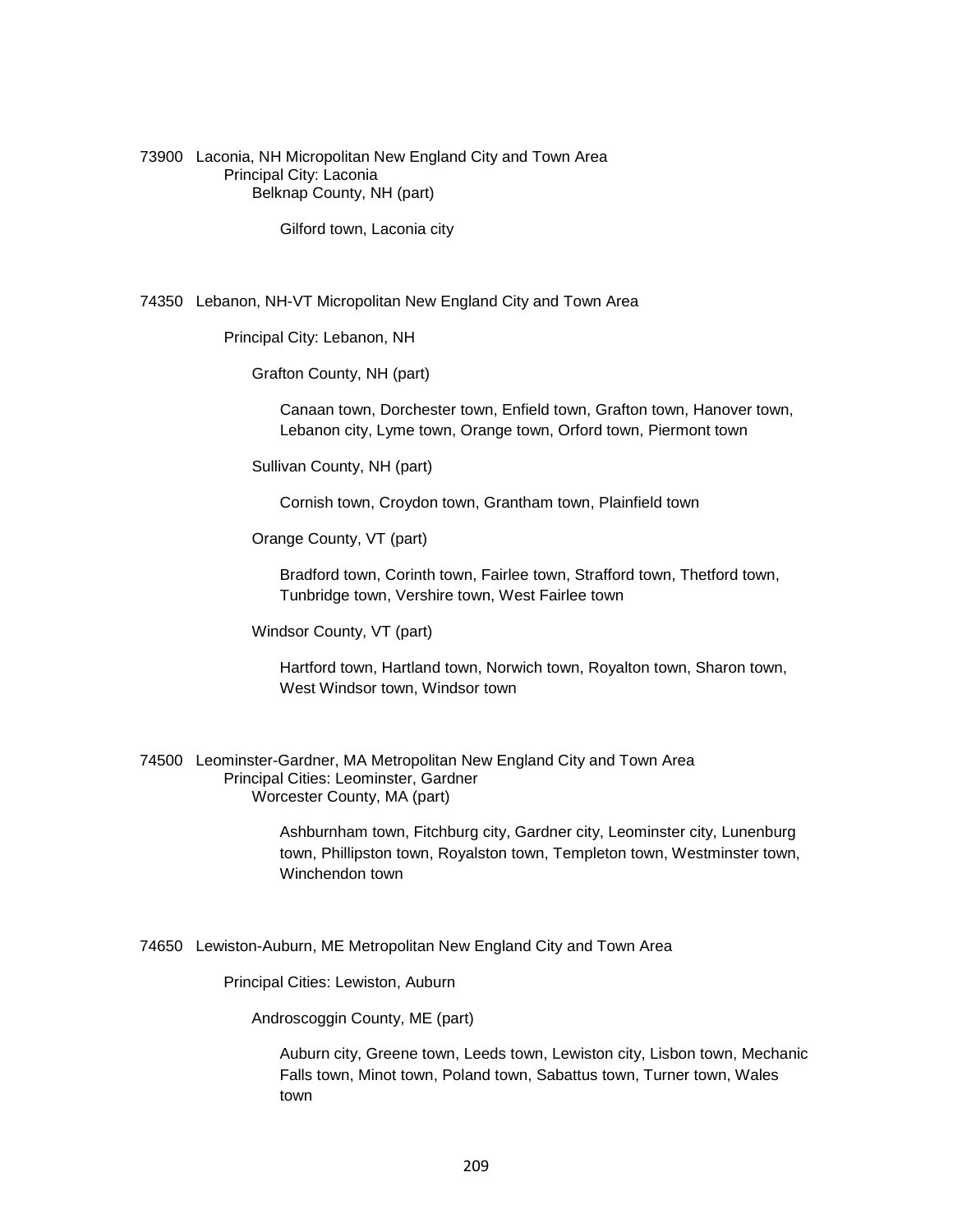Kennebec County, ME (part)

Monmouth town

Oxford County, ME (part)

Buckfield town, Canton town, Hartford town, Hebron town

74950 Manchester, NH Metropolitan New England City and Town Area Principal City: Manchester Hillsborough County, NH (part)

> Bedford town, Goffstown town, Manchester city, New Boston town, Weare town

Merrimack County, NH (part)

Allenstown town, Dunbarton town, Hooksett town, Pembroke town

Rockingham County, NH (part)

Auburn town, Candia town

75550 New Bedford, MA Metropolitan New England City and Town Area Principal City: New Bedford Bristol County, MA (part)

Acushnet town, Dartmouth town, Fairhaven town, New Bedford city

Plymouth County, MA (part)

Mattapoisett town

75700 New Haven, CT Metropolitan New England City and Town Area

Principal City: New Haven

Middlesex County, CT (part)

 Chester town, Clinton town, Deep River town, Durham town, Essex town, Killingworth town, Middlefield town, Old Saybrook town, Westbrook town

New Haven County, CT (part)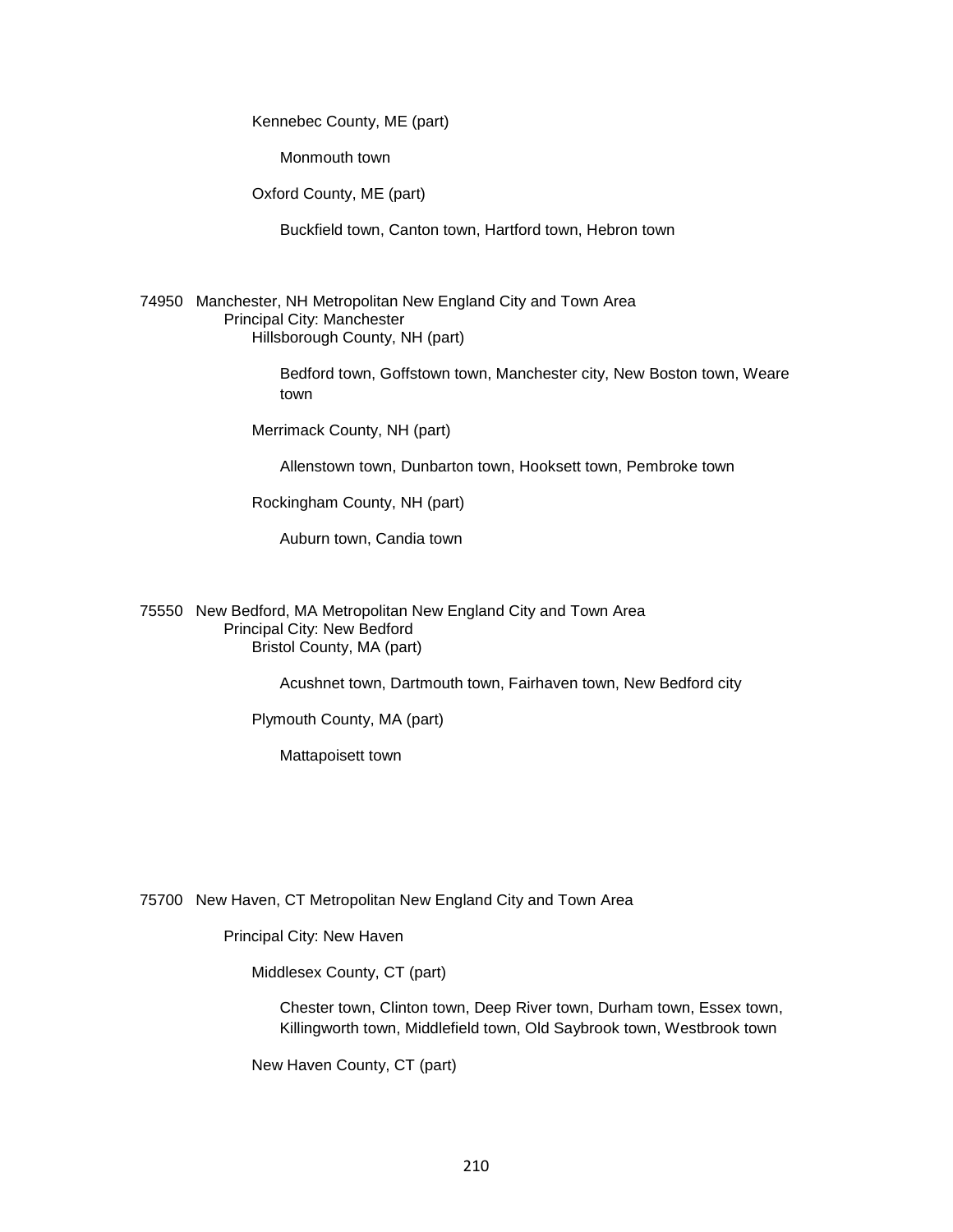Bethany town, Branford town, Cheshire town, East Haven town, Guilford town, Hamden town, Madison town, Meriden city, New Haven city, North Branford town, North Haven town, Orange town, Wallingford town, West Haven city

#### 76150 North Adams, MA-VT Micropolitan New England City and Town Area Principal City: North Adams, MA Berkshire County, MA (part)

Clarksburg town, Florida town, North Adams city, Williamstown town

Bennington County, VT (part)

Stamford town

76450 Norwich-New London-Westerly, CT-RI Metropolitan New England City and Town Area Principal Cities: Norwich, CT; New London, CT; Westerly, RI New London County, CT (part)

> Bozrah town, East Lyme town, Franklin town, Griswold town, Groton town, Ledyard town, Lisbon town, Lyme town, Montville town, New London city, North Stonington town, Norwich city, Old Lyme town, Preston town, Salem town, Sprague town, Stonington town, Voluntown town, Waterford town

Windham County, CT (part)

Canterbury town

Washington County, RI (part)

Hopkinton town, Westerly town

76600 Pittsfield, MA Metropolitan New England City and Town Area Principal City: Pittsfield

Berkshire County, MA (part)

 Adams town, Becket town, Cheshire town, Dalton town, Hinsdale town, Lanesborough town, Lee town, Lenox town, New Ashford town, Peru town, Pittsfield city, Richmond town, Savoy town, Washington town, Windsor town

Hampshire County, MA (part)

Middlefield town

76750 Portland-South Portland, ME Metropolitan New England City and Town Area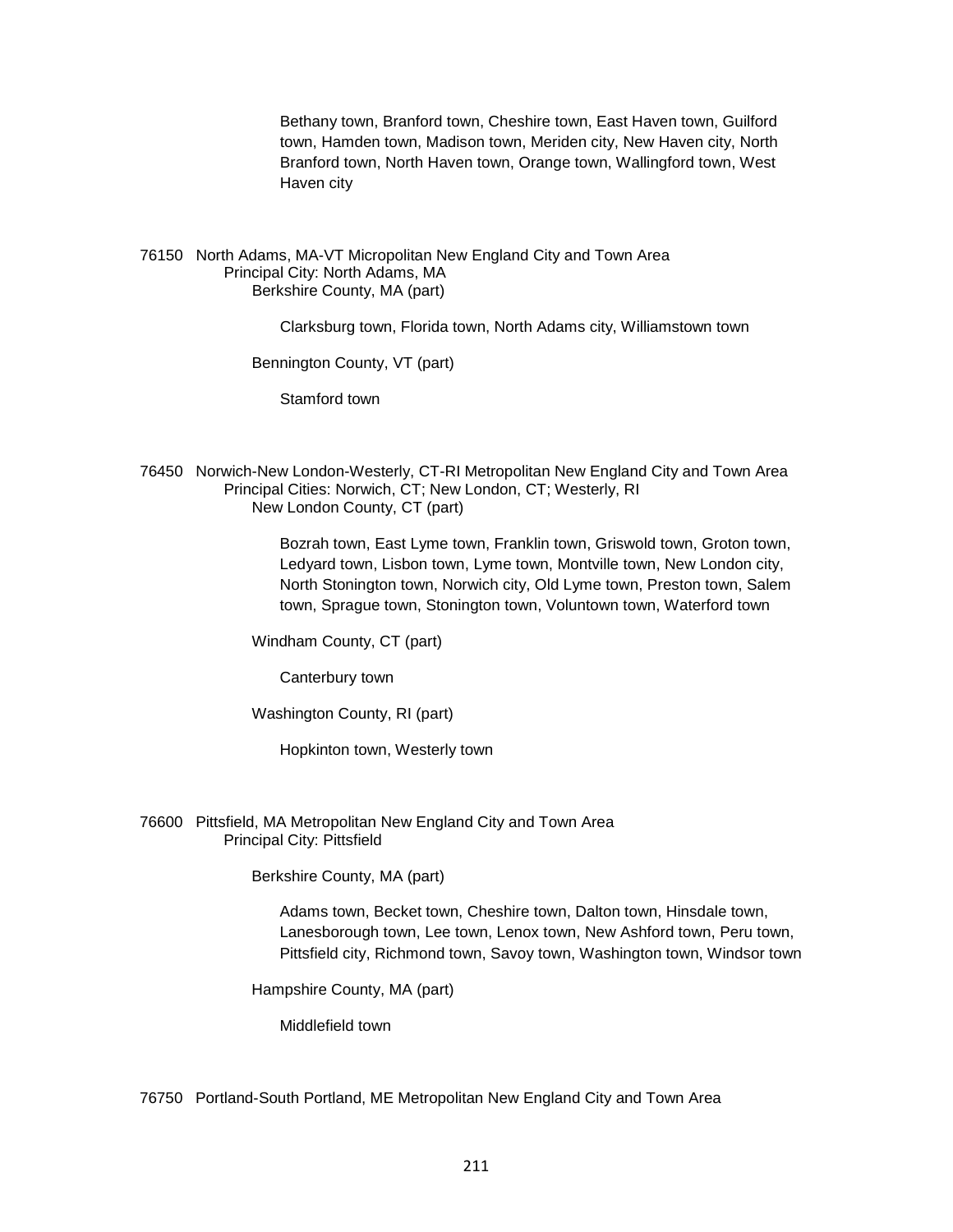Principal Cities: Portland, South Portland Androscoggin County, ME (part) Durham town Cumberland County, ME (part)

> Baldwin town, Cape Elizabeth town, Casco town, Chebeague Island town, Cumberland town, Falmouth town, Freeport town, Frye Island town, Gorham town, Gray town, Long Island town, Naples town, New Gloucester town, North Yarmouth town, Portland city, Pownal town, Raymond town, Scarborough town, Sebago town, South Portland city, Standish town, Westbrook city, Windham town, Yarmouth town

York County, ME (part)

 Arundel town, Biddeford city, Buxton town, Cornish town, Dayton town, Hollis town, Kennebunk town, Kennebunkport town, Limerick town, Limington town, Lyman town, Old Orchard Beach town, Saco city, Waterboro town

76900 Portsmouth, NH-ME Metropolitan New England City and Town Area Principal City: Portsmouth, NH York County, ME (part)

Eliot town, Kittery town, York town

Rockingham County, NH (part)

 Brentwood town, Epping town, Exeter town, Greenland town, Hampton town, New Castle town, Newfields town, Newington town, Newmarket town, North Hampton town, Portsmouth city, Rye town, Stratham town

77200 Providence-Warwick, RI-MA Metropolitan New England City and Town Area Principal Cities: Providence, RI; Warwick, RI Bristol County, MA (part)

> Attleboro city, Fall River city, North Attleborough town, Rehoboth town, Seekonk town, Somerset town, Swansea town, Westport town

Norfolk County, MA (part)

Bellingham town, Plainville town

Worcester County, MA (part)

Blackstone town, Millville town

Bristol County, RI

Barrington town, Bristol town, Warren town

Kent County, RI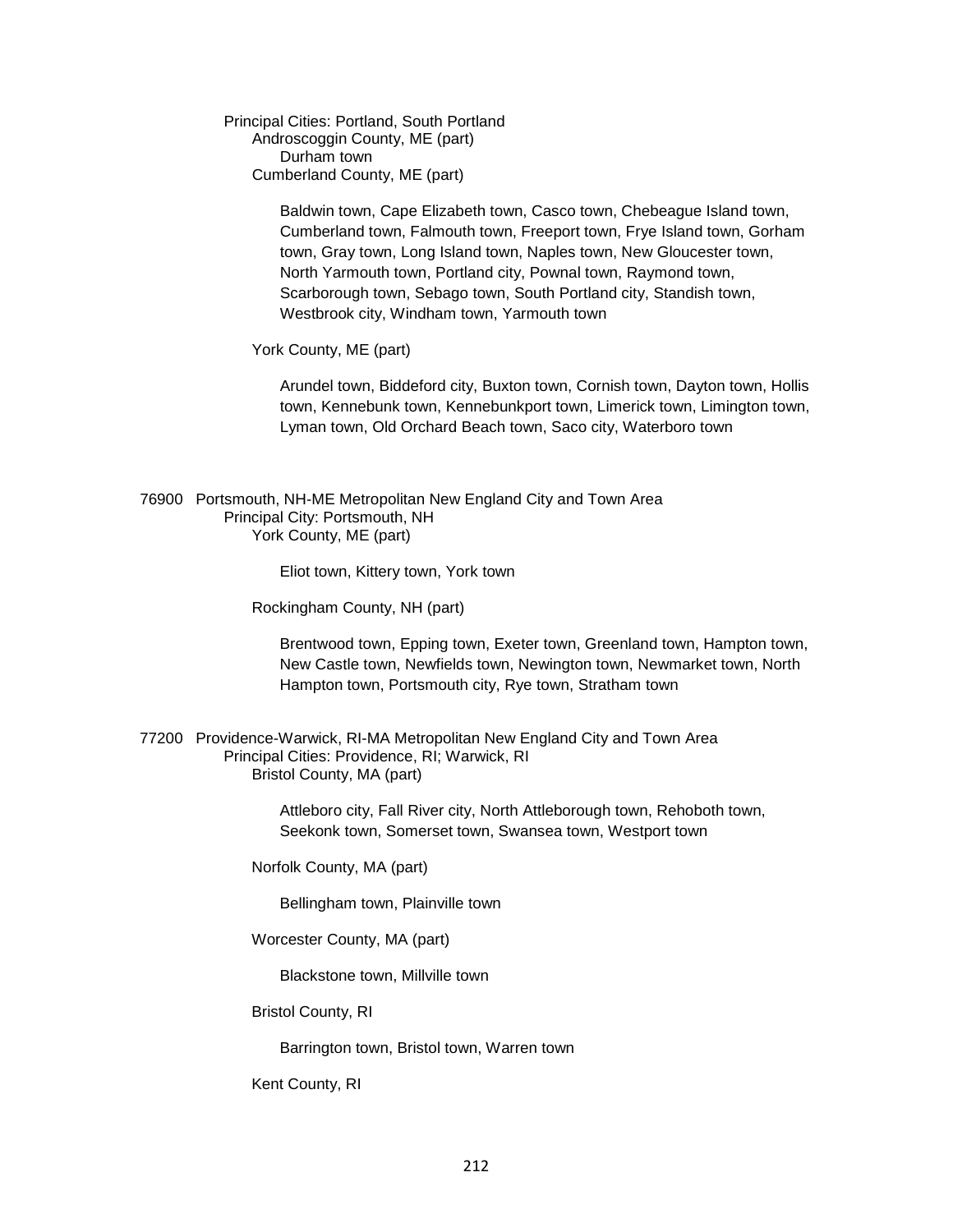Coventry town, East Greenwich town, Warwick city, West Greenwich town, West Warwick town

Newport County, RI (part)

 Jamestown town, Little Compton town, Middletown town, Newport city, Portsmouth town, Tiverton town

Providence County, RI

 Burrillville town, Central Falls city, Cranston city, Cumberland town, East Providence city, Foster town, Glocester town, Johnston town, Lincoln town, North Providence town, North Smithfield town, Pawtucket city, Providence city, Scituate town, Smithfield town, Woonsocket city

Washington County, RI (part)

 Charlestown town, Exeter town, Narragansett town, North Kingstown town, Richmond town, South Kingstown town

77650 Rutland, VT Micropolitan New England City and Town Area

Principal City: Rutland

Rutland County, VT (part)

 Castleton town, Chittenden town, Clarendon town, Hubbardton town, Ira town, Mendon town, Middletown Springs town, Pittsford town, Proctor town, Rutland city, Rutland town, Shrewsbury town, Wallingford town, West Rutland town

77950 Sanford, ME Micropolitan New England City and Town Area Principal City: Sanford

York County, ME (part)

Sanford city, Shapleigh town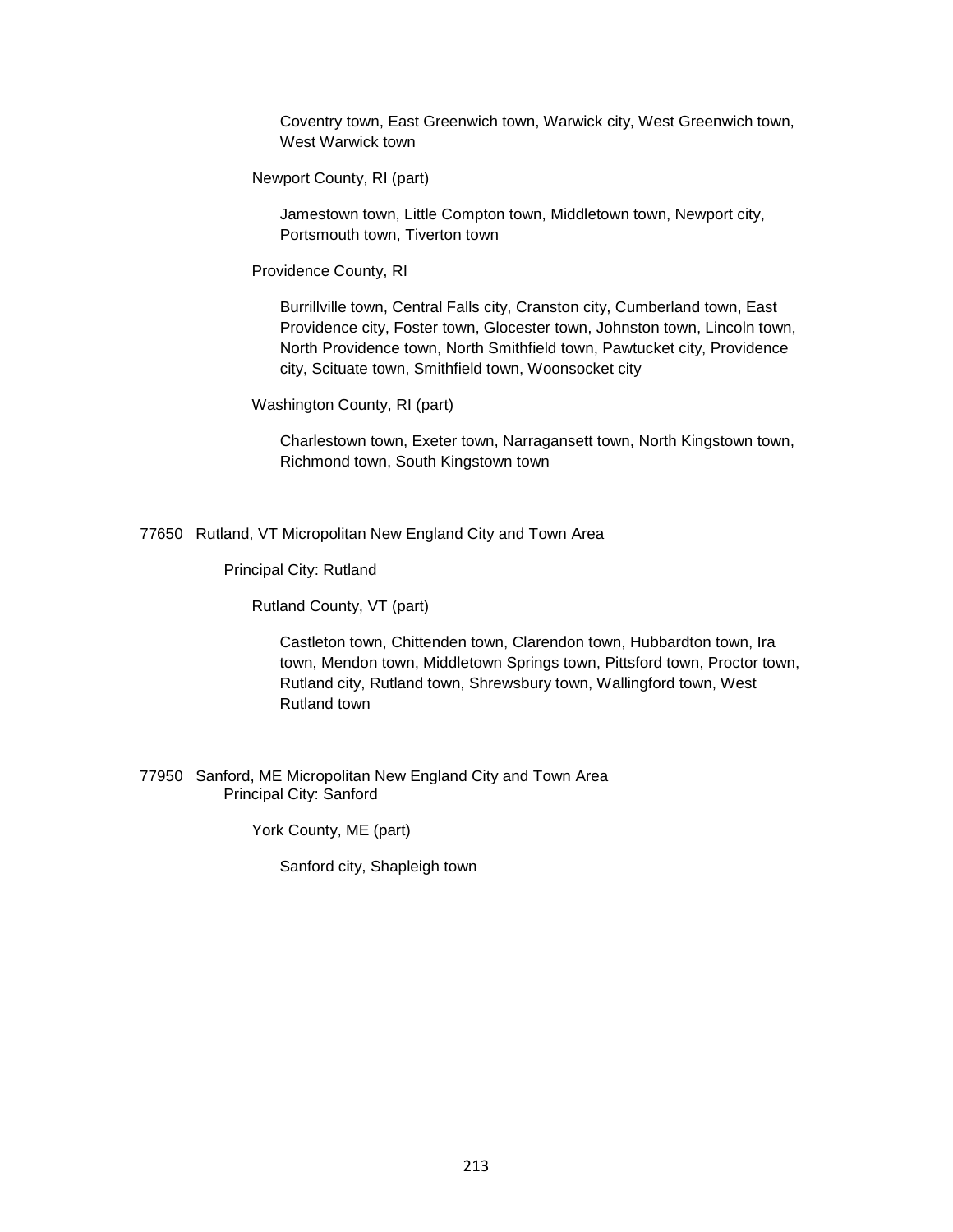#### 78100 Springfield, MA-CT Metropolitan New England City and Town Area Principal City: Springfield, MA Hartford County, CT (part)

East Windsor town, Enfield town, Suffield town, Windsor Locks town

Tolland County, CT (part)

Somers town

Franklin County, MA (part)

 Ashfield town, Conway town, Deerfield town, Leverett town, Shutesbury town, Sunderland town, Wendell town, Whately town

Hampden County, MA (part)

 Agawam Town city, Blandford town, Chester town, Chicopee city, East Longmeadow town, Granville town, Hampden town, Holyoke city, Longmeadow town, Ludlow town, Monson town, Montgomery town, Palmer Town city, Russell town, Southwick town, Springfield city, Tolland town, Wales town, Westfield city, West Springfield Town city, Wilbraham town

Hampshire County, MA (part)

 Amherst town, Belchertown town, Chesterfield town, Cummington town, Easthampton Town city, Goshen town, Granby town, Hadley town, Hatfield town, Huntington town, Northampton city, Pelham town, Southampton town, South Hadley town, Ware town, Westhampton town, Williamsburg town, Worthington town

#### 78400 Torrington, CT Micropolitan New England City and Town Area Principal City: Torrington

Litchfield County, CT (part)

Colebrook town, Torrington city, Winchester town

78500 Vineyard Haven, MA Micropolitan New England City and Town Area

Principal City: Vineyard Haven

Dukes County, MA (part)

 Aquinnah town, Chilmark town, Edgartown town, Oak Bluffs town, Tisbury town, West Tisbury town

78700 Waterbury, CT Metropolitan New England City and Town Area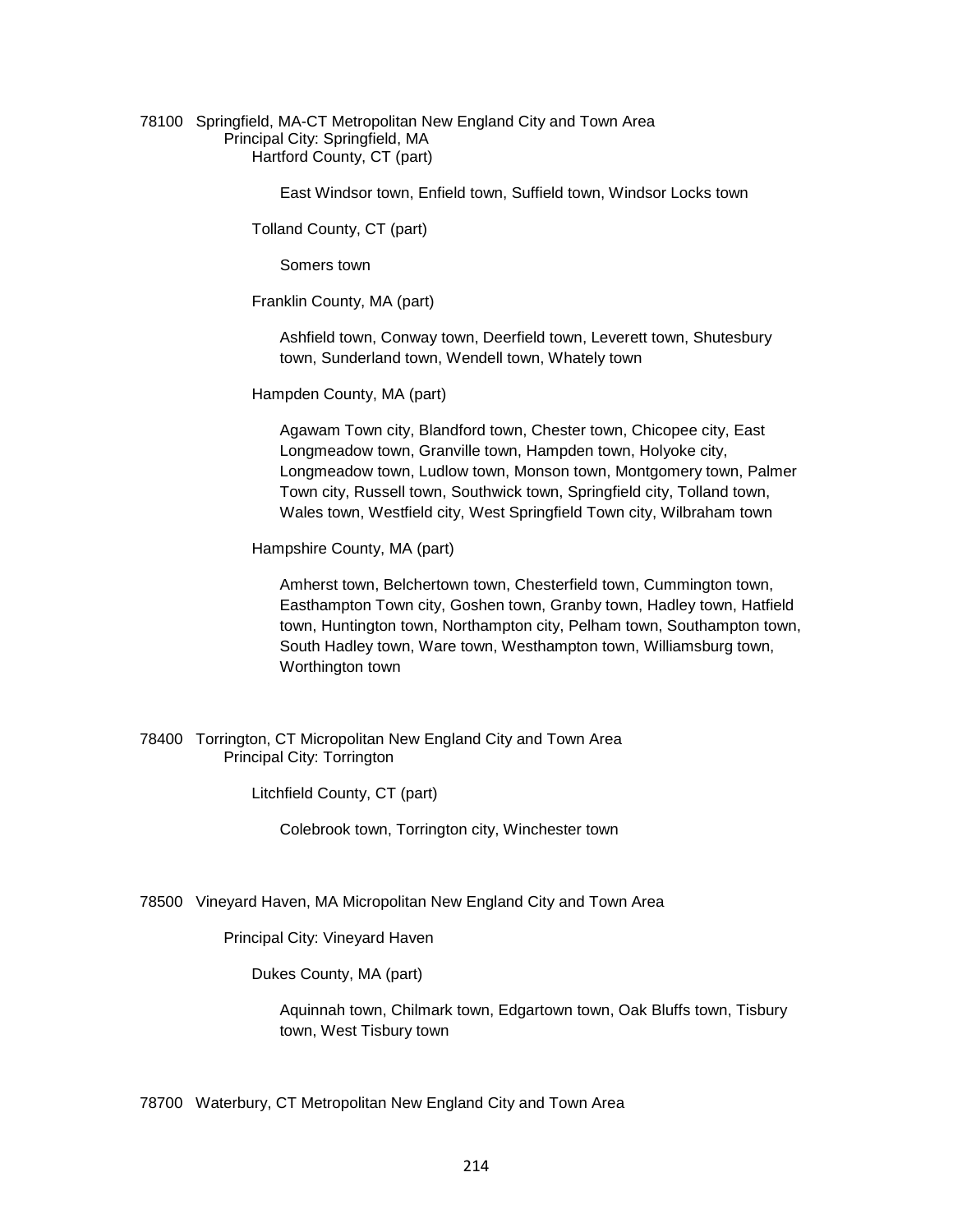Principal City: Waterbury

Litchfield County, CT (part)

Bethlehem town, Watertown town, Woodbury town

New Haven County, CT (part)

 Beacon Falls town, Middlebury town, Naugatuck borough, Prospect town, Waterbury city, Wolcott town

78850 Waterville, ME Micropolitan New England City and Town Area Principal City: Waterville Kennebec County, ME (part)

> Albion town, Benton town, Clinton town, Oakland town, Unity unorganized territory, Waterville city, Winslow town

Somerset County, ME (part)

Fairfield town

Waldo County, ME (part)

Burnham town

79600 Worcester, MA-CT Metropolitan New England City and Town Area

Principal City: Worcester, MA

Windham County, CT (part)

 Brooklyn town, Killingly town, Plainfield town, Pomfret town, Putnam town, Sterling town, Thompson town, Woodstock town

Hampden County, MA (part)

Brimfield town, Holland town

Worcester County, MA (part)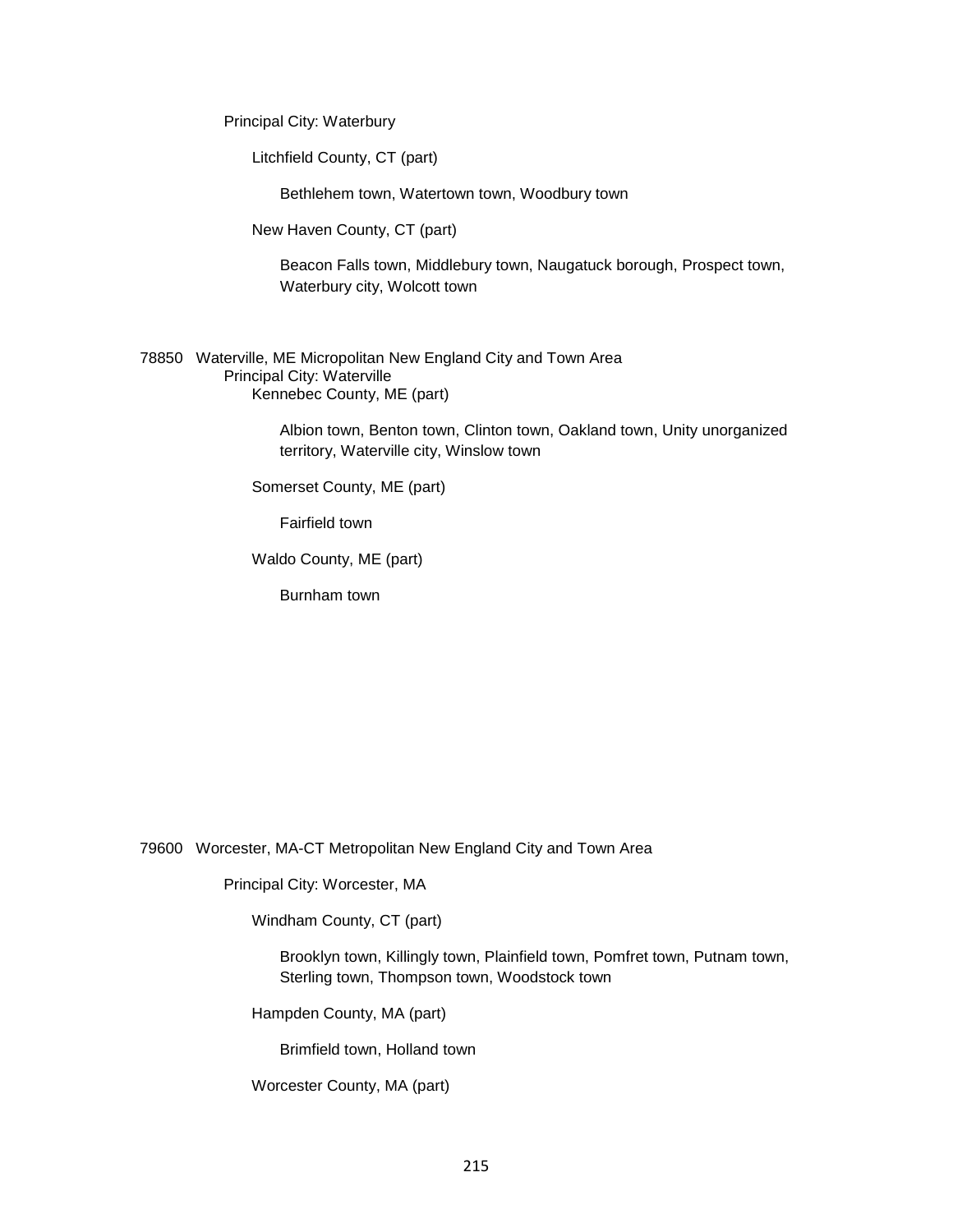Auburn town, Barre town, Boylston town, Brookfield town, Charlton town, Clinton town, Douglas town, Dudley town, East Brookfield town, Grafton town, Holden town, Hubbardston town, Lancaster town, Leicester town, Millbury town, New Braintree town, Northborough town, Northbridge town, North Brookfield town, Oakham town, Oxford town, Paxton town, Princeton town, Rutland town, Shrewsbury town, Southbridge Town city, Spencer town, Sterling town, Sturbridge town, Sutton town, Upton town, Uxbridge town, Warren town, Webster town, Westborough town, West Boylston town, West Brookfield town, Worcester city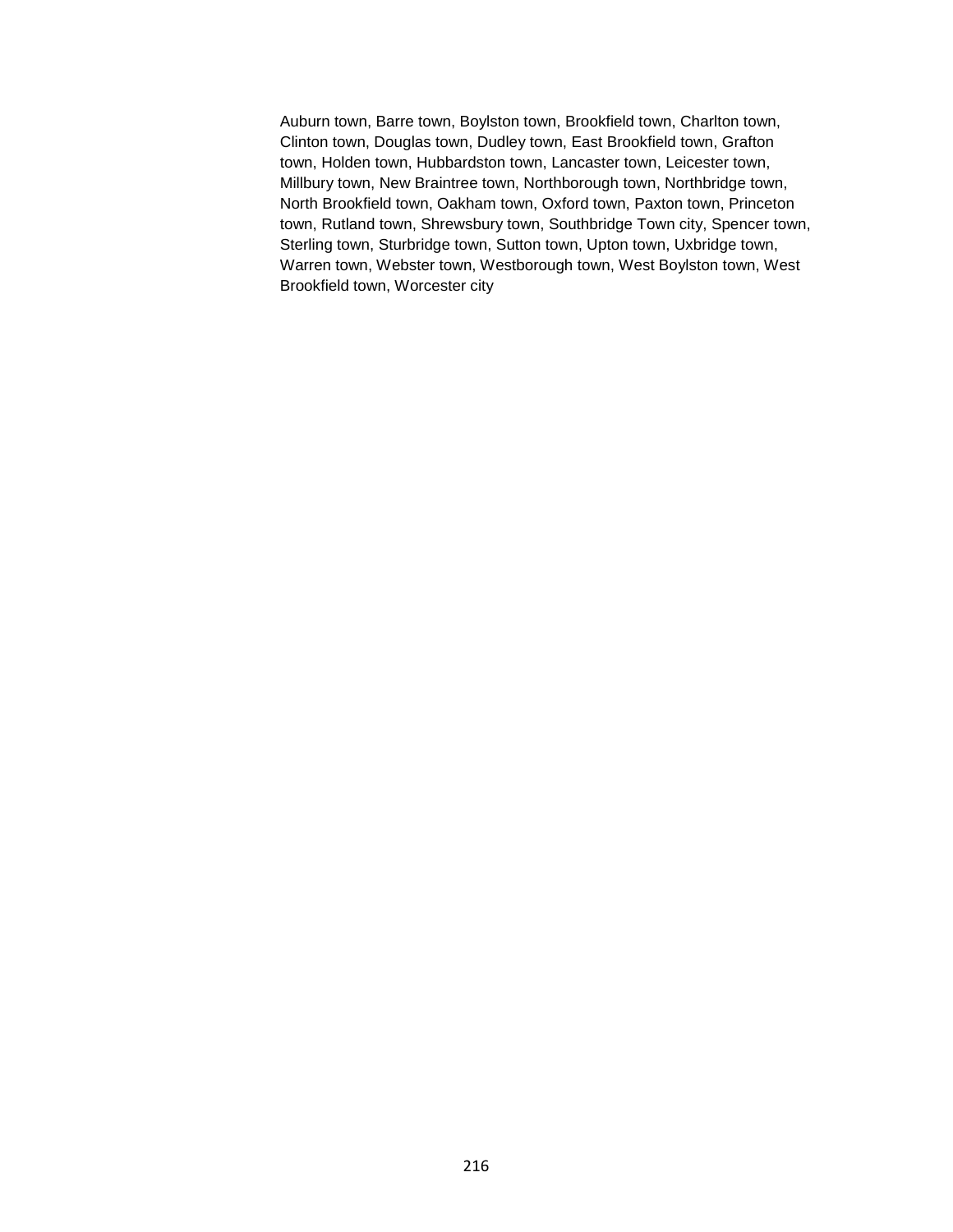### **List 8**

# **Combined New England City and Town Areas**

This list provides titles, codes, and delineations in metropolitan and/or micropolitan New England City and Town Areas for the 7 Combined New England City and Town Areas with 28 component areas in the United States.

710 Augusta-Waterville, ME Combined New England City and Town Area Augusta, ME Micropolitan New England City and Town Area

Waterville, ME Micropolitan New England City and Town Area

715 Boston-Worcester-Providence, MA-RI-NH-CT-ME Combined New England City and Town Area

Athol, MA Micropolitan New England City and Town Area

Barnstable Town, MA Metropolitan New England City and Town Area

Boston-Cambridge-Nashua, MA-NH Metropolitan New England City and Town Area

Concord, NH Micropolitan New England City and Town Area

Leominster-Gardner, MA Metropolitan New England City and Town Area

Manchester, NH Metropolitan New England City and Town Area

New Bedford, MA Metropolitan New England City and Town Area

Portsmouth, NH-ME Metropolitan New England City and Town Area

Providence-Warwick, RI-MA Metropolitan New England City and Town Area

Worcester, MA-CT Metropolitan New England City and Town Area

720 Bridgeport-New Haven-Stamford, CT Combined New England City and Town Area Bridgeport-Stamford-Norwalk, CT Metropolitan New England City and Town Area

Danbury, CT Metropolitan New England City and Town Area

New Haven, CT Metropolitan New England City and Town Area

Waterbury, CT Metropolitan New England City and Town Area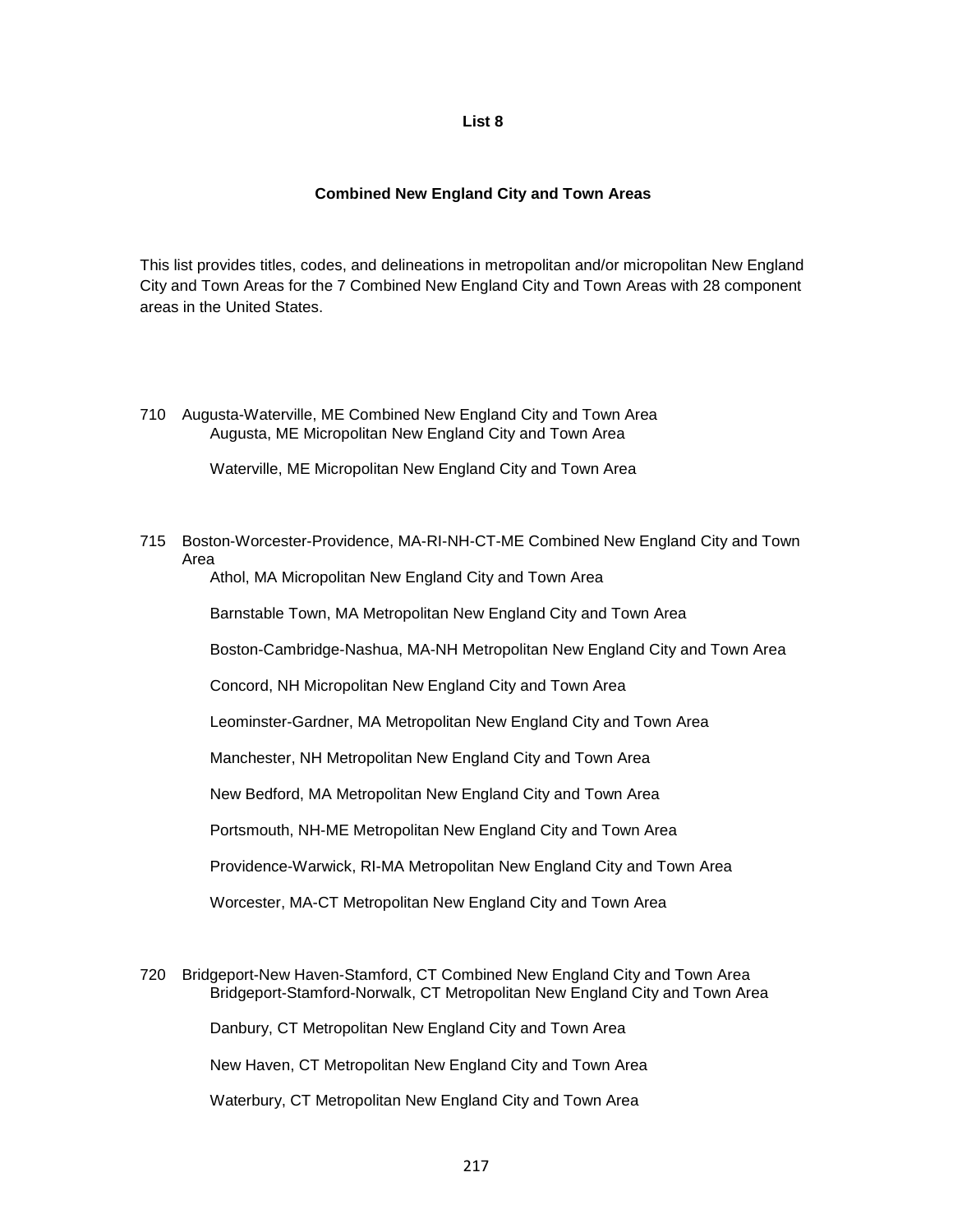725 Claremont-Lebanon, NH-VT Combined New England City and Town Area

Claremont, NH Micropolitan New England City and Town Area

Lebanon, NH-VT Micropolitan New England City and Town Area

770 Pittsfield-North Adams, MA-VT Combined New England City and Town Area North Adams, MA-VT Micropolitan New England City and Town Area

Pittsfield, MA Metropolitan New England City and Town Area

775 Portland-Lewiston-South Portland, ME Combined New England City and Town Area Brunswick, ME Micropolitan New England City and Town Area

Lewiston-Auburn, ME Metropolitan New England City and Town Area

Portland-South Portland, ME Metropolitan New England City and Town Area

Sanford, ME Micropolitan New England City and Town Area

790 Springfield-Hartford-West Hartford, MA-CT Combined New England City and Town Area Greenfield Town, MA Micropolitan New England City and Town Area

Hartford-West Hartford-East Hartford, CT Metropolitan New England City and Town Area

Springfield, MA-CT Metropolitan New England City and Town Area

Torrington, CT Micropolitan New England City and Town Area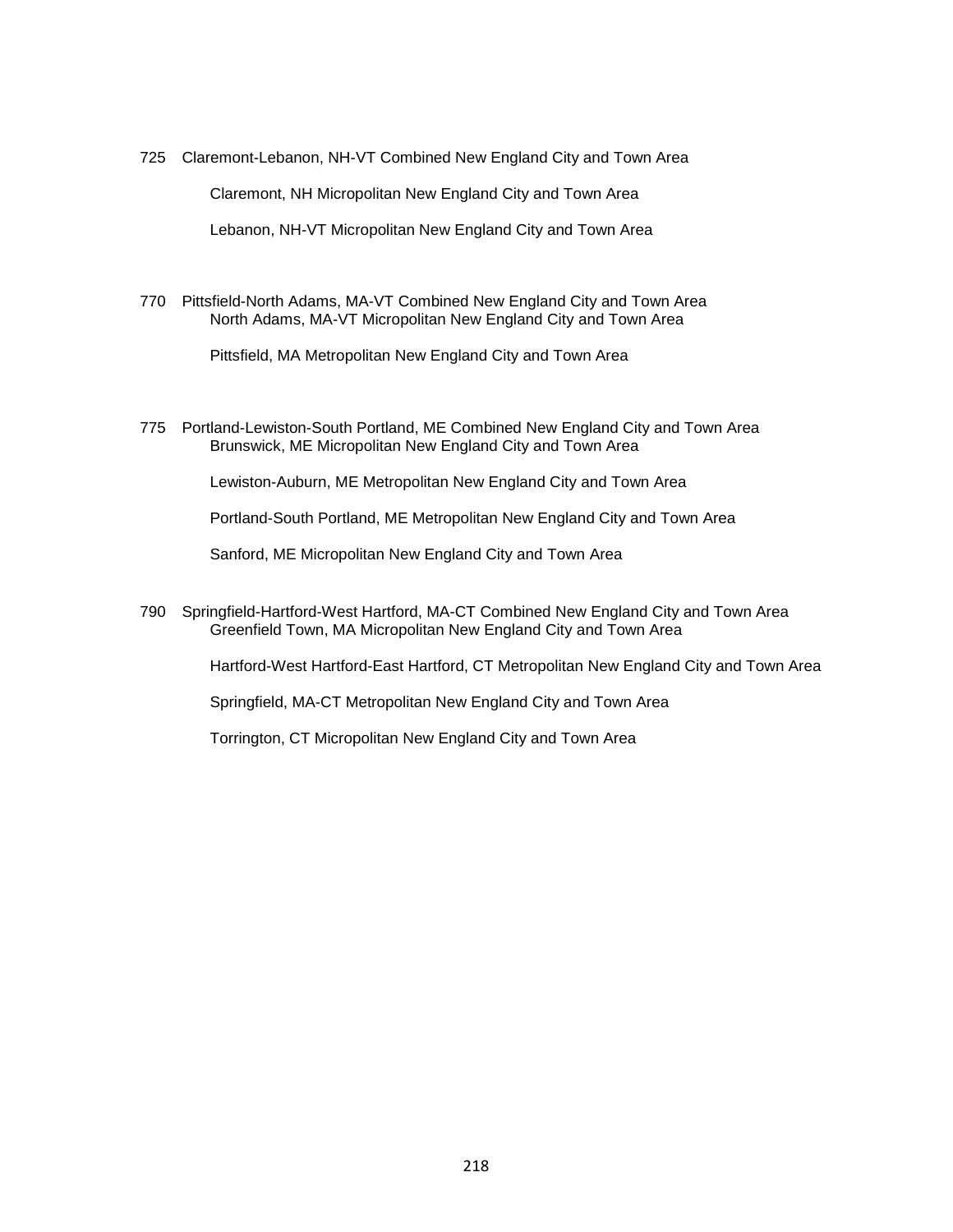# **List 9**

#### **Metropolitan New England City and Town Areas (NECTAs), NECTA Divisions, Micropolitan NECTAs, and Combined NECTAs by State**

| Connecticut  |                                                    |                       |
|--------------|----------------------------------------------------|-----------------------|
| 715          | Boston-Worcester-Providence, MA-RI-NH-CT-ME (part) | <b>Combined NECTA</b> |
| 720          | Bridgeport-New Haven-Stamford, CT                  | <b>Combined NECTA</b> |
| 71950        | Bridgeport-Stamford-Norwalk, CT                    | Metropolitan NECTA    |
| 72850        | Danbury, CT                                        | Metropolitan NECTA    |
| 73450        | Hartford-West Hartford-East Hartford, CT           | Metropolitan NECTA    |
| 75700        | New Haven, CT                                      | Metropolitan NECTA    |
| 76450        | Norwich-New London-Westerly, CT-RI (part)          | Metropolitan NECTA    |
| 78100        | Springfield, MA-CT (part)                          | Metropolitan NECTA    |
| 790          | Springfield-Hartford-West Hartford, MA-CT (part)   | <b>Combined NECTA</b> |
| 78400        | Torrington, CT                                     | Micropolitan NECTA    |
| 78700        | Waterbury, CT                                      | Metropolitan NECTA    |
| 79600        | Worcester, MA-CT (part)                            | Metropolitan NECTA    |
| <u>Maine</u> |                                                    |                       |
| 70600        | Augusta, ME                                        | Micropolitan NECTA    |
| 710          | Augusta-Waterville, ME                             | <b>Combined NECTA</b> |
| 70750        | Bangor, ME                                         | Metropolitan NECTA    |
| 715          | Boston-Worcester-Providence, MA-RI-NH-CT-ME (part) | <b>Combined NECTA</b> |
| 72250        | Brunswick, ME                                      | Micropolitan NECTA    |
| 73050        | Dover-Durham, NH-ME (part)                         | Metropolitan NECTA    |
| 74650        | Lewiston-Auburn, ME                                | Metropolitan NECTA    |
| 775          | Portland-Lewiston-South Portland, ME               | <b>Combined NECTA</b> |
| 76750        | Portland-South Portland, ME                        | Metropolitan NECTA    |
| 76900        | Portsmouth, NH-ME (part)                           | Metropolitan NECTA    |
| 77950        | Sanford, ME                                        | Micropolitan NECTA    |
| 78850        | Waterville, ME                                     | Micropolitan NECTA    |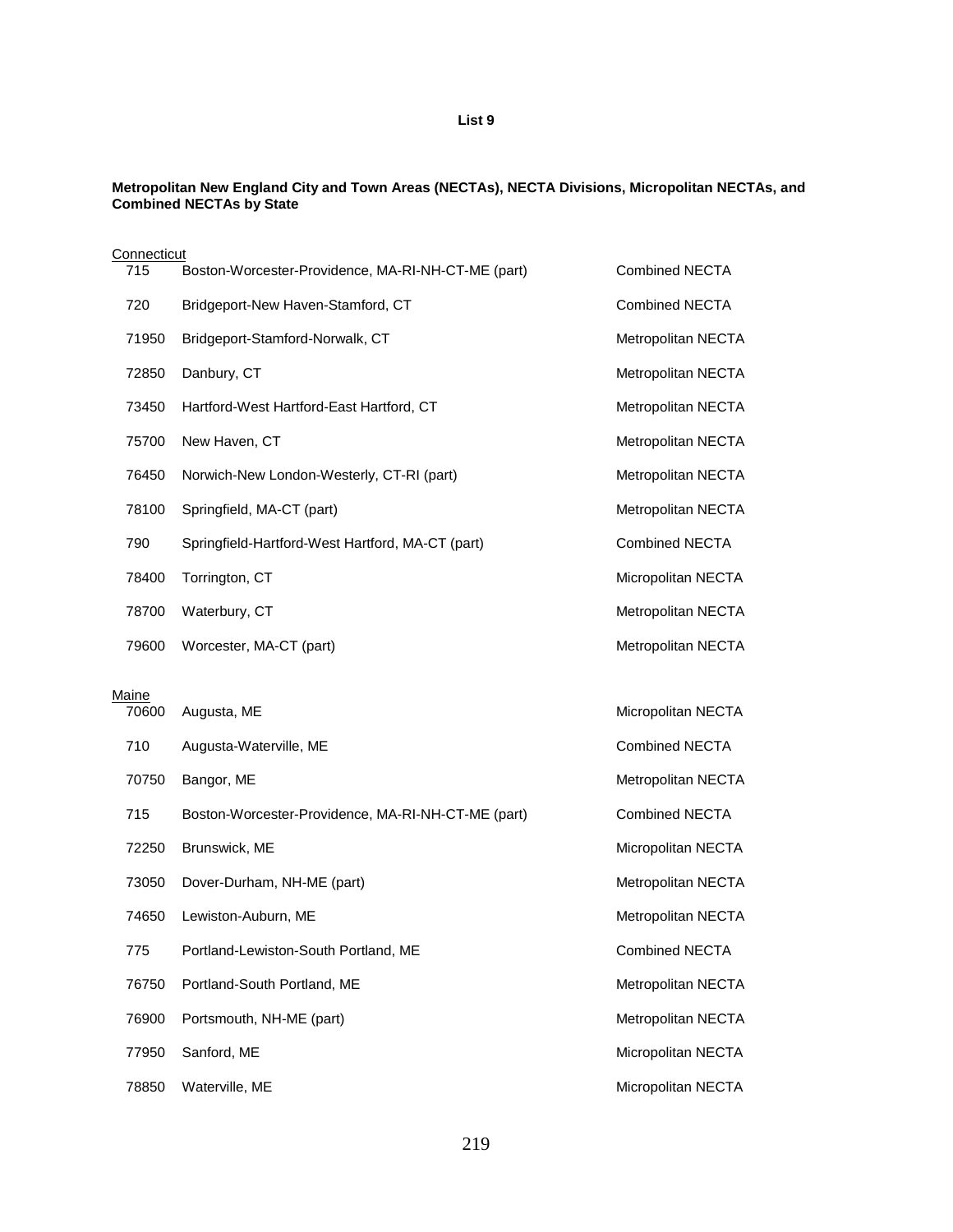| <b>Massachusetts</b> |                                                    |                       |
|----------------------|----------------------------------------------------|-----------------------|
| 70450                | Athol, MA                                          | Micropolitan NECTA    |
| 70900                | Barnstable Town, MA                                | Metropolitan NECTA    |
| 71650                | Boston-Cambridge-Nashua, MA-NH (part)              | Metropolitan NECTA    |
| 71654                | Boston-Cambridge-Newton, MA                        | <b>NECTA Division</b> |
| 72104                | Brockton-Bridgewater-Easton, MA                    | <b>NECTA Division</b> |
| 73104                | Framingham, MA                                     | <b>NECTA Division</b> |
| 73604                | Haverhill-Newburyport-Amesbury Town, MA-NH (part)  | <b>NECTA Division</b> |
| 74204                | Lawrence-Methuen Town-Salem, MA-NH (part)          | <b>NECTA Division</b> |
| 74804                | Lowell-Billerica-Chelmsford, MA-NH (part)          | <b>NECTA Division</b> |
| 74854                | Lynn-Saugus-Marblehead, MA                         | <b>NECTA Division</b> |
| 75404                | Nashua, NH-MA (part)                               | <b>NECTA Division</b> |
| 76524                | Peabody-Salem-Beverly, MA                          | <b>NECTA Division</b> |
| 78254                | Taunton-Middleborough-Norton, MA                   | <b>NECTA Division</b> |
| 715                  | Boston-Worcester-Providence, MA-RI-NH-CT-ME (part) | <b>Combined NECTA</b> |
| 73300                | Greenfield Town, MA                                | Micropolitan NECTA    |
| 74500                | Leominster-Gardner, MA                             | Metropolitan NECTA    |
| 75550                | New Bedford, MA                                    | Metropolitan NECTA    |
| 76150                | North Adams, MA-VT (part)                          | Micropolitan NECTA    |
| 76600                | Pittsfield, MA                                     | Metropolitan NECTA    |
| 770                  | Pittsfield-North Adams, MA-VT (part)               | <b>Combined NECTA</b> |
| 77200                | Providence-Warwick, RI-MA (part)                   | Metropolitan NECTA    |
| 78100                | Springfield, MA-CT (part)                          | Metropolitan NECTA    |
| 790                  | Springfield-Hartford-West Hartford, MA-CT (part)   | Combined NECTA        |
| 78500                | Vineyard Haven, MA                                 | Micropolitan NECTA    |
| 79600                | Worcester, MA-CT (part)                            | Metropolitan NECTA    |
|                      |                                                    |                       |

| New Hampshire |                                       |                    |  |
|---------------|---------------------------------------|--------------------|--|
|               | 71500 Berlin, NH                      | Micropolitan NECTA |  |
| 71650         | Boston-Cambridge-Nashua, MA-NH (part) | Metropolitan NECTA |  |